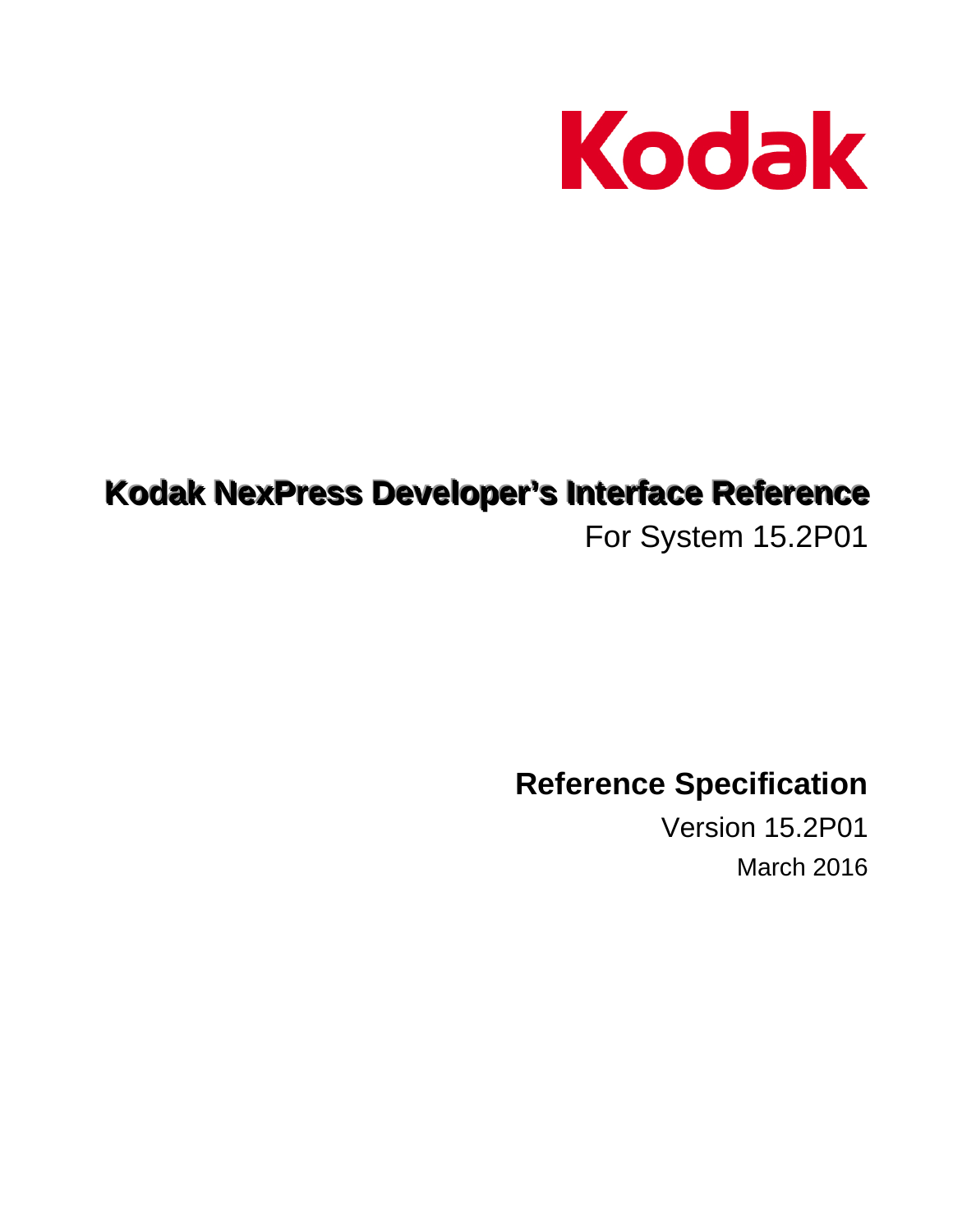# **LEGAL**

All rights reserved. No part of this work may be reproduced or transmitted in any form or by any means, electronic or mechanical, including photocopying, recording, or by any information storage or retrieval system, without the prior written permission of the copyright owner.

The information contained in this document and the accompanying written materials is provided "as is" without warranty of any kind, expressed or implied. Eastman Kodak Company specifically disclaims the warranties of fitness for a particular purpose and merchantability.

Eastman Kodak Company believes that the information contained within this document and the accompanying material to be correct. However, Eastman Kodak Company does not make any warranties of any kind, either express or implied, as to the correctness of this document or the accompanying material. Eastman Kodak Company specifically reserves the right to make any changes to the material contained in this document or the accompanying material without notice.

The information contained in this document and the accompanying material shall not by oral or written information or advice given by publisher, its dealers, distributors, agents, or employees create a warranty and you may not rely upon such information provided in this document and the accompanying material alone or in combination with advise given by Eastman Kodak Company related to the information provided in this document and the accompanying material to create any such warranty.

NEITHER EASTMAN KODAK COMPANY NOR ANYONE ELSE WHO HAS BEEN INVOLVED IN THE CREATION, PRODUCTION OR DELIVERY OF THIS DOCUMENT AND ACCOMPANYING DOCUMENTS SHALL BE LIABLE FOR ANY DIRECT, INDIRECT, CONSEQUENTIAL, OR INCIDENTAL DAMAGE (INCLUDING DAMAGE FOR LOSS OF BUSINESS PROFIT, BUSINESS INTERRUPTION, LOSS OF DATA, AND THE LIKE) ARISING OUT OF THE USE OF OR INABILITY TO USE THE INFORMATION CONTAINED IN THIS DOCUMENT AND ACCOMPANYING DOCUMENTS EVEN IF EASTMAN KODAK COMPANY HAS BEEN ADVISED OF THE POSSIBILITY OF SUCH DAMAGE.

Trademarked names may appear in this document. Rather than use a trademark symbol with every occurrence of a trademarked name, we use the names only in an editorial fashion and to the benefit of the trademark owner, with no intention of infringement of the trademark.

> Eastman Kodak Company 2400 Mt. Read Blvd Rochester, NY 14650 USA

© Kodak, 2006-2016. Kodak, NexPress and NexTreme are trademarks of Kodak.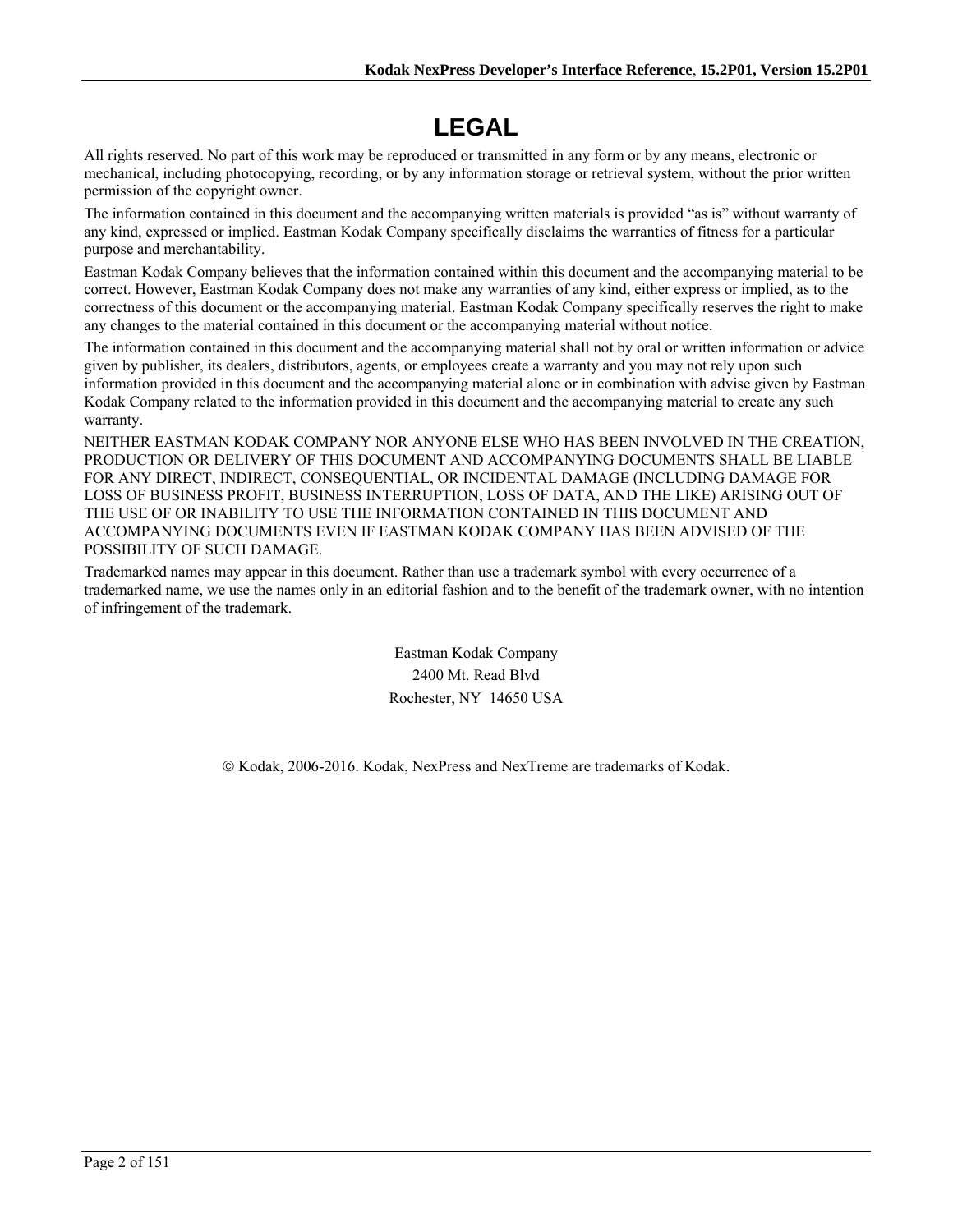# **Table of Contents**

| $\mathbf{1}$   |      |        |             |                                                                           |  |  |  |
|----------------|------|--------|-------------|---------------------------------------------------------------------------|--|--|--|
|                | 1.1  |        |             |                                                                           |  |  |  |
|                | 1.2  |        |             |                                                                           |  |  |  |
|                | 1.3  |        |             |                                                                           |  |  |  |
|                | 1.4  |        |             |                                                                           |  |  |  |
|                | 1.5  |        |             |                                                                           |  |  |  |
| $\overline{2}$ |      |        |             |                                                                           |  |  |  |
|                | 2.1  |        |             |                                                                           |  |  |  |
|                | 2.2  |        |             |                                                                           |  |  |  |
|                | 2.3  |        |             |                                                                           |  |  |  |
|                | 2.4  |        |             |                                                                           |  |  |  |
|                | 2.5  |        |             |                                                                           |  |  |  |
|                | 2.6  |        |             |                                                                           |  |  |  |
|                |      | 2.6.1  |             |                                                                           |  |  |  |
|                | 2.7  |        |             |                                                                           |  |  |  |
|                | 2.8  |        |             |                                                                           |  |  |  |
|                |      | 281    |             |                                                                           |  |  |  |
|                | 2.9  |        |             |                                                                           |  |  |  |
|                |      | 2.9.1  |             |                                                                           |  |  |  |
|                |      | 2.9.2  |             |                                                                           |  |  |  |
|                | 2.10 |        |             |                                                                           |  |  |  |
|                |      | 2.10.1 |             |                                                                           |  |  |  |
|                | 2.11 |        |             |                                                                           |  |  |  |
|                |      | 2.11.1 |             |                                                                           |  |  |  |
|                |      |        |             |                                                                           |  |  |  |
|                | 2.12 |        |             |                                                                           |  |  |  |
|                |      | 2.12.1 |             |                                                                           |  |  |  |
|                | 2.13 |        |             |                                                                           |  |  |  |
|                |      |        |             |                                                                           |  |  |  |
|                | 2.14 |        |             |                                                                           |  |  |  |
|                |      | 2.14.1 |             |                                                                           |  |  |  |
|                |      | 2.14.2 |             |                                                                           |  |  |  |
| 3              |      |        |             |                                                                           |  |  |  |
|                | 3.1  |        |             |                                                                           |  |  |  |
|                |      | 3.1.1  |             |                                                                           |  |  |  |
|                |      |        | 3.1.1.1     |                                                                           |  |  |  |
|                |      |        | 3.1.1.2     |                                                                           |  |  |  |
|                |      |        | 3.1.1.3     |                                                                           |  |  |  |
|                |      |        | 3.1.1.4     |                                                                           |  |  |  |
|                |      |        | 3.1.1.5     |                                                                           |  |  |  |
|                |      |        | 3.1.1.6     |                                                                           |  |  |  |
|                |      |        | 3.1.1.7     |                                                                           |  |  |  |
|                |      |        | 3.1.1.8     |                                                                           |  |  |  |
|                |      |        | 3.1.1.9     |                                                                           |  |  |  |
|                |      | 3.1.2  | $Message -$ |                                                                           |  |  |  |
|                |      |        | 3.1.2.1     |                                                                           |  |  |  |
|                |      |        | 3.1.2.2     |                                                                           |  |  |  |
|                |      |        | 3.1.2.3     |                                                                           |  |  |  |
|                | 3.2  |        |             |                                                                           |  |  |  |
|                |      | 3.2.1  |             |                                                                           |  |  |  |
|                |      |        | 3.2.1.1     |                                                                           |  |  |  |
|                |      |        | 3.2.1.2     | ResponseTypeObj - AbortQueueEntry, CloseQueue, HoldQueue, HoldQueueEntry, |  |  |  |
|                |      |        |             |                                                                           |  |  |  |
|                |      |        |             |                                                                           |  |  |  |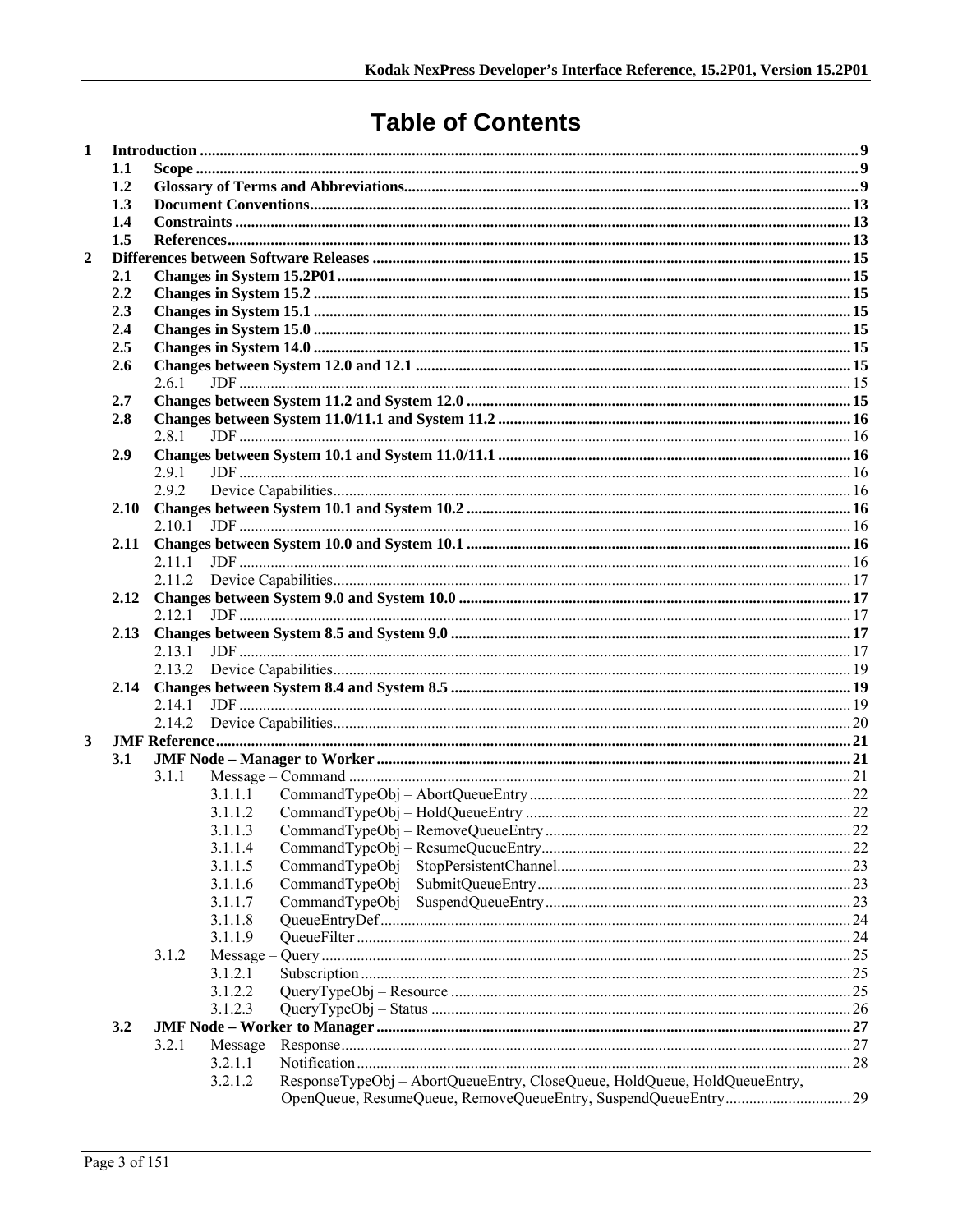|   |     |       | 3.2.1.3            |  |
|---|-----|-------|--------------------|--|
|   |     |       | 3.2.1.4            |  |
|   |     |       | 3.2.1.5            |  |
|   |     |       | 3.2.1.6            |  |
|   |     |       | 3.2.1.7            |  |
|   |     |       | 3.2.1.8            |  |
|   |     |       | 3.2.1.9            |  |
|   |     |       | 3.2.1.10           |  |
|   |     | 3.2.2 |                    |  |
| 4 |     |       |                    |  |
|   | 4.1 |       |                    |  |
|   | 4.2 |       |                    |  |
|   |     | 4.2.1 |                    |  |
|   |     |       | 4.2.1.1            |  |
|   |     |       | 4.2.1.2            |  |
|   |     |       | 4.2.1.3            |  |
|   |     |       | 4.2.1.4            |  |
|   |     | 4.2.2 |                    |  |
|   | 4.3 |       |                    |  |
|   |     | 4.3.1 |                    |  |
|   |     | 4.3.2 |                    |  |
|   |     | 4.3.3 |                    |  |
|   | 4.4 |       |                    |  |
|   | 4.5 |       |                    |  |
|   |     | 4.5.1 |                    |  |
|   | 4.6 |       |                    |  |
|   |     | 4.6.1 |                    |  |
|   | 4.7 |       |                    |  |
|   |     | 4.7.1 |                    |  |
|   |     |       | 4.7.1.1            |  |
|   |     |       | 4.7.1.2            |  |
|   |     |       | 4.7.1.3            |  |
|   |     |       | 4.7.1.4            |  |
|   | 4.8 |       |                    |  |
|   |     | 4.8.1 |                    |  |
| 5 |     |       |                    |  |
|   | 5.1 |       |                    |  |
|   |     | 5.1.1 |                    |  |
|   |     | 5.1.2 |                    |  |
|   |     | 5.1.3 |                    |  |
|   |     | 5.1.4 |                    |  |
|   |     | 5.1.5 |                    |  |
|   |     | 5.1.6 |                    |  |
|   |     | 5.1.7 |                    |  |
|   |     | 5.1.8 |                    |  |
|   | 5.2 | 5.2.1 |                    |  |
|   |     |       | 5.2.1.1            |  |
|   |     |       |                    |  |
|   |     |       | 5.2.1.2<br>5.2.1.3 |  |
|   |     |       | 5.2.1.4            |  |
|   |     | 5.2.2 |                    |  |
|   |     |       | 5.2.2.1            |  |
|   |     |       | 5.2.2.2            |  |
|   |     |       | 5.2.2.3            |  |
|   |     |       | 5.2.2.4            |  |
|   |     |       |                    |  |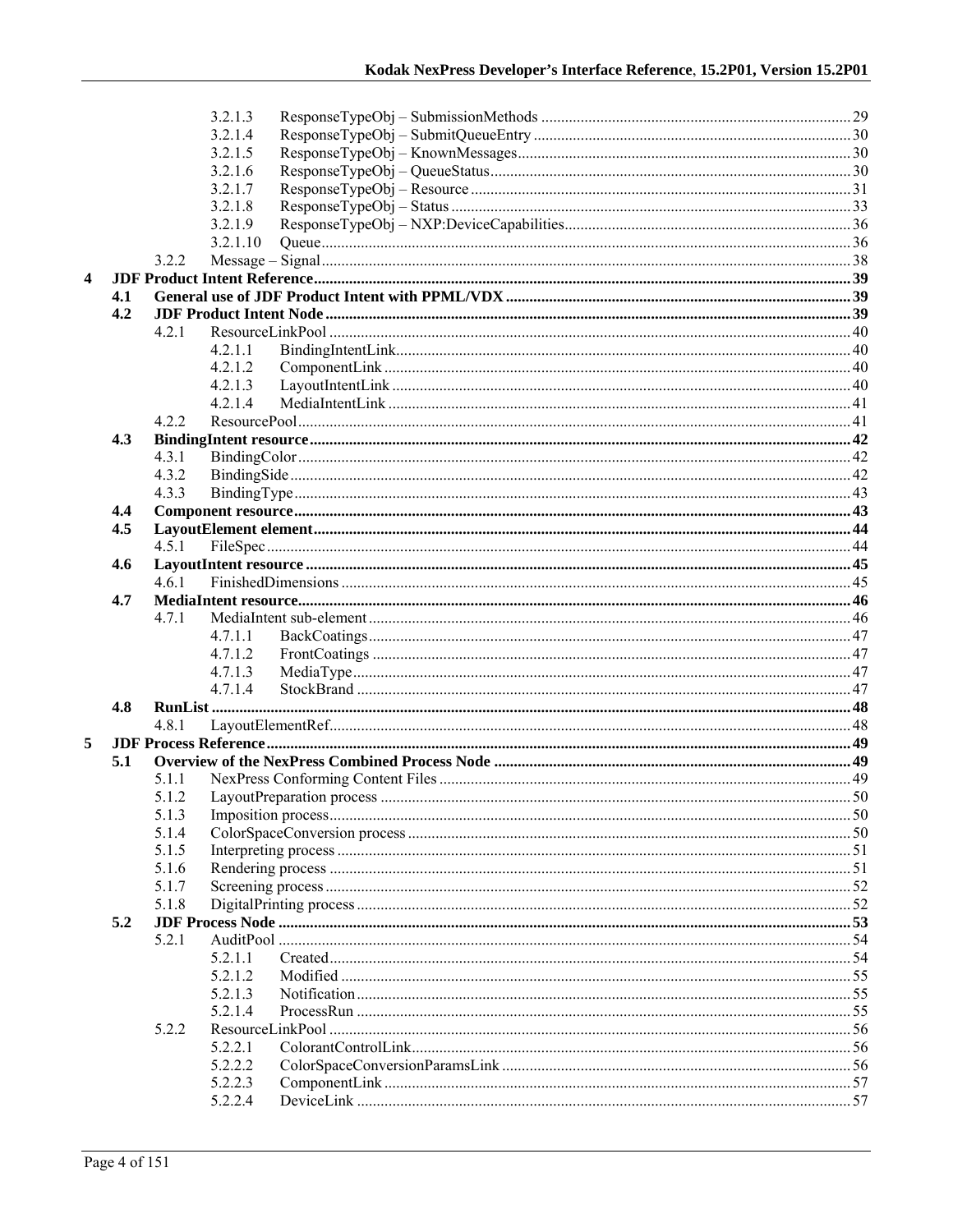|   |              |                  | 5.2.2.5  |                                                             |  |
|---|--------------|------------------|----------|-------------------------------------------------------------|--|
|   |              |                  | 5.2.2.6  |                                                             |  |
|   |              |                  | 5.2.2.7  |                                                             |  |
|   |              |                  | 5.2.2.8  |                                                             |  |
|   |              |                  | 5.2.2.9  |                                                             |  |
|   |              |                  | 5.2.2.10 |                                                             |  |
|   |              |                  | 5.2.2.11 |                                                             |  |
|   |              |                  | 5.2.2.12 |                                                             |  |
|   |              |                  | 5.2.2.13 |                                                             |  |
|   |              |                  | 5.2.2.14 |                                                             |  |
|   |              |                  | 5.2.2.15 |                                                             |  |
|   |              |                  | 5.2.2.16 |                                                             |  |
|   |              | 5.2.3            |          |                                                             |  |
|   | 5.3          |                  |          |                                                             |  |
|   |              | 5.3.1            |          |                                                             |  |
|   | 5.4          |                  | 5.3.1.1  |                                                             |  |
|   |              | 5.4.1            |          |                                                             |  |
|   |              | 5.4.2            |          |                                                             |  |
|   |              | 5.4.3            |          | Allowable combinations of ColorSpaceConversion/FileSpec and |  |
|   |              |                  |          |                                                             |  |
|   | 5.5          |                  |          |                                                             |  |
|   | 5.6          |                  |          |                                                             |  |
|   | 5.7          |                  |          |                                                             |  |
|   |              | 5.7.1            |          |                                                             |  |
|   |              |                  | 5.7.1.1  |                                                             |  |
|   |              | 5.7.2            |          |                                                             |  |
|   | 5.8          |                  |          |                                                             |  |
|   |              |                  |          |                                                             |  |
|   |              |                  |          |                                                             |  |
|   | 5.9          |                  |          |                                                             |  |
|   | 5.10<br>5.11 |                  |          |                                                             |  |
|   |              |                  |          |                                                             |  |
|   | 5.12<br>5.13 |                  |          |                                                             |  |
|   |              |                  |          |                                                             |  |
|   |              | 5.13.1<br>5.13.2 |          |                                                             |  |
|   |              |                  |          |                                                             |  |
|   |              | 5.13.3           |          |                                                             |  |
|   |              | 5.13.4           |          |                                                             |  |
|   |              | 5.13.5           |          |                                                             |  |
|   |              |                  |          |                                                             |  |
|   |              | 5 14 1           |          |                                                             |  |
|   |              |                  |          |                                                             |  |
|   |              | 5.15.1           |          |                                                             |  |
|   |              |                  |          |                                                             |  |
|   |              | 5.16.1           |          |                                                             |  |
|   |              | 5.16.2           |          |                                                             |  |
|   | 5.17         |                  |          |                                                             |  |
|   |              | 5.17.1           |          |                                                             |  |
|   |              |                  | 5.17.1.1 |                                                             |  |
|   |              | 5.17.2           |          |                                                             |  |
|   | 5.18         |                  |          |                                                             |  |
|   | 5.19         |                  |          |                                                             |  |
| 6 |              |                  |          |                                                             |  |
|   | 6.1          |                  |          |                                                             |  |
|   | 6.2<br>6.3   |                  |          |                                                             |  |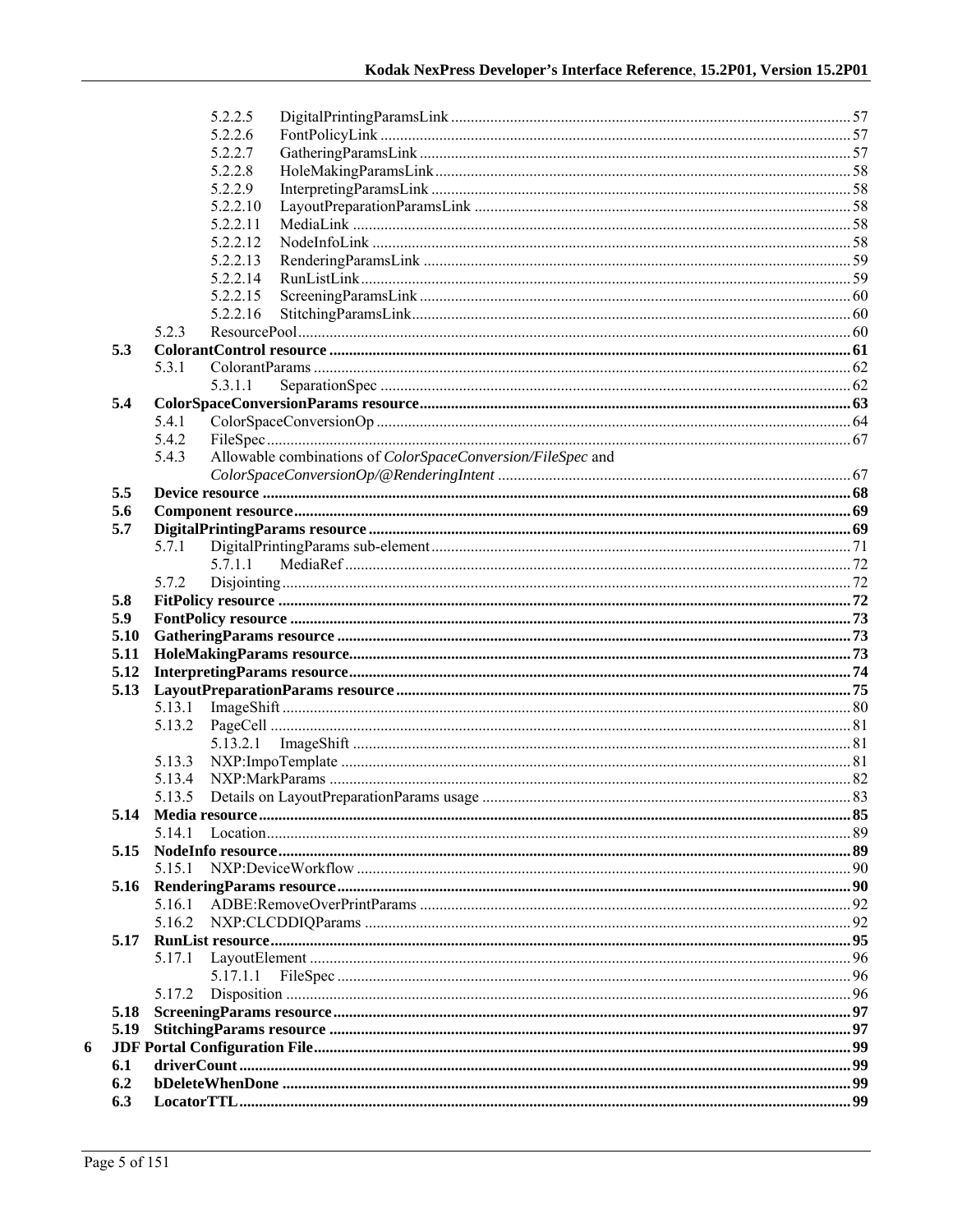| 7 |     |        |  |  |
|---|-----|--------|--|--|
|   | 7.1 |        |  |  |
| 8 |     |        |  |  |
|   | 8.1 |        |  |  |
|   |     | 8.1.1  |  |  |
|   |     | 8.1.2  |  |  |
|   |     | 8.1.3  |  |  |
|   | 8.2 |        |  |  |
|   | 8.3 |        |  |  |
|   |     | 8.3.1  |  |  |
|   |     | 8.3.2  |  |  |
|   |     | 8.3.3  |  |  |
|   |     | 8.3.4  |  |  |
|   |     | 8.3.5  |  |  |
| 9 |     |        |  |  |
|   | 9.1 |        |  |  |
|   | 9.2 |        |  |  |
|   |     | 9.2.1  |  |  |
|   |     | 9.2.2  |  |  |
|   |     | 9.2.3  |  |  |
|   |     | 9.2.4  |  |  |
|   |     | 9.2.5  |  |  |
|   |     | 9.2.6  |  |  |
|   |     | 9.2.7  |  |  |
|   |     | 9.2.8  |  |  |
|   |     | 9.2.9  |  |  |
|   |     | 9.2.10 |  |  |
|   |     | 9.2.11 |  |  |
|   |     | 9.2.12 |  |  |
|   |     | 9.2.13 |  |  |
|   |     | 9.2.14 |  |  |
|   |     | 9.2.15 |  |  |
|   |     | 9.2.16 |  |  |
|   |     | 9.2.17 |  |  |
|   |     | 9.2.18 |  |  |
|   |     | 9.2.19 |  |  |
|   |     | 9.2.20 |  |  |
|   |     | 9.2.21 |  |  |
|   |     | 9.2.22 |  |  |
|   |     | 9.2.23 |  |  |
|   |     | 9.2.24 |  |  |
|   |     | 9.2.25 |  |  |
|   |     | 9.2.26 |  |  |
|   |     | 9.2.27 |  |  |
|   |     | 9.2.28 |  |  |
|   |     | 9.2.29 |  |  |
|   |     | 9.2.30 |  |  |
|   |     | 9.2.31 |  |  |
|   |     | 9.2.32 |  |  |
|   |     | 9.2.33 |  |  |
|   |     | 9.2.34 |  |  |
|   |     | 9.2.35 |  |  |
|   |     | 9.2.36 |  |  |
|   |     | 9.2.37 |  |  |
|   |     | 9.2.38 |  |  |
|   |     | 9.2.39 |  |  |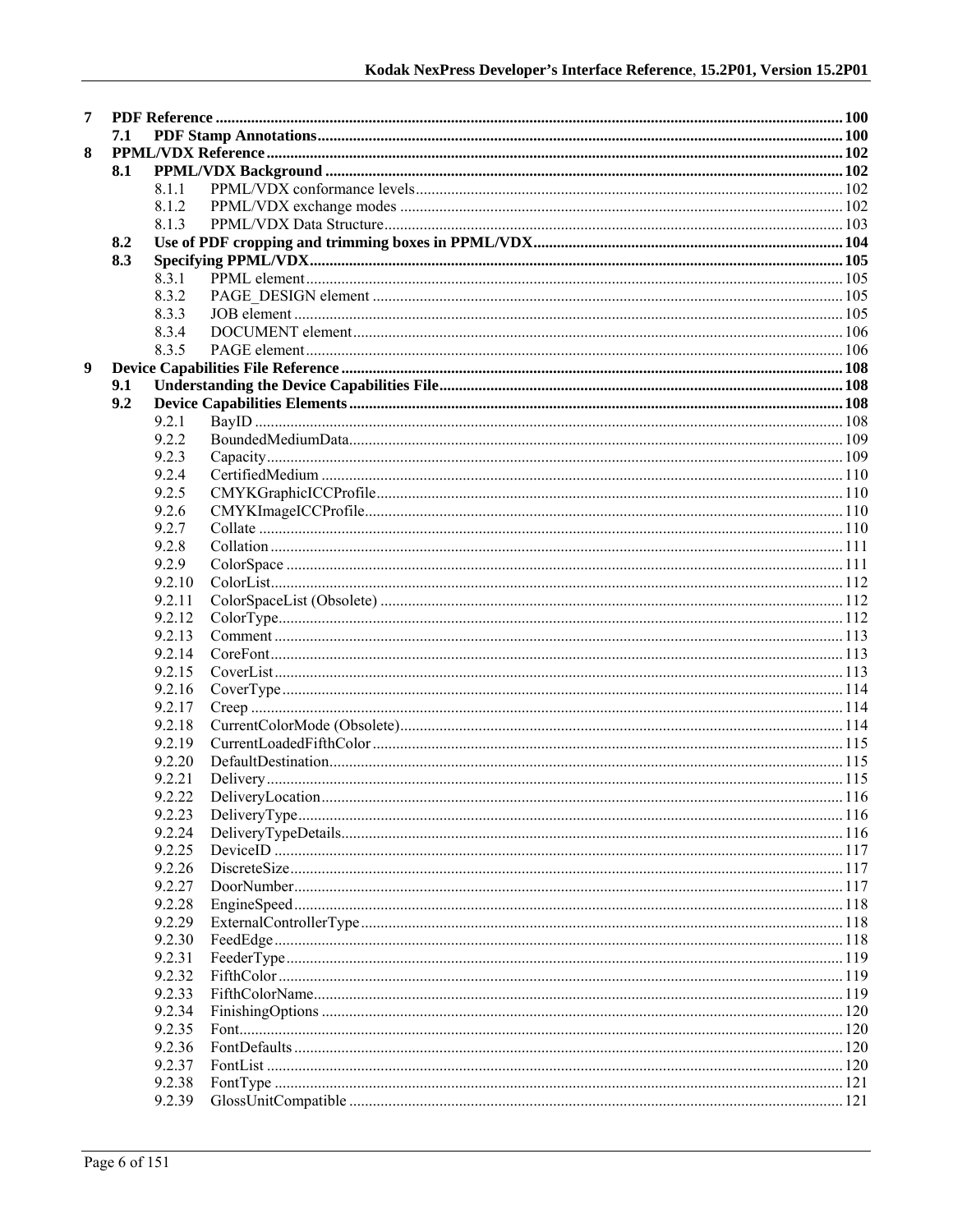| 9.2.40 |  |
|--------|--|
| 9.2.41 |  |
| 9.2.42 |  |
| 9.2.43 |  |
| 9.2.44 |  |
| 9.2.45 |  |
| 9.2.46 |  |
| 9.2.47 |  |
| 9.2.48 |  |
| 9.2.49 |  |
| 9.2.50 |  |
|        |  |
| 9.2.51 |  |
| 9.2.52 |  |
| 9.2.53 |  |
| 9.2.54 |  |
| 9.2.55 |  |
| 9.2.56 |  |
| 9.2.57 |  |
| 9.2.58 |  |
| 9.2.59 |  |
| 9.2.60 |  |
| 9.2.61 |  |
| 9.2.62 |  |
| 9.2.63 |  |
| 9.2.64 |  |
| 9.2.65 |  |
| 9.2.66 |  |
| 9.2.67 |  |
| 9.2.68 |  |
| 9.2.69 |  |
| 9.2.70 |  |
| 9.2.71 |  |
| 9.2.72 |  |
| 9.2.73 |  |
| 9.2.74 |  |
|        |  |
| 9.2.75 |  |
| 9.2.76 |  |
| 9.2.77 |  |
| 9.2.78 |  |
| 9.2.79 |  |
| 9.2.80 |  |
| 9.2.81 |  |
| 9.2.82 |  |
| 9.2.83 |  |
| 9.2.84 |  |
| 9.2.85 |  |
| 9.2.86 |  |
| 9.2.87 |  |
| 9.2.88 |  |
| 9.2.89 |  |
| 9.2.90 |  |
| 9.2.91 |  |
| 9.2.92 |  |
| 9.2.93 |  |
| 9.2.94 |  |
| 9.2.95 |  |
|        |  |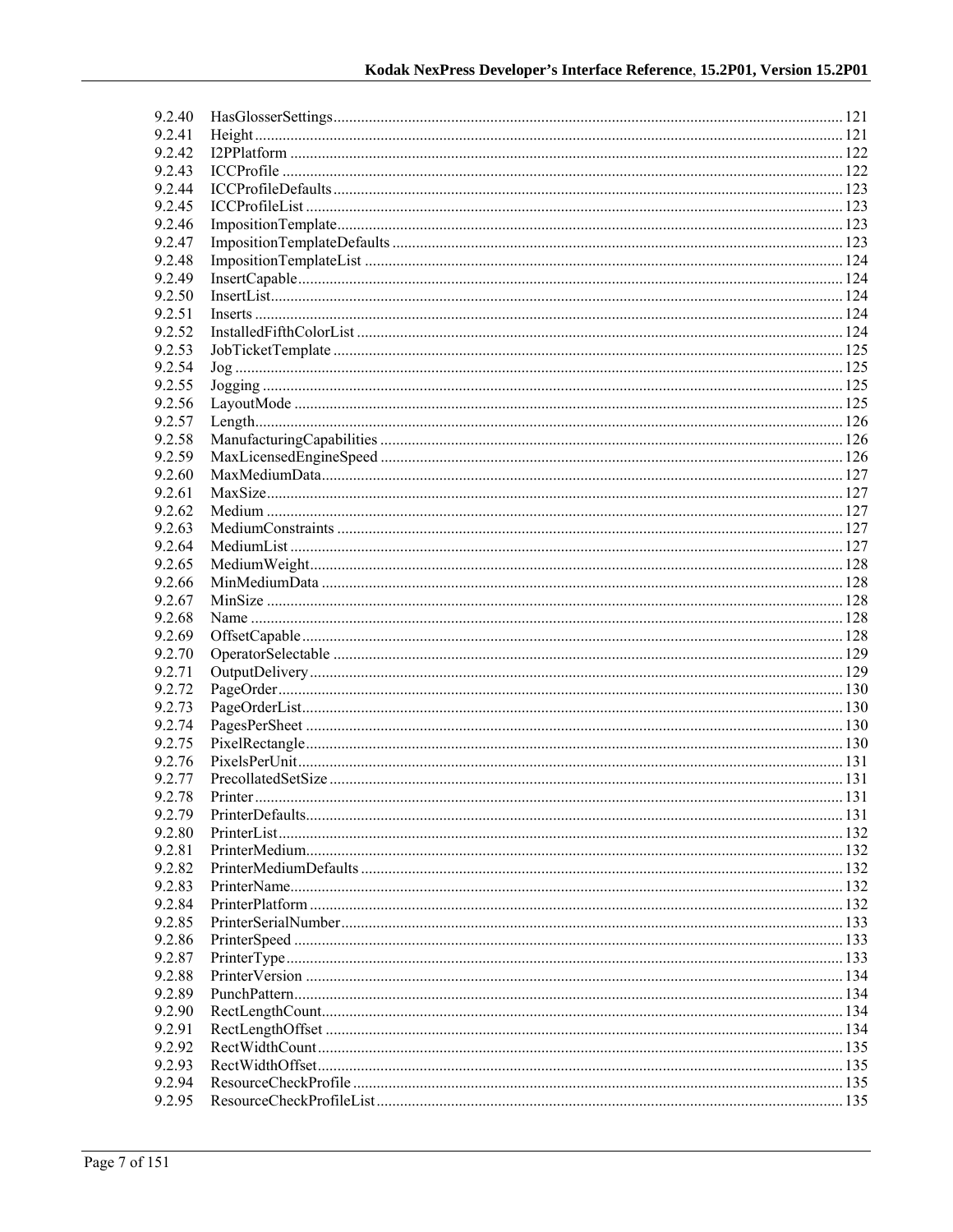| 9.2.96 |  |
|--------|--|
| 9.2.97 |  |
| 9.2.98 |  |
| 9.2.99 |  |
|        |  |
|        |  |
|        |  |
|        |  |
|        |  |
|        |  |
|        |  |
|        |  |
|        |  |
|        |  |
|        |  |
|        |  |
|        |  |
|        |  |
|        |  |
|        |  |
|        |  |
|        |  |
|        |  |
|        |  |
|        |  |
|        |  |
|        |  |
|        |  |
|        |  |
|        |  |

 $9.3$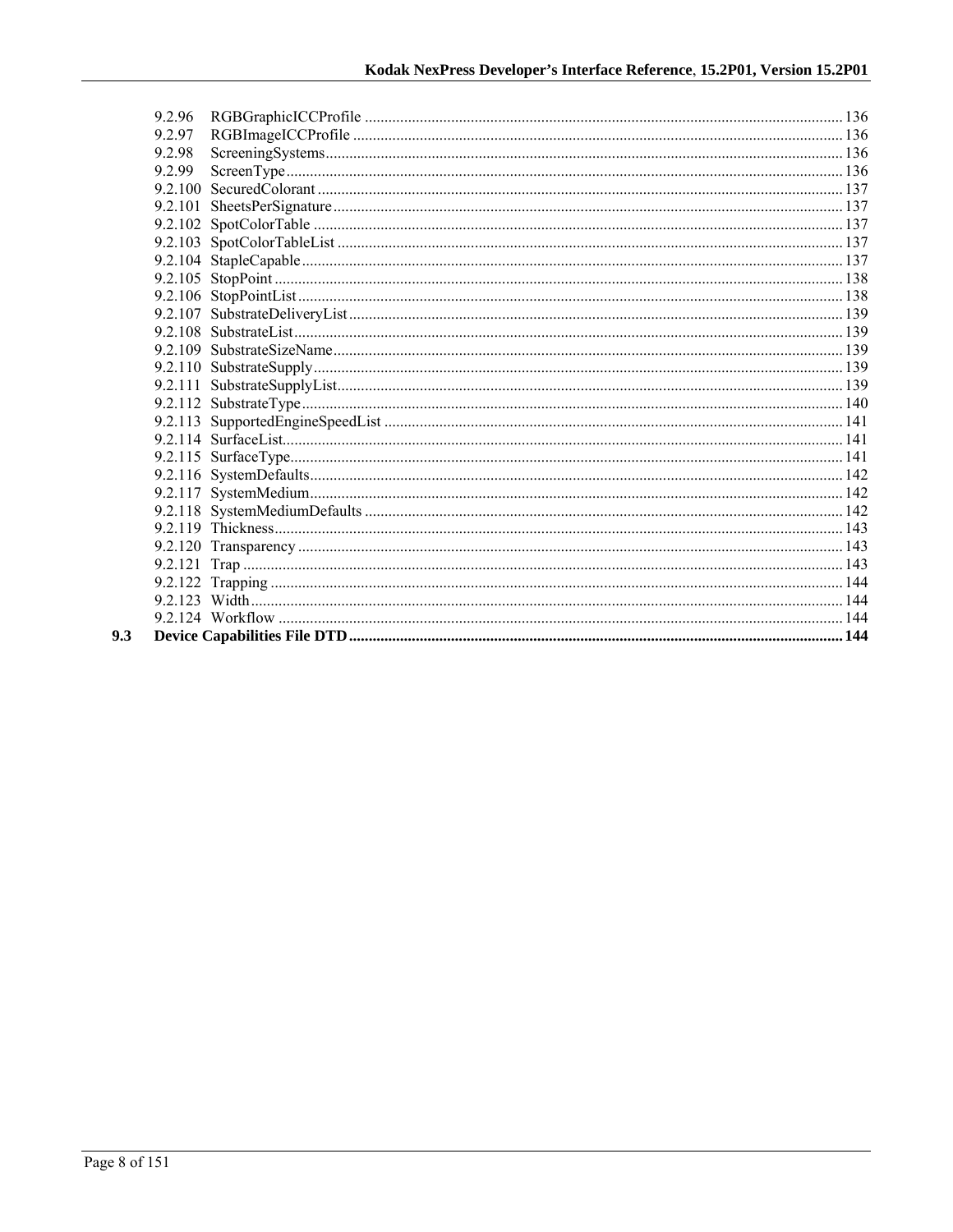# **1 Introduction**

The NexPress digital production color press is designed to handle a wide range of applications from short-run and quick turnaround, to variable data printing. It uses an open and standards-compliant architecture to integrate existing software applications. The NexPress digital production color press is driven by the NexPress front end controller. The NexPress front end is a scalable and open PDF-based product. It supports hot folder and JDF/JMF-based job submission and JMFbased job and press management.

Some of the key features of the NexPress front end are:

- Built upon Adobe® PDF-based workflow architecture
- Scalable hardware
- Accepts Job Definition Format (JDF) Job Tickets
- Supports hot folder submission
- Provides JDF/JMF interface for Job Ticket submission, queue management, and status messaging
- Supports common static page description language (PDL) formats including Adobe® PDF and Adobe® PostScript. Submission of a JDF Job Ticket requires PDF content.
- Supports variable data printing using ANSI Standard PPML/VDX.

## **1.1 Scope**

This document is one of two used by third party software developers who design software controllers and output drivers that target the NexPress family of digital production color presses. The complete set of documents is:

- Kodak NexPress Developer's Interface Guide [KNDIG]
- Kodak NexPress Developer's Interface Reference [KNDIR] (This document)

The **Kodak NexPress Developer's Interface Guide** is the main user document. It references the [KNDIR], and provides descriptions of the various job submission, job management and press management operations. This guide also identifies the various content formats for the NexPress products, and describes the job submission methods and control interfaces using these content formats. Detail on the specific content formats is provided in the [KNDIR].

The **Kodak NexPress Developer's Interface Reference** provides technical detail on interfaces used in JDF and PPML/VDX submission and in control of the JDF portal. This technical companion document to the [KNDIG] is intended as a reference. The syntax and semantics of Device Capabilities, JDF Intent, JDF Process, JMF and PPML/VDX used by the NexPress front end is provided within this reference document.

These documents do not describe the interface between the NexPress front end and the NexPress print engine. This interface is not intended to be accessible to third-party workflow tool developers.

It is assumed that readers of this document have a working understanding of the Job Definition Format (i.e. JDF), the Adobe® Portable Document Format (i.e. PDF), and the PPML/VDX standard.

# **1.2 Glossary of Terms and Abbreviations**

The table below explains terms and concepts used throughout this document, which may or may not be unique to the system environment described in this document.

| <b>Term</b>                     | <b>Definition</b>                                                                                                                                                                                             |
|---------------------------------|---------------------------------------------------------------------------------------------------------------------------------------------------------------------------------------------------------------|
| <b>CGATS</b>                    | Committee for Graphic Arts Technologies Standards – an ANSI accredited standards<br>body that develops technical standards for the graphic arts industry.<br>http://www.NPES.org                              |
| CIP4                            | International Cooperation for Integration of Processes in Prepress, Press, and Postpress.<br>The consortium responsible for creating and maintaining the JDF Specifications.<br>http://www.CIP4.org           |
| <b>Combined Process</b><br>node | A JDF processes node definition that is an aggregate of several JDF processes. Such<br>combined JDF process node definitions serve to model multiple function devices. See<br>NexPress Combined Process Node. |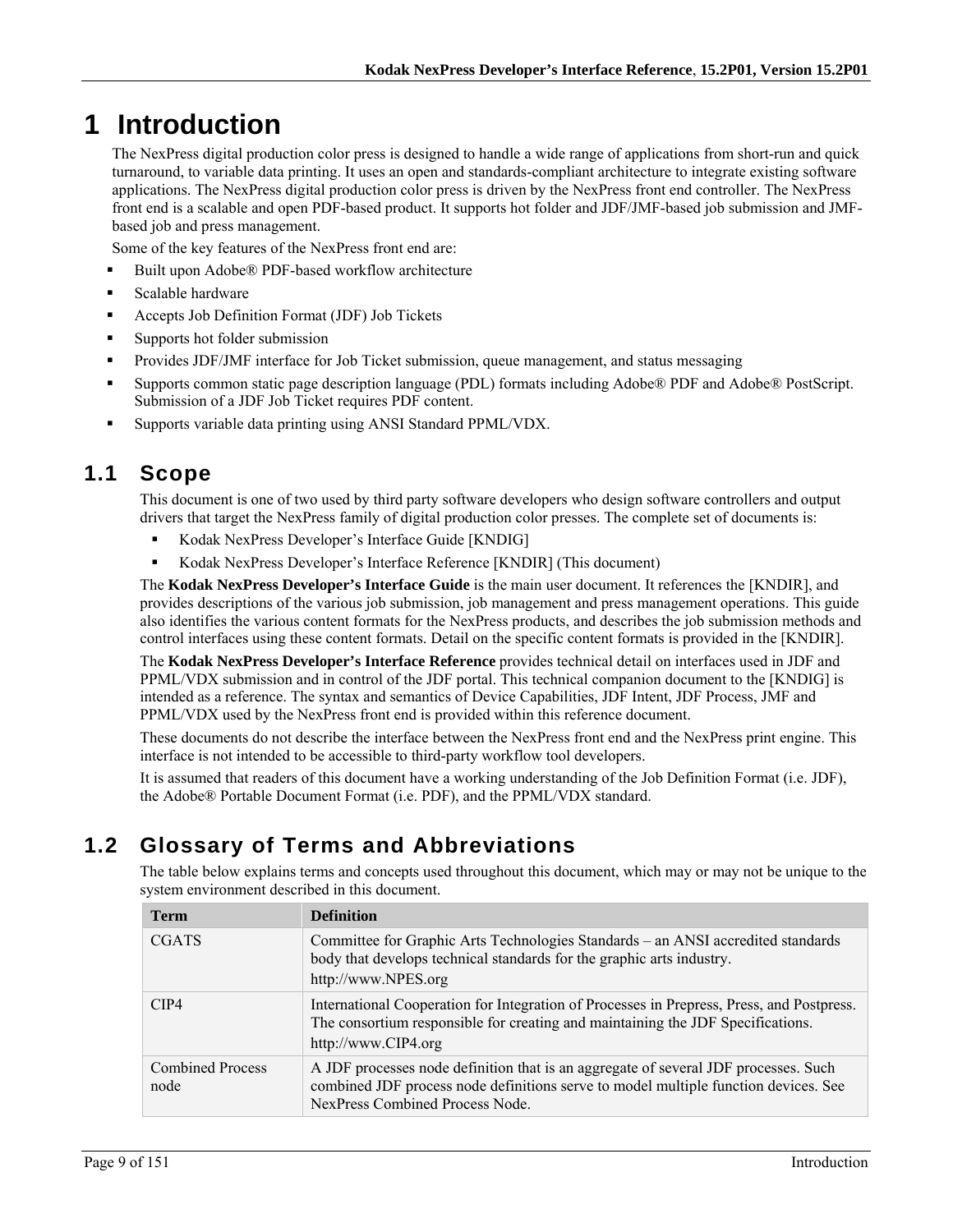| <b>Term</b>                                                | <b>Definition</b>                                                                                                                                                                                                                                                                                                                                                                                                                                                                                                                                                                                                                                                                                      |  |  |  |  |
|------------------------------------------------------------|--------------------------------------------------------------------------------------------------------------------------------------------------------------------------------------------------------------------------------------------------------------------------------------------------------------------------------------------------------------------------------------------------------------------------------------------------------------------------------------------------------------------------------------------------------------------------------------------------------------------------------------------------------------------------------------------------------|--|--|--|--|
| Component                                                  | Various versions or parts of semi-finished print products.                                                                                                                                                                                                                                                                                                                                                                                                                                                                                                                                                                                                                                             |  |  |  |  |
| Device Capabilities;<br><b>Device Capabilities</b><br>File | The Device Capabilities file is a proprietary XML data file stored in the NexPress front<br>end. It is named DevCaps.xml. This file provides a mechanism to inform client<br>software applications of the system features and resources available on the NexPress<br>digital production color press. Features include items such as output sheet delivery and<br>finishing capabilities that are dependent on the press configuration. Resources include a<br>complete characterization of all qualified substrates and their names, lists of installed<br>fonts and ICC color profiles, and the names of defined Virtual Printer Hot Folders.                                                         |  |  |  |  |
| <b>DFE</b>                                                 | Digital Front End — The device that processes a print job (including impositioning and<br>Ripping) and sends rasterized print data to the NexPress print engine for imaging onto<br>media. It is referred throughout this document as the Kodak NexPress front end.                                                                                                                                                                                                                                                                                                                                                                                                                                    |  |  |  |  |
| <b>DIG</b>                                                 | Developer's Interface Guide $-$ A NexPress document that specifies the use of the<br>various interfaces for submitting jobs and managing the press. Provides technical<br>information for third-party application developers to successfully integrate their<br>solution with the Kodak NexPress digital production color press.                                                                                                                                                                                                                                                                                                                                                                       |  |  |  |  |
| Document                                                   | A meaningful unit of information. It may be represented in various ways including as a<br>file, as a part of a file, or by printed output from a job.                                                                                                                                                                                                                                                                                                                                                                                                                                                                                                                                                  |  |  |  |  |
| <b>DTD</b>                                                 | Data Type Dictionary                                                                                                                                                                                                                                                                                                                                                                                                                                                                                                                                                                                                                                                                                   |  |  |  |  |
| <b>Hot Folder</b>                                          | A hot folder is a file system directory that is monitored by a software process. Files<br>placed into a hot folder are treated as input data and are processed by the software<br>monitoring the hot folder. JDF uses this mechanism for file-based JDF job ticket<br>submission.                                                                                                                                                                                                                                                                                                                                                                                                                      |  |  |  |  |
| Internal Job Queue                                         | NexPress Job Queue containing jobs submitted through both the JDF Portal interface<br>and Virtual Printer Hot Folders.                                                                                                                                                                                                                                                                                                                                                                                                                                                                                                                                                                                 |  |  |  |  |
| JDF                                                        | The Job Definition Format (JDF) is an evolving industry standard created and<br>maintained by the International Cooperation for the Integration of Processes in<br>Prepress, Press, and Postpress (CIP4). JDF is an extensible, XML-based format built on<br>existing technologies such as the Portable Job Ticket Format (PJTF) from Adobe® and<br>on the Print Production Format (PPF) from CIP3.<br>JDF provides a container for a universal electronic job ticket for all kinds of print<br>production data. A JDF structure can describe both the print product to be produced<br>(intent) and the steps required to produce it (processes). The NexPress front end only<br>consumes JDF process. |  |  |  |  |
| JDF device                                                 | As defined in the JDF Specification, a JDF device interprets JDF data, identifies a<br>compatible process node definition, and employs a machine that executes it<br>appropriately.                                                                                                                                                                                                                                                                                                                                                                                                                                                                                                                    |  |  |  |  |
| JDF job ticket                                             | An XML data structure that specifies a print job. It may include both a print product<br>description (product intent) and process definition (JDF Process). A JDF job ticket is<br>comprised of one or more JDF nodes. Submission through the NexPress JDF Portal<br>requires a JDF job ticket containing a single JDF process node.                                                                                                                                                                                                                                                                                                                                                                   |  |  |  |  |
| <b>JDF</b> Portal                                          | The NexPress front end's job submission interface that conforms to the JDF<br>Specification and accepts JDF job tickets either by file-based submission to a JDF Hot<br>Folder, or by a SubmitQueueEntry JMF message.                                                                                                                                                                                                                                                                                                                                                                                                                                                                                  |  |  |  |  |
| JDF Portal Job Queue                                       | Queue containing only jobs submitted through the JDF Portal interface.                                                                                                                                                                                                                                                                                                                                                                                                                                                                                                                                                                                                                                 |  |  |  |  |
| JDF process                                                | A JDF node that specifies a unit of work or a step in the job workflow. Stitching,<br>DigitalPrinting, Imposition, and LayoutPreparation are examples of JDF Processes. A<br>JDF Process node often specifies the unit of work to be done by a JDF Device. The<br>NexPress front end only supports a single combined process node that lists all the<br>required JDF processes.                                                                                                                                                                                                                                                                                                                        |  |  |  |  |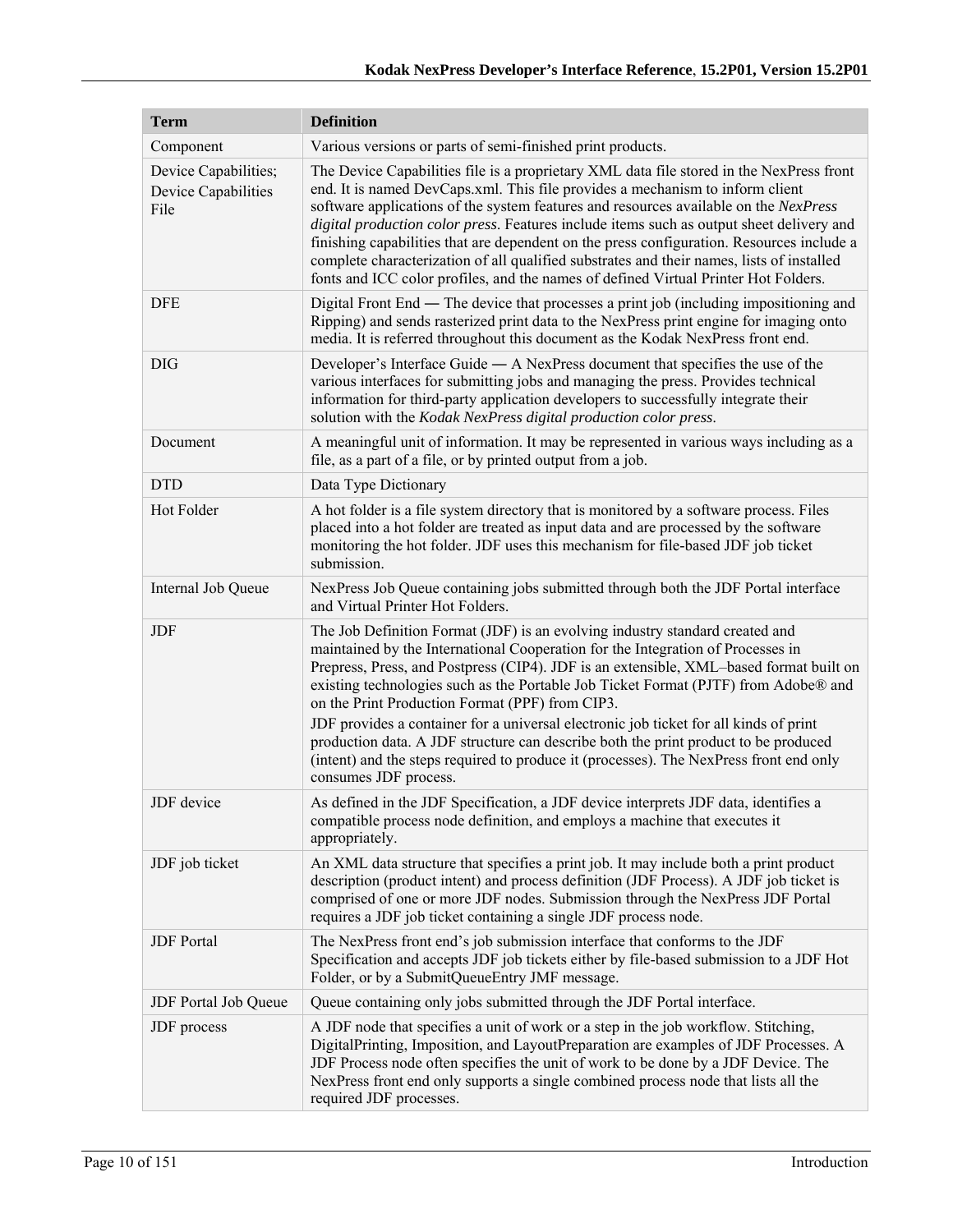| <b>Term</b>                                 | <b>Definition</b>                                                                                                                                                                                                                                                                                                                                                                                                                                                                                                                                                   |  |  |  |  |
|---------------------------------------------|---------------------------------------------------------------------------------------------------------------------------------------------------------------------------------------------------------------------------------------------------------------------------------------------------------------------------------------------------------------------------------------------------------------------------------------------------------------------------------------------------------------------------------------------------------------------|--|--|--|--|
| <b>JDF</b> resources                        | JDF elements (such as Media, MediaIntent, or Component) that are input to or output<br>from a JDF process or product intent node. JDF resources are always defined as sub-<br>elements of the ResourcePool. The JDF device may consume physical resources that<br>are input to JDF processes (e.g., substrate described by a Media resource input to a<br>digital printing process).                                                                                                                                                                                |  |  |  |  |
| JMF                                         | Job Messaging Format - JDF Specification: "JMF is a subset of JDF that handles<br>communication among JDF controllers and equipment on the shop floor JMF can be<br>used to establish a queue, discover the capabilities of a JDF-enabled device, determine<br>the status of a device, e.g., "RIPing", "Idle", and so on."                                                                                                                                                                                                                                          |  |  |  |  |
| Job                                         | A unit of work that can processed separately. A job within a printing system may be a<br>part of a larger job from the perspective of a print shop. JDF specifies what needs to be<br>produced in a job and how it is to be accomplished. Typically, a job consists of work<br>done on one or more files, using a set of resources, to produce output.                                                                                                                                                                                                              |  |  |  |  |
| Media Catalog                               | A data resource managed by the NexPress front end that contains a profile entry for<br>each substrate, or medium, supported by this NexPress digital production color press.<br>Each profile entry describes physical characteristics of a supported medium, and the<br>medium name.                                                                                                                                                                                                                                                                                |  |  |  |  |
| <b>NCF</b>                                  | NexPress Capabilities Format. See also: Device Capabilities                                                                                                                                                                                                                                                                                                                                                                                                                                                                                                         |  |  |  |  |
| NexPress digital<br>production color press  | The Kodak NexPress print engine and front end (DFE).                                                                                                                                                                                                                                                                                                                                                                                                                                                                                                                |  |  |  |  |
| NexPress print engine                       | The printing device component of the NexPress digital production color press                                                                                                                                                                                                                                                                                                                                                                                                                                                                                        |  |  |  |  |
| <b>NexPress Combined</b><br>Process node    | A JDF-Combined Process node (value of the Types attribute is <i>Combined</i> ) that<br>conforms to the restrictions identified in the Kodak NexPress Developer's Interface<br>Reference. The NexPress digital production color press Combined Process Node<br>includes LayoutPreparation, Imposition, ColorSpaceConversion, Interpreting,<br>Rendering, Screening, and DigitalPrinting. Beginning with Release 10.1, only<br>DigitalPrinting is required in JDF/@Types, other parameters will use default settings if<br>not specified.                             |  |  |  |  |
| NexPress Conforming<br><b>Content Files</b> | Content files assembled from composite pages and specified in reader order, including<br>Adobe® PDF documents for static jobs and ANSI CGATS.20 (PPML/VDX) for<br>variable data jobs.<br>NexPress Conforming Content Files may also represent a sequence of pre-imposed<br>sheet surfaces for both static PDF jobs and variable PPML/VDX jobs; each PDF or<br>PPML page definition is a pre-imposed layout to be printed 1-up onto a sheet surface.                                                                                                                 |  |  |  |  |
| NexPress front end                          | The DFE processor of the NexPress digital production color press                                                                                                                                                                                                                                                                                                                                                                                                                                                                                                    |  |  |  |  |
| Page                                        | A unit of content that is normally imaged onto a rectangular area of a surface of an<br>output medium. The page is normally the unit of output to which medium selection,<br>imposition, and a variety of other output processing options are applied.                                                                                                                                                                                                                                                                                                              |  |  |  |  |
| <b>PDF</b>                                  | Adobe® Portable Document Format                                                                                                                                                                                                                                                                                                                                                                                                                                                                                                                                     |  |  |  |  |
| PDF/VT                                      | Portable Document Format / Variable Transactional                                                                                                                                                                                                                                                                                                                                                                                                                                                                                                                   |  |  |  |  |
| PDL                                         | Page Description Language (i.e. Adobe® PostScript).                                                                                                                                                                                                                                                                                                                                                                                                                                                                                                                 |  |  |  |  |
| PDM (VDX)                                   | <i>Portable Digital Master version 2.01</i> – an early draft of what is now the fully balloted<br>and accredited ANSI CGATS.20-2002 PPML/VDX standard. This is the optimized<br>Structured Document Format used by earlier versions of the NexPress front end for<br>representing the page content of a VDP job. Like PPML/VDX, this also is a PDF-based<br>format that contains PPML data and is used to encode the many Recipient Instances of<br>a VDP job in a highly optimized way. PDM support by the NexPress front end will be<br>deprecated in the future. |  |  |  |  |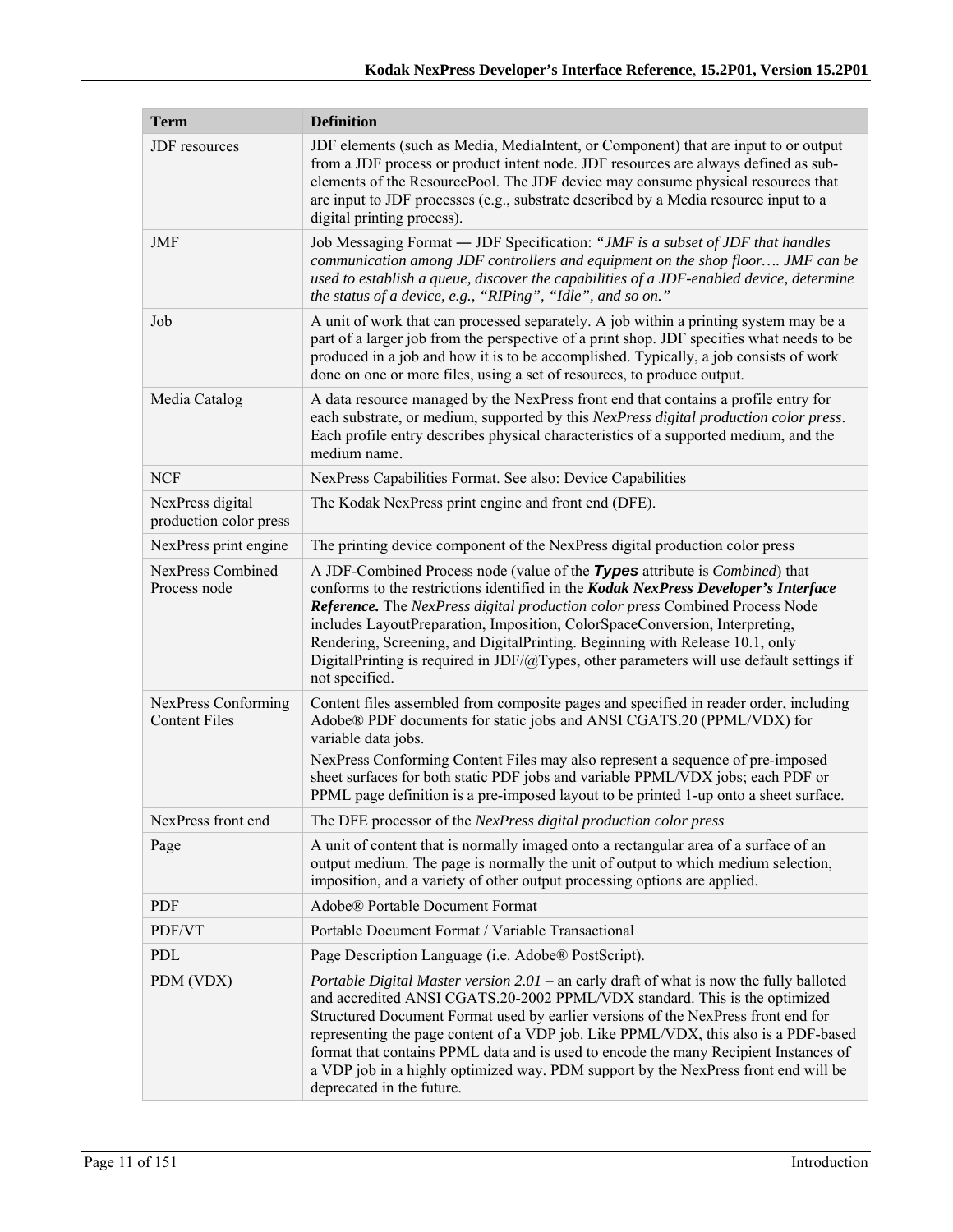| <b>Term</b>                          | <b>Definition</b>                                                                                                                                                                                                                                                                                                                                                                                                                                                                                                                                                                                                                                                                                                           |  |  |  |  |
|--------------------------------------|-----------------------------------------------------------------------------------------------------------------------------------------------------------------------------------------------------------------------------------------------------------------------------------------------------------------------------------------------------------------------------------------------------------------------------------------------------------------------------------------------------------------------------------------------------------------------------------------------------------------------------------------------------------------------------------------------------------------------------|--|--|--|--|
| <b>PJTF</b>                          | Portable Job Ticket Format — Developed by Adobe®, this is is the internal data format<br>for representing job ticket control information in the NexPress front end. JDF job<br>tickets are converted to PJTF upon submission.                                                                                                                                                                                                                                                                                                                                                                                                                                                                                               |  |  |  |  |
| PPML                                 | Personalized Print Markup Language — Name of the XML-based variable data mark-<br>up language developed by the Print On Demand initiative (PODi). PPML provides<br>semantics for object-level reusability of graphical content. The PDF-based PPML/VDX<br>and PDM formats use PPML data to describe Instance documents and their pages.                                                                                                                                                                                                                                                                                                                                                                                     |  |  |  |  |
| PPML/VDX                             | Personalized Print Markup Language/Variable Data eXchange — The CGATS.20<br>ANSI standard PDF and PPML-based file format for representing variable content<br>documents. A Structured Document Format that may be device and workflow-<br>independent. It separates the variable data creative design process from the details of<br>the print manufacturing process. This standard was accredited after the first release of<br>the NexPress digital production color press. PDM is closely related to this standard.<br>Like PDM, it is PDF-based and uses PPML data to describe Recipient Instances and<br>their pages. PPML data is embedded within one of the PDF files of the set files that<br>comprise an Instance. |  |  |  |  |
| Recipient Instance                   | The pages of a VDP content data stream that belong to a particular recipient.<br>Represented in the PPML data of a PPML/VDX instance as a JOB element.                                                                                                                                                                                                                                                                                                                                                                                                                                                                                                                                                                      |  |  |  |  |
| <b>RIP</b>                           | Raster Image Processor – converts vector and sampled image data interpreted from<br>page content formats such as PDF, PostScript, and PPML/VDX into raster image data<br>that is used to drive the print imaging apparatus of the digital printer.                                                                                                                                                                                                                                                                                                                                                                                                                                                                          |  |  |  |  |
| <b>SDK</b>                           | Software Developer's Kit - A collection of documentation and tools intended to<br>enable third party application developers to successfully integrate their variable data<br>solutions (using ANSI PPML/VDX) with the NexPress digital production color press.                                                                                                                                                                                                                                                                                                                                                                                                                                                              |  |  |  |  |
| Sheet                                | A unit of a medium, typically a sheet of paper or an area on a continuous roll of roll-fed<br>paper, on which output is printed. Sheets may be cut and folded after printing. For<br>example, a sheet with no folds may contain one or two Pages, one per imaged side; a<br>brochure with one fold may contains four Pages, one located on each side of the fold<br>per side.                                                                                                                                                                                                                                                                                                                                               |  |  |  |  |
| Structure component                  | A partial component of a print product such as the cover pages, body pages, dust cover,<br>or insert pages of a book. Note that a book may be an assembly of structure<br>components.                                                                                                                                                                                                                                                                                                                                                                                                                                                                                                                                       |  |  |  |  |
| <b>Structured Document</b><br>Format | Page content definition format that is structured such that the data that makes up<br>graphical page definitions are defined independent of each other (e.g. Adobe® PDF and<br>ANSI PPML/VDX). The pages of a document using Structured Document Format may<br>be indexed and the data can be efficiently accessed in random fashion.                                                                                                                                                                                                                                                                                                                                                                                       |  |  |  |  |
| <b>URI</b>                           | Uniform Resource Identifier as defined in RFC 2396: Uniform Resource Identifiers<br>(URI)                                                                                                                                                                                                                                                                                                                                                                                                                                                                                                                                                                                                                                   |  |  |  |  |
| <b>URL</b>                           | Uniform Resource Locator as defined in RFC 2396: Uniform Resource Identifiers<br>(URI)                                                                                                                                                                                                                                                                                                                                                                                                                                                                                                                                                                                                                                      |  |  |  |  |
| <b>VDP</b>                           | Variable Data Printing — The concept of customizing each print (or Instance) of a run<br>of a digital print job.                                                                                                                                                                                                                                                                                                                                                                                                                                                                                                                                                                                                            |  |  |  |  |
| <b>VDX</b>                           | Short term for PPML/VDX. See PPML/VDX                                                                                                                                                                                                                                                                                                                                                                                                                                                                                                                                                                                                                                                                                       |  |  |  |  |
| Virtual Printer Hot<br>Folder        | An active operating system folder that provides a mechanism to submit print job data<br>for execution by the NexPress front end. Each Virtual Printer Hot Folder has a pre-<br>assigned Virtual Printer Job Ticket that specifies processing requirements for the PDF,<br>PDM2, PostScript, or PPML/VDX data submitted into it.                                                                                                                                                                                                                                                                                                                                                                                             |  |  |  |  |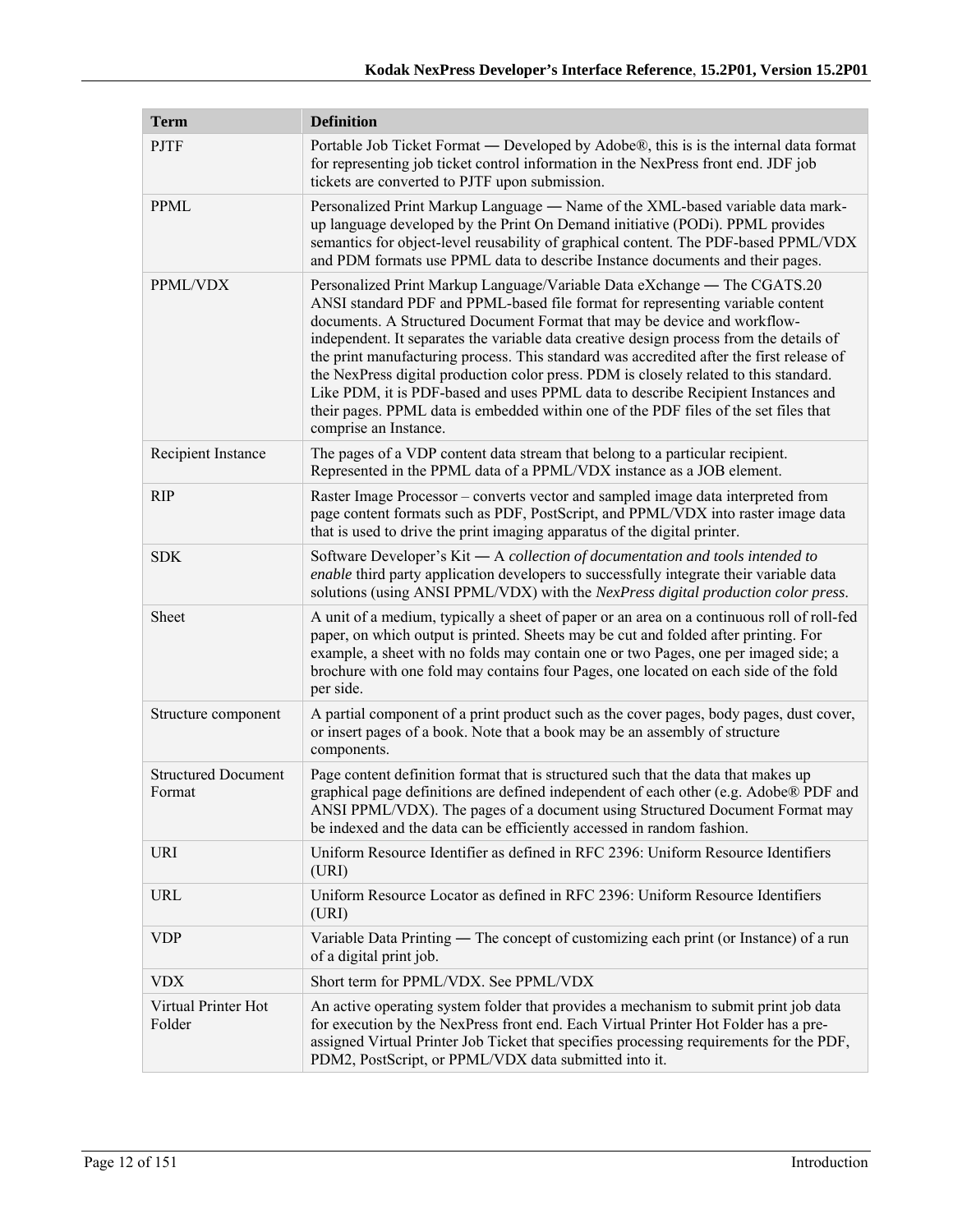| <b>Term</b>  | <b>Definition</b>                                                                                                                                                                                                                 |
|--------------|-----------------------------------------------------------------------------------------------------------------------------------------------------------------------------------------------------------------------------------|
| <b>VPJTT</b> | Virtual Printer Job Ticket Template – Specifies settings required by NexPress front end<br>to process content files submitted into a Virtual Printer Hot Folder. The NexPress<br>Client software is used to specify its settings. |
| <b>XML</b>   | Extensible Markup Language                                                                                                                                                                                                        |

## **1.3 Document Conventions**

This section identifies the standard conventions used in this document. Following these conventions will help ensure consistency throughout the document.

- 1) PDF operators, PDF keywords, the names of keys in PDF dictionaries, and other predefined names are written in a bold sans serif type font; for example, the **ID** key.
- 2) Operands of PDF operators or values of dictionary keys are written in an italic sans serif font, for example the */Catalog* key.
- 3) PPML and JDF element and XML element names in general are written in a bold sans serif type font, for example the **DOCUMENT** element.
- 4) Values of attributes of XML elements are written in an italic sans serif font. For example: *LineArt.*
- 5) Attribute names of PPML and XML elements are written in a bold italic sans serif font. For example, the *ProcessColorModel* attribute of the **ColorColorantControl** element.
- 6) In some cases the Xpath notation may also be used when showing the relationship of an XML element attribute or sub-element to an element. For example: *ColorantControl/@ProcessColorModel*.
- 7) Placeholders for normally variable information are written in an italic serif font. For example: "The first value specifies the number of *columns* of page cells and the second value specifies the number of *rows* of page cells in the multi–up grid".
- 8) Within examples, use of bold font has no technical significance and is used for emphasis only.

# **1.4 Constraints**

- 1) Similar to the CIP4 Interoperability Conformance Specification (ICS) documents, all NexPress front end supported elements, sub-elements, and attributes are presented in this document in a tabular format with the following column headings: "Name or Value", "Manager", "Worker", and "Description". Please refer to [BICS] for how to read ICS documents if further understanding of notations and format is needed.
- 2) NexPress front end also conforms to the size limits for attribute values as specified in [BICS].
- 3) Refer to [JDF] for additional detail on specific JDF references mentioned in this document. Information from the JDF Specification will not be duplicated in this document whenever possible. This will help in maintenance of this document and help to eliminate any discrepancies with [JDF].
- 4) NexPress front end, System 10.1 uses JDF 1.3.

## **1.5 References**

- [ 1 ] Adobe Portable Document Format Reference Manual, Version 1.6, 2004, Adobe Systems Incorporated, [PDF]
- [ 2 ] Adobe Portable Job Ticket Format Technical Note #5620, Version 1.1, April 1999, Adobe Systems Incorporated, http://partners.adobe.com/asn/developer/PDFS/TN/5620.pdf, [PJTF]
- [ 3 ] JDF Specification, Release 1.3, September 2005, www.cip4.org, [JDF]
- [ 4 ] XML Specification, Version 1.0, February 1998, www.w3.org, [XML]
- [ 5 ] PPML Functional Specification, Version 2.0, 27-March-2002, Print On Demand Initiative (PODi), [PPML]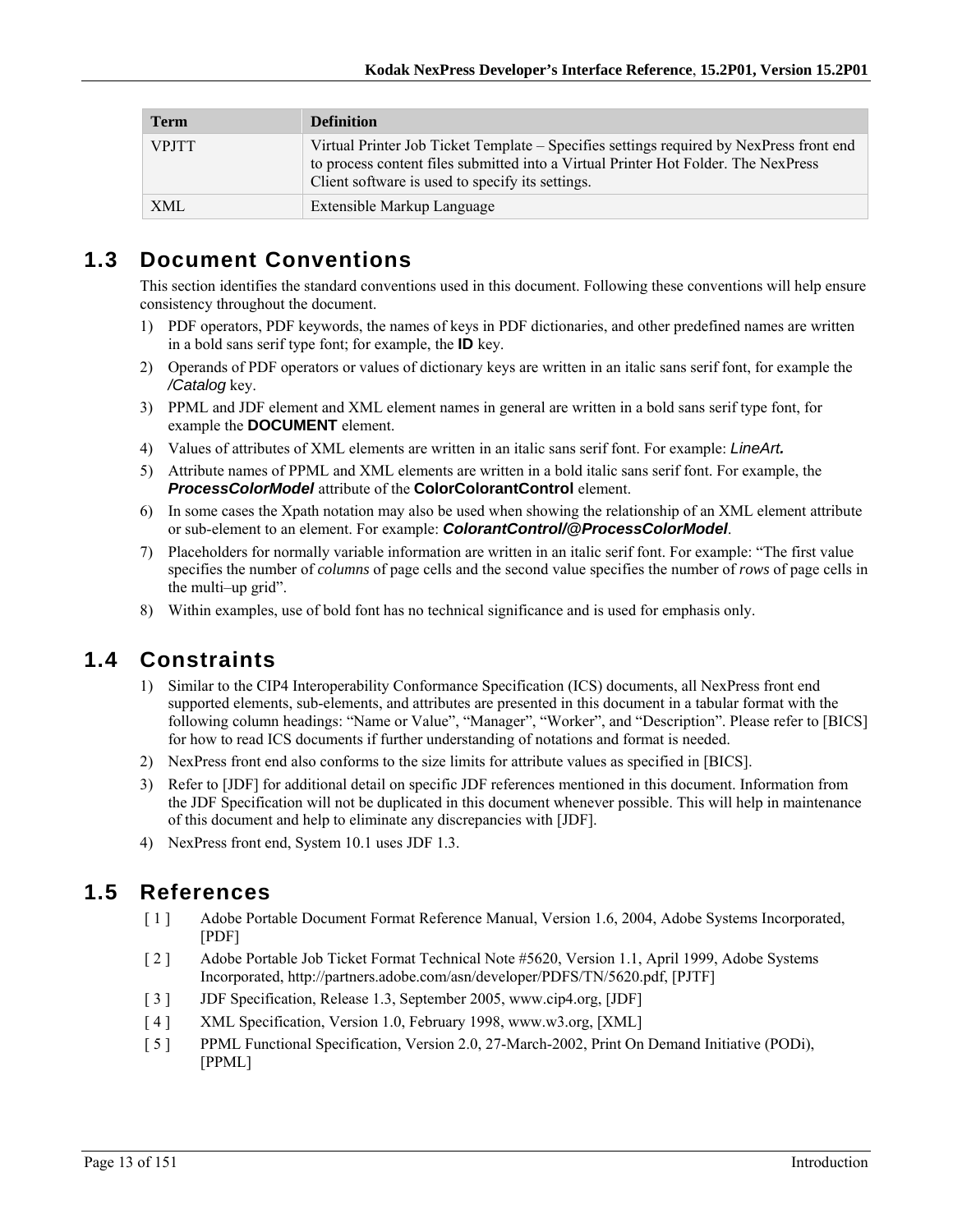- [ 6 ] ANSI CGATS.20:2002 Graphic Technology, Variable printing data exchange using PPML and PDF (PPML/VDX), Approval dated 8-July-2002, American National Standards Institute, Inc. available from NPES, [PPML/VDX]
- [ 7 ] Application Notes for CGATS.20-2002, Prepared by CGATS SC6/TF2, August 2004, http://www.npes.org/standards/tools.html, [PPML/VDX-AN]
- [8] Base Interoperability Conformance Specification (ICS), Version 1.0, December 2004, www.cip4.com, [BICS]
- [ 9 ] Kodak NexPress Developer's Interface Guide, for System 9.0, Version 2.0, January 2007, Eastman Kodak Company, [KNDIG]
- [ 10 ] Kodak NexPress Developer's Interface Reference, for System 9.0, Version 2.0, January 2007, Eastman Kodak Company, [KNDIR]
- [ 11 ] ISO 16612-2 Graphic Technology Variable Data Exchange Part 2: Using PDF/X-4 and PDF/X5 (PDF/VT-1 and PDF/VT-2) , First Edition, 15-August-2010. [PDF/VT]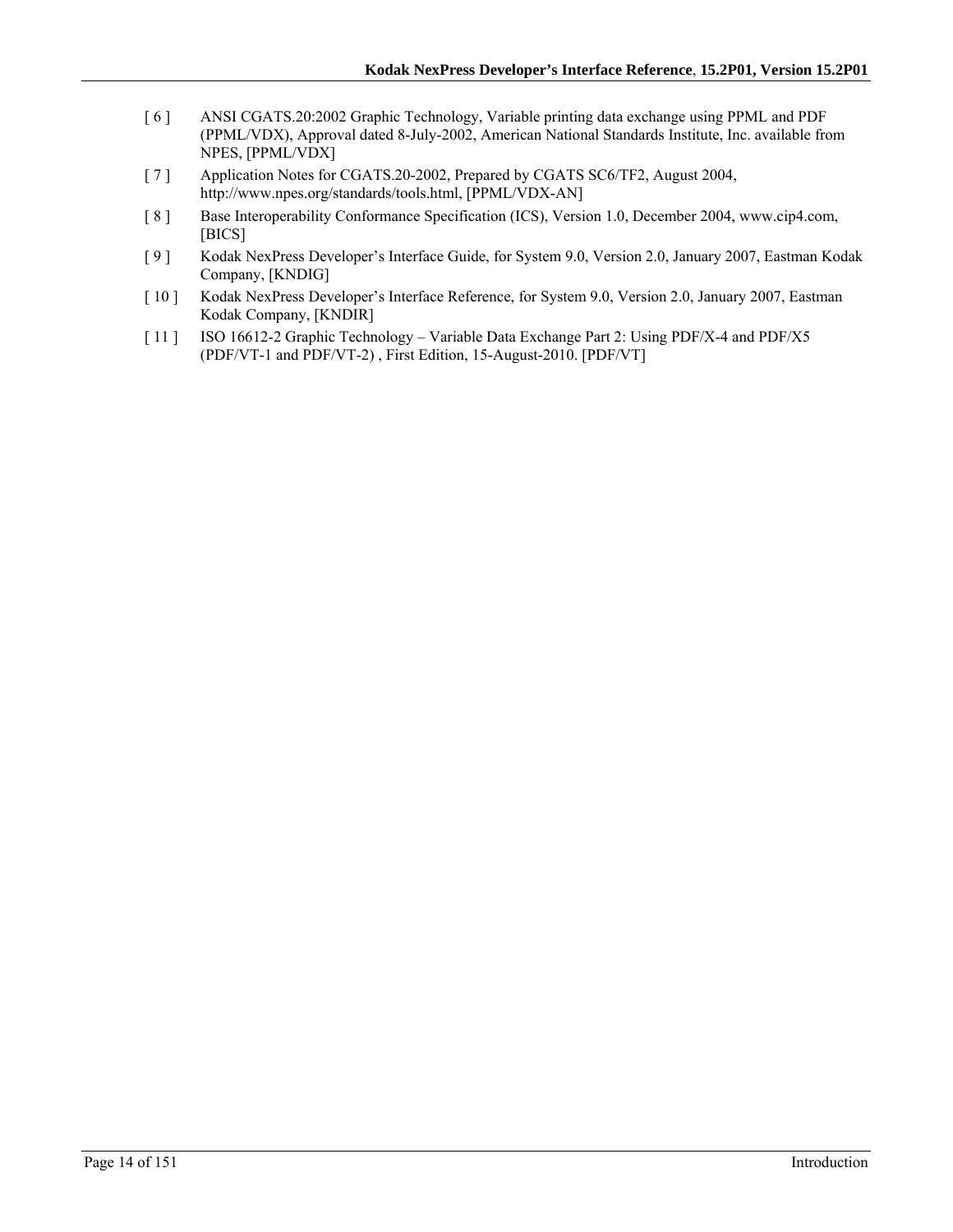# **2 Differences between Software Releases**

# **2.1 Changes in System 15.2P01**

Enhanced Ink Optimization

# **2.2 Changes in System 15.2**

- Halo Effect Correction
- DuraCoat Overcoat

# **2.3 Changes in System 15.1**

Windows 2012 Server Primary

## **2.4 Changes in System 15.0**

- Economy Mode
- RGB Image Smoothing
- Ink Optimization
- Windows 2008 Server R2 Primary
- Windows 7 Pro Secondary

# **2.5 Changes in System 14.0**

- New Dry ink support: white, gold, neon pink
- Deprecate NexPress DryInk silver, renamed to NexPress DryInk pearlescent

# **2.6 Changes between System 12.0 and 12.1**

### **2.6.1 JDF**

- Matte Clear Dry Ink support
	- o Media/@NXP:ClearCoat[Front|Back] = matteClearEasy
	- o RenderingParams/@NXP:MTCLProcessColorantThreshold
	- o RenderingParams/@NXP:MTCLThresholdApplication
- Silver Dry Ink support
- Custom Color Dry Ink support

# **2.7 Changes between System 11.2 and System 12.0**

- Light Black dry ink support
- HD inks support
- Support for PDF/VT-1 documents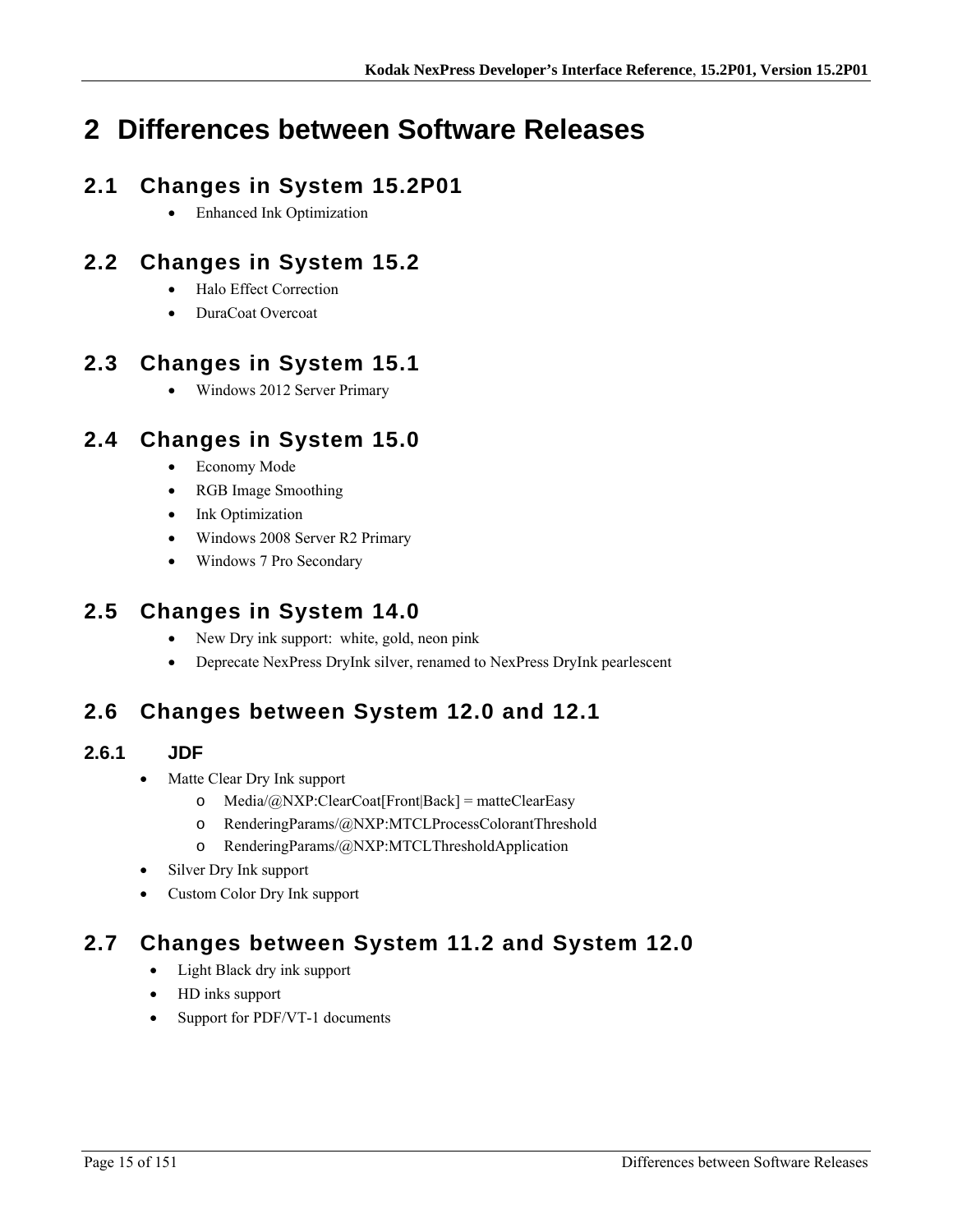# **2.8 Changes between System 11.0/11.1 and System 11.2**

### **2.8.1 JDF**

Red Fluorescing clear dry ink support:

# **2.9 Changes between System 10.1 and System 11.0/11.1**

### **2.9.1 JDF**

- **Dimensional DryInk clear support:** 
	- o  $Media/\omega/NY$ :ClearCoat[Front|Back] = raiseAllSimple
	- o ColorantControl/@HotOffsetCompensation
	- o RenderingParams/@NXP:DMCLProcessColorantThreshold
	- o RenderingParams/@NXP:DMCLThresholdApplication
- Color management for RGB colorspaces may no longer be disabled.

### **2.9.2 Device Capabilities**

- SupportedEngineSpeedList indicating the engine speeds for which the resource is supported has been added to:
	- o Printer
	- o PrinterMedium
	- o CurrentLoadedFifthColor
	- o SubstrateSupply
	- o DeliveryTypeDetails
	- o Delivery
- Printer includes PrinterSerialNumber to identify the engine by serial number.

## **2.10 Changes between System 10.1 and System 10.2**

#### **2.10.1 JDF**

- Support for M700e finishing options
- M700e Resource Check warnings and errors are reported in JobPhase/@Comment for queued jobs.

# **2.11 Changes between System 10.0 and System 10.1**

### **2.11.1 JDF**

- **LocatorTTL (See Section 6.3)**  A multicast locator was added for use by the Creo Prinergy Workflow Controller.
- **JDF Combined Types (See Section 5.1)**  Restrictions have been removed that required a specific set of types in the JDF Process combined node. Now only DigitalPrinting is required.
- Most of the configuration files in \CDFE\_CONFIG\InitialConfig\Printready for use by Heidelberg PrintReady version 2.1 have been removed.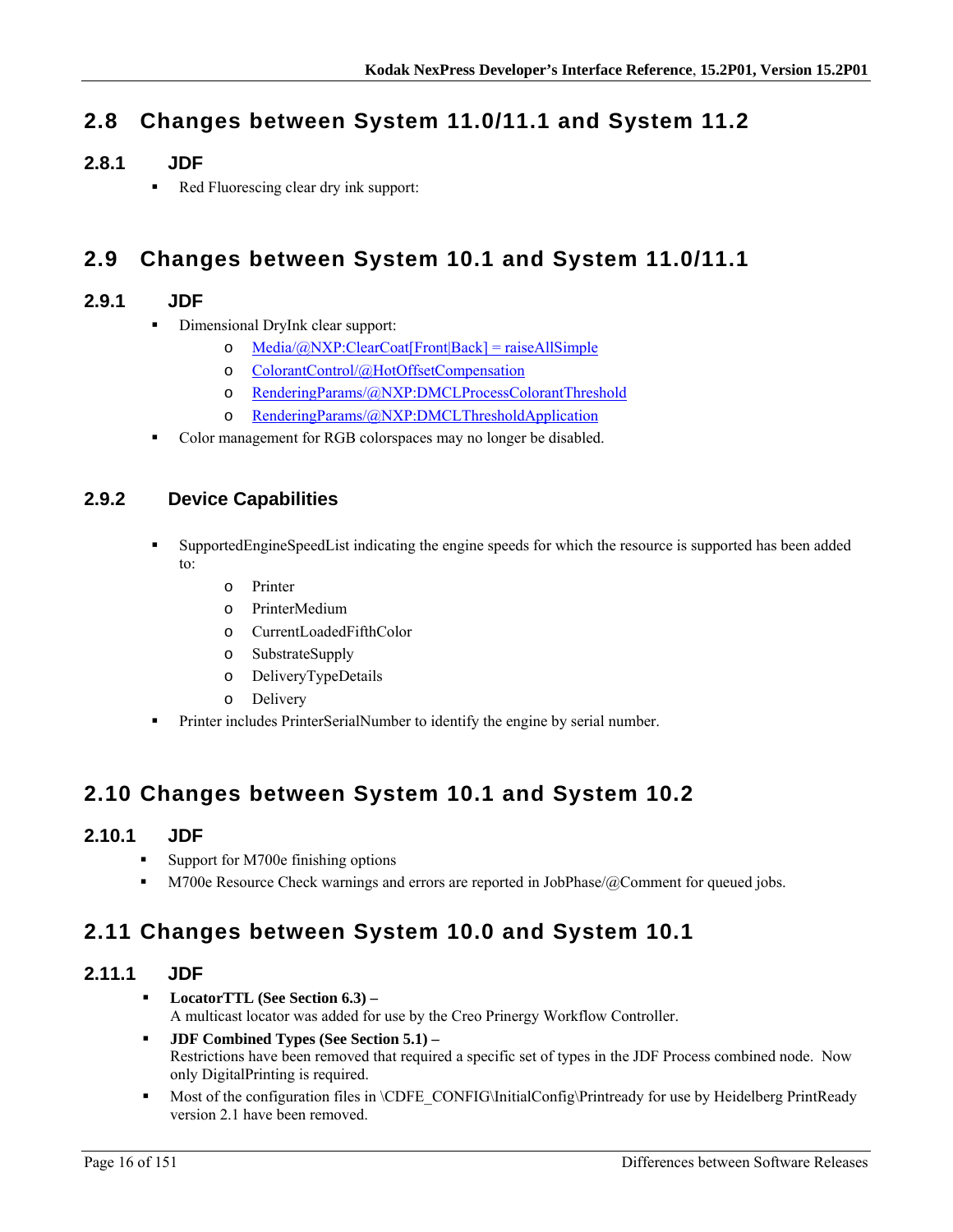- Use of the JDFStorage directory for completed JDF tickets has been deprecated.
- **Additional inks for Separations (See Section 5.3.1.1)**  Dry ink values were defined for micr, raised clear, and xd clear.
- **Additional ClearCoat options (See Section 5.14)**  Values added to support iqFlood, iqImage, xdPhoto, and xdGraphic.
- **Additional DeviceInfo status reported (See Section 3.2.1.8.1)**  DeviceCondition and StatusDetails are reported for press condition "NeedsAttention".
- **Resource Check details added to JobPhase (See Section 3.2.1.8.1.2)** Resource Check warnings and errors are reported in JobPhase/@Comment for queued jobs.
- **Resource Query supported (See Sections 3.1.2 and 3.2.1.7)**  Reports descriptions and availability of media and dry ink resources.
- **Job processing controls defined in JDF (See Section 5.15.1 )**  Custom attribute NXP:StopPoints created to stop job during processing.
- References to "NexStation" have been replaced with "NexPress".
- **Removed HDM:Shutdown (See Section 3.1.1)** Removed JMF commands HDM:Shutdown and HDM:CheckFolderAccess. "Shutdown" is equivalent to HDM:Shutdown, and continues to be supported.

#### **2.11.2 Device Capabilities**

- **SecuredColorant (See Section 9.2.100)**  Identify colorants in the fifth station that support secure printing (such as MICR).
- **DeliveryTypeDetails for Finishing devices (See Section 9.2.24)**  List of finishers using the DFA interface in Delivery/DeliveryType/@DeliveryTypeDetails have been replaced by the single identifier "DFA".

# **2.12 Changes between System 9.0 and System 10.0**

#### **2.12.1 JDF**

- JDFHotFolder is available as a network share whenever the JDF Portal Queue is open.
- PDF content files accompanying JMF SubmitQueueEntry in 3-part MIME can now be spooled directly to a file to eliminate the filesize restrictions of earlier releases. To enable this behavior, the content-file part must be identified within the MIME header using "Content-Disposition: Attachment" and "Content-Type: application/pdf".
- **RenderingParams/NXP:CLCDDIQParams (See Section 5.16.2)**  "DeviceDefault" is now interpretated as "Gradation" for the following attributes within RenderingParams/NXP:CLCDDIQParams: HTTextBW, HTGraphicsBW, HTImageBW, HTTextCMYK, HTLineCMYK, HTGraphicsCMYK, HTImageCMYK.
- **QueueSubmissionParams/@URL (See Section 3.1.1.6.1)**  Support for "ftp:" added to QueueSubmissionParams/@URL.

# **2.13 Changes between System 8.5 and System 9.0**

#### **2.13.1 JDF**

- Postscript support has been added for content files in a JDF runlist. In previous releases only PDF was supported.
- Content-Type in the HTTP header of a JMF response will use application/vnd.cip4-jmf+xml if this type is used in the request.
- When the JDF queue is closed or blocked, any JDF Tickets dropped onto the JDF hot folder are deleted. In the previous release, these files remained in the hot folder directory until the queue was opened.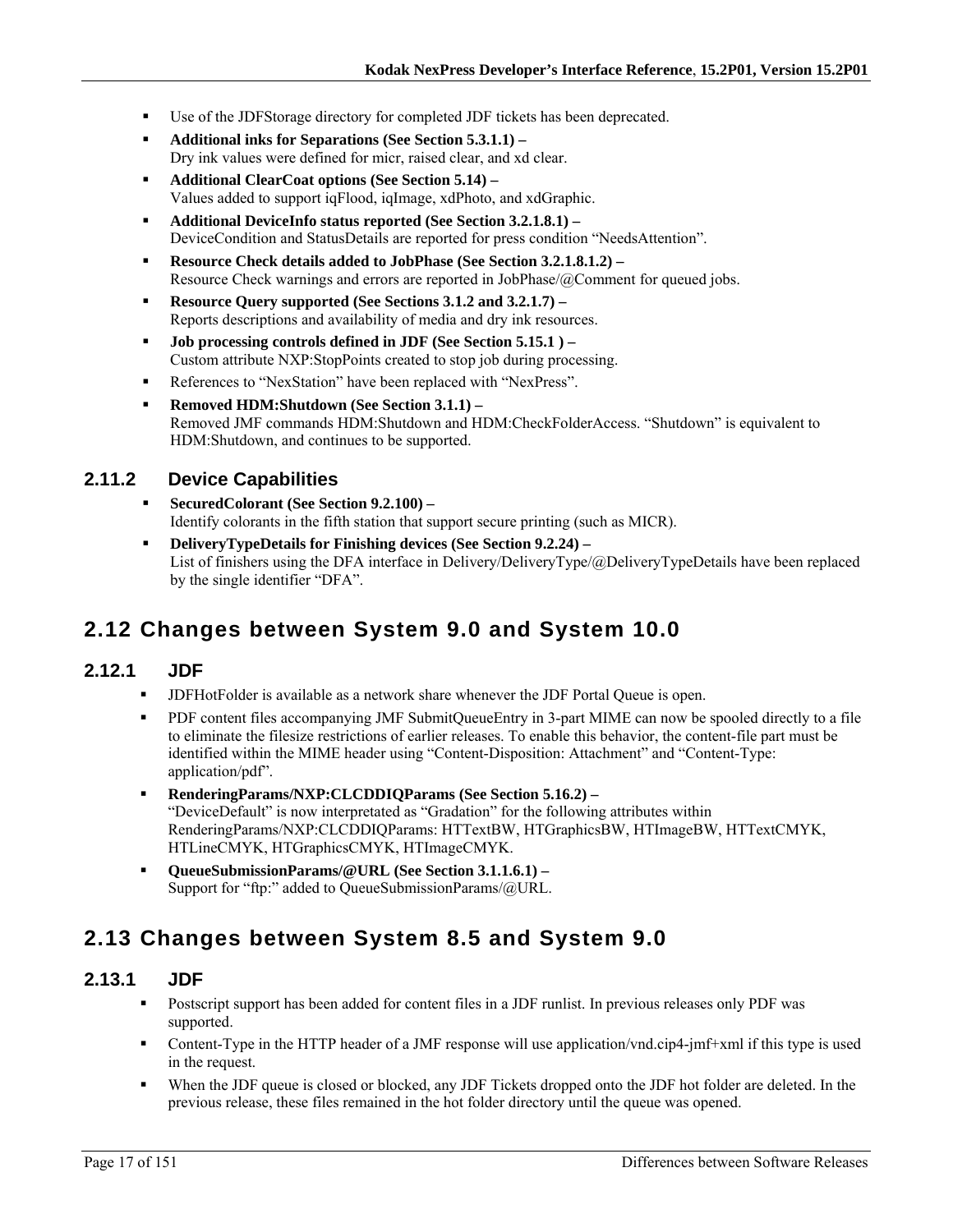- **RunList resource Layout Element: FileSpec (See Section 5.17.1.1)** Support was added for URI scheme "FTP:" in **RunList/Layout/FileSpec/@URL**. This allows content files on an FTP server to be referenced within a JDF JobTicket.
- **RunList resource (See Section 5.15) Runlist/@Directory** is supported. It can be used to identify a base path for FILE: URLs containing a relative path. Previously relative paths had to be located within the JDF Hotfolder.
- **Runlist/@Directory** can also be used to designate a search path for VDX PDL content. In this case the URL must be either a local path (drive letter required if not on the C: drive) or a UNC path. For example:

```
<RunList Directory="/parentDirectory/theDirectory" …/>
```

```
<RunList Directory="d:/parentDirectory/theDirectory" …/>
```

```
<RunList Directory="//servername/sharename" …/>
```
- **JMF Node Worker to Manager: Message Response (See Section 3.2.1)**  Whenever applicable, failed JMF commands return one of the standard exception codes defined in the JDF 1.3 specification.
- **Media resource: Location (See Section 5.14.1)**  Restrictions on media definition have been loosened so that **Location/@LocationName** is not required in some jobs. If omitted from the JDF, LocationName for body and cover will be determined using media partitions.
- **Media resource: Location (See Section 5.14.1)**  Additional values in **Media/Location/@LocationName** are supported.
- **JMF Node Manager to Worker: QueueFilter (See Section 3.1.1.9) QueueFilter** is now supported on incoming JMF commands and queries.
- **JMF Node Worker to Manager: Message Response (See Section 3.2.1.1)**  Persistent JMF messages that are sent to registered subscribers will include **Notification/@JobID** and **Notification/@NXP:QueueEntryID** when these values are known.
- **Message Response: ResponseTypeObj Submission Methods (See Section 3.2.1.3)**  JMF KnownMessages response includes SubmissionMethods query.
- **Device resource (See Section 5.5)**  When **Device/@DeviceID** is supplied in a JDF ticket, it is matched against the **SenderID** reported by the device in JMF responses.
- **NodeInfo resource (See Section 5.15) JDF/NodeInfo** was moved to a resource in the JDF 1.3 specification. It is used to designate **@TargetRoute** for the completed JDF. The deprecated notation continues to be supported as well.
- **JDF Process Node (See Section 5.2)**  Support was added for **JDF/@Activation.** A value of "Held" in a job ticket will set the initial state of the submitted job to "Held".
- **DigitalPrintingParams resource (See Section 5.7) DigitalPrintingParams/@NXP:ColorFlow** has been added to identify jobs that should adhere to the ColorFlow policy of the press.
- **RenderingParams resource (See Section 5.15.1) RenderingParams** with selected proprietary attributes has been added.
- **ColorSpaceConversionParams resource: ColorSpaceConversionOp (See Section 5.4.1) ColorSpaceConversionOp/@ConvRGBGrayToBlack** and **ColorSpaceConversionOp/@RGBGrayToBlackThreshold** have been added to control use of black colorant in RGB Graphics images.
- **NodeInfo resource (See Section 5.15)**  Proprietary attribute **NodeInfo/@NXP:DeleteWhenDone** has been added to the JDF ticket so that hotfolder jobs can designate whether to be automatically removed upon completion or abort.
- **Documentation added for Portal Configuration File (See Section 6)**  The JDF Portal Configuration file is not new, but the configuration file was not previously referenced in this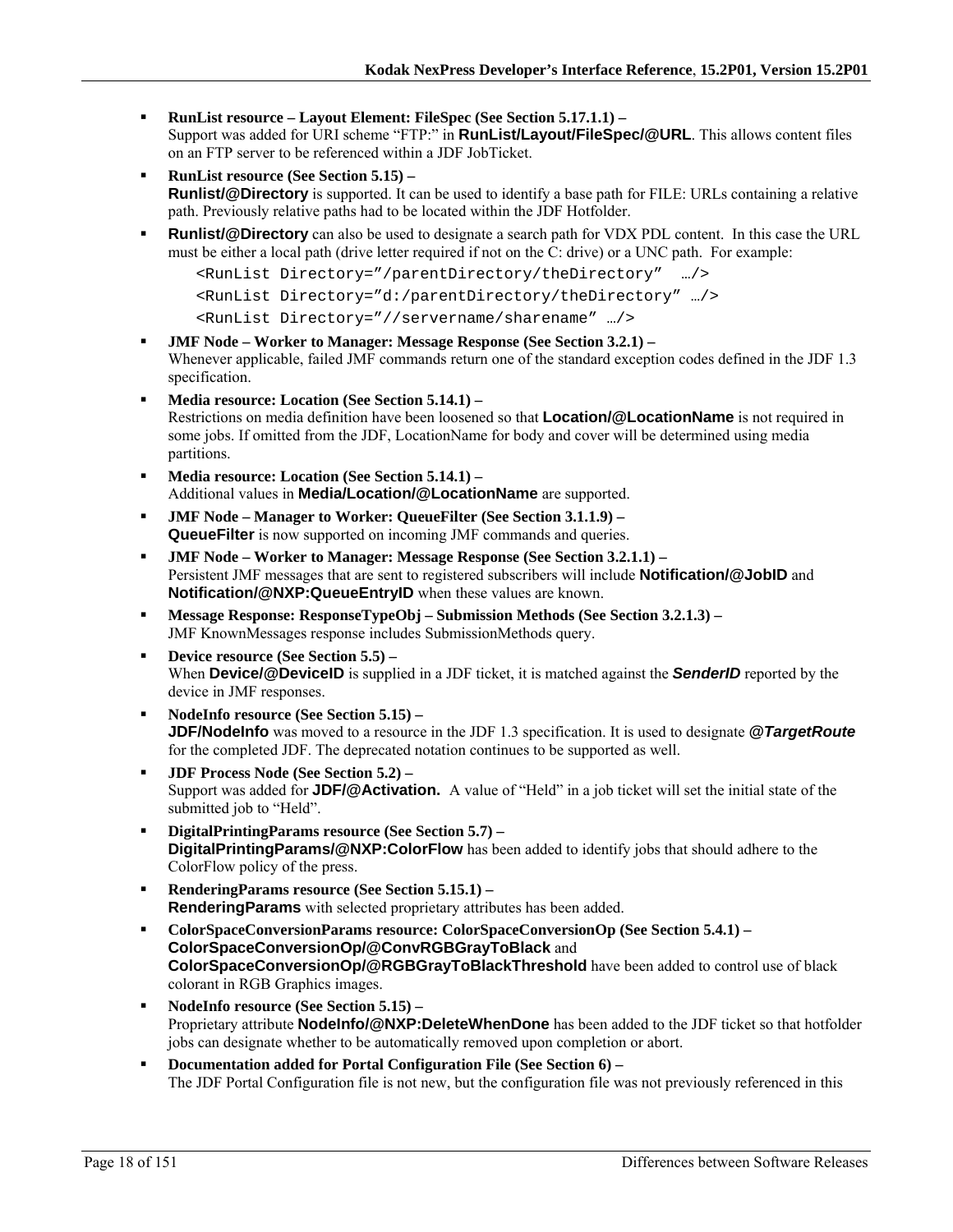document. For System 9.0, usage of the configuration value bDeleteWhenDone has been enhanced to control auto-delete behavior when submitted JDF hotfolder jobs reach completion or are aborted.

 **Device/ModelName (See Section 3.2.1.8.1.1 and Section 5.5) –**  This attribute has been defined to facilitate rejection of a JDF ticket for situations in which the JDF was written using device-specific attributes and values that may be interpreted incorrectly on other JDF device. No action is taken in System 9.0 from this attribute.

### **2.13.2 Device Capabilities**

- **Device Capabilities Elements: SubstrateType (See Section 9.2.112)**  New SubstrateType members: Plain, SingleCoated, DoubleCoated, Recycled, Texture, Film, Label, Vellium, and Bond.
- **Device Capabilities Elements: SurfaceType (See Section 9.2.115)**  New SurfaceType members: Normal, Tabbed, and Punched.
- **Device Capabilities Elements: ColorType (See Section 9.2.12)**  Substrate ColorName replaced by ColorType enumeration.
- **Device Capabilities Elements: ColorList (See Section 9.2.10)**  New element ColorList.
- **Device Capabilities Elements: PrinterPlatform (See Section 9.2.84)**  NexPress\_M700 added to PrinterPlatform.
- **Device Capabilities Elements: SystemMedium (See Section 9.2.117)**  ColorType added to SystemMedium.
- **Device Capabilities Elements: MinSize and MaxSize (See Sections 9.2.67 and 9.2.61)** PixelRectangle replaced by individual Width and Height members in definition of MinSize and MaxSize.
- **Device Capabilities Elements: FeederType (See Section 9.2.30)**  New element FeederType to characterize SubstrateSupply in the P1 engine.
- **Device Capabilities Elements: FontType (See Section 9.2.38)**  New FontType member PostScriptTTF.
- **Device Capabilities Elements: DeliveryTypeDetails (See Section 9.2.24)**  New DeliveryTypeDetails members HighCapacity, ProofWaste, and Invalid.

# **2.14 Changes between System 8.4 and System 8.5**

The primary development goal for the NexPress JDF Portal in System 8.4 was to support Base ICS Level 2. The Base ICS (Interoperability Conformance Specification)[BICS] is published by CIP4. In System 8.5, development focused on aspects of ICS Level 3 support that were thought to have the greatest benefit for users of the NexPress.

### **2.14.1 JDF**

- Support was added for MIME packaging of content files. MIME packaged submissions using a MIME file to the JDF Portal Hot Folder, or a 3-part MIME with JMF SubmitQueueEntry are both supported.
- The location of the JDF Portal Hot Folder has changed to \\<servername>\HotFolder\JDFHotfolder.
- The completed JDF file can be sent to a web server by specifying "HTTP://servername:PORT#/" in the URI for *TargetRoute* or *ReturnURL*.
- Support is extended for PDF version 1.6 as produced by Adobe® Acrobat® 7.
- To assist developers who are integrating a controller with the JDF Portal, all JMF communications received and sent by the NexPress front end are logged. Only JMF messages and MIME-encoded JDF job tickets are written to the log; received PDF content is not saved.
- **RunList resource: Disposition (See Section 5.17.2)**  Support for **FileSpec/Disposition** was added to provide automatic deletion of content files. By default, the content file is preserved.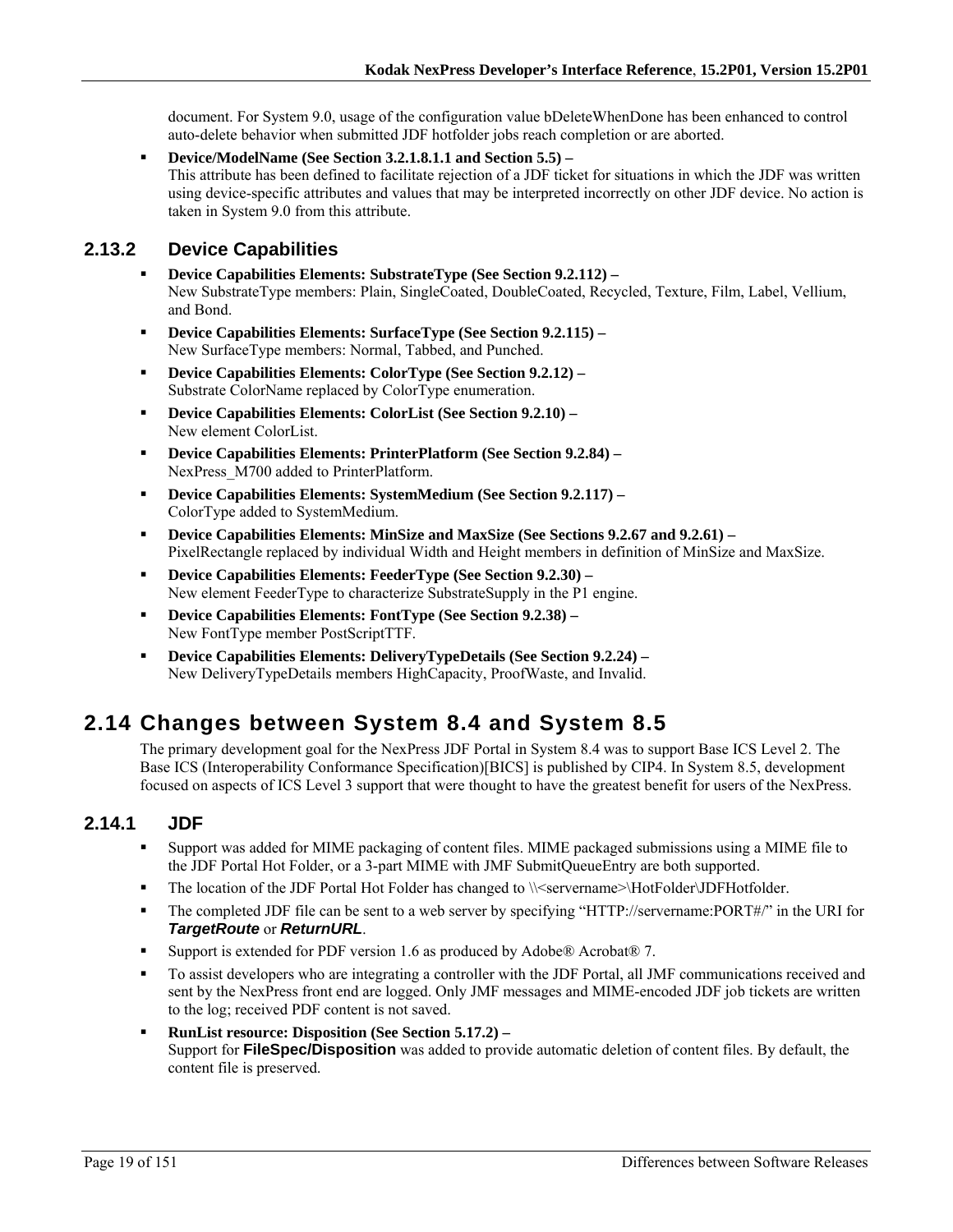- **JMF: QueueSubmissionParams /** *@Disposition* **(See Section 3.1.1.6.1)**  If supplied the job will not be automatically removed from the queue when status becomes completed or aborted. No attribute values are supported.
- **JMF: QueueSubmissionParams /** *@ReturnURL* **(See Section 3.1.1.6.1)**  Http support added.
- **JMF: QueueSubmissionParams /** *@URL* **(See Section 3.1.1.6.1)**  "cid:", "file:", and "http:" schemes supported.
- **JMF: Message Query (See Section 3.1.1.9)**  Support added for SubmissionMethods; it returns the hot folder location.
- **JMF: StatusResponse: JobPhase(See Section 3.2.1.8.1.2)**  Job phase *FailedTestRun* reported for JDF failed verification.
- **JDF Product Intent: JDF Product Intent Node / JDF (See Section 4.2)** NexPress Combined Process Node. A root JDF intent node may be submitted to the NexPress for processing if the JDF intent includes a NexPress Combined Process Node. The job ticket is constructed entirely from the JDF Process; the JDF intent is ignored.
- **JDF Process: JDF Process Node (See Section 5.2)**  The NexPress Process Node can be anywhere in the submitted JDF ticket, and any JDF Product nodes WILL BE ignored in favor of the NexPress Combined Process node.
- **JDF Process: NodeInfo / TargetRoute (See Section 5.15) –** The completed JDF file can be sent to a web server by specifying "HTTP://servername:PORT#".
- **JDF Process: ScreeningParams Resource (See Section 5.17.2)**  The NexPress JDF Portal does not enumerate screen names, however legacy screen enumerations continue to be supported. Supported ScreeningID values are listed in the NexPress Device Capabilities File. Supported ScreeningParams values are "Classic", "Optimum", "Line", "Supra", and "Stochastic".

#### **2.14.2 Device Capabilities**

- **Device Capabilities Elements: DeliveryTypeDetails (See Section 9.2.24)**  Additional delivery devices identified. "BookletMaker" replaced with *"*WatkissVarioBookletMaker", "WatkissVarioBookletMaker WithSpinemaster", "WatkissGen2BookletMaker", "WatkissGen2BookletMaker WithSpinemaster", "Coverbind", and "NonDfa".
- **Device Capabilities Elements: ExternalControllerType (See Section 9.2.28)**  Replaced "SPIRE" with "CREO\_PODS".
- **Device Capabilities Elements: I2Pplatform (See Section 9.2.41)**
- **Device Capabilities Elements: Printer (See Section 9.2.77)**  I2Pplatform added.
- **Device Capabilities Elements: ScreenType (See Section 9.2.99)**  New screen types "Stochastic" and "None".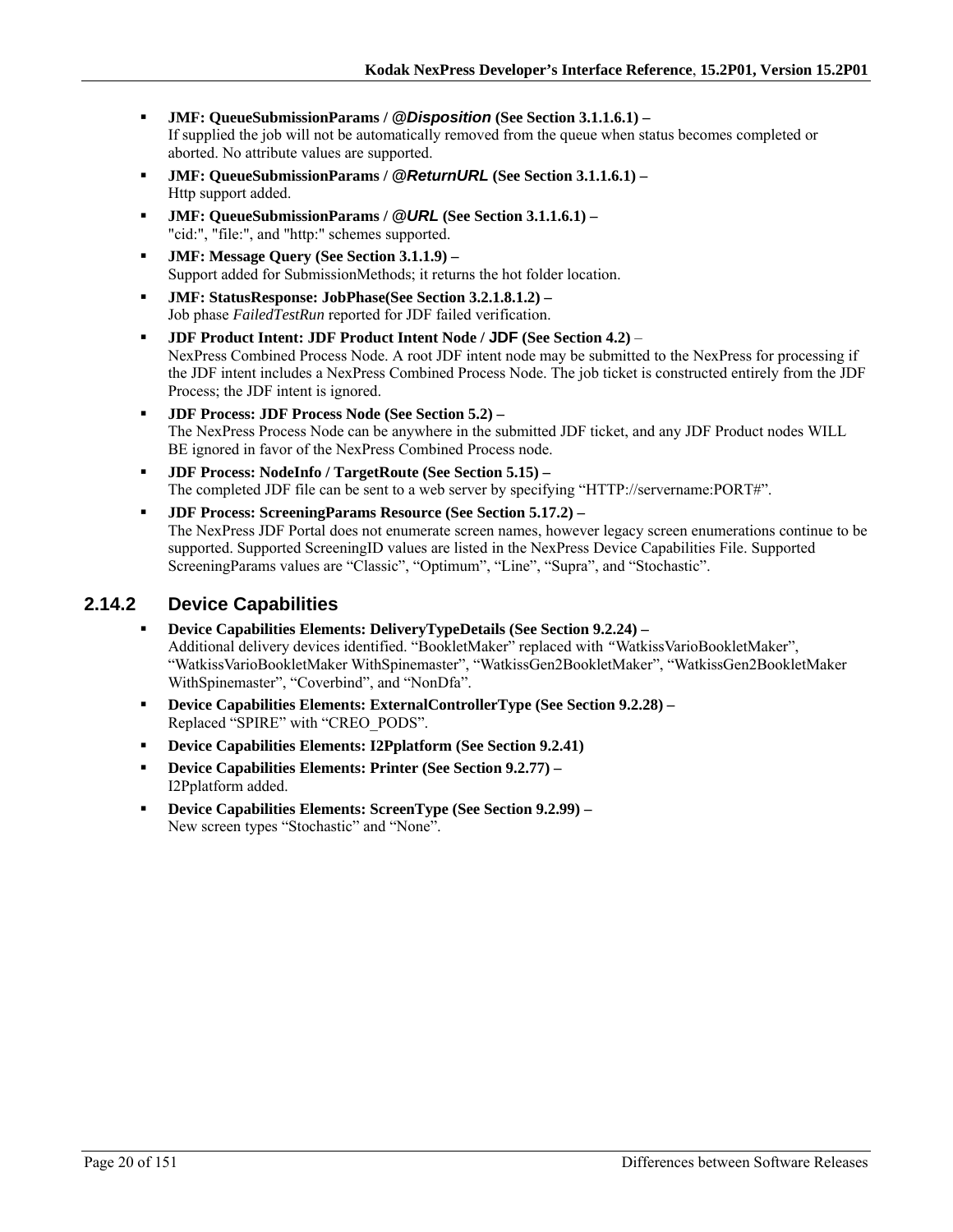# **3 JMF Reference**

The JDF Portal processes JMF and JDF content using a policy of Best Effort. With few exceptions, an omitted attribute or an incorrect value will not fail submission. All received JMF and JDF must, however, be properly formed XML. A JDF ticket or JMF request will be summarily rejected if XML parsing fails.

This chapter documents the NexPress support for JMF as referenced in the [KNDIG]. Use of JMF for the NexPress front end is provided in [KNDIG] and not here.

*The NexPress front end and NexPress workflow tools support only the attributes, values and sub-elements of the resources identified below. Any attributes, values or sub-elements of the resource other then those defined below will be ignored.* 

# **3.1 JMF Node – Manager to Worker**

For this section, many tables have their columns as Manager and Worker. The Manager in this case is sending a JMF message and the Worker is receiving the JMF message. The Manager is the Client Application accessing the NexPress front end and the Worker is the NexPress front end responding to the Client Application. "Client Application" is used in the broadest terms to indicate any entity accessing the NexPress JDF interface. The notation is similar to that in the Base ICS [BICS], except a value of "r" in the "Worker" column indicates the NexPress requires the attribute, element, or value; "r?" indicates the field is supported and will be used if supplied.

| <b>Name or Value</b>                  | <b>Manager</b> | Worker         | <b>Description</b>                                               |
|---------------------------------------|----------------|----------------|------------------------------------------------------------------|
| <b>DeviceID</b>                       | w <sub>2</sub> | !r             | Data Type: string                                                |
|                                       |                |                | Not read or written by NexPress for JMF nodes                    |
| <b>SenderID</b>                       | W              | !r             | Data Type: string                                                |
|                                       |                |                | Not read by NexPress for JMF nodes                               |
| <b>TimeStamp</b>                      | w?             | $r$ ?          | Data Type: date Time                                             |
| <b>Version</b>                        | W              | $r$ ?          | Data Type: JDFJMFVersion                                         |
| 1.0                                   |                |                |                                                                  |
| 1.1                                   |                |                |                                                                  |
| 1.2                                   | $w$ ?          | r <sub>2</sub> | JDF spec version 1.2                                             |
| 1.3                                   | w?             | $r$ ?          | JDF spec version 1.3                                             |
| xmlns                                 | W              | $r$ ?          | Data Type: URI                                                   |
| http://www.CIP4.org/JDF<br>Schema 1 1 | W              | r <sub>2</sub> |                                                                  |
| <b>Message</b>                        | W              | r              | Abstract element. One message supported.                         |
|                                       |                |                | See individual Message section below for each<br>message family. |
| Command                               | w?             | r <sub>2</sub> | Message should be either command or query                        |
| Query                                 | w?             | r <sub>2</sub> | Message should be either command or query                        |

### **3.1.1 Message – Command**

| Name or Value | Manager | Worker | <b>Description</b>                                     |
|---------------|---------|--------|--------------------------------------------------------|
|               | W       |        | Data Type: <i>ID</i><br>Value established by Producer. |
|               |         |        |                                                        |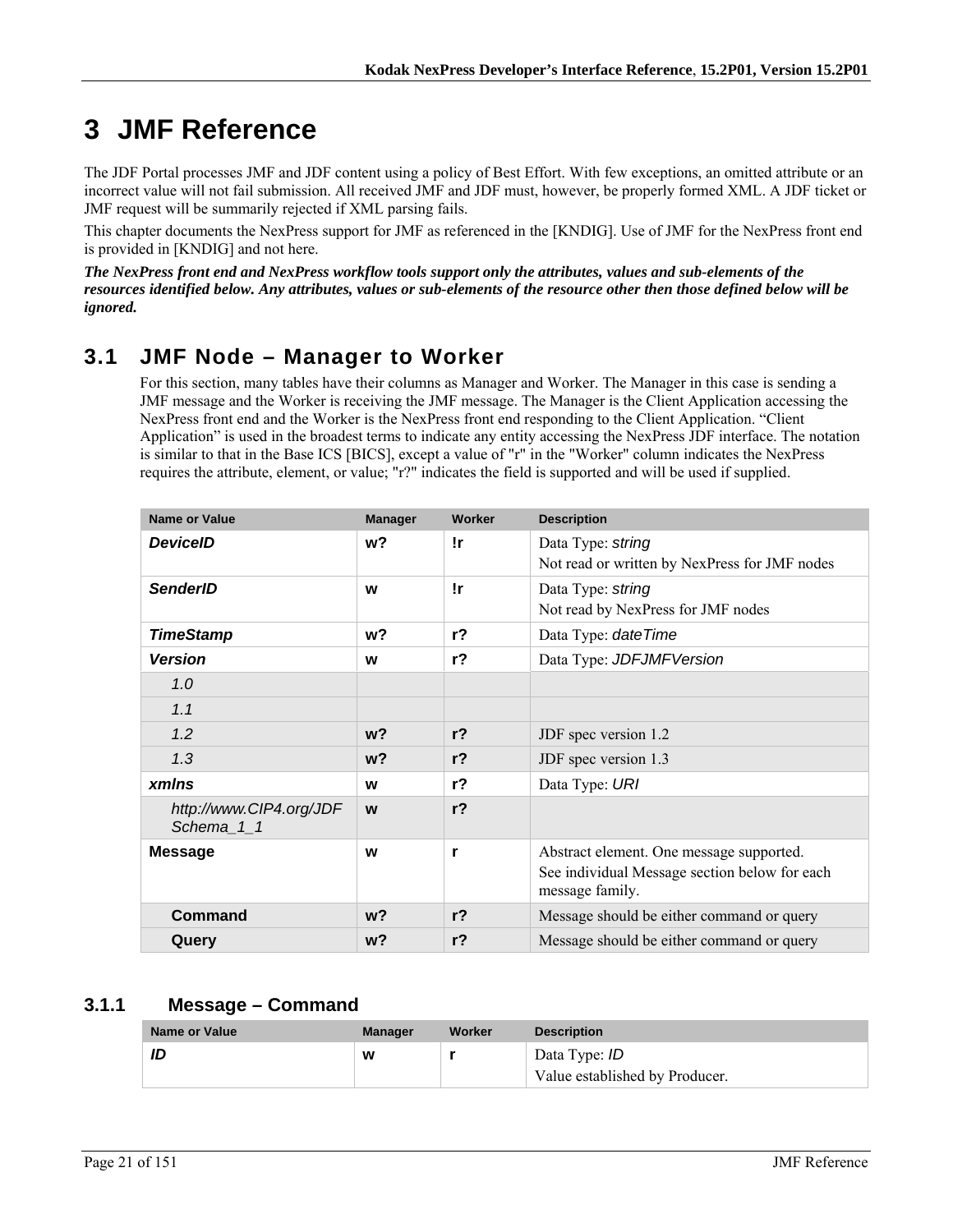| <b>Name or Value</b>         | <b>Manager</b> | Worker         | <b>Description</b>                                                                                                                |
|------------------------------|----------------|----------------|-----------------------------------------------------------------------------------------------------------------------------------|
| <b>Type</b>                  | W              | r              | Data Type: NMTOKEN                                                                                                                |
|                              |                |                | Only one command Type value allowed.                                                                                              |
| <b>AbortQueueEntry</b>       | w <sub>2</sub> | r <sub>2</sub> |                                                                                                                                   |
| <b>CloseQueue</b>            | w <sub>2</sub> | $r$ ?          |                                                                                                                                   |
| HoldQueue                    | $w$ ?          | r <sub>2</sub> |                                                                                                                                   |
| <b>HoldQueueEntry</b>        | w <sub>2</sub> | $r$ ?          |                                                                                                                                   |
| <b>OpenQueue</b>             | w <sub>2</sub> | $r$ ?          |                                                                                                                                   |
| ResumeQueue                  | w <sub>2</sub> | $r$ ?          |                                                                                                                                   |
| <b>RemoveQueueEntry</b>      | $w$ ?          | r <sub>2</sub> |                                                                                                                                   |
| <b>StopPersistentChannel</b> | w <sub>2</sub> | r <sub>2</sub> |                                                                                                                                   |
| <b>SubmitQueueEntry</b>      | w <sub>2</sub> | $r$ ?          |                                                                                                                                   |
| <b>SuspendQueueEntry</b>     | w <sub>2</sub> | $r$ ?          |                                                                                                                                   |
| Shutdown                     | w <sub>2</sub> | r <sub>2</sub> | Resets the NexPress JDF Portal                                                                                                    |
| CommandTypeObj               | w←             | r              | Abstract element. Not all Type values listed<br>require this element. See CommandTypeObj<br>elements below for required elements. |
| xsi:type                     | w <sub>2</sub> | $r$ ?          | Data Type: NMTOKEN<br>NexPress does not do schema validation on<br>received JMF/JDF even when this value is supplied.             |

#### **3.1.1.1** CommandTypeObj – **AbortQueueEntry**

| <b>Name or Value</b> | <b>Manager</b> | Worker | <b>Description</b>                                                                 |
|----------------------|----------------|--------|------------------------------------------------------------------------------------|
| <b>QueueEntryDef</b> | w              |        | See QueueEntryDef below.                                                           |
| <b>QueueFilter</b>   | w?             |        | Specify queue contents returned in the response.<br>See QueueFilter element below. |

#### **3.1.1.2** CommandTypeObj – **HoldQueueEntry**

| Name or Value        | <b>Manager</b> | Worker | <b>Description</b>                                                                 |
|----------------------|----------------|--------|------------------------------------------------------------------------------------|
| <b>QueueEntryDef</b> | W              |        | See QueueEntryDef below.                                                           |
| QueueFilter          | w?             | r?     | Specify queue contents returned in the response.<br>See QueueFilter element below. |

#### **3.1.1.3** CommandTypeObj – **RemoveQueueEntry**

| Name or Value        | <b>Manager</b> | Worker | <b>Description</b>                                                                 |
|----------------------|----------------|--------|------------------------------------------------------------------------------------|
| <b>QueueEntryDef</b> | W              |        | See QueueEntryDef below.                                                           |
| QueueFilter          | w?             |        | Specify queue contents returned in the response.<br>See QueueFilter element below. |

#### **3.1.1.4** CommandTypeObj – **ResumeQueueEntry**

| Name or Value<br><b>Worker</b><br><b>Description</b><br><b>Manager</b> |
|------------------------------------------------------------------------|
|------------------------------------------------------------------------|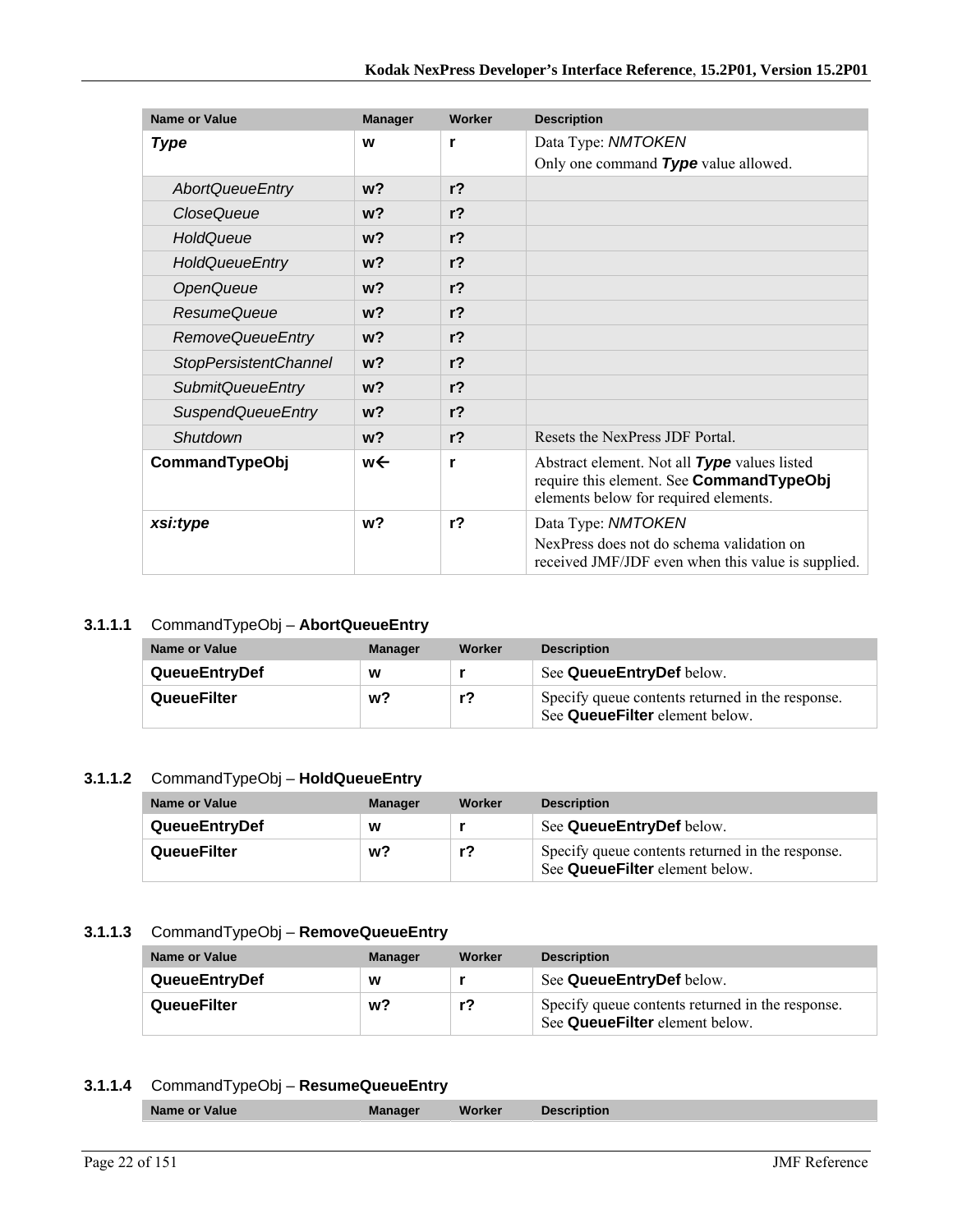| Name or Value        | <b>Manager</b> | Worker | <b>Description</b>                                                                 |
|----------------------|----------------|--------|------------------------------------------------------------------------------------|
| <b>QueueEntryDef</b> | w              |        | See Queue Entry Def below.                                                         |
| QueueFilter          | w?             |        | Specify queue contents returned in the response.<br>See QueueFilter element below. |

### **3.1.1.5** CommandTypeObj – **StopPersistentChannel**

| Name or Value           | Manager | Worker | <b>Description</b>          |
|-------------------------|---------|--------|-----------------------------|
| <b>StopPersChParams</b> | w       |        | See StopPersChParams below. |

#### 3.1.1.5.1 StopPersChParams

| <b>Name or Value</b> | <b>Manager</b> | Worker | <b>Description</b>                                                                      |
|----------------------|----------------|--------|-----------------------------------------------------------------------------------------|
| URL                  | w              |        | Same as <b>URL</b> set in query to establish the persistent<br>channel.                 |
| <b>ChannellD</b>     | W              |        | Data Type: NMTOKEN<br>Same as $ID$ used in query to establish the persistent<br>channel |

#### **3.1.1.6** CommandTypeObj – **SubmitQueueEntry**

| Name or Value                | <b>Manager</b> | Worker | <b>Description</b>                                                                 |
|------------------------------|----------------|--------|------------------------------------------------------------------------------------|
| <b>QueueSubmissionParams</b> | W              |        | See QueueSubmissionParams below.                                                   |
| <b>QueueFilter</b>           | w?             | r?     | Specify queue contents returned in the response.<br>See QueueFilter element below. |

#### 3.1.1.6.1 QueueSubmissionParams

| <b>Name or Value</b> | <b>Manager</b> | Worker         | <b>Description</b>                                                                                                                                          |
|----------------------|----------------|----------------|-------------------------------------------------------------------------------------------------------------------------------------------------------------|
| <b>Disposition</b>   | w?             | $r$ ?          | If supplied, the job will not be automatically<br>removed from the queue when status becomes<br>completed or aborted. No attribute values are<br>supported. |
| Priority = $50$      | W              | $r$ ?          | Data Type: <i>integer</i><br>NexPress only adjusts order of jobs not yet<br>submitted to the Internal Queue                                                 |
| $1 - 100$            | $w$ ?          | r <sub>2</sub> | Default Value: 50.                                                                                                                                          |
| <b>ReturnURL</b>     | w?             | $r$ ?          | Data Type: URL<br>"file:" and "http:" schemes supported.                                                                                                    |
| <b>URL</b>           | W              | r <sub>2</sub> | Data Type: URL<br>"cid:", "file:", "ftp:", and "http:" schemes supported.                                                                                   |

### **3.1.1.7** CommandTypeObj – **SuspendQueueEntry**

| Name or Value        | <b>Manager</b> | Worker | <b>Description</b>                                                                 |
|----------------------|----------------|--------|------------------------------------------------------------------------------------|
| <b>QueueEntryDef</b> | W              |        | See QueueEntryDef below.                                                           |
| QueueFilter          | w?             | r?     | Specify queue contents returned in the response.<br>See QueueFilter element below. |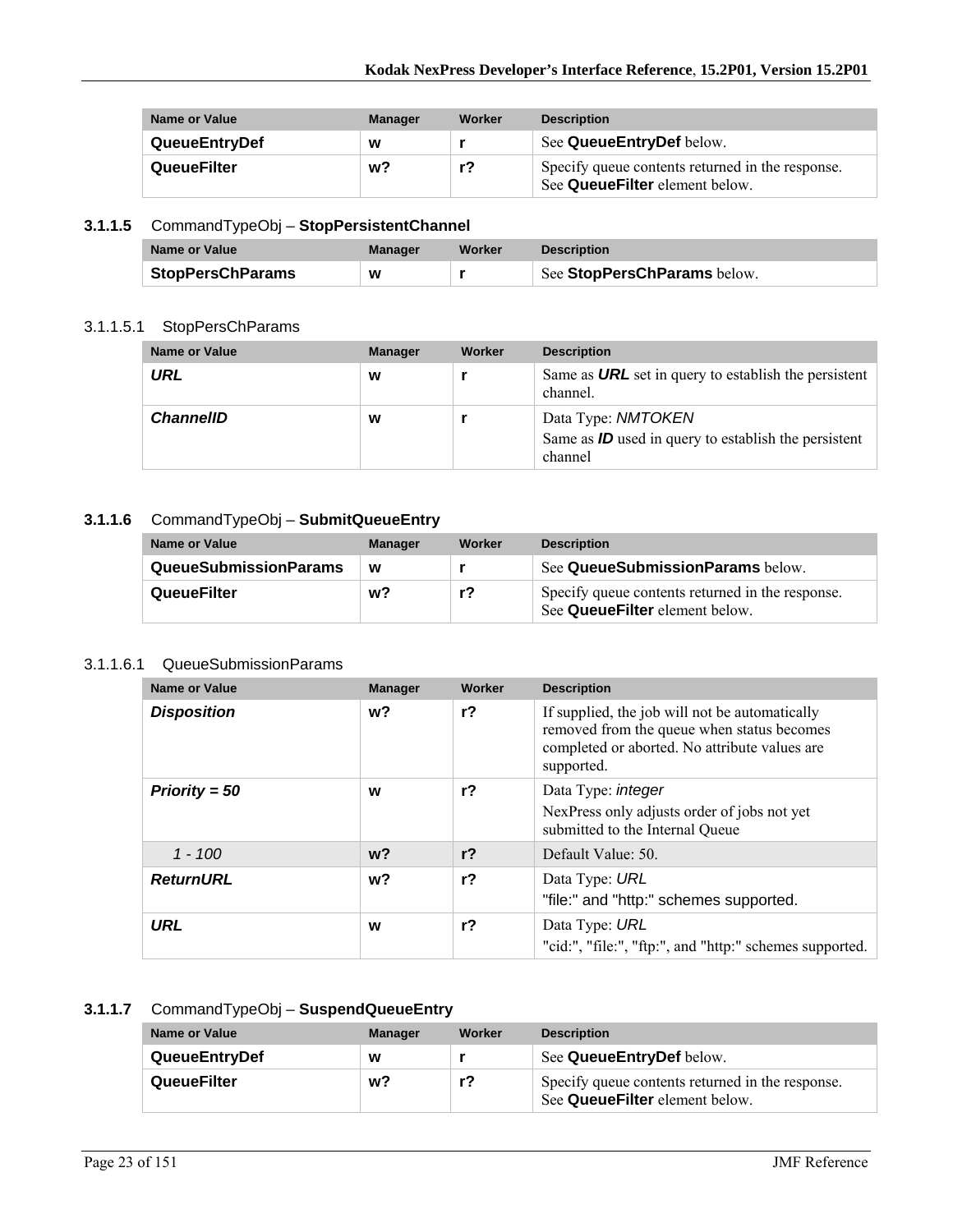### **3.1.1.8 QueueEntryDef**

| Name or Value | <b>Manager</b> | Worker | <b>Description</b>                                  |
|---------------|----------------|--------|-----------------------------------------------------|
| QueueEntryID  | W              |        | Data Type: string<br>Refers to specific queue entry |

#### **3.1.1.9 QueueFilter**

| <b>Name or Value</b>      | <b>Manager</b> | Worker         | <b>Description</b>                                                                                                                                                                                |
|---------------------------|----------------|----------------|---------------------------------------------------------------------------------------------------------------------------------------------------------------------------------------------------|
| <b>MaxEntries</b>         | w <sub>2</sub> | r <sub>2</sub> | Data Type: integer<br>Maximum number of entries to be returned in<br>message response. If not specified, all matching<br>entries are returned.                                                    |
| <b>OlderThan</b>          | w <sub>2</sub> | $r$ ?          | Data Type: date Time<br>Return only queue entries with a submission time<br>older than or equal to that specified. If omitted, all<br>entries matching other filter options are returned.         |
| <b>NewerThan</b>          | w <sub>2</sub> | $r$ ?          | Data Type: dateTime<br>Return only queue entries with a submission time<br>newer than or equal to that specified. If omitted, all<br>entries matching other filter options are returned.          |
| QueueEntryDetails = Brief | w <sub>2</sub> | r <sub>2</sub> | Data Type: enumeration<br>Specifies the amount of information provided in<br>matching queue entries for the returned queue.                                                                       |
| None                      | w <sub>2</sub> | r <sub>2</sub> | Do not fill in QueueEntry elements in the queue.                                                                                                                                                  |
| <b>Brief</b>              | $w$ ?          | r <sub>2</sub> | Returned QueueEntry elements omit job phase<br>information.                                                                                                                                       |
| JobPhase                  | w?             | $r$ ?          | Returned QueueEntry elements include in phase<br>information in addition to that returned by "Brief".                                                                                             |
| <b>JDF</b>                | w <sub>2</sub> | r <sub>2</sub> | Returned QueueEntry elements include the original<br>JDF ticket in addition to all information returned by<br>"JobPhase".                                                                         |
| <b>StatusList</b>         | w <sub>2</sub> | $r$ ?          | Data Type: enumerations<br>Return only queue entries with a status matching<br>one of the entries in specified StatusList. If omitted,<br>all entries matching other filter options are returned. |
| Running                   | $w$ ?          | r <sub>2</sub> |                                                                                                                                                                                                   |
| Waiting                   | $w$ ?          | r <sub>2</sub> |                                                                                                                                                                                                   |
| Held                      | w?             | r <sub>2</sub> |                                                                                                                                                                                                   |
| Removed                   | w?             | $r$ ?          |                                                                                                                                                                                                   |
| Suspended                 | w?             | $r$ ?          |                                                                                                                                                                                                   |
| Completed                 | $w$ ?          | r <sub>2</sub> |                                                                                                                                                                                                   |
| <b>Aborted</b>            | w <sub>2</sub> | $r$ ?          |                                                                                                                                                                                                   |
| <b>QueueEntryDef</b>      | w?             | $r$ ?          | Return only queue entries matching this list of one<br>or more queue entry IDs. See QueueEntryDef<br>above. If omitted, all entries matching other filter<br>options are returned.                |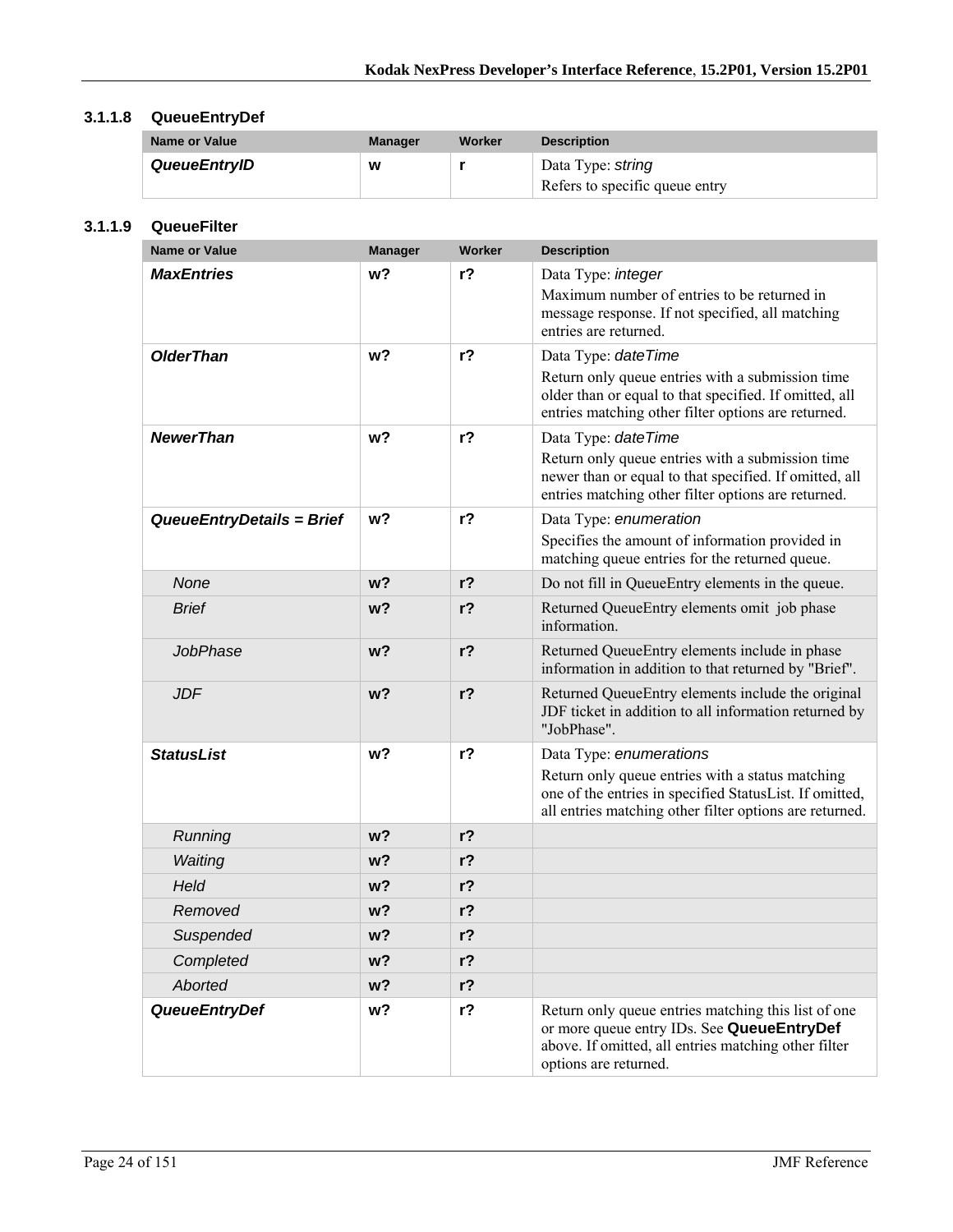| <b>Name or Value</b>     | <b>Manager</b> | Worker         | <b>Description</b>                                                                                              |
|--------------------------|----------------|----------------|-----------------------------------------------------------------------------------------------------------------|
| ID                       | W              | r <sub>2</sub> | Data Type: ID<br>Required only with subscription. Used in refID of<br>response                                  |
| QueryTypeObj             | w←             | r              | Abstract element. The NexPress only supports this<br>element for Type=Status. See QueryTypeObj<br>element below |
| <b>Subscription</b>      | w <sub>2</sub> | r              | Only supported for <b>Type</b> =Status. See<br><b>Subscription below.</b>                                       |
| <b>Type</b>              | w←             | r              | Data Type: NMTOKEN<br>Only one query Type value allowed.                                                        |
| KnownMessages            | $w$ ?          | r <sub>2</sub> |                                                                                                                 |
| <b>QueueStatus</b>       | $w$ ?          | r <sub>2</sub> |                                                                                                                 |
| Resource                 | w <sub>2</sub> | r <sub>2</sub> | Request status of consumable resources. See below.                                                              |
| <b>Status</b>            | $w$ ?          | r <sub>2</sub> | See below.                                                                                                      |
| <b>SubmissionMethods</b> | w <sub>2</sub> | r <sub>2</sub> | Provides location of the JDF hot folder                                                                         |
| NXP:DeviceCapabilities   | w <sub>2</sub> | r <sub>2</sub> | Requests content of the Device Capabilities File.                                                               |
| xsi:type                 | w?             | r <sub>2</sub> | Data Type: NMTOKEN                                                                                              |
|                          |                |                | NexPress does not do schema validation on received<br>JMF/JDF even when value is supplied.                      |
| <b>QueueFilter</b>       | w <sub>2</sub> | r <sub>2</sub> | Only applicable for queries that always return a<br>queue (i.e. QueueStatus). See QueueFilter element<br>above. |

## **3.1.2 Message – Query**

### **3.1.2.1 Subscription**

| <b>Name or Value</b> | <b>Manager</b> | Worker | <b>Description</b>                                                                                                                                                     |
|----------------------|----------------|--------|------------------------------------------------------------------------------------------------------------------------------------------------------------------------|
| URL                  | w              |        | Data Type: URL<br>Scheme must be "http:". Port number is optional. If<br>the receiving web server does not properly<br>handshake subscriptions, the subscribed channel |
|                      |                |        | will be closed after 3 consecutive failed attempts.                                                                                                                    |

#### **3.1.2.2** QueryTypeObj – **Resource**

| Name or Value           | Manager | Worker | <b>Description</b>                                                          |
|-------------------------|---------|--------|-----------------------------------------------------------------------------|
| <b>ResourceQuParams</b> | w?      | r?     | Only required for non-default values. See<br><b>ResourceQuParams</b> below. |

#### 3.1.2.2.1 ResourceQuParams

| Name or Value        | <b>Manager</b> | Worker | <b>Description</b>                                              |
|----------------------|----------------|--------|-----------------------------------------------------------------|
| Classes = Consumable | w?             | r?     | Data Type: enumeration                                          |
| Consumable           | w?             | $r$ ?  | Query for the status of consumable resources.<br>Default Value. |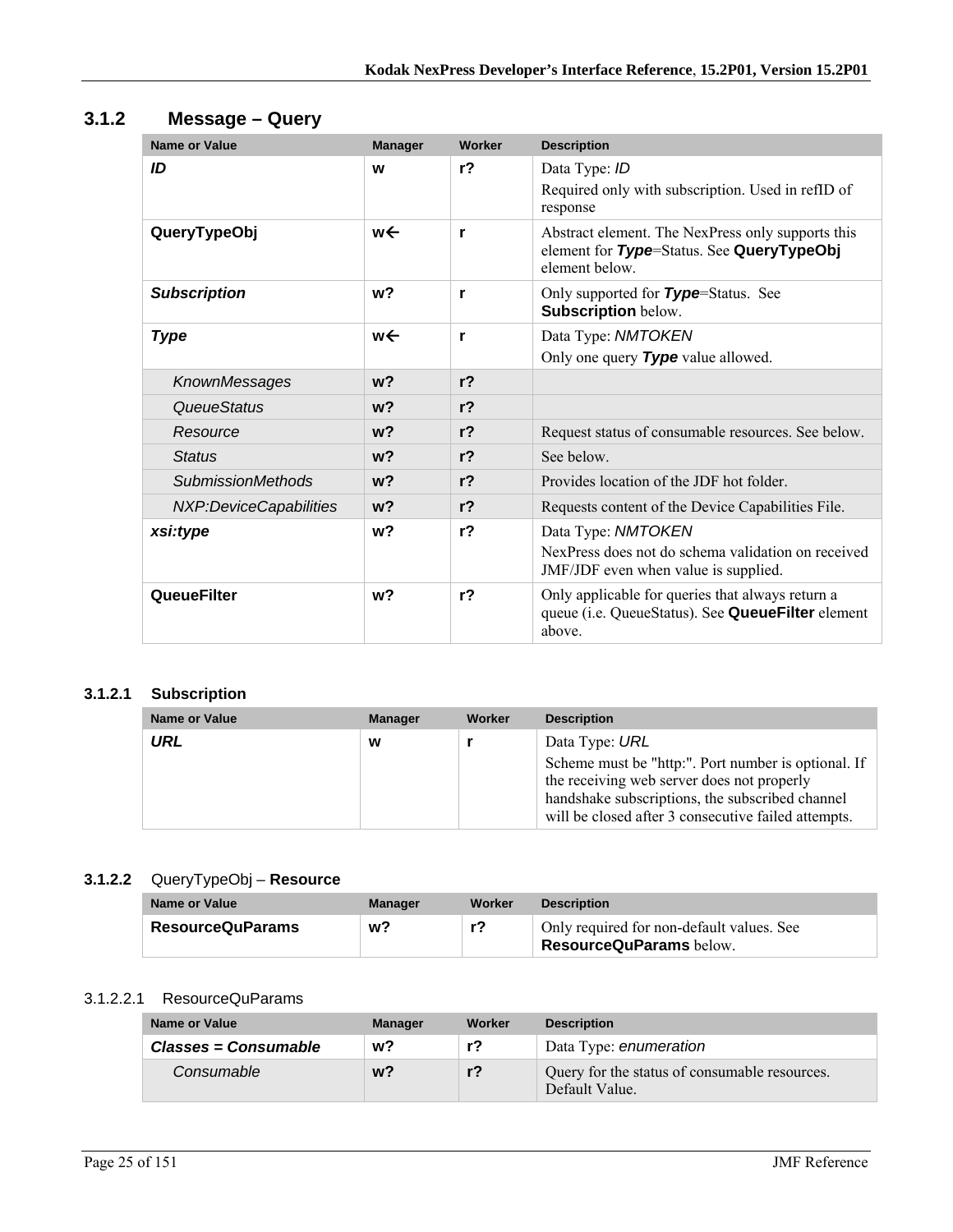| <b>Name or Value</b> | <b>Manager</b> | Worker | <b>Description</b>                                                |
|----------------------|----------------|--------|-------------------------------------------------------------------|
| $Exact = false$      | w?             | r?     | Data Type: enumeration                                            |
| false                | w?             | $r$ ?  | Details for queried resources is NOT requested.<br>Default Value. |
| true                 | w?             | $r$ ?  | Response should provide details for the queried<br>resources.     |

### **3.1.2.3** QueryTypeObj – **Status**

| Name or Value         | <b>Manager</b> | Worker | <b>Description</b>                                                        |
|-----------------------|----------------|--------|---------------------------------------------------------------------------|
| <b>StatusQuParams</b> | w?             | r?     | Only required for non-default values. See<br><b>StatusQuParams</b> below. |

#### 3.1.2.3.1 StatusQuParams

| <b>Name or Value</b>        | <b>Manager</b> | Worker         | <b>Description</b>                                                                                                                                                                                                              |
|-----------------------------|----------------|----------------|---------------------------------------------------------------------------------------------------------------------------------------------------------------------------------------------------------------------------------|
| <b>DeviceDetails = None</b> | w <sub>2</sub> | $r$ ?          | Data Type: enumeration                                                                                                                                                                                                          |
| <b>None</b>                 | w <sub>2</sub> | r <sub>2</sub> | Minimal attributes are returned in <b>Devicelnfo</b> .<br>Default Value.                                                                                                                                                        |
| <b>Brief</b>                | w <sub>2</sub> | $r$ ?          | Additional DeviceInfo attributes are returned.<br>Includes attributes <b>Manufacturer</b> and<br>DeviceType.                                                                                                                    |
| Full                        | w <sub>2</sub> | $r$ ?          | Maximum available <b>Devicelnfo</b> is returned.<br>Includes a <b>Device</b> sub-element.                                                                                                                                       |
| <b>Details</b>              | w <sub>2</sub> | r <sub>2</sub> | Equivalent to DeviceDetails="Full"                                                                                                                                                                                              |
| Queuelnfo $=$ false         | w <sub>2</sub> | r <sub>2</sub> | Data Type: boolean                                                                                                                                                                                                              |
| true                        | w <sub>2</sub> | r <sub>2</sub> | A Queue element containing a list of<br><b>QueueEntry</b> is returned.                                                                                                                                                          |
| false                       | w <sub>2</sub> | r <sub>2</sub> | No Queue element or QueueEntry is returned.<br>Default Value.                                                                                                                                                                   |
| JobDetails = None           | w <sub>2</sub> | r <sub>2</sub> | Data Type: enumeration                                                                                                                                                                                                          |
| None                        | w <sub>2</sub> | $r$ ?          | Minimal JobPhase elements in<br>Response/DeviceInfo. Default Value.                                                                                                                                                             |
| <b>Brief</b>                | w <sub>2</sub> | r <sub>2</sub> | <b>JobPhase</b> includes additional attributes<br><b>QueueEntryID and StartTime.</b>                                                                                                                                            |
| Full                        | w <sub>2</sub> | r <sub>2</sub> | JobPhase also includes JDF job ticket.                                                                                                                                                                                          |
| <b>JobID</b>                | w <sub>2</sub> | r <sub>2</sub> | Data Type: string<br>If supplied, returned queue is filtered to only<br>provide details of job matching JDF/@JobID. Note<br>that $JDF/\omega$ JobID is optional in a submitted JDF.                                             |
| <b>QueueEntryID</b>         | w <sub>2</sub> | r <sub>2</sub> | Data Type: string<br>If supplied, returned queue is filtered to only<br>provide details of job that has been assigned<br>QueueEntryID. If<br>StatusQuParams/@QueueEntryID is defined, then<br>StatusQuParams/@JobID is ignored. |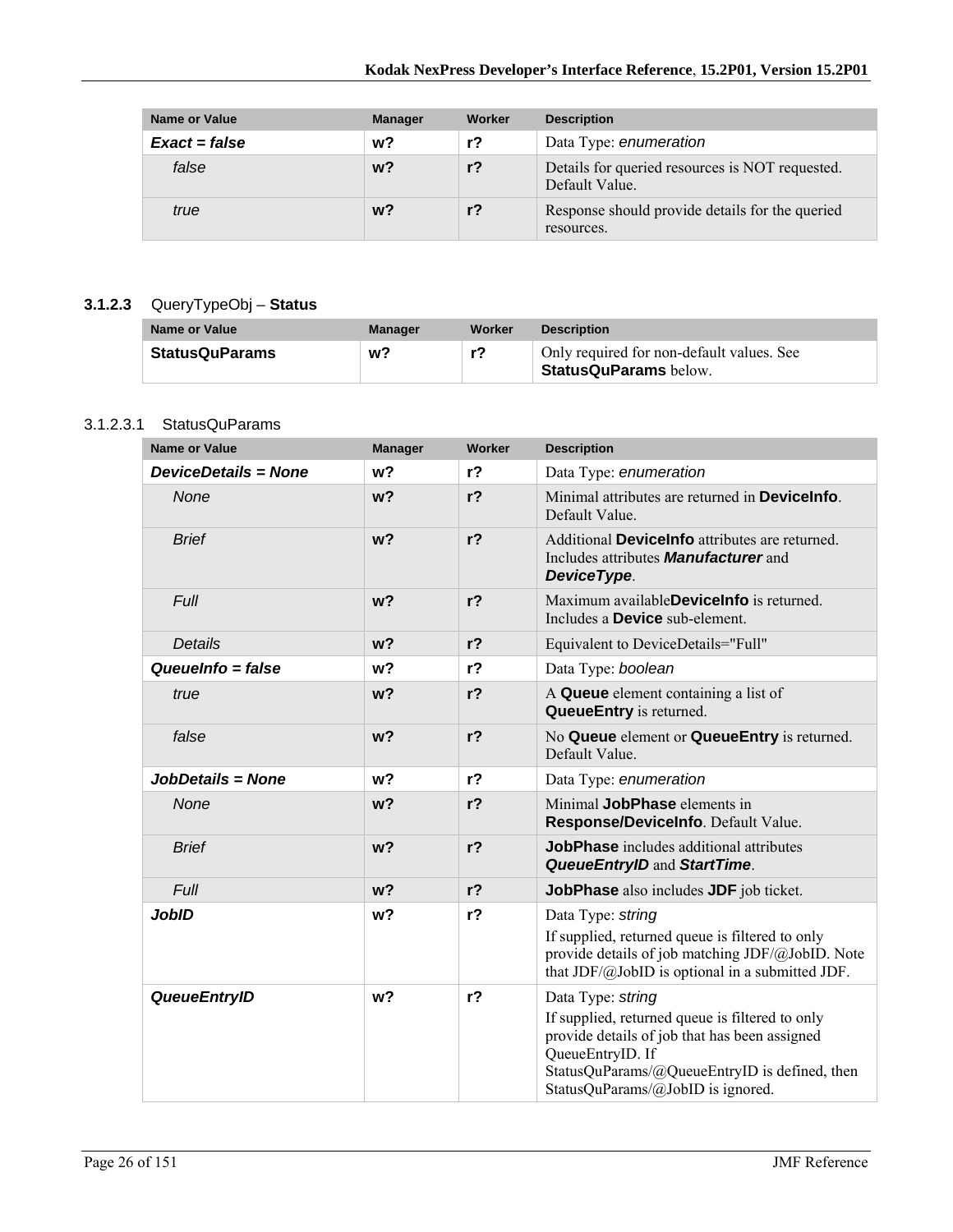# **3.2 JMF Node – Worker to Manager**

For this section, many tables have their columns as Manager and Worker. The Worker in this case is sending a JMF message and the Manager is receiving the JMF message. The Manager is the Client Application accessing the NexPress front end and the Worker is the NexPress front end responding to the Client Application. "Client Application" is used in the broadest terms to indicate any entity accessing the NexPress JDF interface. The notation is similar to that in the Base ICS [BICS], except a value of "w" in the "Worker" column indicates the NexPress will write the attribute, element, or value; "w $\epsilon$ " indicates the field is supported and will be written when appropriate; "!w" indicates the field is not supported.

| <b>Name or Value</b>                  | Worker | <b>Manager</b> | <b>Description</b>                                               |
|---------------------------------------|--------|----------------|------------------------------------------------------------------|
| <b>DeviceID</b>                       | !w     | r <sub>2</sub> | Data Type: string<br>Not used by NexPress in JMF Messaging.      |
| <b>SenderID</b>                       | W      | $r$ ?          | Data Type: string<br>$\leq$ servername $\geq$                    |
| <b>TimeStamp</b>                      | W      | r?             | Data Type: <i>date Time</i>                                      |
| <b>Version</b>                        | W      | $r$ ?          | Data Type: JDFJMFVersion                                         |
| 1.3                                   | W      | r <sub>2</sub> |                                                                  |
| xmlns                                 | W      | $r$ ?          | Data Type: URI                                                   |
| http://www.CIP4.org/JDFS<br>chema 1 1 | W      | r <sub>2</sub> |                                                                  |
| <b>Message</b>                        | W      | $r$ ?          | Abstract element. One message supported.                         |
|                                       |        |                | See individual Message section below for each<br>message family. |
| <b>Response</b>                       | $w$ ?  | r <sub>2</sub> |                                                                  |
| <b>Signal</b>                         | $w$ ?  | r <sub>2</sub> |                                                                  |

### **3.2.1 Message – Response**

| <b>Name or Value</b> | Worker | <b>Manager</b> | <b>Description</b>                                                                           |
|----------------------|--------|----------------|----------------------------------------------------------------------------------------------|
| ID                   | W      | r <sub>2</sub> | Data Type: ID                                                                                |
|                      |        |                | Value established by NexPress.                                                               |
| refID                | W      | $r$ ?          | Data Type: NMTOKEN                                                                           |
|                      |        |                | Same as <b>ID</b> from query or command.                                                     |
| <b>ReturnCode</b>    | w?     | $r$ ?          | Data Type: <i>integer</i>                                                                    |
|                      |        |                | May be omitted for value "0", Success. See [JDF]<br>Appendix D for list of JMF Return Codes. |
| <b>Subscribed</b>    | w←     | $r$ ?          | Data Type: boolean                                                                           |
|                      |        |                | Provided only with responses for queries.                                                    |
| true                 | $w$ ?  | r <sub>2</sub> | Query initiates a persistent channel. The channel is<br>identified by Response@refID.        |
| false                | $w$ ?  | r <sub>2</sub> | No persistent channel established.                                                           |
| <b>Type</b>          | W      | $r$ ?          | Data Type: NMTOKEN                                                                           |
|                      |        |                | Same as Type set in query or command.                                                        |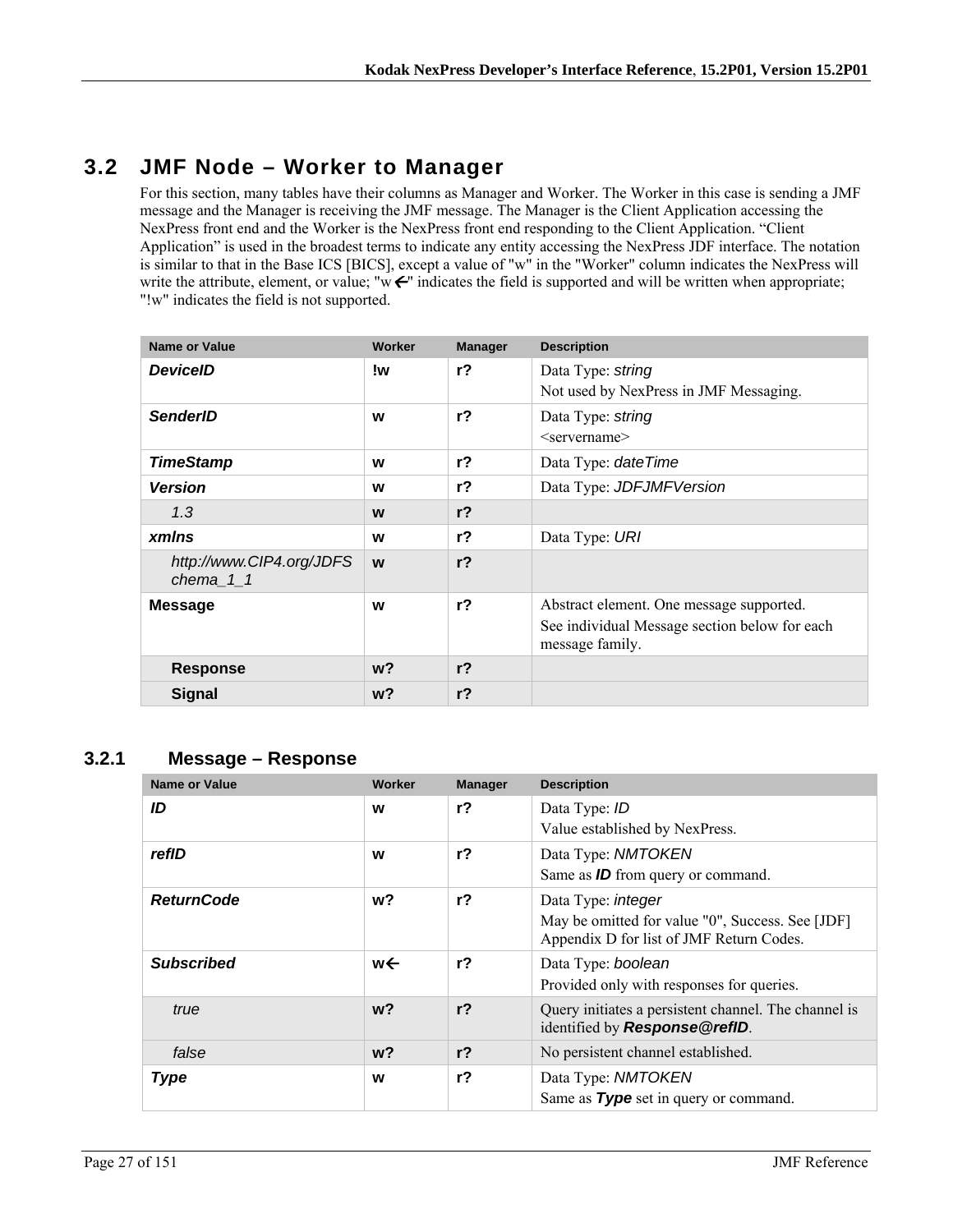| <b>Name or Value</b>                                 | <b>Worker</b>  | <b>Manager</b> | <b>Description</b>                                                                                                                                                                                                                                                                       |
|------------------------------------------------------|----------------|----------------|------------------------------------------------------------------------------------------------------------------------------------------------------------------------------------------------------------------------------------------------------------------------------------------|
| <b>AbortQueueEntry</b>                               | w?             | r <sub>2</sub> |                                                                                                                                                                                                                                                                                          |
| <i><b>CloseQueue</b></i>                             | w?             | r <sub>2</sub> |                                                                                                                                                                                                                                                                                          |
| HoldQueue                                            | w?             | r <sub>2</sub> |                                                                                                                                                                                                                                                                                          |
| <b>HoldQueueEntry</b>                                | w?             | $r$ ?          |                                                                                                                                                                                                                                                                                          |
| <b>OpenQueue</b>                                     | w?             | $r$ ?          |                                                                                                                                                                                                                                                                                          |
| Resource                                             | w?             | $r$ ?          |                                                                                                                                                                                                                                                                                          |
| <b>ResumeQueue</b>                                   | w?             | r <sub>2</sub> |                                                                                                                                                                                                                                                                                          |
| <b>RemoveQueueEntry</b>                              | w?             | r <sub>2</sub> |                                                                                                                                                                                                                                                                                          |
| <b>StopPersistentChannel</b>                         | w?             | r <sub>2</sub> |                                                                                                                                                                                                                                                                                          |
| <b>SubmissionMethods</b>                             | w?             | $r$ ?          |                                                                                                                                                                                                                                                                                          |
| <b>SubmitQueueEntry</b>                              | w?             | $r$ ?          |                                                                                                                                                                                                                                                                                          |
| <b>SuspendQueueEntry</b>                             | w <sub>2</sub> | $r$ ?          |                                                                                                                                                                                                                                                                                          |
| HDM:Shutdown                                         | w?             | $r$ ?          |                                                                                                                                                                                                                                                                                          |
| KnownMessages                                        | w?             | $r$ ?          |                                                                                                                                                                                                                                                                                          |
| QueueStatus                                          | w?             | $r$ ?          |                                                                                                                                                                                                                                                                                          |
| <b>Status</b>                                        | w <sub>2</sub> | $r$ ?          |                                                                                                                                                                                                                                                                                          |
| NXP:DeviceCapabilities                               | w?             | r <sub>2</sub> |                                                                                                                                                                                                                                                                                          |
| xmlns:xsi                                            | W              | $r$ ?          | Data Type: URI                                                                                                                                                                                                                                                                           |
| http://www.w3.org/2001/X<br><b>MLSchema-instance</b> | w <sub>2</sub> | $r$ ?          |                                                                                                                                                                                                                                                                                          |
| xsi:type                                             | W              | $r$ ?          | Data Type: NMTOKEN<br>Value is generated through a concatenation of<br>"Response" and the Type value, e.g.<br>ResponseHoldQueue                                                                                                                                                          |
| <b>Notification</b>                                  | w?             | $r$ ?          | Returned only when an improper <b>Command</b> or<br><b>Query</b> message is received. NexPress may respond<br>to an invalid message without including<br>Notification element. See Notification below.<br>NOTE: Only SubmitQueueEntry consistently uses<br><b>Notification</b> on error. |
| <b>ResponseTypeObj</b>                               | w <sub>2</sub> | r              | Abstract element. Not all Type values listed require<br>this element. See ResponseTypeObj below.                                                                                                                                                                                         |

#### **3.2.1.1 Notification**

| Name or Value       | Worker | <b>Manager</b> | <b>Description</b>                                                            |
|---------------------|--------|----------------|-------------------------------------------------------------------------------|
| <b>AgentName</b>    | W      | r <sub>2</sub> | Data Type: string                                                             |
| <b>AgentVersion</b> | w      | $r$ ?          | Data Type: string<br>NexPress software build version                          |
| Class               | W      | $r$ ?          | Data Type: enumeration                                                        |
| Error               | W      | $r$ ?          |                                                                               |
| Error               | w?     | r?             | Provides additional information for common errors.<br>See <b>Error</b> below. |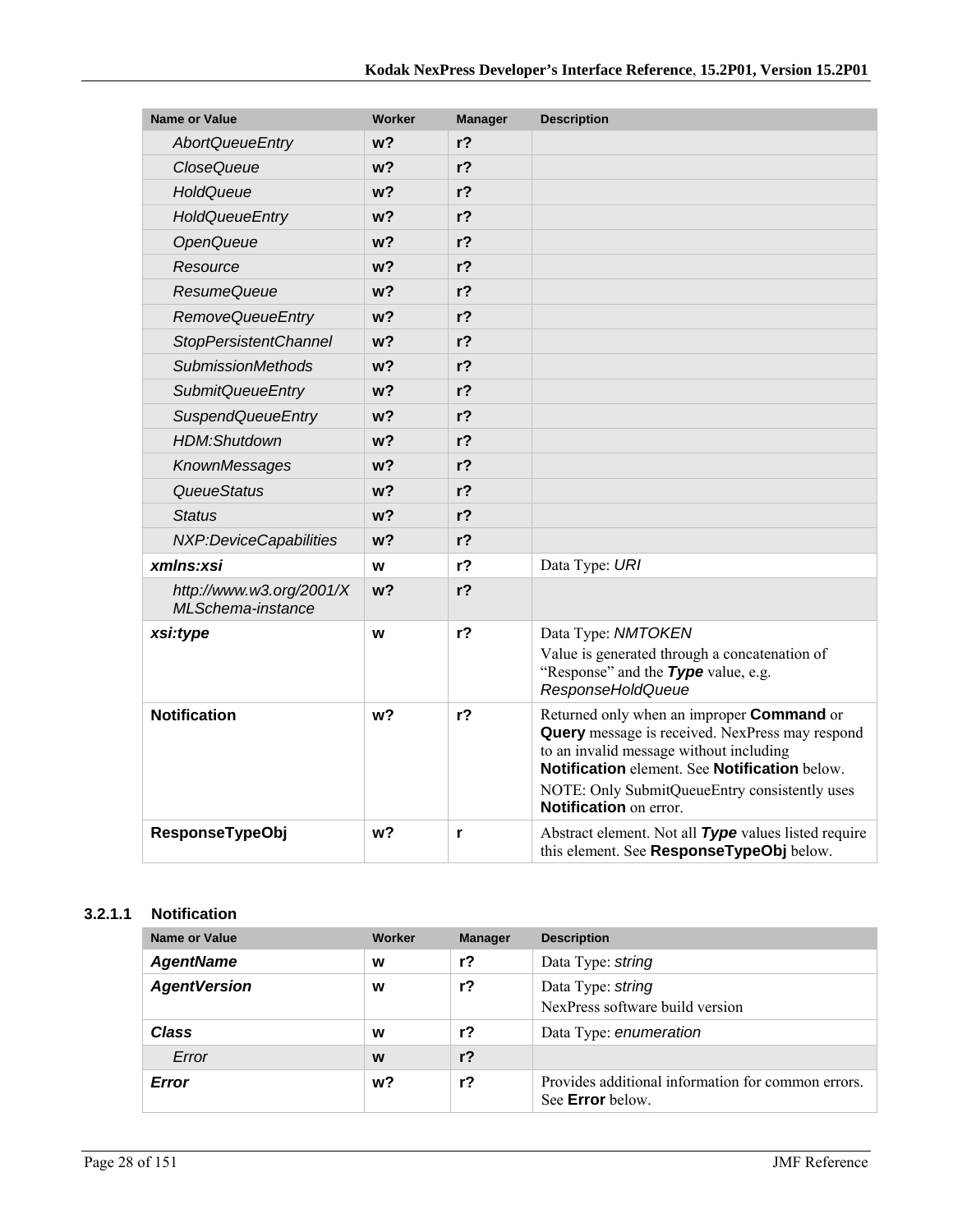| Name or Value            | Worker | <b>Manager</b> | <b>Description</b>                                                                                                                              |
|--------------------------|--------|----------------|-------------------------------------------------------------------------------------------------------------------------------------------------|
| JobID                    | w?     | r <sub>2</sub> | $JDF(\omega JobID)$ of job originating Notification<br>response. Omitted if undefined. Useful in signal<br>notification of persistent channels. |
| <b>NXP::QueueEntryID</b> | w?     | r <sub>2</sub> | QueueEntryID of job originating Notification<br>response. Omitted if undefined. Useful in signal<br>notification of persistent channels.        |
| <b>TimeStamp</b>         | W      | r <sub>2</sub> | Data Type: date Time                                                                                                                            |
| <b>Type</b>              | W      | $r$ ?          | Data Type: NMTOKEN                                                                                                                              |
| Error                    | W      | r <sub>2</sub> |                                                                                                                                                 |
| <b>Comment</b>           | W      | $r$ ?          | Data Type: telem<br>Free-form text describing failure                                                                                           |

#### 3.2.1.1.1 Error

| Name or Value | Worker | <b>Manager</b> | <b>Description</b>                                                             |
|---------------|--------|----------------|--------------------------------------------------------------------------------|
| ErrorID       | W      | r?             | Data Type: string<br>Error code for condition; defined in [JDF]<br>Appendix D. |

#### **3.2.1.2 ResponseTypeObj – AbortQueueEntry, CloseQueue, HoldQueue, HoldQueueEntry, OpenQueue, ResumeQueue, RemoveQueueEntry, SuspendQueueEntry**

| Name or Value | Worker | <b>Manager</b> | <b>Description</b> |
|---------------|--------|----------------|--------------------|
| Queue         | W      | r.             | See Queue below.   |

#### **3.2.1.3 ResponseTypeObj – SubmissionMethods**

| <b>Name or Value</b> | <b>Worker</b> | <b>Manager</b> | <b>Description</b>                                                                                                                                                                               |
|----------------------|---------------|----------------|--------------------------------------------------------------------------------------------------------------------------------------------------------------------------------------------------|
| <b>HotFolder</b>     | W             | r <sub>2</sub> | Data Type: URL<br>Location of hot folder.                                                                                                                                                        |
| Packaging            | W             | $r$ ?          | Data Type: enumerations<br>List of packaging methods supported.                                                                                                                                  |
| <b>MIME</b>          | W             | r <sub>2</sub> | JDF Portal accepts MIME Multipart/Related<br>packaging of JMF and content files within JDF<br>ticket.                                                                                            |
| <b>URLSchemes</b>    | W             | r?             | Data Type: NMTOKENS<br>List of schemes supported for retrieval of content<br>files within JDF ticket. In the current release, all<br>the following schemes are supported within a JDF<br>ticket. |
| file                 | W             | r <sub>2</sub> | file scheme. Note: The DFE must have<br>unauthenticated access to referenced content files.<br>Windows 2003 Server imposes new requirements<br>on access not applicable in Windows 2000 Server   |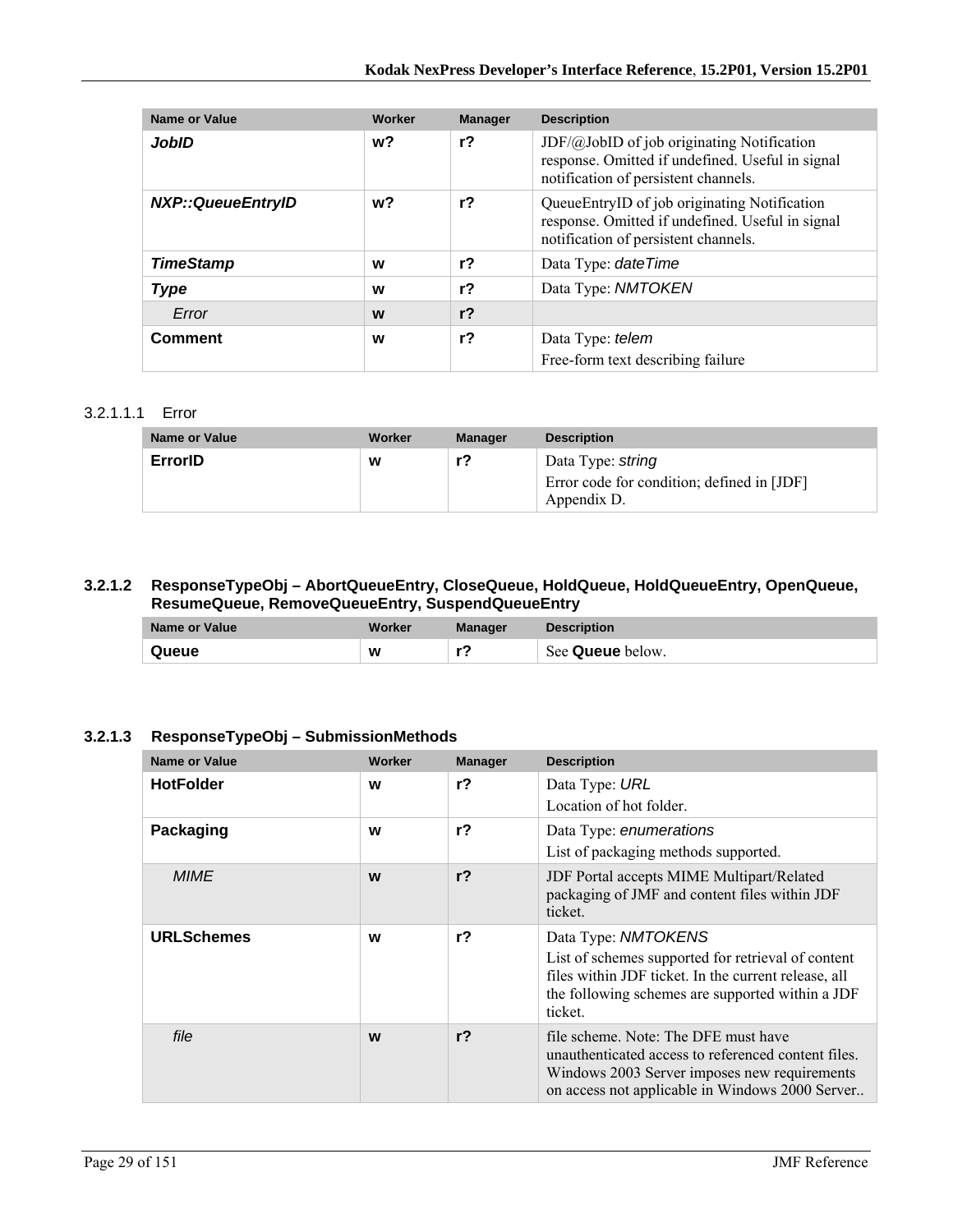| Name or Value | Worker | Manager | <b>Description</b>                         |
|---------------|--------|---------|--------------------------------------------|
| ftp           | W      |         | FTP (File Transfer Protocol)               |
| http          | W      |         | <b>HTTP</b> (Hypertext Transport Protocol) |

### **3.2.1.4 ResponseTypeObj – SubmitQueueEntry**

| Name or Value     | Worker | <b>Manager</b> | <b>Description</b>                                                                                 |
|-------------------|--------|----------------|----------------------------------------------------------------------------------------------------|
| <b>QueueEntry</b> | W      | r?             | <b>QueueEntry</b> just submitted. Use to obtain<br>assigned QueueEntryID. See QueueEntry<br>below. |
| Queue             | W      |                | See <b>Queue</b> below.                                                                            |

#### **3.2.1.5 ResponseTypeObj – KnownMessages**

| Name or Value         | Worker | <b>Manager</b> | <b>Description</b>                                 |
|-----------------------|--------|----------------|----------------------------------------------------|
| <b>MessageService</b> | W      |                | Abstract element. See <b>MessageService</b> below. |

#### 3.2.1.5.1 MessageService

| <b>Name or Value</b>          | <b>Worker</b>  | <b>Manager</b> | <b>Description</b>                                                                                               |
|-------------------------------|----------------|----------------|------------------------------------------------------------------------------------------------------------------|
| $Command = false$             | w←             | r <sub>2</sub> | Data Type: boolean                                                                                               |
|                               |                |                | Identifies a command message.                                                                                    |
| false                         | $w$ ?          | $r$ ?          | Message is not a command. Default Value.                                                                         |
| true                          | $w$ ?          | r <sub>2</sub> | Message is supported as a command.                                                                               |
| $Persistent = false$          | w←             | r <sub>2</sub> | Data Type: boolean<br>Indicates whether Persistent Channel/Signal                                                |
|                               |                |                | subscription is supported for this message.                                                                      |
| false                         | w <sub>2</sub> | r <sub>2</sub> | Subscription is not supported. Default Value.                                                                    |
| true                          | w <sub>2</sub> | r <sub>2</sub> | Persistent Channel/Signal subscription is supported.                                                             |
| $Query = false$               | w←             | r <sub>2</sub> | Data Type: boolean<br>Identifies a query message.                                                                |
| false                         | w <sub>2</sub> | r <sub>2</sub> | Message is not a query. Default Value.                                                                           |
| true                          | w <sub>2</sub> | $r$ ?          | Message is supported as a query.                                                                                 |
| Signal = false                | w←             | r <sub>2</sub> | Data Type: boolean<br>Indicates whether Persistent Channel/Signal<br>subscription is supported for this message. |
| false                         | w <sub>2</sub> | r <sub>2</sub> | Subscription is not supported. Default Value.                                                                    |
| true                          | w <sub>2</sub> | r <sub>2</sub> | Persistent Channel/Signal subscription is supported.                                                             |
| <b>Type</b>                   | W              | r <sub>2</sub> | Data Type: NMTOKEN<br>Message Type. Value is "HoldQueue",<br>"SubmitQueueEntry", "Status", etc.                  |
| <message-type></message-type> | W              | r              | Message type described by this response entry.                                                                   |

### **3.2.1.6** ResponseTypeObj – **QueueStatus**

| nager<br><b>Value</b> |
|-----------------------|
|-----------------------|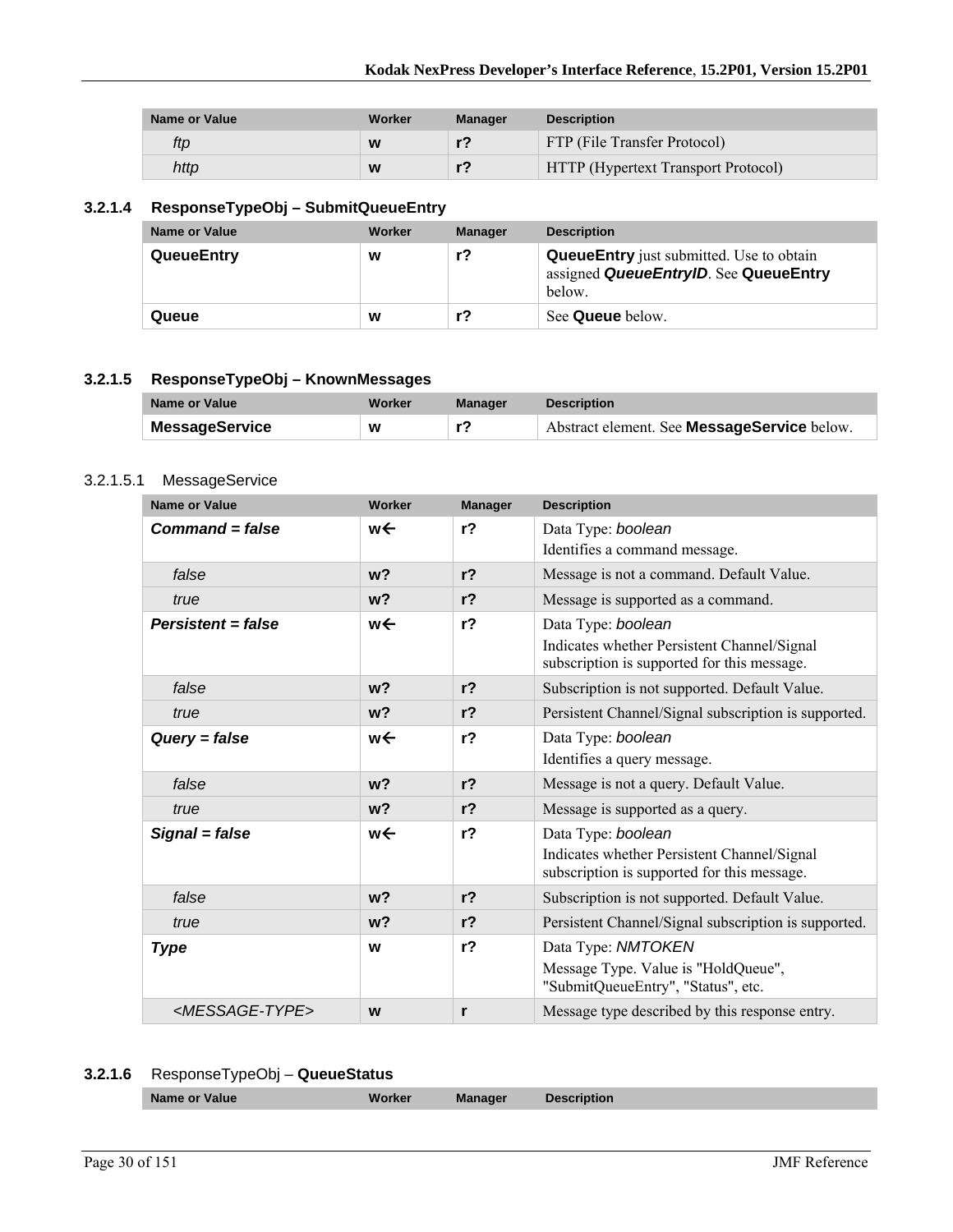| <b>Name or Value</b> | Worker | <b>Manager</b> | <b>Description</b>                                                                                                                                                                |
|----------------------|--------|----------------|-----------------------------------------------------------------------------------------------------------------------------------------------------------------------------------|
| Queue                | W      | r?             | <b>Queue/</b> $\mathcal{D}$ <b>Status</b> is set to the current queue state.<br>All current <b>QueueEntry</b> elements are returned.<br>See Queue below for remaining attributes. |

### **3.2.1.7** ResponseTypeObj – **Resource**

| Name or Value       | Worker | Manager | <b>Description</b>             |
|---------------------|--------|---------|--------------------------------|
| <b>Resourceinfo</b> | W      |         | See <b>Resourcelnfo</b> below. |

#### 3.2.1.7.1 ResourceInfo

| <b>Name or Value</b>         | <b>Worker</b>  | <b>Manager</b> | <b>Description</b>                             |
|------------------------------|----------------|----------------|------------------------------------------------|
| <b>AvailableAmount</b>       | W              | $r$ ?          | Data Type: integer                             |
|                              |                |                | Percentage of resource remaining               |
| Level                        | W              | $r$ ?          | Data Type: enumeration                         |
| <b>OK</b>                    | $w$ ?          | $r$ ?          | Device reports resource is Ready.              |
| Low                          | w <sub>2</sub> | $r$ ?          | Device reports Warning for resource.           |
| Empty                        | w <sub>2</sub> | $r$ ?          | Device reports Error for resource.             |
| <b>Unknown</b>               | w <sub>2</sub> | $r$ ?          | Resource status cannot be determined.          |
| <b>Location</b>              | W              | $r$ ?          | Data Type: string                              |
| Cyan                         | w <sub>2</sub> | $r$ ?          | Resource is Cyan dry ink station.              |
| Magenta                      | $w$ ?          | $r$ ?          | Resource is Magenta dry ink station.           |
| Yellow                       | w <sub>2</sub> | $r$ ?          | Resource is Yellow dry ink station.            |
| <b>Black</b>                 | $w$ ?          | $r$ ?          | Resource is Black dry ink station.             |
| <b>Fifth Station</b>         | w <sub>2</sub> | $r$ ?          | Resource is dry ink station in Fifth position. |
| <b>Unknown Toner Station</b> | w?             | r <sub>2</sub> | Unidentified dry ink resource.                 |
| Feeder_A                     | w <sub>2</sub> | $r$ ?          | Substrate Feeder A in NPP or Classic press.    |
| Feeder_B                     | $w$ ?          | $r$ ?          | Substrate Feeder B in NPP or Classic press.    |
| Feeder <sub>_C</sub>         | w <sub>2</sub> | $r$ ?          | Substrate Feeder C in NPP or Classic press.    |
| Feeder D                     | w?             | $r$ ?          | Substrate Feeder D in NPP or Classic press.    |
| Feeder_E                     | w <sub>2</sub> | $r$ ?          | Substrate Feeder E in NPP or Classic press.    |
| Feeder_F                     | $w$ ?          | $r$ ?          | Substrate Feeder F in NPP or Classic press.    |
| Feeder G                     | w <sub>2</sub> | $r$ ?          | Substrate Feeder G in NPP or Classic press.    |
| Feeder H                     | w <sub>2</sub> | $r$ ?          | Substrate Feeder H in NPP or Classic press.    |
| Main                         | $w$ ?          | r <sub>2</sub> | Main substrate supply in Classic press.        |
| Upper                        | w <sub>2</sub> | $r$ ?          | Upper substrate supply in Classic press.       |
| Lower                        | $w$ ?          | r <sub>2</sub> | Lower substrate supply in Classic press.       |
| Feeder 1                     | $w$ ?          | $r$ ?          | Substrate Feeder 1 in M700 press.              |
| Feeder 2                     | w <sub>2</sub> | $r$ ?          | Substrate Feeder 2 in M700 press.              |
| Feeder 3                     | w <sub>2</sub> | $r$ ?          | Substrate Feeder 3 in M700 press.              |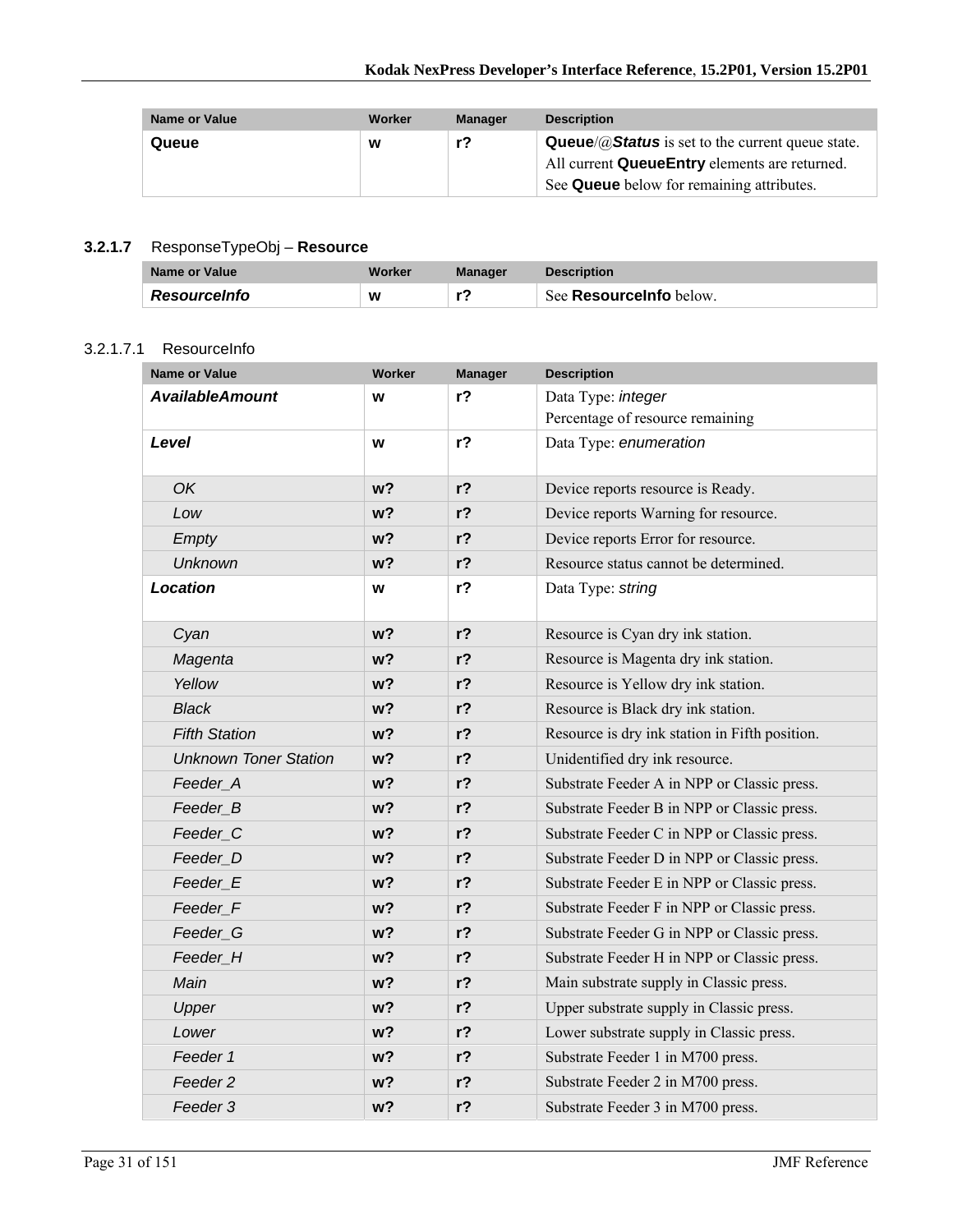| <b>Name or Value</b> | Worker | <b>Manager</b> | <b>Description</b>                                                                                                                          |
|----------------------|--------|----------------|---------------------------------------------------------------------------------------------------------------------------------------------|
| Feeder 4             | $w$ ?  | r <sub>2</sub> | Substrate Feeder 4 in M700 press.                                                                                                           |
| Feeder 5             | $w$ ?  | r <sub>2</sub> | Substrate Feeder 5 in M700 press.                                                                                                           |
| Feeder 6             | $w$ ?  | $r$ ?          | Substrate Feeder 6 in M700 press.                                                                                                           |
| Feeder 7             | $w$ ?  | r <sub>2</sub> | Substrate Feeder 7 in M700 press.                                                                                                           |
| Feeder 8             | $w$ ?  | r <sub>2</sub> | Substrate Feeder 8 in M700 press.                                                                                                           |
| <b>Unknown</b>       | $w$ ?  | r <sup>2</sup> | Unidentified substrate location.                                                                                                            |
| <b>ResourceName</b>  | w←     | r <sub>2</sub> | Data Type: string<br>Name of media(substrate) or dry ink resource.<br>Provided only in response to<br><b>ResourceQuParams/@Exact=false.</b> |
| ln <sub>k</sub>      | w←     | r <sub>2</sub> | See <b>Ink</b> below. Provided for <b>Ink</b> resource AND<br>only in response to<br><b>ResourceQuParams/@Exact=true.</b>                   |
| Media                | w←     | r <sub>2</sub> | See Media below. Provided for Media resource<br>AND only in response to<br>ResourceQuParams/@Exact=true                                     |

#### **3.2.1.7.1.1.1 Ink**

| <b>Name or Value</b>     | Worker         | <b>Manager</b> | <b>Description</b>                  |
|--------------------------|----------------|----------------|-------------------------------------|
| <b>Class=Consumable</b>  | W              | r <sub>2</sub> | Data Type: enumeration              |
| Consumable               | w <sub>2</sub> | $r$ ?          | Consumable resource. Default value. |
| <b>ColorName</b>         | W              | $r$ ?          | Data Type: string                   |
| <b>Black</b>             | w <sub>2</sub> | $r$ ?          |                                     |
| Yellow                   | w <sub>2</sub> | $r$ ?          |                                     |
| Magenta                  | w <sub>2</sub> | $r$ ?          |                                     |
| Cyan                     | w <sub>2</sub> | $r$ ?          |                                     |
| Clear                    | w <sub>2</sub> | $r$ ?          |                                     |
| Red                      | w <sub>2</sub> | $r$ ?          |                                     |
| Green                    | w <sub>2</sub> | $r$ ?          |                                     |
| <b>Blue</b>              | w <sub>2</sub> | $r$ ?          |                                     |
| Custom                   | w <sub>2</sub> | $r$ ?          |                                     |
| Micr                     | w <sub>2</sub> | $r$ ?          |                                     |
| <b>Raised Clear</b>      | w <sub>2</sub> | $r$ ?          |                                     |
| <b>XD Clear</b>          | w <sub>2</sub> | $r$ ?          |                                     |
| <b>Traceless Clear</b>   | w <sub>2</sub> | $r$ ?          |                                     |
| <b>Fluorescent Clear</b> | w <sub>2</sub> | $r$ ?          |                                     |
| White                    | w <sub>2</sub> | $r$ ?          |                                     |
| Gold                     | w <sub>2</sub> | $r$ ?          |                                     |
| Pearlescent              | w <sub>2</sub> | $r$ ?          |                                     |
| <b>Neon Pink</b>         | w <sub>2</sub> | $r$ ?          |                                     |
| <b>Unknown</b>           | w <sub>2</sub> | $r$ ?          |                                     |
| Family                   | W              | $r$ ?          | Data Type: NMTOKEN                  |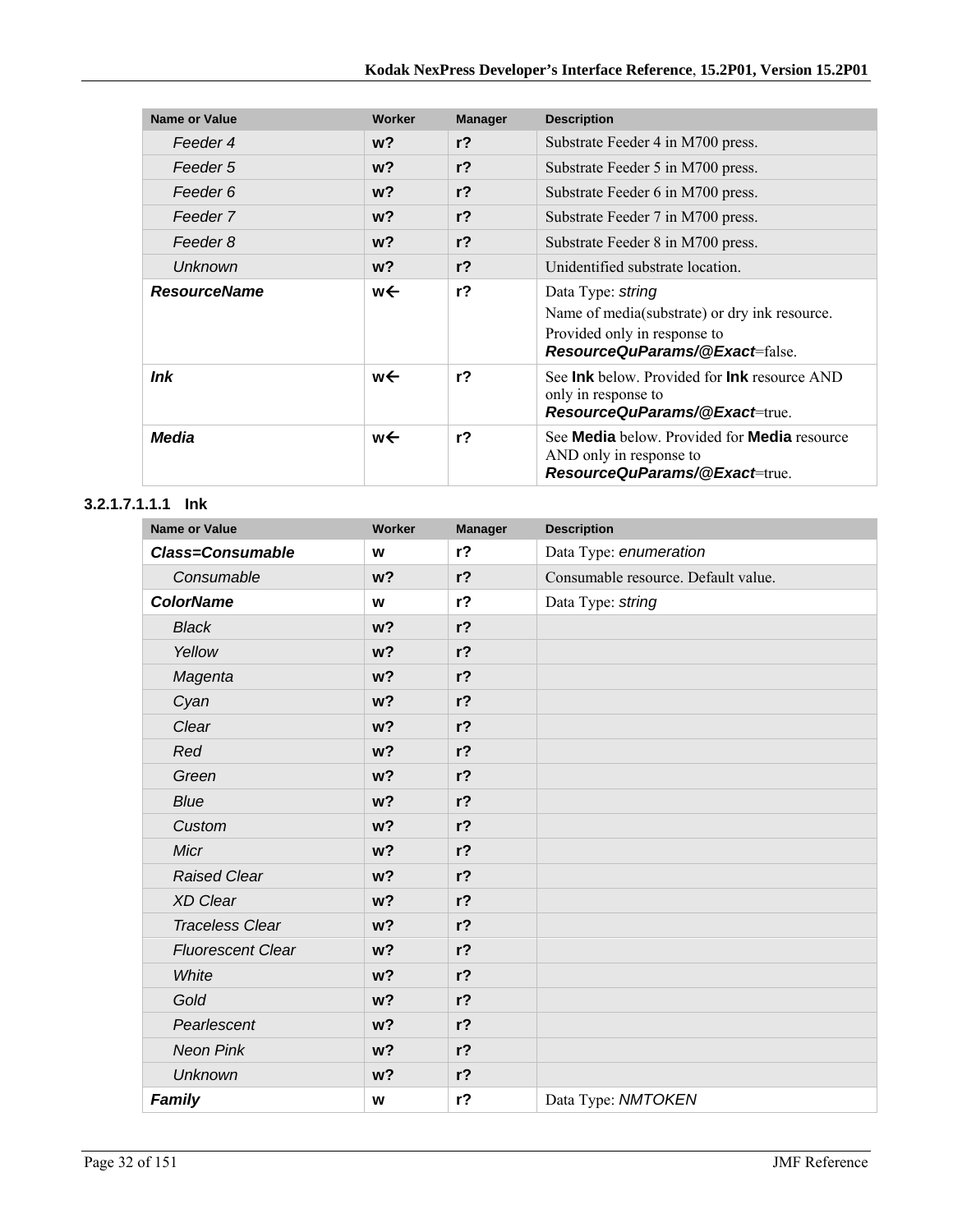| Name or Value          | Worker | <b>Manager</b> | <b>Description</b>                                                               |
|------------------------|--------|----------------|----------------------------------------------------------------------------------|
| <b>NexPress DryInk</b> | W      | $r$ ?          |                                                                                  |
| <b>Status</b>          | w←     | r?             | Data Type: enumeration<br>Provided only when status has value of<br>"Available". |
| Available              | W      |                | Resource is not in error.                                                        |

#### **3.2.1.7.1.1.2 Media**

| <b>Name or Value</b>    | Worker | <b>Manager</b> | <b>Description</b>                                                |
|-------------------------|--------|----------------|-------------------------------------------------------------------|
| <b>Brand</b>            | W      | r <sub>2</sub> | Data Type: string<br>Name of media (substrate).                   |
| <b>Class=Consumable</b> | W      | r <sub>2</sub> | Data Type: enumeration                                            |
| Consumable              | $w$ ?  | $r$ ?          | Consumable resource. Default value.                               |
| <b>Dimension</b>        | W      | r <sub>2</sub> | Data Type: XYPair<br>Specifies the dimensions of media in points. |
| <b>Status</b>           | W      | $r$ ?          | Data Type: enumeration                                            |
| Available               | $w$ ?  | r <sub>2</sub> | Supply is closed and locked.                                      |
| Unavailable             | $w$ ?  | $r$ ?          | Supply is not closed or not locked.                               |

### **3.2.1.8** ResponseTypeObj – **Status**

| Name or Value     | Worker | <b>Manager</b> | <b>Description</b>                                                                         |
|-------------------|--------|----------------|--------------------------------------------------------------------------------------------|
| <b>DeviceInfo</b> | w      | r?             | See <b>Devicelnfo</b> below.                                                               |
| Queue             | w←     | r?             | Provided only in response to<br>StatusQuParams/@QueueInfo=true. See<br><b>Queue</b> below. |

#### 3.2.1.8.1 DeviceInfo

| Name or Value          | Worker         | <b>Manager</b> | <b>Description</b>                                                                                                                               |
|------------------------|----------------|----------------|--------------------------------------------------------------------------------------------------------------------------------------------------|
| <b>CounterUnit</b>     | w←             | r <sub>2</sub> | Data Type: string<br>Provided only in response to<br>StatusQuParams/@DeviceDetails=Brief or<br>Full.                                             |
| <b>Sheets</b>          | w <sub>2</sub> | r <sub>2</sub> |                                                                                                                                                  |
| <b>DeviceCondition</b> | w←             | r <sub>2</sub> | Data Type: enumeration<br>Provided only when the press itself is reporting an<br>error that requires operator attention.                         |
| <b>NeedsAttention</b>  | w <sub>2</sub> | r <sub>2</sub> |                                                                                                                                                  |
| <b>DeviceStatus</b>    | W              | r <sub>2</sub> | Data Type: enumeration                                                                                                                           |
| Idle                   | w <sub>2</sub> | r <sub>2</sub> | No active JDF jobs have been submitted to the<br>Internal Job Queue.                                                                             |
| Down                   | w <sub>2</sub> | r <sub>2</sub> | <b>JDF</b> Portal shutdown started                                                                                                               |
| Running                | w <sub>2</sub> | r <sub>2</sub> | One or more active JDF jobs has been submitted to<br>the Internal Job Queue. NOTE: DeviceStatus<br>remains running until the JDF queue is empty. |
| Setup                  | $w$ ?          | r <sub>2</sub> | JDF Portal initialization in progress                                                                                                            |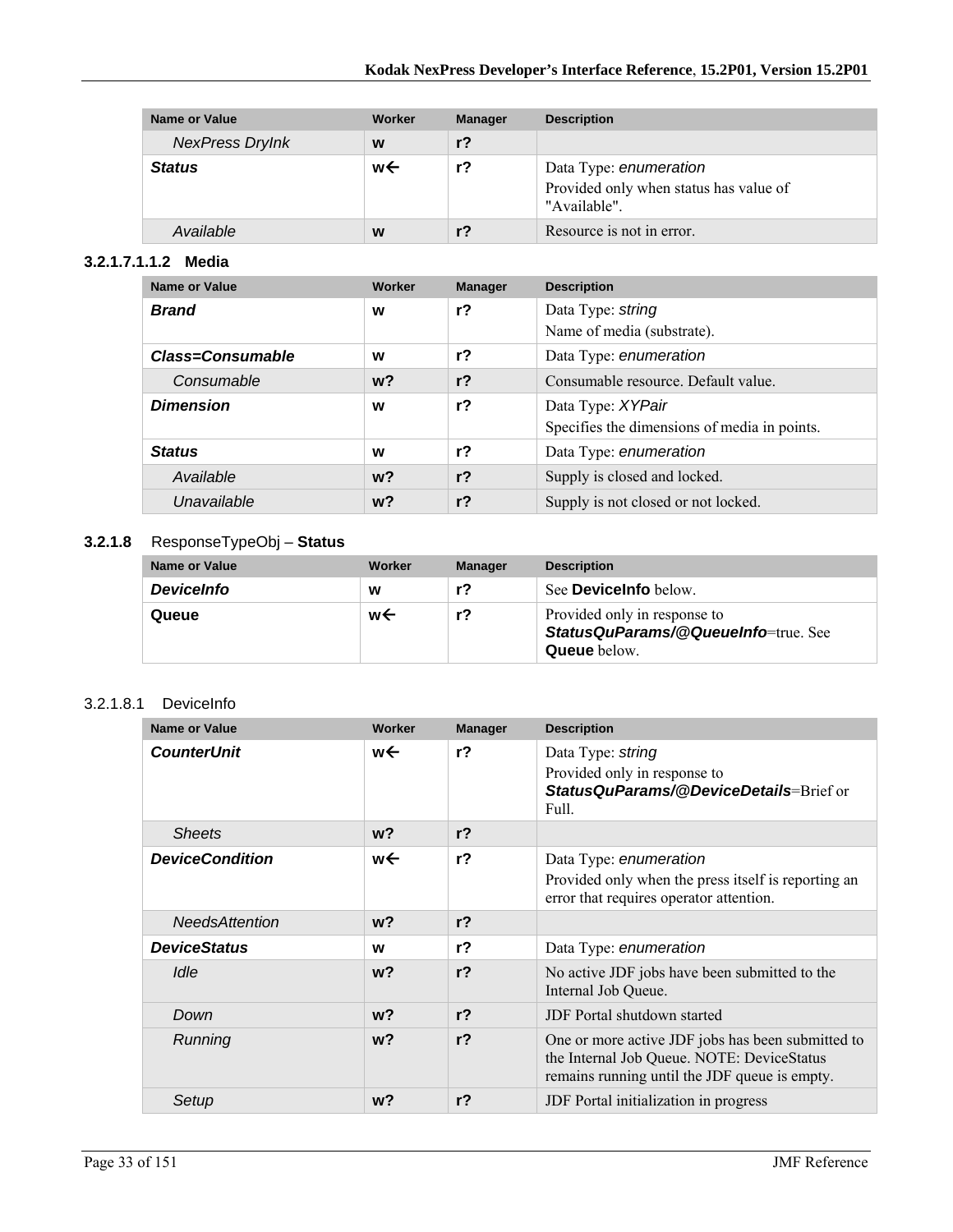| Name or Value                              | Worker         | <b>Manager</b> | <b>Description</b>                                                                                 |
|--------------------------------------------|----------------|----------------|----------------------------------------------------------------------------------------------------|
| Cleanup - TBD                              | w?             | r <sub>2</sub> |                                                                                                    |
| Stopped                                    | $w$ ?          | $r$ ?          |                                                                                                    |
| <b>Unknown</b>                             | $w$ ?          | r <sub>2</sub> |                                                                                                    |
| <b>Device</b>                              | w←             | $r$ ?          | Provided only when <b>DeviceDetails</b> = $Full$ in<br>status request. See Device below.           |
| <b>JobPhase</b>                            | W              | r <sub>2</sub> | See JobPhase below.                                                                                |
| <b>StatusDetails</b>                       | w←             | r <sub>2</sub> | Data Type: enumeration<br>Provided only when <b>DeviceCondition</b> . $=$<br><b>NeedsAttention</b> |
| <b>Unknown</b>                             | w <sub>2</sub> | r <sub>2</sub> | Press condition not described by another defined<br>enumeration.                                   |
| Color Mismatch                             | $w$ ?          | r <sub>2</sub> | Press is reporting a Color Mismatch condition.                                                     |
| ColorMode Mismatch                         | $w$ ?          | r <sub>2</sub> | Press is reporting a ColorMode Mismatch<br>condition.                                              |
| <b>Destination Tray</b><br><b>Mismatch</b> | w <sub>2</sub> | r <sub>2</sub> | Press is reporting a Destination Tray Mismatch<br>condition.                                       |
| Jammed                                     | w?             | r <sub>2</sub> | Press is reporting a Paper Jam condition.                                                          |
| Substrate Mismatch                         | w?             | r <sub>2</sub> | Press is reporting a Substrate Mismatch condition.                                                 |

#### *3.2.1.8.1.1 Device*

| <b>Name or Value</b>    | Worker         | <b>Manager</b> | <b>Description</b>                                                                                        |
|-------------------------|----------------|----------------|-----------------------------------------------------------------------------------------------------------|
| Class                   | W              | r <sub>2</sub> | Data Type: enumeration                                                                                    |
| Implementation          | W              | r <sub>2</sub> |                                                                                                           |
| <b>DeviceID</b>         | W              | $r$ ?          | Data Type: string                                                                                         |
| <b>DeviceType</b>       | W              | $r$ ?          | Data Type: string                                                                                         |
| <b>Manufacturer</b>     | W              | $r$ ?          | Data Type: string                                                                                         |
| Eastman Kodak Company   | W              | $r$ ?          |                                                                                                           |
| <b>ModelName</b>        | W              | $r$ ?          | Data Type: string<br>The value of ModelName will match<br>PrinterPlatform in DeviceCapabilities response. |
| <b>NexPress Classic</b> | $w$ ?          | r <sub>2</sub> | NexPress Classic Color Press                                                                              |
| <b>NexPress NPP</b>     | $w$ ?          | r <sub>2</sub> | NexPress New Paper Platform Color Press                                                                   |
| NexPress_M700           | w <sub>2</sub> | r <sub>2</sub> | NexPress Model M700 Color Press                                                                           |
| Unknown                 | $w$ ?          | r <sub>2</sub> | Unknown Press                                                                                             |

## *3.2.1.8.1.2 JobPhase*

| <b>Name or Value</b> | Worker | <b>Manager</b> | <b>Description</b>                                                                                           |
|----------------------|--------|----------------|--------------------------------------------------------------------------------------------------------------|
| Amount               | w←     | r?             | Data Type: <i>double</i><br>Quantity printed. Provided only when non-zero<br>while job is actively printing. |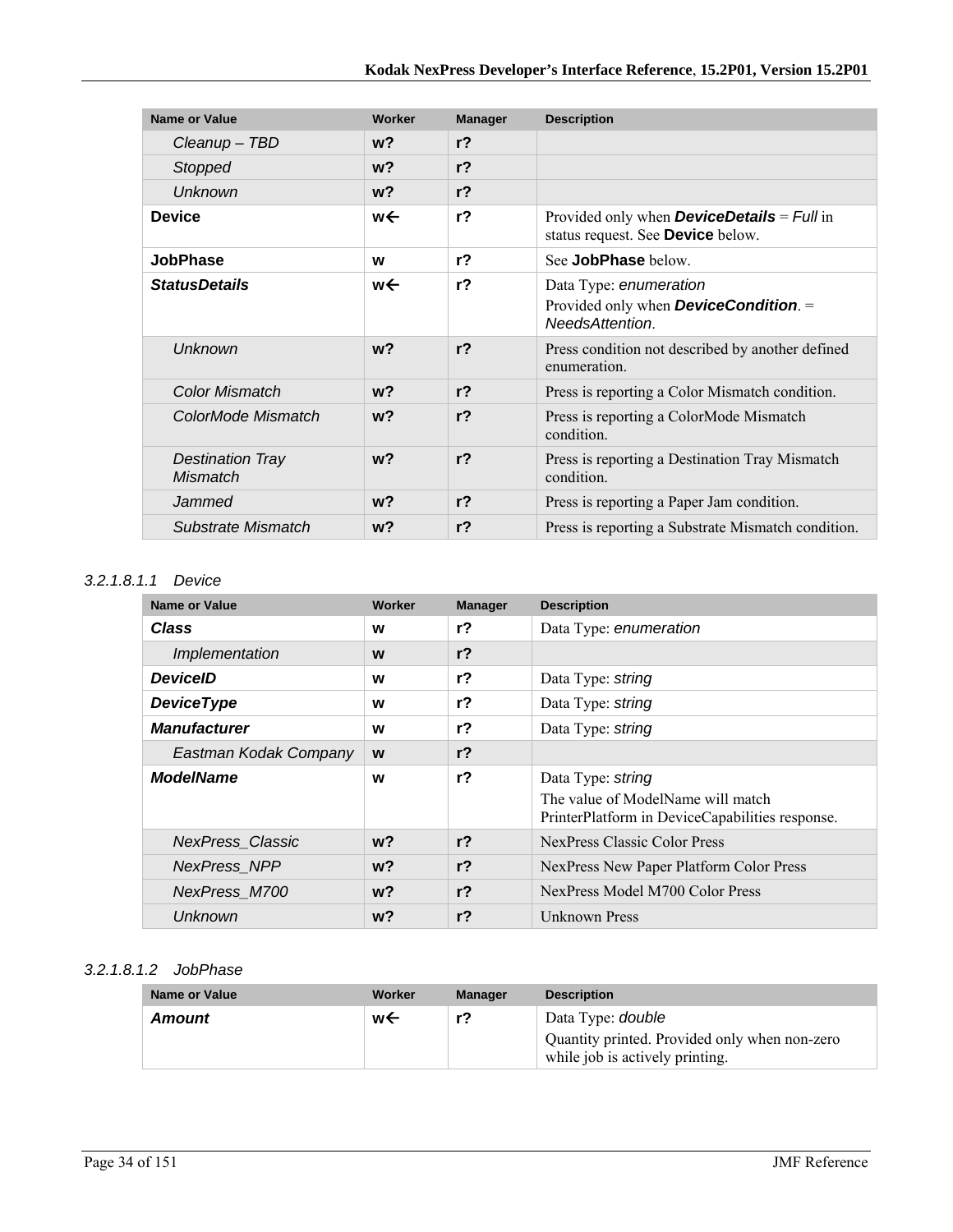| <b>Name or Value</b>    | <b>Worker</b>  | <b>Manager</b> | <b>Description</b>                                                                                                                                                                                                                                                                                                              |
|-------------------------|----------------|----------------|---------------------------------------------------------------------------------------------------------------------------------------------------------------------------------------------------------------------------------------------------------------------------------------------------------------------------------|
| <b>Comment</b>          | w←             | $r$ ?          | Supplies details for Resource Check Warnings and<br>Errors. Each warning or error is a separate<br>comment. Provided only when StatusDetails =<br>ResourceCheck. See Comment below.                                                                                                                                             |
| <b>JDF</b>              | w←             | r <sub>2</sub> | JDF Job Ticket for job. Provided only when<br><b>JobDetails</b> = $Full$ is requested.                                                                                                                                                                                                                                          |
| <b>JobID</b>            | W              | $r$ ?          | Data Type: string<br>JobID of root JDF node in Job Ticket                                                                                                                                                                                                                                                                       |
| <b>JobPartID</b>        | w?             | $r$ ?          | Data Type: string<br>JobPartID of root JDF node in Job Ticket                                                                                                                                                                                                                                                                   |
| <b>PercentCompleted</b> | W              | $r$ ?          | Data Type: double<br>Percentage of job completed in the current<br>processing phase. NOTE: Value will be 100% after<br>submission, but before RIPping begins; and again<br>after RIPping completes, but before Printing<br>begins. When job is actively printing,<br>PercentComplete refers to percentage of sheets<br>printed. |
| <b>QueueEntryID</b>     | W              | $r$ ?          | Data Type: string<br>Unique identifier within JDF Queue. Assigned to<br>job upon submission.                                                                                                                                                                                                                                    |
| <b>StartTime</b>        | W              | $r$ ?          | Data Type: date Time<br>Date and Time job added to JDF Queue.                                                                                                                                                                                                                                                                   |
| <b>Status</b>           | W              | $r$ ?          | Data Type: enumeration                                                                                                                                                                                                                                                                                                          |
| Aborted                 | w?             | $r$ ?          | Job has been aborted due to error or operator action                                                                                                                                                                                                                                                                            |
| Completed               | w?             | $r$ ?          | Job has finished printing successfully                                                                                                                                                                                                                                                                                          |
| FailedTestRun           | w?             | $r$ ?          | JDF failed validation                                                                                                                                                                                                                                                                                                           |
| <b>InProgress</b>       | w?             | $r$ ?          | Job will progress as resources are available.<br>Multiple jobs may be InProgress simultaneously                                                                                                                                                                                                                                 |
| Stopped                 | w <sub>2</sub> | $r$ ?          | Operator must resume job for it to continue<br>processing.                                                                                                                                                                                                                                                                      |
| <b>Unknown</b>          | w <sub>2</sub> | $r$ ?          | Job state is undetermined                                                                                                                                                                                                                                                                                                       |
| <b>StatusDetails</b>    | w?             | $r$ ?          | Data Type: string<br>Free-Form text providing additional status<br>information. The values in this field may change in<br>future releases.                                                                                                                                                                                      |
| Submitting              | w <sub>2</sub> | r <sub>2</sub> |                                                                                                                                                                                                                                                                                                                                 |
| Normalizing             | w?             | $r$ ?          |                                                                                                                                                                                                                                                                                                                                 |
| Formatting              | w?             | $r$ ?          |                                                                                                                                                                                                                                                                                                                                 |
| Resource check          | w?             | $r$ ?          |                                                                                                                                                                                                                                                                                                                                 |
| <b>RIP'ing</b>          | w?             | $r$ ?          |                                                                                                                                                                                                                                                                                                                                 |
| Printing                | w?             | $r$ ?          |                                                                                                                                                                                                                                                                                                                                 |
| <b>TotalAmount</b>      | w←             | $r$ ?          | Data Type: double<br>Quantity to be printed. Provided only when non-<br>zero while job is actively printing.                                                                                                                                                                                                                    |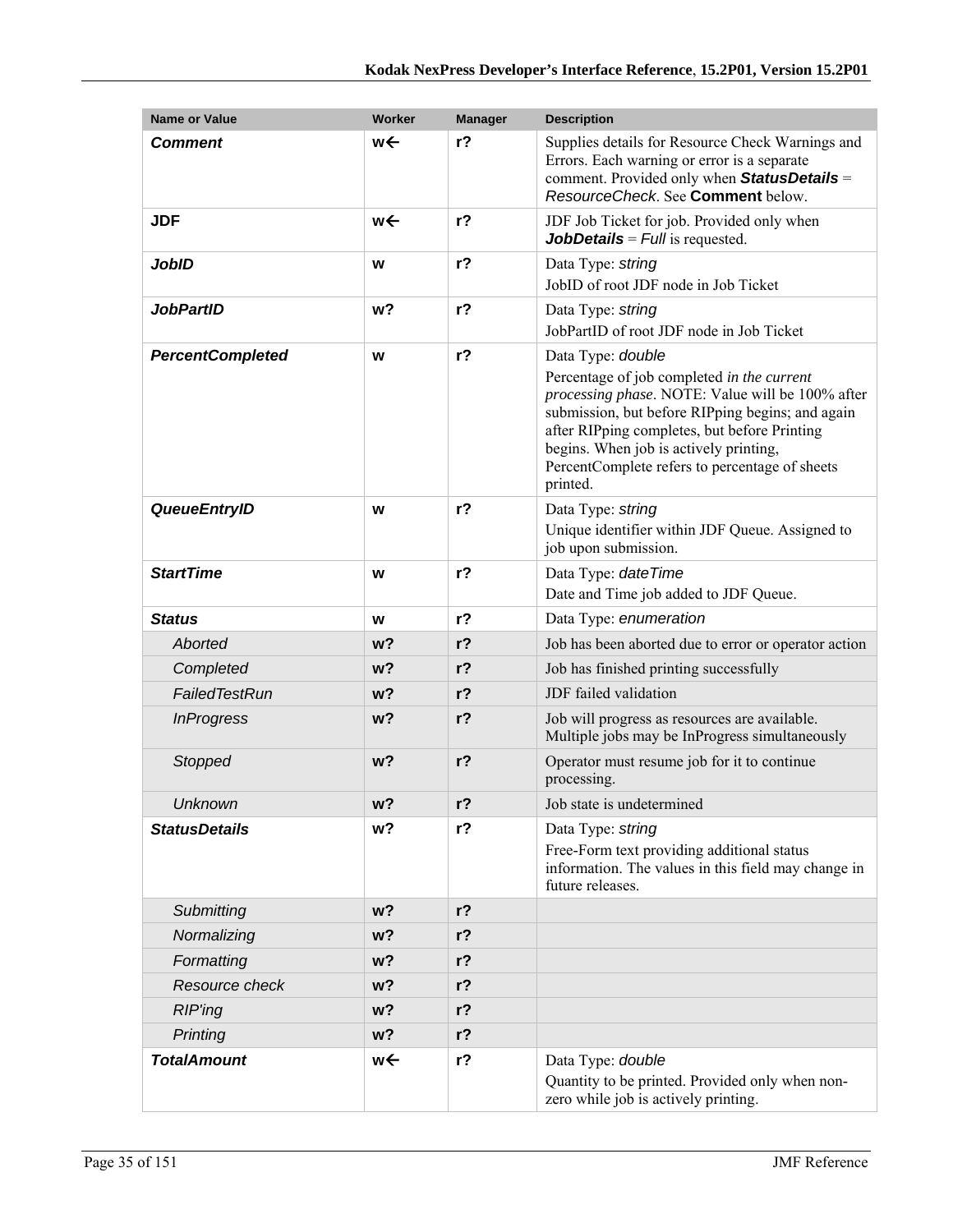#### **3.2.1.8.1.2.1 Comment**

| <b>Name or Value</b>       | Worker | <b>Manager</b> | <b>Description</b>                                                                                                                                                                                                                                                |
|----------------------------|--------|----------------|-------------------------------------------------------------------------------------------------------------------------------------------------------------------------------------------------------------------------------------------------------------------|
| Language                   | w      | $r$ ?          | Data Type: enumeration                                                                                                                                                                                                                                            |
| en                         | $w$ ?  | $r$ ?          | English. (Comments are only written in English.)                                                                                                                                                                                                                  |
| <b>Name</b>                | W      | $r$ ?          | Data Type: enumeration                                                                                                                                                                                                                                            |
| NxpPreflightError          | $w$ ?  | $r$ ?          | Resource Check Error                                                                                                                                                                                                                                              |
| <b>NxpPreflightWarning</b> | $w$ ?  | $r$ ?          | Resource Check Warning                                                                                                                                                                                                                                            |
| <b>Comment</b>             | r?     | w <sup>2</sup> | Data Type: telem<br>Free-Form text containing details of the Resource<br>Check warning or error. Contents match that<br>provided in the Job Ticket Editor Resource Check<br>Tab of the NexPress Client interface. Each field in<br>the message is delimited by ". |

### **3.2.1.9** ResponseTypeObj – **NXP:DeviceCapabilities**

| Name or Value                                    | Worker | Manager | <b>Description</b>                                              |
|--------------------------------------------------|--------|---------|-----------------------------------------------------------------|
| <b>Full Device Capabilities File</b><br>XML data | W      |         | See reference on Device Capabilities File and<br><b>[KNDIG]</b> |

#### **3.2.1.10 Queue**

| <b>Name or Value</b> | Worker         | <b>Manager</b> | <b>Description</b>                                                                                                              |
|----------------------|----------------|----------------|---------------------------------------------------------------------------------------------------------------------------------|
| <b>DeviceID</b>      | w              | r <sub>2</sub> | Data Type: string                                                                                                               |
| <b>Status</b>        | W              | r <sub>2</sub> | Data Type: enumeration                                                                                                          |
| <b>Blocked</b>       | $w$ ?          | r <sub>2</sub> | Queue is Closed and Held                                                                                                        |
| Closed               | w <sub>2</sub> | r <sub>2</sub> | Queue is Closed but not Held                                                                                                    |
| Held                 | $w$ ?          | r <sub>2</sub> | Queue is Held but not Closed                                                                                                    |
| Running              | w <sub>2</sub> | r <sub>2</sub> | Queue is Open, not Held, but all processing threads<br>are busy                                                                 |
| Waiting              | w <sub>2</sub> | r <sub>2</sub> | Queue is Open, not Held, and processing threads<br>are available                                                                |
| QueueEntry           | w←             | r <sub>2</sub> | One or more queue entries reflective of the current<br>queue. Only provided when queue is non-empty.<br>See QueueElement below. |

#### 3.2.1.10.1 QueueEntry

| Name or Value  | Worker | <b>Manager</b> | <b>Description</b>                                                                                                       |
|----------------|--------|----------------|--------------------------------------------------------------------------------------------------------------------------|
| <b>EndTime</b> | w←     | r?             | Data Type: <i>dateTime</i><br>Date and Time job completed printing. Only set for<br>Completed, Aborted, or Stopped jobs. |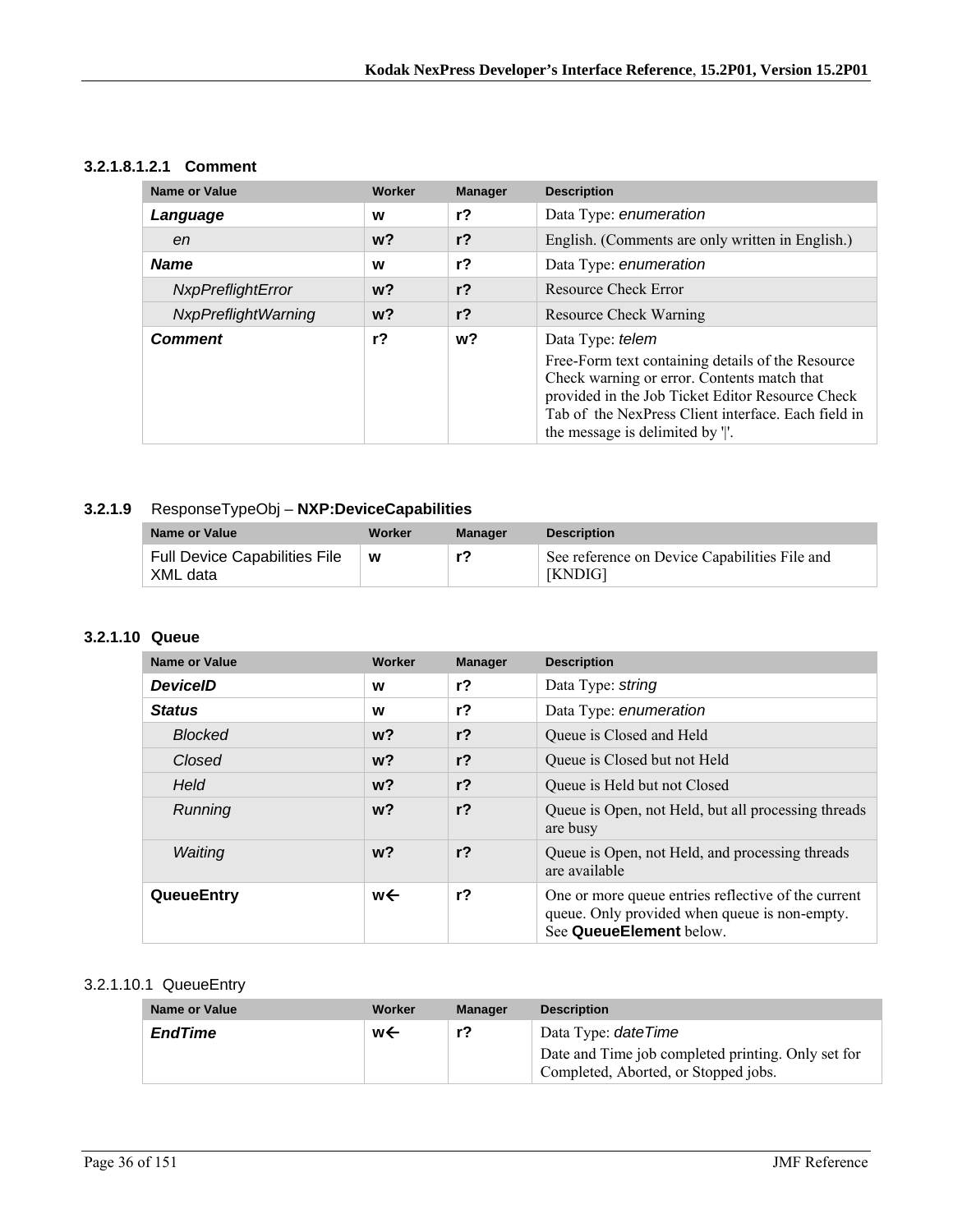| <b>Name or Value</b>   | <b>Worker</b>  | <b>Manager</b> | <b>Description</b>                                                                                                                                                                                                           |
|------------------------|----------------|----------------|------------------------------------------------------------------------------------------------------------------------------------------------------------------------------------------------------------------------------|
| <b>JobID</b>           | w              | $r$ ?          | Data Type: string<br><b>JobID</b> of root <b>JDF</b> node in job ticket                                                                                                                                                      |
| <b>JobPartID</b>       | w?             | $r$ ?          | Data Type: string<br>JobPartID of root JDF node in job ticket                                                                                                                                                                |
| Priority = $50$        | W              | $r$ ?          | Data Type: integer<br>Queue submission priority 1-100.<br>NOTE: Priority only effects job order prior to<br>placement in the Internal Job Queue. Use of Priority<br>to influence job processing order is not<br>recommended. |
| $1 - 100$              | w <sub>2</sub> | $r$ ?          | Default: 50                                                                                                                                                                                                                  |
| <b>QueueEntryID</b>    | w              | $r$ ?          | Data Type: string<br>Unique identifier within JDF Queue. Assigned to job<br>upon submission.                                                                                                                                 |
| <b>StartTime</b>       | W              | $r$ ?          | Data Type: date Time<br>Essentially the same as SubmissionTime                                                                                                                                                               |
| <b>Status</b>          | W              | r <sub>2</sub> | Data Type: enumeration                                                                                                                                                                                                       |
| Aborted                | w <sub>2</sub> | $r$ ?          | Job has been aborted due to error or operator action                                                                                                                                                                         |
| Completed              | w?             | $r$ ?          | Job has finished printing successfully                                                                                                                                                                                       |
| Held                   | w <sub>2</sub> | $r$ ?          | Job held following HoldQueueEntry command                                                                                                                                                                                    |
| Running                | w <sub>2</sub> | $r$ ?          | Job active in the Internal Job Queue. "Running" does<br>not necessarily indicate the job is currently printing.                                                                                                              |
| Suspended              | w <sub>2</sub> | $r$ ?          | Job suspended following SuspendQueueEntry, an<br>explicit job stop using the NexPress Client interface,<br>or a Portal restart with the job queued                                                                           |
| Waiting                | w <sub>2</sub> | $r$ ?          | Job awaiting submission to the Internal Job Queue                                                                                                                                                                            |
| <b>SubmisssionTime</b> | w?             | r <sub>2</sub> | Data Type: date Time<br>Date and time job was added to the Portal queue.                                                                                                                                                     |
| <b>HDM:FirstStart</b>  | w?             | $r$ ?          | Data Type: string<br>NodeInfo/@FirstStart of job ticket. NOTE: JDF<br>Portal does not enforce @FirstStart when<br>scheduling job.                                                                                            |
| <b>HDM:ID</b>          | W              | $r$ ?          | Data Type: string<br>Same as HDM:NodeID                                                                                                                                                                                      |
| <b>HDM:JobPriority</b> | W              | $r$ ?          | Data Type: integer<br>Same as Priority                                                                                                                                                                                       |
| <b>HDM:JobURL</b>      | w?             | $r$ ?          | Data Type: string<br>Filename of first element in AncestorPool in job<br>ticket                                                                                                                                              |
| <b>HDM:LastEnd</b>     | w <sub>2</sub> | $r$ ?          | Data Type: string<br>Nodelnfo/@LastEnd of job ticket. NOTE: JDF<br>Portal does not enforce @LastEnd when scheduling<br>job.                                                                                                  |
| <b>HDM:NodelD</b>      | w?             | $r$ ?          | Data Type: string<br><b>ID</b> of root <b>JDF</b> node in job ticket                                                                                                                                                         |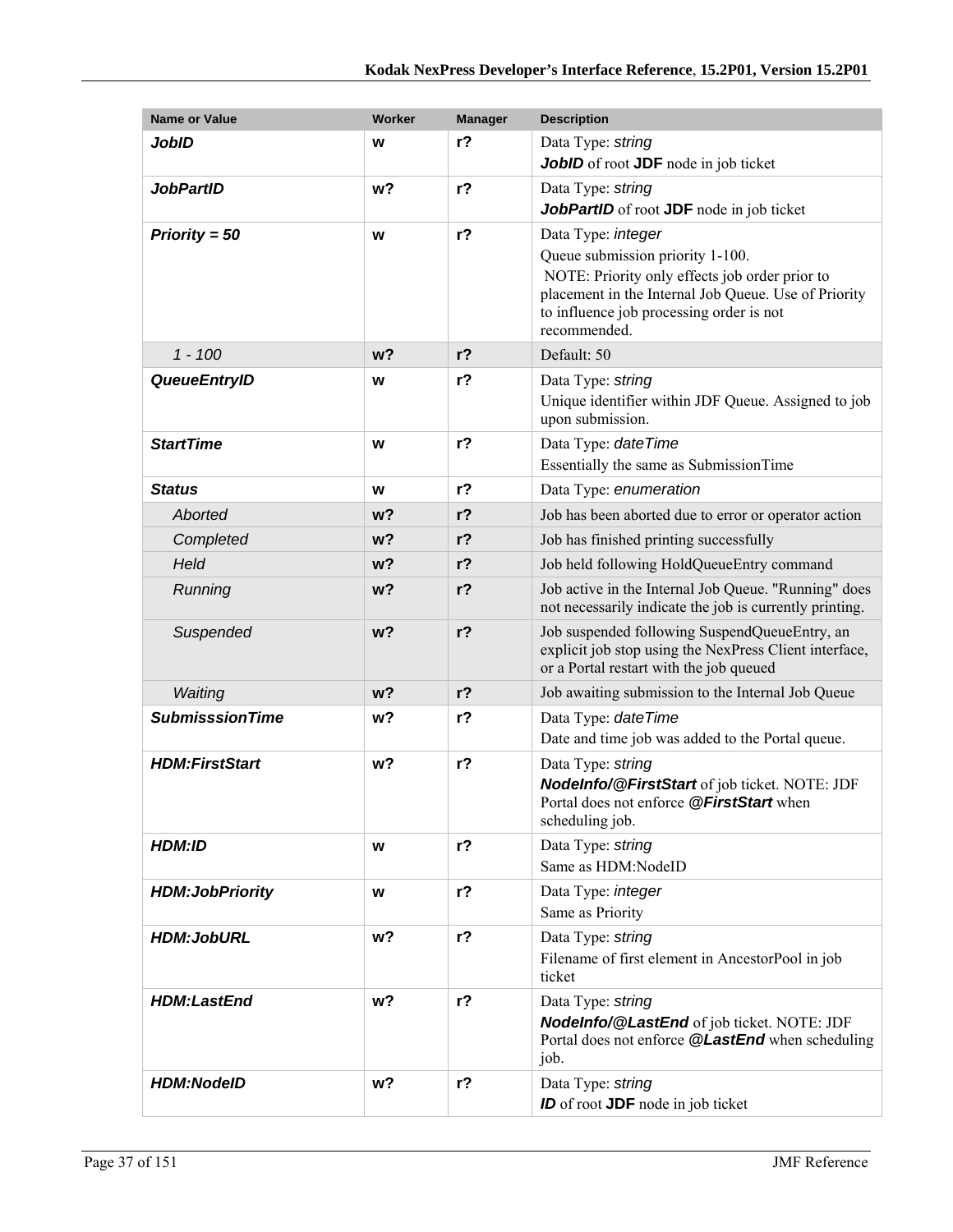| <b>Name or Value</b>              | Worker | <b>Manager</b> | <b>Description</b>                                                                                                          |
|-----------------------------------|--------|----------------|-----------------------------------------------------------------------------------------------------------------------------|
| <b>HDM:SpawnID</b>                | w?     | r <sub>2</sub> | Data Type: string<br><b>SpawnID</b> of root <b>JDF</b> node in job ticket                                                   |
| <b>HDM:Start</b>                  | w?     | $r$ ?          | Data Type: string<br><b>Nodelnfo/@Start</b> of job ticket. NOTE: JDF Portal<br>does not enforce @Start when scheduling job. |
| <b>HDM:StatusDetails</b>          | w?     | r <sub>2</sub> | Data Type: string<br>Free-form comment containing additional status<br>details when applicable.                             |
| <b>NXP:CDFEJobID</b>              | W      | $r$ ?          | Data Type: string<br>Job identifier used by the Internal Job Queue.                                                         |
| xmlns:HDM                         | W      | r <sub>2</sub> | Data Type: string                                                                                                           |
| www.heidelberg.com/sche<br>ma/HDM | W      | r <sub>2</sub> |                                                                                                                             |
| xmlns:NXP                         | W      | r?             | Data Type: string                                                                                                           |
| www.nexpress.com                  | W      | r <sub>2</sub> |                                                                                                                             |

# **3.2.2 Message – Signal**

| <b>Name or Value</b>                          | Worker         | <b>Manager</b> | <b>Description</b>                                                                                                                 |
|-----------------------------------------------|----------------|----------------|------------------------------------------------------------------------------------------------------------------------------------|
| ID                                            | W              | r <sub>2</sub> | Data Type: ID                                                                                                                      |
|                                               |                |                | Generated by NexPress                                                                                                              |
| refID                                         | W              | r <sub>2</sub> | Data Type: NMTOKEN                                                                                                                 |
|                                               |                |                | Matches Query/@ID to which the subscription was<br>attached.                                                                       |
| <b>Type</b>                                   | W              | r <sub>2</sub> | Data Type: enumeration                                                                                                             |
|                                               |                |                | Same as Type from Query initiating persistent<br>channel.                                                                          |
| <b>Status</b>                                 | W              | r <sub>2</sub> | NexPress only supports opening a persistent channel<br>on the Status query                                                         |
| xmlns:xsi                                     | W              | r <sub>2</sub> | Data Type: URI                                                                                                                     |
| http://www.w3.org/2001/X<br>MLSchema-instance | W              | r <sub>2</sub> |                                                                                                                                    |
| xsi:type                                      | W              | $r$ ?          | Data Type: NMTOKEN                                                                                                                 |
|                                               |                |                | Value is generated through a concatenation of<br>"Signal" and the Type value, e.g. Signal Status                                   |
| <b>Notification</b>                           | w <sub>2</sub> | r <sub>2</sub> | Only used to report an error condition on a                                                                                        |
|                                               |                |                | subscribed queue entry. Normally signal responses<br>do not include <b>Notification</b> element. See<br><b>Notification</b> above. |
| <b>ResponseTypeObj</b>                        | W              | r <sub>2</sub> | Abstract element. NexPress only supports a<br>persistent channel on Status Query; see                                              |
|                                               |                |                | ResponseTypeObj-Status.                                                                                                            |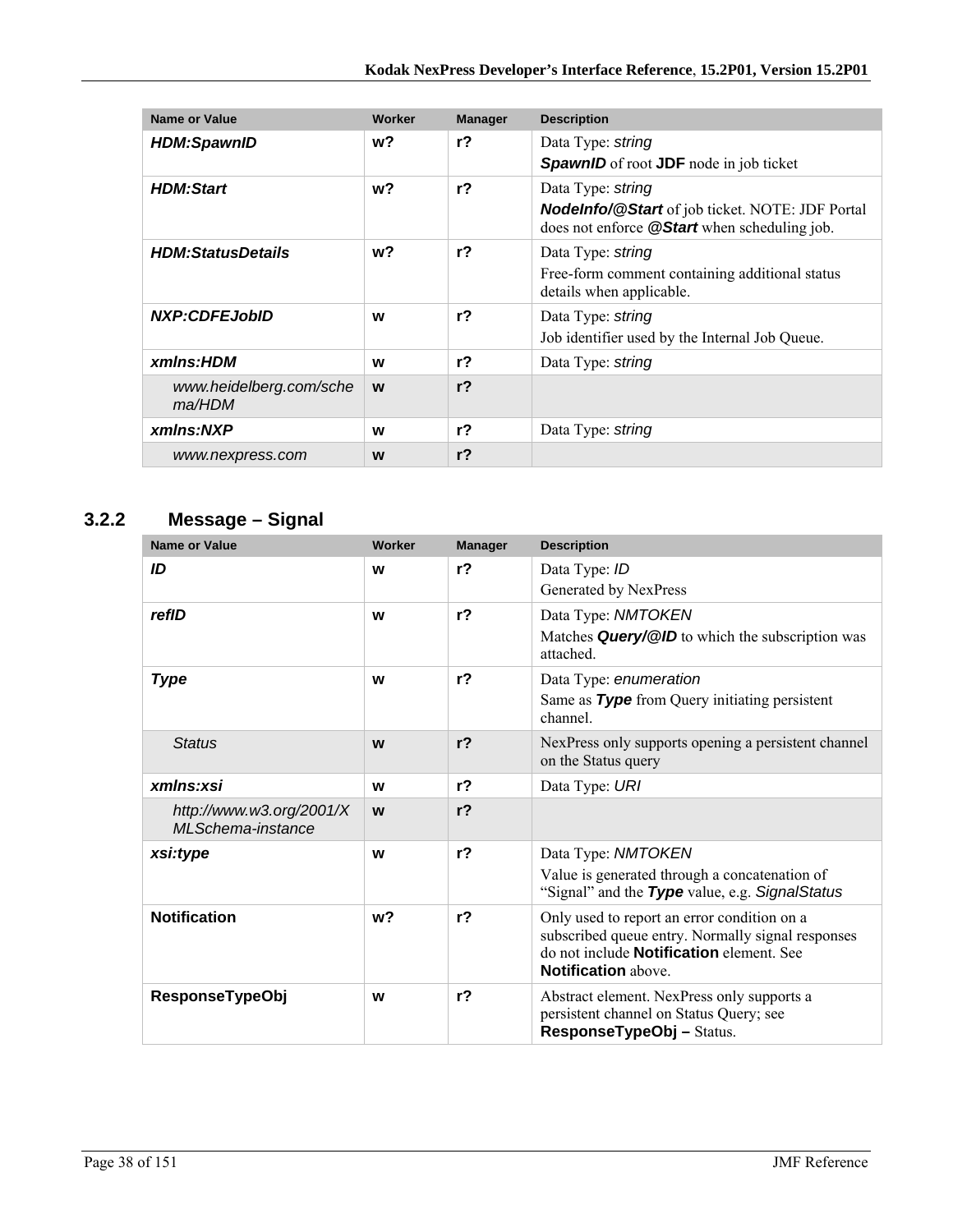# **4 JDF Product Intent Reference**

This chapter documents NexPress support for JDF Product Intent as referenced in the [KNDIG]. Examples demonstrating the use of JDF Product Intent for the NexPress front end are provided in [KNDIG] and not here.

For this section, many tables have their columns as Manager and Worker. The Manager in this case is the Client Application sending a JMF message and the Worker is the NexPress front end or Kodak Imposition Viewer. The notation is similar to that in the Base ICS [BICS], except a value of "r" in the "Worker" column indicates the NexPress or Imposition Viewer requires the attribute, element, or value; "r?" indicates the field is supported and will be used if supplied.

*The NexPress front end andNexPress workflow tools support only the attributes, values and sub-elements of the resources identified below. Any attributes, values or sub-elements of the resource other then those defined below will be ignored. If an illegal or unsupported attribute value is identified, the default value will be used instead.* 

# **4.1 General use of JDF Product Intent with PPML/VDX**

JDF Product Intent is defined by [JDF]; it refers to the use of JDF for describing the print product(s) to be produced. A JDF Product Intent job ticket describes "what" to produce rather than "how" to produce it. In contrast, process-oriented JDF describes the details of "how" to manufacture the print product(s). JDF Product Intent data in conjunction with the PPML/VDX structured page content data provides a complete job definition, enabling a production process to be defined that can create variable print products such as customized postcards, booklets, and brochures.

There are two basic methods to link the PPML/VDX data with the JDF Product Intent data:

- **Integrated JDF Intent** uses a JDF job ticket stored within or referenced from the **ProductIntent** sub-element of the **PPMLVDX** as defined by [PPML/VDX].
- **Referential JDF Intent** uses a JDF job ticket that is not integral to the PPML/VDX structured data. In this case, the JDF Product node's **RunList** resource refers to the PPML/VDX data (i.e. **JOB** and **DOCUMENT** elements) through the use of the JDF *RunTags* partition key.

This following specifies the general restrictions and constraints for using JDF Product Intent and PPML/VDX with the NexPress front end and NexPress workflow tools.

- Only **Referential JDF Intent** MUST be used.
- All **Integrated JDF Intent** WILL BE ignored whether **Referential JDF Intent** is present or not.
- When embedding **Referential JDF Intent** within a PPML/VDX-Layout file, it MUST be embedded as a PDF COS stream object within the body of the file, and referenced by a **/JDF** key entry within the **/Catalog** dictionary at the root of the file.
- NexPress Workflow tools, including Imposition Viewer, only support JDF resources **ArtDeliveryIntent, BindingIntent**, **LayoutIntent**, **MediaIntent, RunList** and **Component**. Other JDF Product Intent resources SHOULD NOT be used with a PPML/VDX job and will be ignored.
- The NexPress front end only supports embedded **MediaIntent**. All other JDF Product Intent data is ignored.
- All parameters of supported JDF Product Intent resources and those of their sub-elements that have JDF Span data types MUST have a value specified for the *Actual* attribute. This implies that all negotiation for the final product description has been completed, and actual values have been determined.
- Only a single JDF Product Intent node MUST be used to describe the print products of a PPML/VDX job.

# **4.2 JDF Product Intent Node**

| Name or Value          | <b>Manager</b> | Worker | <b>Description</b>                                                                          |
|------------------------|----------------|--------|---------------------------------------------------------------------------------------------|
| <b>DescriptiveName</b> | w              |        | Data Type: string<br>Should contain a human-readable string describing<br>the print product |
| ID                     | W              |        | Data Type: ID                                                                               |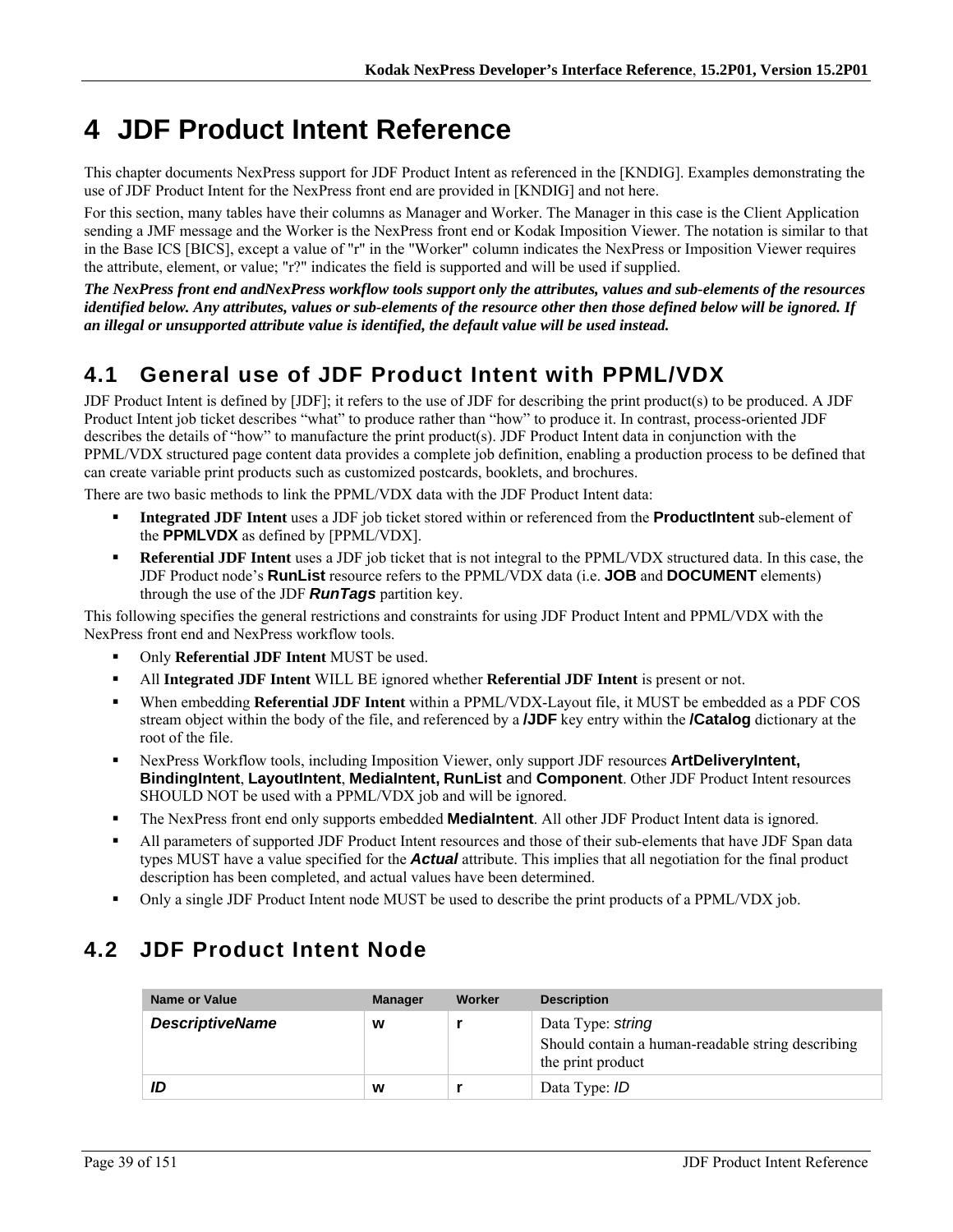| Name or Value                           | <b>Manager</b> | Worker         | <b>Description</b>                                                                                                                                                                                                                                                         |
|-----------------------------------------|----------------|----------------|----------------------------------------------------------------------------------------------------------------------------------------------------------------------------------------------------------------------------------------------------------------------------|
| JobID                                   | w?             | $r$ ?          | Data Type: string                                                                                                                                                                                                                                                          |
| <b>Type</b>                             | W              | r              | Data Type: NMTOKEN                                                                                                                                                                                                                                                         |
| Product                                 | W              | r              |                                                                                                                                                                                                                                                                            |
| <b>Version</b>                          | W              | r              | Data Type: JDFJMFVersion                                                                                                                                                                                                                                                   |
| 1.3                                     | W              | r              |                                                                                                                                                                                                                                                                            |
| <b>xmlns</b>                            | W              | r              | Data Type: URI                                                                                                                                                                                                                                                             |
| http://www.CIP4.org/JDFS<br>chema $1$ 1 | W              | r              |                                                                                                                                                                                                                                                                            |
| <b>Status</b>                           | W              | r              | Data Type: enumeration                                                                                                                                                                                                                                                     |
| Waiting                                 | W              | r              |                                                                                                                                                                                                                                                                            |
| <b>JDF</b>                              | w?             | r <sub>2</sub> | NexPress Combined Process Node. A root JDF<br>intent node may be submitted to the NexPress for<br>processing if the JDF intent includes a NexPress<br>Combined Process Node. The job ticket is<br>constructed entirely from the JDF Process; the JDF<br>intent is ignored. |
| <b>AuditPool</b>                        | w?             | r <sub>2</sub> | See AuditPool below.                                                                                                                                                                                                                                                       |
| <b>ResourceLinkPool</b>                 | W              | r              | See ResourceLinkPool below.                                                                                                                                                                                                                                                |
| <b>ResourcePool</b>                     | W              | r              | See <b>ResourcePool</b> below.                                                                                                                                                                                                                                             |

### **4.2.1 ResourceLinkPool**

| Name or Value            | <b>Manager</b> | Worker         | <b>Description</b>                              |
|--------------------------|----------------|----------------|-------------------------------------------------|
| <b>ResourceLink</b> *    | W              |                | List of <b>ResourceLink</b> entries. See below. |
| <b>BindingIntentLink</b> | w?             | r <sub>2</sub> |                                                 |
| <b>ComponentLink</b>     | w?             | $r$ ?          |                                                 |
| LayoutIntentLink         | $w$ ?          | r <sub>2</sub> |                                                 |
| <b>MediaIntentLink</b>   | $w$ ?          | r <sub>2</sub> |                                                 |

#### **4.2.1.1 BindingIntentLink**

| <b>Name or Value</b> | <b>Manager</b> | Worker | <b>Description</b>      |
|----------------------|----------------|--------|-------------------------|
| rRef                 | W              |        | Data Type: <b>IDREF</b> |
| Usage                | W              |        | Data Type: enumeration  |
| Input                | W              |        |                         |

## **4.2.1.2 ComponentLink**

| Name or Value | <b>Manager</b> | Worker | <b>Description</b>      |
|---------------|----------------|--------|-------------------------|
| rRef          | W              |        | Data Type: <i>IDREF</i> |
| Usage         | W              |        | Data Type: enumeration  |
| Output        | W              |        |                         |

#### **4.2.1.3 LayoutIntentLink**

| <b>Name or Value</b> | <b>Manager</b> | Worker | <b>Description</b>      |
|----------------------|----------------|--------|-------------------------|
| rRef                 | W              |        | Data Type: <b>IDREF</b> |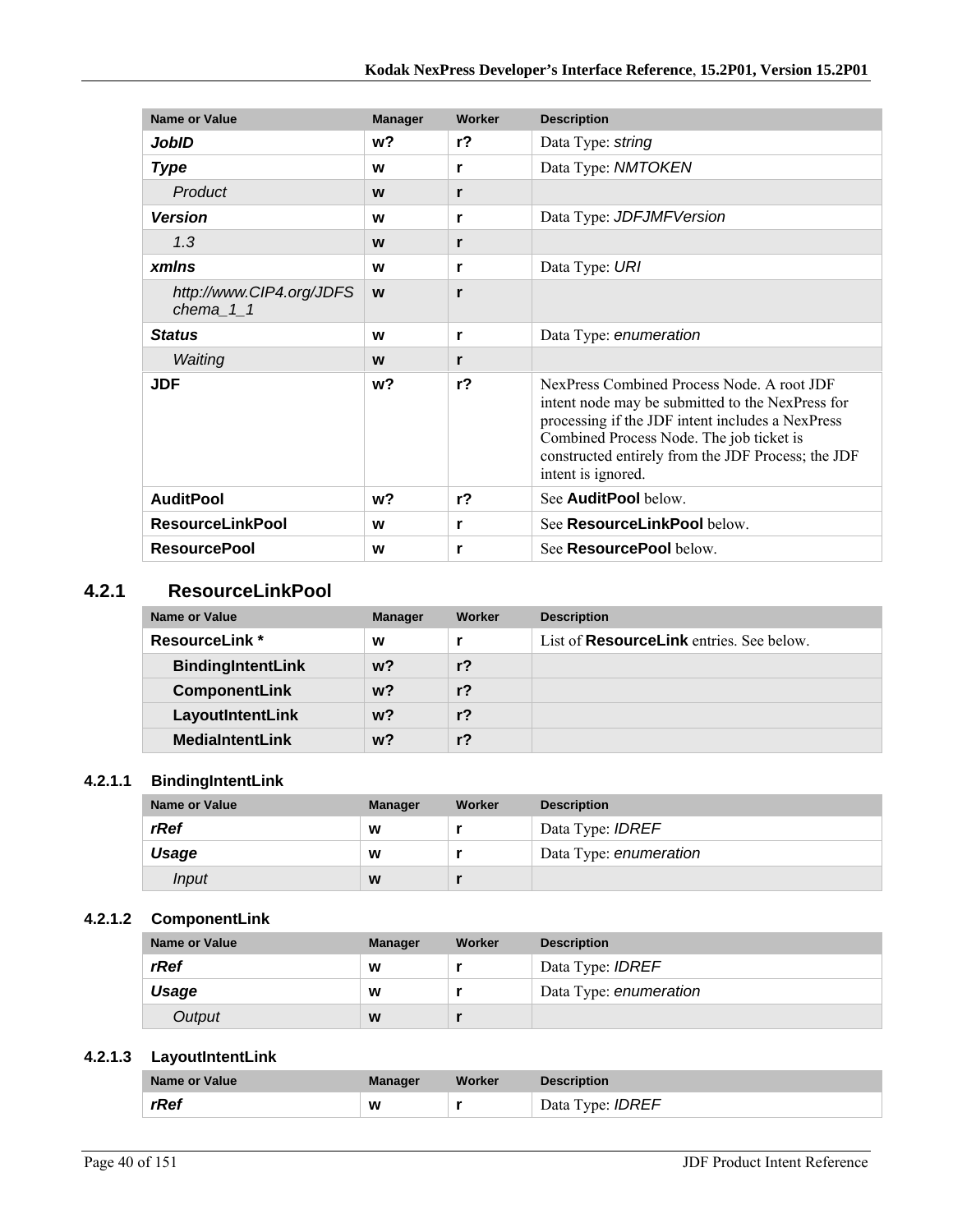| <b>Name or Value</b> | <b>Manager</b> | Worker | <b>Description</b>     |
|----------------------|----------------|--------|------------------------|
| Usage                | W              |        | Data Type: enumeration |
| Input                | W              |        |                        |

#### **4.2.1.4 MediaIntentLink**

| <b>Name or Value</b> | <b>Manager</b> | <b>Worker</b> | <b>Description</b>      |
|----------------------|----------------|---------------|-------------------------|
| rRef                 | W              |               | Data Type: <b>IDREF</b> |
| Usage                | W              |               | Data Type: enumeration  |
| <i>Input</i>         | W              |               |                         |

#### **4.2.2 ResourcePool**

| <b>Name or Value</b> | <b>Manager</b> | Worker         | <b>Description</b>                                                                                                                                                                                                                                                                                                                                     |
|----------------------|----------------|----------------|--------------------------------------------------------------------------------------------------------------------------------------------------------------------------------------------------------------------------------------------------------------------------------------------------------------------------------------------------------|
| Resource *           | W              | r              | List of <b>Resource</b> entries. See below for detail.                                                                                                                                                                                                                                                                                                 |
| <b>BindingIntent</b> | w <sub>2</sub> | $r$ ?          | Specifies the style of binding for an instance of a<br>finished print product.<br><b>PPML/VDX Usage: The BindingIntent</b><br>characterization will be applied to all Recipient<br>Instances (i.e. JOB elements) of a PPML/VDX<br>instance.                                                                                                            |
| <b>Component</b>     | w <sub>2</sub> | r <sub>2</sub> | Represents the complete or partially finished print<br>product that is the output of the printing process.                                                                                                                                                                                                                                             |
| LayoutElement        | w←             | $r$ ?          | Either a sub-element of or referenced from a<br><b>RunList resource</b><br>PPML/VDX usage: Identifies the PPML/VDX<br>layout file of a PPML/VDX instance that is used as<br>the source of page content data.                                                                                                                                           |
| LayoutIntent         | w <sub>2</sub> | $r$ ?          | Specifies one or two-sided printing of finished pages.<br>PPML/VDX Usage: The LayoutIntent<br>characterization will be applied to all Recipient<br>Instances (i.e. JOB elements) of a PPML/VDX<br>instance                                                                                                                                             |
| <b>MediaIntent</b>   | w <sub>2</sub> | $r$ ?          | Specifies one or more descriptions or<br>characterizations of media to use for printed pages. A<br>maximum of three <b>MediaIntent</b> sub-element<br>characterizations are allowed.<br><b>PPML/VDX Usage: The MediaIntent</b><br>characterization will be applied to all Recipient<br>Instances (i.e. <b>JOB</b> elements) of a PPML/VDX<br>instance. |
| <b>RunList</b>       | w <sub>2</sub> | r <sub>2</sub> | <b>PPML/VDX</b> usage: Identifies the sequence of<br>Recipient Instances, or records of the PPML/VDX<br>file. These records are referenced by the<br>LayoutElement sub-element as page content of the<br>print products described by the JDF Product node.                                                                                             |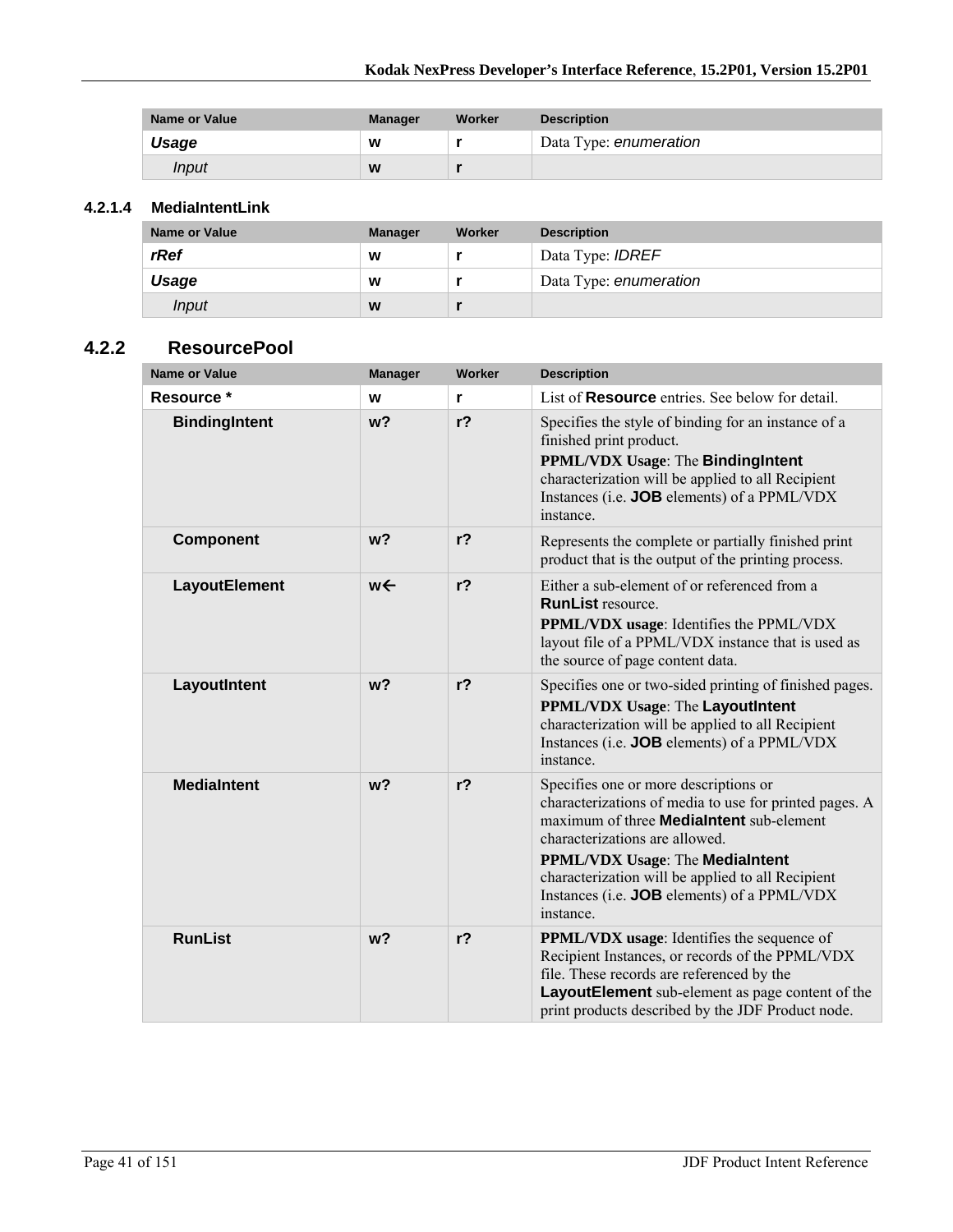# **4.3 BindingIntent resource**

| <b>Name or Value</b>      | <b>Manager</b> | <b>Worker</b>  | <b>Description</b>                                                                                                                                                   |
|---------------------------|----------------|----------------|----------------------------------------------------------------------------------------------------------------------------------------------------------------------|
| <b>Class</b>              | W              | r              | Data Type: enumeration                                                                                                                                               |
| Intent                    | W              | r              |                                                                                                                                                                      |
| ID                        | W              | r              | Data Type: ID                                                                                                                                                        |
| <b>Status</b>             | W              | r              | Data Type: enumeration                                                                                                                                               |
| Available                 | W              | r              |                                                                                                                                                                      |
| <b>BindingColor</b>       | w?             | r <sub>2</sub> | Data Type: EnumerationSpan<br>Defines the color of the spine material of the<br>binding. See <b>BindingColor</b> below.                                              |
| <b>BindingSide</b>        | w←             | r <sub>2</sub> | Data Type: EnumerationSpan<br>MUST be present if <b>BindingType</b> is defined and<br><b>Binding Type/@Actual other than LooseBinding.</b><br>See BindingSide below. |
| <b>BindingType</b>        | W              | r              | Data Type: EnumerationSpan<br>Desired binding for the job. See <b>BindingType</b><br>below.                                                                          |
| <b>CoilBinding</b>        | w <sub>2</sub> | $r$ ?          | Details of coil binding. MAY be present if<br><b>BindingType/@Actual=CoilBinding.</b><br>See [JDF] for structure of <b>CoilBinding</b> element.                      |
| <b>PlasticCombBinding</b> | w?             | r <sub>2</sub> | Details of plastic comb binding. MAY be present if<br>BindingType/@Actual = PlasticComb.<br>See [JDF] for structure of <b>PlasticCombBinding</b><br>element.         |
| <b>SaddleStitching</b>    | w <sub>2</sub> | r <sub>2</sub> | Details of saddle stitching. MAY be present if<br><b>BindingType/@Actual</b> = SaddleStitch.<br>See [JDF] for structure of SaddleStitching<br>element                |
| WireCombBinding           | w <sub>2</sub> | r <sub>2</sub> | Details of wire comb binding. MAY be present if<br><b>BindingType/@Actual</b> = WireComb.<br>See [JDF] for structure of <b>WireCombBinding</b><br>element.           |

# **4.3.1 BindingColor**

| Name or Value   | <b>Manager</b> | Worker | <b>Description</b>                                                                                                                                         |
|-----------------|----------------|--------|------------------------------------------------------------------------------------------------------------------------------------------------------------|
| <b>DataType</b> | W              |        | Data Type: enumeration                                                                                                                                     |
| EnumerationSpan | W              |        |                                                                                                                                                            |
| <b>Actual</b>   | W              |        | Data Type: enumeration<br>See [JDF] for possible values. MUST be present,<br>implying all negotiation for final product description<br>has been completed. |

# **4.3.2 BindingSide**

| Name or Value   | <b>Manager</b> | Worker | <b>Description</b>     |
|-----------------|----------------|--------|------------------------|
| <b>DataType</b> | W              |        | Data Type: enumeration |
| EnumerationSpan | W              |        |                        |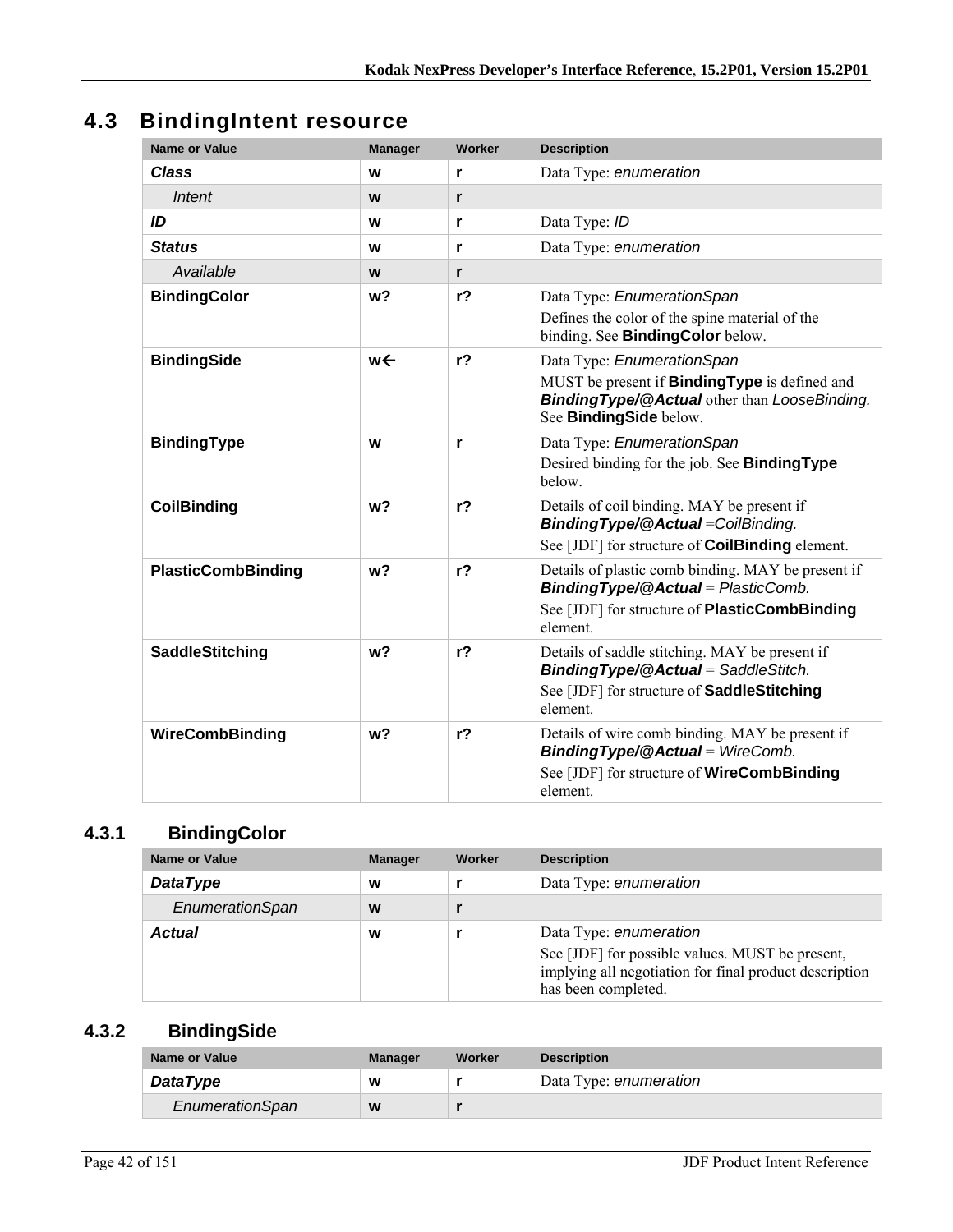| <b>Name or Value</b> | <b>Manager</b> | Worker         | <b>Description</b>                                                                                                       |
|----------------------|----------------|----------------|--------------------------------------------------------------------------------------------------------------------------|
| <b>Actual</b>        | W              |                | Data Type: enumeration<br>MUST be present, implying all negotiation for final<br>product description has been completed. |
| Top                  | $w$ ?          | r <sub>2</sub> |                                                                                                                          |
| <b>Bottom</b>        | $w$ ?          | r <sub>2</sub> |                                                                                                                          |
| <b>Right</b>         | $w$ ?          | r <sub>2</sub> |                                                                                                                          |
| Left                 | w?             | r <sub>2</sub> |                                                                                                                          |

# **4.3.3 BindingType**

| <b>Name or Value</b> | <b>Manager</b> | Worker         | <b>Description</b>                                                                                                                                                                                                                                                                                                                                                            |
|----------------------|----------------|----------------|-------------------------------------------------------------------------------------------------------------------------------------------------------------------------------------------------------------------------------------------------------------------------------------------------------------------------------------------------------------------------------|
| <b>DataType</b>      | W              |                | Data Type: enumeration                                                                                                                                                                                                                                                                                                                                                        |
| EnumerationSpan      | W              | r              |                                                                                                                                                                                                                                                                                                                                                                               |
| <b>Actual</b>        | W              | r              | Data Type: enumeration<br><b>PPML/VDX</b> usage: If other than <i>LooseBinding</i> , all<br>pages of related PPML DOCUMENT sub-elements<br>of a <b>JOB</b> element MUST be bound. This disallows<br>the definition of a Recipient Instance having multiple<br>bound documents; multiple bound documents are not<br>supported by the NexPress front end and workflow<br>tools. |
| CoilBinding          | w?             | r <sub>2</sub> |                                                                                                                                                                                                                                                                                                                                                                               |
| LooseBinding         | $w$ ?          | r <sub>2</sub> |                                                                                                                                                                                                                                                                                                                                                                               |
| PlasticComb          | $w$ ?          | r <sub>2</sub> |                                                                                                                                                                                                                                                                                                                                                                               |
| <b>SaddleStitch</b>  | w?             | $r$ ?          |                                                                                                                                                                                                                                                                                                                                                                               |
| WireComb             | w?             | r <sub>2</sub> |                                                                                                                                                                                                                                                                                                                                                                               |

# **4.4 Component resource**

| <b>Name or Value</b>           | <b>Manager</b> | Worker         | <b>Description</b>      |
|--------------------------------|----------------|----------------|-------------------------|
| <b>Class</b>                   | W              | r              | Data Type: enumeration  |
| Quantity                       | W              | r              |                         |
| ComponentType                  | W              | r              | Data Type: enumerations |
| <b>FinalProduct</b>            | $w$ ?          | $r$ ?          |                         |
| PartialProduct                 | $w$ ?          | $r$ ?          |                         |
| ID                             | W              | r              | Data Type: ID           |
| <b>ProductType</b> = $Unknown$ | w?             | $r$ ?          | Data Type: NMTOKEN      |
| <b>BackCover</b>               | $w$ ?          | r <sub>2</sub> |                         |
| <b>Book</b>                    | w?             | $r$ ?          |                         |
| <b>BookBlock</b>               | $w$ ?          | $r$ ?          |                         |
| <b>BookCase</b>                | $w$ ?          | $r$ ?          |                         |
| <b>Brochure</b>                | $w$ ?          | r <sub>2</sub> |                         |
| <b>BusinessCard</b>            | w?             | $r$ ?          |                         |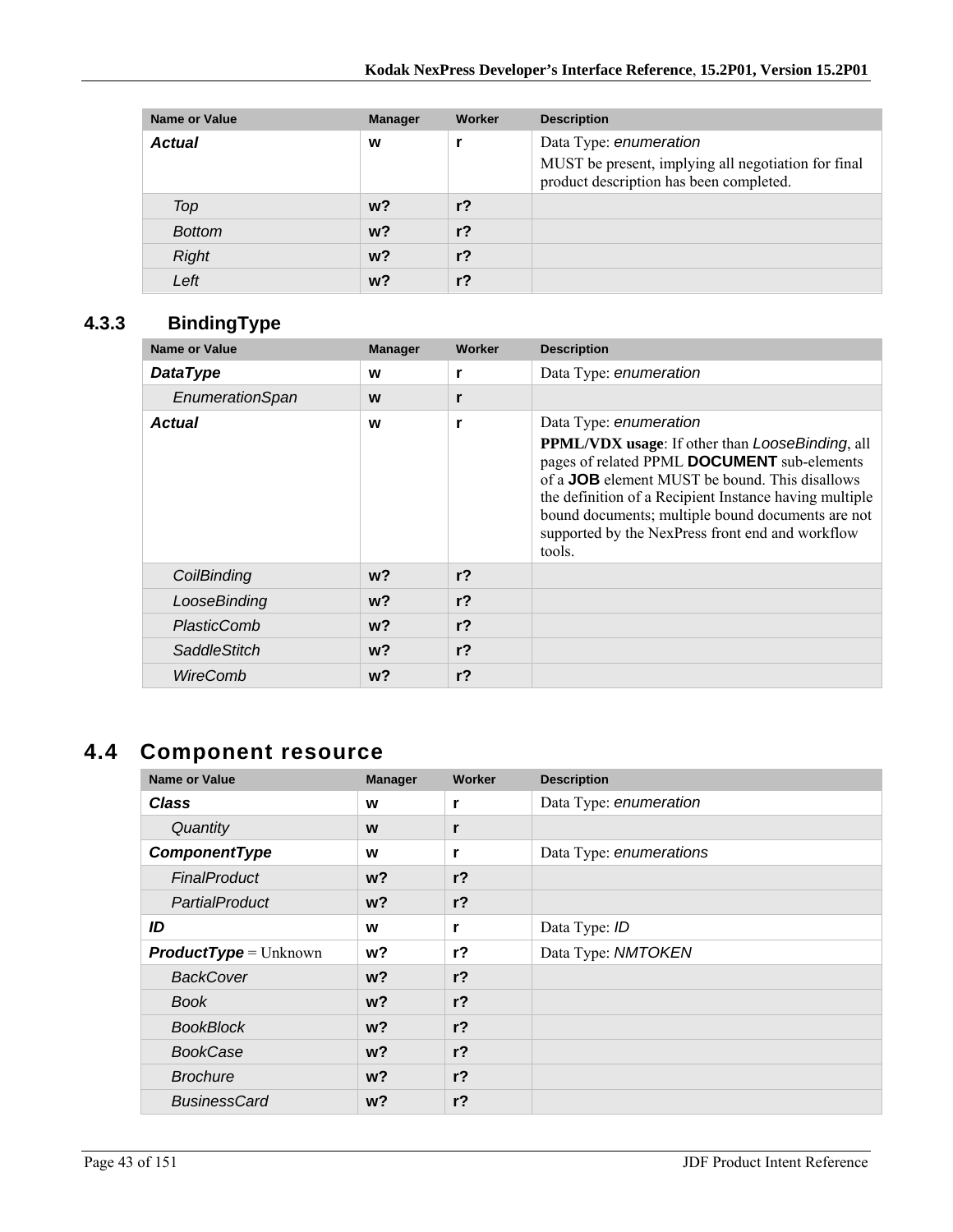| <b>Name or Value</b> | <b>Manager</b> | Worker         | <b>Description</b>     |
|----------------------|----------------|----------------|------------------------|
| Cover                | $w$ ?          | $r$ ?          |                        |
| FrontCover           | $w$ ?          | $r$ ?          |                        |
| Label                | $w$ ?          | $r$ ?          |                        |
| Poster               | $w$ ?          | $r$ ?          |                        |
| <b>Unknown</b>       | $w$ ?          | r <sub>2</sub> | Default Value.         |
| <b>Status</b>        | W              |                | Data Type: enumeration |
| Unavailable          | W              |                |                        |

# **4.5 LayoutElement element**

| <b>Name or Value</b> | <b>Manager</b> | Worker         | <b>Description</b>                                                                                                                                                  |
|----------------------|----------------|----------------|---------------------------------------------------------------------------------------------------------------------------------------------------------------------|
| <b>Class</b>         | w?             | r <sub>2</sub> | Data Type: enumeration<br>Not required if LayoutElement is defined as an<br>immediate sub-element of <b>RunList</b> .                                               |
| Parameter            | W              | r              |                                                                                                                                                                     |
| <b>ElementType</b>   | W              | r              | Data Type: NMTOKEN                                                                                                                                                  |
| <b>MultiSet</b>      | W              | r              |                                                                                                                                                                     |
| ID                   | w?             | r <sub>2</sub> | Data Type: ID<br>Not required if LayoutElement is defined as an<br>immediate sub-element of <b>RunList</b> .                                                        |
| HasBleeds = false    | w?             | $r$ ?          | Data Type: boolean                                                                                                                                                  |
| false                | $w$ ?          | $r$ ?          | Default Value.                                                                                                                                                      |
| true                 | $w$ ?          | r <sub>2</sub> | <b>PPML/VDX</b> usage: SHOULD have the value "true"<br>if the <b>PAGE_DESIGN/@BleedBox</b> attribute of<br>the PPML data of the PPML/VDX-Layout file is<br>present. |
| <b>Status</b>        | w?             | r <sub>2</sub> | Data Type: enumeration                                                                                                                                              |
| Available            | W              | r              |                                                                                                                                                                     |
| <b>FileSpec</b>      | W              | r              | See FileSpec below.                                                                                                                                                 |

## **4.5.1 FileSpec**

| Name or Value      | <b>Manager</b> | Worker | <b>Description</b>                                                                                                                       |
|--------------------|----------------|--------|------------------------------------------------------------------------------------------------------------------------------------------|
| <b>Application</b> | w?             | $r$ ?  | Data Type: string<br><b>PPML/VDX</b> usage: The descriptive name of the<br>software application used to create the PPML/VDX<br>instance. |
| <b>AppOS</b>       | w?             | $r$ ?  | Data Type: string                                                                                                                        |
| <b>AppVersion</b>  | w?             | $r$ ?  | Data Type: string                                                                                                                        |
| <b>OSVersion</b>   | w?             | r?     | Data Type: string                                                                                                                        |
| <b>UID</b>         | w?             | $r$ ?  | Data Type: string                                                                                                                        |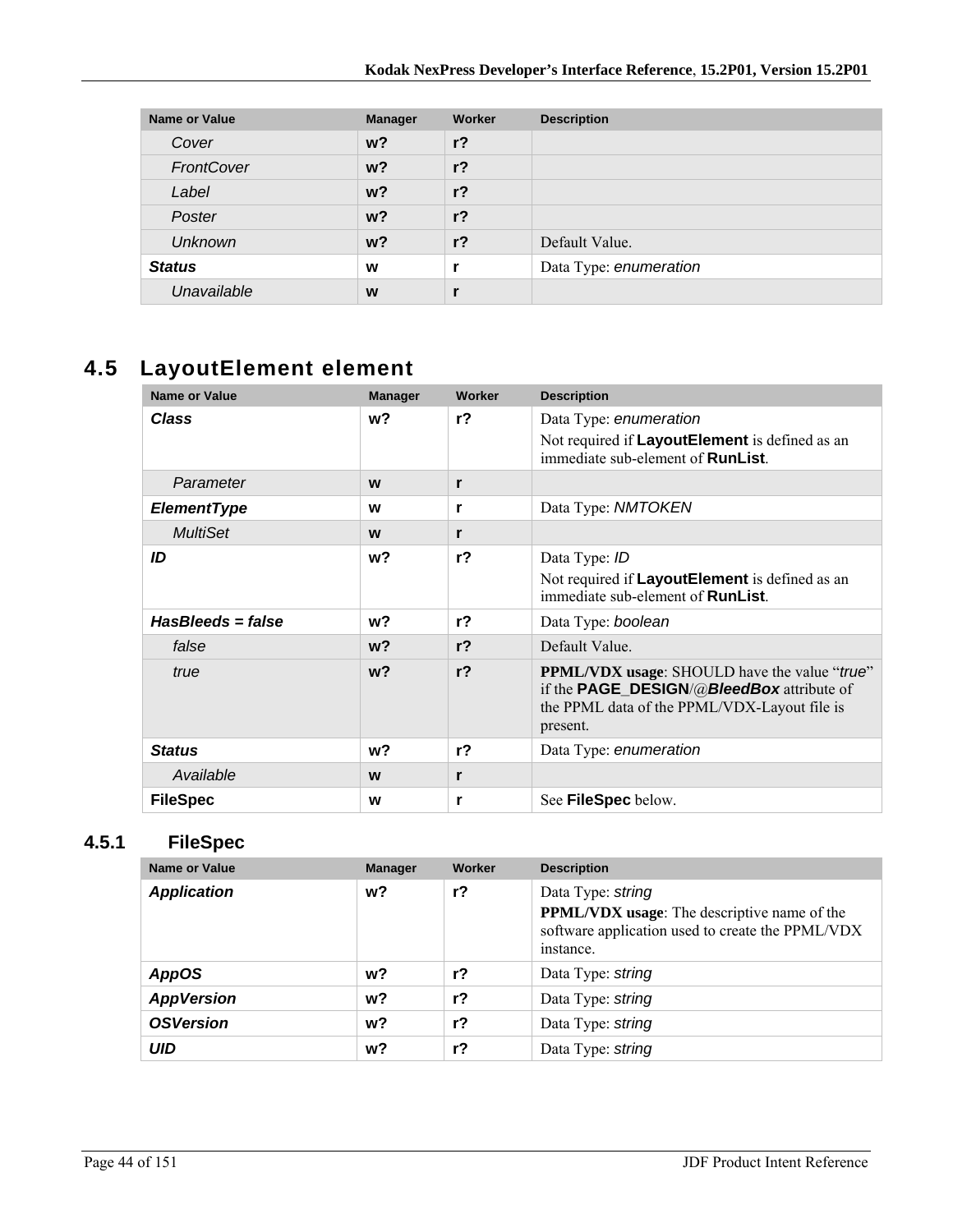| <b>Name or Value</b> | <b>Manager</b> | Worker | <b>Description</b>                                                                                                                                                                                                                                                                                                |
|----------------------|----------------|--------|-------------------------------------------------------------------------------------------------------------------------------------------------------------------------------------------------------------------------------------------------------------------------------------------------------------------|
| URL                  | w?             | r?     | Data Type: URL                                                                                                                                                                                                                                                                                                    |
|                      |                |        | <b>PPML/VDX</b> usage: MUST NOT be present if the<br>JDF data is embedded within the PPML/VDX-<br>Layout file. Note that the absence of this attribute is<br>interpreted as an implicit reference to the containing<br>PPML/VDX-Layout file. This is the normal case<br>supported by the NexPress Workflow tools. |

# **4.6 LayoutIntent resource**

| <b>Name or Value</b>      | <b>Manager</b> | Worker         | <b>Description</b>                                                                                                                                                                                                                                                                                                                                                                                                          |
|---------------------------|----------------|----------------|-----------------------------------------------------------------------------------------------------------------------------------------------------------------------------------------------------------------------------------------------------------------------------------------------------------------------------------------------------------------------------------------------------------------------------|
| <b>Class</b>              | W              | r              | Data Type: enumeration                                                                                                                                                                                                                                                                                                                                                                                                      |
| Intent                    | W              | r              |                                                                                                                                                                                                                                                                                                                                                                                                                             |
| ID                        | W              | r              | Data Type: ID                                                                                                                                                                                                                                                                                                                                                                                                               |
| <b>Sides</b>              | w <sub>2</sub> | r <sub>2</sub> | Data Type: enumeration<br><b>PPML/VDX</b> usage: If both single-sided printing and<br>two-sided printing is desired for different pages of a<br>print product defined in the same PPML/VDX<br>instance, then two sided printing must be asserted for<br>all pages, and blank pages (i.e. $\langle$ PAGE/s) must be<br>explicitly defined in the PPML data as appropriate<br>for specifying a blank side of a finished page. |
| <b>OneSided</b>           | w <sub>2</sub> | r <sub>2</sub> | Implies front-side                                                                                                                                                                                                                                                                                                                                                                                                          |
| <b>OneSidedBack</b>       | w <sub>2</sub> | r <sub>2</sub> |                                                                                                                                                                                                                                                                                                                                                                                                                             |
| <b>TwoSidedHeadToHead</b> | w <sub>2</sub> | r <sub>2</sub> |                                                                                                                                                                                                                                                                                                                                                                                                                             |
| <b>TwoSidedHeadToFoot</b> | w <sub>2</sub> | r <sub>2</sub> |                                                                                                                                                                                                                                                                                                                                                                                                                             |
| <b>FinishedDimensions</b> | w <sub>2</sub> | r <sub>2</sub> | <b>PPML/VDX</b> usage: If present, its value overrides<br>the value of the <b>TrimBox</b> attribute of the PPML<br><b>PAGE_DESIGN</b> element. The value of<br><b>FinishedDimensions</b> SHOULD match the value<br>of the <b>TrimBox</b> attribute of the PPML<br>PAGE_DESIGN element. See<br><b>FinishedDimensions below.</b>                                                                                              |
| <b>Status</b>             | W              | r              | Data Type: enumeration                                                                                                                                                                                                                                                                                                                                                                                                      |
| Available                 | W              | r              |                                                                                                                                                                                                                                                                                                                                                                                                                             |

## **4.6.1 FinishedDimensions**

| Name or Value    | <b>Manager</b> | Worker | <b>Description</b>                                                                               |
|------------------|----------------|--------|--------------------------------------------------------------------------------------------------|
| <b>DataType</b>  | W              |        | Data Type: enumeration                                                                           |
| <b>ShapeSpan</b> | W              |        |                                                                                                  |
| <b>Actual</b>    | w?             | r?     | Data Type: shape                                                                                 |
| x y z            | W              |        | an array of three numbers: width x, height y, and<br>depth z, where x,y, and z are each $>= 0$ . |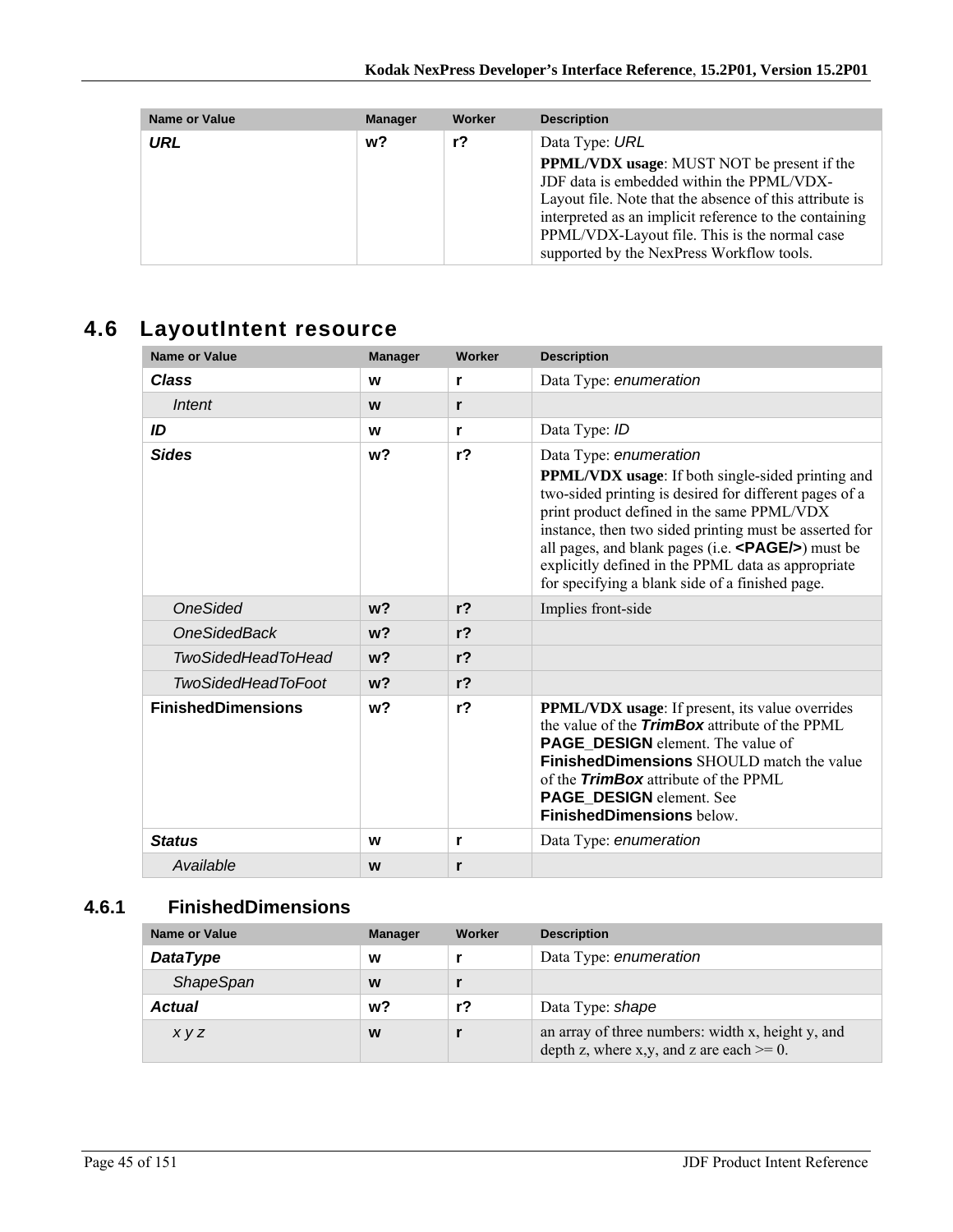# **4.7 MediaIntent resource**

| <b>Name or Value</b>      | <b>Manager</b> | <b>Worker</b>  | <b>Description</b>                                                                                                                                                                                                                                                                               |
|---------------------------|----------------|----------------|--------------------------------------------------------------------------------------------------------------------------------------------------------------------------------------------------------------------------------------------------------------------------------------------------|
| Class                     | W              | r              | Data Type: enumeration                                                                                                                                                                                                                                                                           |
| Intent                    | W              | r              |                                                                                                                                                                                                                                                                                                  |
| ID                        | W              | r              | Data Type: ID                                                                                                                                                                                                                                                                                    |
| <b>PartIDKeys</b>         | w?             | $r$ ?          | Data Type: enumeration<br>Partitions the <b>MediaIntent</b> .<br>See MediaIntent sub-element below.                                                                                                                                                                                              |
| <b>RunTags</b>            | W              | r              |                                                                                                                                                                                                                                                                                                  |
| <b>PrePrinted = false</b> | w?             | r <sub>2</sub> | Data Type: boolean<br>If true, identifies media as pre-printed stock.                                                                                                                                                                                                                            |
| false                     | w <sub>2</sub> | r <sub>2</sub> | Default Value.                                                                                                                                                                                                                                                                                   |
| true                      | w <sub>2</sub> | $r$ ?          |                                                                                                                                                                                                                                                                                                  |
| <b>Status</b>             | W              | r              | Data Type: enumeration                                                                                                                                                                                                                                                                           |
| Available                 | W              | r              |                                                                                                                                                                                                                                                                                                  |
| <b>BackCoatings</b>       | w <sub>2</sub> | r <sub>2</sub> | Data Type: EnumerationSpan<br>Pre-process coating that has been applied to the back<br>surface of the media.<br>If not present, the default <b>Actual</b> value is the same<br>as the FrontCoating/@Actual value.<br>Do not specify here for partitioned MediaIntent.<br>See BackCoatings below. |
| <b>FrontCoatings</b>      | w <sub>2</sub> | $r$ ?          | Data Type: EnumerationSpan<br>Pre-process coating that has been applied to the front<br>surface of the media.<br>Do not specify here for partitioned <b>MediaIntent</b> .<br>See FrontCoatings below.                                                                                            |
| <b>MediaIntent</b> *      | w <sub>2</sub> | r <sub>2</sub> | Up to 3 partitions are allowed.<br>See MediaIntent characterization below.                                                                                                                                                                                                                       |
| <b>MediaType</b>          | w <sub>2</sub> | r <sub>2</sub> | Do not specify here for partitioned MediaIntent.<br>See MediaType below.                                                                                                                                                                                                                         |
| <b>StockBrand</b>         | w <sub>2</sub> | r <sub>2</sub> | Do not specify here for partitioned MediaIntent.<br>See StockBrand below.                                                                                                                                                                                                                        |

## **4.7.1 MediaIntent sub-element**

| Name or Value       | <b>Manager</b> | Worker | <b>Description</b>                                                                                                                                                                                                          |
|---------------------|----------------|--------|-----------------------------------------------------------------------------------------------------------------------------------------------------------------------------------------------------------------------------|
| <b>RunTags</b>      | w?             | r?     | Data Type: NMTOKENS<br><b>PPML/VDX</b> usage: If present, it MUST have values<br>that are equal to the values of one or more PPML<br>DOCUMENT/@Label attributes.                                                            |
| <b>BackCoatings</b> | w?             | r?     | Data Type: EnumerationSpan<br>Pre-process coating that has been applied to the back<br>surface of the media<br>If not present, the default <b>Actual</b> value is the same<br>as the FrontCoating/@Actual value. See below. |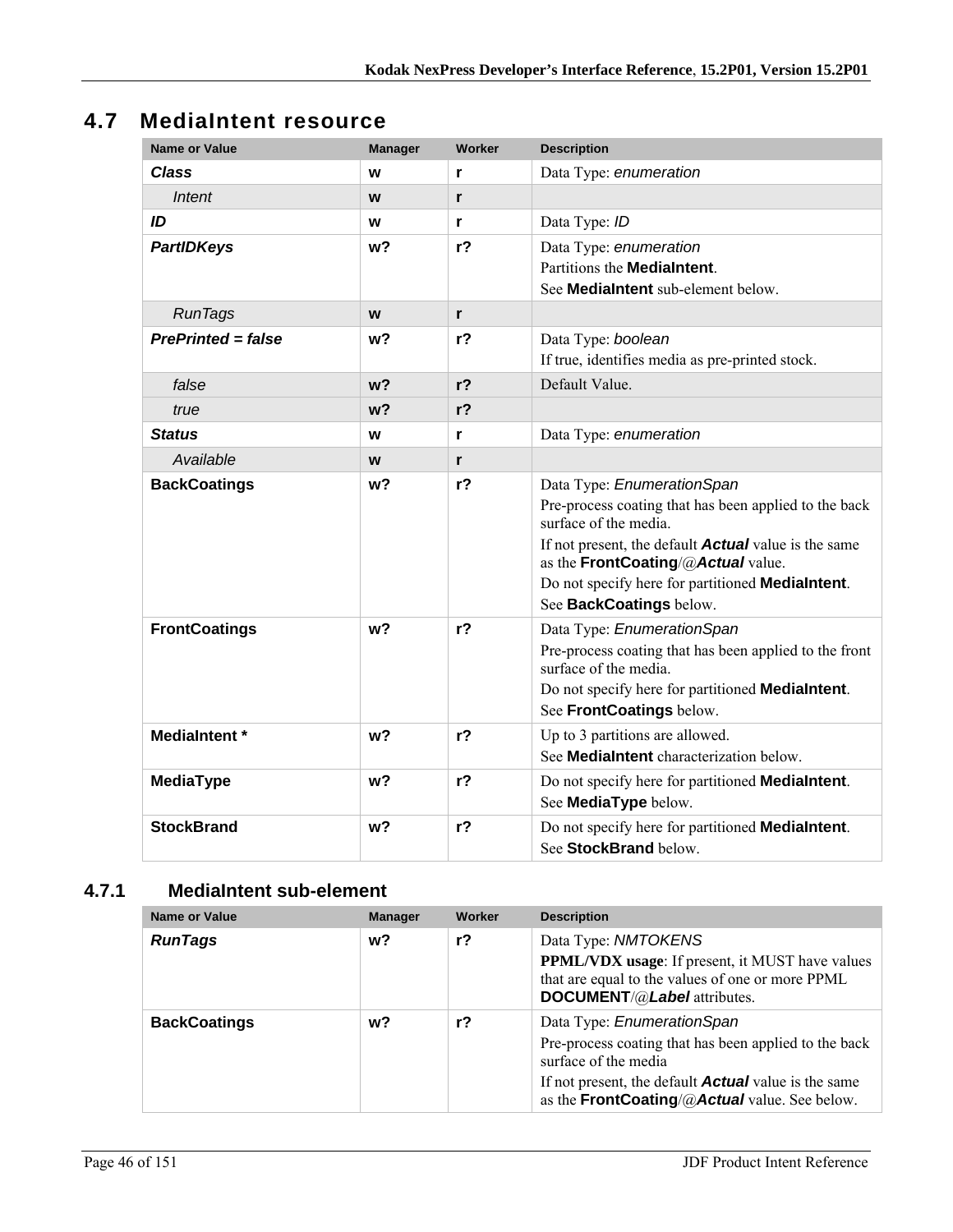| Name or Value        | <b>Manager</b> | Worker | <b>Description</b>                                                                                          |
|----------------------|----------------|--------|-------------------------------------------------------------------------------------------------------------|
| <b>FrontCoatings</b> | w?             | $r$ ?  | Pre-process coating that has been applied to the front<br>surface of the media.<br>See FrontCoatings below. |
| MediaType            | w?             | r?     | See <b>MediaType</b> below.                                                                                 |
| <b>StockBrand</b>    | w?             | r?     | See StockBrand below.                                                                                       |

#### **4.7.1.1 BackCoatings**

| Name or Value        | <b>Manager</b> | Worker         | <b>Description. Refer to [JDF]</b> |
|----------------------|----------------|----------------|------------------------------------|
| <b>DataType</b>      | W              |                | Data Type: enumeration             |
| EnumerationSpan      | W              |                |                                    |
| <b>Actual = None</b> | w?             | $r$ ?          | Data Type: enumeration             |
| <b>None</b>          | $w$ ?          | r <sub>2</sub> | Default Value.                     |
| Glossy               | $w$ ?          | $r$ ?          |                                    |
| <b>HighGloss</b>     | $w$ ?          | $r$ ?          |                                    |
| <b>Matte</b>         | $w$ ?          | $r$ ?          |                                    |
| Satin                | $w$ ?          | $r$ ?          |                                    |
| Semigloss            | $w$ ?          | $r$ ?          |                                    |

#### **4.7.1.2 FrontCoatings**

| Name or Value       | <b>Manager</b> | Worker         | <b>Description. Refer to [JDF]</b> |
|---------------------|----------------|----------------|------------------------------------|
| <b>DataType</b>     | W              | r              | Data Type: enumeration             |
| EnumerationSpan     | W              | r              |                                    |
| <b>Actual</b> =None | w?             | $r$ ?          | Data Type: enumeration             |
| <b>None</b>         | w <sub>2</sub> | r <sub>2</sub> | Default Value.                     |
| Glossy              | w <sub>2</sub> | $r$ ?          |                                    |
| <b>HighGloss</b>    | w?             | r <sub>2</sub> |                                    |
| Matte               | $w$ ?          | r <sub>2</sub> |                                    |
| Satin               | w <sub>2</sub> | $r$ ?          |                                    |
| Semigloss           | w?             | r <sub>2</sub> |                                    |

### **4.7.1.3 MediaType**

| Name or Value   | <b>Manager</b> | <b>Worker</b> | Description. Refer to [JDF] |
|-----------------|----------------|---------------|-----------------------------|
| <b>DataType</b> | W              |               | Data Type: enumeration      |
| EnumerationSpan | W              |               |                             |
| <b>Actual</b>   | W              |               | Data Type: enumeration      |
| Paper           | W              |               |                             |

#### **4.7.1.4 StockBrand**

| Name or Value     | <b>Manager</b> | Worker | Description. Refer to [JDF] |
|-------------------|----------------|--------|-----------------------------|
| <b>DataType</b>   | W              |        | Data Type: enumeration      |
| <b>StringSpan</b> | W              |        |                             |
| Actual            | W              |        | Data Type: string           |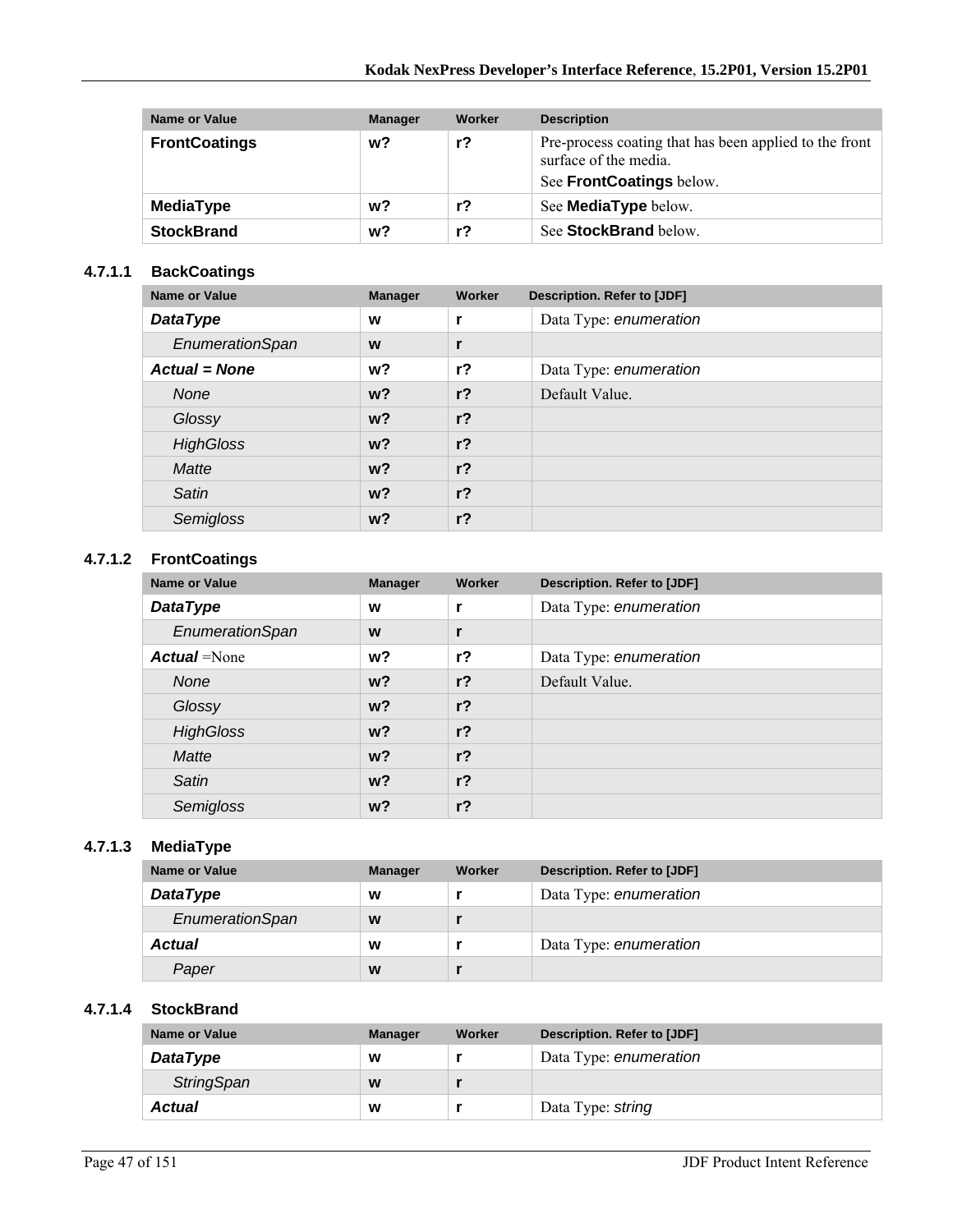| <b>Name or Value</b> | <b>Manager</b> | Worker         | Description. Refer to [JDF]                                          |
|----------------------|----------------|----------------|----------------------------------------------------------------------|
| Media0               | $w$ ?          | $r$ ?          | Equivalent to <b>Body</b>                                            |
| Media1               | $w$ ?          | r <sub>2</sub> | Equivalent to Cover                                                  |
| Media2               | $w$ ?          | r <sub>2</sub> | Equivalent to <i>Insert</i>                                          |
| Body                 | $w$ ?          | r <sub>2</sub> | Logical name for body media as known to the<br>NexPress front end.   |
| Cover                | $w$ ?          | $r$ ?          | Logical name for cover media as known to the<br>NexPress front end.  |
| <i>Insert</i>        | w?             | $r$ ?          | Logical name for insert media as known to the<br>NexPress front end. |

# **4.8 RunList**

| <b>Name or Value</b>        | <b>Manager</b> | Worker | <b>Description. Refer to [JDF]</b>                                                                                                                                                                                                                                                                                                                        |
|-----------------------------|----------------|--------|-----------------------------------------------------------------------------------------------------------------------------------------------------------------------------------------------------------------------------------------------------------------------------------------------------------------------------------------------------------|
| <b>Class</b>                | W              | r      | Data Type: enumeration                                                                                                                                                                                                                                                                                                                                    |
| Parameter                   | W              | r      |                                                                                                                                                                                                                                                                                                                                                           |
| <b>ComponentGranularity</b> | W              | r      | Data Type: enumeration                                                                                                                                                                                                                                                                                                                                    |
| Set                         | W              | r      | PPML/VDX usage: Indicates that each PPML JOB<br>element is interpreted as containing the set of content<br>pages for a JDF Product Intent instance.                                                                                                                                                                                                       |
| ID                          | W              | r      | Data Type: ID                                                                                                                                                                                                                                                                                                                                             |
| $\text{Sets} = 0 \sim -1$   | w?             | $r$ ?  | Data Type: IntegerRangeList<br><b>PPML/VDX</b> usage: Refers to an index range of<br>PPML <b>JOB</b> elements of the PPML/VDX file.<br><b>PPML/VDX</b> usage: If not present, all <b>JOB</b> elements<br>present in the PPML data are included as input to the<br><b>RunList</b> in the order they appear in the PPML data.<br>Default Value: $0 \sim -1$ |
| $0 - -1$                    | W              | r      | This (the default) is the only supported value.                                                                                                                                                                                                                                                                                                           |
| <b>Status</b>               | W              | r      | Data Type: enumeration                                                                                                                                                                                                                                                                                                                                    |
| Available                   | W              | r      |                                                                                                                                                                                                                                                                                                                                                           |
| <b>LayoutElementRef</b>     | W              | r      | See LayoutElementRef below.                                                                                                                                                                                                                                                                                                                               |

# **4.8.1 LayoutElementRef**

| Name or Value | <b>Manager</b> | Worker | <b>Description</b>                                                                           |
|---------------|----------------|--------|----------------------------------------------------------------------------------------------|
| rRef          | W              |        | Reference to LayoutElement resource. Specifies<br><b>ID of corresponding Layout Element.</b> |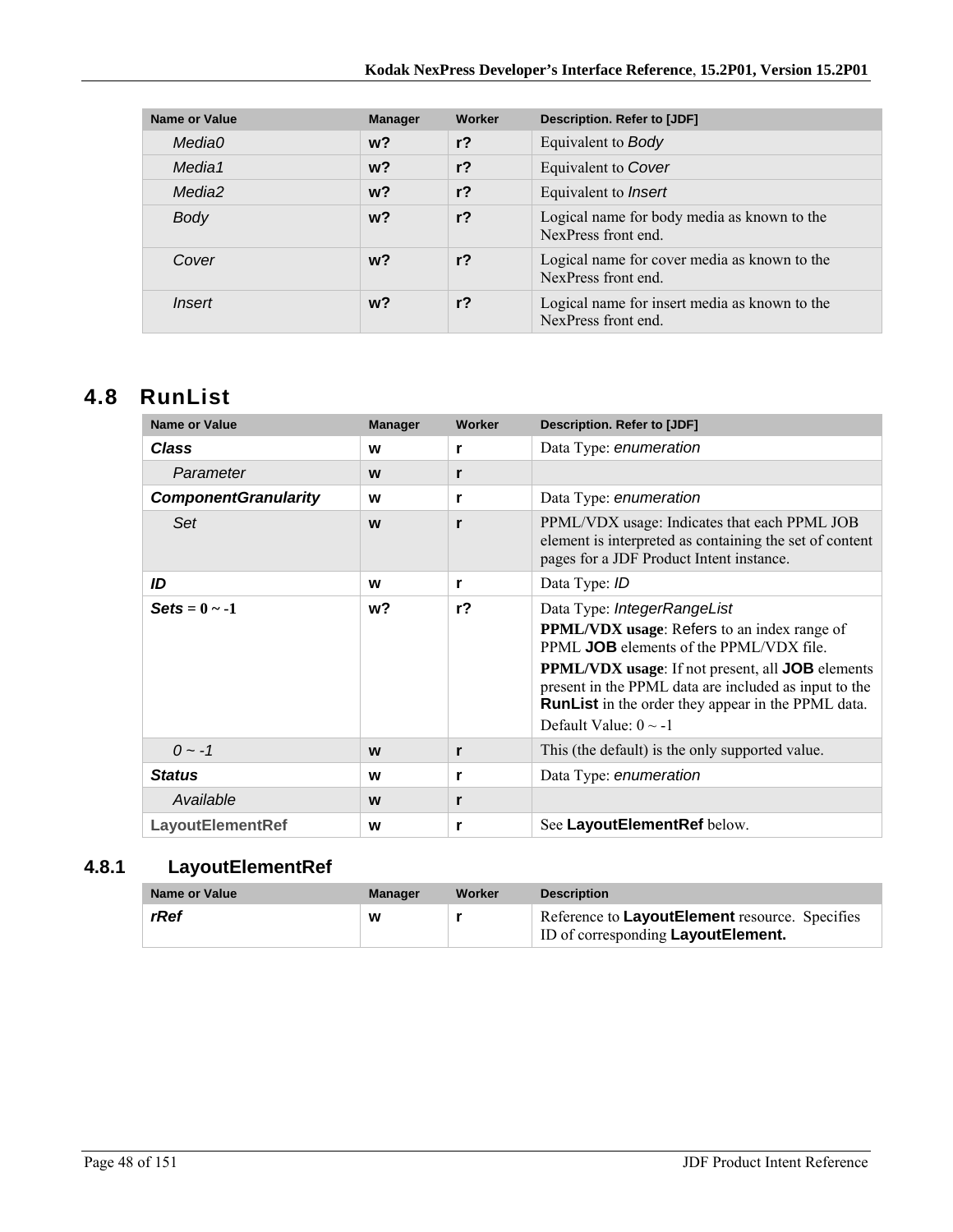# **5 JDF Process Reference**

This chapter contains the NexPress support for JDF Process as referenced in the [KNDIG].

The NexPress front end is described as an integrated workflow system comprising a sequence of process operations, or phases. The JDF job ticket submitted to the NexPress front end must contain a JDF combined process node that specifies the sequence of process steps and their parameters. The NexPress front end is a JDF Device; its JDF Portal Interface accepts JDF job tickets that contain a specific JDF combined process node (the NexPress Combined Process Node).

For all descriptions within this chapter, the Manager is the Client Application accessing the NexPress front end and the Worker is the NexPress front end responding to the Client Application. "Client Application" is used in the broadest terms to indicate any entity accessing the NexPress JDF interface.

*The NexPress front end supports only the attributes, values and sub-elements of the resources identified in the sections below. Any attributes, values or sub-elements of the resource other then those defined below will be ignored. If an illegal or unsupported attribute value is identified, the default value will be used instead.* 

# **5.1 Overview of the NexPress Combined Process Node**

JDF combined process nodes are used to model complex JDF Devices. A JDF combined process is a linear point-topoint processing chain comprised of the fixed sequence of JDF processes described by the node's **JDF**/@*Types* attribute.

Resources are produced and consumed in succession as the sequence of processes from the combined node are executed. Intermediate resources, however, are not explicitly defined in the JDF data. These implicit resources do not have **ResourceLink** elements in the node's **ResourceLinkPool**. Such resources are referred to in [JDF] as exchange resources.

Specific input resources in the process chain must be explicitly defined and linked in accordance with this specification. Resources are defined as XML data structures with sub-elements and attributes that control how each sub-process in the chain transforms input resources to output resources.

The NexPress front end extends the base functionality of a *Combined Ripping* process that is built upon the JDF processes *ColorSpaceConversion*, *Interpreting*, *Rendering* and *Screening*. The NexPress front end also supports the JDF In-Rip imposition model. This imposition model specifies sheet imposition layout using a set of high-level parameters to control placement, or layout, of reader pages and sheet marks (i.e. trim and fold marks) on the sheet surface. This parameterized layout is an implementation of the *LayoutPreparation* process and is controlled by the **LayoutPreparationParams** resource. For JDF Process submitted to the the NexPress, *LayoutPreparation* and *Imposition* are added before the *Combined Ripping* process names and *DigitalPrinting* is added to the end of the process name list. This specific combination of JDF processes is referred to as the NexPress Combined Process Node.

The JDF Processes supported by the NexPress front end are listed here in processing order. Within the NexPress Combined Process Node, the output resources of one process are the implicit input resources of the next; additional explicit input resources can also be specified. Implicit resources are identified by brackets (e.g. [**ImplicitResource**]) in the sections that follow.

The NexPress requires that the list of combined types in JDF/ $@$ Types include "DigitalPrinting". Additional types should also be specified as appropriate; default values will be used for any required attributes that are omitted from the JDF job ticket.

## **5.1.1 NexPress Conforming Content Files**

The NexPress front end workflow is based on *NexPress Conforming Content Files*. Such content files must first be assembled from composite pages and specified in reader order.

NexPress Conforming Content Files include PostScript and Adobe PDF documents for static jobs, and ANSI CGATS.20 (PPML/VDX) conforming data for variable data jobs.

NexPress Conforming Content Files may also represent a sequence of pre–imposed sheet surfaces for both static PDF and variable PPML/VDX jobs in which each PDF or PPML page definition is a pre-imposed layout printed 1 up onto a sheet surface.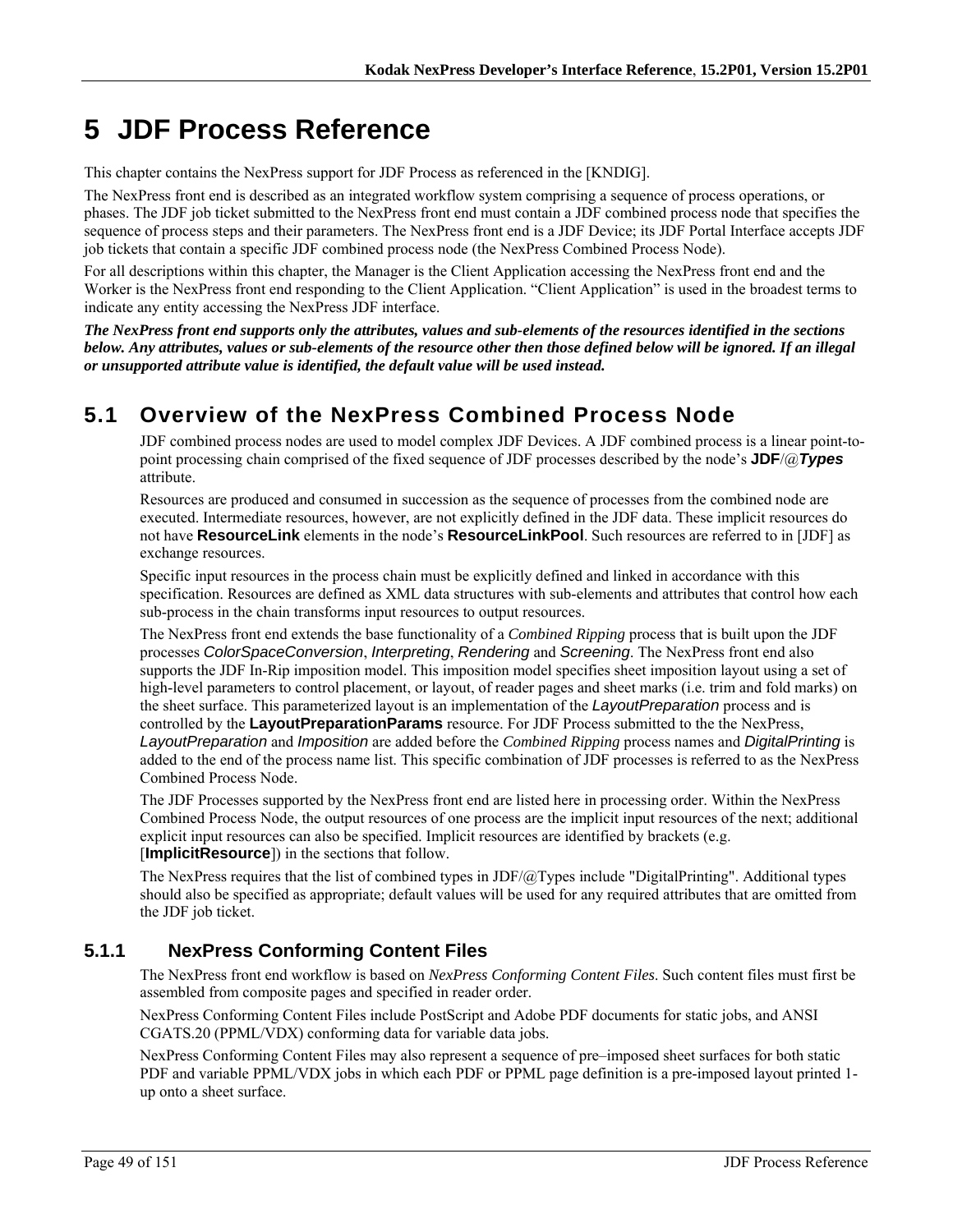### **5.1.2 LayoutPreparation process**

*LayoutPreparation* defines the **Layout** resource for the *Imposition* process. The *LayoutPreparation* process is executed by the NexPress front end's built-in imposition engine.

| Name or Value                  | $UO$   | <b>Description</b>                                                                                                                                                                                                       |
|--------------------------------|--------|--------------------------------------------------------------------------------------------------------------------------------------------------------------------------------------------------------------------------|
| <b>LayoutPreparationParams</b> | Input  | Set of parameters required to control LayoutPreparation.<br>From Manager.                                                                                                                                                |
| <b>RunList</b> (Document)      | Input  | A structured list of incoming page contents conforming to<br>the NexPress Conforming Content Files definition,<br>implicitly partitioned to support page or sheet based print<br>range parameterization<br>From Manager. |
| [RunList (Marks)]              | Output | Represents a structured list of marked page contents.                                                                                                                                                                    |
| [Layout]                       | Output | Represents the layout instructions for <i>Imposition</i>                                                                                                                                                                 |

The following identifies the explicit and [implict] resources for *LayoutPreparation*:

#### **5.1.3 Imposition process**

*Imposition* combines several pages of graphical content onto a single surface. The dimensions of the surface produced are dependent upon the physical output media, utilizing parameters set up by the *LayoutPreparation* process. Printer's marks can be added to the surface to facilitate various aspects of production.

**Layout** is an implicit input resource to Imposition. JDF defines the **Layout** resource structure broadly enough to encompass the needs of both fully specified and template–driven imposition. A fully described **Layout** includes an array of signatures. Each signature specifies an array of sheets, and each sheet can have up to two surfaces (front and back). The page images and any marks are placed on these surfaces using **PlacedObject** elements. A sheet that specifies no surface content will be blank. Source pages are placed onto surfaces using **ContentObject** subelements with *Ord* attributes; this attribute specifies an index into the document **RunList**. The **Layout** resource hierarchy explicitly specifies which pages will be imaged.

To describe automated imposition, **Layout** resources specify a single signature of sheet(s) on which page contents are imaged. The document **RunList** resource defines the sequence of pages to be imaged using automated layout. Pages are consumed in order from this **RunList** resource to satisfy the **ContentObject** subelements in the surfaces constructed by the layout signature. The signature is repeated until all pages of the **RunList** resource are consumed. Each time the signature is repeated, pages are consumed in chunks; the size of each chunk is determined by the value of *MaxOrd* + 1 (if present in the **Layout** resource), by the largest *Ord* value, or from the calculated *OrdExpression* value for any **ContentObject** sub-element in the signature (if *MaxOrd* is absent).

Media attributes are given for each sheet used in printing. Because the same signature is repeated until all pages are consumed, the **Layout** resource hierarchy can provide hints or preferences about special needs for sets of page content via **InsertSheet** elements. Inserting media is a way to separate sections of the document content. Alternate content is printed only as necessary to fill areas that need page content because new media has been added or to begin a document section as specified by the odd or even position of the signature.

| Name or Value              | <b>VO</b> | <b>Description</b>                                                      |
|----------------------------|-----------|-------------------------------------------------------------------------|
| <b>RunList</b> (Document)  | Input     | Same input used by LayoutPreparation.<br>From Manager.                  |
| [RunList (Marks)]          | Input     | From LayoutPreparation.                                                 |
| [Layout]                   | Input     | From LayoutPreparation.                                                 |
| [RunList (Sheet Surfaces)] | Output    | Represents a structured list of the resulting imposed sheet<br>surfaces |

The following identifies the explicit and [implict] resources for Imposition:

### **5.1.4 ColorSpaceConversion process**

*ColorSpaceConversion* converts all colors used in the job to a known color space.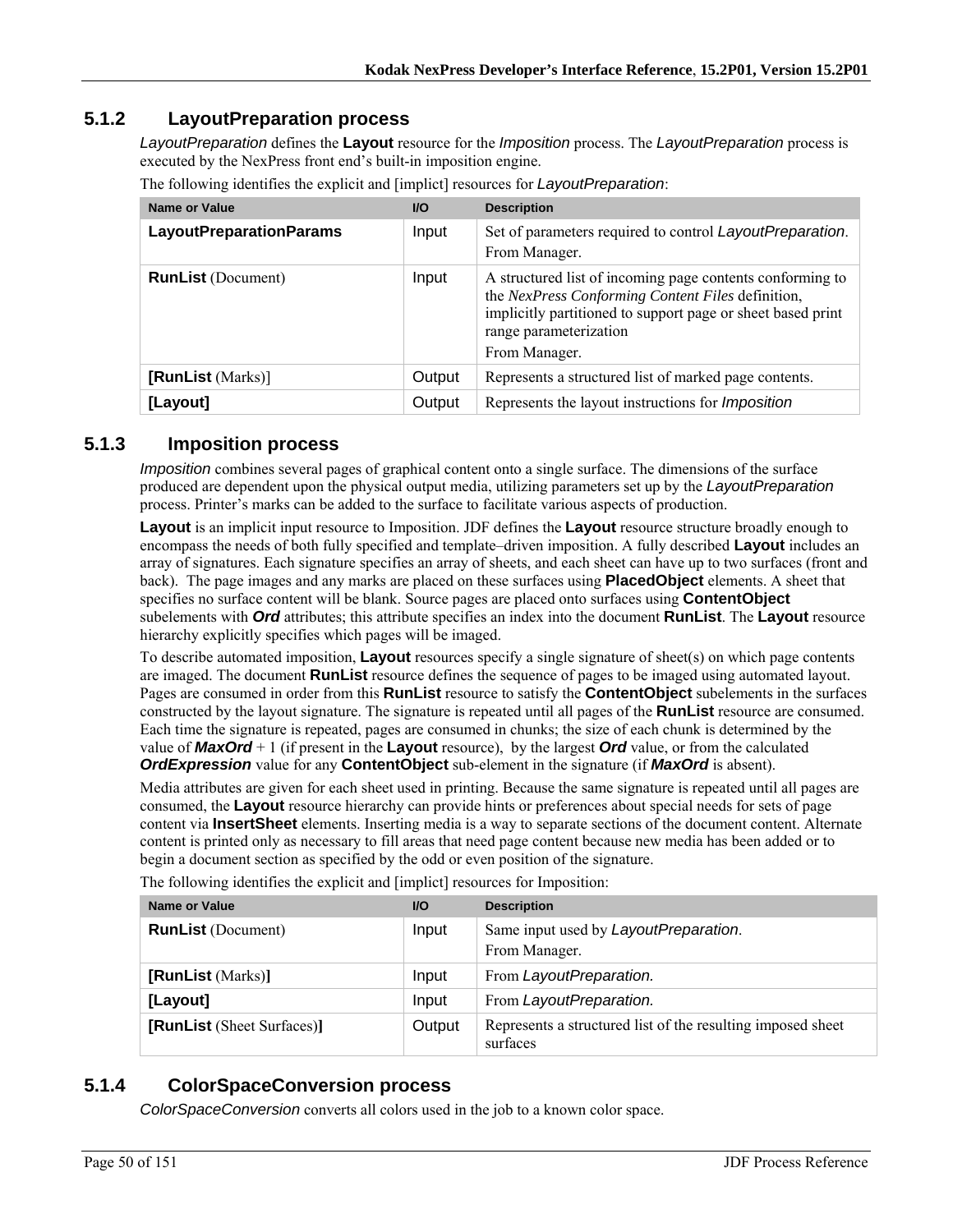The NexPress front end supports the use and application of ICC color profiles. A separate input ICC profile can be associated with each PDF graphical content data type (including vector graphics and sampled image data) in combination with the input color spaces of RGB, CMYK, and CIE Based.

Also supported is the ability to specify a simulation color transform. This mechanism is used to emulate reference printing conditions or other color printing devices. For example, this feature is useful for proofing color content data targeted at a specific color-printing device, or at a standard printing condition such as CGATS TR001 (SWOP).

The NexPress front end stores several ICC output profiles for each supported print medium. Among these profiles are versions for available halftone screening methods in combination with each color process model. Separate profiles are also defined for protective and gloss clear coating with process CMYK imaged content.

Selection of the output ICC profile is automatic based on the process color model and the media selected by the process node. It is not explicitly controlled by the parameterization of the *ColorSpaceConversion* process.

| Name or Value                        | <b>I/O</b> | <b>Description</b>                                                                                                   |
|--------------------------------------|------------|----------------------------------------------------------------------------------------------------------------------|
| <b>ColorConversionParams</b>         | Input      | Parameters that define how color spaces will be converted in<br>the file.<br>From Manager.                           |
| <b>ColorantControl</b>               | Input      | Identifies the assumed color model for the job. If not present,<br>the default color model is CMYK.<br>From Manager. |
| [RunList (Sheet Surfaces)]           | Input      | From <i>Imposition</i> .                                                                                             |
| <b>[RunList</b> (CM Sheet Surfaces)] | Output     | Represents a structured list of the color managed, imposed<br>sheet surfaces                                         |

The following identifies the explicit and [implict] resources for *ColorSpaceConversion*:

#### **5.1.5 Interpreting process**

The *Interpreting* process parses graphical content in the page descriptions to produce a canonical display list of the elements to be drawn on each page. The *Interpreting* process is executed by Raster Image Processors (RIPs) within the NexPress front end. The RIPs are capable of interpreting *NexPress Conforming Content* data.

| <b>Name or Value</b>                   | $UO$   | <b>Description</b>                                                                                  |
|----------------------------------------|--------|-----------------------------------------------------------------------------------------------------|
| <b>ColorantControl</b>                 | Input  | Identifies the color model used by the job.<br>From Manager.                                        |
| <b>InterpretingParams</b>              | Input  | Provides the parameters needed to interpret PDL pages<br>specified by RunList.<br>From Manager.     |
| <b>FontPolicy</b>                      | Input  | Describes the behavior of the font machinery in the absence<br>of requested fonts.<br>From Manager. |
| [RunList (CM Sheet Surfaces)]          | Input  | From ColorSpaceConversion process.                                                                  |
| [RunList (Interpreted Sheet Surfaces)] | Output | Represents a structured list of the interpreted, imposed sheet<br>surfaces.                         |

The following identifies the explicit and [implict] resources for *Interpreting*:

#### **5.1.6 Rendering process**

The *Rendering* process consumes the display list of graphical elements generated by an interpreter. It color manages and scans/converts the graphical elements according to the geometric and graphic state information contained within the display list.

The following identifies the explicit and [implict] resources for *Rendering*:

**Name or Value III CONSUMPTED AT A RESPONSIVE CONSUMPTED AT A RESPONSIVE CONSUMPTED AT A RESPONSIVE CONSUMPTED AT A RESPONSIVE CONSUMPTED AT A RESPONSIVE CONSUMPTED AT A RESPONSIVE CONSUMPTED AT A RESPONSIVE CONSUMPTED AT**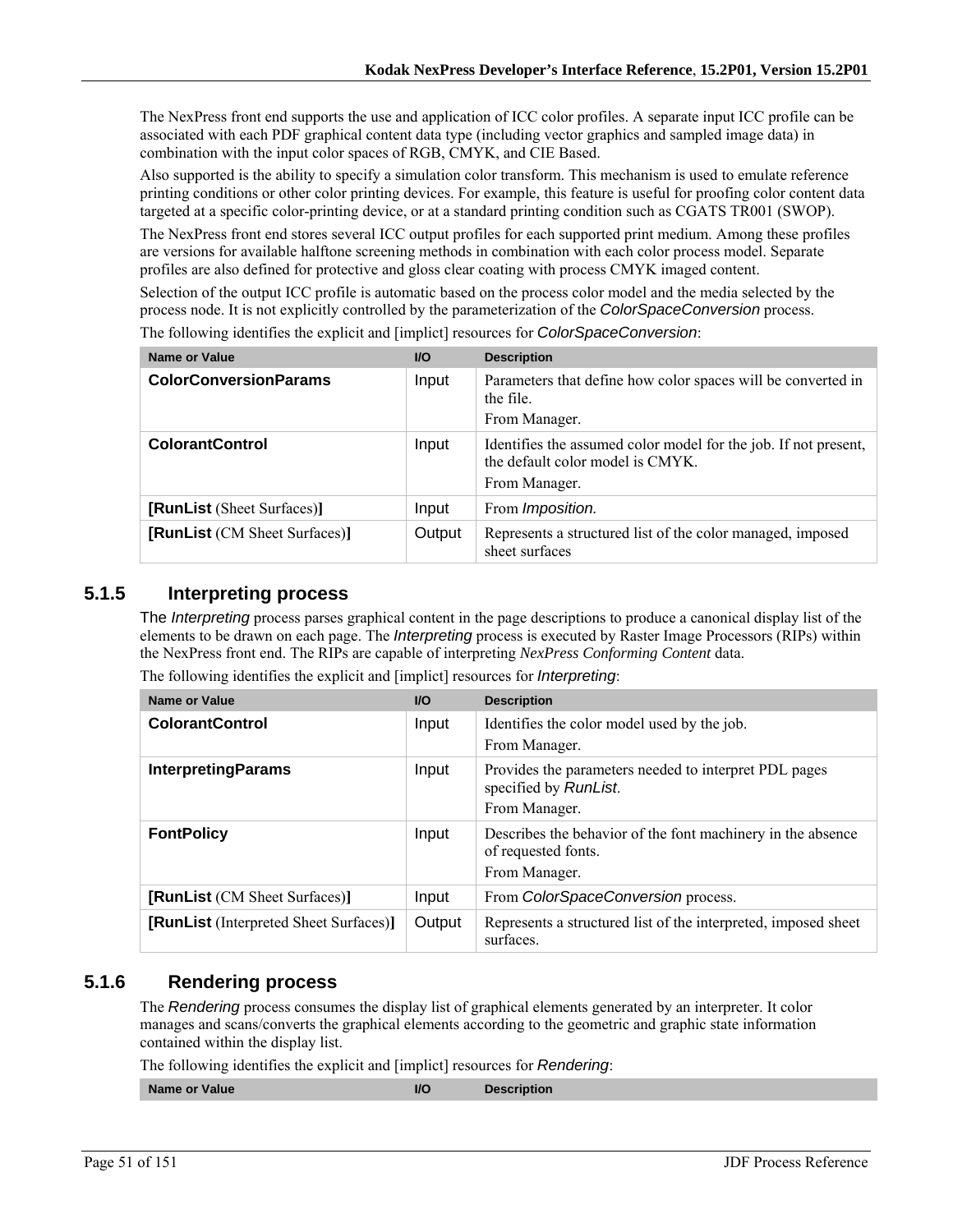| <b>Name or Value</b>                   | $U$    | <b>Description</b>                                                                                                                                                                                                                   |
|----------------------------------------|--------|--------------------------------------------------------------------------------------------------------------------------------------------------------------------------------------------------------------------------------------|
| <b>RenderingParams</b>                 | Input  | Parameters that refine the rendering of image data into color<br>planes or subsequent processing by the engine. Many<br>RenderingParams elements are engine-specific and not<br>supported by all NexPress products.<br>From Manager. |
| [RunList (Interpreted Sheet Surfaces)] | Input  | From <i>Interpreting</i> process.                                                                                                                                                                                                    |
| [RunList (ByteMaps)]                   | Output | Represents a structured list of the rasterized ByteMaps for<br>imposed sheet surfaces.                                                                                                                                               |

### **5.1.7 Screening process**

This *Screening* process consumes rasterized ByteMaps, producing rasterized and screened output data. The following identifies the explicit and [implict] resources for *Screening*:

| <b>Name or Value</b>          | <b>VO</b> | <b>Description</b>                                                                                       |
|-------------------------------|-----------|----------------------------------------------------------------------------------------------------------|
| <b>ScreeningParams</b>        | Input     | Parameters specifying which halftone screening method to<br>use in the imaging process.<br>From Manager. |
| [RunList (ByteMaps)]          | Input     | From Rendering process.                                                                                  |
| [RunList (Screened ByteMaps)] | Output    | Represents a structured list of the screened, rasterized<br>ByteMaps for imposed sheet surfaces.         |

## **5.1.8 DigitalPrinting process**

*DigitalPrinting* is a direct printing process that occurs after prepress processes and before postpress processes. During *DigitalPrinting* the toner is directly transferred onto a substrate.

*DigitalPrinting* is the final sub-process of the NexPress Combined Process Node. Media are selected, and **RunList** (Document) content pages are mapped to physical media loaded in the NexPress digital production color press. Selection is performed using a RunTags partitioned **DigitalPrintingParams** resource in combination with annotations present in the *NexPress Conforming Content File*. **DigitalPrintingParams** also identifies the output tray and specifies sheet ordering properties of the output stack (Output Destination, Print Order, Collation, and Jog).

The properties of the output **Component** resources must be matched to the intended post-press processing workflow. An output **Component** resource characterizes the physical product that is input to a post-process finishing device in a JDF process network.

| <b>Name or Value</b>          | $UO$   | <b>Description</b>                                                                                                                                                                                 |
|-------------------------------|--------|----------------------------------------------------------------------------------------------------------------------------------------------------------------------------------------------------|
| <b>ColorantControl</b>        | Input  | Defines the ordering and usage of inks in print modules<br>From Manager.                                                                                                                           |
| <b>DigitalPrintingParams</b>  | Input  | Parameters specifying the printing device set up.<br>From Manager.                                                                                                                                 |
| Media                         | Input  | Up to three different types of substrates are allowed for a<br>single job in the NexPress digital production color press. One<br>or more instances of this resource MUST be linked as an<br>input. |
| [RunList (Screened ByteMaps)] | Input  | From Screening process.                                                                                                                                                                            |
| <b>Component</b>              | Output | A physical resource that represents the stack of printed sheets<br>produced.                                                                                                                       |

The following identifies the explicit and [implict] resources for *DigitalPrinting*: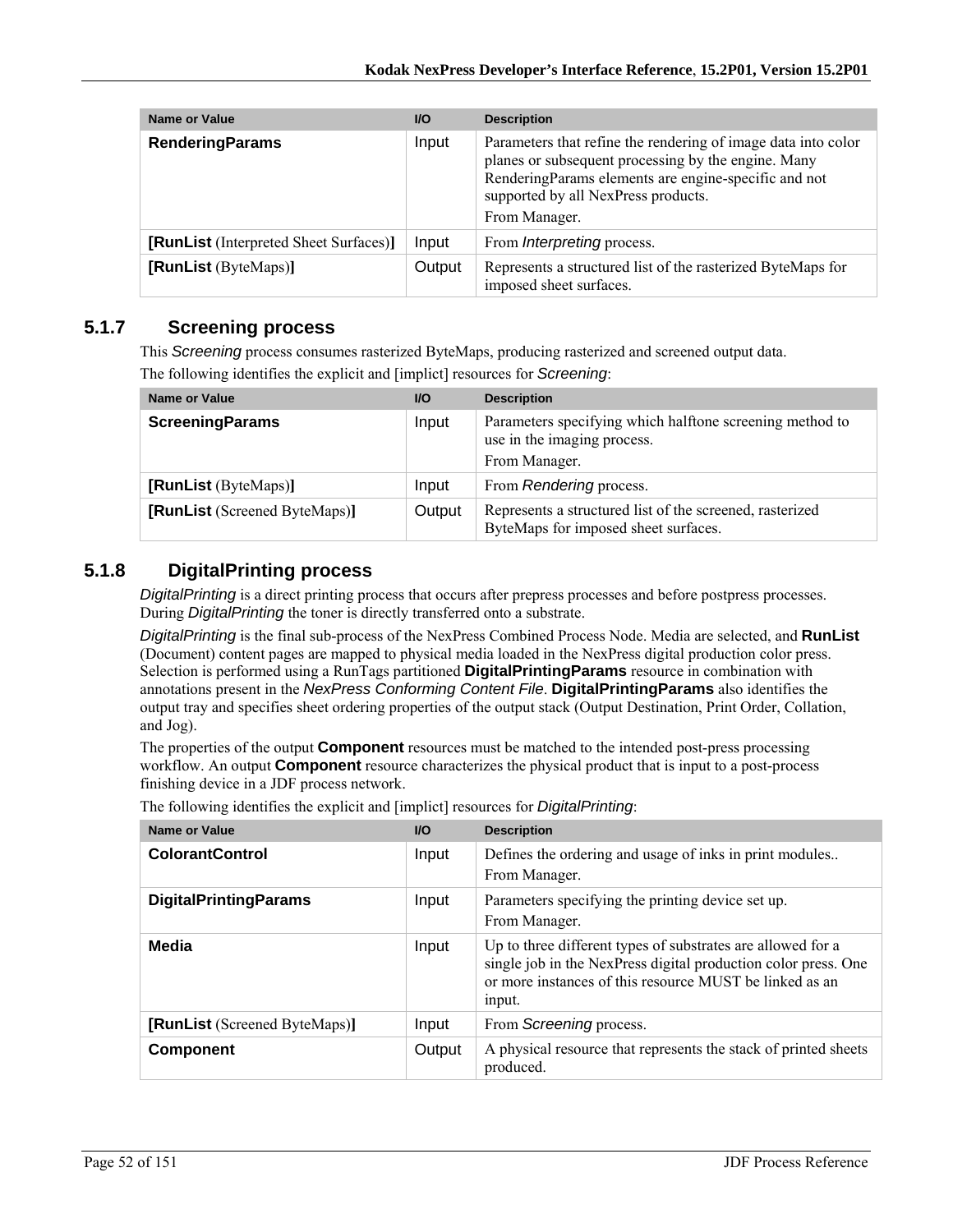# **5.2 JDF Process Node**

The NexPress will only process JDF that contains a NexPress Combined Process Node. In addition, the following requirements must also be satisfied:

- There MUST only be a single NexPress Combined Process node in the JDF job ticket.
- The NexPress Process Node can be anywhere in the submitted JDF ticket, any JDF Product nodes are ignored by the NexPress during processing.
- For submissions using the NexPress Portal Interface, any NexPress Combined Process Node embedded within a PDL will be ignored. Embedded JDF Process nodes are supported for submissions that use the Virtual Printer Hot Folder interface.
- If Device resource is specified and Device/ $@$ DeviceID is defined, Device/ $@$ DeviceID must have either the value "2100" or match the JMF/@SenderID returned by the JDF Portal in its JMF response.

In the tables that follow, "Manager" refers to the Client Application creating the JDF Process; "Worker" is the NexPress front end. The notation is similar to that used by the Base ICS [BICS], except a value of "r" in the "Worker" column indicates the NexPress requires the attribute, element, or value; "r?" indicates the field is supported and will be used if supplied.

| <b>Name or Value</b>                                                                                                                                                      | <b>Manager</b> | Worker         | <b>Description</b>                                                                                                                                 |
|---------------------------------------------------------------------------------------------------------------------------------------------------------------------------|----------------|----------------|----------------------------------------------------------------------------------------------------------------------------------------------------|
| <b>DescriptiveName</b>                                                                                                                                                    | w <sub>2</sub> | r <sub>2</sub> | Data Type: string                                                                                                                                  |
| ID                                                                                                                                                                        | W              | r              | Data Type: ID                                                                                                                                      |
| <b>JobID</b>                                                                                                                                                              | w?             | r?             | Data Type: string                                                                                                                                  |
| <b>JobPartID</b>                                                                                                                                                          | w?             | r <sub>2</sub> | Data Type: string                                                                                                                                  |
| <b>SettingsPolicy</b>                                                                                                                                                     | w?             | r <sub>2</sub> | Data Type: enumeration                                                                                                                             |
| <b>BestEffort</b>                                                                                                                                                         | W              | $\mathbf{r}$   | NexPress applies a policy of BestEffort                                                                                                            |
| <b>Status</b>                                                                                                                                                             | W              | $\mathbf{r}$   | Data Type: enumeration                                                                                                                             |
| Ready                                                                                                                                                                     | w <sub>2</sub> | r <sub>2</sub> |                                                                                                                                                    |
| Waiting                                                                                                                                                                   | w <sub>2</sub> | r <sub>2</sub> |                                                                                                                                                    |
| <b>Type</b>                                                                                                                                                               | W              | r              | Data Type: NMTOKEN                                                                                                                                 |
| Combined                                                                                                                                                                  | W              | $\mathbf{r}$   |                                                                                                                                                    |
| <b>Types</b>                                                                                                                                                              | W              | r              | Data Type: NMTOKENS                                                                                                                                |
| LayoutPreparation Imposition<br><b>ColorSpaceConversion</b><br><b>Interpreting Rendering Screening</b><br><b>DigitalPrinting Gathering</b><br><b>HoleMaking Stitching</b> | W              | $\mathbf{r}$   | This set of types identifies the NexPress<br>Combined Process Node. Any subset of<br>listed types is permitted that contains<br>"DigitalPrinting". |
| <b>Version</b>                                                                                                                                                            | W              | $r$ ?          | Data Type: JDFJMFVersion                                                                                                                           |
| 1.3                                                                                                                                                                       | W              | $\mathsf{r}$   |                                                                                                                                                    |
| xmlns                                                                                                                                                                     | W              | r <sub>2</sub> | Data Type: URI                                                                                                                                     |
| http://www.CIP4.org/JDFSchema<br>11                                                                                                                                       | W              | $\mathbf{r}$   |                                                                                                                                                    |
| xmlns:HDM                                                                                                                                                                 | W              | r <sub>2</sub> | Data Type: URI                                                                                                                                     |
| http://www.heidelberg.com/schem<br>a/HDM                                                                                                                                  | W              | $\mathbf{r}$   |                                                                                                                                                    |
| xmlns:NXP                                                                                                                                                                 | W              | r <sub>2</sub> | Data Type: string                                                                                                                                  |
| www.nexpress.com                                                                                                                                                          | W              | $\mathbf{r}$   |                                                                                                                                                    |
| xmlns:xsi                                                                                                                                                                 | W              | $r$ ?          | Data Type: URI                                                                                                                                     |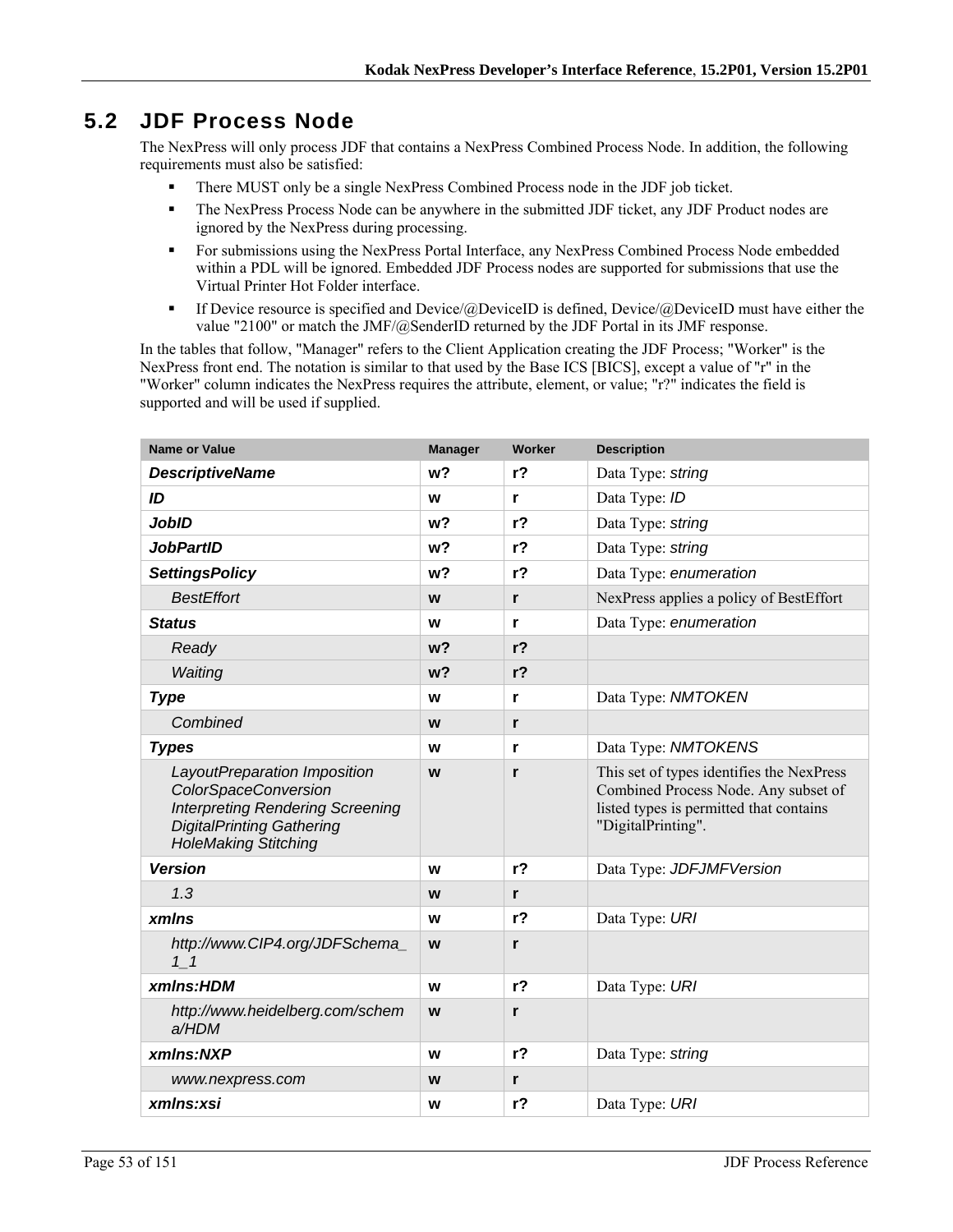| <b>Name or Value</b>                          | <b>Manager</b> | Worker         | <b>Description</b>                                                                                                                                                                                                                     |
|-----------------------------------------------|----------------|----------------|----------------------------------------------------------------------------------------------------------------------------------------------------------------------------------------------------------------------------------------|
| http://www.w3.org/2001/XMLSche<br>ma-instance | W              | $\mathbf{r}$   |                                                                                                                                                                                                                                        |
| xsi:schemaLocation                            | W              | $r$ ?          | Data Type: URI                                                                                                                                                                                                                         |
| http://www.CIP4.org/JDFSchema<br>$1\quad1$    | W              | r              |                                                                                                                                                                                                                                        |
| xsi:type                                      | w <sub>2</sub> | !r             | Data Type: NMTOKEN<br>The NexPress Portal does not do schema<br>validation                                                                                                                                                             |
| Combined                                      | W              | r              |                                                                                                                                                                                                                                        |
| <b>Activation = Active</b>                    | w?             | r <sub>2</sub> | Describes the activation status of the JDF<br>node.                                                                                                                                                                                    |
| <b>Active</b>                                 | w <sub>2</sub> | r <sub>2</sub> | The submitted JDF ticket is ready for<br>processing.                                                                                                                                                                                   |
| <b>Held</b>                                   | w <sub>2</sub> | r <sub>2</sub> | The submitted JDF ticket should enter the<br>Portal Queue with an initial state of Held.<br>ResumeQueueEntry is required before the<br>job will begin processing.                                                                      |
| <b>AuditPool</b>                              | w?             | r <sub>2</sub> | See <b>AuditPool</b> below                                                                                                                                                                                                             |
| <b>Nodelnfo</b>                               | w?             | r <sub>2</sub> | Although deprecated in JDF 1.3, the<br>NexPress supports use of this element to<br>designate a TargetRoute. Alternatively,<br>create it as a member of the<br>ResourcePool. See <b>Nodelnfo</b> resource<br>within ResourcePool below. |
| <b>ResourceLinkPool</b>                       | W              | r              | See ResourceLinkPool below.                                                                                                                                                                                                            |
| <b>ResourcePool</b>                           | w              | r              | See <b>ResourcePool</b> below.                                                                                                                                                                                                         |

## **5.2.1 AuditPool**

| Name or Value       | <b>Manager</b> | Worker         | <b>Description</b>                                                     |
|---------------------|----------------|----------------|------------------------------------------------------------------------|
| <b>Created</b>      | $w$ ?          | r <sub>2</sub> | See <b>Created</b> below.                                              |
| <b>Modified</b>     | $w$ ?          | r?             | See <b>Modified</b> below.                                             |
| <b>Notification</b> | r?             | W              | Written as JDF ticket is processed. See<br><b>Notification</b> below.  |
| <b>ProcessRun</b>   | r?             | W              | Written upon completion of JDF ticket.<br>See <b>ProcessRun</b> below. |

#### **5.2.1.1 Created**

| <b>Name or Value</b> | <b>Manager</b> | Worker | <b>Description</b>   |
|----------------------|----------------|--------|----------------------|
| <b>AgentName</b>     | w?             | $r$ ?  | Data Type: string    |
| <b>AgentVersion</b>  | w?             | $r$ ?  | Data Type: string    |
| <b>Author</b>        | w?             | $r$ ?  | Data Type: string    |
| ID                   | W              |        | Data Type: ID        |
| <b>TimeStamp</b>     | w?             | r?     | Data Type: date Time |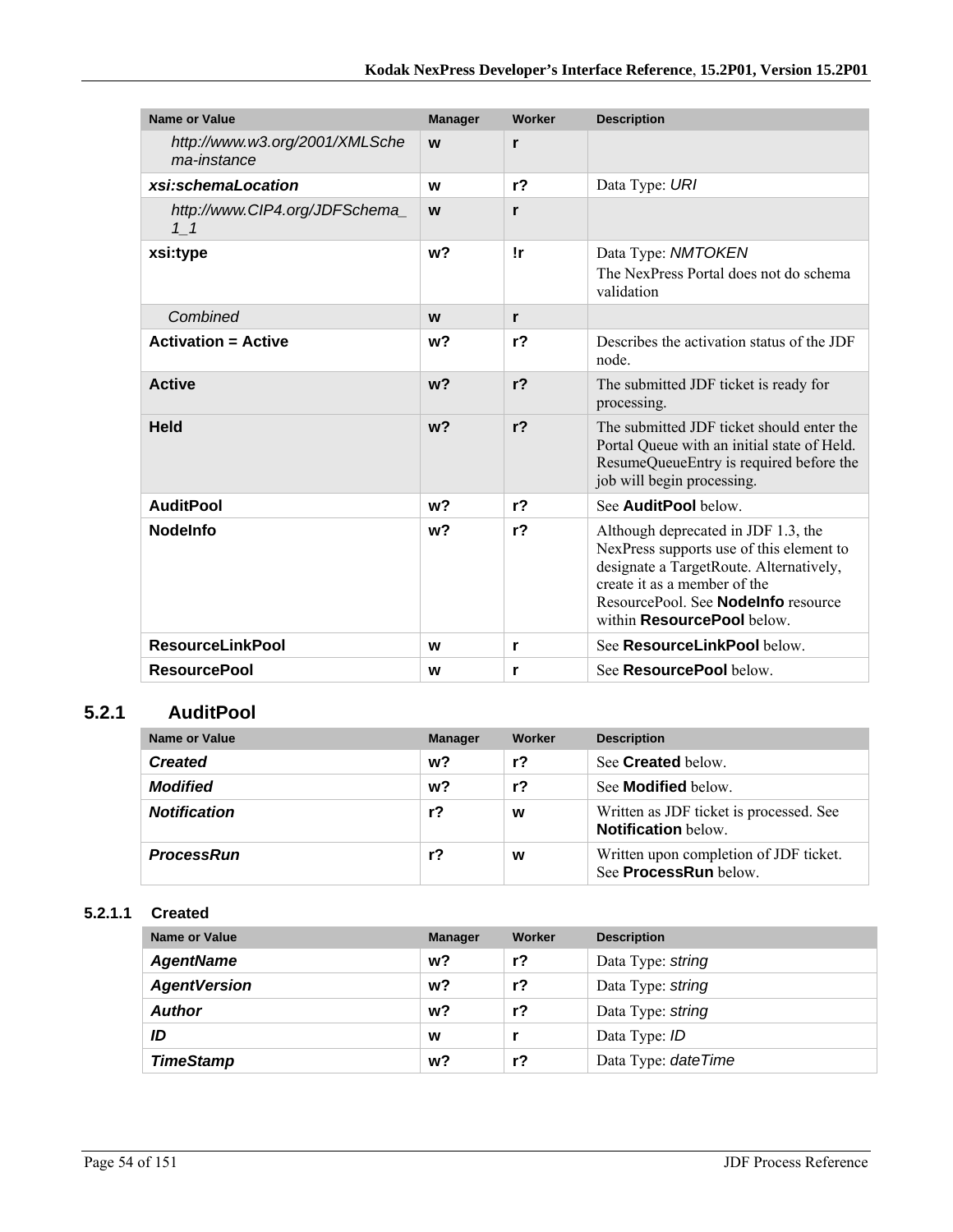#### **5.2.1.2 Modified**

| Name or Value       | <b>Manager</b> | Worker | <b>Description</b>   |
|---------------------|----------------|--------|----------------------|
| <b>AgentName</b>    | w?             | r?     | Data Type: string    |
| <b>AgentVersion</b> | w?             | $r$ ?  | Data Type: string    |
| <b>Author</b>       | w?             | r?     | Data Type: string    |
| <b>TimeStamp</b>    | w?             | r?     | Data Type: date Time |

#### **5.2.1.3 Notification**

| <b>Name or Value</b> | <b>Manager</b> | Worker         | <b>Description</b>                                                               |
|----------------------|----------------|----------------|----------------------------------------------------------------------------------|
| <b>AgentName</b>     | r <sub>2</sub> | w              | Data Type: string<br>Kodak NexPress <servername></servername>                    |
| <b>AgentVersion</b>  | r <sub>2</sub> | w              | Data Type: string                                                                |
| Class                | $r$ ?          | W              | Data Type: enumeration                                                           |
| Error                | r <sub>2</sub> | w <sub>2</sub> | An error has occurred. Execution cannot<br>continue.                             |
| <i>Information</i>   | $r$ ?          | $w$ ?          | Information about a process.                                                     |
| Warning              | r <sub>2</sub> | w <sub>2</sub> | A minor error occurred and an automatic<br>fix was applied. Execution continues. |
| <b>Comment</b>       | r <sub>2</sub> | w?             | Data Type: telem<br>Free-Form text                                               |
| ID                   | $r$ ?          | W              | Data Type: ID<br>Generated for this <b>Notification</b> node.                    |
| <b>TimeStamp</b>     | $r$ ?          | W              | Data Type: <i>dateTime</i><br>Time of <b>Notification</b> node creation.         |

#### **5.2.1.4 ProcessRun**

| <b>Name or Value</b> | <b>Manager</b> | Worker         | <b>Description</b>                                                                                           |
|----------------------|----------------|----------------|--------------------------------------------------------------------------------------------------------------|
| <b>AgentName</b>     | $r$ ?          | W              | Data Type: string<br>Kodak NexPress <servername></servername>                                                |
| <b>AgentVersion</b>  | r <sub>2</sub> | w              | Data Type: string                                                                                            |
| <b>Author</b>        | $r$ ?          | W              | Data Type: string<br>NXP2100@ <servername></servername>                                                      |
| <b>Comment</b>       | $r$ ?          | w?             | Data Type: telem<br>Free-Form text                                                                           |
| End                  | $r$ ?          | W              | Data Type: date Time<br>Time job completed or aborted processing                                             |
| <b>EndStatus</b>     | $r$ ?          | W              | Data Type: enumeration<br>Final job status                                                                   |
| Completed            | r <sub>2</sub> | $w$ ?          | Job completed printing                                                                                       |
| Aborted              | r <sub>2</sub> | w <sub>2</sub> | Job ticket aborted due to error, or job was<br>removed by operator using the NexPress<br>Client application. |
| ID                   | $r$ ?          | W              | Data Type: ID<br>Generated for this <b>ProcessRun</b> node.                                                  |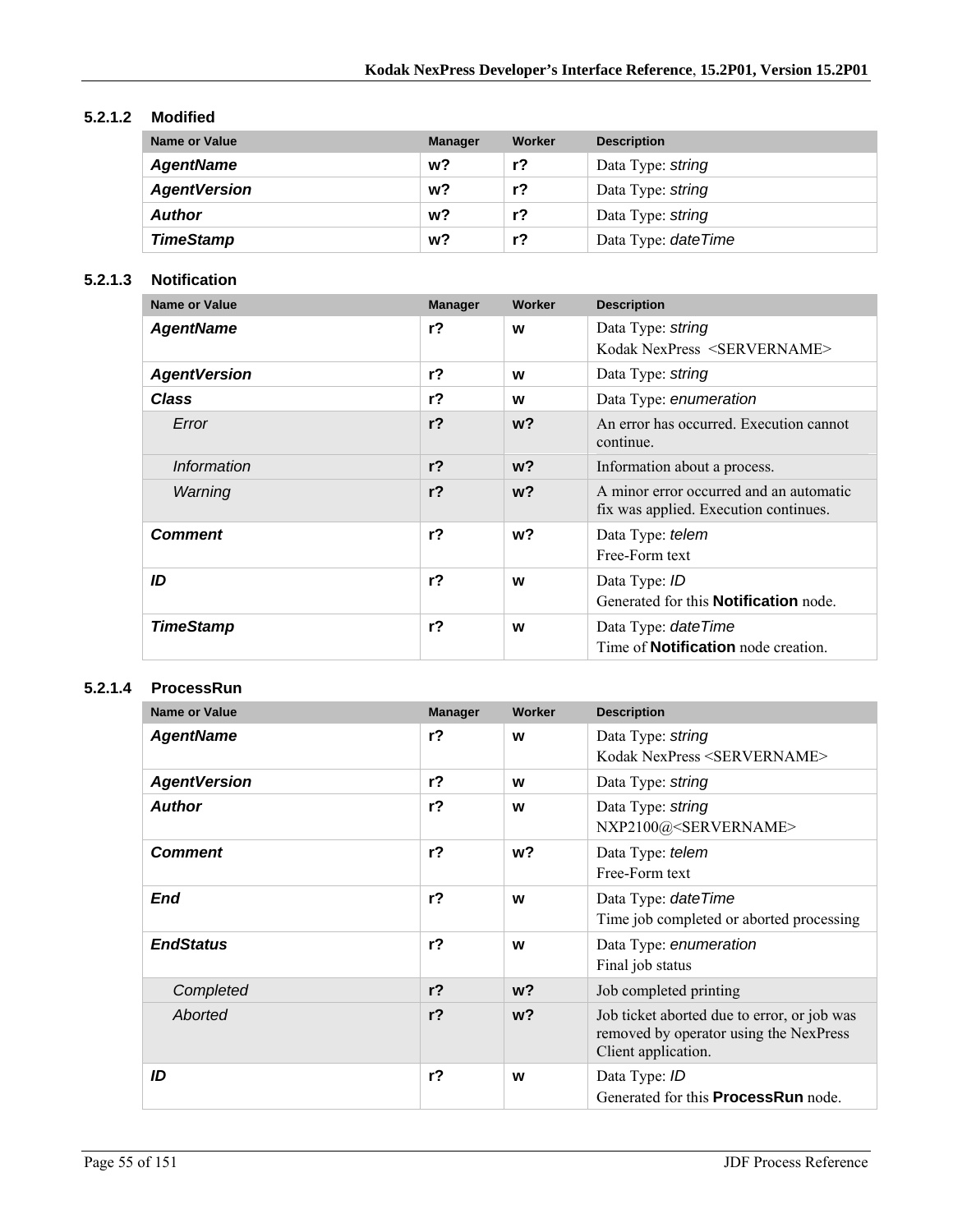| Name or Value        | <b>Manager</b> | Worker | <b>Description</b>                                                             |
|----------------------|----------------|--------|--------------------------------------------------------------------------------|
| <b>NXP:CDFEJobID</b> | r?             | w      | Data Type: <i>integer</i><br>ID of job as referenced by Internal Job<br>Oueue. |
| <b>Start</b>         | $r$ ?          | W      | Data Type: date Time<br>Time job added to Internal Job Queue                   |
| <b>TimeStamp</b>     | r?             | W      | Data Type: date Time<br>Time of <b>ProcessRun</b> node creation.               |

### **5.2.2 ResourceLinkPool**

| <b>Name or Value</b>                      | <b>Manager</b> | Worker         | <b>Description</b>                                                                  |
|-------------------------------------------|----------------|----------------|-------------------------------------------------------------------------------------|
| <b>ResourceLink*</b>                      | W              | r              | One or more <b>ResourceLink</b> elements.<br>See below.                             |
| <b>ColorantControlLink</b>                | w <sub>2</sub> | r <sub>2</sub> |                                                                                     |
| <b>ColorSpaceConversionParamsL</b><br>ink | w <sub>2</sub> | r <sub>2</sub> |                                                                                     |
| <b>ComponentLink</b>                      | W              | r              |                                                                                     |
| <b>DeviceLink</b>                         | w <sub>2</sub> | r <sub>2</sub> | Optional. If a Device Resource is defined,<br>the value of DeviceID must be "2100". |
| <b>DigitalPrintingParamsLink</b>          | W              | r              |                                                                                     |
| <b>FontPolicyLink</b>                     | w <sub>2</sub> | r <sub>2</sub> |                                                                                     |
| <b>GatheringParamsLink</b>                | w <sub>2</sub> | r <sub>2</sub> | Required for post-fuser insertion of cover<br>media                                 |
| HoleMakingParamsLink                      | w <sub>2</sub> | r <sub>2</sub> | Required for punching                                                               |
| <b>InterpretingParamsLink</b>             | w <sub>2</sub> | r <sub>2</sub> |                                                                                     |
| <b>LayoutPreparationParamsLink</b>        | W              | r              |                                                                                     |
| <b>MediaLink</b>                          | W              | r              |                                                                                     |
| <b>NodeInfoLink</b>                       | $w$ ?          | r <sub>2</sub> |                                                                                     |
| <b>RenderingParamsLink</b>                | w <sub>2</sub> | r <sub>2</sub> |                                                                                     |
| <b>RunListLink</b>                        | W              | r              |                                                                                     |
| <b>ScreeningParamsLink</b>                | W              | r              |                                                                                     |
| <b>StitchingParamsLink</b>                | $w$ ?          | r <sub>2</sub> | Required for stapling                                                               |

#### **5.2.2.1 ColorantControlLink**

| Name or Value               | <b>Manager</b> | Worker | <b>Description</b>                                     |
|-----------------------------|----------------|--------|--------------------------------------------------------|
| <b>CombinedProcessIndex</b> | W              |        | Data Type: IntegerList<br>Maps to ColorSpaceConversion |
| rRef                        | W              |        | Data Type: <b>IDREF</b>                                |
| Usage                       | W              |        | Data Type: enumeration                                 |
| Input                       | W              |        |                                                        |

## **5.2.2.2 ColorSpaceConversionParamsLink**

|--|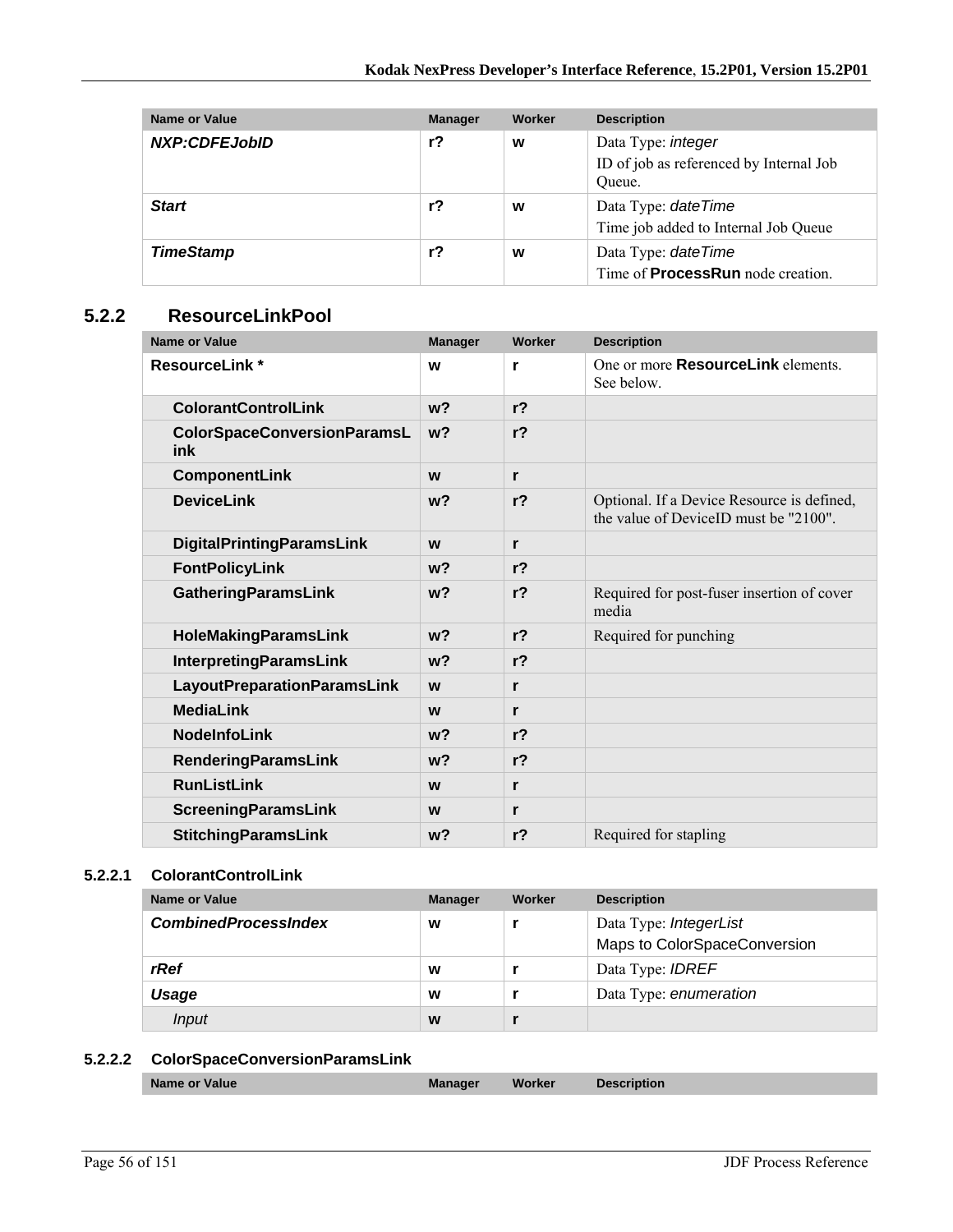| Name or Value               | <b>Manager</b> | Worker | <b>Description</b>                                     |
|-----------------------------|----------------|--------|--------------------------------------------------------|
| <b>CombinedProcessIndex</b> | W              |        | Data Type: IntegerList<br>Maps to ColorSpaceConversion |
| rRef                        | W              |        | Data Type: <b>IDREF</b>                                |
| Usage                       | W              |        | Data Type: enumeration                                 |
| Input                       | W              |        |                                                        |

#### **5.2.2.3 ComponentLink**

| <b>Name or Value</b>        | <b>Manager</b> | Worker         | <b>Description</b>                             |
|-----------------------------|----------------|----------------|------------------------------------------------|
| <b>CombinedProcessIndex</b> | W              | r              | Data Type: IntegerList<br>Maps to Interpreting |
| ProcessUsage                | w?             | !r             | Data Type: string<br>Not used.                 |
| Document                    | $w$ ?          | r <sub>2</sub> |                                                |
| Proof                       | $w$ ?          | r <sub>2</sub> |                                                |
| rRef                        | W              | r              | Data Type: <b>IDREF</b>                        |
| <b>Usage</b>                | W              | r              | Data Type: enumeration                         |
| Output                      | W              |                |                                                |

#### **5.2.2.4 DeviceLink**

| <b>Name or Value</b> | <b>Manager</b> | Worker | <b>Description</b>      |
|----------------------|----------------|--------|-------------------------|
| rRef                 | w              |        | Data Type: <i>IDREF</i> |
| Usage                | W              |        | Data Type: enumeration  |
| <i>Input</i>         | W              |        |                         |

#### **5.2.2.5 DigitalPrintingParamsLink**

| Name or Value               | <b>Manager</b> | Worker | <b>Description</b>                                       |
|-----------------------------|----------------|--------|----------------------------------------------------------|
| <b>CombinedProcessIndex</b> | W              |        | Data Type: IntegerList<br><b>Maps to DigitalPrinting</b> |
| rRef                        | W              |        | Data Type: <b>IDREF</b>                                  |
| Usage                       | W              |        | Data Type: enumeration                                   |
| Input                       | W              |        |                                                          |

#### **5.2.2.6 FontPolicyLink**

| Name or Value               | <b>Manager</b> | Worker | <b>Description</b>                             |
|-----------------------------|----------------|--------|------------------------------------------------|
| <b>CombinedProcessIndex</b> | W              |        | Data Type: IntegerList<br>Maps to Interpreting |
| rRef                        | W              |        | Data Type: <b>IDREF</b>                        |
| Usage                       | W              |        | Data Type: enumeration                         |
| Input                       | W              |        |                                                |

#### **5.2.2.7 GatheringParamsLink**

|--|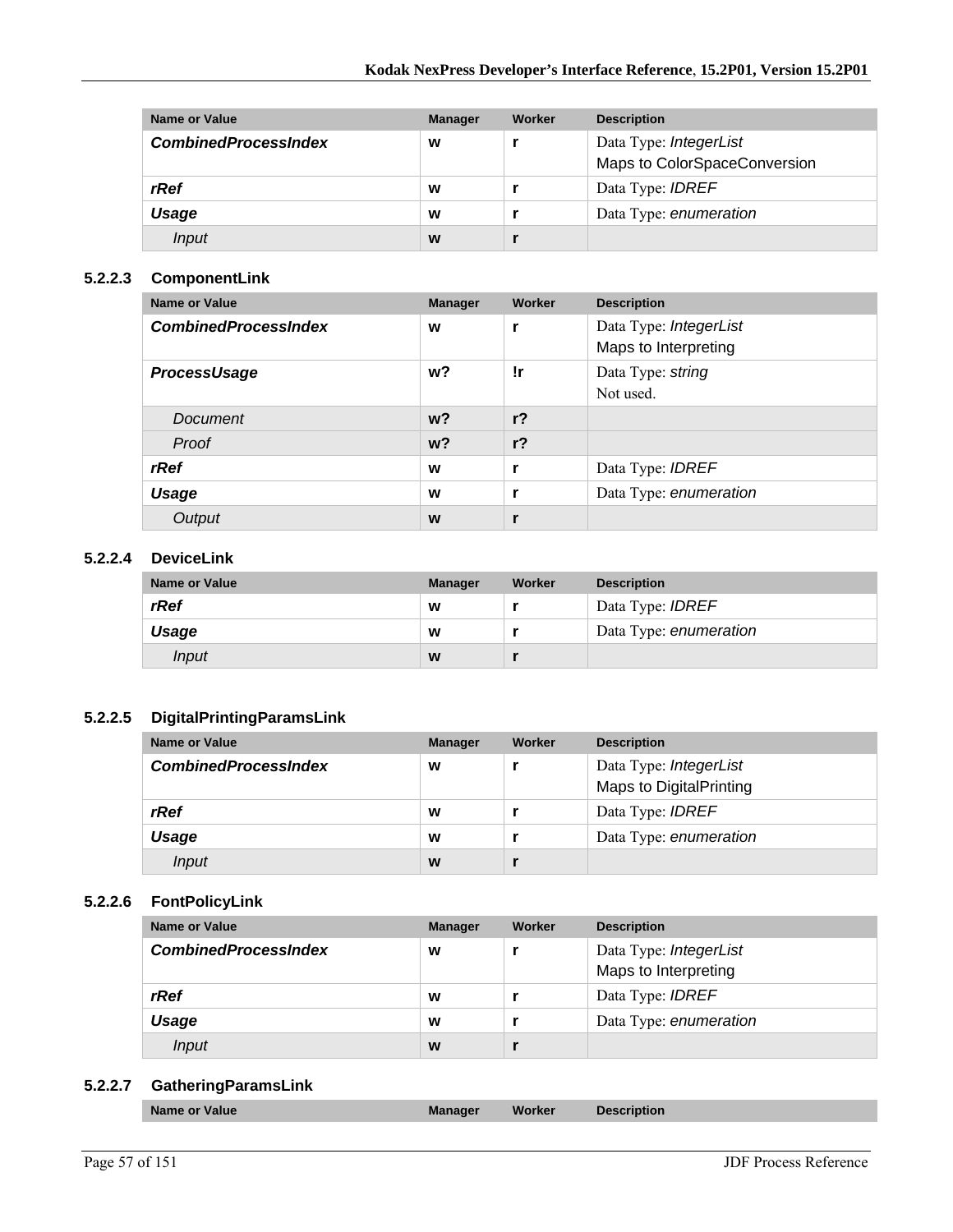| Name or Value               | <b>Manager</b> | Worker | <b>Description</b>                          |
|-----------------------------|----------------|--------|---------------------------------------------|
| <b>CombinedProcessIndex</b> | W              |        | Data Type: IntegerList<br>Maps to Gathering |
| rRef                        | W              |        | Data Type: <b>IDREF</b>                     |
| Usage                       | W              |        | Data Type: enumeration                      |
| Input                       | W              |        |                                             |

#### **5.2.2.8 HoleMakingParamsLink**

| Name or Value               | <b>Manager</b> | Worker | <b>Description</b>                           |
|-----------------------------|----------------|--------|----------------------------------------------|
| <b>CombinedProcessIndex</b> | W              |        | Data Type: IntegerList<br>Maps to HoleMaking |
| rRef                        | W              |        | Data Type: <b>IDREF</b>                      |
| Usage                       | W              |        | Data Type: enumeration                       |
| Input                       | W              |        |                                              |

#### **5.2.2.9 InterpretingParamsLink**

| Name or Value               | <b>Manager</b> | Worker | <b>Description</b>      |
|-----------------------------|----------------|--------|-------------------------|
| <b>CombinedProcessIndex</b> | W              |        | Data Type: IntegerList  |
|                             |                |        | Maps to Interpreting    |
| rRef                        | W              |        | Data Type: <b>IDREF</b> |
| Usage                       | W              |        | Data Type: enumeration  |
| Input                       | W              |        |                         |

#### **5.2.2.10 LayoutPreparationParamsLink**

| Name or Value               | <b>Manager</b> | Worker | <b>Description</b>        |
|-----------------------------|----------------|--------|---------------------------|
| <b>CombinedProcessIndex</b> | W              |        | Data Type: IntegerList    |
|                             |                |        | Maps to LayoutPreparation |
| rRef                        | w              |        | Data Type: <b>IDREF</b>   |
| Usage                       | W              |        | Data Type: enumeration    |
| Input                       | W              |        |                           |

#### **5.2.2.11 MediaLink**

| Name or Value               | <b>Manager</b> | Worker | <b>Description</b>      |
|-----------------------------|----------------|--------|-------------------------|
| <b>CombinedProcessIndex</b> | W              |        | Data Type: IntegerList  |
|                             |                |        | Maps to DigitalPrinting |
| rRef                        | W              |        | Data Type: <b>IDREF</b> |
| Usage                       | W              |        | Data Type: enumeration  |
| Input                       | W              |        |                         |

#### **5.2.2.12 NodeInfoLink**

| Name or Value               | <b>Manager</b> | Worker | <b>Description</b>                                       |
|-----------------------------|----------------|--------|----------------------------------------------------------|
| <b>CombinedProcessIndex</b> | w              |        | Data Type: <i>IntegerList</i><br>Maps to DigitalPrinting |
| rRef                        | W              |        | Data Type: <b>IDREF</b>                                  |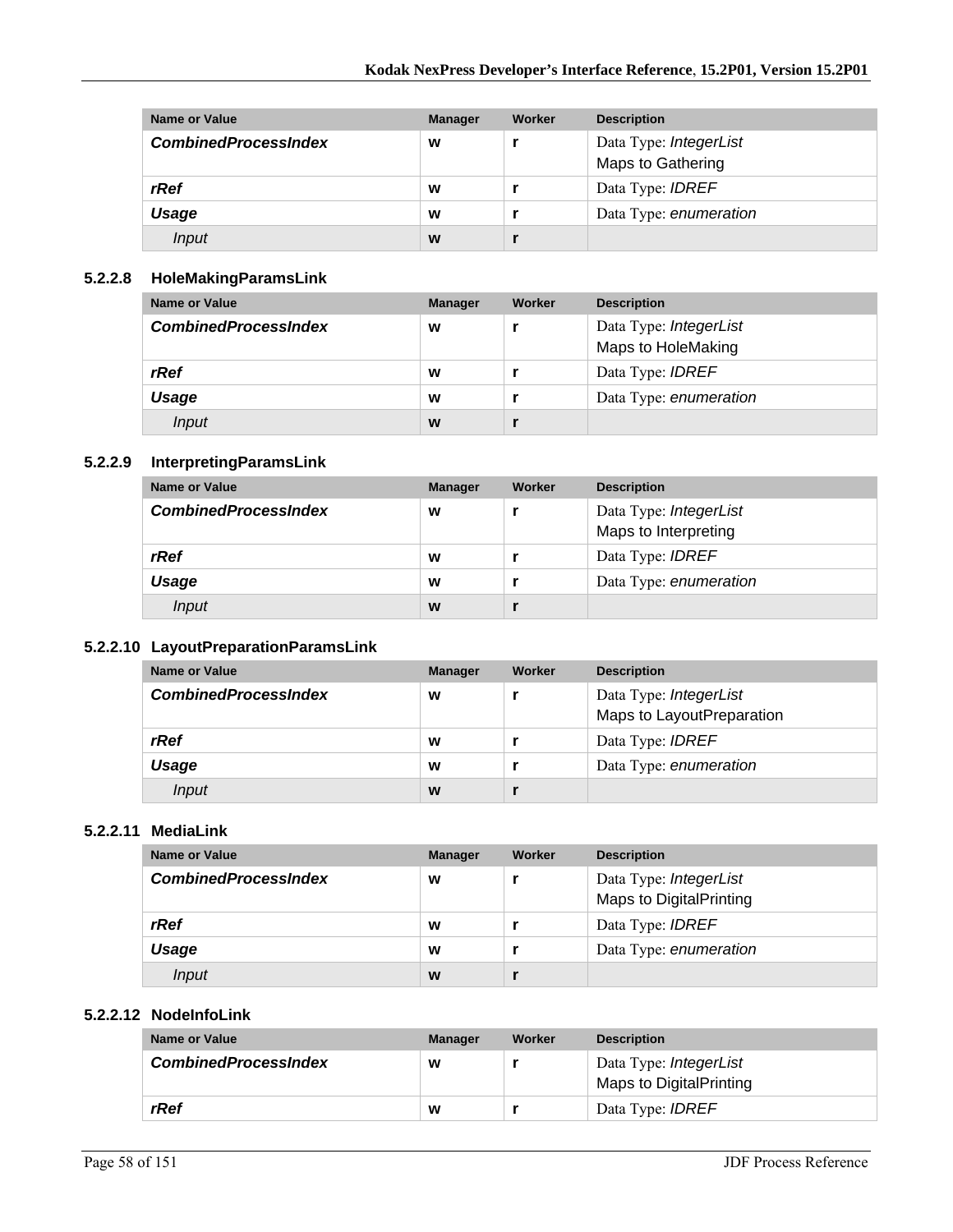| <b>Name or Value</b> | <b>Manager</b> | Worker | <b>Description</b>     |
|----------------------|----------------|--------|------------------------|
| Usage                | W              |        | Data Type: enumeration |
| Input                | W              |        |                        |

#### **5.2.2.13 RenderingParamsLink**

| Name or Value               | <b>Manager</b> | Worker | <b>Description</b>                          |
|-----------------------------|----------------|--------|---------------------------------------------|
| <b>CombinedProcessIndex</b> | W              |        | Data Type: IntegerList<br>Maps to Rendering |
| rRef                        | W              |        | Data Type: <b>IDREF</b>                     |
| Usage                       | W              |        | Data Type: enumeration                      |
| Input                       | W              |        |                                             |

#### **5.2.2.14 RunListLink**

| <b>Name or Value</b>        | <b>Manager</b> | Worker         | <b>Description</b>                                                                                                                                                        |
|-----------------------------|----------------|----------------|---------------------------------------------------------------------------------------------------------------------------------------------------------------------------|
| <b>CombinedProcessIndex</b> | W              | r              | Data Type: IntegerList<br>Maps to LayoutPreparation and<br>Imposition                                                                                                     |
|                             |                |                |                                                                                                                                                                           |
| ProcessUsage                | w?             | r <sub>2</sub> | Data Type: string                                                                                                                                                         |
| Document                    | $w$ ?          | r <sub>2</sub> |                                                                                                                                                                           |
| rRef                        | W              | r              | Data Type: <b>IDREF</b>                                                                                                                                                   |
| Usage                       | W              | r              | Data Type: enumeration                                                                                                                                                    |
| <b>Input</b>                | W              | r              |                                                                                                                                                                           |
| Part *                      | w?             | $r$ ?          | References <b>RunList</b> (Documents) as input<br>to the LayoutPreparation and Imposition<br>processes.<br>For each print range, a separate sub-<br>element MUST be used. |

#### 5.2.2.14.1 Part

Both *RunIndex* and *SheetIndex* attributes select a set of pages from the **RunList** resource. Either contains an array of mixed ranges and individual indices separated by whitespace. Each range consists of two indices connected by a tilde ( $\sim$ ). Negative numbers reference from the back of a file; each IntegerRange value of m  $\sim$  n MUST satisfy the condition:  $m \ge 0$  and  $m \le n$ . Additionally, for two successive IntegerRanges the value of the first n must be equal or less than the second value (monotonically increasing sequence ranges). If  $m \sim n$  is the last IntegerRange in the list, then n can have the value "-1" to represent the last element of the sequence. As logical indices, **RunIndex** and **SheetIndex** cannot be used as partition keys of RunList resources. See [JDF] for details and examples.

| <b>Name or Value</b> | <b>Manager</b> | Worker | <b>Description</b>                                                                      |
|----------------------|----------------|--------|-----------------------------------------------------------------------------------------|
| <b>RunIndex</b>      | w?             | r?     | Data Type: IntegerRangeList                                                             |
|                      |                |        | Only one of the attributes <b>Runlndex</b> or<br><b>SheetIndex</b> is allowed.          |
|                      |                |        | Identifies by explicit index the pages from<br><b>RunList</b> (Document) to be printed. |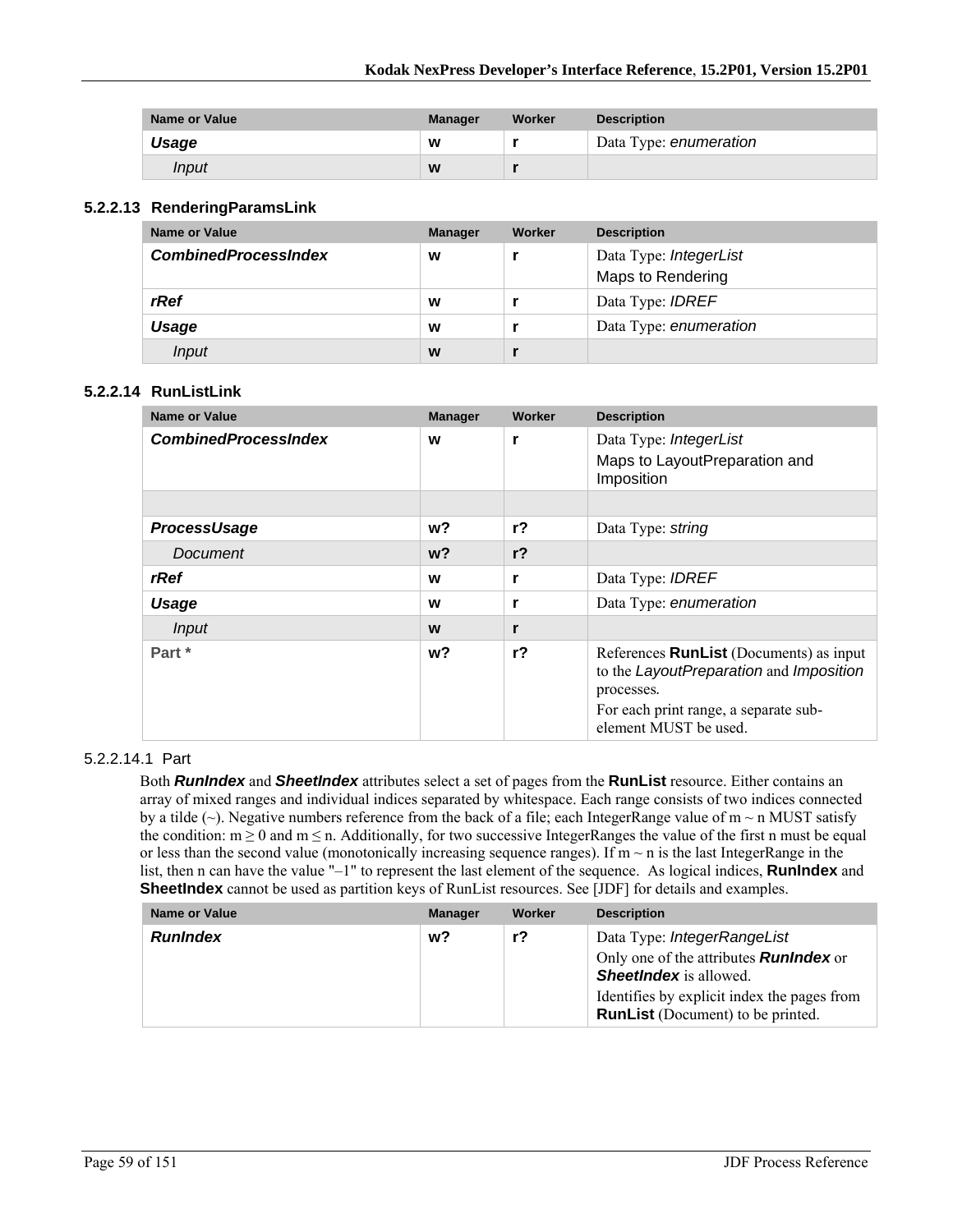| Name or Value     | <b>Manager</b> | Worker | <b>Description</b>                                                                                                                                                                                                                                                                                                                                                                          |
|-------------------|----------------|--------|---------------------------------------------------------------------------------------------------------------------------------------------------------------------------------------------------------------------------------------------------------------------------------------------------------------------------------------------------------------------------------------------|
| <b>SheetIndex</b> | w?             | r?     | Data Type: IntegerRangeList<br>Only one of the attributes <b>Runlndex</b> or<br><b>SheetIndex</b> is allowed.<br>Identifies the set of logical sheets to be<br>printed. The NexPress front end determines<br>which document pages are selected for<br>printing using the specified <b>SheetIndex</b> .<br>In 1-up simplex printing, <b>SheetIndex</b> and<br><b>Runindex</b> are identical. |

#### **5.2.2.15 ScreeningParamsLink**

| Name or Value               | <b>Manager</b> | Worker | <b>Description</b>                          |
|-----------------------------|----------------|--------|---------------------------------------------|
| <b>CombinedProcessIndex</b> | W              |        | Data Type: IntegerList<br>Maps to Screening |
| rRef                        | W              |        | Data Type: <b>IDREF</b>                     |
| Usage                       | W              |        | Data Type: enumeration                      |
| <i>Input</i>                | W              |        |                                             |
|                             |                |        |                                             |

# **5.2.2.16 StitchingParamsLink**

| Name or Value               | <b>Manager</b> | <b>Worker</b> | <b>Description</b>                          |
|-----------------------------|----------------|---------------|---------------------------------------------|
| <b>CombinedProcessIndex</b> | W              |               | Data Type: IntegerList<br>Maps to Stitching |
| rRef                        | W              |               | Data Type: <b>IDREF</b>                     |
| Usage                       | W              |               | Data Type: enumeration                      |
| <i>Input</i>                | W              |               |                                             |
|                             |                |               |                                             |

## **5.2.3 ResourcePool**

| <b>Name or Value</b>              | <b>Manager</b> | Worker         | <b>Description</b>                                                                                                                                      |
|-----------------------------------|----------------|----------------|---------------------------------------------------------------------------------------------------------------------------------------------------------|
| Resource *                        | W              | r              | One or more <b>Resource</b> elements See<br>below.                                                                                                      |
| <b>ColorantControl</b>            | $w$ ?          | r <sub>2</sub> | Specifies the process-color printing model<br>to be used. See <b>ColorantControl</b> below                                                              |
| <b>ColorSpaceConversionParams</b> | $w$ ?          | r <sub>2</sub> | Specifies the color conversion to be.<br>performed for each type of color space<br>found in the PDL. See<br><b>ColorSpaceConversionParams</b><br>below. |
| <b>Component</b>                  | W              | r              | Describes finished product including print<br>quantity and dimensions. See<br><b>Component below.</b>                                                   |
| <b>Device</b>                     | w <sub>2</sub> | r <sub>2</sub> | Optional. If a Device Resource is defined,<br>the value of DeviceID must be "2100". See<br><b>Component</b> below.                                      |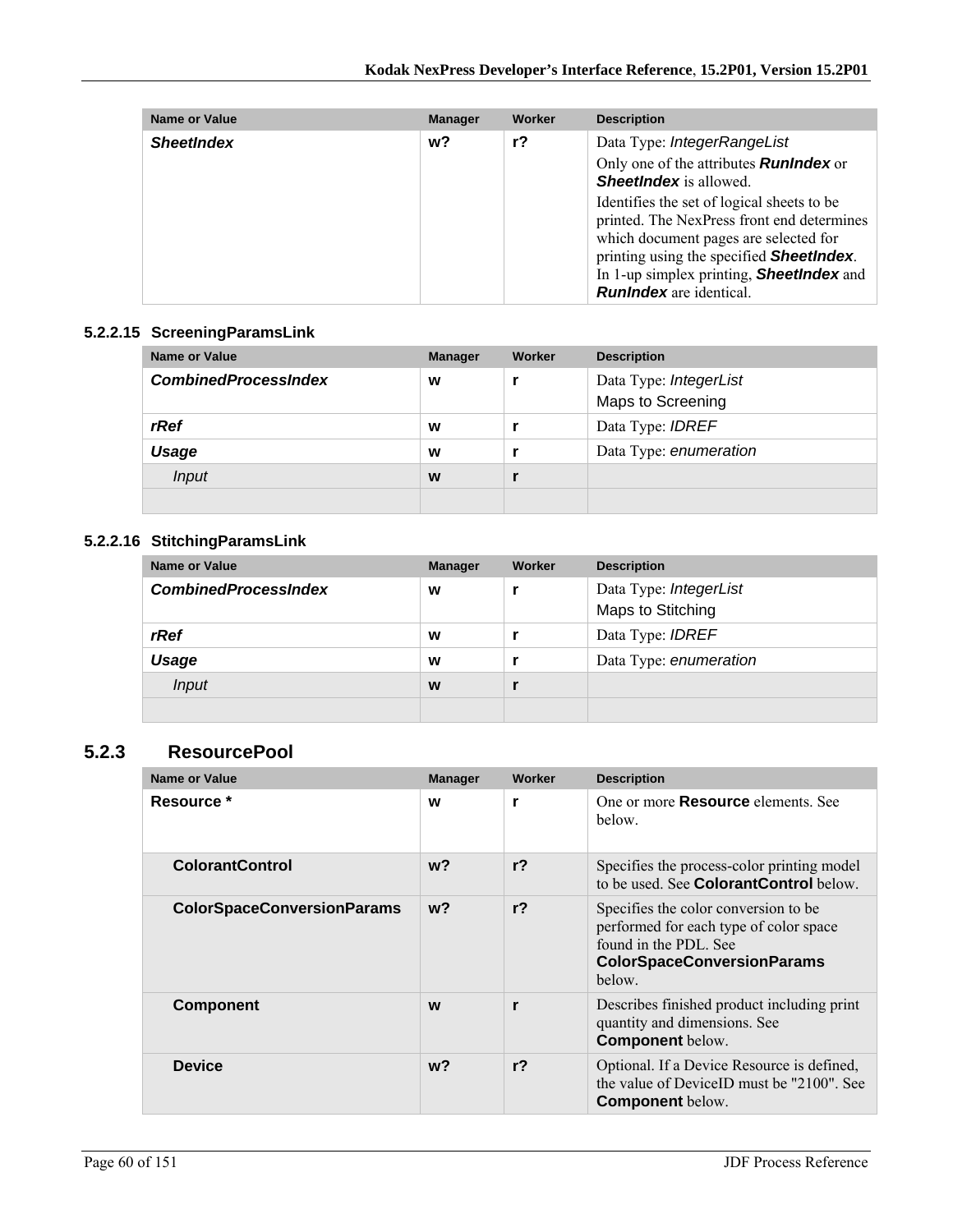| <b>Name or Value</b>           | <b>Manager</b> | Worker         | <b>Description</b>                                                                                                                        |
|--------------------------------|----------------|----------------|-------------------------------------------------------------------------------------------------------------------------------------------|
| <b>DigitalPrintingParams</b>   | W              | r              | Specifies the printing parameters including<br>output location, media/tag mapping, and<br>page order. See DigitalPrintingParams<br>below. |
| <b>FitPolicy</b>               | w <sub>2</sub> | r <sub>2</sub> | Specifies the policy for the NexPress front<br>end when fitting content to specific media.<br>See FitPolicy below.                        |
| <b>FontPolicy</b>              | w <sub>2</sub> | r <sub>2</sub> | Specifies the policy for the NexPress front<br>end when font errors occur in PDL files.<br>See FontPolicy below.                          |
| <b>InterpretingParams</b>      | w <sub>2</sub> | r <sub>2</sub> | Specifies the manner in which the<br>NexPress front end interprets the PDL<br>pages. See Interpreting Params below.                       |
| <b>LayoutPreparationParams</b> | w <sub>2</sub> | r <sub>2</sub> | Provides the details of how page contents<br>will be imaged onto media. See<br>LayoutPreparationParams below.                             |
| Media                          | W              | r              | Describes the physical media and clearcoat<br>selections. See <b>Media</b> below.                                                         |
| <b>Nodelnfo</b>                | w <sub>2</sub> | r <sub>2</sub> | The NexPress supports use of this element<br>to designate a TargetRoute. See <b>Nodelnfo</b><br>helow                                     |
| <b>RenderingParams</b>         | w <sub>2</sub> | r <sub>2</sub> | Identifies how the Rendering process<br>should operate.                                                                                   |
| <b>RunList</b>                 | W              | r              | Identifies the source content file. See<br><b>RunList below.</b>                                                                          |
| <b>ScreeningParams</b>         | w <sub>2</sub> | r <sub>2</sub> | Identifies the screening method to use for<br>processing. See ScreeningParams<br>helow                                                    |

# **5.3 ColorantControl resource**

| <b>Name or Value</b>           | <b>Manager</b> | <b>Worker</b> | <b>Description</b>                                                                                                                |
|--------------------------------|----------------|---------------|-----------------------------------------------------------------------------------------------------------------------------------|
| <b>Class</b>                   | W              | r             | Data Type: enumeration                                                                                                            |
| Parameter                      | W              | r             |                                                                                                                                   |
| ID                             | W              | r             | Data Type: ID                                                                                                                     |
| ProcessColorModel = DeviceCMYK | w←             | $r$ ?         | Data Type: NMTOKEN                                                                                                                |
|                                |                |               | If not present or value is invalid, the<br>default value is used and<br><b>ColorantParams</b> is ignored.                         |
|                                |                |               | Only specific values of<br><b>ColorantParams</b> are allowed. See table<br>below for valid combinations with<br>ProcessColorModel |
| <b>DeviceCMYK</b>              | W              | r             | Default Value.                                                                                                                    |
| DeviceN                        | W              | r             |                                                                                                                                   |
| <b>Status</b>                  | W              | r             | Data Type: enumeration                                                                                                            |
| Available                      | W              | r             |                                                                                                                                   |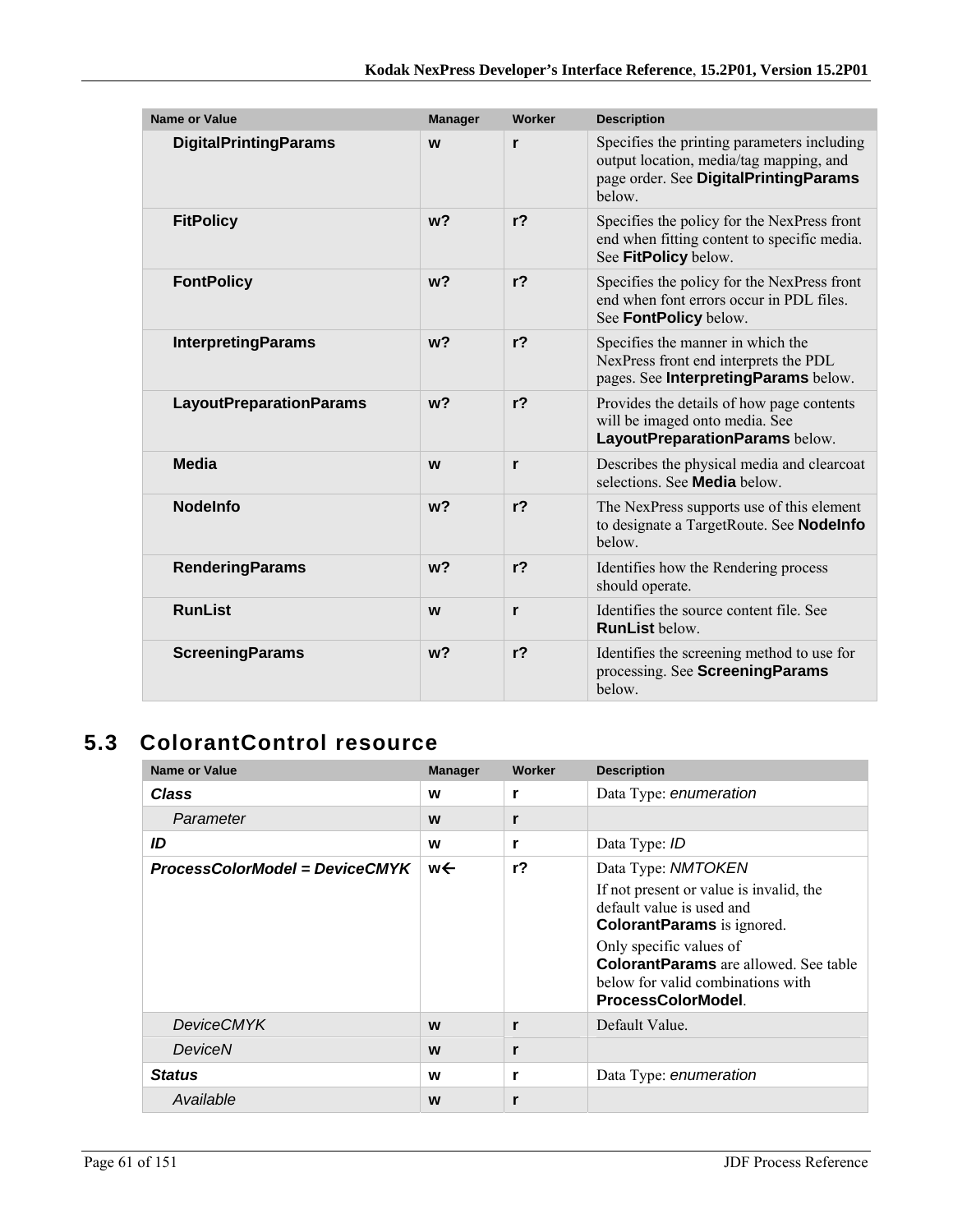| Name or Value             | <b>Manager</b> | Worker | <b>Description</b>                                                                                        |
|---------------------------|----------------|--------|-----------------------------------------------------------------------------------------------------------|
| NXP:HotOffsetCompensation | w?             | r?     | Specifies the level of HotOffset<br>compensation required with Dimensional<br>Easy Overcoat applications. |
| <b>None</b>               |                |        | Default Value - No hot offset<br>compensation                                                             |
| Low                       |                |        | low hot offset compensation                                                                               |
| Medium                    |                |        | medium hot offset compensation                                                                            |
| High                      |                |        | high hot offset compensation                                                                              |
| <b>ColorantParams</b>     | w←             | r?     | See <b>ColorantParams</b> and table below.                                                                |

## Specific combinations of *ProcessColorModel* and **ColorantParams** allowed.

| <b>ProcessColorModel</b> | <b>ColorantParams</b>                                                                                                                                                                                                                                                                                                                                                                                                                                                                                     | <b>NexPress Color Mode</b> |
|--------------------------|-----------------------------------------------------------------------------------------------------------------------------------------------------------------------------------------------------------------------------------------------------------------------------------------------------------------------------------------------------------------------------------------------------------------------------------------------------------------------------------------------------------|----------------------------|
| Not present              | N/A                                                                                                                                                                                                                                                                                                                                                                                                                                                                                                       | Four Color                 |
| <b>DeviceCMYK</b>        | Not present or empty                                                                                                                                                                                                                                                                                                                                                                                                                                                                                      | Four Color                 |
| DeviceCMYK               | Present and containing exactly one <b>Separation Spec</b><br>sub-element with a <b>Name</b> value of one of the clear<br>dry ink names: NexPress DryInk clear, NexPress<br>Drylnk xd clear, NexPress Drylnk uv clear,<br>NexPress Drylnk matte clear; or the name of one<br>non-gamut ink: NexPress DryInk micr, NexPress<br>Drylnk light black spot, NexPress Drylnk light<br>black photo, NexPress DryInk custom color,<br>NexPress DryInk white, NexPress DryInk gold,<br>NexPress DryInk pearlescent. | Four Color + Clear DryInk  |
| DeviceN                  | Present and containing exactly 5 Separation Spec<br>sub-elements (one <b>Separation Spec</b> sub-element for<br>each of the four CMYK process colorants and one<br>designating the NexPress gamut expansion DryInk<br>colorant). Name values of Cyan, Magenta, Yellow<br>and Black, NexPress DryInk blue, NexPress<br>DryInk green, NexPress DryInk red, NexPress<br>Drylnk raised clear, NexPress Drylnk neon pink).                                                                                     | Five Color                 |

### **5.3.1 ColorantParams**

| <b>Name or Value</b>   | <b>Manager</b> | Worker | <b>Description</b>                                                                                                                 |
|------------------------|----------------|--------|------------------------------------------------------------------------------------------------------------------------------------|
| <b>SeparationSpec*</b> | w?             | r?     | Identifies the names of required colorants.<br>Refer to the above table for usage; see<br><b>SeparationSpec</b> below for details. |

## **5.3.1.1 SeparationSpec**

| Name or Value | <b>Manager</b> | Worker | <b>Description</b>    |
|---------------|----------------|--------|-----------------------|
| <b>Name</b>   | w <sub>2</sub> | r?     | Data Type: string     |
| Cvan          | w <sub>2</sub> | $r$ ?  | Process Color Cyan    |
| Magenta       | w <sub>2</sub> | $r$ ?  | Process Color Magenta |
| Yellow        | w <sub>2</sub> | $r$ ?  | Process Color Yellow  |
| <b>Black</b>  | w?             | r?     | Process Color Black   |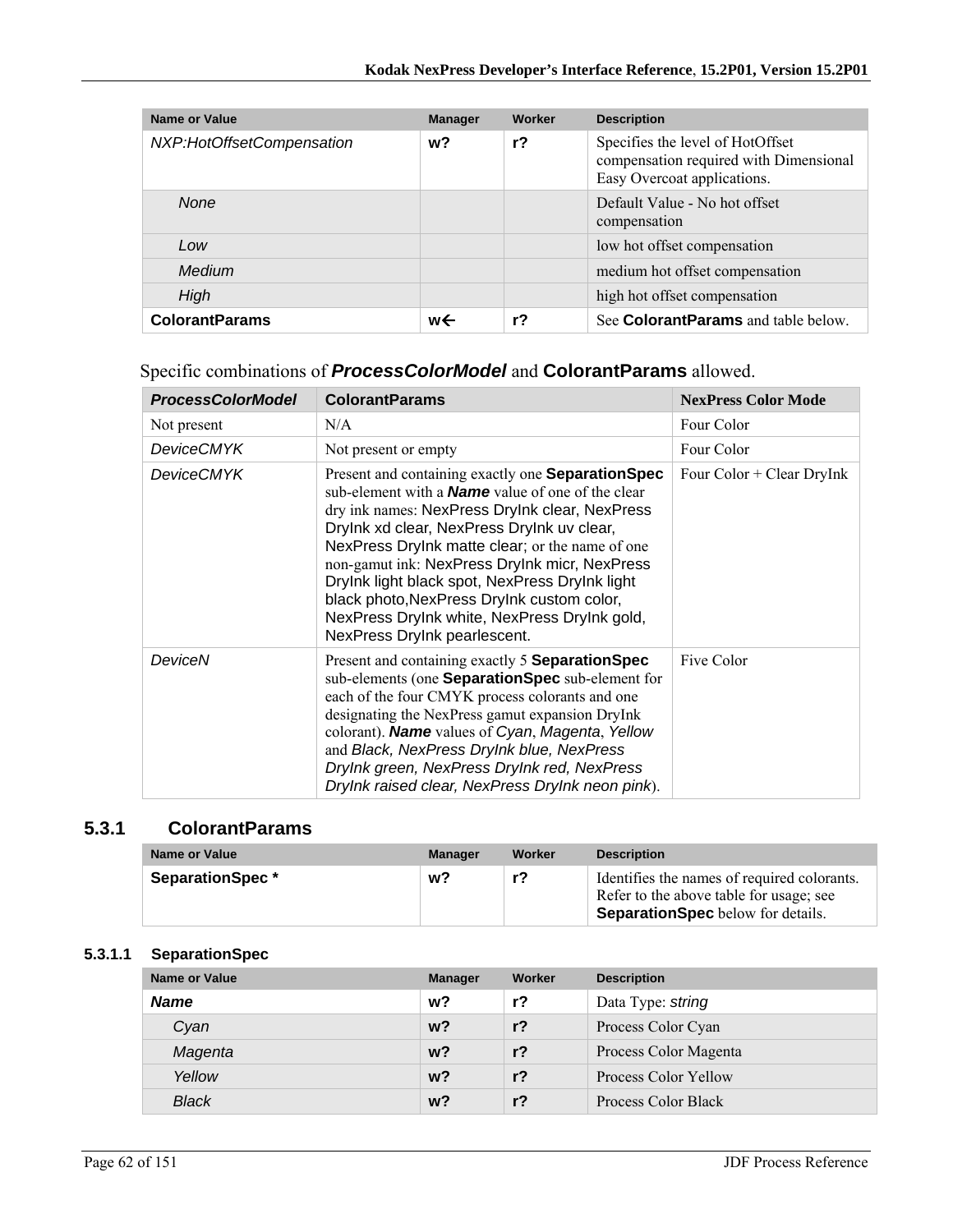| Name or Value                      | <b>Manager</b> | <b>Worker</b>  | <b>Description</b>                                                                                                            |
|------------------------------------|----------------|----------------|-------------------------------------------------------------------------------------------------------------------------------|
| NexPress DryInk clear              | w <sub>2</sub> | $r$ ?          | NexPress ClearCoat and GlossCoat ink.<br>Must be specified whenever ClearCoat is<br>selected                                  |
| NexPress DryInk red                | w <sub>2</sub> | $r$ ?          | NexPress Gamut Expansion DryInk Red.<br>Specify exactly one Gamut Expansion<br>DryInk when<br>ProcessColorModel=DeviceN       |
| NexPress DryInk green              | w <sub>2</sub> | r <sub>2</sub> | NexPress Gamut Expansion DryInk Green.<br>Specify exactly one Gamut Expansion<br>DryInk when<br>ProcessColorModel=DeviceN     |
| <b>NexPress DryInk blue</b>        | w <sub>2</sub> | r <sub>2</sub> | NexPress Gamut Expansion DryInk Blue.<br>Specify exactly one Gamut Expansion<br>DryInk when<br>ProcessColorModel=DeviceN      |
| <b>NexPress DryInk micr</b>        | w <sub>2</sub> | r <sub>2</sub> | NexPress MICR secure printing ink.                                                                                            |
| NexPress DryInk raised clear       | w <sub>2</sub> | r <sub>2</sub> | NexPress Raised Clear ink.                                                                                                    |
| NexPress DryInk xd clear           | w <sub>2</sub> | $r$ ?          | NexPress XD Clear ink.                                                                                                        |
| NexPress DryInk uv clear           | $w$ ?          | r <sub>2</sub> | NexPress Red Fluorescing Clear ink                                                                                            |
| NexPress DryInk light black spot   | w <sub>2</sub> | $r$ ?          | NexPress Light Black ink                                                                                                      |
| NexPress DryInk light black photo  | w <sub>2</sub> | $r$ ?          | NexPress Light Black ink                                                                                                      |
| <b>NexPress DryInk pearlescent</b> | w <sub>2</sub> | r <sub>2</sub> | NexPress Pearlescent ink                                                                                                      |
| NexPress DryInk matte clear        | w <sub>2</sub> | $r$ ?          | NexPress Matte Clear ink                                                                                                      |
| NexPress DryInk custom color       | $w$ ?          | $r$ ?          | <b>NexPress Custom Color</b>                                                                                                  |
| NexPress DryInk gold               | $w$ ?          | r <sub>2</sub> | NexPress Gold ink                                                                                                             |
| <b>NexPress DryInk white</b>       | w <sub>2</sub> | r <sub>2</sub> | NexPress White ink                                                                                                            |
| NexPress DryInk neon pink          | w <sub>2</sub> | $r$ ?          | NexPress Gamut Expansion DryInk Neon<br>Pink. Specify exactly one Gamut<br>Expansion DryInk when<br>ProcessColorModel=DeviceN |

# **5.4 ColorSpaceConversionParams resource**

| <b>Name or Value</b>      | <b>Manager</b> | Worker         | <b>Description</b>                                                                                                                 |
|---------------------------|----------------|----------------|------------------------------------------------------------------------------------------------------------------------------------|
| Class                     | W              |                | Data Type: enumeration                                                                                                             |
| Parameter                 | W              |                |                                                                                                                                    |
| ID                        | W              |                | Data Type: ID                                                                                                                      |
| $NXP:ColorMapping = true$ | w?             | $r$ ?          | Data Type: boolean<br>Specifies the method of spot color to<br>process color translation to be used.                               |
| false                     | w <sub>2</sub> | r <sub>2</sub> | Spot colors are mapped using the color<br>equivalents specified in the content file.                                               |
| true                      | w <sub>2</sub> | r <sub>2</sub> | Spot colors are mapped using spot color to<br>process color conversion tables available in<br>the NexPress front end Default Value |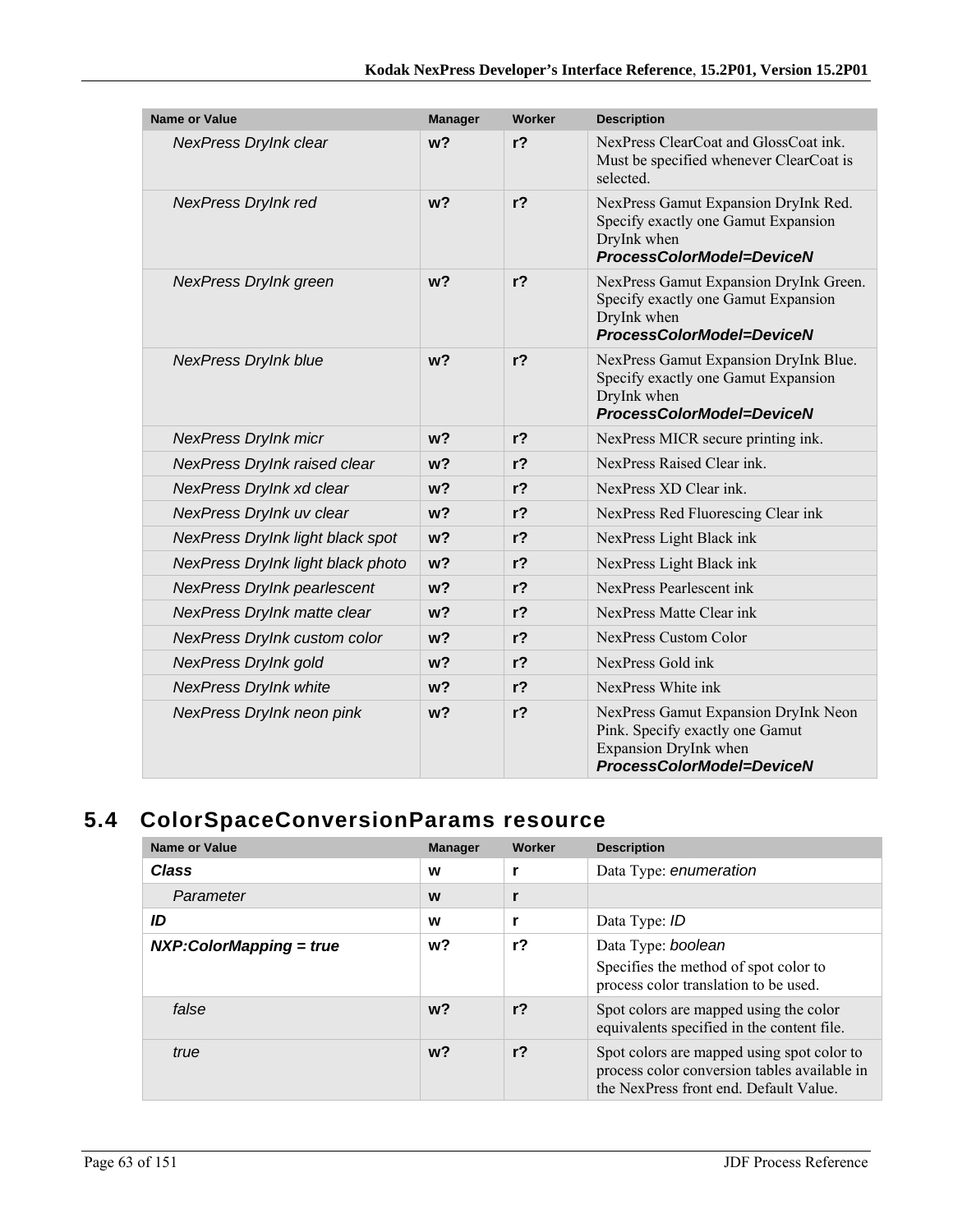| <b>Name or Value</b>    | <b>Manager</b> | Worker | <b>Description</b>                                                                                                                                                                                                                                                                                                                                                                                                                             |
|-------------------------|----------------|--------|------------------------------------------------------------------------------------------------------------------------------------------------------------------------------------------------------------------------------------------------------------------------------------------------------------------------------------------------------------------------------------------------------------------------------------------------|
| <b>Status</b>           | W              | r      | Data Type: enumeration                                                                                                                                                                                                                                                                                                                                                                                                                         |
| Available               | W              | r      |                                                                                                                                                                                                                                                                                                                                                                                                                                                |
| ColorSpaceConversionOp* | w?             | $r$ ?  | Up to five ColorSpaceConversionOp<br>elements may be present to differentiate the<br>following types of graphical objects:<br><b>CMYK Image: Match DeviceCMYK</b><br>Images<br><b>CMYK Graphics: Match DeviceCMYK</b><br>Graphics<br>RGB Image: Match DeviceRGB<br>Images<br>RGB Graphics: Match DeviceRGB<br>Graphics<br><i>CIE Based</i> : Device Independent<br>CIEBased Color data<br>See ColorSpaceConversionOp below<br>for more detail. |
| <b>FileSpec</b>         | w <sub>2</sub> | $r$ ?  | Data Type: refelement<br>Used to select an output ICC profile<br>installed as a resource on the NexPress front<br>end used for output color rendering<br>simulation.<br>If not present or <b>FileSpec</b> is not valid, the<br>identified ICC profile is not applied. See<br>below. A FileSpec element is sometimes<br>required even when no ICC profile is<br>required (as with "untag" operations for<br>CIEBased ColorSpaceCovnersions).    |

# **5.4.1 ColorSpaceConversionOp**

| <b>Name or Value</b>         | <b>Manager</b> | Worker         | <b>Description</b>                                                                                                                                                                                                                                                                                                                            |
|------------------------------|----------------|----------------|-----------------------------------------------------------------------------------------------------------------------------------------------------------------------------------------------------------------------------------------------------------------------------------------------------------------------------------------------|
| IgnoreEmbeddedICC =<br>false | $w$ ?          | r <sub>2</sub> | Data Type: boolean<br>Selective ignoring of embedded ICC profiles with respect<br>to the source object types and source color space<br>combinations is not supported by the NexPress front end.<br>However IgnoreEmbeddedICC can be used to globally<br>ignore embedded ICC profiles for all supported objects<br>and color spaces available. |
| false                        | w?             | r <sub>2</sub> | Default Value.                                                                                                                                                                                                                                                                                                                                |
| true                         | $w$ ?          | r <sub>2</sub> | Ignore all embedded ICC profiles. Also requires<br>ColorSpaceConversionOp/@SourceObjects<br>MUST have the value "All", and<br>ColorSpaceConversionOp/@SourceCS MUST<br>have the value "DevIndep".                                                                                                                                             |
| <b>Operation</b>             | W              | r              | Data Type: enumeration<br>Controls behavior of color space conversion utility                                                                                                                                                                                                                                                                 |
| Convert                      | w?             | $r$ ?          | Transforms graphical elements to final target color space.                                                                                                                                                                                                                                                                                    |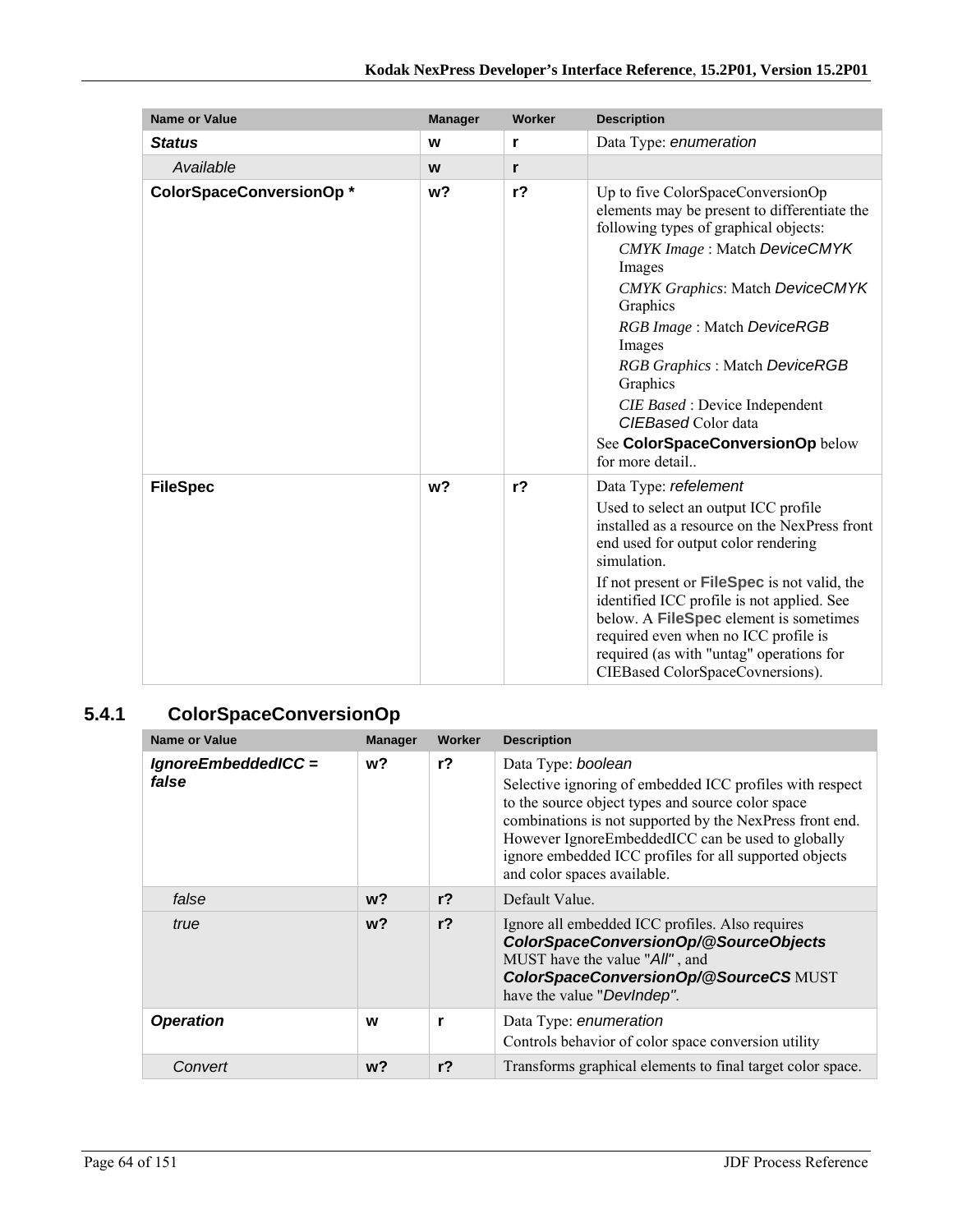| <b>Name or Value</b>                   | <b>Manager</b> | Worker         | <b>Description</b>                                                                                                                                                                                                                                                                                                                                                                                                                                                                                                                                                                                             |
|----------------------------------------|----------------|----------------|----------------------------------------------------------------------------------------------------------------------------------------------------------------------------------------------------------------------------------------------------------------------------------------------------------------------------------------------------------------------------------------------------------------------------------------------------------------------------------------------------------------------------------------------------------------------------------------------------------------|
| Untag                                  | w <sub>2</sub> | r <sub>2</sub> | Removes all profiles and color characterizations from<br>graphical elements. An operation of "Untag" is required to<br>disable ColorConversion operations that are defined by<br>the default job ticket.                                                                                                                                                                                                                                                                                                                                                                                                       |
| PreserveBlack = false                  | w?             | r <sub>2</sub> | Data Type: boolean<br>Controls how the tints of black should be handled. Only<br>applicable to CMYK Image and CMYK Graphics. There<br>are interactions between SourceCS, SourceObjects,<br>PreserveBlack and RGBGray2Black. Refer to the<br>table below for allowable values of these attributes.                                                                                                                                                                                                                                                                                                              |
| false                                  | w <sub>2</sub> | $r$ ?          | Tints of black are handled through the standard ICC<br>workflow. Default Value.                                                                                                                                                                                                                                                                                                                                                                                                                                                                                                                                |
| true                                   | w <sub>2</sub> | r <sub>2</sub> | Tints of black are converted into other shades of black.<br>Algorithm is implementation-specific.                                                                                                                                                                                                                                                                                                                                                                                                                                                                                                              |
| RenderingIntent                        | w←             | $r$ ?          | Data Type: enumeration<br>Specifies the output rendering intent for print process<br>simulation in a CIE-Based ColorSpaceConversionOp<br>element. Requires the explicit definition of<br><b>ColorSpaceConversionParams/FileSpec and its</b><br>attributes @ResourceUsage="ReferenceOutputProfile"<br>and @UserFileName.<br><b>RenderingIntent</b> is ignored if<br>FileSpec/ColorSpaceConversionParams/<br>FileSpec/@ResourceUsage = "ActualOutputProfile".<br><b>RenderingIntent</b> MUST be defined if FileSpec is fully<br>specified. When RenderingIntent is defined,<br><b>SourceCS</b> = " $DevIndep$ ". |
| <b>RelativeColorimetric</b>            | w <sub>2</sub> | $r$ ?          |                                                                                                                                                                                                                                                                                                                                                                                                                                                                                                                                                                                                                |
| <b>AbsoluteColorimetric</b>            | w?             | $r$ ?          |                                                                                                                                                                                                                                                                                                                                                                                                                                                                                                                                                                                                                |
| RGBGray2Black = false                  | w?             | $r$ ?          | Data Type: boolean<br>Controls mapping of gray values $(R = G = B)$ from CMY<br>to Black ink. Only applicable for RGB Graphics elements<br>(SourceCS = RGB; SourceObjects of type Text, LineArt,<br>or SmoothShades). Cannot be enabled when<br>RenderingParams/@NXP:RichBlack = true; there<br>are also interactions between SourceCS,<br>SourceObjects, PreserveBlack and<br>RGBGray2Black. Refer to the table below for allowable<br>values of these attributes.                                                                                                                                            |
| false                                  | w?             | $r$ ?          | Feature is disabled. Default Value.                                                                                                                                                                                                                                                                                                                                                                                                                                                                                                                                                                            |
| true                                   | w?             | $r$ ?          | Values below the RGBGray2BlackThreshold are replaced<br>by Black equivalents.                                                                                                                                                                                                                                                                                                                                                                                                                                                                                                                                  |
| <b>RGBGray2BlackThreshold</b><br>$= 1$ | w?             | $r$ ?          | Data Type: double<br>A value between 0.0 and 1.0 specifying the threshold<br>value above which gray ( $R = G = B$ ) IS NOT converted to<br>Black. The threshold is only applicable when<br>RGBGray2Black is true. A "0" value will convert only R<br>$=G = B = 0$ to Black; A "1" value will convert all $R = G$<br>$=$ B values to Black.                                                                                                                                                                                                                                                                     |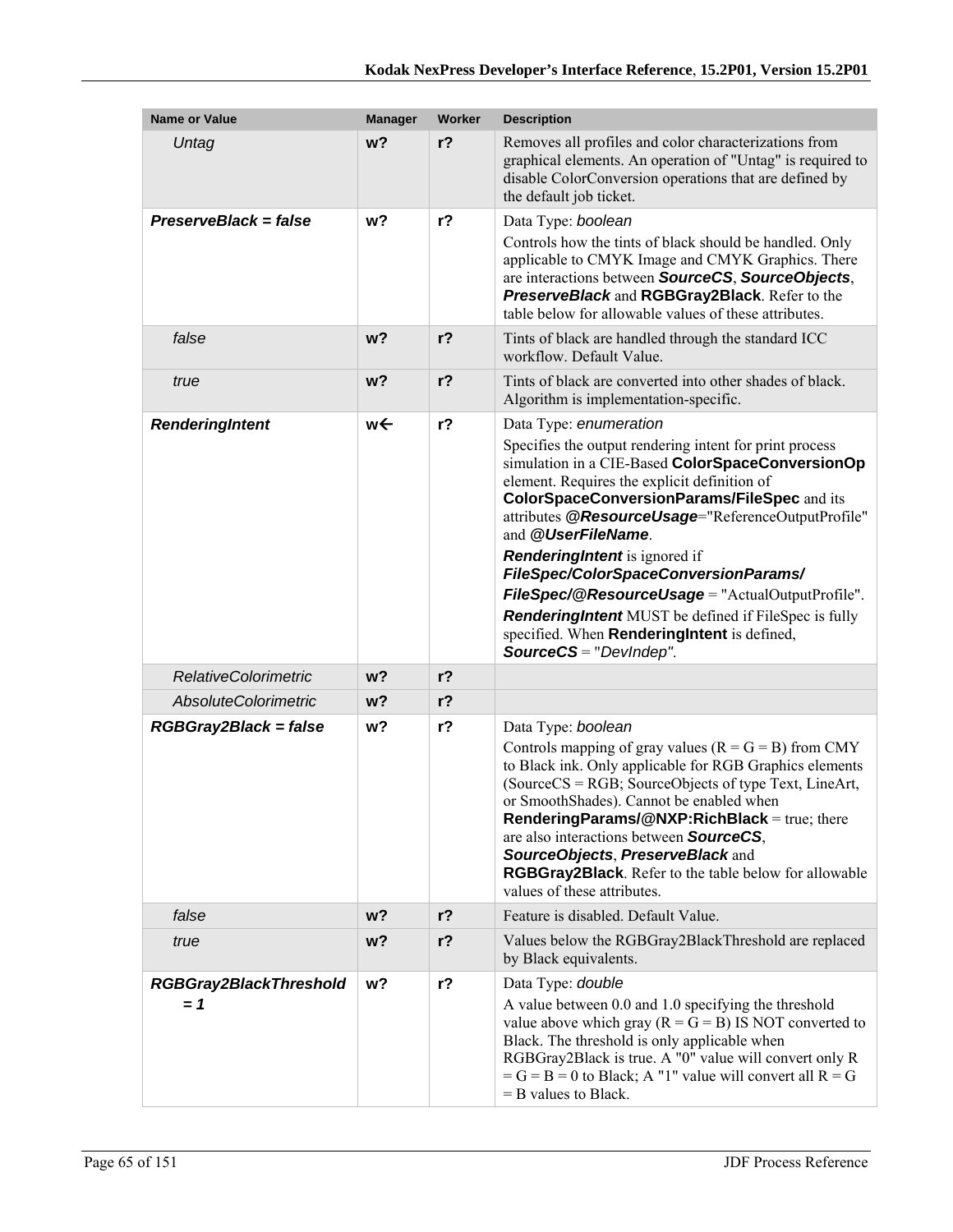| <b>Name or Value</b>        | <b>Manager</b> | Worker         | <b>Description</b>                                                                                                                                                                                                                                                                                                                            |
|-----------------------------|----------------|----------------|-----------------------------------------------------------------------------------------------------------------------------------------------------------------------------------------------------------------------------------------------------------------------------------------------------------------------------------------------|
| SourceRenderingIntent =     | w?             | $r$ ?          | Data Type: enumeration                                                                                                                                                                                                                                                                                                                        |
| <b>Perceptual</b>           |                |                | Specifies rendering intent for the source profile of this<br>ColorSpaceConversionOp.                                                                                                                                                                                                                                                          |
| Saturation                  | w <sub>2</sub> | $r$ ?          |                                                                                                                                                                                                                                                                                                                                               |
| Perceptual                  | w?             | r <sub>2</sub> | Default Value.                                                                                                                                                                                                                                                                                                                                |
| <b>RelativeColorimetric</b> | w?             | $r$ ?          |                                                                                                                                                                                                                                                                                                                                               |
| <b>AbsoluteColorimetric</b> | w <sub>2</sub> | r <sub>2</sub> |                                                                                                                                                                                                                                                                                                                                               |
| <b>SourceCS</b>             | W              | r              | Data Type: enumeration<br>Identifies which of the incoming color spaces are operated<br>on by this ColorSpaceConversionOp.<br>There are interactions between <b>SourceCS</b> ,<br>SourceObjects, PreserveBlack, and<br>RGBGray2Black. Refer to the table below for allowable<br>values of these attributes.                                   |
| <b>CMYK</b>                 | w?             | r <sub>2</sub> |                                                                                                                                                                                                                                                                                                                                               |
| DevIndep                    | w <sub>2</sub> | $r$ ?          |                                                                                                                                                                                                                                                                                                                                               |
| <b>RGB</b>                  | w <sub>2</sub> | $r$ ?          | In instances when SourceCS=RGB,<br>FileSpec@ResourceUsage shall be force to be<br>SourceProfile. This prevents color management<br>from being disabled for RGB colorspaces.                                                                                                                                                                   |
| SourceObjects = All         | w←             | $r$ ?          | Data Type: enumerations<br>List of object classes that identifies which incoming<br>graphical objects are operated on. List all applicable<br>values.<br>There are interactions between <b>SourceCS</b> ,<br>SourceObjects, PreserveBlack, and<br><b>RGBGray2Black.</b> Refer to the table below for allowable<br>values of these attributes. |
| All                         | w <sub>2</sub> | r <sub>2</sub> | Default Value.                                                                                                                                                                                                                                                                                                                                |
| ImagePhotographic           | w?             | $r$ ?          | Contone images                                                                                                                                                                                                                                                                                                                                |
| <b>ImageScreenShot</b>      | w?             | $r$ ?          | Images largely comprised of rasterized vector art                                                                                                                                                                                                                                                                                             |
| Text                        | w?             | $r$ ?          | Text                                                                                                                                                                                                                                                                                                                                          |
| LineArt                     | w?             | $r$ ?          | Line Art                                                                                                                                                                                                                                                                                                                                      |
| <b>SmoothShades</b>         | w?             | $r$ ?          | Gradients and blends                                                                                                                                                                                                                                                                                                                          |
| <b>FileSpec</b>             | w?             | $r$ ?          | Data Type: refelement<br>Reference to a FileSpec resource for an ICC Profile that<br>describes the assumed color space.<br>If not present, embedded profiles are used.<br>FileSpec@ResourceUsage may be SourceProfile.                                                                                                                        |

## Allowable combinations of *SourceCS*, *SourceObjects*, *PreserveBlack*, and *RGBGray2Black* for **ColorSpaceConversionOp**.

| <b>Object Type</b> | <b>SourceCS</b> | <b>SourceObiects</b>                        | <b>PreserveBlack</b> | <b>RGBGray2Black</b> |
|--------------------|-----------------|---------------------------------------------|----------------------|----------------------|
| CMYK Images        | <b>CMYK</b>     | ImagePhotographic<br><b>ImageScreenShot</b> | True or False        | N/A                  |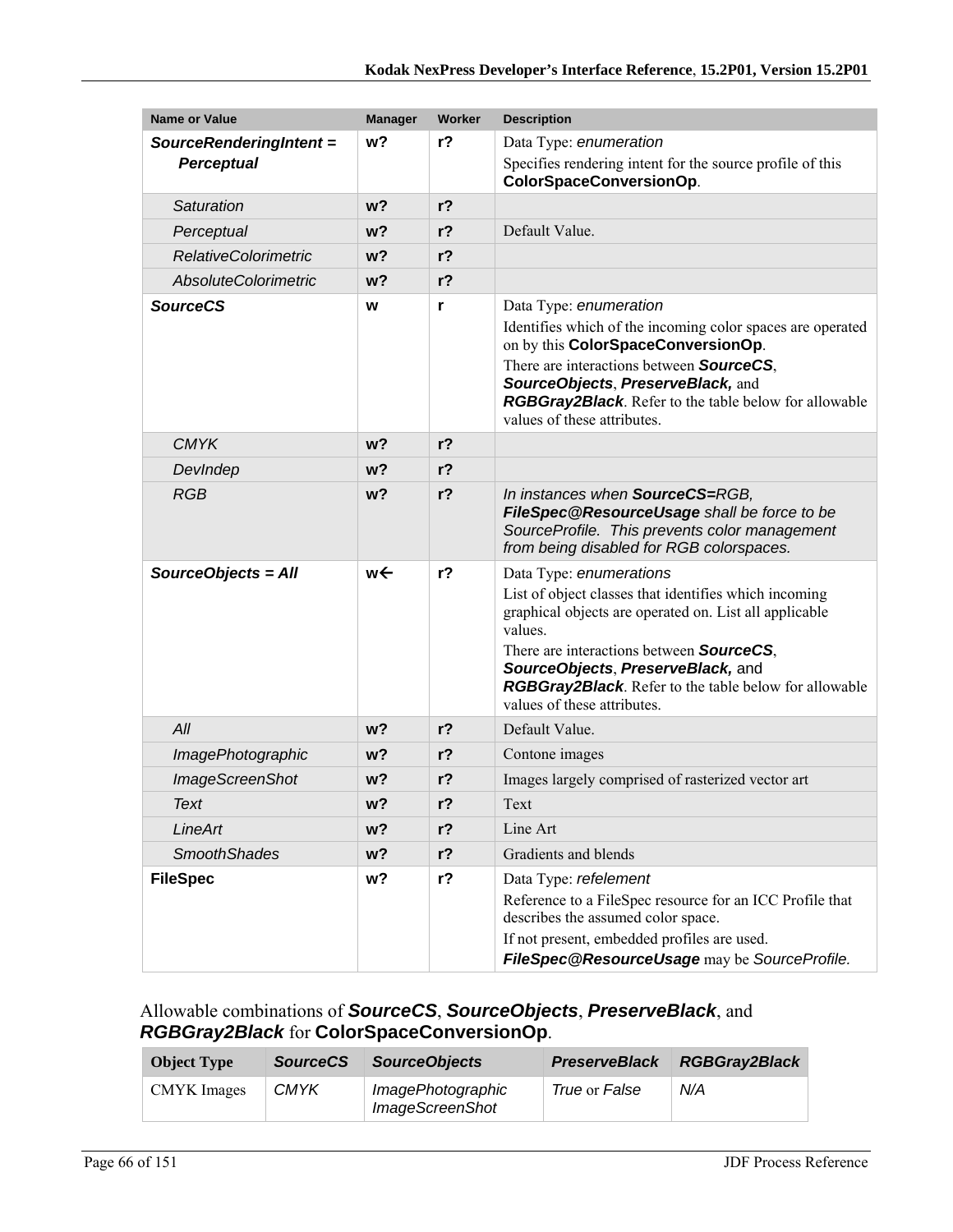| <b>Object Type</b>      | <b>SourceCS</b> | <b>SourceObjects</b>                        | <b>PreserveBlack</b> | <b>RGBGray2Black</b> |
|-------------------------|-----------------|---------------------------------------------|----------------------|----------------------|
| <b>CMYK</b><br>Graphics | <b>CMYK</b>     | <b>Text LineArt</b><br><b>SmoothShades</b>  | True or False        | N/A                  |
| RGB Images              | RGB             | ImagePhotographic<br><b>ImageScreenShot</b> | N/A                  | N/A                  |
| <b>RGB</b> Graphics     | RGB             | Text LineArt<br><b>SmoothShades</b>         | N/A                  | True or False        |
| <b>CIE</b> Based        | DevIndep        | All                                         | N/A                  | N/A                  |

## **5.4.2 FileSpec**

| <b>Name or Value</b>   | <b>Manager</b> | Worker         | <b>Description</b>                                                                                                                                                                                                                                                                            |
|------------------------|----------------|----------------|-----------------------------------------------------------------------------------------------------------------------------------------------------------------------------------------------------------------------------------------------------------------------------------------------|
| <b>ResourceUsage</b>   | W              | r              | Data Type: NMTOKEN<br>In instances where<br>ColorSpaceConversionOp/@SourceCS<br>$=$ RGB, <b>ResourceUsage</b> will be forced to<br>SourceProfile. This prevents disabling color<br>management for RGB color spaces.                                                                           |
| ActualOutputProfile    | $w$ ?          | r <sub>2</sub> |                                                                                                                                                                                                                                                                                               |
| ReferenceOutputProfile | w <sub>2</sub> | r <sub>2</sub> | Indicates that the referenced output profile is<br>used for color rendering simulation (i.e. proof<br>emulation).                                                                                                                                                                             |
| <i>SourceProfile</i>   | $w$ ?          | r <sub>2</sub> | Indicates that the referenced file is a source<br>ICC profile.                                                                                                                                                                                                                                |
| <b>UserFileName</b>    | W              | r              | Data Type: string<br>Identifies the name of the ICC profile<br>resource as it is known to the NexPress front<br>end. The names of the ICC profiles installed<br>on the NexPress front end can be obtained<br>through the NexPress front end's device<br>capabilities file (refer to [KNDIR]). |

## **5.4.3 Allowable combinations of** *ColorSpaceConversion/FileSpec* **and**  *ColorSpaceConversionOp/@RenderingIntent*

|                            |                     | ColorSpaceConversionParams/FileSpec ColorSpaceConversionOp |                 |
|----------------------------|---------------------|------------------------------------------------------------|-----------------|
|                            |                     | /@RenderingIntent                                          | <b>Expected</b> |
| /@ResourceUsage            | /@UserFileName      | SourceCS_DevIndep)                                         | Result*         |
| ReferenceOutputProfile     | Provided            | <b>RelativeColorimetric</b>                                | Print           |
| ReferenceOutputProfile     | Provided            | AbsoluteColorimetric                                       | Print           |
| ReferenceOutputProfile     | Provided            | <b>Not Provided</b>                                        | Error           |
| ReferenceOutputProfile     | <b>Not Provided</b> | <b>RelativeColorimetric</b>                                | Error           |
| ReferenceOutputProfile     | <b>Not Provided</b> | <b>Not Provided</b>                                        | Error           |
| ActualOutputProfile        | Provided            | <b>Not Provided</b>                                        | Print           |
| <b>ActualOutputProfile</b> | <b>Not Provided</b> | <b>Not Provided</b>                                        | Print           |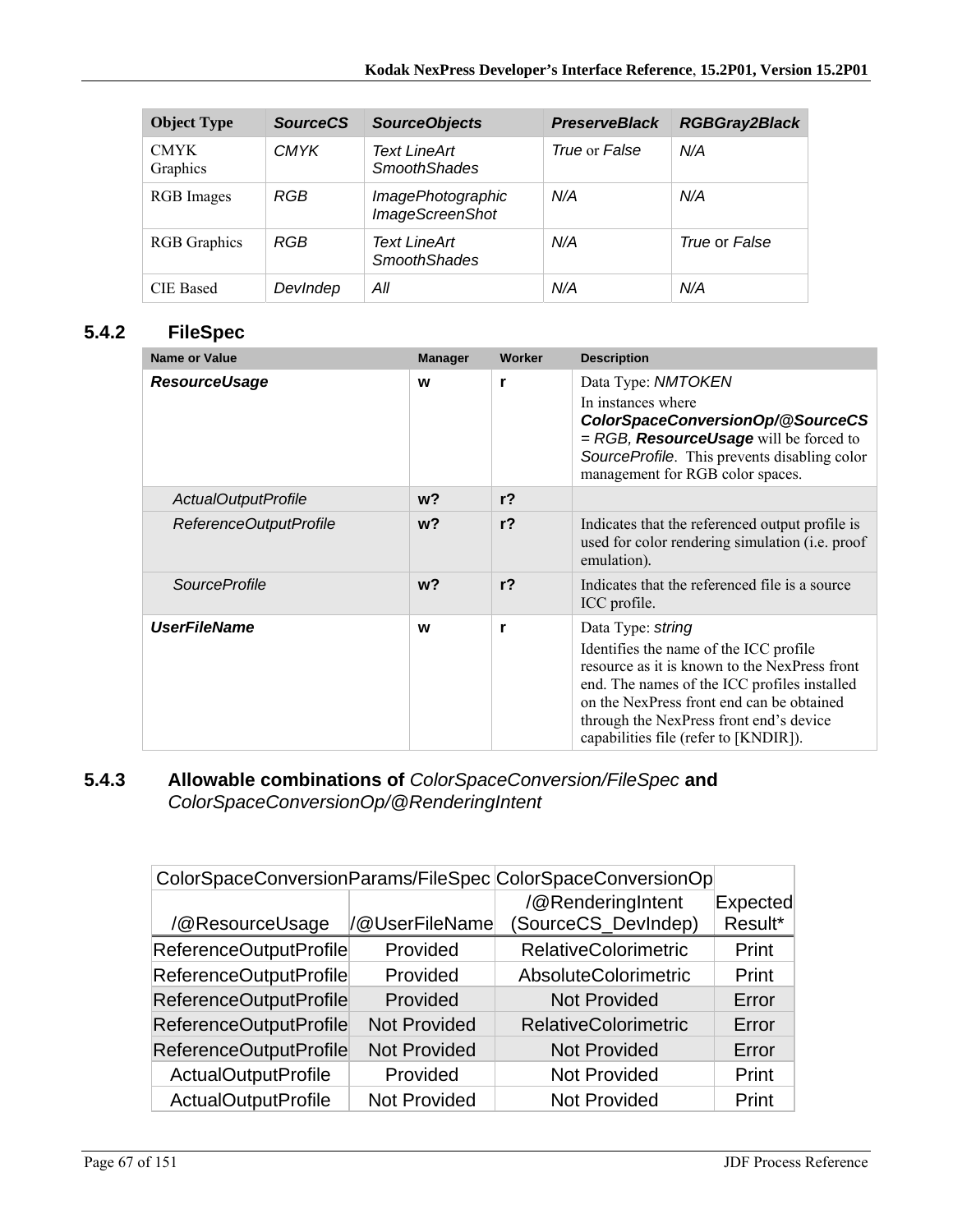| <b>ActualOutputProfile</b>   | <b>Not Provided</b> | <b>RelativeColorimetric</b> | Print |
|------------------------------|---------------------|-----------------------------|-------|
| <b>ActualOutputProfile</b>   | Provided            | <b>RelativeColorimetric</b> | Print |
| <b>Not Provided</b>          | Provided            | <b>RelativeColorimetric</b> | Error |
| Not Provided                 | Provided            | Not Provided                | Print |
| <b>FileSpec Not Provided</b> |                     | <b>RelativeColorimetric</b> | Error |
| <b>FileSpec Not Provided</b> |                     | <b>Not Provided</b>         | Print |

# **5.5 Device resource**

| Name or Value             | <b>Manager</b> | Worker         | <b>Description</b>                                                                                                                                                                                                                                                            |
|---------------------------|----------------|----------------|-------------------------------------------------------------------------------------------------------------------------------------------------------------------------------------------------------------------------------------------------------------------------------|
| <b>Class</b>              | W              | r              | Data Type: enumeration                                                                                                                                                                                                                                                        |
| Implementation            | W              | r              |                                                                                                                                                                                                                                                                               |
| <b>DeviceID</b>           | w?             | r <sub>2</sub> | Data Type: string<br>Device identifier. Restricts processing of<br>the JDF node to only the specified device.<br>Optional, but if supplied, <b>DevicelD</b> must<br>match JMF/@SenderID reported by the<br>device in JMF responses. <b>DevicelD</b> is<br>NOT case sensitive. |
| <servername></servername> | w <sub>2</sub> | $r$ ?          | Use the same string value returned in<br>JMF/@SenderID                                                                                                                                                                                                                        |
| 2100                      | w?             | r <sub>2</sub> | <b>DEPRECATED</b><br>Not JDF1.3 compliant. Supported for<br>compatibility with past NexPress releases.                                                                                                                                                                        |
| <b>DeviceType</b>         | w?             | !r             | Data Type: string<br>Not used.                                                                                                                                                                                                                                                |
| <b>FriendlyName</b>       | w?             | !r             | Data Type: string<br>Not used.                                                                                                                                                                                                                                                |
| ID                        | W              | r              | Data Type: ID                                                                                                                                                                                                                                                                 |
| <b>ModelName</b>          | w?             | r <sub>2</sub> | Data Type: string<br>Identifies intended printer model for JDF<br>ticket. See Device/@ModelName<br>returned in JMF Status query. This tag<br>is not currently used by NexPress for<br>job acceptance or processing.                                                           |
| <b>NexPress Classic</b>   | w?             | r <sub>2</sub> | <b>NexPress Classic Color Press</b>                                                                                                                                                                                                                                           |
| <b>NexPress NPP</b>       | w <sub>2</sub> | $r$ ?          | NexPress New Paper Platform Color Press                                                                                                                                                                                                                                       |
| NexPress M700             | w?             | $r$ ?          | NexPress Model M700 Color Press                                                                                                                                                                                                                                               |
| <b>Unknown</b>            | w <sub>2</sub> | r <sub>2</sub> | <b>Unknown Press</b>                                                                                                                                                                                                                                                          |
| <b>Status</b>             | w?             | r <sub>2</sub> | Data Type: enumeration<br><b>Component/@Status</b> is not used.                                                                                                                                                                                                               |
| Available                 | w?             | $r$ ?          |                                                                                                                                                                                                                                                                               |
| Unavailable               | w?             | r <sub>2</sub> |                                                                                                                                                                                                                                                                               |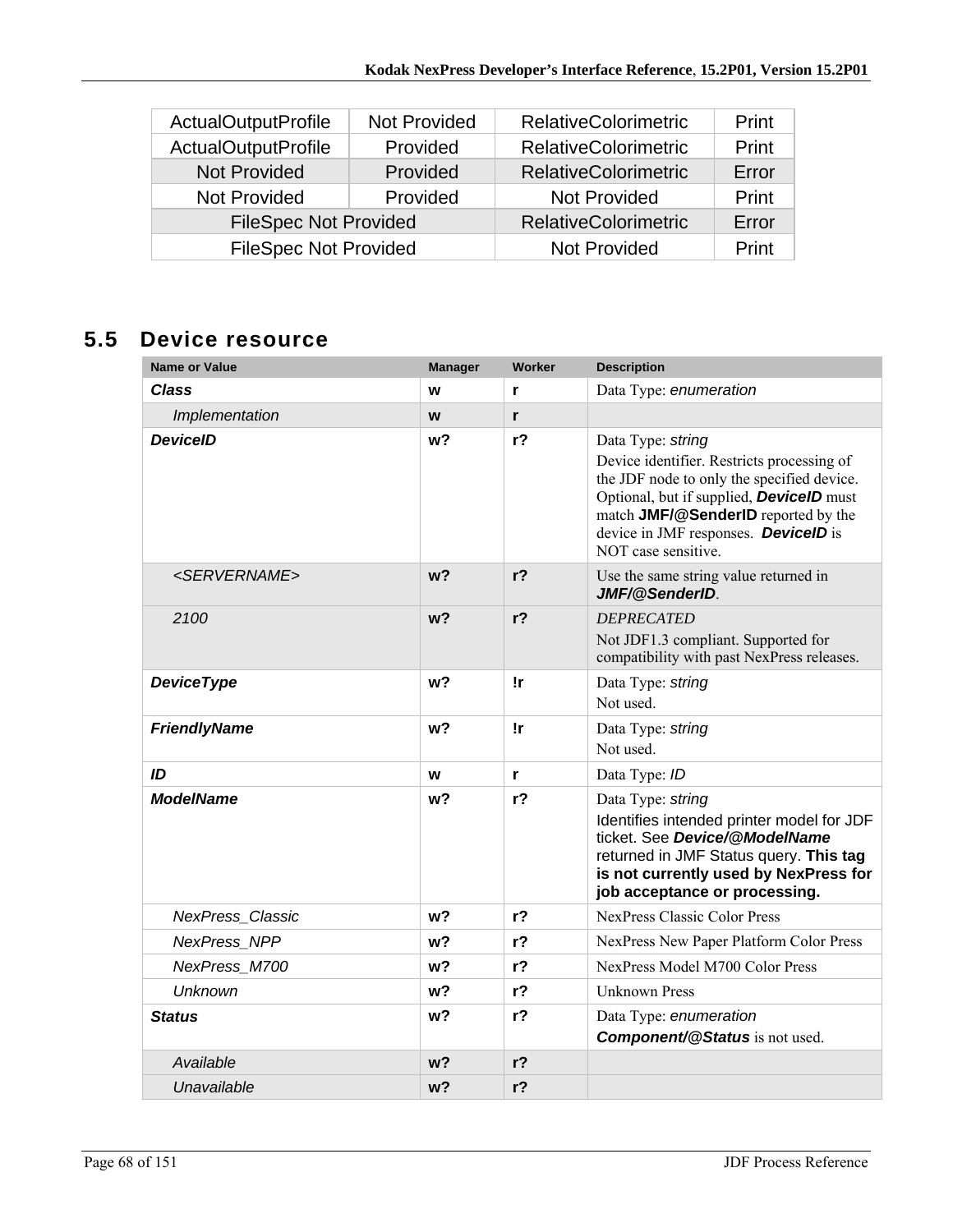# **5.6 Component resource**

| <b>Name or Value</b> | <b>Manager</b> | Worker       | <b>Description</b>                                                                                                                                                                                                              |
|----------------------|----------------|--------------|---------------------------------------------------------------------------------------------------------------------------------------------------------------------------------------------------------------------------------|
| <b>Amount</b>        | W              | $r$ ?        | Data Type: integer<br>Number of copies to produce.<br>NOTE: The use of this attribute by the<br>NexPress front end is different from its<br>semantics as defined in [JDF].                                                      |
| Class                | W              | r            | Data Type: enumeration                                                                                                                                                                                                          |
| Quantity             | W              | r            |                                                                                                                                                                                                                                 |
| ComponentType        | W              | r            | Data Type: enumerations<br>Category of the component.                                                                                                                                                                           |
| PartialProduct       | W              | $\mathbf{r}$ | The NexPress only supports a component<br>type of PartialProduct                                                                                                                                                                |
| Dimensions = $000$   | w <sub>2</sub> | $r$ ?        | Data Type: shape<br>Output component resource is linked as an<br>input resource to the succeeding postpress<br>process. Default of "0 0 0" specifies<br>unknown. In this case a portrait orientation (<br>$Y > X$ ) is assumed. |
| ID                   | W              | r            | Data Type: ID                                                                                                                                                                                                                   |
| <b>Status</b>        | w?             | $r$ ?        | Data Type: enumeration<br><b>Component/@Status</b> is not used.                                                                                                                                                                 |
| Available            | w <sub>2</sub> | $r$ ?        |                                                                                                                                                                                                                                 |
| Unavailable          | w <sub>2</sub> | $r$ ?        |                                                                                                                                                                                                                                 |

# **5.7 DigitalPrintingParams resource**

A **DigitalPrintingParams** resource MUST be specified in one of the following two syntax variants:

- As a single non-partitioned **DigitalPrintingParams** resource
- As a partitioned **DigitalPrintingParams** resource where it shall be partitioned by *SheetIndex* and/or *RunTags*. This syntax variant should be used when specifying the use of multiple mediums.

| <b>Name or Value</b>  | <b>Manager</b> | <b>Worker</b>  | <b>Description</b>                                                                                                                                                                                               |
|-----------------------|----------------|----------------|------------------------------------------------------------------------------------------------------------------------------------------------------------------------------------------------------------------|
| <b>Class</b>          | W              | r              | Data Type: enumeration                                                                                                                                                                                           |
| Parameter             | W              | r              |                                                                                                                                                                                                                  |
| ID                    | W              | r              | Data Type: ID                                                                                                                                                                                                    |
| <b>Collate</b>        | w?             | r?             | Data Type: enumeration<br>Determines sequencing of sheets in the<br>document. If not specified or has a non-<br>supported value, the NexPress uses the<br>collation setting in the system default hot<br>folder. |
| <b>None</b>           | $w$ ?          | r <sub>2</sub> | Do not collate sheets in the document or<br>documents comprising the job.                                                                                                                                        |
| <b>SheetSetAndJob</b> | w?             | r <sub>2</sub> | Collate sheets in the document, documents<br>in the set, and sets in the job.                                                                                                                                    |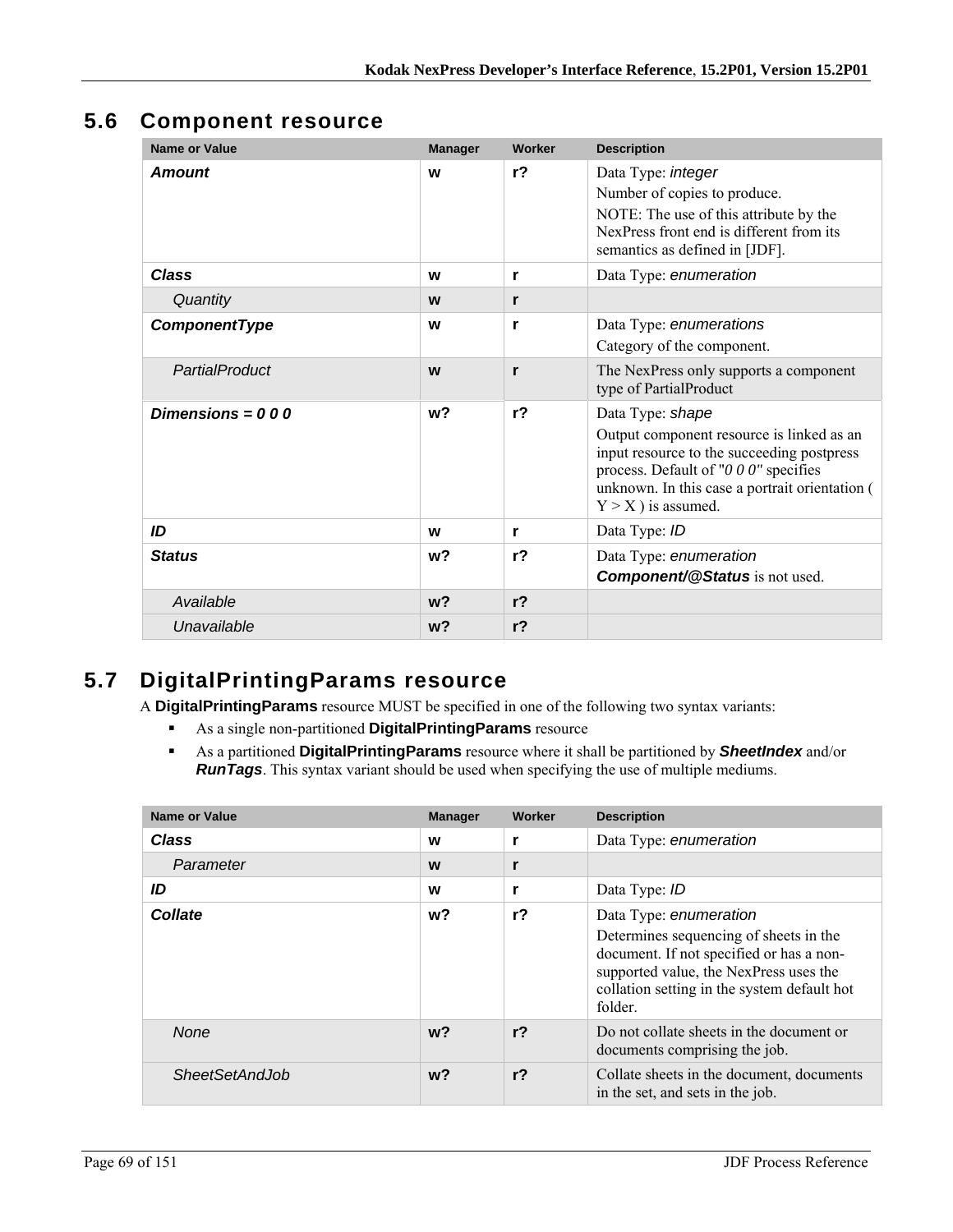| <b>Name or Value</b>                  | <b>Manager</b> | Worker         | <b>Description</b>                                                                                                                                                                                                                       |
|---------------------------------------|----------------|----------------|------------------------------------------------------------------------------------------------------------------------------------------------------------------------------------------------------------------------------------------|
| <b>Disjointing</b>                    | w?             | $r$ ?          | Specifies offset and stacking settings. See<br>Disjointing below.                                                                                                                                                                        |
| <b>OutputBin = SystemSpecified</b>    | w?             | $r$ ?          | Data Type: NMTOKEN                                                                                                                                                                                                                       |
|                                       |                |                | Specifies the bin to which the finished<br>document should be output.                                                                                                                                                                    |
| <b>Booklet</b>                        | w?             | $r$ ?          | <b>Inline Finisher</b>                                                                                                                                                                                                                   |
| LargeCapacity                         | w <sub>2</sub> | $r$ ?          | Main Delivery                                                                                                                                                                                                                            |
| LargeCapacity-2                       | w <sub>2</sub> | $r$ ?          | Main Delivery 2                                                                                                                                                                                                                          |
| <b>SystemSpecified</b>                | w?             | $r$ ?          | The destination uses the system default.<br>Default Value.                                                                                                                                                                               |
| Top                                   | w <sub>2</sub> | $r$ ?          | Proof Delivery                                                                                                                                                                                                                           |
| Tray-1                                | w <sub>2</sub> | $r$ ?          | M700e FinisherUpper tray                                                                                                                                                                                                                 |
| Tray-2                                | w <sub>2</sub> | $r$ ?          | M700e FinisherLower tray                                                                                                                                                                                                                 |
| <b>PageDelivery = SystemSpecified</b> | w <sub>2</sub> | r <sub>2</sub> | Data Type: enumeration                                                                                                                                                                                                                   |
|                                       |                |                | Specifies how pages are to be delivered to<br>the output bin or finisher.                                                                                                                                                                |
| SameOrderFaceUp                       | w <sub>2</sub> | $r$ ?          | Order as defined by the RunList, with<br>"front" sides of the media up.                                                                                                                                                                  |
| SameOrderFaceDown                     | w <sub>2</sub> | $r$ ?          | Order as defined by the RunList, with<br>"front" sides of the media down.                                                                                                                                                                |
| ReverseOrderFaceUp                    | w <sub>2</sub> | $r$ ?          | Order reversed, as defined by the RunList,<br>with "front" sides of the media up.                                                                                                                                                        |
| ReverseOrderFaceDown                  | w <sub>2</sub> | $r$ ?          | Order reversed, as defined by the RunList,<br>with "front" sides of the media down.                                                                                                                                                      |
| <b>SystemSpecified</b>                | w <sub>2</sub> | $r$ ?          | Delivery order uses the system default.<br>Default Value.                                                                                                                                                                                |
| <b>PartIDKeys</b>                     | w?             | $r$ ?          | Data Type: enumerations                                                                                                                                                                                                                  |
|                                       |                |                | If not present, DigitalPrintingParams is                                                                                                                                                                                                 |
|                                       |                |                | a single unpartioned resource.<br>Use when specifying the use of multiple                                                                                                                                                                |
|                                       |                |                | mediums.                                                                                                                                                                                                                                 |
| SheetIndex                            | we             | $r$ ?          | Partition using the NexPress cover-mode<br>method of page-to-media mapping.                                                                                                                                                              |
| <b>RunTags</b>                        | w←             | $r$ ?          | Partition using the NexPress label method<br>of page-to-media mapping.                                                                                                                                                                   |
| <b>SheetIndex RunTags</b>             | w←             | $r$ ?          | Partition using both NexPress cover-mode<br>and NexPress label methods of page-to-<br>media mapping. (NOTE: You must specify<br>the value of PartIDKeys in this order --<br>SheetIndex, then RunTags -- when they are<br>used together.) |
| <b>Status</b>                         | W              | r              | Data Type: enumeration                                                                                                                                                                                                                   |
| Available                             | W              | r              |                                                                                                                                                                                                                                          |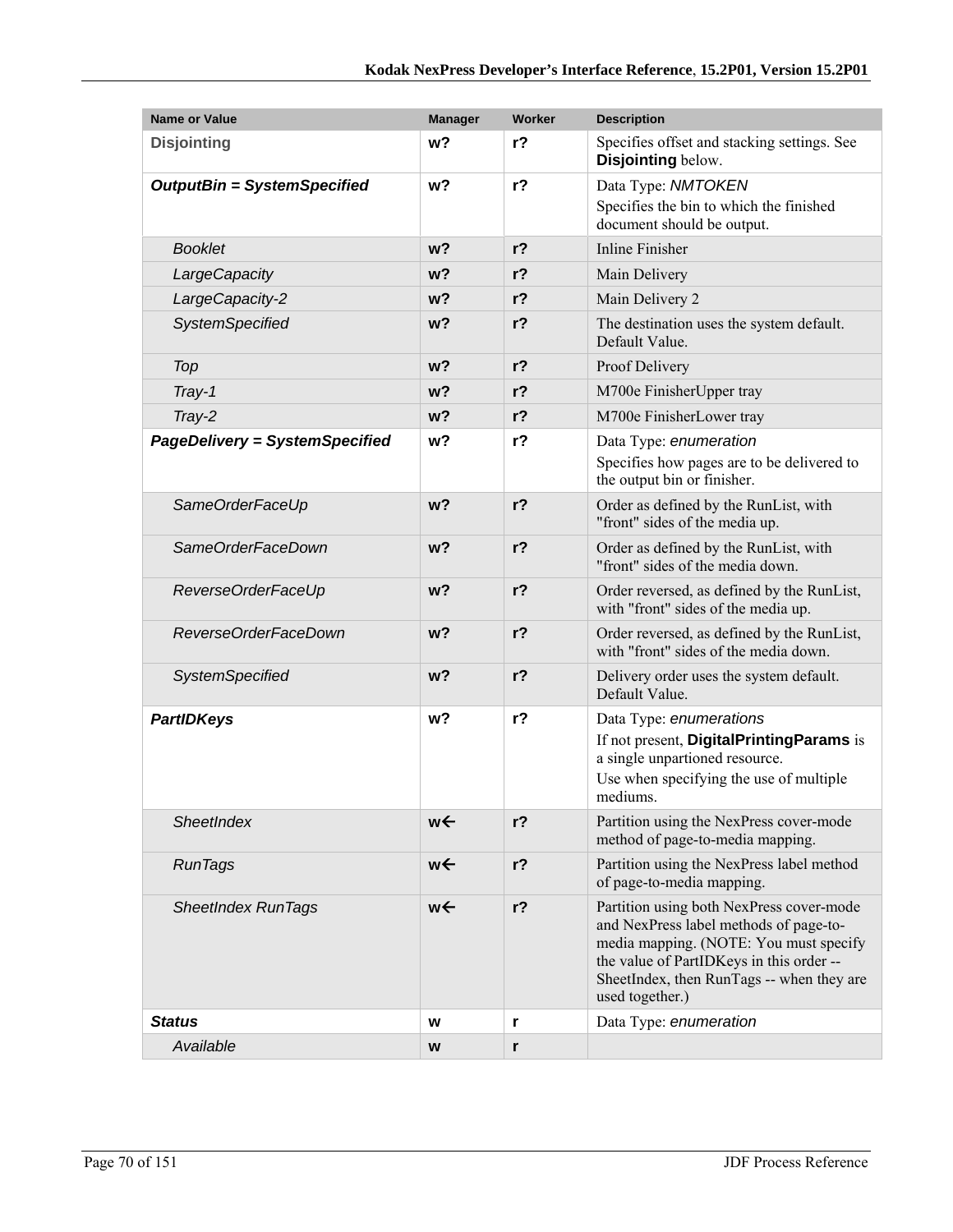| <b>Name or Value</b> | <b>Manager</b> | Worker | <b>Description</b>                                                                                                                              |
|----------------------|----------------|--------|-------------------------------------------------------------------------------------------------------------------------------------------------|
| <b>NXP:ColorFlow</b> | w?             | $r$ ?  | Data Type: boolean<br>When enabled, job must adhere to<br>ColorFlow policy of the press. This may<br>prevent the job from printing if the press |
|                      |                |        | requires color calibration.                                                                                                                     |

# **5.7.1 DigitalPrintingParams sub-element**

| <b>Name or Value</b>                          | <b>Manager</b> | <b>Worker</b>  | <b>Description</b>                                                                                                                                                                                                                                                                                                                                                                                                                                                                                                                                                                 |
|-----------------------------------------------|----------------|----------------|------------------------------------------------------------------------------------------------------------------------------------------------------------------------------------------------------------------------------------------------------------------------------------------------------------------------------------------------------------------------------------------------------------------------------------------------------------------------------------------------------------------------------------------------------------------------------------|
| <b>RunTags</b>                                | w?             | r?             | Data Type: NMTOKENS<br>Supports the NexPress label methods<br>(stamp annotation and PPML/VDX labels)<br>for PDL page to media mapping. Creates a<br>partition consisting of sheets tagged with<br>RunTags values.<br>To support stamp annotation, RunTags<br>values are limited to "SubstrateTypeCover"<br>and "SubstrateTypeInsert".<br>To support PPML/VDX labels, values must<br>correspond to the arbitrary values of the<br>PPML DOCUMENT/@Label attributes.<br>A RunTags value is ignored if it does not<br>correspond to a PDF stamp annotation or<br>PPML DOCUMENT/@Label. |
| SubstrateTypeCover                            | w <sub>2</sub> | $r$ ?          | Defines a partition for substrates tagged<br>with the stamp annotation:<br>SubstrateTypeCover.                                                                                                                                                                                                                                                                                                                                                                                                                                                                                     |
| Substrate TypeInsert                          | w <sub>2</sub> | $r$ ?          | Defines a partition for substrates tagged<br>with the stamp annotation:<br>SubstrateTypeInsert.                                                                                                                                                                                                                                                                                                                                                                                                                                                                                    |
| <arbitrary @label="" document=""></arbitrary> | w <sub>2</sub> | r <sub>2</sub> | Defines a partition for substrates in a PPML<br>Document that are assigned the arbitrary<br>label.                                                                                                                                                                                                                                                                                                                                                                                                                                                                                 |
| <b>SheetIndex</b>                             | w?             | $r$ ?          | Data Type: IntegerRangeList<br>Creates a partition that maps sheets to<br><b>MediaRef</b>                                                                                                                                                                                                                                                                                                                                                                                                                                                                                          |
| 0 (used without <b>RunTags</b> key)           | w <sub>2</sub> | $r$ ?          | Defines a partition consisting of the first<br>sheet.                                                                                                                                                                                                                                                                                                                                                                                                                                                                                                                              |
| -1 (used without <b>RunTags</b> key)          | w <sub>2</sub> | $r$ ?          | Defines a partition consisting of the last<br>sheet.                                                                                                                                                                                                                                                                                                                                                                                                                                                                                                                               |
| $0 - 1$ (used without <b>RunTags</b> key)     | w?             | r?             | Defines a partition consisting of the first<br>and last sheets.                                                                                                                                                                                                                                                                                                                                                                                                                                                                                                                    |
| $1 - 1$ (used with <b>RunTags</b> key)        | $w$ ?          | $r$ ?          | Defines a partition consisting of all but the<br>first sheet.                                                                                                                                                                                                                                                                                                                                                                                                                                                                                                                      |
| $0 \sim -2$ (used with <b>RunTags</b> key)    | w?             | $r$ ?          | Defines a partition consisting of all but the<br>last sheet.                                                                                                                                                                                                                                                                                                                                                                                                                                                                                                                       |
| $1 \sim -2$ (used with <b>RunTags</b> key)    | w?             | r?             | Defines a partition consisting of all but the<br>first and last sheets.                                                                                                                                                                                                                                                                                                                                                                                                                                                                                                            |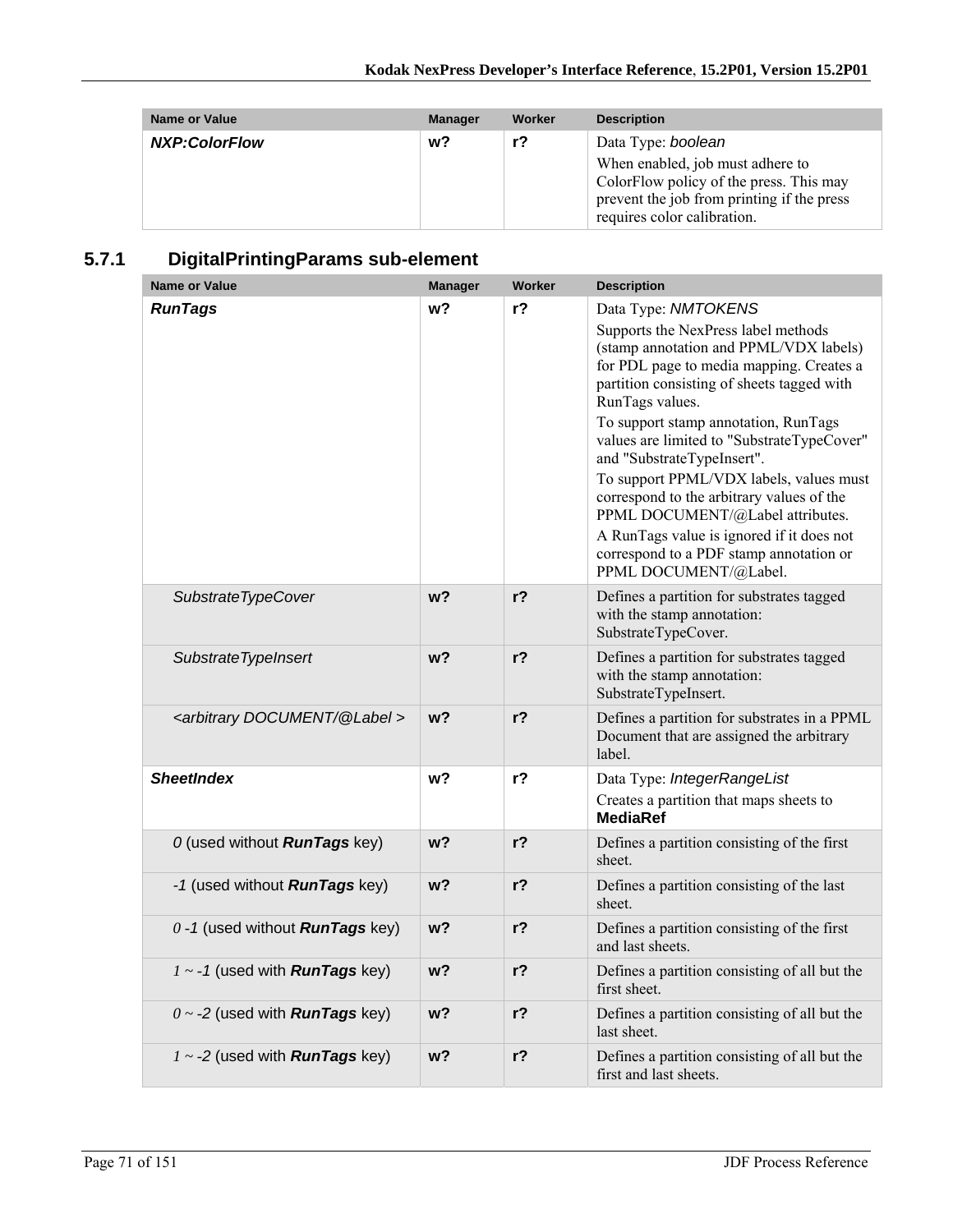| <b>Name or Value</b> | <b>Manager</b> | Worker | <b>Description</b>                                                                                                                                                                                                                                                                                                                      |
|----------------------|----------------|--------|-----------------------------------------------------------------------------------------------------------------------------------------------------------------------------------------------------------------------------------------------------------------------------------------------------------------------------------------|
| <b>MediaRef</b>      | w←             | $r$ ?  | Data Type: refelement<br>The <b>Media</b> resource can be partitioned to<br>designate mixed media usage within the job.<br>Alternatively, <b>MediaRef</b> can be added to a<br>partitioned DigitalPrintingParams.<br><b>MediaRef</b> is not used if the <b>Media</b><br>resource is itself partitioned by<br>SheetIndex and/or RunTags. |

#### **5.7.1.1 MediaRef**

| Name or Value | <b>Manager</b> | Worker | <b>Description</b> |
|---------------|----------------|--------|--------------------|
| rRef          | W              |        |                    |

## **5.7.2 Disjointing**

| Name or Value                 | <b>Manager</b> | Worker         | <b>Description</b>                                                                                                                           |
|-------------------------------|----------------|----------------|----------------------------------------------------------------------------------------------------------------------------------------------|
| OffsetAmount = $1$            | w?             | r <sub>2</sub> | Data Type: <i>integer</i><br>Offset Set Count. Default = $1$ .                                                                               |
| <b>OffsetDirection = None</b> | w?             | r <sub>2</sub> | Data Type: enumeration<br>Control offset stacking of printed output.                                                                         |
| <b>None</b>                   | w?             | r <sub>2</sub> | Offset Stacking Disabled. Default Value.                                                                                                     |
| Alternate                     | $w$ ?          | r <sub>2</sub> | Offset Stacking Enabled. Stack is alternated<br>after producing each OffsetAmount number<br>of sets.                                         |
| <b>NXP:SeparatorAmount</b>    | w?             | r <sub>2</sub> | Data Type: <i>integer</i><br>When specified, a separator sheet will be<br>inserted between sets consisting of<br>SeparatorAmount components. |

# **5.8 FitPolicy resource**

| <b>Name or Value</b> | <b>Manager</b> | Worker         | <b>Description</b>                                                                                                                                                            |
|----------------------|----------------|----------------|-------------------------------------------------------------------------------------------------------------------------------------------------------------------------------|
| <b>Class</b>         | W              | r              | Data Type: enumeration                                                                                                                                                        |
| Parameter            | W              | r              |                                                                                                                                                                               |
| ID                   | W              | r              | Data Type: ID                                                                                                                                                                 |
| <b>SizePolicy</b>    | W              | $r$ ?          | Data Type: enumeration<br>Allows printing even if the container size<br>does not match the requirements of the data.<br>If not present, the behavior uses system<br>defaults. |
| Abort                | $w$ ?          | r <sub>2</sub> | Emit an error and abort printing                                                                                                                                              |
| ClipToMaxPage        | $w$ ?          | r <sub>2</sub> | Clip page contents to size of the container.<br>Printed area is centered in the source image.                                                                                 |
| Reduce ToFit         | $w$ ?          | r <sub>2</sub> | Scale down page contents to fit the<br>container; maintain the aspect ratio.                                                                                                  |
| <b>Status</b>        | W              | r              | Data Type: enumeration                                                                                                                                                        |
| Available            | W              | r              |                                                                                                                                                                               |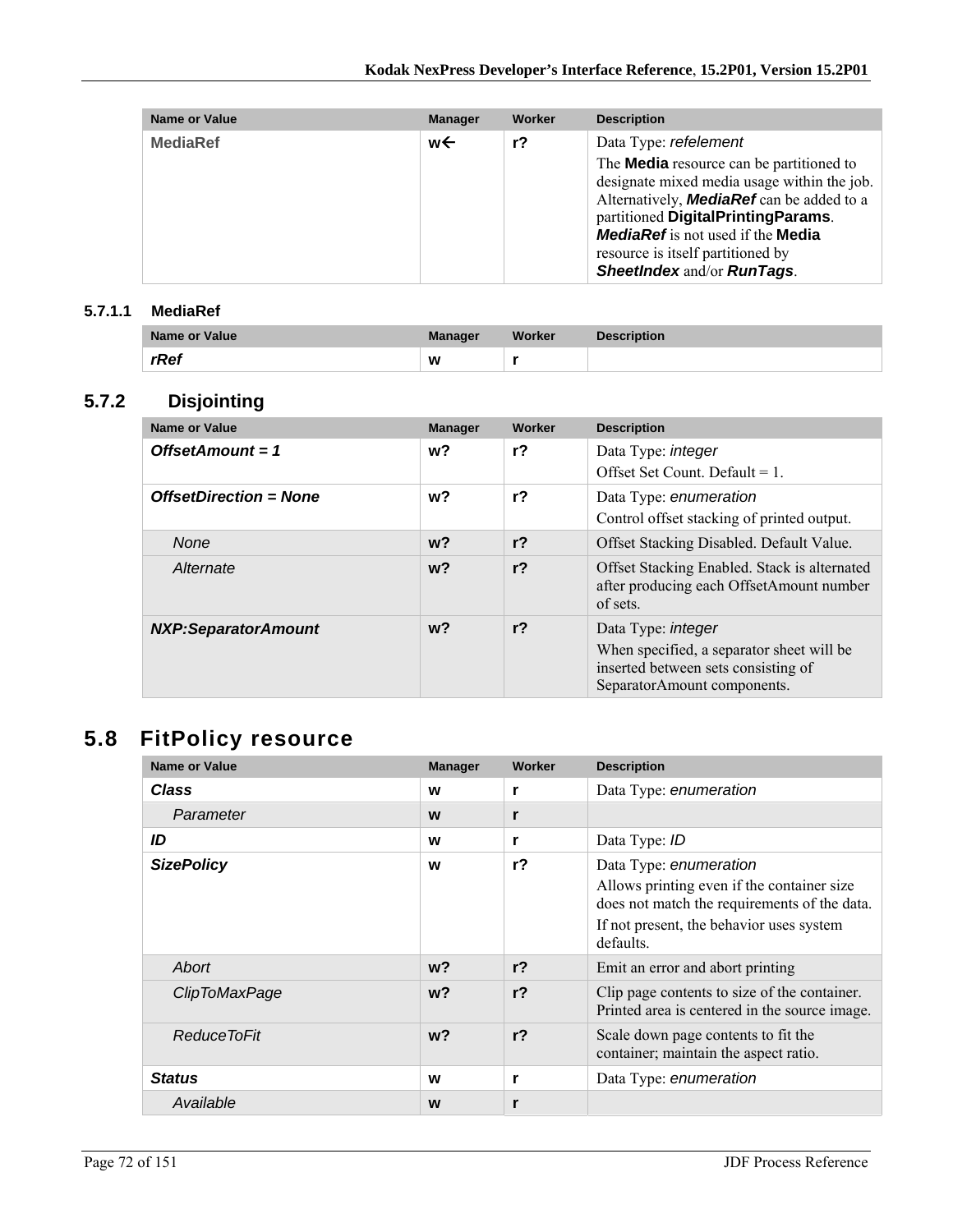## **5.9 FontPolicy resource**

| <b>Name or Value</b>    | <b>Manager</b> | Worker         | <b>Description</b>                                                                                                                                                                                                                                                  |
|-------------------------|----------------|----------------|---------------------------------------------------------------------------------------------------------------------------------------------------------------------------------------------------------------------------------------------------------------------|
| <b>Class</b>            | W              | r              | Data Type: enumeration                                                                                                                                                                                                                                              |
| Parameter               | W              | r              |                                                                                                                                                                                                                                                                     |
| ID                      | W              | r              | Data Type: ID                                                                                                                                                                                                                                                       |
| <b>PreferredFont</b>    | w <sub>2</sub> | !r             | Data Type: NMTOKEN<br>Ignored                                                                                                                                                                                                                                       |
| <b>Status</b>           | W              | r              | Data Type: enumeration                                                                                                                                                                                                                                              |
| Available               | W              | r              |                                                                                                                                                                                                                                                                     |
| <b>UseDefaultFont</b>   | w?             | r <sub>2</sub> | Data Type: boolean<br>If neither UseDefaultFont nor<br><b>UseFontEmulation</b> is specified, the<br>NexPress uses the <b>UseDefaultFont</b> setting<br>in the system default hot folder. If<br><b>UseFontEmulation</b> is specified, the<br>default value is false. |
| false                   | w <sub>2</sub> | r <sub>2</sub> |                                                                                                                                                                                                                                                                     |
| true                    | w <sub>2</sub> | r <sub>2</sub> | Resort to a default font if font cannot be<br>found.                                                                                                                                                                                                                |
| <b>UseFontEmulation</b> | w <sub>2</sub> | $r$ ?          | Data Type: boolean<br>If neither UseDefaultFont nor<br><b>UseFontEmulation</b> is specified, the<br>NexPress uses the UseFontEmulation<br>setting in the system default hot folder. If<br><b>UseDefaultFont</b> is specified, the default<br>value is false.        |
| false                   | w?             | $r$ ?          |                                                                                                                                                                                                                                                                     |
| true                    | w <sub>2</sub> | r <sub>2</sub> | Emulate a required font if font cannot be<br>found.                                                                                                                                                                                                                 |

# **5.10 GatheringParams resource**

| Name or Value  | <b>Manager</b> | Worker         | <b>Description</b>     |
|----------------|----------------|----------------|------------------------|
| <b>Class</b>   | W              |                | Data Type: enumeration |
| Parameter      | W              | $\mathbf{r}$   |                        |
| ID             | W              |                | Data Type: ID          |
| $NoOp = false$ | W              |                | Data Type: boolean     |
| false          | w <sub>2</sub> | r <sub>2</sub> |                        |
| true           | w <sub>2</sub> | r <sub>2</sub> | Ignore this process    |
| <b>Status</b>  | W              |                | Data Type: enumeration |
| Available      | W              |                |                        |

## **5.11 HoleMakingParams resource**

| Name or Value | <b>Manager</b> | Worker | <b>Description</b>     |
|---------------|----------------|--------|------------------------|
| <b>Class</b>  | W              |        | Data Type: enumeration |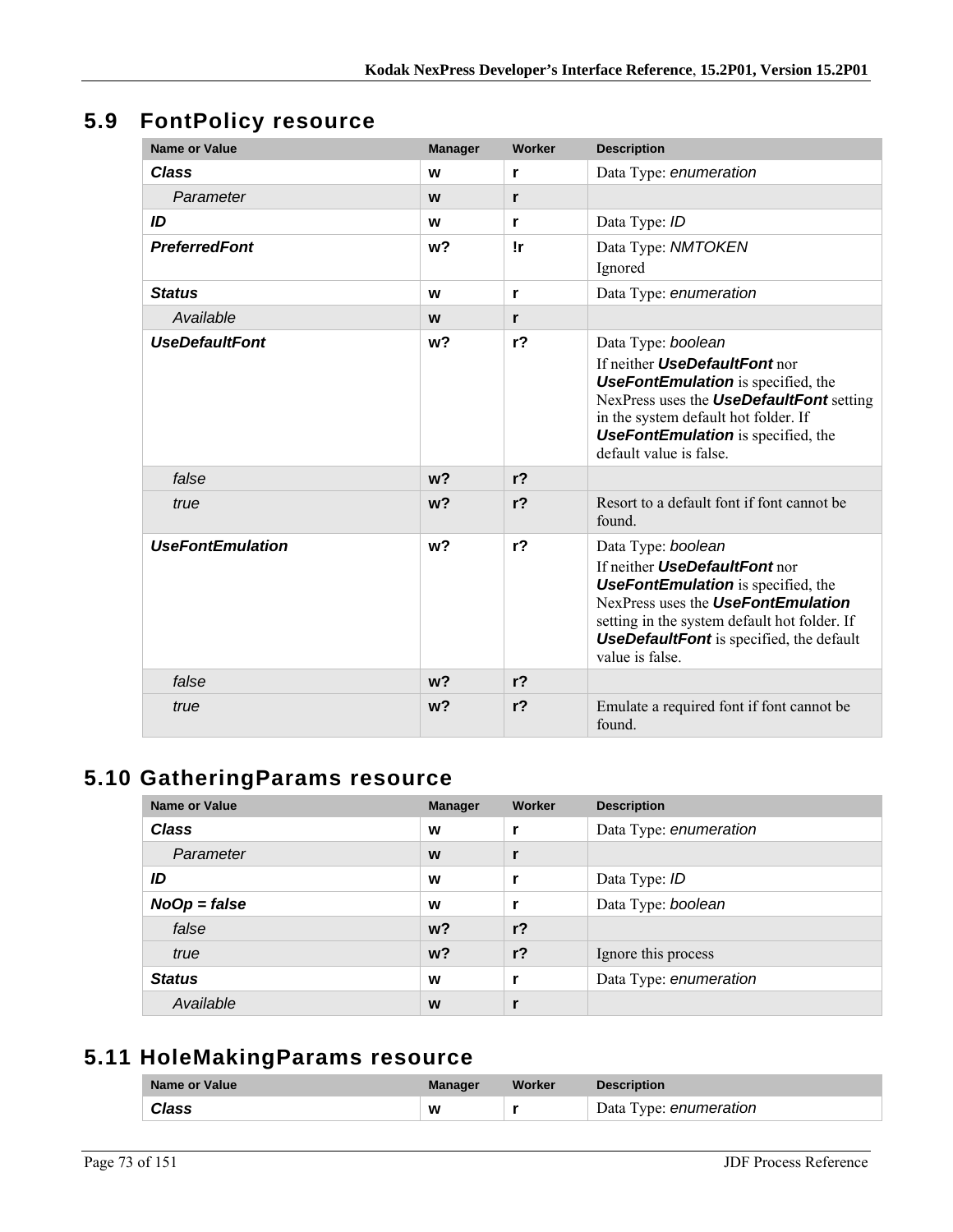| <b>Name or Value</b> | <b>Manager</b> | Worker         | <b>Description</b>     |
|----------------------|----------------|----------------|------------------------|
| Parameter            | W              |                |                        |
| ID                   | W              |                | Data Type: ID          |
| $NoOp = false$       | W              |                | Data Type: boolean     |
| false                | w <sup>2</sup> | r <sub>2</sub> |                        |
| true                 | $w$ ?          | $r$ ?          | Ignore this process    |
| <b>Status</b>        | W              |                | Data Type: enumeration |
| Available            | W              |                |                        |

# **5.12 InterpretingParams resource**

| <b>Name or Value</b>               | <b>Manager</b> | Worker         | <b>Description</b>                                                                                               |
|------------------------------------|----------------|----------------|------------------------------------------------------------------------------------------------------------------|
| <b>Class</b>                       | W              | r              | Data Type: enumeration                                                                                           |
| Parameter                          | W              | r              |                                                                                                                  |
| ID                                 | W              | r              | Data Type: ID                                                                                                    |
| NXP: KnockoutColors = false        | w <sub>2</sub> | r <sub>2</sub> | Data Type: boolean                                                                                               |
|                                    |                |                | Determines behavior of the overprint<br>conversion feature " Colors Knockout".                                   |
| false                              | $w$ ?          | r <sub>2</sub> | No knockout is performed. Default Value.                                                                         |
| true                               | $w$ ?          | r <sub>2</sub> | The operation to set colors to knockout on<br>PDF data will be performed by the<br>NexPress preflight processor. |
| <b>NXP: OverprintBlack = false</b> | w <sub>2</sub> | r <sub>2</sub> | Data Type: boolean                                                                                               |
|                                    |                |                | Determines behavior of the overprint<br>conversion feature "Black Overprint" for<br>the NexPress front end       |
| false                              | w <sub>2</sub> | r <sub>2</sub> | Black will not be set to overprint. Default<br>Value.                                                            |
| true                               | w <sub>2</sub> | $r$ ?          | Black to overprint is enabled.                                                                                   |
| HonorPDFOverprint = false          | w <sub>2</sub> | r <sub>2</sub> | Data Type: boolean                                                                                               |
|                                    |                |                | If true, instructs the RIPs to perform<br>OverprintPreview.                                                      |
| false                              | w <sub>2</sub> | $r$ ?          | OverprintPreview disabled. Default Value.                                                                        |
| true                               | w <sub>2</sub> | $r$ ?          | OverprintPreview enabled.                                                                                        |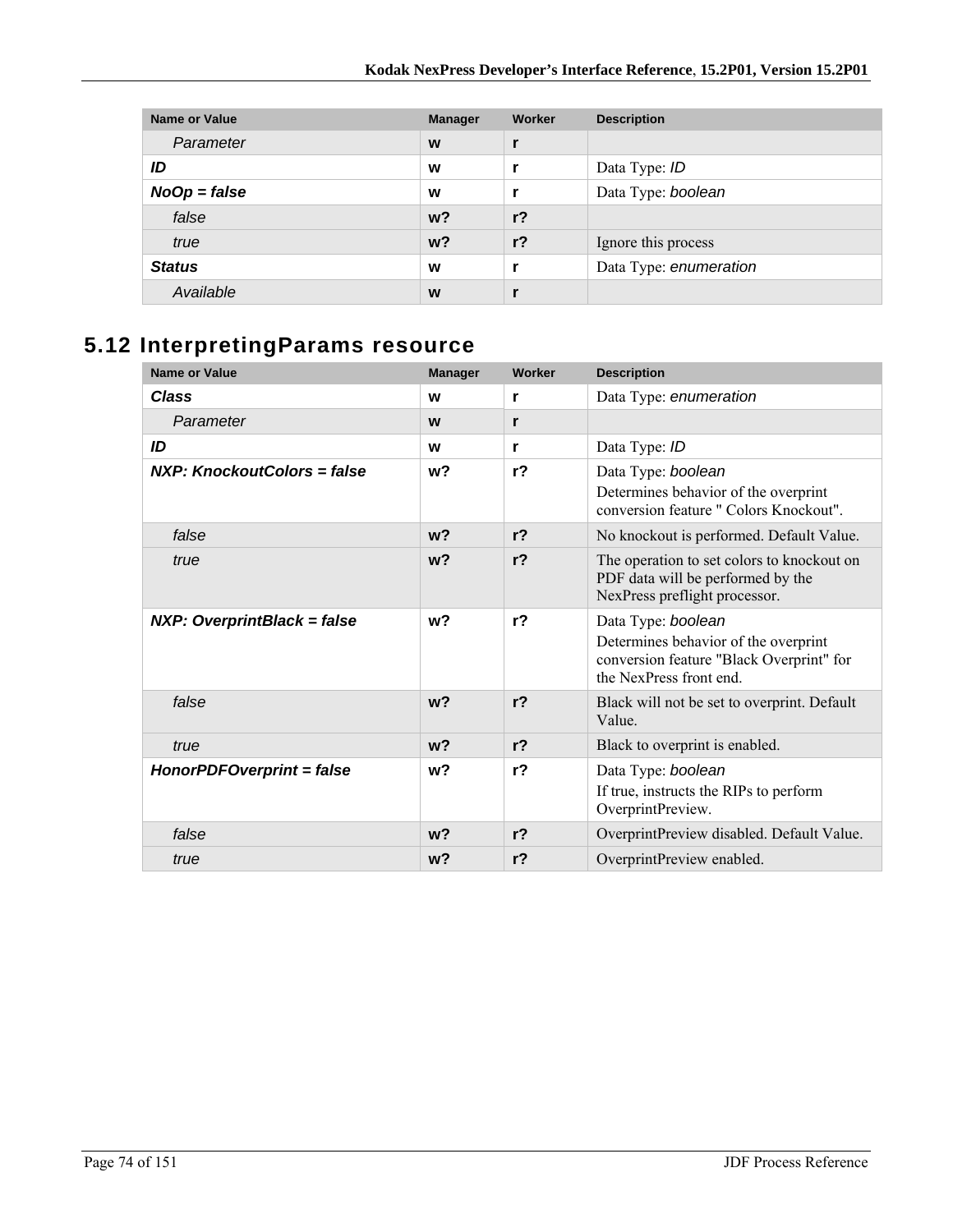| <b>Name or Value</b>         | <b>Manager</b> | Worker         | <b>Description</b>                                                                                                                                                   |
|------------------------------|----------------|----------------|----------------------------------------------------------------------------------------------------------------------------------------------------------------------|
| <b>PrintQuality = Normal</b> | w?             | r <sub>2</sub> | Data Type: enumeration                                                                                                                                               |
|                              |                |                | The switch for setting the print quality of                                                                                                                          |
|                              |                |                | the device                                                                                                                                                           |
|                              |                |                | Two enumerations are recognized by the<br>NexPress <sup>-</sup>                                                                                                      |
|                              |                |                | <i>NexPress:</i> All Job Ticket features are<br>available and the job is processed<br>identically to previous NexStation releases.                                   |
|                              |                |                | <i>Economy:</i> To achieve ink savings, the job is<br>processed and screened using new<br>parameters; some Job Ticket settings are<br>restrictied and/or turned off. |
| High                         | w?             | $r$ ?          | Maps to NexPress                                                                                                                                                     |
| Default                      | w?             | $r$ ?          | Maps to NexPress                                                                                                                                                     |
| Draft                        | w?             | $r$ ?          | Maps to Economy                                                                                                                                                      |
| <b>Status</b>                | W              | r              | Data Type: enumeration                                                                                                                                               |
| Available                    | W              | $\mathbf{r}$   |                                                                                                                                                                      |
| NXP: ImageSmoothing = false  | w?             | r <sub>2</sub> | Data Type: boolean                                                                                                                                                   |
|                              |                |                | Determines behavior of DFE feature<br>"SmartRGB" which applies an image<br>smoothing algorithm to RGB images in<br>input files.                                      |
| false                        | w <sub>2</sub> | $r$ ?          | No Image Smoothing is performed. Default<br>Value.                                                                                                                   |
| true                         | w?             | $r$ ?          | Image Smoothing performed in RIPs.                                                                                                                                   |
| NXP: HaloRemoval = false     | w?             | r <sub>2</sub> | Data Type: boolean                                                                                                                                                   |
|                              |                |                | Determines behavior of the DFE feature<br>"Halo Effect Removal" which applies an<br>image processing algorithm to RIP raster<br>data to address an EP artifact.      |
| false                        | w <sub>2</sub> | $r$ ?          | No Halo Removal is performed. Default<br>Value.                                                                                                                      |
| true                         | w <sub>2</sub> | r <sub>2</sub> | Halo Removal is performed in RIPs.                                                                                                                                   |

# **5.13 LayoutPreparationParams resource**

| <b>Name or Value</b> | <b>Manager</b> | Worker | <b>Description</b>     |
|----------------------|----------------|--------|------------------------|
| <b>Class</b>         | W              |        | Data Type: enumeration |
| Parameter            | W              |        |                        |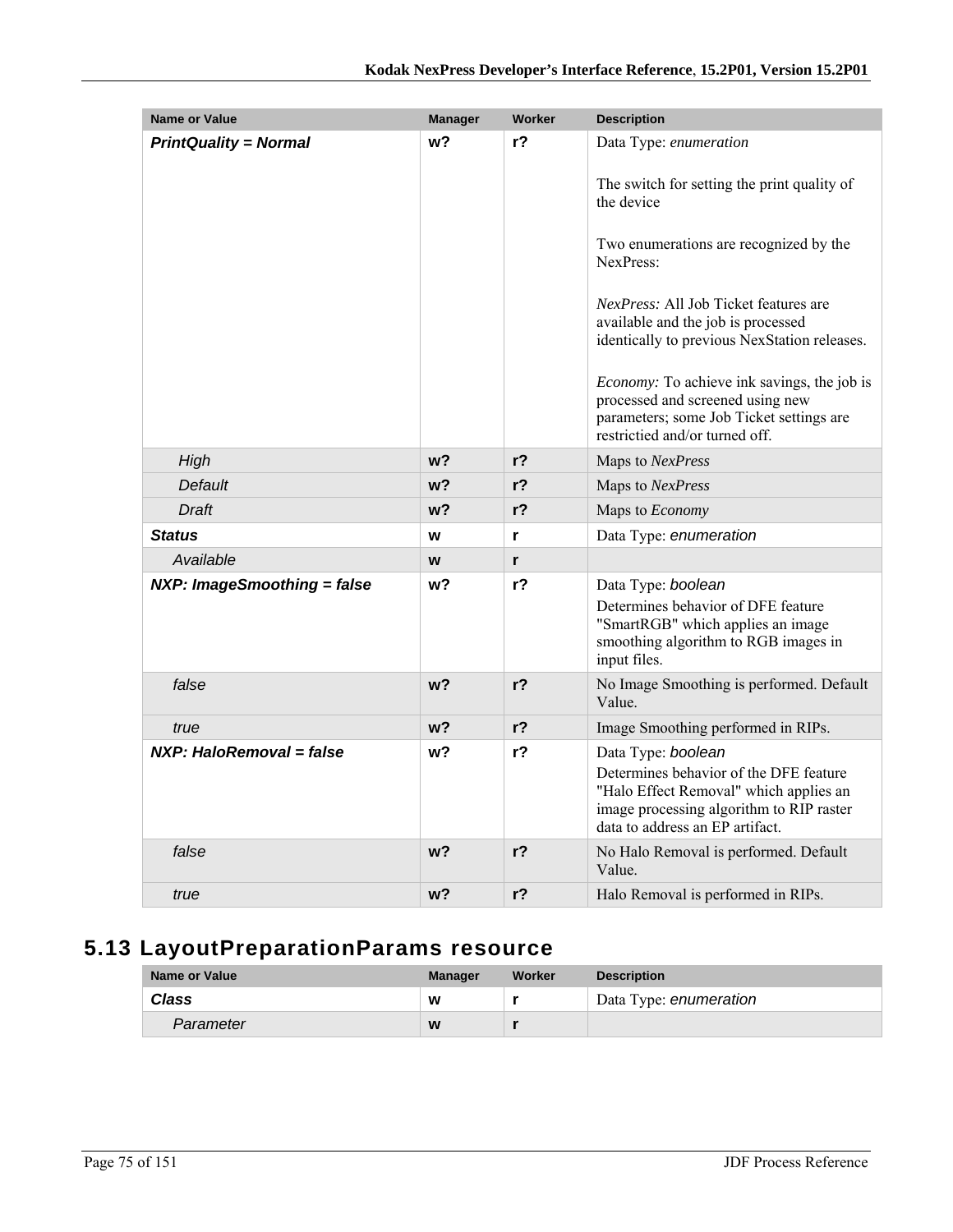| <b>Name or Value</b>              | <b>Manager</b> | <b>Worker</b>  | <b>Description</b>                                                                                                                                                                                                                                                                                                                                                                                                                                                                                                                                                            |
|-----------------------------------|----------------|----------------|-------------------------------------------------------------------------------------------------------------------------------------------------------------------------------------------------------------------------------------------------------------------------------------------------------------------------------------------------------------------------------------------------------------------------------------------------------------------------------------------------------------------------------------------------------------------------------|
| <b>CreepValue</b>                 | w?             | $r$ ?          | Data Type: XYPair<br>Specifies the horizontal and vertical creep<br>compensation values in points. The first<br>value is the creep compensation for<br>horizontal gutters; the second value is for<br>vertical gutters.<br>In the NexPress, gutters can only be<br>decremented for creep compensation. X<br>and $Y \le 0$ . Positive values are set to 0.<br>If not present, the creep values are taken<br>from the NexPress <i>substrate type</i> in the<br>Media Catalog named in Media/@Brand<br>for the body media defined by<br>Media/Location/<br>@LocationName=Media0. |
| <b>FrontMarkList</b>              | w?             | $r$ ?          | Data Type: NMTOKENS<br>List of marks to be produced on the sheet<br>surface. During two-sided printing, also<br>affects back side                                                                                                                                                                                                                                                                                                                                                                                                                                             |
| <b>ColorControlStrip</b>          | w?             | $r$ ?          | <b>Enable Control Density Strip</b>                                                                                                                                                                                                                                                                                                                                                                                                                                                                                                                                           |
| CutMark                           | w?             | r?             | Enable Cut Marks                                                                                                                                                                                                                                                                                                                                                                                                                                                                                                                                                              |
| JobField                          | $w$ ?          | r?             | Enable Slug Line                                                                                                                                                                                                                                                                                                                                                                                                                                                                                                                                                              |
| <i><b>IdentificationField</b></i> | w?             | $r$ ?          | Enable Bar Code. NOTE:<br>NXP:MarkParams/@NXP:BCFinishin<br>gDevicelD must have a value of 2 or<br>greater to enable bar code printing.                                                                                                                                                                                                                                                                                                                                                                                                                                       |
| NXP:NGIdentificationField         | $w$ ?          | r <sub>2</sub> | Enable NG Bar Code. Specifies where and<br>whether a barcode identifier mark for the<br>NexGlosser is placed and printed onto each<br>glossed sheet.                                                                                                                                                                                                                                                                                                                                                                                                                          |
| NXP:DuploSCC645Mark               | w?             | $r$ ?          | Enable 645 Mark. Specifies where and<br>whether an optical registration mark for the<br>Duplo DC-645 SCC unit is placed and<br>printed onto each glossed sheet.                                                                                                                                                                                                                                                                                                                                                                                                               |
| NXP:DuploSCCDBMMark               | w <sub>2</sub> | $r$ ?          | Enable DBM Mark. Specifies where and<br>whether an optical registration mark for the<br>Duplo DSF-2000 DBM Booklet maker with<br>SCC unit shall be placed and printed onto<br>each glossed sheet.                                                                                                                                                                                                                                                                                                                                                                             |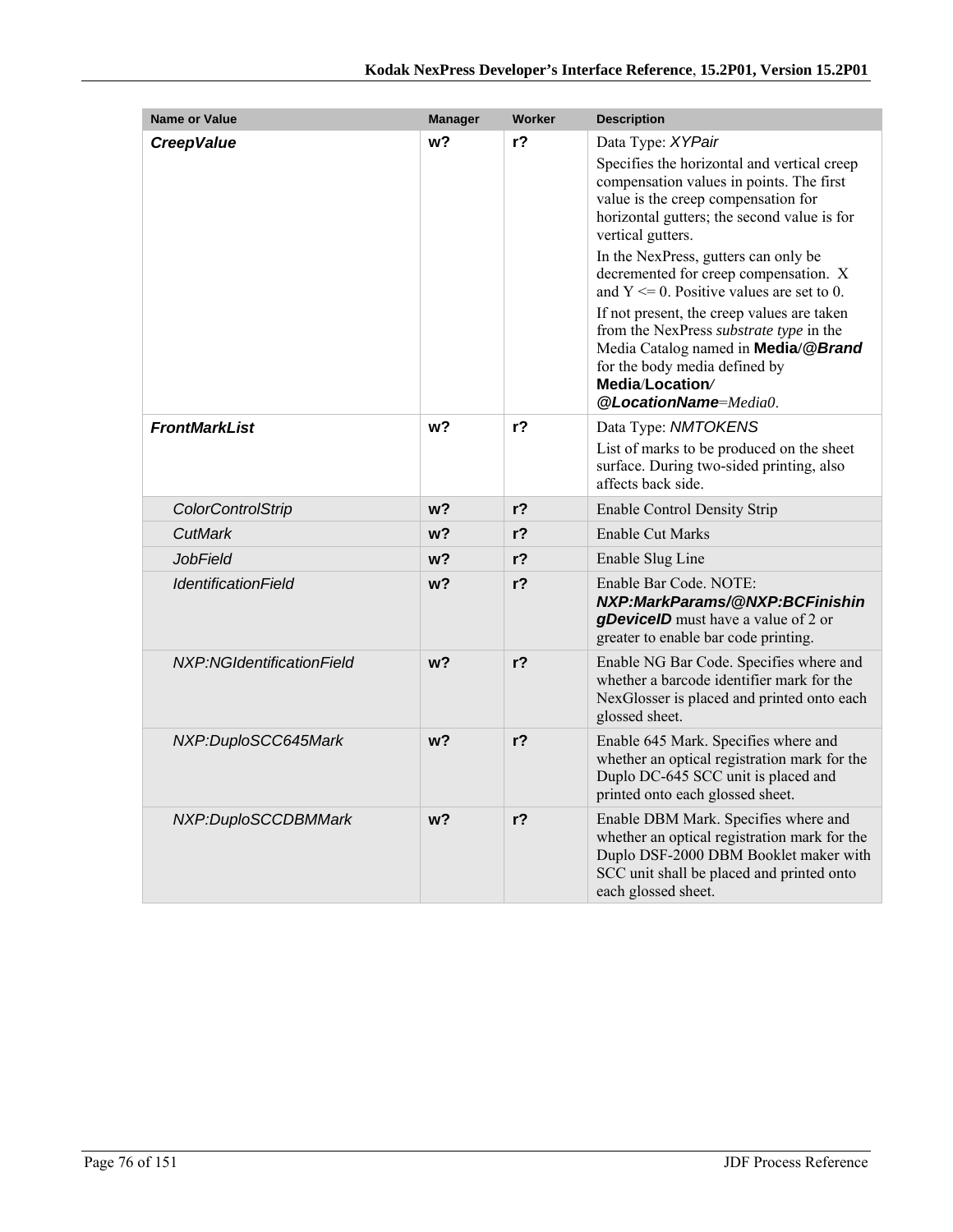| <b>Name or Value</b>   | <b>Manager</b> | <b>Worker</b>  | <b>Description</b>                                                                                                                                                                                                                                                                                                                                                                                                                                                                                                                                                                                                                                                                                                                                                                                                                                                                                                                                                |
|------------------------|----------------|----------------|-------------------------------------------------------------------------------------------------------------------------------------------------------------------------------------------------------------------------------------------------------------------------------------------------------------------------------------------------------------------------------------------------------------------------------------------------------------------------------------------------------------------------------------------------------------------------------------------------------------------------------------------------------------------------------------------------------------------------------------------------------------------------------------------------------------------------------------------------------------------------------------------------------------------------------------------------------------------|
| Gutter = "0.0 0.0"     | w?             | r <sub>2</sub> | Data Type: XYPair<br>Defines the width in points of the horizontal<br>and vertical gutters formed between rows<br>and columns of pages in a multi-up sheet<br>layout. The first value is the width of all<br>horizontal gutters; the second value is the<br>width of all vertical gutters.<br>For creeping gutters (identified by<br>@VerticalCreep or<br>@HorizontalCreep), specifies the initial<br>gutter width.<br>If not present, the implied value is " $0.00$ "<br>which means that the page cells of a multi-<br>up grid of page cells touch.                                                                                                                                                                                                                                                                                                                                                                                                             |
| <b>HorizontalCreep</b> | w?             | $r$ ?          | Data Type: IntegerList<br>Specifies which horizontal gutters creep.<br>Values are zero-based indexes. NexPress<br>supports a maximum of two columns, so a<br>value of "0" indicates that the first and only<br>horizontal gutter creeps.<br>MUST only be present when<br>@PageDistributionScheme = Saddle.                                                                                                                                                                                                                                                                                                                                                                                                                                                                                                                                                                                                                                                        |
| 0                      | w <sub>2</sub> | $r$ ?          | First and only horizontal gutter creeps.                                                                                                                                                                                                                                                                                                                                                                                                                                                                                                                                                                                                                                                                                                                                                                                                                                                                                                                          |
| ID                     | W              | r              | Data Type: ID                                                                                                                                                                                                                                                                                                                                                                                                                                                                                                                                                                                                                                                                                                                                                                                                                                                                                                                                                     |
| <b>ImageShift</b>      | w?             | r <sub>2</sub> | Specifies positioning of the page cell grid,<br>inclusive of any gutter widths, onto the<br>substrate. The value defines the margin for<br>Param imposition mode. When defining<br>LayoutParams/ImageShift with Param<br>imposition mode, PageCell/ImageShift<br>must not be defined.<br>Because <b>ShiftBack</b> is not supported, the<br>front and back origins are locked for two-<br>sided printing. A shift of the page cell grid<br>on the front side forces a shift of the page<br>cell grid on the back side in the direction<br>that maintains alignment with the page cell<br>grid on the front. The origin of the page cell<br>grid of the front is the lower left corner of<br>the substrate, and the origin of the<br>coordinate system of the back side is the<br>lower right corner. For example, a front side<br>horizontal shift of $x=144$ results in a<br>corresponding back side horizontal shift of<br>$x = -144$ .<br>See ImageShift below. |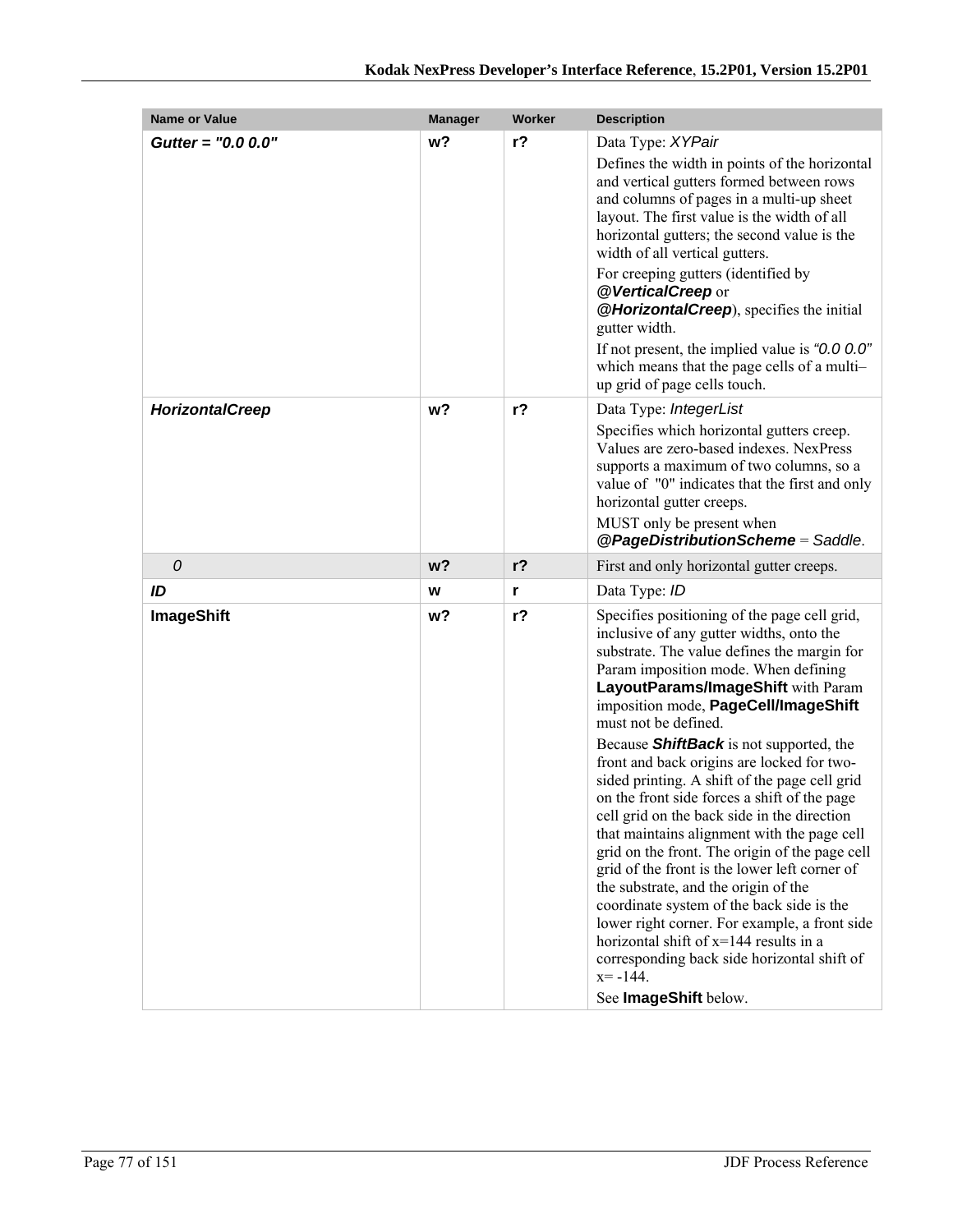| <b>Name or Value</b>                                 | <b>Manager</b> | <b>Worker</b>  | <b>Description</b>                                                                                                                                                                                                                                                                                                             |
|------------------------------------------------------|----------------|----------------|--------------------------------------------------------------------------------------------------------------------------------------------------------------------------------------------------------------------------------------------------------------------------------------------------------------------------------|
| <b>NumberUp</b>                                      | w <sub>2</sub> | $r$ ?          | Data Type: XYPair<br>Defines a regular, multi-up grid of page<br>cells into which content pages are mapped.<br>The first value is the number of columns,<br>the second value is the number or rows in<br>the multi-up grid. Restrictions on the<br>allowed values of this attribute are detailed<br>in a separate table below. |
| <b>PageCell</b>                                      | w <sub>2</sub> | $r$ ?          | Describes how page contents will be<br>imaged onto page cells. All cells on a sheet<br>must use the same page cell size.<br>See PageCell below.                                                                                                                                                                                |
| <b>PageDistributionScheme =</b><br><b>Sequential</b> | w <sub>2</sub> | r <sub>2</sub> | Data Type: NMTOKEN<br>Specifies how pages are distributed onto a<br>multi-up grid of finished page cells defined<br>by @NumberUp.<br>Restrictions on the allowed values of this<br>attribute are detailed in a separate table<br>below.                                                                                        |
| Perfect                                              | w <sub>2</sub> | $r$ ?          | Distribute pages onto a sequence of one or<br>more signatures in proper order for perfect<br>binding.                                                                                                                                                                                                                          |
| Saddle                                               | w <sub>2</sub> | $r$ ?          | Distribute pages onto a sequence of one or<br>more imposition layouts in proper order for<br>saddle stitch binding.                                                                                                                                                                                                            |
| Sequential                                           | w <sub>2</sub> | $r$ ?          | Distribute pages onto the multi-up layout<br>according to the value of<br>@PresentationDirection. Default Value.                                                                                                                                                                                                               |
| <b>PresentationDirection</b>                         | w <sub>2</sub> | r <sub>2</sub> | Data Type: enumeration<br>Indicates the order in which content pages<br>will be distributed into page cells of the<br><b>@NumberUp</b> layout. Permutations specify<br>page flow and are dependent upon the<br>finishing intent specified.                                                                                     |
| zYx                                                  | w?             | $r$ ?          | For use with Saddle Stitch and Perfect<br>Bound. Designates Page Distribution of<br>"Saddle Stitch" or "Perfect Bound (2 <sup>nd</sup> Fold<br>Ver)". See 5.13.5.                                                                                                                                                              |
| zyX                                                  | $w$ ?          | $r$ ?          | For use with Saddle Stitch. Designates Page<br>Distribution of "Saddle Stitch Japan". See<br>5.13.5.                                                                                                                                                                                                                           |
| <b>zxY</b>                                           | $w$ ?          | $r$ ?          | For use with Perfect Bound. Designates<br>Page Distribution of "Perfect Bound (2 <sup>nd</sup><br>Fold Hor)". See 5.13.5.                                                                                                                                                                                                      |
| zYX                                                  | $w$ ?          | $r$ ?          | For use with Perfect Bound. Designates<br>Page Distribution of "Perfect Bound Japan<br>$(2nd Fold Ver)$ ". See 5.13.5.                                                                                                                                                                                                         |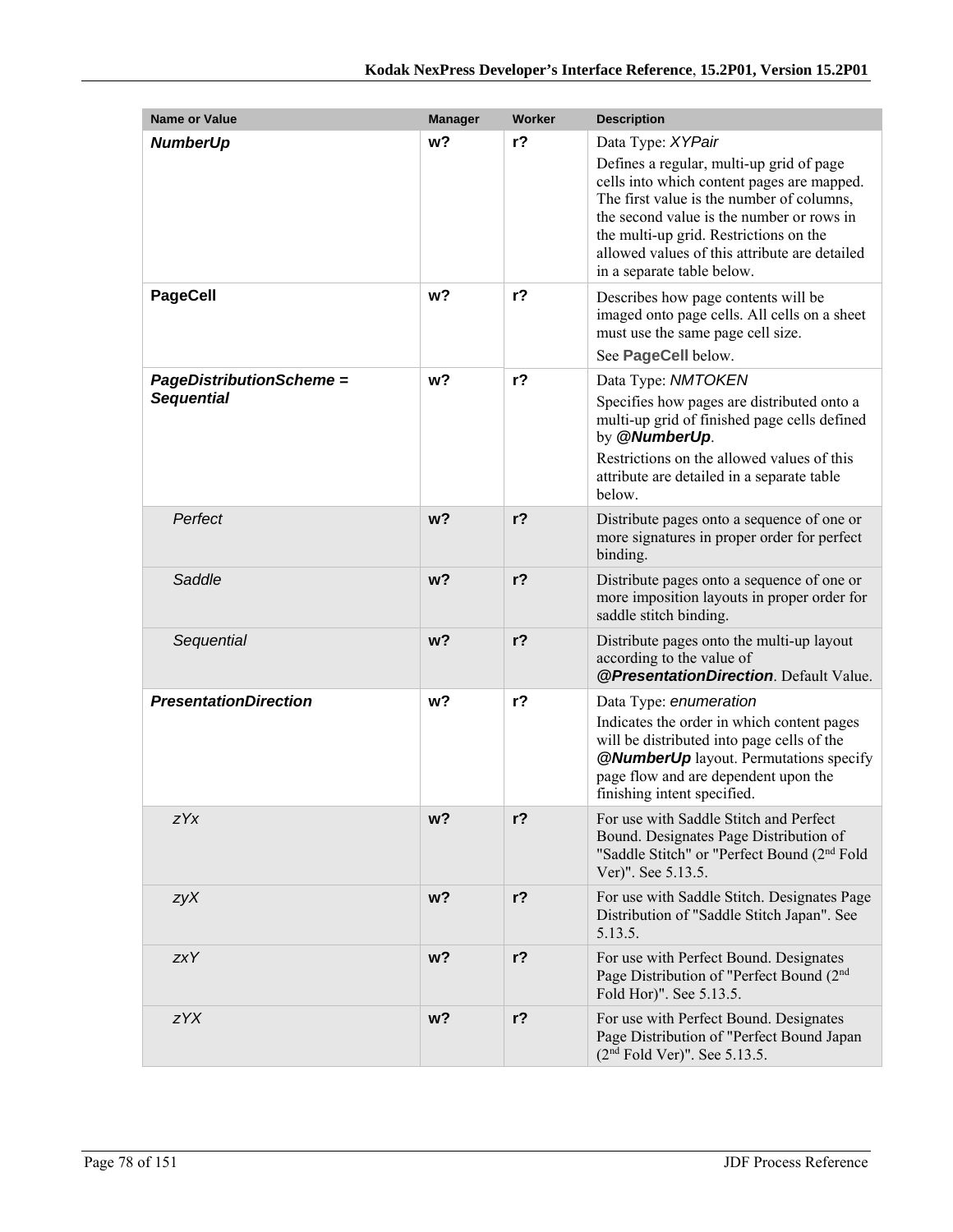| <b>Name or Value</b>    | <b>Manager</b> | <b>Worker</b>  | <b>Description</b>                                                                                                                                                                                                                                                                                                                                                  |
|-------------------------|----------------|----------------|---------------------------------------------------------------------------------------------------------------------------------------------------------------------------------------------------------------------------------------------------------------------------------------------------------------------------------------------------------------------|
| <b>zXY</b>              | w <sub>2</sub> | $r$ ?          | For use with Perfect Bound. Designates<br>Page Distibution of "Perfect Bound Japan<br>$(2nd$ Fold Hor)". See 5.13.5.                                                                                                                                                                                                                                                |
| Xyz                     | w <sub>2</sub> | $r$ ?          | For use with Sequential. Designates Page<br>Distribution of "Consecutive". See 5.13.5.                                                                                                                                                                                                                                                                              |
| zXy                     | $w$ ?          | $r$ ?          | For use with Sequential. Designates Page<br>Distribution of either "Cut and Stack" or<br>"Odd-Even Perfecting". See 5.13.5.                                                                                                                                                                                                                                         |
| <b>Rotate</b>           | w?             | r <sub>2</sub> | Data Type: enumeration<br>For sheet rotation with the M700e finisher                                                                                                                                                                                                                                                                                                |
| Rotate <sub>180</sub>   | w <sub>2</sub> | $r$ ?          | Sheet rotation by 180 degrees                                                                                                                                                                                                                                                                                                                                       |
| $Sides = TwoSidedFlipY$ | w?             | $r$ ?          | Data Type: enumeration<br>Indicates whether the content layout is<br>imaged on one or both sides of the media.<br><b>NOTE: The JDF 1.3 specification uses a</b><br>default value of OneSidedFront.                                                                                                                                                                  |
| <b>OneSidedFront</b>    | w <sub>2</sub> | r <sub>2</sub> | Page content is imaged onto the front side<br>of the media.                                                                                                                                                                                                                                                                                                         |
| <b>TwoSidedFlipX</b>    | $w$ ?          | $r$ ?          | Page content is imaged onto both the front<br>and back sides of media sheets so that the<br>corresponding page cells back up to<br>eachother when flipping around the X-axis.<br>Equivalent to "Work and Tumble".                                                                                                                                                   |
| <b>TwoSidedFlipY</b>    | w <sub>2</sub> | $r$ ?          | Page content is imaged onto both the front<br>and back sides of media sheets so that the<br>corresponding page cells back up to<br>eachother when flipping around the Y-axis.<br>Equivalent to "Work and Turn". Default<br>Value.                                                                                                                                   |
| StackDepth = $0$        | w?             | $r$ ?          | Data Type: integer<br>The number of sheets in a stack when<br>imposing along the Z axis.<br>This parameter is used together with<br>PageDistributionScheme and<br><b>PresentationDirection</b> to determine the<br>distribution of pages in the output stack.<br>Restrictions on the allowed values of this<br>attribute are detailed in a separate table<br>below. |
| 0                       | $w$ ?          | $r$ ?          | Entire job defines one stack. Default Value.                                                                                                                                                                                                                                                                                                                        |
| $\mathbf{1}$            | $w$ ?          | $r$ ?          | Any non-zero value is processed as "1".                                                                                                                                                                                                                                                                                                                             |
| <b>Status</b>           | w              | r              | Data Type: enumeration                                                                                                                                                                                                                                                                                                                                              |
| Available               | W              | r              |                                                                                                                                                                                                                                                                                                                                                                     |
| <b>StepDocs</b>         | w?             | !r             | Data Type: XYPair<br>Specifies the number of instance documents<br>to impose on one sheet. Ignored.                                                                                                                                                                                                                                                                 |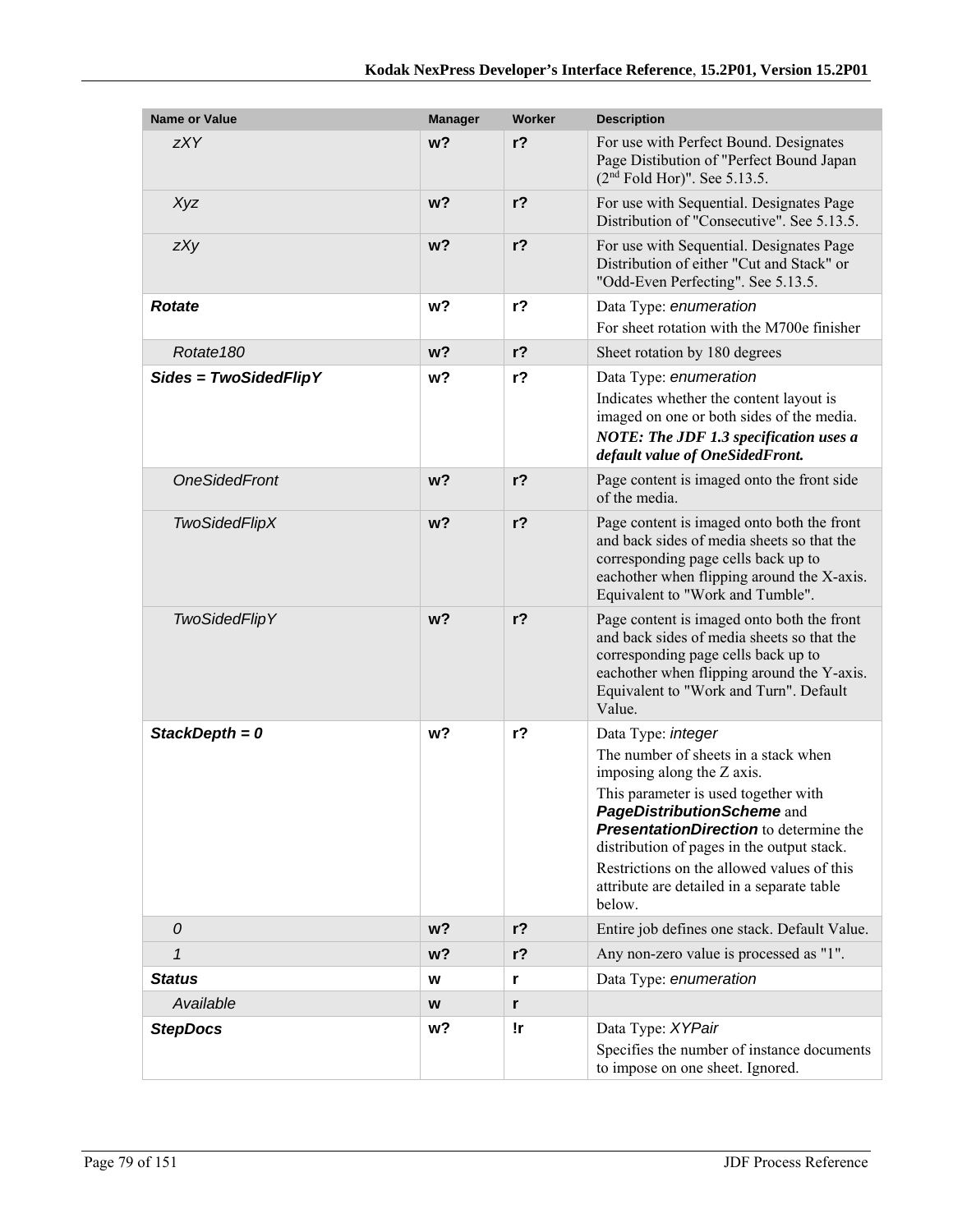| <b>Name or Value</b>      | <b>Manager</b> | Worker         | <b>Description</b>                                                                                                                                                                                                                                                                                                                                                                                                                    |
|---------------------------|----------------|----------------|---------------------------------------------------------------------------------------------------------------------------------------------------------------------------------------------------------------------------------------------------------------------------------------------------------------------------------------------------------------------------------------------------------------------------------------|
| StepRepeat = $"1 1 1"$    | w <sub>2</sub> | r <sub>2</sub> | Data Type: IntegerList<br>A list of three integers specifying the<br>number of identical pages to impose. The<br>first value is the number of repeats along<br>the X axis, the second value is the number of<br>repeats along the Y axis, and the third value<br>is the number of repeats down the stack<br>(along the Z axis).<br>Restrictions on the allowed values of this<br>attribute are detailed in a separate table<br>below. |
| 111                       | w <sub>2</sub> | $r$ ?          | No Step and Repeat. Default Value.                                                                                                                                                                                                                                                                                                                                                                                                    |
| $X$ 1 1 where $(X>1)$     | w <sub>2</sub> | r <sub>2</sub> | Repeat columns.                                                                                                                                                                                                                                                                                                                                                                                                                       |
| 1 Y 1 where $(Y>1)$       | w <sub>2</sub> | r <sub>2</sub> | Repeat rows.                                                                                                                                                                                                                                                                                                                                                                                                                          |
| $XY 1$ where $(X>1, Y>1)$ | $w$ ?          | $r$ ?          | Repeat columns and rows.                                                                                                                                                                                                                                                                                                                                                                                                              |
| <b>VerticalCreep</b>      | w <sub>2</sub> | r <sub>2</sub> | Data Type: IntegerList<br>Specifies which vertical gutters creep.<br>Values are zero-based indexes. NexPress<br>supports a maximum of two rows, so a<br>value of "0" indicates that the first and only<br>vertical gutter creeps.<br>MUST only be present when<br>@PageDistributionScheme = Saddle                                                                                                                                    |
| $\mathcal{O}$             | w <sub>2</sub> | $r$ ?          | First and only vertical gutter creeps.                                                                                                                                                                                                                                                                                                                                                                                                |
| NXP:ImpoTemplate          | w <sub>2</sub> | r <sub>2</sub> | NexPress proprietary element. Identifies an<br>imposition template, and enables NexPress<br>LayoutPreparation process in Template<br>mode.<br>See NXP: ImpoTemplate below.                                                                                                                                                                                                                                                            |
| NXP:MarkParams *          | w <sub>2</sub> | $r$ ?          | NexPress proprietary element. Specifies<br>where special NexPress imposition marks<br>will be placed onto surfaces.<br>See NXP: MarkParams below.                                                                                                                                                                                                                                                                                     |

## **5.13.1 ImageShift**

| <b>Name or Value</b> | <b>Manager</b> | Worker | <b>Description</b>                                                                                                                                                     |
|----------------------|----------------|--------|------------------------------------------------------------------------------------------------------------------------------------------------------------------------|
| $PositionX = None$   | w?             | r?     | Data Type: enumeration                                                                                                                                                 |
| Center               | $w$ ?          | $r$ ?  | For the NexPress front end, this centers the<br>grid both horizontally and vertically.<br>NOTE: This is a different behavior than<br>defined by the JDF Specification. |
| None                 | $w$ ?          | $r$ ?  | Default Value.                                                                                                                                                         |
| $ShiftFront = "0 0"$ | w?             | r?     | Data Type: XYPair<br>Specifies the Front side offset for Plain<br>imposition mode. Default Value: 00.                                                                  |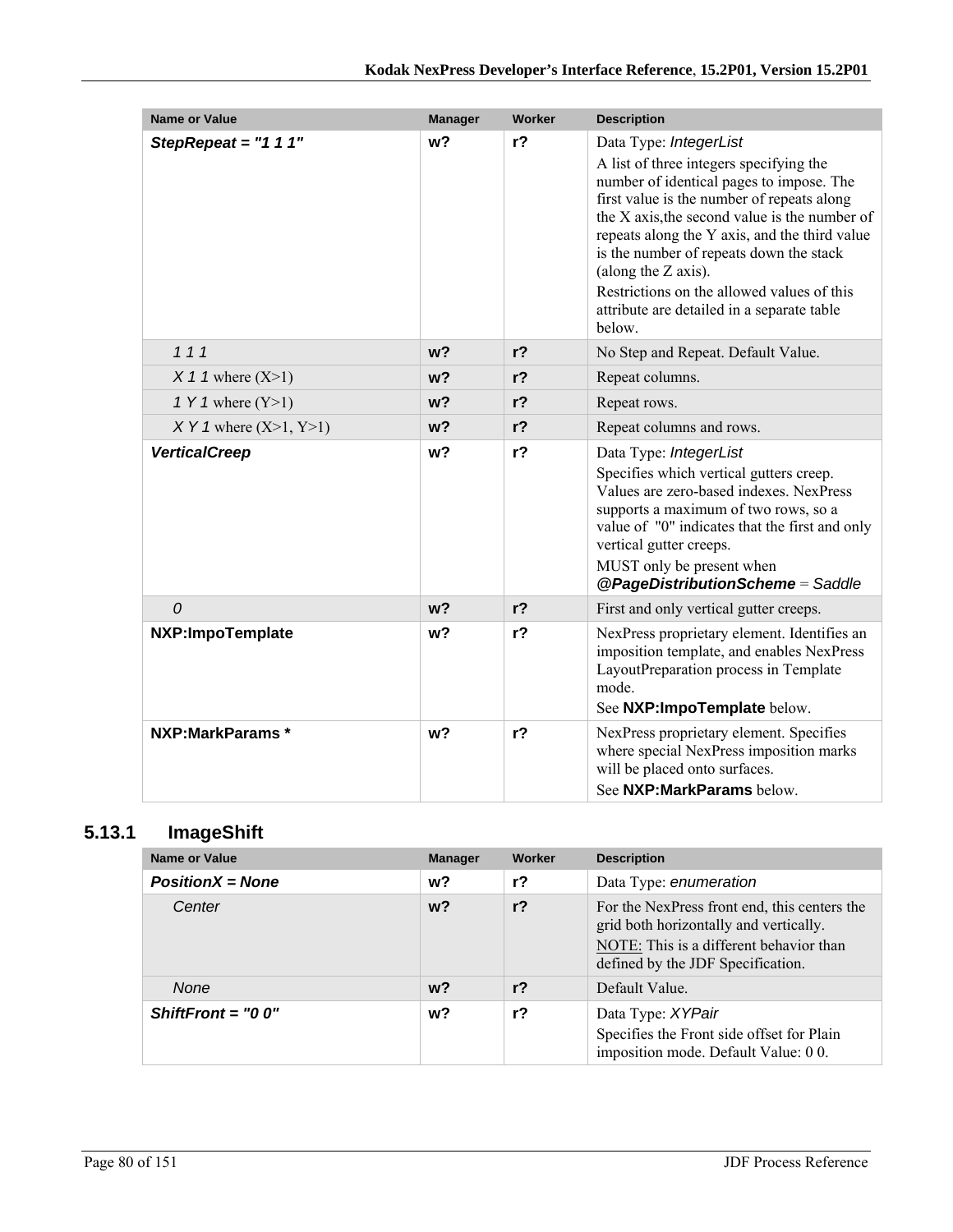## **5.13.2 PageCell**

| <b>Name or Value</b> | <b>Manager</b> | Worker | <b>Description</b>                                                                                                                                                                                                                                                                                                                                                                                                                                                                            |
|----------------------|----------------|--------|-----------------------------------------------------------------------------------------------------------------------------------------------------------------------------------------------------------------------------------------------------------------------------------------------------------------------------------------------------------------------------------------------------------------------------------------------------------------------------------------------|
| <b>TrimSize</b>      | w <sub>2</sub> | r      | If not present, the default value is derived<br>from the content file's pages. In the case of<br>PDF, the value is taken from the / <b>TrimBox</b><br>key of the Page dictionary. If the TrimSize<br>attribute is present, it specifies the<br>dimensions of an imposition cell in 1/72<br>inch units.<br>NOTE: It is recommended that <b>TrimSize</b><br>always be supplied.                                                                                                                 |
| <b>FitPolicy</b>     | w <sub>2</sub> | r      | Refer to section 5.8 for details.                                                                                                                                                                                                                                                                                                                                                                                                                                                             |
| <b>ImageShift</b>    | w?             | r      | Specifies the positioning of a single page<br>onto the substrate. In most cases this is used<br>for positioning page content on the sheet<br>surface where the page content itself<br>represents an already imposed sheet layout.<br>This is also known as Plain imposition in<br>the context of the NexPress front end.<br>When attributes of<br>PageCell/@ImageShift are supplied, any<br>values of<br>LayoutPreparationParams/@ImageS<br><b>hift</b> are ignored.<br>See ImageShift below. |
| <b>NXP:Bleed</b>     | w <sub>2</sub> | r      | Data type: Number<br>This private attribute specifies a bleed value<br>in points to be used for the calculation of an<br>implicit TrimBox of a PDF page.<br>If not specified, the implied value is $O$ .<br>The TrimBox is calculated in case of<br>$TrimBox = /BleedBox$ and is assumed to<br>reside inside the /BleedBox a distance as<br>specified by the value of the NXP:Bleed<br>attribute.                                                                                             |

#### **5.13.2.1 ImageShift**

| <b>Name or Value</b> | <b>Manager</b> | Worker | <b>Description</b>                                                                                                                                             |
|----------------------|----------------|--------|----------------------------------------------------------------------------------------------------------------------------------------------------------------|
| ShiftFront = $"0 0"$ | $w$ ?          | r?     | Data Type: XYPair<br>Specifies the Front side offset for Plain<br>imposition mode. Default Value: 00.                                                          |
| <b>ShiftBack</b>     | w?             | r?     | Data Type: XYPair<br>Specifies the Back side offset for Plain<br>imposition mode. If not specified,<br><b>ShiftBack</b> is calculated from <b>ShiftFront</b> . |

## **5.13.3 NXP:ImpoTemplate**

| Name or Value | ınader | Worker | ption |  |
|---------------|--------|--------|-------|--|
|               |        |        |       |  |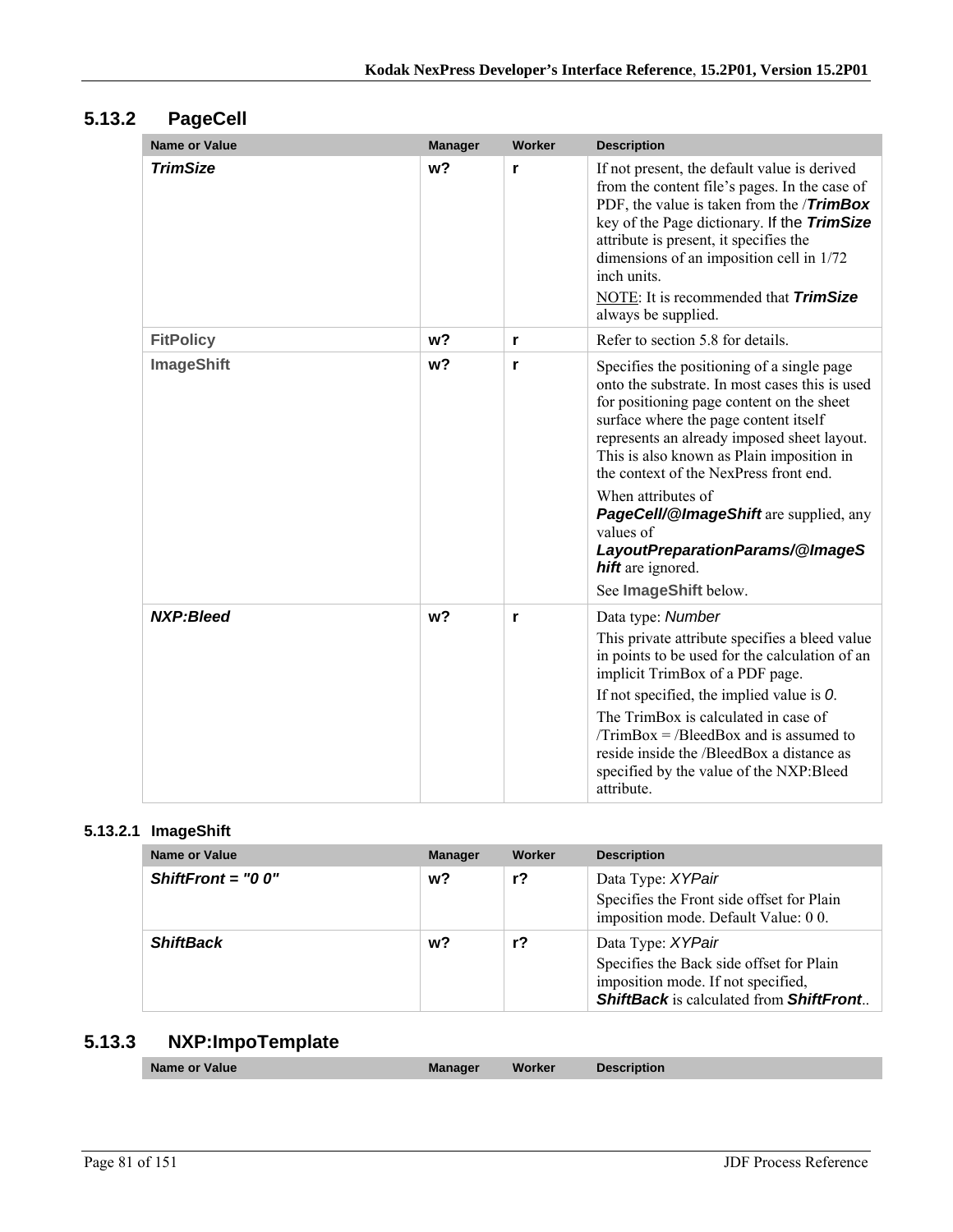| <b>Name or Value</b> | <b>Manager</b> | Worker | <b>Description</b>                                                                                                 |
|----------------------|----------------|--------|--------------------------------------------------------------------------------------------------------------------|
| NXP:Name             | W              |        | Data Type: string<br>Identifies an element of the CDFE<br>Imposition Template resource category.                   |
| NXP:Type             | w?             | $r$ ?  | Data Type: enumeration<br>Identifies the type of page distribution for<br>reiterated ImpositionTemplate resources. |
| PagePairs            | $w$ ?          | $r$ ?  | Pages are distributed by pairs in a proper<br>order for saddle stitch binding.                                     |
| PageSets             | $w$ ?          | $r$ ?  | Pages are divided into sets that are<br>distributed continuously set by set.                                       |

### **5.13.4 NXP:MarkParams**

| <b>Name or Value</b>            | <b>Manager</b> | Worker         | <b>Description</b>                                                                                                                                                                                                                                    |
|---------------------------------|----------------|----------------|-------------------------------------------------------------------------------------------------------------------------------------------------------------------------------------------------------------------------------------------------------|
| $NXP:BCF inishing DevicelD = 1$ | w <sub>2</sub> | $r$ ?          | Data Type: integer<br>Identifier for device-specific bar code<br>parameter sets.                                                                                                                                                                      |
| $\mathbf{1}$                    | w <sub>2</sub> | $r$ ?          | No device (no bar code is printed)                                                                                                                                                                                                                    |
| $\overline{c}$                  | w <sub>2</sub> | $r$ ?          | Custom device                                                                                                                                                                                                                                         |
| >2                              | $w$ ?          | r <sub>2</sub> | Reserved for use by NexPress                                                                                                                                                                                                                          |
| <b>NXP:BCOnFront = false</b>    | w <sub>2</sub> | $r$ ?          | Data Type: boolean<br>Specifies the substrate side on which to<br>print the bar code.                                                                                                                                                                 |
| false                           | w <sub>2</sub> | $r$ ?          | Back side. Default Value.                                                                                                                                                                                                                             |
| true                            | $w$ ?          | $r$ ?          | Front side.                                                                                                                                                                                                                                           |
| NXP:BCReverseNumbering = true   | w <sub>2</sub> | $r$ ?          | Data Type: boolean<br>Specifies the numbering direction for the<br>serial sheet count field within the supplied<br>NXP:Pattern                                                                                                                        |
| false                           | w <sub>2</sub> | $r$ ?          | Ascending                                                                                                                                                                                                                                             |
| true                            | w?             | $r$ ?          | Descending. Default Value.                                                                                                                                                                                                                            |
| <b>NXP:Mode</b>                 | w?             | $r$ ?          | Data Type: enumeration<br>Specifies the location mode of the<br>imposition mark relative to the surface.<br>If $NXP:Type = CutMark$ , this attribute is<br>ignored.<br>NOTE: Cutmarks are always placed relative<br>to the trim box of imposed pages. |
| <b>Bottom</b>                   | w <sub>2</sub> | $r$ ?          | Placement near the lower left corner.                                                                                                                                                                                                                 |
| <b>Right</b>                    | $w$ ?          | $r$ ?          | Placement near the upper right corner.                                                                                                                                                                                                                |
| Left                            | $w$ ?          | r <sub>2</sub> | Placement near the upper left corner.                                                                                                                                                                                                                 |
| Top                             | w <sub>2</sub> | $r$ ?          | Placement near the upper right corner.                                                                                                                                                                                                                |
| Explicit                        | w <sub>2</sub> | $r$ ?          | Placement is explicitly specified by means<br>of NXP: Position and NXP: Rotate values                                                                                                                                                                 |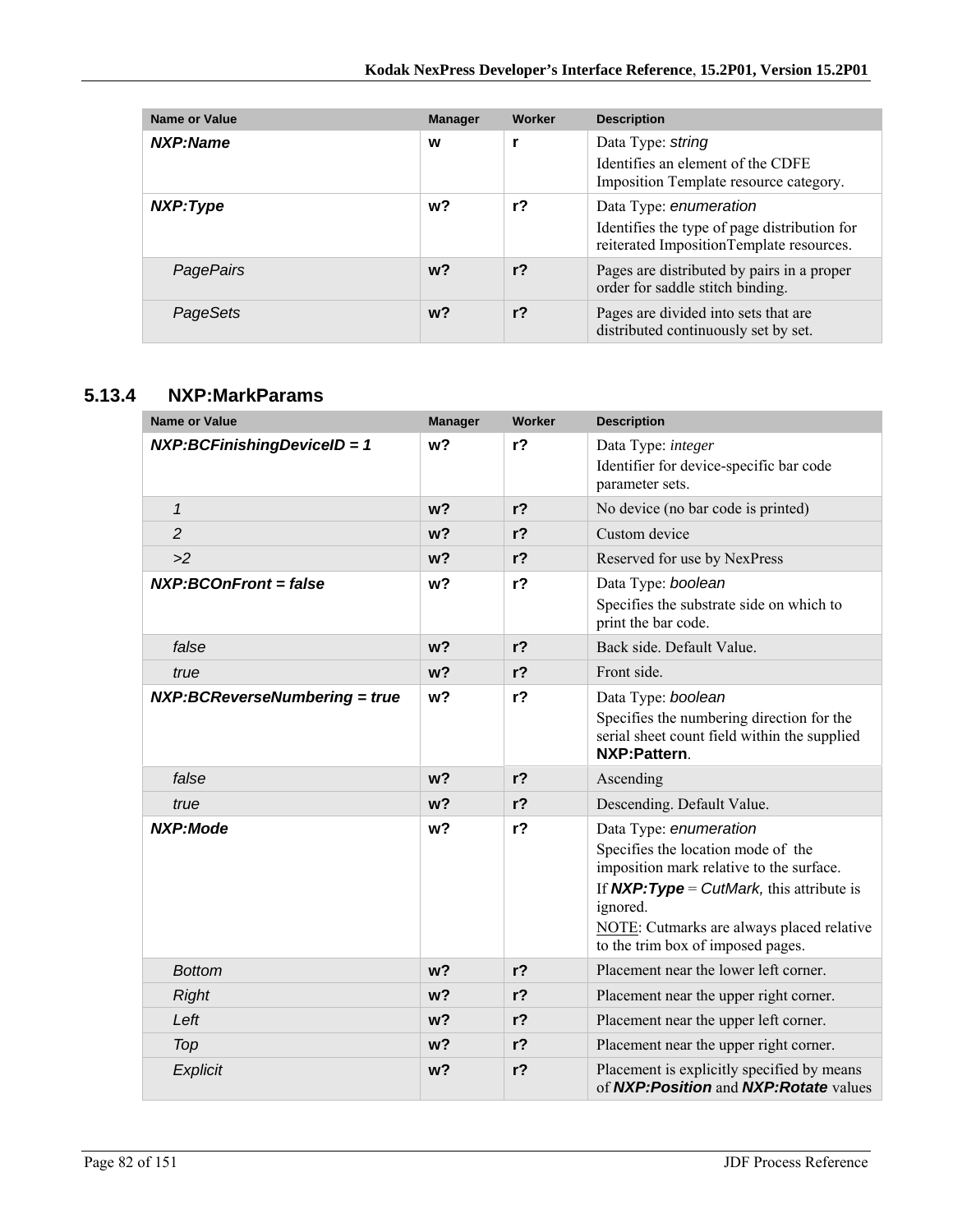| <b>Name or Value</b>       | <b>Manager</b> | <b>Worker</b>  | <b>Description</b>                                                                                                                                                                                           |
|----------------------------|----------------|----------------|--------------------------------------------------------------------------------------------------------------------------------------------------------------------------------------------------------------|
| <b>NXP:Pattern</b>         | w <sub>2</sub> | $r$ ?          | Data Type: String<br>Pattern for the Identification Field ( $=$ bar<br>code identifier). Possible values using a<br>regular expression syntax are specified in<br>CDFE JT Spec.<br>e.g. "R{6}S{3}T{3}J{10}". |
| <b>NXP:Position</b>        | w <sub>2</sub> | $r$ ?          | Data Type: XYPair<br>Specifies the position of the lower left mark<br>element corner relative to the lower left<br>surface corner.                                                                           |
| <b>NXP:Rotate</b>          | w <sub>2</sub> | r <sub>2</sub> | Data Type: enumeration<br>Specifies the orthogonal rotation angle of<br>the imposition mark.                                                                                                                 |
| Rotate0                    | w <sub>2</sub> | r <sub>2</sub> |                                                                                                                                                                                                              |
| Rotate90                   | w <sub>2</sub> | r <sub>2</sub> |                                                                                                                                                                                                              |
| Rotate <sub>180</sub>      | $w$ ?          | r <sub>2</sub> |                                                                                                                                                                                                              |
| Rotate270                  | w <sub>2</sub> | $r$ ?          |                                                                                                                                                                                                              |
| NXP:Type                   | W              | r              | Data Type: NMTOKEN<br>Specifies the type of NexPress-specific<br>imposition mark.                                                                                                                            |
| ColorControlStrip          | w <sub>2</sub> | $r$ ?          |                                                                                                                                                                                                              |
| <b>CutMark</b>             | w <sub>2</sub> | $r$ ?          |                                                                                                                                                                                                              |
| <b>IdentificationField</b> | w?             | r <sub>2</sub> |                                                                                                                                                                                                              |
| <b>JobField</b>            | $w$ ?          | $r$ ?          |                                                                                                                                                                                                              |
| NXP:NGIdentificationField  | $w$ ?          | r <sub>2</sub> |                                                                                                                                                                                                              |
| NXP:DuploSCC645Mark        | w <sub>2</sub> | $r$ ?          |                                                                                                                                                                                                              |
| NXP:DuploSCCDBMMark        | w <sub>2</sub> | $r$ ?          |                                                                                                                                                                                                              |
| <b>NXP:UserText</b>        | w?             | r              | Data Type: string<br>User-defined text for the JobField $( =$ slug<br>line text). Only used if $NXP:Type =$<br>"JobField"                                                                                    |

### **5.13.5 Details on LayoutPreparationParams usage**

The *NumberUp, PageDistributionScheme, PresentationDirection, Sides, StackDepth,* and *StepRepeat* attributes of **LayoutPreparationParams** parameterize how **RunList** (Document) pages are distributed onto press sheets. This section describes usage restrictions for these attributes.

The following table relates a finishing method to combinations of *@PageDistributionScheme,* 

|  | <b>@PresentationDirection</b> , and <b>@StackDepth</b> required to achieve appropriately imposed sheets. |
|--|----------------------------------------------------------------------------------------------------------|
|--|----------------------------------------------------------------------------------------------------------|

| <b>Finishing Method</b>                     | <b>PageDistributionScheme</b> | <b>PresentationDirection</b> | <b>StackDepth</b> |
|---------------------------------------------|-------------------------------|------------------------------|-------------------|
| Saddle Stitch                               | Saddle                        | zYx                          |                   |
| Saddle Stitch Japan                         | Saddle                        | zyX                          |                   |
| Perfect Bound<br>(2 <sup>nd</sup> Fold Ver) | Perfect                       | zYx                          |                   |
| Perfect Bound                               | Perfect                       | zxY                          |                   |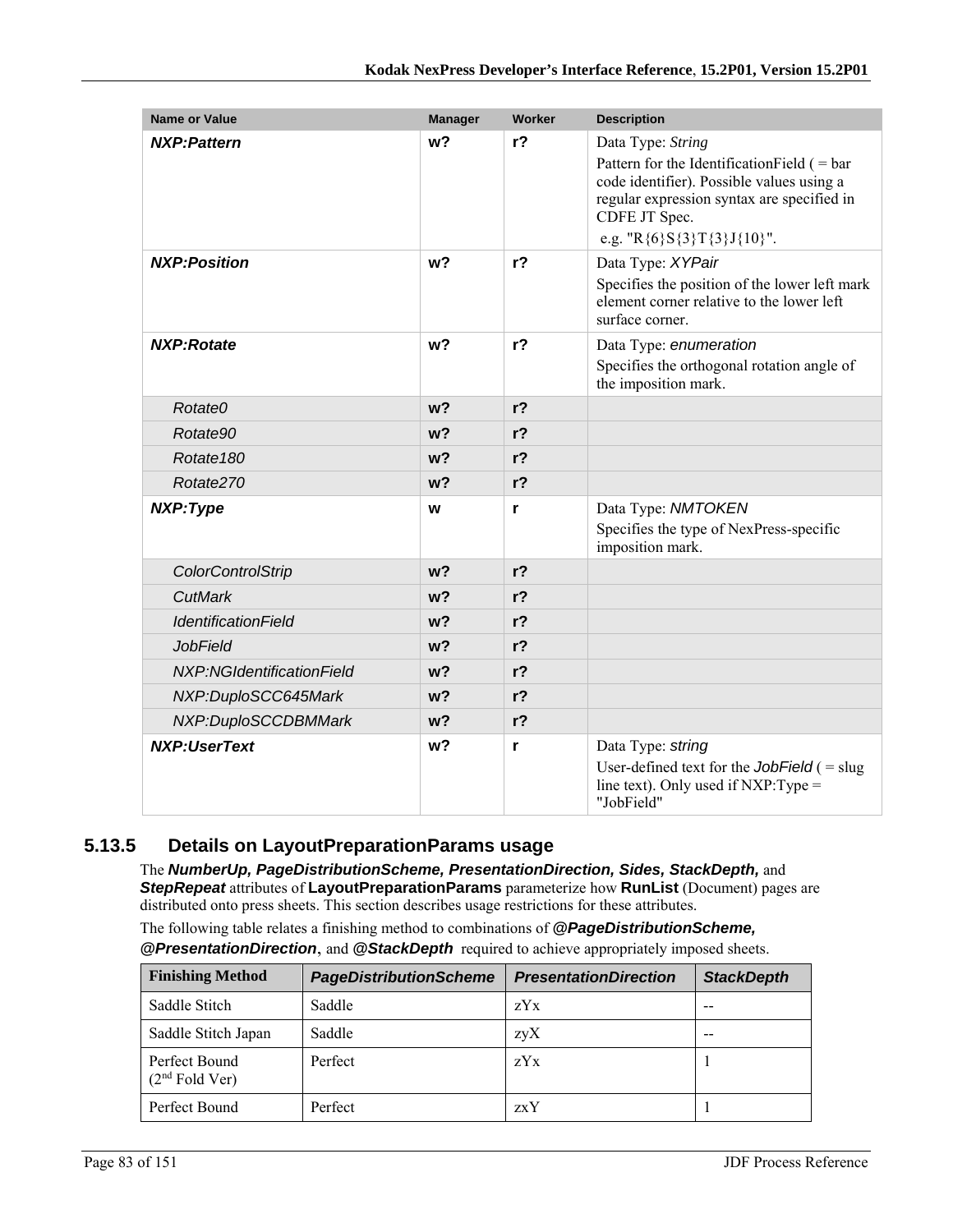| <b>Finishing Method</b>                 | <b>PageDistributionScheme</b> | <b>PresentationDirection</b> | <b>StackDepth</b> |
|-----------------------------------------|-------------------------------|------------------------------|-------------------|
| $(2nd$ Fold Hor)                        |                               |                              |                   |
| Perfect Bound Japan<br>$(2nd$ Fold Ver) | Perfect                       | zYX                          |                   |
| Perfect Bound Japan<br>$(2nd$ Fold Hor) | Perfect                       | zXY                          |                   |
| Consecutive                             | Sequential                    | Xyz                          |                   |
| Odd-Even Perfecting                     | Sequential                    | zXy                          |                   |
| Cut and Stack                           | Sequential                    | zXy                          |                   |

To guarantee that each *NumberUp* cell grid can be subdivided evenly into a grid of product sheets applied repeatedly *(StepRepeat)* for each *PageDistributionScheme* attribute value (*Saddle*, *Perfect*, or *Sequential*), the NexPress front end's imposition engine only supports a restricted range of *NumberUp* cell grid values.:

| NumberUp      | <b>StepRepeat</b> | <b>Product Sheet</b> | <b>Subdivision Rule</b>                         |
|---------------|-------------------|----------------------|-------------------------------------------------|
| $N_X$ x $N_V$ | $P_X$ x $P_V$     | $R_X$ x $R_V$        | $N_X = P_X \times R_X$ ; $N_V = P_V \times R_V$ |

For *PageDistributionScheme* =*Saddle*, additional constraints are required for use with **LayoutPreparationParams**/@*Sides* because the spine's gutter must be parallel with the flip axis. These constraints are referred to as **(C1)** and **(C2)** as defined and referenced in the following tables:

| Constraint (in term of JDF)           | <b>Name</b> | <b>Meaning (in GUI terminology)</b> |
|---------------------------------------|-------------|-------------------------------------|
| $Sides = "TwoSidedFlipX"$ not allowed | (C1)        | 2-sided, Head-to-Foot not allowed   |
| $Sides = "TwoSidedFlipY"$ not allowed | (C2)        | 2-sided, Head-to-Head not allowed   |

| Ranges and Constraints for the values of PageDistributionScheme, NumberUp, and StepRepeat: |                                                                                                                                                                                                                                                                                                                                                                                                                                                                                         |  |                                                         |  |  |
|--------------------------------------------------------------------------------------------|-----------------------------------------------------------------------------------------------------------------------------------------------------------------------------------------------------------------------------------------------------------------------------------------------------------------------------------------------------------------------------------------------------------------------------------------------------------------------------------------|--|---------------------------------------------------------|--|--|
|                                                                                            | $Numbarlin$ $\blacksquare$ $\blacksquare$ $\blacksquare$ $\blacksquare$ $\blacksquare$ $\blacksquare$ $\blacksquare$ $\blacksquare$ $\blacksquare$ $\blacksquare$ $\blacksquare$ $\blacksquare$ $\blacksquare$ $\blacksquare$ $\blacksquare$ $\blacksquare$ $\blacksquare$ $\blacksquare$ $\blacksquare$ $\blacksquare$ $\blacksquare$ $\blacksquare$ $\blacksquare$ $\blacksquare$ $\blacksquare$ $\blacksquare$ $\blacksquare$ $\blacksquare$ $\blacksquare$ $\blacksquare$ $\blacks$ |  | $\sim$ $\sim$ $\sim$ $\sim$ $\sim$ $\sim$ $\sim$ $\sim$ |  |  |

| <b>PageDistributionScheme</b> | <b>NumberUp</b>  | <b>StepRepeat</b> | <b>Product Sheet</b> | <b>Additional Constraints</b>               |
|-------------------------------|------------------|-------------------|----------------------|---------------------------------------------|
| Perfect                       | $1 \times 1$     | $1 \times 1$      | $1 \times 1$         |                                             |
|                               | $2 \times 1$     | $2 \times 1$      | $1 \times 1$         |                                             |
|                               | 1 x 2            | 1 x 2             | $1 \times 1$         |                                             |
|                               | 2 x 2            | 2 x 2             | $1 \times 1$         |                                             |
|                               | $2 \times 1$     | $1 \times 1$      | $2 \times 1$         |                                             |
|                               | 2 x 2            | 1 x 2             | $2 \times 1$         |                                             |
|                               | $1 \times 2$     | $1 \times 1$      | 1 x 2                |                                             |
|                               | 2 x 2            | $2 \times 1$      | 1 x 2                |                                             |
|                               | 2 x 2            | $1 \times 1$      | $2 \times 2$         |                                             |
| Saddle                        | $2 \times 1$     | $1 \times 1$      | $2 \times 1$         | (C1)                                        |
|                               | $2 \times 2$     | $1 \times 2$      | $2 \times 1$         | (C1)                                        |
|                               | 1 x 2            | $1 \times 1$      | 1 x 2                | (C2)                                        |
|                               | 2 x 2            | $2 \times 1$      | 1 x 2                | (C2)                                        |
| Sequential *)                 | $N_X \times N_V$ | $1 \times 1$      | $N_X \times N_V$     | $1 \leq N_X \leq 20$ , $1 \leq N_V \leq 20$ |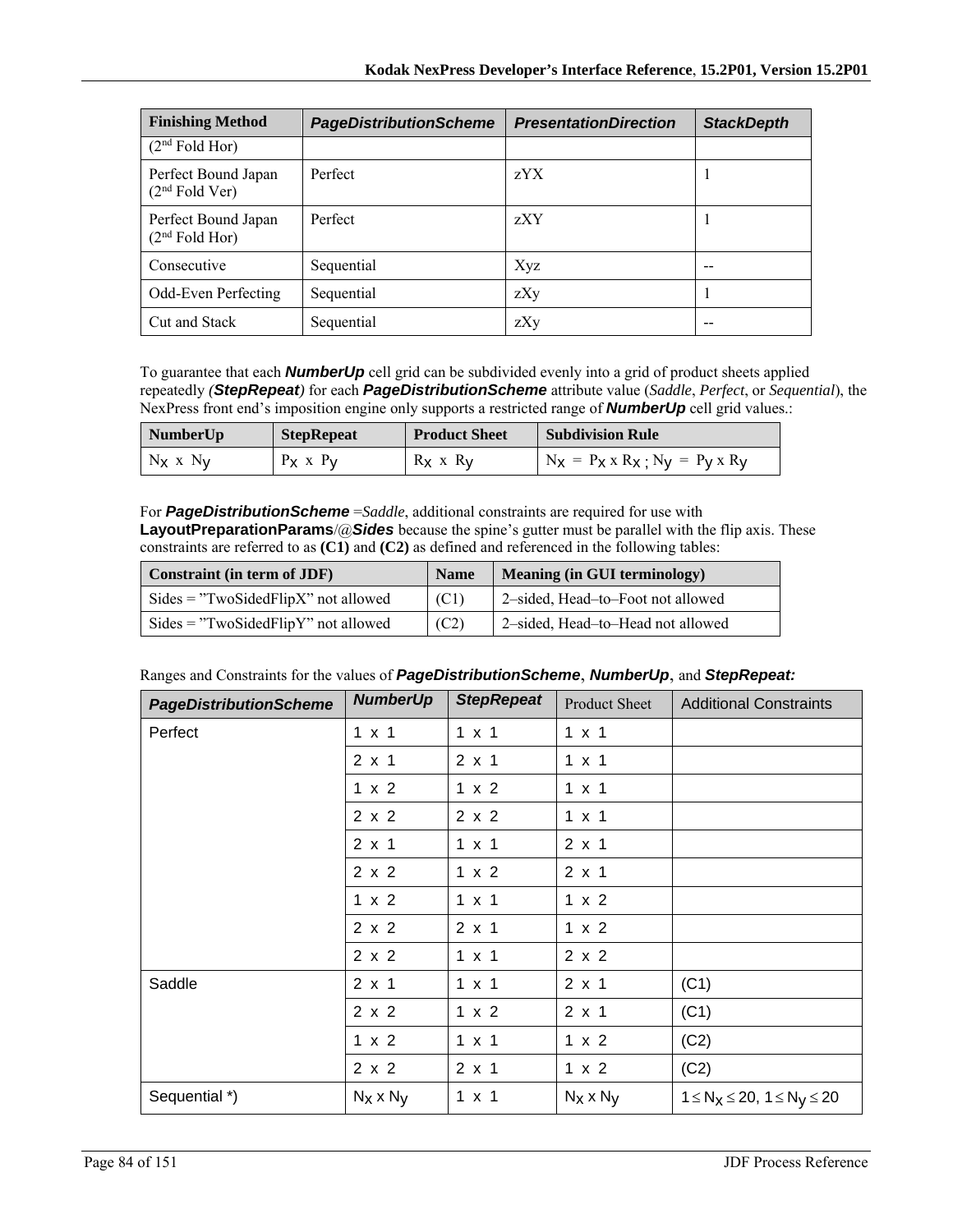| <b>PageDistributionScheme</b> | <b>NumberUp</b>  | <b>StepRepeat</b>         | <b>Product Sheet</b>      | <b>Additional Constraints</b>               |
|-------------------------------|------------------|---------------------------|---------------------------|---------------------------------------------|
|                               | $N_X \times N_V$ | 1 $\times$ N <sub>V</sub> | $N_x \times 1$            | $1 \le N_X \le 20$ , $1 \le N_V \le 20$     |
|                               | $N_X \times N_V$ | $N_x \times 1$            | 1 $\times$ N <sub>V</sub> | $1 \leq N_X \leq 20$ , $1 \leq N_V \leq 20$ |
|                               | $N_X \times N_V$ | $N_X \times N_V$          | $1 \times 1$              | $1 \le N_X \le 20$ , $1 \le N_V \le 20$     |

\*) For *PageDistributionScheme* = *Sequential*, the ranges and constraints are as enumerated in the table above. The Product Sheet column values interpreted as Cut Blocks for finishing are only applicable for *Consecutive* page distribution (*PresentationDirection* = "*XYz*"). For *Odd–Even Perfecting* and *Cut and Stack* (*PresentationDirection* = "*zXY*"), each grid cell represents a Cut Block of its own.

## **5.14 Media resource**

This resource may be partitioned for the purposes of specifying mixed media. This should not be done if **DigitalPrintingParams** is partitioned for the same purpose.

| <b>Name or Value</b> | <b>Manager</b> | Worker | <b>Description</b>                                                                                                                                                                                                                                                                                                                                                                                                                                                                                                                                                                                                                                                                                                                                                       |
|----------------------|----------------|--------|--------------------------------------------------------------------------------------------------------------------------------------------------------------------------------------------------------------------------------------------------------------------------------------------------------------------------------------------------------------------------------------------------------------------------------------------------------------------------------------------------------------------------------------------------------------------------------------------------------------------------------------------------------------------------------------------------------------------------------------------------------------------------|
| <b>Brand</b>         | w <sub>2</sub> | $r$ ?  | Data Type: string<br>Used by the NexPress front end to identify a<br>supported substrate by its name in the<br>Media Catalog. The list of supported media,<br>including the names and characterization<br>information can be obtained directly from<br>the capabilities file of a target NexPress<br>front end. Refer to [KNDIR] for more<br>information about the NexPress front end's<br>capabilities file.<br>If <b>Brand</b> is not supplied, the NexPress uses<br>the media specified for the system default<br>hot folder.                                                                                                                                                                                                                                         |
| <b>Class</b>         | W              | r      | Data Type: enumeration                                                                                                                                                                                                                                                                                                                                                                                                                                                                                                                                                                                                                                                                                                                                                   |
| Consumable           | W              | r      |                                                                                                                                                                                                                                                                                                                                                                                                                                                                                                                                                                                                                                                                                                                                                                          |
| <b>Dimension</b>     | w <sub>2</sub> | $r$ ?  | Data Type: XYPair<br>The width and height dimensions for the<br>Media, measured in points.<br>The order of the XY pair also specifies the<br>orientation of the substrate and how page<br>content is to be imaged onto its surface(s).<br>In the NexPress front end, the medium<br>resource identified by the <b>Brand</b> attribute<br>has rectangular dimensions specified as<br>width W and height H. These dimensions<br>form a rectangular area in either Landscape<br>or Portait orientation as origined from $(0,0)$ .<br>Where $W \leq H$ :<br><b>Portrait</b> – $(0, 0)$ , $(W, H)$<br><b>Landscape</b> – $(0, 0)$ , $(H, W)$<br>If <b>Dimension</b> is not supplied, the<br>NexPress uses the media dimensions<br>specified for the system default hot folder. |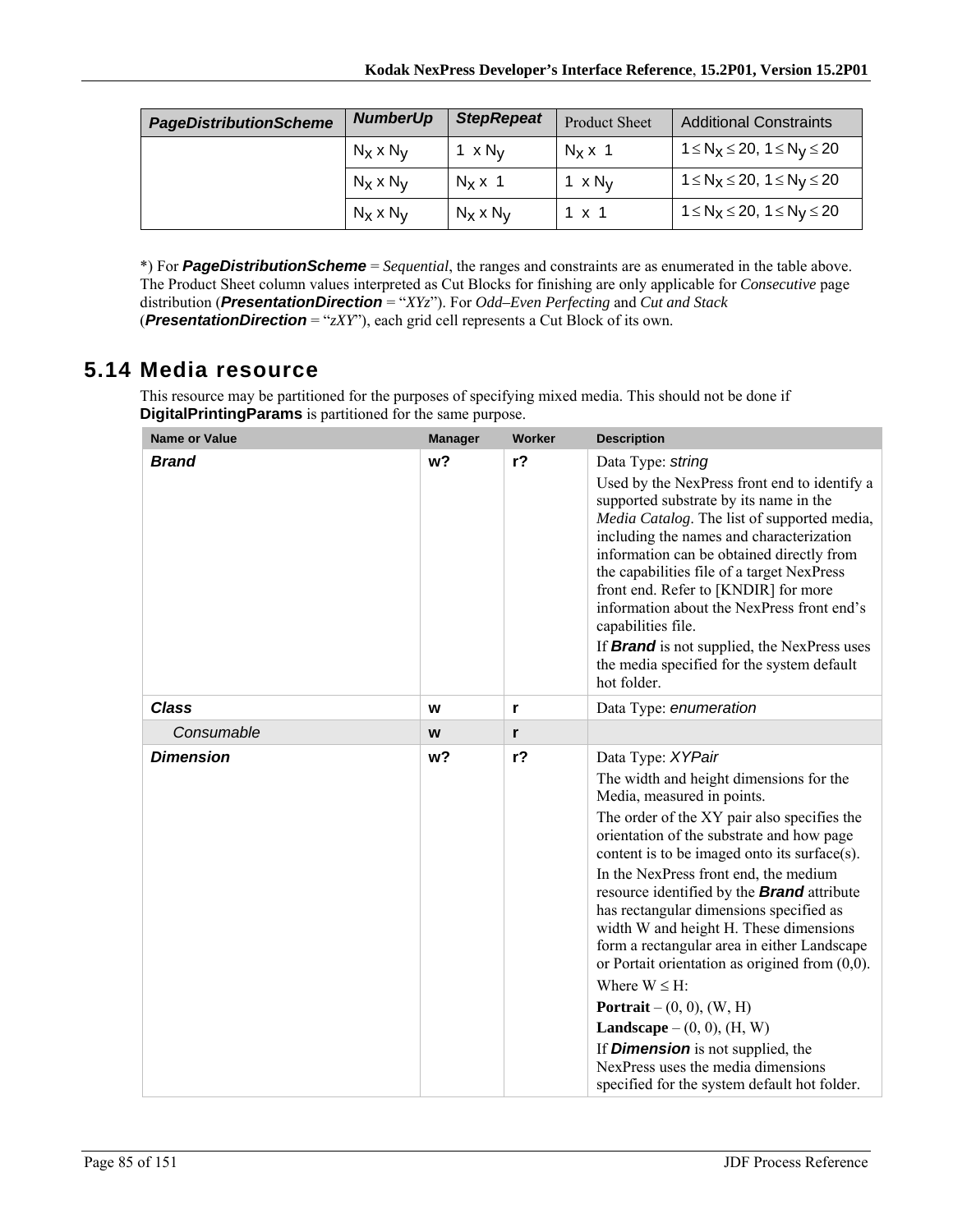| Name or Value             | <b>Manager</b> | <b>Worker</b>  | <b>Description</b>                                                                                                                                                                                                                                                                                                                                                                                                                                                                                                                                                                 |
|---------------------------|----------------|----------------|------------------------------------------------------------------------------------------------------------------------------------------------------------------------------------------------------------------------------------------------------------------------------------------------------------------------------------------------------------------------------------------------------------------------------------------------------------------------------------------------------------------------------------------------------------------------------------|
| Location                  | W              | r              | Data Type: refelement<br>Identifies the "logical tray" corresponding<br>to this Media resource. These logical trays<br>have special names that control media<br>selection when <b>PartIDKeys</b> is not used for<br>Media or DigitalPrintingParams.<br>See Location below.                                                                                                                                                                                                                                                                                                         |
| <b>Media</b>              | w?             | r <sub>2</sub> | Data Type: refelement<br>For partitioned Media.                                                                                                                                                                                                                                                                                                                                                                                                                                                                                                                                    |
| <b>PartIDKeys</b>         | w?             | $r$ ?          | Data Type: enumerations<br>The <b>Media</b> resource can be partitioned to<br>designate mixed media usage within the job.<br>Alternatively, <b>MediaRef</b> can be added to a<br>partitioned DigitalPrintingParams. The<br><b>Media</b> resource should not be partitioned if<br>DigitalPrintingParams will also be<br>partitioned by <b>SheetIndex</b> and/or<br><b>RunTags and contain MediaRef.</b>                                                                                                                                                                             |
| <b>SheetIndex</b>         | w←             | $r$ ?          | Partition using the NexPress cover-mode<br>method of page-to-media mapping.                                                                                                                                                                                                                                                                                                                                                                                                                                                                                                        |
| <b>RunTags</b>            | w←             | $r$ ?          | Partition using the NexPress label method<br>of page-to-media mapping.                                                                                                                                                                                                                                                                                                                                                                                                                                                                                                             |
| <b>SheetIndex RunTags</b> | w←             | $r$ ?          | Partition using both NexPress cover-mode<br>and NexPress label methods of page-to-<br>media mapping. (NOTE: You must specify<br>the value of PartIDKeys in this order --<br>SheetIndex, then RunTags -- when they are<br>used together.)                                                                                                                                                                                                                                                                                                                                           |
| <b>RunTags</b>            | w?             | $r$ ?          | Data Type: NMTOKENS<br>Supports the NexPress label methods<br>(stamp annotation and PPML/VDX labels)<br>for PDL page to media mapping. Creates a<br>partition consisting of sheets tagged with<br>RunTags values.<br>To support stamp annotation, RunTags<br>values are limited to "SubstrateTypeCover"<br>and "SubstrateTypeInsert".<br>To support PPML/VDX labels, values must<br>correspond to the arbitrary values of the<br>PPML DOCUMENT/@Label attributes.<br>A RunTags value is ignored if it does not<br>correspond to a PDF stamp annotation or<br>PPML DOCUMENT/@Label. |
| SubstrateTypeCover        | w <sub>2</sub> | $r$ ?          | Defines a partition for substrates tagged<br>with the stamp annotation:<br>SubstrateTypeCover.                                                                                                                                                                                                                                                                                                                                                                                                                                                                                     |
| Substrate TypeInsert      | $w$ ?          | $r$ ?          | Defines a partition for substrates tagged<br>with the stamp annotation:<br>SubstrateTypeInsert.                                                                                                                                                                                                                                                                                                                                                                                                                                                                                    |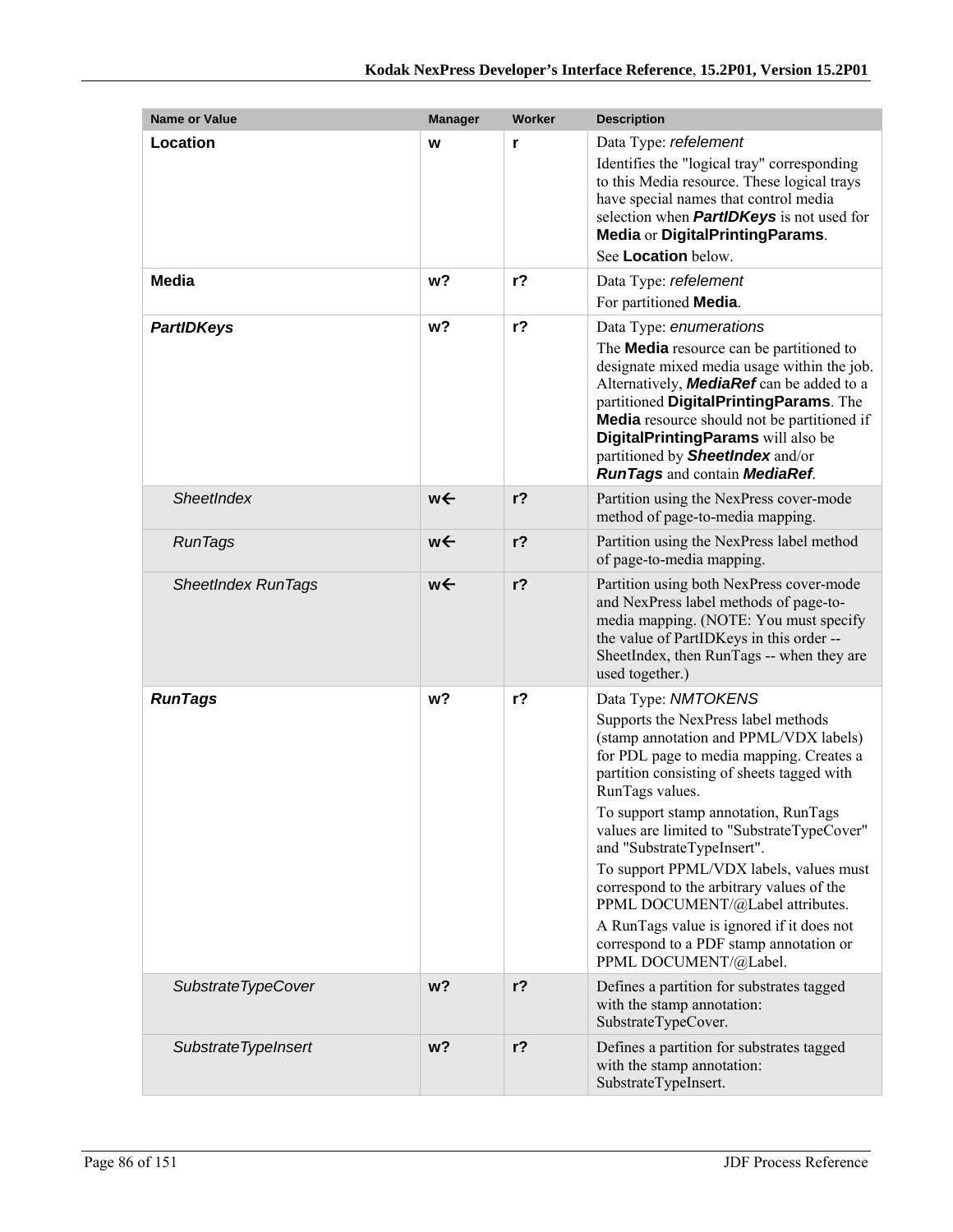| <b>Name or Value</b>                                   | <b>Manager</b> | Worker         | <b>Description</b>                                                                                                                                                                                                                                                                                                                                                                                                                                             |
|--------------------------------------------------------|----------------|----------------|----------------------------------------------------------------------------------------------------------------------------------------------------------------------------------------------------------------------------------------------------------------------------------------------------------------------------------------------------------------------------------------------------------------------------------------------------------------|
| <arbitrary pplm<br="">DOCUMENT/@Label &gt;</arbitrary> | $w$ ?          | $r$ ?          | Defines a partition for substrates in a PPM<br>Document that are assigned the arbitrary<br>label.                                                                                                                                                                                                                                                                                                                                                              |
| <b>SheetIndex</b>                                      | w?             | r <sub>2</sub> | Data Type: IntegerRangeList                                                                                                                                                                                                                                                                                                                                                                                                                                    |
|                                                        |                |                | Creates a partition that maps sheets to this<br>Media.                                                                                                                                                                                                                                                                                                                                                                                                         |
| 0 (used without <b>RunTags</b> key)                    | $w$ ?          | $r$ ?          | Defines a partition consisting of the first<br>sheet.                                                                                                                                                                                                                                                                                                                                                                                                          |
| -1 (used without <b>RunTags</b> key)                   | $w$ ?          | $r$ ?          | Defines a partition consisting of the last<br>sheet.                                                                                                                                                                                                                                                                                                                                                                                                           |
| $0 - 1$ (used without <b>RunTags</b> key)              | $w$ ?          | $r$ ?          | Defines a partition consisting of the first<br>and last sheets.                                                                                                                                                                                                                                                                                                                                                                                                |
| $1 - 1$ (used with <b>RunTags</b> key)                 | w <sub>2</sub> | $r$ ?          | Defines a partition consisting of all but the<br>first sheet.                                                                                                                                                                                                                                                                                                                                                                                                  |
| $0 \sim -2$ (used with <b>RunTags</b> key)             | $w$ ?          | $r$ ?          | Defines a partition consisting of all but the<br>last sheet.                                                                                                                                                                                                                                                                                                                                                                                                   |
| $1 \sim -2$ (used with <b>RunTags</b> key)             | $w$ ?          | $r$ ?          | Defines a partition consisting of all but the<br>first and last sheets.                                                                                                                                                                                                                                                                                                                                                                                        |
| <b>Status</b>                                          | W              | $\mathbf{r}$   | Data Type: enumeration                                                                                                                                                                                                                                                                                                                                                                                                                                         |
| Available                                              | W              | r              |                                                                                                                                                                                                                                                                                                                                                                                                                                                                |
| <b>NXP:ClearCoat = None</b>                            | w?             | $r$ ?          | Data Type: enumeration<br>DEPRECATED AFTER SYSTEM<br><b>RELEASE 8.2. Use NXP:ClearCoatFront</b><br>and NXP:ClearCoatBack for proper<br>control of gloss type on media<br>NexPress proprietary attribute controls<br>application of a "Clear Coat" Protection<br>finish (clear inverse mask) to a <b>Media</b> .<br>Identifies the side $(s)$ of the medium to<br>which the "Clear Coat" is applied.<br>NOTE: Controls clear coat "protection", not<br>"gloss". |
| None                                                   | w?             | $r$ ?          | No application to either side of the media.<br>Default Value.                                                                                                                                                                                                                                                                                                                                                                                                  |
| Front                                                  | $w$ ?          | $r$ ?          | Application to the front side.                                                                                                                                                                                                                                                                                                                                                                                                                                 |
| <b>Back</b>                                            | $w$ ?          | $r$ ?          | Application to the back side.                                                                                                                                                                                                                                                                                                                                                                                                                                  |
| <b>Both</b>                                            | w <sub>2</sub> | $r$ ?          | Application to the front and back sides.                                                                                                                                                                                                                                                                                                                                                                                                                       |
| $NXP:ClearCoatBack = none$                             | w?             | r <sub>2</sub> | Data Type: enumeration<br>NexPress proprietary attribute controls<br>application of a "Clear Coat" finish (clear<br>inverse mask) to the back side of a <b>Media</b> .<br>Value identifies the type of "Clear Coat" to<br>be applied.                                                                                                                                                                                                                          |
| none                                                   | w <sub>2</sub> | $r$ ?          | No clear coat application to back side of<br>media. Default Value.                                                                                                                                                                                                                                                                                                                                                                                             |
| protection                                             | w?             | r <sub>2</sub> | Application of protection coating to back<br>side of media.                                                                                                                                                                                                                                                                                                                                                                                                    |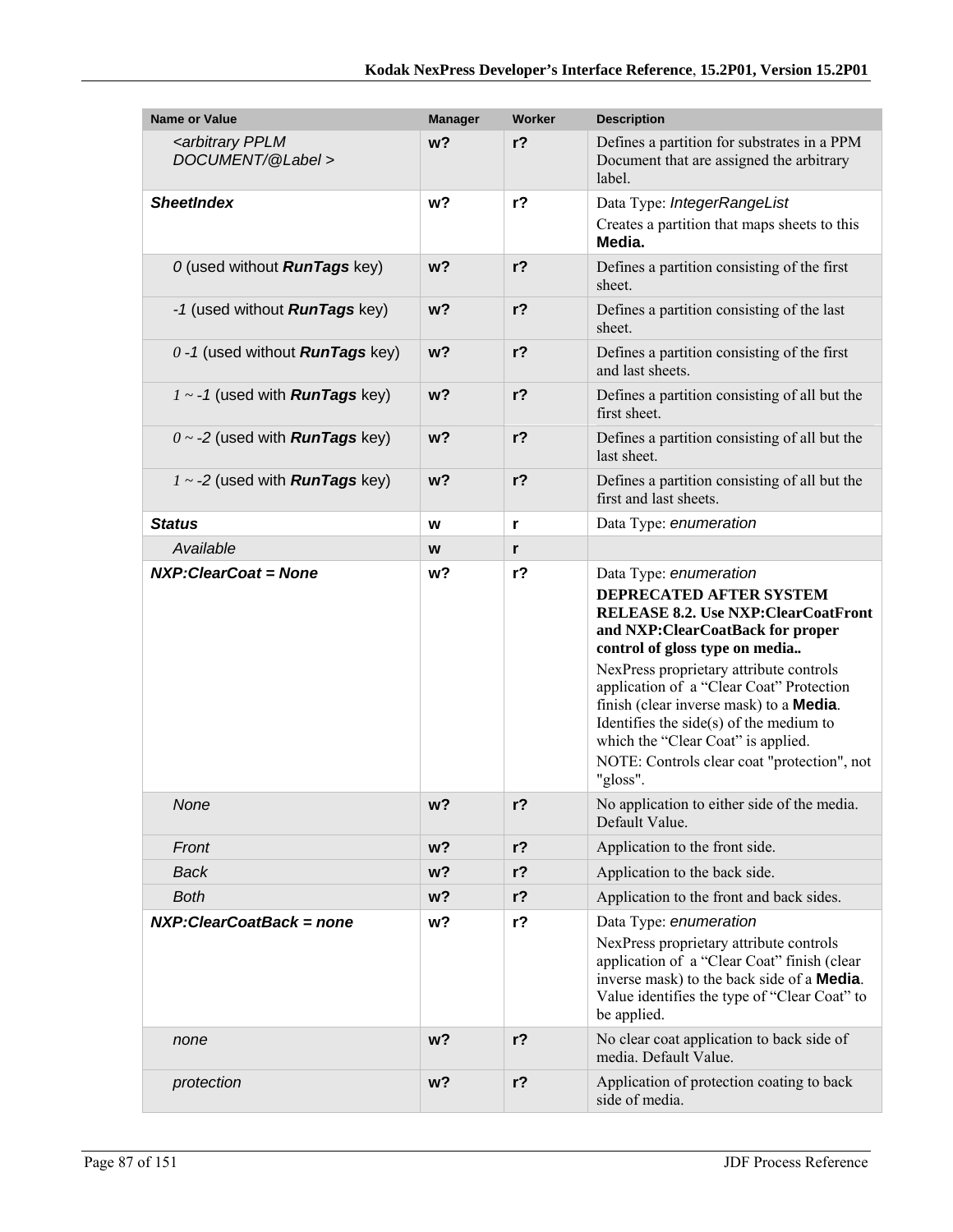| <b>Name or Value</b>      | <b>Manager</b> | <b>Worker</b>  | <b>Description</b>                                                                                                                                                                                                                     |
|---------------------------|----------------|----------------|----------------------------------------------------------------------------------------------------------------------------------------------------------------------------------------------------------------------------------------|
| gloss                     | w <sub>2</sub> | $r$ ?          | Application of gloss coating to back side of<br>media.                                                                                                                                                                                 |
| iqFlood                   | $w$ ?          | $r$ ?          | Application of clear toner using "IQFlood"<br>selection to back side of media.                                                                                                                                                         |
| iqImage                   | $w$ ?          | $r$ ?          | Application of clear toner using "IQImage"<br>selection to back side of media.                                                                                                                                                         |
| xdPhoto                   | $w$ ?          | $r$ ?          | Application of photographic clear toner<br>using "Photo" selection to back side of<br>media.                                                                                                                                           |
| xdGraphic                 | w <sub>2</sub> | $r$ ?          | Application of photographic clear toner<br>using "Graphic" selection to back side of<br>media.                                                                                                                                         |
| raiseAllSimple            | $w$ ?          | $r$ ?          | Application of Dimensional clear toner to<br>the back side of media. Also called<br>Dimensional Easy Overcoat.                                                                                                                         |
| matteClearEasy            | w <sub>2</sub> | $r$ ?          | Application of Matte Clear toner to the back<br>side of the media.                                                                                                                                                                     |
| duraCoat                  | $w$ ?          | $r$ ?          | Application of clear toner using "DuraCoat"<br>selection to the back side of the media.                                                                                                                                                |
| NXP:ClearCoatFront = none | w?             | r <sub>2</sub> | Data Type: enumeration<br>NexPress proprietary attribute controls<br>application of a "Clear Coat" finish (clear<br>inverse mask) to the front side of a <b>Media</b> .<br>Value identifies the type of "Clear Coat" to<br>be applied. |
| none                      | w <sub>2</sub> | $r$ ?          | No clear coat application to front side of<br>media. Default Value.                                                                                                                                                                    |
| protection                | $w$ ?          | $r$ ?          | Application of protection coating to front<br>side of media.                                                                                                                                                                           |
| gloss                     | $w$ ?          | $r$ ?          | Application of gloss coating to front side of<br>media.                                                                                                                                                                                |
| iqFlood                   | $w$ ?          | r <sub>2</sub> | Application of clear toner using "IQFlood"<br>selection to front side of media.                                                                                                                                                        |
| iqImage                   | w <sub>2</sub> | r <sub>2</sub> | Application of clear toner using "IQImage"<br>selection to front side of media.                                                                                                                                                        |
| xdPhoto                   | $w$ ?          | $r$ ?          | Application of photographic clear toner<br>using "Photo" selection to front side of<br>media.                                                                                                                                          |
| xdGraphic                 | w <sub>2</sub> | $r$ ?          | Application of photographic clear toner<br>using "Graphic" selection to front side of<br>media.                                                                                                                                        |
| raiseAllSimple            | $w$ ?          | $r$ ?          | Application of Dimensional clear toner to<br>the front side of the media. Also called<br>Dimensional Easy Overcoat.                                                                                                                    |
| matteClearEasy            | w <sub>2</sub> | $r$ ?          | Application of Matte Clear toner to the front<br>side of the media.                                                                                                                                                                    |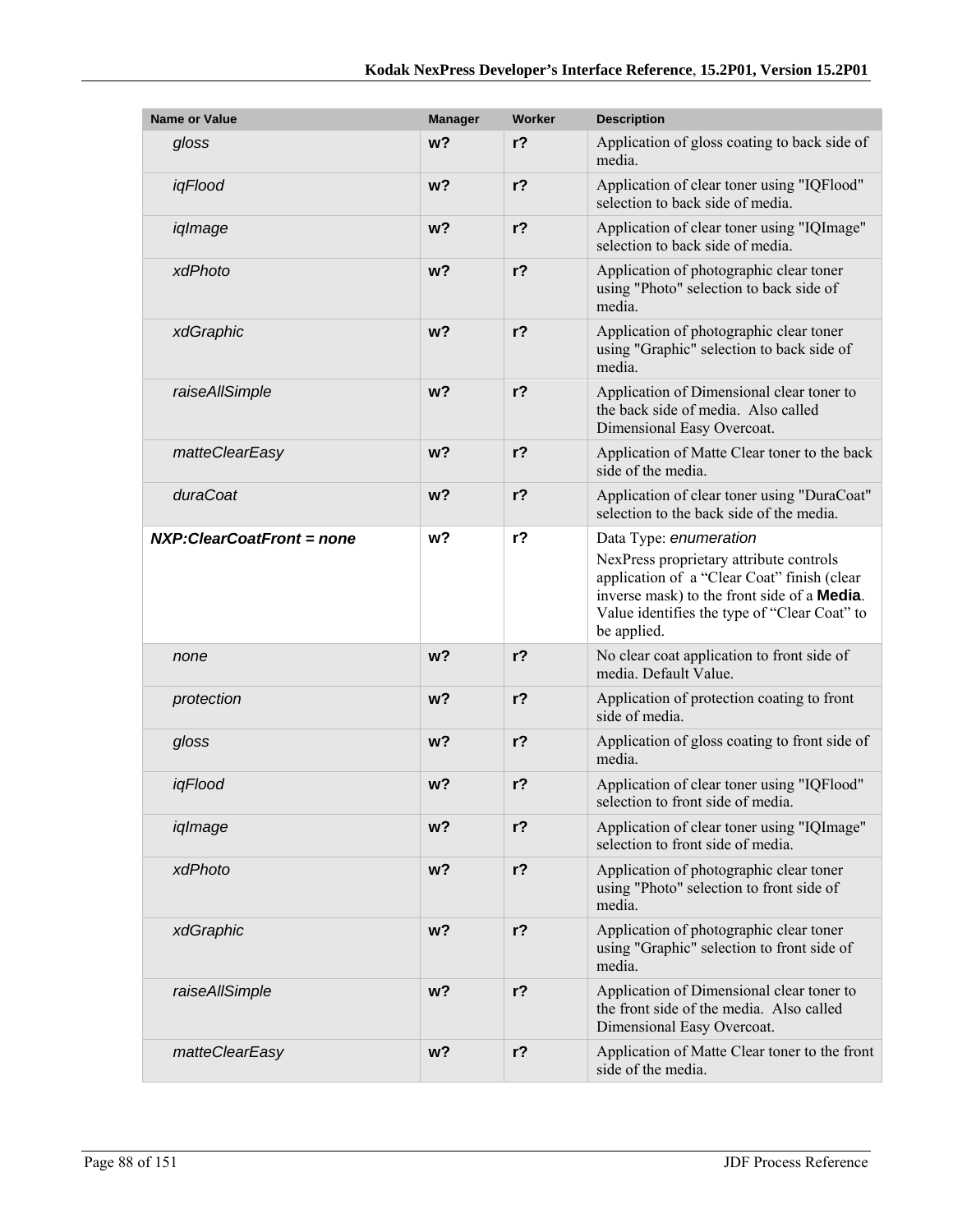| <b>Name or Value</b> | Manager | Worker | <b>Description</b>                                                                       |
|----------------------|---------|--------|------------------------------------------------------------------------------------------|
| duraCoat             | w?      |        | Application of clear toner using "DuraCoat"<br>selection to the front side of the media. |

#### **5.14.1 Location**

| <b>Name or Value</b> | <b>Manager</b> | Worker         | <b>Description</b>                                                                                                                                                                                          |
|----------------------|----------------|----------------|-------------------------------------------------------------------------------------------------------------------------------------------------------------------------------------------------------------|
| <b>LocationName</b>  | w <sub>2</sub> | $r$ ?          | Data Type: string                                                                                                                                                                                           |
|                      |                |                | Name of a logical substrate supply.<br><b>LocationName</b> is generally required by<br>NexPress; however, Body and Cover media<br>will be inferred using partitioning if<br>Location/@LocationName omitted. |
| Media0               | w <sub>2</sub> | $r$ ?          | Corresponds to the Body substrate.                                                                                                                                                                          |
| Media1               | $w$ ?          | r <sub>2</sub> | Corresponds to Cover substrate.                                                                                                                                                                             |
| Media <sub>2</sub>   | $w$ ?          | $r$ ?          | Corresponds to <i>Insert</i> substrate.                                                                                                                                                                     |
| Media3               | w <sub>2</sub> | r <sub>2</sub> | Corresponds to Separators substrate.                                                                                                                                                                        |
| Media4               | w <sub>2</sub> | r <sub>2</sub> | Corresponds to the <i>Insert2</i> substrate.                                                                                                                                                                |
| Media <sub>5</sub>   | w <sub>2</sub> | r <sub>2</sub> | Corresponds to the <i>Insert3</i> substrate.                                                                                                                                                                |
| Media <sub>6</sub>   | w <sub>2</sub> | r <sub>2</sub> | Corresponds to the <i>Insert4</i> substrate.                                                                                                                                                                |
| Media7               | w <sub>2</sub> | r <sub>2</sub> | Corresponds to the <i>Insert5</i> substrate.                                                                                                                                                                |
| Media <sub>8</sub>   | $w$ ?          | r <sub>2</sub> | Corresponds to the <i>Insert6</i> substrate.                                                                                                                                                                |
| Media9               | w <sub>2</sub> | r <sub>2</sub> | Corresponds to the <i>Insert7</i> substrate.                                                                                                                                                                |
| Media <sub>10</sub>  | w <sub>2</sub> | r <sub>2</sub> | Corresponds to the <i>Insert8</i> substrate.                                                                                                                                                                |
| LargeCapacity        | w <sub>2</sub> | r <sub>2</sub> | Same as Media0. Corresponds to the Body<br>substrate.                                                                                                                                                       |
| Top                  | w <sub>2</sub> | r <sub>2</sub> | Same as Media1. Corresponds to the Cover<br>substrate.                                                                                                                                                      |

# **5.15 NodeInfo resource**

| <b>Name or Value</b> | <b>Manager</b> | Worker         | <b>Description</b>                                                                                                                                                                                                                                                      |
|----------------------|----------------|----------------|-------------------------------------------------------------------------------------------------------------------------------------------------------------------------------------------------------------------------------------------------------------------------|
| <b>TargetRoute</b>   | w?             | r <sub>2</sub> | Data Type: URL<br>URL where JDF is to be sent after completion. The<br>completed JDF file can be sent to a web server by<br>specifying "HTTP://servername:PORT#"                                                                                                        |
| NXP:DeleteWhenDone   | w?             | $r$ ?          | Data Type: boolean<br>Overrides the Portal Configuration<br>bDeleteWhenDone during processing of this JDF<br>ticket. Only applies to JDF jobs submitted through<br>the JDF Hotfolder. Portal Configuration is set by<br>c:\CDFE_CONFIG\InitialConfig\JDFPortal_cfg.xml. |
| true                 | $w$ ?          | $r$ ?          | If job submitted by JDF Hotfolder, delete when the<br>job completes or aborts.                                                                                                                                                                                          |
| false                | w <sup>2</sup> | r <sub>2</sub> | If job submitted by JDF Hotfolder, DO NOT delete<br>when the job completes or aborts.                                                                                                                                                                                   |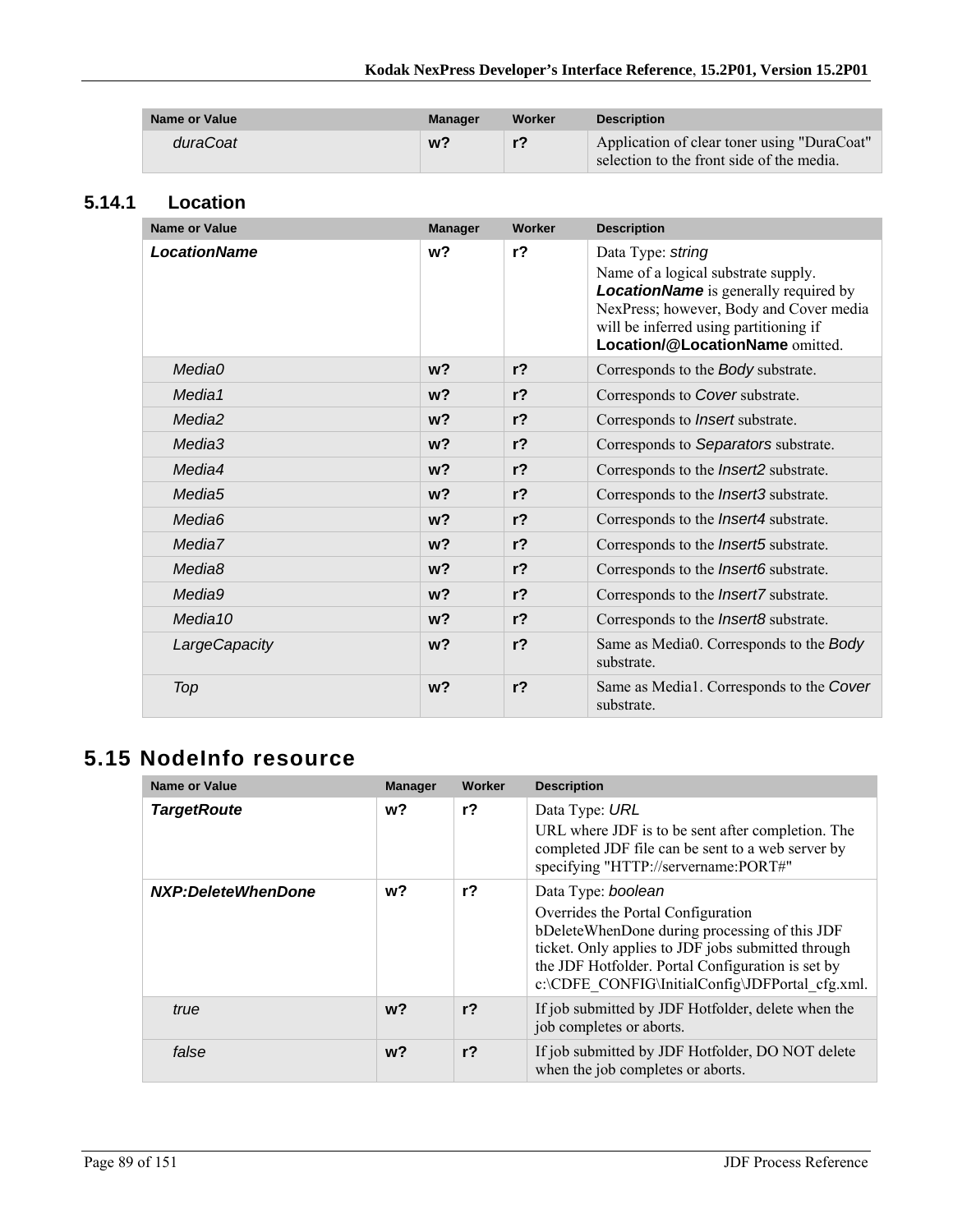| Name or Value      | Manager | Worker | <b>Description</b>                                                                          |
|--------------------|---------|--------|---------------------------------------------------------------------------------------------|
| NXP:DeviceWorkflow | w?      |        | Used to define stop points for JDF job during<br>processing. See NXP: DeviceWorkflow below. |

#### **5.15.1 NXP:DeviceWorkflow**

| <b>Name or Value</b>  | <b>Manager</b> | Worker         | <b>Description</b>                                                                                                                                                                              |
|-----------------------|----------------|----------------|-------------------------------------------------------------------------------------------------------------------------------------------------------------------------------------------------|
| <b>NXP:StopPoints</b> | W              |                | Data Type: enumerations<br>Stop job after each specified processing<br>phase. A JDF job ticket can only add stop<br>points; stop points defined in the default Job<br>Ticket cannot be disabled |
| NXP:Submitted         | w?             | r <sub>2</sub> | Enable job stop after submission.                                                                                                                                                               |
| NXP:PDFCreated        | $w$ ?          | r <sub>2</sub> | Enable job stop after PDF has been created.<br>(Added for completeness; JDF only accepts<br>PDF content files).                                                                                 |
| NXP:ResourcesChecked  | $w$ ?          | $r$ ?          | Enable job stop after Resource Check.                                                                                                                                                           |
| NXP:RIPped            | w?             | r <sub>2</sub> | Enable job stop has been RIPped.                                                                                                                                                                |

# **5.16 RenderingParams resource**

| <b>Name or Value</b>              | <b>Manager</b> | Worker         | <b>Description</b>                                                                                                                                                                                                                                                                              |
|-----------------------------------|----------------|----------------|-------------------------------------------------------------------------------------------------------------------------------------------------------------------------------------------------------------------------------------------------------------------------------------------------|
| <b>ADBE:RemoveOverPrintParams</b> | w <sub>2</sub> | r <sub>2</sub> | Data Type: refelement<br>See ADBE: RemoveOverPrintParams<br>below.                                                                                                                                                                                                                              |
| NXP:CLCDDIQParams                 | w <sub>2</sub> | r <sub>2</sub> | Data Type: refelement<br>See NXP: CLCDDIQParams below.                                                                                                                                                                                                                                          |
| $NXP: PureBlack = true$           | w?             | r <sub>2</sub> | Data Type: boolean<br>Render RGB Black (0,0,0) as CMYK<br>$(0,0,0,100)$ .<br>Cannot be enabled when<br>$@NXP:RichBlack = true$                                                                                                                                                                  |
| true                              | $w$ ?          | r <sub>2</sub> | Enable. Default Value.                                                                                                                                                                                                                                                                          |
| false                             | w <sub>2</sub> | r <sub>2</sub> | Disable                                                                                                                                                                                                                                                                                         |
| $NXP: RichBlack = false$          | w <sub>2</sub> | r <sub>2</sub> | Data Type: boolean<br>Render RGB Black (0,0,0) as CMYK (80,<br>60, 40, 100); and CMYK Black<br>$(0,0,0,100)$ as CMYK $(80, 60, 40, 100)$ .<br>Cannot be enabled when<br>$@NXP: Pure Black = true OR when$<br>ColorSpaceConversionParams/<br>ColorSpaceConversionOp/<br>$@RGBGray2Black = true.$ |
| true                              | w <sub>2</sub> | $r$ ?          | Enable                                                                                                                                                                                                                                                                                          |
| false                             | w <sub>2</sub> | r <sub>2</sub> | Disable. Default Value.                                                                                                                                                                                                                                                                         |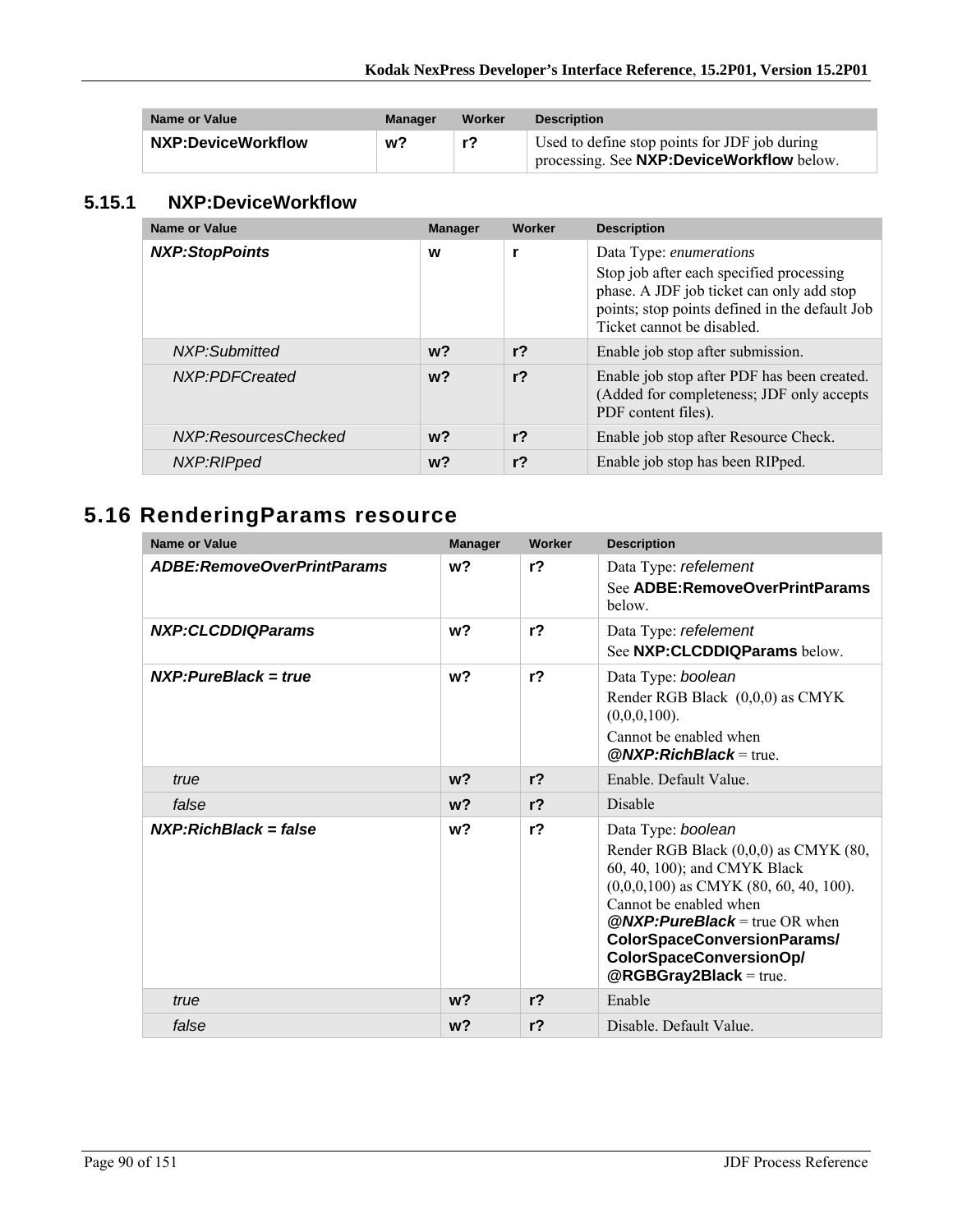| <b>Name or Value</b>                | <b>Manager</b> | Worker | <b>Description</b>                                                                                                                                                                                  |
|-------------------------------------|----------------|--------|-----------------------------------------------------------------------------------------------------------------------------------------------------------------------------------------------------|
| NXP:DMCLProcessColorantThreshold    | $w \leftarrow$ | r      | Required if Dimensional Easy Overcoat is<br>requested<br>Data Type: integer<br>Defines the CMYK threshold to be used<br>when generating the Dimensional Clear<br>overcoat.<br><b>Range: 0 - 255</b> |
| <b>NXP:DMCLThresholdApplication</b> | $w \leftarrow$ | r      | Required if Dimensional Easy Overcoat is<br>requested<br>Data Type: string<br>This parameter controls the usage of the<br><b>DMCLProcessColorantThreshold</b><br>parameter.                         |
| Above                               |                |        | Dimensional overcoat will be generated if<br>any of the CMYK channels have values<br>greater than the overcoat threshold                                                                            |
| <b>Below</b>                        |                |        | Dimensional overcoat will be benerated if<br>any of the CMYK channels have values<br>greater than the overcoat threshold                                                                            |
| NXP:MTCLProcessColorantThreshold    | $w \leftarrow$ | r      | Required if Matte Clear Easy Overcoat is<br>requested<br>Data Type: integer<br>Defines the CMYK threshold to be used<br>when generating the Matte Clear overcoat.<br><b>Range: 0 - 255</b>          |
| <b>NXP:MTCLThresholdApplication</b> | $w \leftarrow$ | r      | Required if Matte Clear Easy Overcoat is<br>requested<br>Data Type: string<br>This parameter controls the usage of the<br><b>MTCLProcessColorantThreshold</b><br>parameter.                         |
| Above                               |                |        | Matte Clear overcoat will be generated if<br>any of the CMYK channels have values<br>greater than the overcoat threshold                                                                            |
| <b>Below</b>                        |                |        | Matte Clear overcoat will be benerated if<br>any of the CMYK channels have values<br>greater than the overcoat threshold                                                                            |
| $NXP: InkOptimization = Off$        | w <sub>2</sub> | $r$ ?  | Data Type: boolean<br>Controls the InkOptimization (GCR high<br>black replacement) feature.                                                                                                         |
| Off                                 | w?             | $r$ ?  | InkOptimization is disabled                                                                                                                                                                         |
| GCR70                               | $w$ ?          | $r$ ?  | InkOptimization is performed in less<br>aggressive mode.                                                                                                                                            |
| GCR100                              | w?             | $r$ ?  | Ink Optimization is performed in<br>maximum mode.                                                                                                                                                   |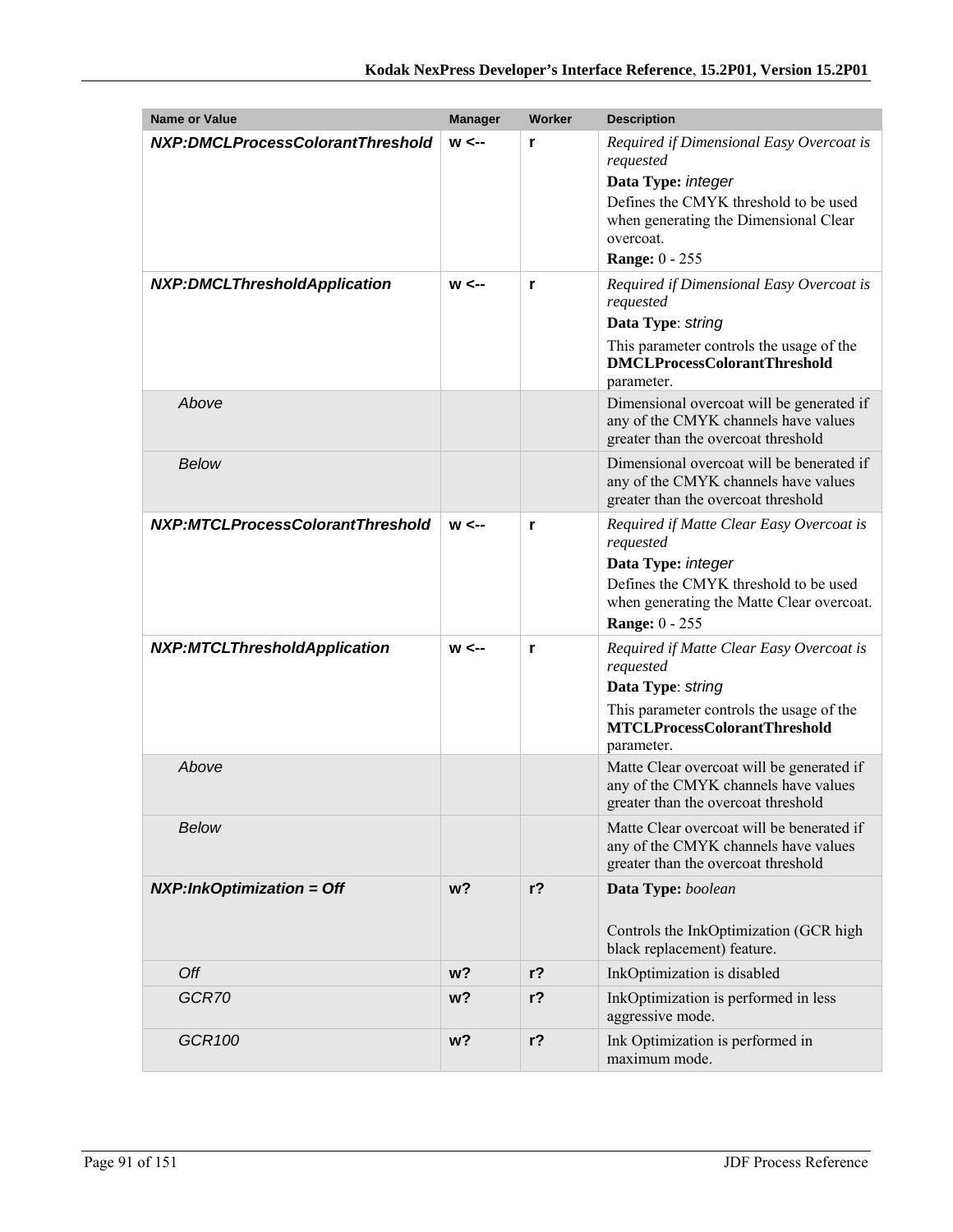| Name or Value                | <b>Manager</b> | Worker         | <b>Description</b>                                                                                        |
|------------------------------|----------------|----------------|-----------------------------------------------------------------------------------------------------------|
| <b>EmulateNAInkOverprint</b> | w?             |                | Data Type: <i>string</i><br>Enable overprint for spot colors that are not<br>available. No default value. |
| true                         | w <sub>2</sub> | r <sub>2</sub> | Enable                                                                                                    |
| false                        | $w$ ?          | r <sub>2</sub> | <b>Disable</b>                                                                                            |

## **5.16.1 ADBE:RemoveOverPrintParams**

### **5.16.2 NXP:CLCDDIQParams**

| <b>Name or Value</b>              | <b>Manager</b> | <b>Worker</b>  | <b>Description</b>                                                                                                                                                                                                                                                                 |
|-----------------------------------|----------------|----------------|------------------------------------------------------------------------------------------------------------------------------------------------------------------------------------------------------------------------------------------------------------------------------------|
| $PD = 0$                          | w?             | r <sub>2</sub> | Data Type: integer<br>Sets "Print Density" CLCDD engine<br>parameter. Values 0 - 10.                                                                                                                                                                                               |
| $SF = 0$                          | w?             | $r$ ?          | Data Type: integer<br>Sets "Sharpness Filter" CLCDD engine<br>parameter. Values 0 - 7.                                                                                                                                                                                             |
| <b>TS = DeviceDefault</b>         | w?             | $r$ ?          | Data Type: NMTOKEN<br>Sets "Toner Savings" CLCDD engine<br>parameter.                                                                                                                                                                                                              |
| DeviceDefault                     | w <sub>2</sub> | $r$ ?          | Engine uses its default setting.<br>Default Value.                                                                                                                                                                                                                                 |
| Оn                                | $w$ ?          | r <sub>2</sub> | Enabled                                                                                                                                                                                                                                                                            |
| Off                               | w?             | $r$ ?          | Disabled                                                                                                                                                                                                                                                                           |
| <b>TextGS = DeviceDefault</b>     | w?             | $r$ ?          | Data Type: NMTOKEN<br>Sets "Text Gradation Smoothing" CLCDD<br>engine parameter.<br>This attribute is provided to enable future<br>development; a value other than<br>DeviceDefault or None may produce<br>undesireable results. Enabling TextGS can<br>distort the edges of text. |
| <b>DeviceDefault</b>              | w?             | $r$ ?          | Engine uses its default setting.<br>Default Value.                                                                                                                                                                                                                                 |
| <b>None</b>                       | $w$ ?          | r <sub>2</sub> | Disabled                                                                                                                                                                                                                                                                           |
| Fine                              | w?             | r <sub>2</sub> | "Fine" selection.                                                                                                                                                                                                                                                                  |
| Coarse                            | w <sub>2</sub> | r <sub>2</sub> | "Coarse" selection.                                                                                                                                                                                                                                                                |
| <b>GraphicsGS = DeviceDefault</b> | w?             | r <sub>2</sub> | Data Type: NMTOKEN<br>Sets "Graphics Gradation Smoothing"<br>CLCDD engine parameter.                                                                                                                                                                                               |
| <b>DeviceDefault</b>              | w?             | $r$ ?          | Engine uses its default setting.<br>Default Value.                                                                                                                                                                                                                                 |
| None                              | $w$ ?          | $r$ ?          | Disabled                                                                                                                                                                                                                                                                           |
| Fine                              | w?             | $r$ ?          | "Fine" selection.                                                                                                                                                                                                                                                                  |
| Coarse                            | w?             | $r$ ?          | "Coarse" selection.                                                                                                                                                                                                                                                                |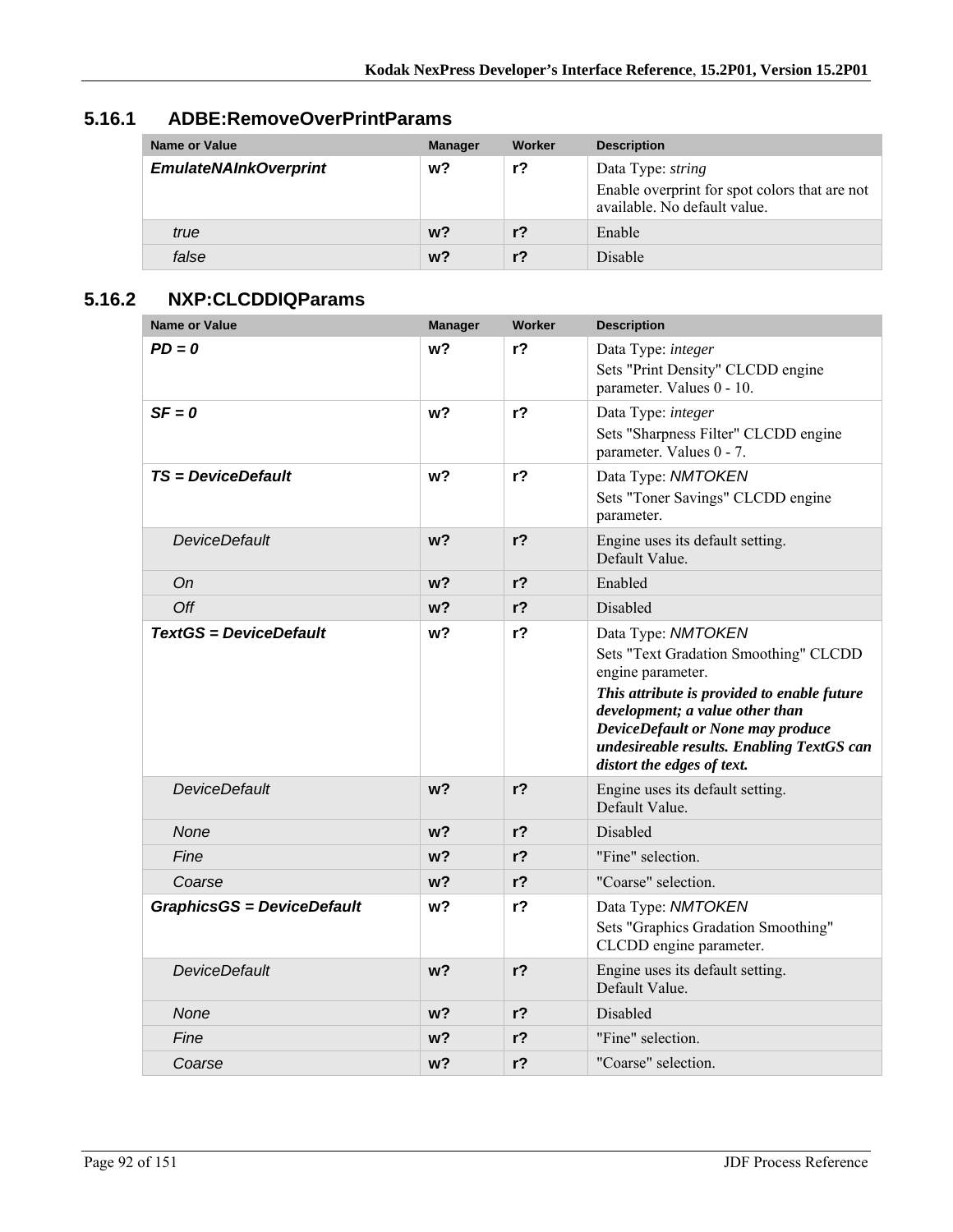| <b>Name or Value</b>                  | <b>Manager</b> | <b>Worker</b>  | <b>Description</b>                                                                            |
|---------------------------------------|----------------|----------------|-----------------------------------------------------------------------------------------------|
| <b>ImageGS = DeviceDefault</b>        | w <sub>2</sub> | $r$ ?          | Data Type: NMTOKEN                                                                            |
|                                       |                |                | Sets "Image Gradation Smoothing" CLCDD<br>engine parameter.                                   |
| <b>DeviceDefault</b>                  | w <sub>2</sub> | r <sub>2</sub> | Engine uses its default setting.<br>Default Value.                                            |
| None                                  | w <sub>2</sub> | r <sub>2</sub> | <b>Disabled</b>                                                                               |
| Fine                                  | $w$ ?          | r <sub>2</sub> | "Fine" selection.                                                                             |
| Coarse                                | w <sub>2</sub> | r <sub>2</sub> | "Coarse" selection.                                                                           |
| <b>HTTextBW</b> = DeviceDefault       | w?             | $r$ ?          | Data Type: NMTOKEN<br>Sets "Halftone Mode for Black-Only Text"<br>CLCDD engine parameter.     |
| <b>DeviceDefault</b>                  | w <sub>2</sub> | $r$ ?          | Same as "Gradation" selection.<br>Default Value.                                              |
| <b>Resolution</b>                     | $w$ ?          | r <sub>2</sub> | "Resolution" selection.                                                                       |
| Gradation                             | $w$ ?          | r <sub>2</sub> | "Gradation" selection.                                                                        |
| ErrorDiffusion                        | w <sub>2</sub> | r <sub>2</sub> | "ErrorDiffusion" selection.                                                                   |
| <b>HTGraphicsBW = DeviceDefault</b>   | w?             | $r$ ?          | Data Type: NMTOKEN<br>Sets "Halftone Mode for Black-Only<br>Graphics" CLCDD engine parameter. |
| <b>DeviceDefault</b>                  | w <sub>2</sub> | r <sub>2</sub> | Same as "Gradation" selection.<br>Default Value.                                              |
| <b>Resolution</b>                     | w <sub>2</sub> | r <sub>2</sub> | "Resolution" selection.                                                                       |
| Gradation                             | w <sub>2</sub> | r <sub>2</sub> | "Gradation" selection.                                                                        |
| ErrorDiffusion                        | $w$ ?          | $r$ ?          | "ErrorDiffusion" selection.                                                                   |
| <b>HTImageBW = DeviceDefault</b>      | w?             | $r$ ?          | Data Type: NMTOKEN<br>Sets "Halftone Mode for Black-Only<br>Images" CLCDD engine parameter.   |
| <b>DeviceDefault</b>                  | w <sub>2</sub> | $r$ ?          | Same as "Gradation" selection.<br>Default Value.                                              |
| <b>Resolution</b>                     | w <sub>2</sub> | $r$ ?          | "Resolution" selection.                                                                       |
| Gradation                             | w?             | $r$ ?          | "Gradation" selection.                                                                        |
| ErrorDiffusion                        | $w$ ?          | $r$ ?          | "ErrorDiffusion" selection.                                                                   |
| <b>HTTextCMYK = DeviceDefault</b>     | w?             | $r$ ?          | Data Type: NMTOKEN<br>Sets "Halftone Mode for Color Text"<br>CLCDD engine parameter.          |
| <b>DeviceDefault</b>                  | $w$ ?          | $r$ ?          | Same as "Gradation" selection.<br>Default Value.                                              |
| <b>Resolution</b>                     | $w$ ?          | $r$ ?          | "Resolution" selection.                                                                       |
| Gradation                             | $w$ ?          | $r$ ?          | "Gradation" selection.                                                                        |
| ErrorDiffusion                        | $w$ ?          | $r$ ?          | "ErrorDiffusion" selection.                                                                   |
| <b>HTGraphicsCMYK = DeviceDefault</b> | w?             | $r$ ?          | Data Type: NMTOKEN<br>Sets "Halftone Mode for Color Graphics"<br>CLCDD engine parameter.      |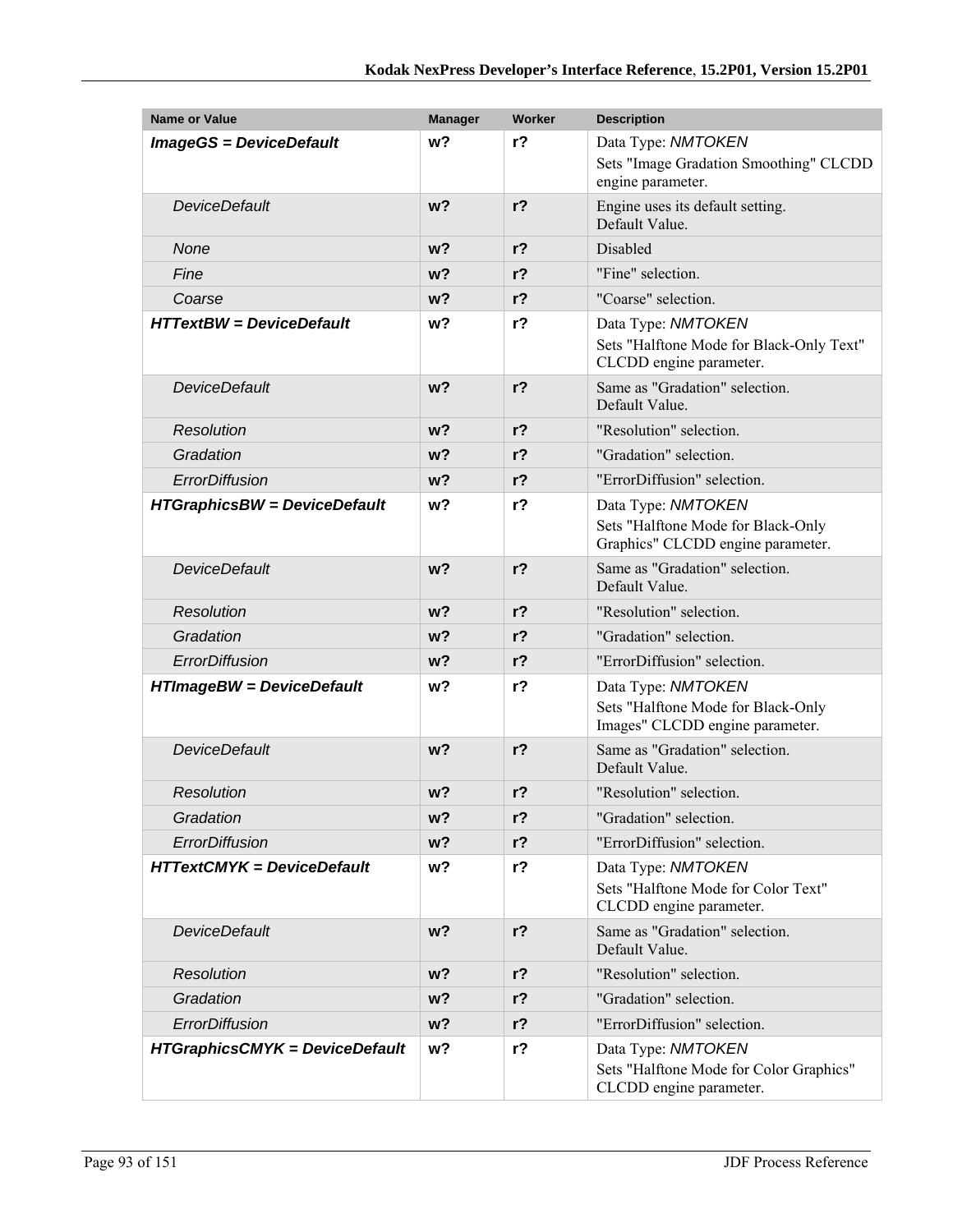| <b>Name or Value</b>               | <b>Manager</b> | Worker         | <b>Description</b>                                                                                                                                                                                                            |
|------------------------------------|----------------|----------------|-------------------------------------------------------------------------------------------------------------------------------------------------------------------------------------------------------------------------------|
| DeviceDefault                      | w <sub>2</sub> | r <sub>2</sub> | Same as "Gradation" selection.<br>Default Value.                                                                                                                                                                              |
| Resolution                         | w <sub>2</sub> | $r$ ?          | "Resolution" selection.                                                                                                                                                                                                       |
| Gradation                          | w <sub>2</sub> | $r$ ?          | "Gradation" selection.                                                                                                                                                                                                        |
| ErrorDiffusion                     | w <sub>2</sub> | $r$ ?          | "ErrorDiffusion" selection.                                                                                                                                                                                                   |
| <b>HTImageCMYK = DeviceDefault</b> | w <sub>2</sub> | $r$ ?          | Data Type: NMTOKEN<br>Sets "Halftone Mode for Color Images"<br>CLCDD engine parameter.                                                                                                                                        |
| <b>DeviceDefault</b>               | w <sub>2</sub> | $r$ ?          | Same as "Gradation" selection.<br>Default Value.                                                                                                                                                                              |
| Resolution                         | w <sub>2</sub> | $r$ ?          | "Resolution" selection.                                                                                                                                                                                                       |
| Gradation                          | w <sub>2</sub> | $r$ ?          | "Gradation" selection.                                                                                                                                                                                                        |
| ErrorDiffusion                     | w <sub>2</sub> | r <sub>2</sub> | "ErrorDiffusion" selection.                                                                                                                                                                                                   |
| <b>HTLineCMYK = DeviceDefault</b>  | w <sub>2</sub> | $r$ ?          | Data Type: NMTOKEN<br>Sets "Halftone Mode for Color Lines"<br>CLCDD engine parameter.<br>This attribute is provided to enable future<br>development; a value other than<br>DeviceDefault may produce undesireable<br>results. |
| <b>DeviceDefault</b>               | w <sub>2</sub> | r <sub>2</sub> | Same as "Gradation" selection.<br>Default Value.                                                                                                                                                                              |
| Resolution                         | w <sub>2</sub> | $r$ ?          | "Resolution" selection.                                                                                                                                                                                                       |
| Gradation                          | w <sub>2</sub> | $r$ ?          | "Gradation" selection.                                                                                                                                                                                                        |
| ErrorDiffusion                     | w <sub>2</sub> | $r$ ?          | "ErrorDiffusion" selection.                                                                                                                                                                                                   |
| <b>ASTText = DeviceDefault</b>     | w?             | r <sub>2</sub> | Data Type: NMTOKEN<br>Sets "Adaptive Smoothing Technology for<br>Text" CLCDD engine parameter.                                                                                                                                |
| <b>DeviceDefault</b>               | w <sub>2</sub> | $r$ ?          | Engine uses its default setting.<br>Default Value.                                                                                                                                                                            |
| None                               | $w$ ?          | $r$ ?          | Disabled                                                                                                                                                                                                                      |
| Fine                               | w?             | r?             | "Fine" selection.                                                                                                                                                                                                             |
| Coarse                             | w?             | $r$ ?          | "Coarse" selection.                                                                                                                                                                                                           |
| <b>ASTGraphics = DeviceDefault</b> | w <sub>2</sub> | r <sub>2</sub> | Data Type: NMTOKEN<br>Sets "Adaptive Smoothing Technology for<br>Graphics" CLCDD engine parameter.                                                                                                                            |
| <b>DeviceDefault</b>               | w?             | $r$ ?          | Engine uses its default setting.<br>Default Value.                                                                                                                                                                            |
| None                               | w?             | $r$ ?          | Disabled                                                                                                                                                                                                                      |
| Fine                               | w <sub>2</sub> | $r$ ?          | "Fine" selection.                                                                                                                                                                                                             |
| Coarse                             | w?             | $r$ ?          | "Coarse" selection.                                                                                                                                                                                                           |
| <b>ASTImage = DeviceDefault</b>    | w?             | $r$ ?          | Data Type: NMTOKEN<br>Sets "Adaptive Smoothing Technology for<br>Images" CLCDD engine parameter.                                                                                                                              |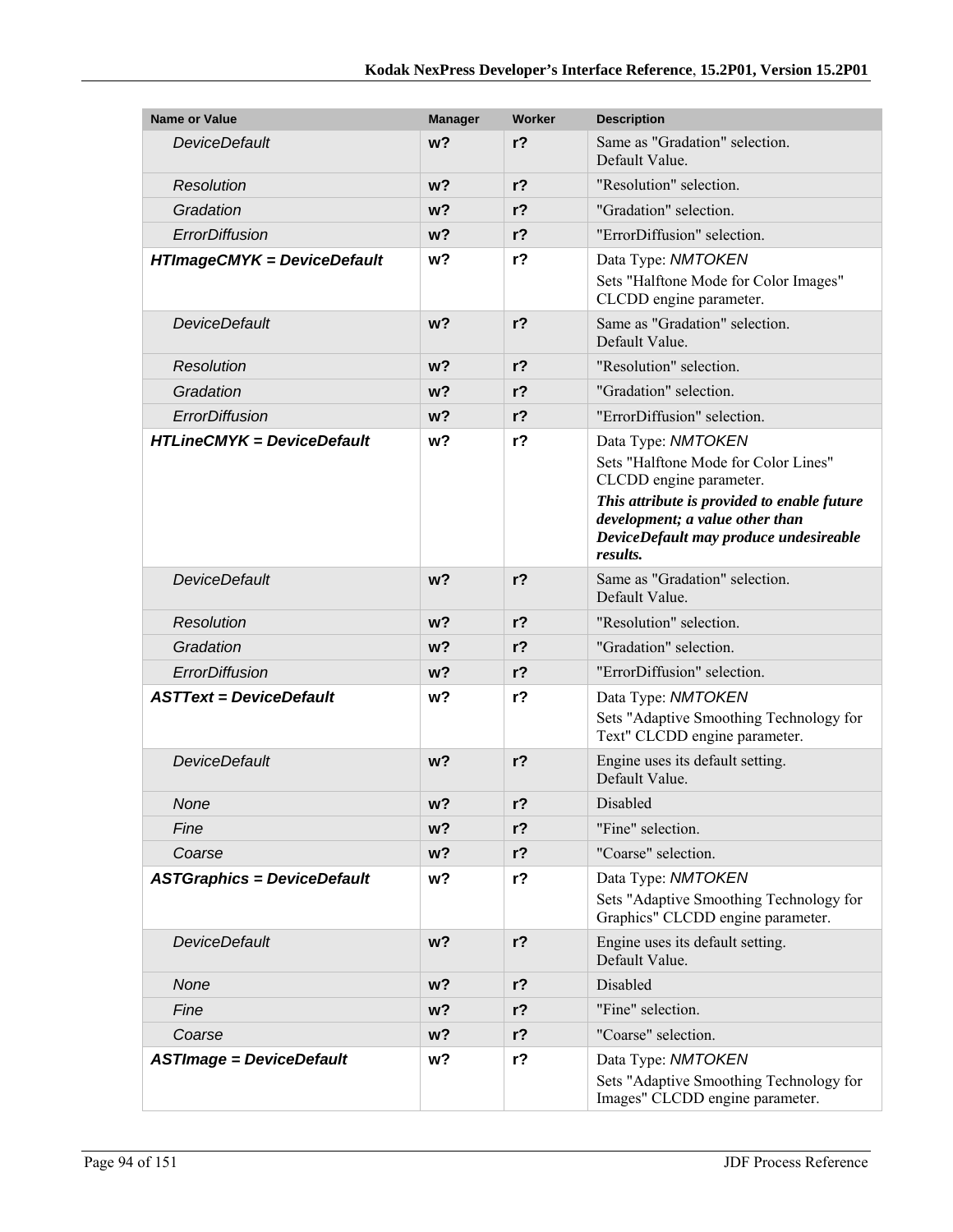| Name or Value                  | <b>Manager</b> | Worker         | <b>Description</b>                                                                                                                                                                                                                      |
|--------------------------------|----------------|----------------|-----------------------------------------------------------------------------------------------------------------------------------------------------------------------------------------------------------------------------------------|
| <b>DeviceDefault</b>           | $w$ ?          | r <sub>2</sub> | Engine uses its default setting.<br>Default Value.                                                                                                                                                                                      |
| None                           | $w$ ?          | r <sub>2</sub> | <b>Disabled</b>                                                                                                                                                                                                                         |
| Fine                           | $w$ ?          | r <sub>2</sub> | "Fine" selection.                                                                                                                                                                                                                       |
| Coarse                         | $w$ ?          | r <sub>2</sub> | "Coarse" selection.                                                                                                                                                                                                                     |
| <b>ASTLine = DeviceDefault</b> | w?             | $r$ ?          | Data Type: NMTOKEN<br>Sets "Adaptive Smoothing Technology for<br>Lines" CLCDD engine parameter.<br>This attribute is provided to enable future<br>development; a value other than<br>DeviceDefault may produce undesireable<br>results. |
| DeviceDefault                  | $w$ ?          | r <sub>2</sub> | Engine uses its default setting.<br>Default Value.                                                                                                                                                                                      |
| <b>None</b>                    | $w$ ?          | r <sub>2</sub> | Disabled                                                                                                                                                                                                                                |
| Fine                           | $w$ ?          | r <sub>2</sub> | "Fine" selection.                                                                                                                                                                                                                       |
| Coarse                         | w?             | $r$ ?          | "Coarse" selection.                                                                                                                                                                                                                     |

# **5.17 RunList resource**

| <b>Name or Value</b>                      | <b>Manager</b> | <b>Worker</b>  | <b>Description</b>                                                                                                                                                                                                              |
|-------------------------------------------|----------------|----------------|---------------------------------------------------------------------------------------------------------------------------------------------------------------------------------------------------------------------------------|
| <b>Class</b>                              | W              | r              | Data Type: enumeration                                                                                                                                                                                                          |
| Parameter                                 | W              | r              |                                                                                                                                                                                                                                 |
| ComponentGranularity =<br><b>Document</b> | w?             | $r$ ?          | Data Type: enumeration<br>Specifies the grouping of PDL pages that<br>produce an output component instance.                                                                                                                     |
| <b>Document</b>                           | w <sub>2</sub> | $r$ ?          | Required for PDF data. Default Value.                                                                                                                                                                                           |
| Set                                       | w <sub>2</sub> | $r$ ?          | Required for PPML/VDX data.                                                                                                                                                                                                     |
| <b>Directory</b>                          | w?             | $r$ ?          | Data Type: string<br>Defines a base path applicable to relative<br>URIs in<br>LayoutElement/FileSpec/@URL.<br>If <b>Directory</b> is not supplied, the JDF<br>Hotfolder location is used as a base path to<br>any relative URI. |
| ID                                        | W              | r              | Data Type: ID                                                                                                                                                                                                                   |
| <b>PartUsage</b>                          | w?             | r <sub>2</sub> | Data Type: enumeration                                                                                                                                                                                                          |
| <b>Implicit</b>                           | w <sub>2</sub> | $r$ ?          | Required with RunList partitions using<br>SheetIndex or RunIndex.                                                                                                                                                               |
| <b>Sets</b>                               | we             | $r$ ?          | Data Type: IntegerRangeList<br>Zero-based list of document set indices in a<br>multi-document sets file. Only valid if<br>LayoutElement/@ElementType =<br>"MultiSet". If not present, all document sets<br>are selected.        |
| <b>Status</b>                             | W              | r              | Data Type: enumeration                                                                                                                                                                                                          |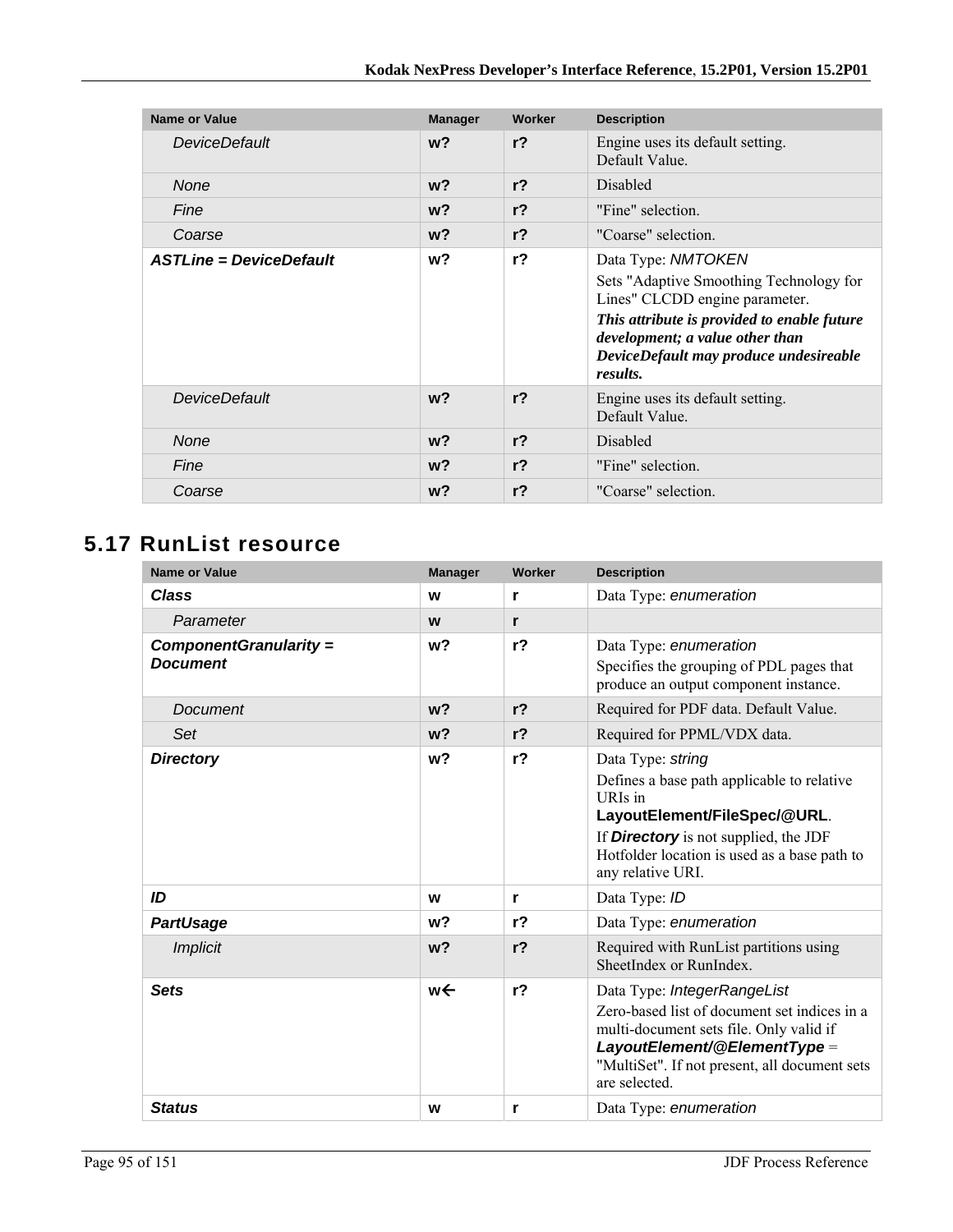| Name or Value        | <b>Manager</b> | Worker | <b>Description</b>                                                                                                         |
|----------------------|----------------|--------|----------------------------------------------------------------------------------------------------------------------------|
| Available            | W              |        |                                                                                                                            |
| <b>LayoutElement</b> | W              |        | Describes the document content file. See<br>LayoutElement below.                                                           |
| <b>Disposition</b>   | w?             | r?     | Controls deletion of the content file after the<br>JDF ticket has been processed. See<br><b>Disposition</b> element below. |

## **5.17.1 LayoutElement**

| Name or Value           | <b>Manager</b> | Worker         | <b>Description</b>                                                                             |
|-------------------------|----------------|----------------|------------------------------------------------------------------------------------------------|
| $ElementType = Unknown$ | w?             | $r$ ?          | Data Type: enumeration                                                                         |
| Document                | w <sub>2</sub> | r <sub>2</sub> | An ordered set of one or more pages, e.g.<br>Adobe PDF.                                        |
| <b>MultiDocument</b>    | $w$ ?          | ?              | An ordered set of one or more documents<br>including document breaks, e.g.<br>PPML/VDX.        |
| MultiSet                | $w$ ?          | r <sub>2</sub> | An ordered set of one or more document<br>sets including document set breaks, e.g.<br>PPML/VDX |
| Unknown                 | $w$ ?          | r <sub>2</sub> | The type will be ascertained from the<br>content. Default Value.                               |
| <b>FileSpec</b>         | W              |                | URL and metadata for content file.                                                             |

#### **5.17.1.1 FileSpec**

| Name or Value      | <b>Manager</b> | Worker | <b>Description</b>                                                                                                                                                                                                                                                                                                                                                                                                                                                                            |
|--------------------|----------------|--------|-----------------------------------------------------------------------------------------------------------------------------------------------------------------------------------------------------------------------------------------------------------------------------------------------------------------------------------------------------------------------------------------------------------------------------------------------------------------------------------------------|
| <b>URL</b>         | W              |        | Location of the page content file as either<br>an Absolute or a Relative URI. Supported<br>schemes include <i>http:, ftp:, file:, and cid:. A</i><br>relative URI references content files within<br>subdirectories of the JDF HotFolder.<br>Relative URIs are located from the JDF<br>HotFolder directory, or the location<br>specified by <b>Runlist/@Directory</b> . NOTE:<br>DFE Server processes must have sufficient<br>read permissions to access resources<br>specified with "file:". |
| <b>Disposition</b> | w?             | $r$ ?  | Controls deletion of the content file after the<br>JDF ticket has been processed. See<br><b>Disposition</b> element below.                                                                                                                                                                                                                                                                                                                                                                    |

## **5.17.2 Disposition**

| <b>Name or Value</b>         | <b>Manager</b> | <b>Worker</b> | <b>Description</b>                                                                                                            |
|------------------------------|----------------|---------------|-------------------------------------------------------------------------------------------------------------------------------|
| DispositionAction = "Delete" | w?             | r?            | Data Type: enumeration<br>Only Delete is supported.                                                                           |
| Delete                       | w?             | $r$ ?         | Remove content file upon abort or<br>completion AND the date/time specified by<br><b>Until</b> has elapsed.<br>Default Value. |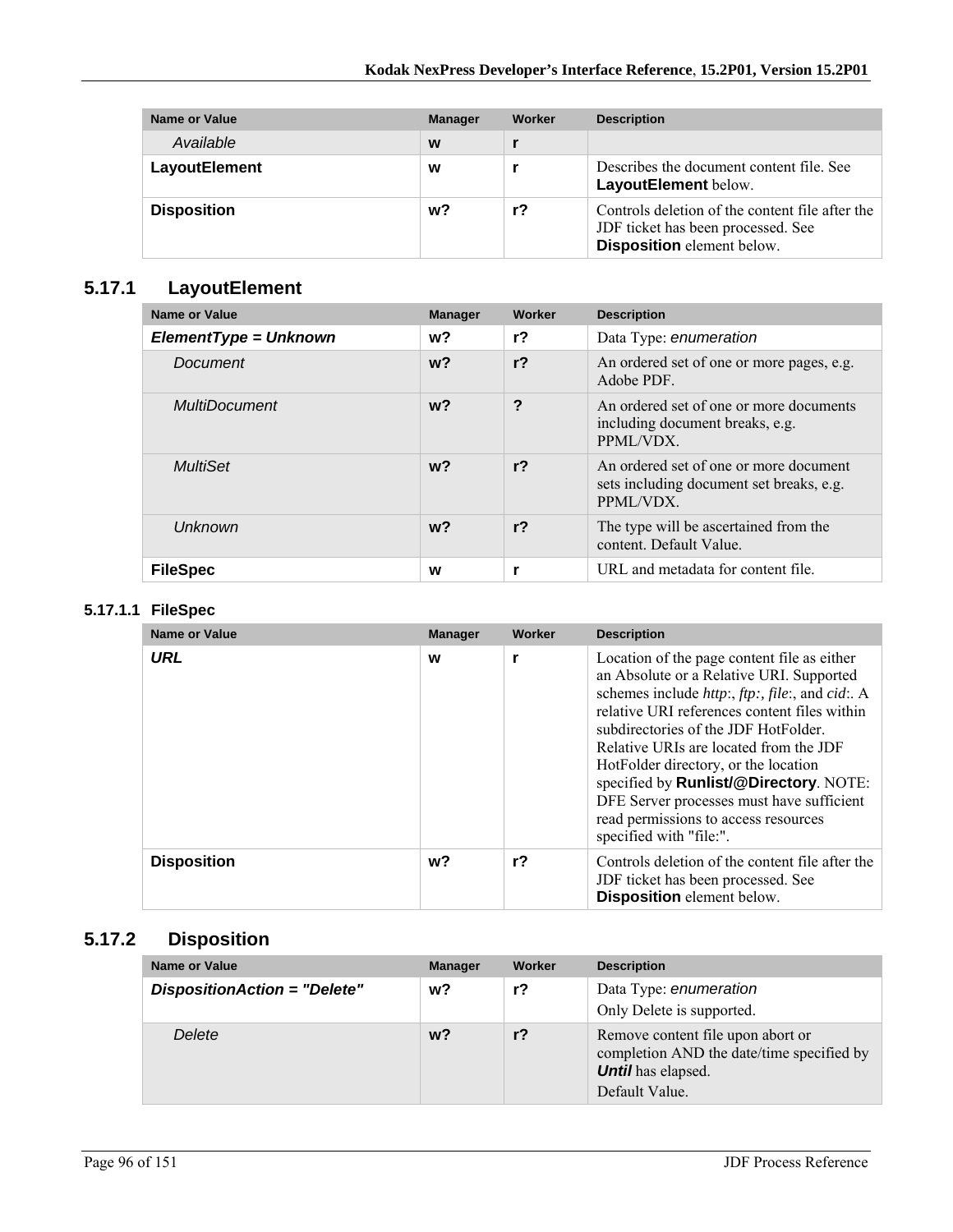| Name or Value         | <b>Manager</b> | Worker | <b>Description</b>                                                               |
|-----------------------|----------------|--------|----------------------------------------------------------------------------------|
| Until = $CurrentTime$ | w?             | r?     | Data Type: <i>dateTime</i><br>Date and Time when content file can be<br>removed. |

# **5.18 ScreeningParams resource**

| <b>Name or Value</b>          | <b>Manager</b> | Worker         | <b>Description</b>                                                                                                                                                                                                                                                                                                                                                                                                      |
|-------------------------------|----------------|----------------|-------------------------------------------------------------------------------------------------------------------------------------------------------------------------------------------------------------------------------------------------------------------------------------------------------------------------------------------------------------------------------------------------------------------------|
| <b>Class</b>                  | W              | r              | Data Type: enumeration                                                                                                                                                                                                                                                                                                                                                                                                  |
| Parameter                     | W              | r              |                                                                                                                                                                                                                                                                                                                                                                                                                         |
| ID                            | W              | r              | Data Type: ID                                                                                                                                                                                                                                                                                                                                                                                                           |
| <b>Status</b>                 | W              | r              | Data Type: enumeration                                                                                                                                                                                                                                                                                                                                                                                                  |
| Available                     | W              | r              |                                                                                                                                                                                                                                                                                                                                                                                                                         |
| <b>NXP:</b> ScreeningID = $1$ | w?             | r <sub>2</sub> | Data Type: string<br>Proprietary attribute to select the screening<br>style.<br>If not present, the default value is used.<br>NOTE: Beginning with System Release 8.5,<br>new screens are available only by name.<br>Legacy screen enumerations continue to be<br>supported in addition to the screen name for<br>older screens. Supported ScreeningID<br>names are listed in the NexPress Device<br>Capabilities File. |
| $\mathbf{1}$                  | w <sub>2</sub> | $r$ ?          | Classic screening system. Default Value.                                                                                                                                                                                                                                                                                                                                                                                |
| $\overline{2}$                | w <sub>2</sub> | $r$ ?          | Optimum screening system.                                                                                                                                                                                                                                                                                                                                                                                               |
| 3                             | w <sub>2</sub> | r <sub>2</sub> | Line screening system.                                                                                                                                                                                                                                                                                                                                                                                                  |
| $\overline{4}$                | w <sub>2</sub> | r <sub>2</sub> | Supra screening system.                                                                                                                                                                                                                                                                                                                                                                                                 |
| Classic                       | w <sub>2</sub> | r <sub>2</sub> | Classic screening system.                                                                                                                                                                                                                                                                                                                                                                                               |
| Optimum                       | w <sub>2</sub> | r <sub>2</sub> | Optimum screening system.                                                                                                                                                                                                                                                                                                                                                                                               |
| Line                          | w <sub>2</sub> | $r$ ?          | Line screening system.                                                                                                                                                                                                                                                                                                                                                                                                  |
| Supra                         | w <sub>2</sub> | $r$ ?          | Supra screening system.                                                                                                                                                                                                                                                                                                                                                                                                 |
| <b>Stochastic</b>             | w <sub>2</sub> | $r$ ?          | Stochastic screening system.                                                                                                                                                                                                                                                                                                                                                                                            |
| ClassicHD                     | $w$ ?          | $r$ ?          | ClassicHD (High Definition) screening<br>system. Recommended for NexPress HD<br>Inks only.                                                                                                                                                                                                                                                                                                                              |
| Economy                       | w <sub>2</sub> | $r$ ?          | Economy mode screening system.                                                                                                                                                                                                                                                                                                                                                                                          |

## **5.19 StitchingParams resource**

| <b>Name or Value</b> | <b>Manager</b> | Worker | <b>Description</b>     |
|----------------------|----------------|--------|------------------------|
| <b>Class</b>         | W              |        | Data Type: enumeration |
| Parameter            | W              |        |                        |
| ID                   | W              |        | Data Type: ID          |
| $NoOp = false$       | w              |        | Data Type: boolean     |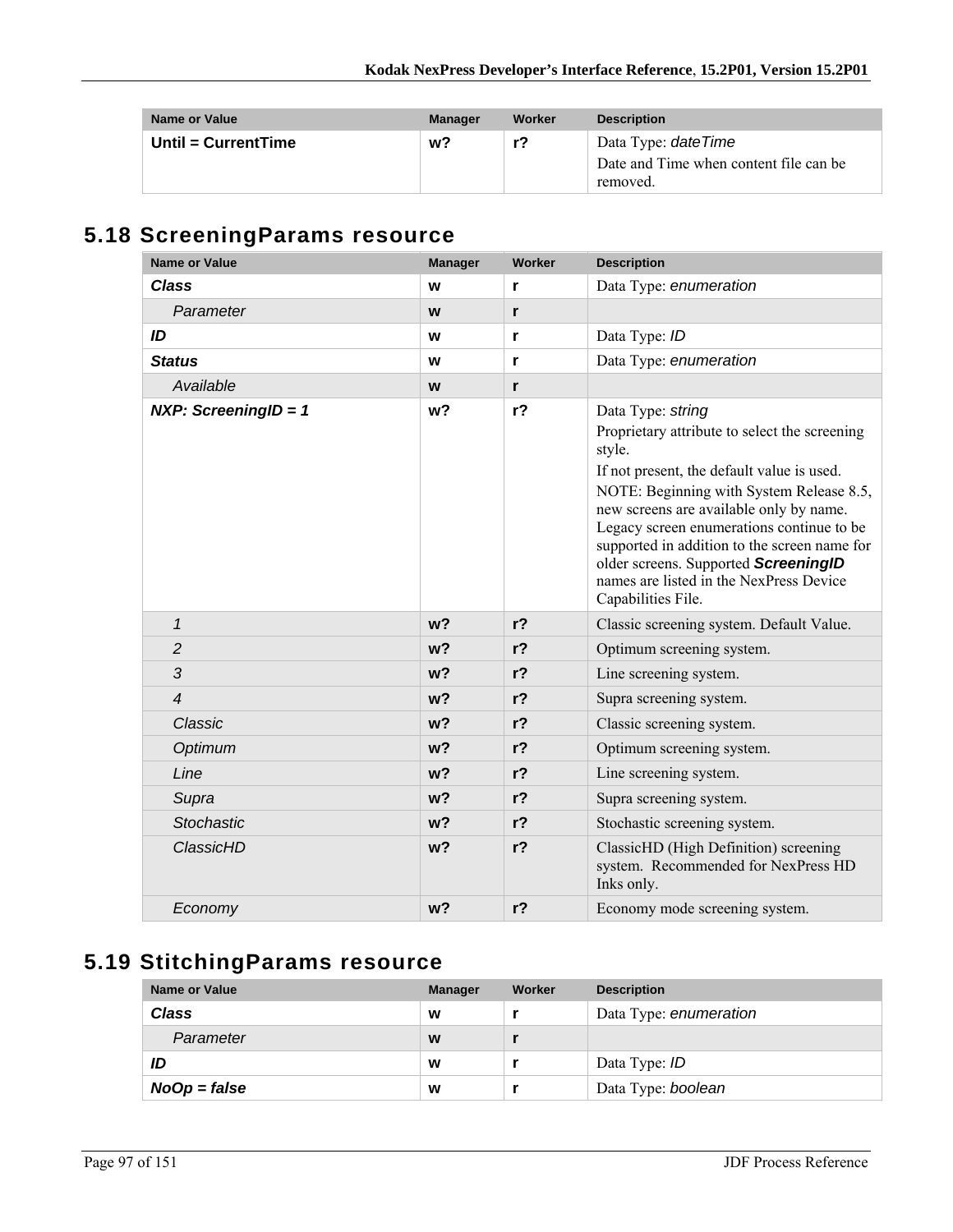| <b>Name or Value</b> | <b>Manager</b> | Worker         | <b>Description</b>      |
|----------------------|----------------|----------------|-------------------------|
| false                | $w$ ?          | $r$ ?          |                         |
| true                 | $w$ ?          | $r$ ?          | Ignore this process     |
| <b>Status</b>        | W              | r              | Data Type: enumeration  |
| Available            | W              | $\mathbf{r}$   |                         |
| <b>StitchType</b>    | w?             | $r$ ?          | Data Type: enumeration  |
| Corner               | $w$ ?          | r <sub>2</sub> | Angled corner stitching |
| Saddle               | $w$ ?          | r <sub>2</sub> | Booklet stitching       |
| Side                 | $w$ ?          | $r$ ?          | Edge stitching          |

Note: the usage of StitchingParams relies on the Component (exchange resource) for rotation assignment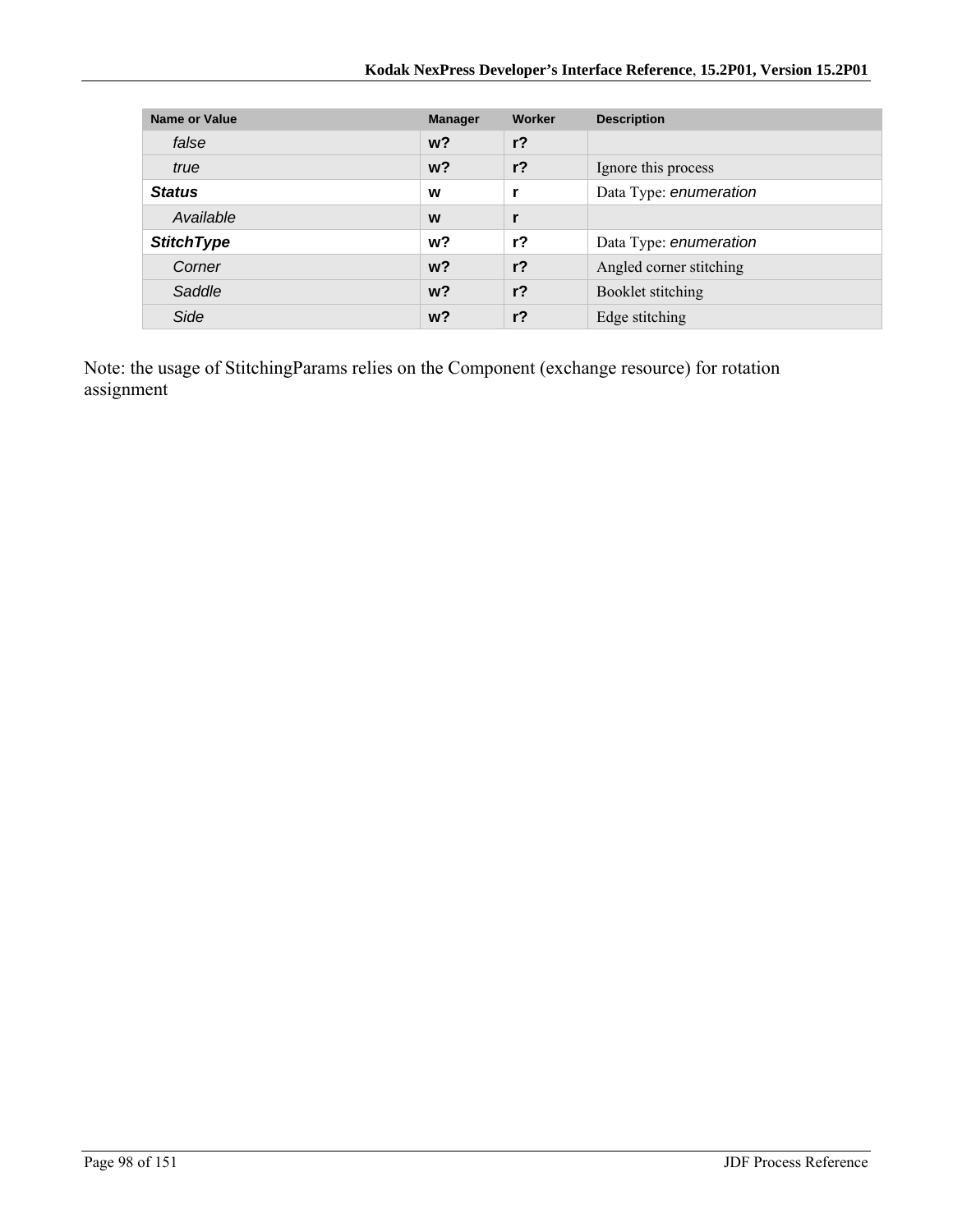# **6 JDF Portal Configuration File**

Some aspects of JDF Portal operation are specified by entries within the XML configuration file,

"C:\CDFE\_CONFIG\InitialConfig\JDFPortal\_cfg.xml". It is not appropriate for most of these configuration entries to be changed from their installed default values. However, depending upon other tools in the JDF workflow, it may be desireable to change the following entries; others in the file should not be modified. These configurable entries are shown below with their default values:

```
<properties> 
… 
    <componentConfig type="BASE::idlJDFPortalCfgObjectData" elementtype="struct"> 
       <description>The JDFPortal's private configuration data</description> 
       <driverCount value="50" type="unsigned short" elementtype="simple"/> 
      <bDeleteWhenDone value="TRUE" type="boolean" elementtype="simple"/> 
      <LocatorTTL value="2" type="unsigned long" elementtype="simple"/> 
       … 
    </componentConfig>
```
</properties>

## **6.1 driverCount**

The JDF Portal assigns a driver thread to submit and subsequently monitor each active JDF job. A job is active after it is released from the Portal Job Queue to the Internal Job Queue for processing, until the job completes or has been aborted. "properties/componentConfig/driverCount/@value" determines the number of JDF submitted jobs that can simultaneously be active in the Device Queue. Poor performance may result from an excessively high driverCount value.

## **6.2 bDeleteWhenDone**

This attribute value controls whether the JDF Portal will remove a job submitted using the JDF Hotfolder upon completion or when the job is aborted.

Jobs submitted using the JDF Hotfolder are deleted automatically only if bDeleteWhenDone is TRUE.

Jobs submitted using JMF/SubmitQueueEntry use QueueSubmissionParams/Disposition to control whether a job is automatically deleted; bDeleteWhenDone is not used for these jobs.

A job can override bDeleteWhenDone by defining NodeInfo/NXP:DeleteWhenDone within the JDF ticket.

## **6.3 LocatorTTL**

The JDF Portal includes a multicast locator that supports integration with Creo Prinergy. The locator is enabled by default, but for installations that do not use Prinergy, this locator can be disabled by changing the LocatorTTL value to "0". When enabled, the portal broadcasts its JMF HTTP port location on multicast channel 234.5.6.7 using port 50006 with a Time-To-Live value determined by LocatorTTL.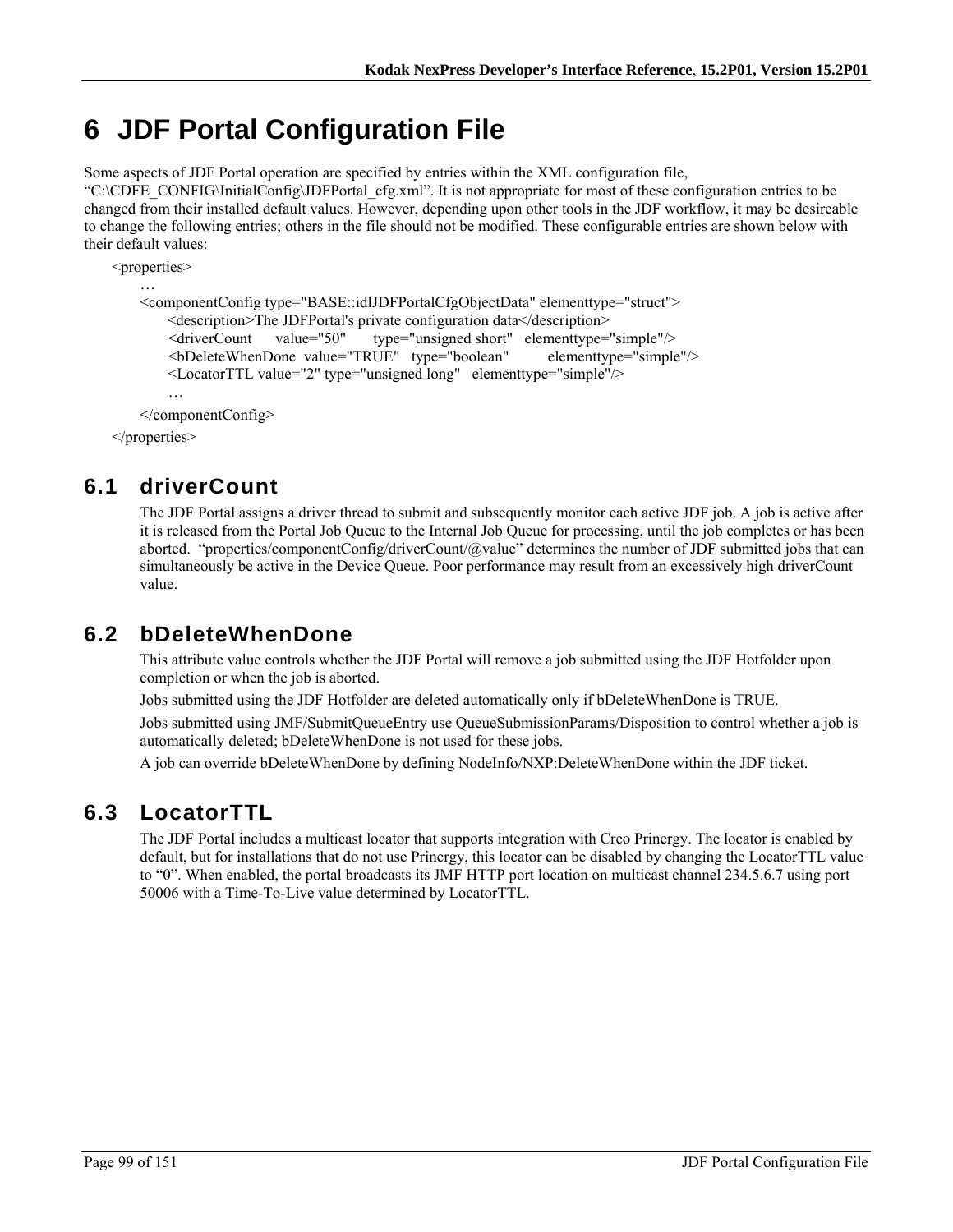# **7 PDF Reference**

This chapter describes NexPress support for extensions to PDF as referenced in the [KNDIG]. Use of the PDF extensions (e.g. job submission) for the NexPress front end is provided in [KNDIG] and not here. The NexPress front end aligns with [PDF]. The following identifies these extensions to PDF, specifically in the area of media mapping.

For all tables in this chapter, the Manager is the Client Application accessing the NexPress front end, and the Worker is the NexPress front end responding to the Client Application. "Client Application" is used in the broadest terms to indicate any entity accessing the NexPress front end.

*The NexPress front end and NexPress workflow tools support only the keys, values and sub-elements identified below. Any keys, values or sub-elements other then those defined below will be ignored. If an illegal or unsupported attribute value is identified, the rules identified above will be used.* 

## **7.1 PDF Stamp Annotations**

Up to three different substrates may be mapped to the various pages of a single PDF print job in the case of a PDFbased print job submitted to a NexPress digital production color press. In a workflow, the creator of the job ticket (i.e. the client to the NexPress front end) specifies this mapping.

The NexPress front end uses **PDF Stamp Annotation** to map specific PDF pages to specific physical media loaded in the NexPress digital production color press. **PDF Stamp Annotation** places specific meta-data, in the form of specialized PDF stamp annotations, within the PDF. The **PDF Stamp Annotation** method uses this meta-data to assign pages of a PDF file to logical media *Body*, *Cover*, or *Insert*. In a job ticket, the three supply trays of the NexPress digital production color press can be assigned a name that matches that of the logical media. The job ticket maps the stamp annotation meta-data to the physical substrate for the job. The names of the physical substrates are listed in the NexPress front end's media catalog; the media catalog is contained in the NexPress front end's Device Capabilities File.

The **PDF Stamp Annotation** method

- uses a combination of embedded PJTF, a Virtual Printer Job Ticket Template, and the PDF stamp annotations to define the media mapping.
- is associated with a specific page within the PDF file through a /**Page** object. The /**Page** object includes the /**Annots** object that represents the PDF stamp annotation as defined in [PDF].
- places a PDF stamp annotation in an annotation object (i.e. /**Annots**) inside a PDF file, per [PDF]. An /**Annots** object is a PDF dictionary that describes the type, appearance, position, and other attributes of an annotation on a page.

PDF stamp annotations used for the **PDF Stamp Annotation** method are visible and printable if their graphical representation overlaps any part of the page content area when displayed by the Adobe® Acrobat® viewer application, and they are also visible in the Acrobat® viewer when located in the gray area off the page content area. If the PDF stamp annotation overlaps the page area it may print as part of the page content. Because this is likely to be undesirable, it is recommended that PDF stamp annotations identifying logical substrates are placed in the gray area beside the page image. In this way, the annotations will never be printed regardless of the setting of the Annotations check box within the Adobe® Acrobat® print window. The rendered appearance of the PDF stamp annotation in Adobe® Acrobat® is not relevant to the NexPress front end; the NexPress front end only uses the PDF stamp annotation as it is placed in the PDF file.

| <b>Name or Value</b> | <b>Manager</b> | Worker | <b>Description</b>                      |
|----------------------|----------------|--------|-----------------------------------------|
| Type                 | w              |        | Type: name                              |
| /Annot               | W              |        |                                         |
| /Subtype             | W              |        | Type: name<br>Annotation subtype.       |
| /Stamp               | W              |        | Only the value of "Stamp" is supported. |

The following table describes usage of the PDF annotation object, /**Annots,** inside a PDF file: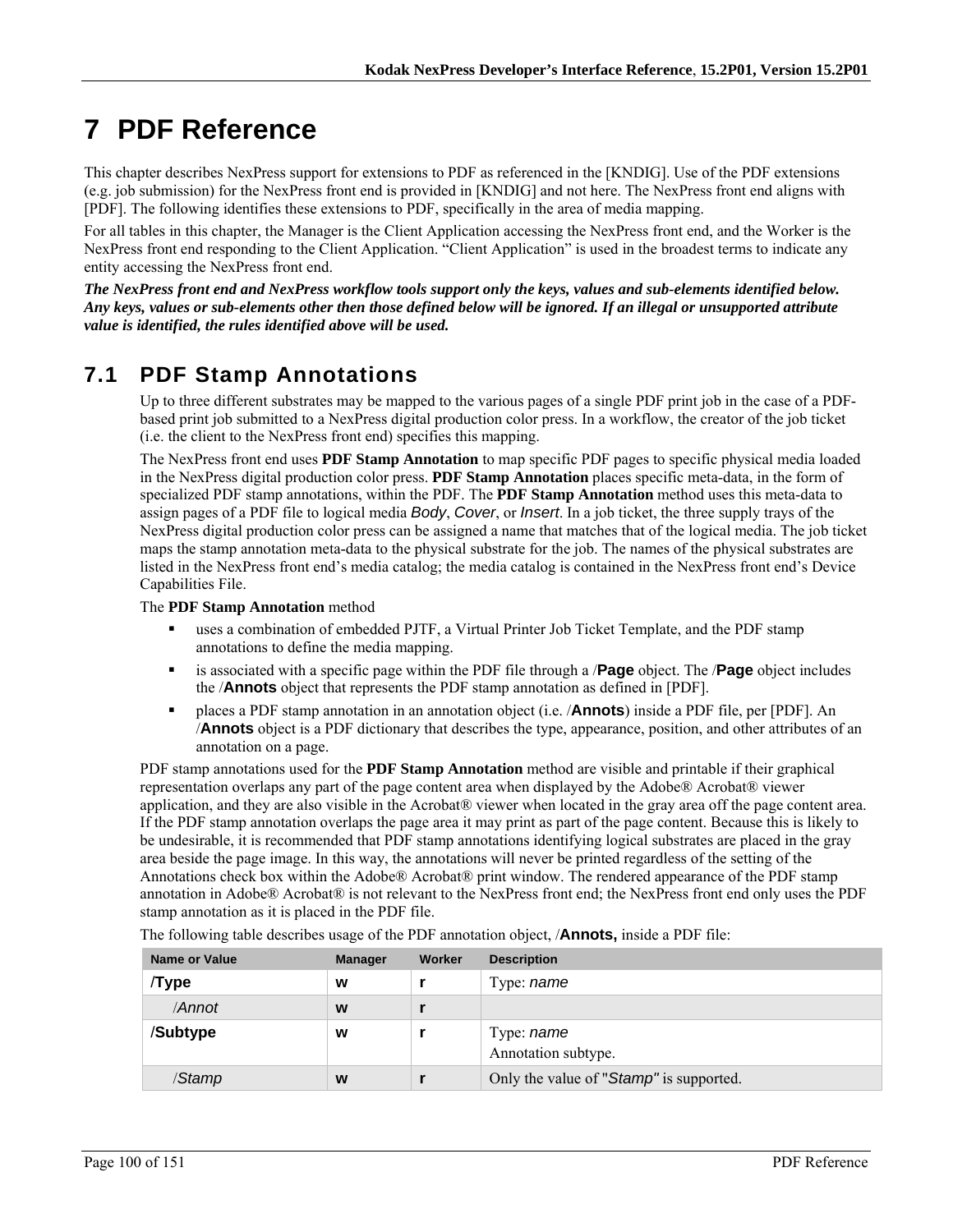| <b>Name or Value</b> | <b>Manager</b> | Worker         | <b>Description</b>                                                                                                                                                                                                                                                                                                                                                                                                  |
|----------------------|----------------|----------------|---------------------------------------------------------------------------------------------------------------------------------------------------------------------------------------------------------------------------------------------------------------------------------------------------------------------------------------------------------------------------------------------------------------------|
| /Name                | w?             | $r$ ?          | Type: <i>name</i><br>Identifies whether the page is to be rendered on Cover or<br>Insert substrate.<br>Only valid when the <b>SubType</b> key has a value of Stamp.<br>If not present, and <b>SubType</b> has the value Stamp, the<br>NexPress front end takes no action.<br>An explicit value for the body substrate is not defined; body<br>is the default in the absence of a PDF stamp annotation on a<br>page. |
| /SubstrateTypeCover  | $w$ ?          | r <sup>2</sup> | The page is to be rendered on Cover stock.                                                                                                                                                                                                                                                                                                                                                                          |
| /SubstrateTypeInsert | $w$ ?          | r <sub>2</sub> | The page is to be rendered on Insert stock.                                                                                                                                                                                                                                                                                                                                                                         |
| /Rect                | w              | r              | Type: rectangle<br>An array of numbers defining the lower left and upper right<br>corner coordinates of the rectangular region of the page into<br>which the annotation is rendered.                                                                                                                                                                                                                                |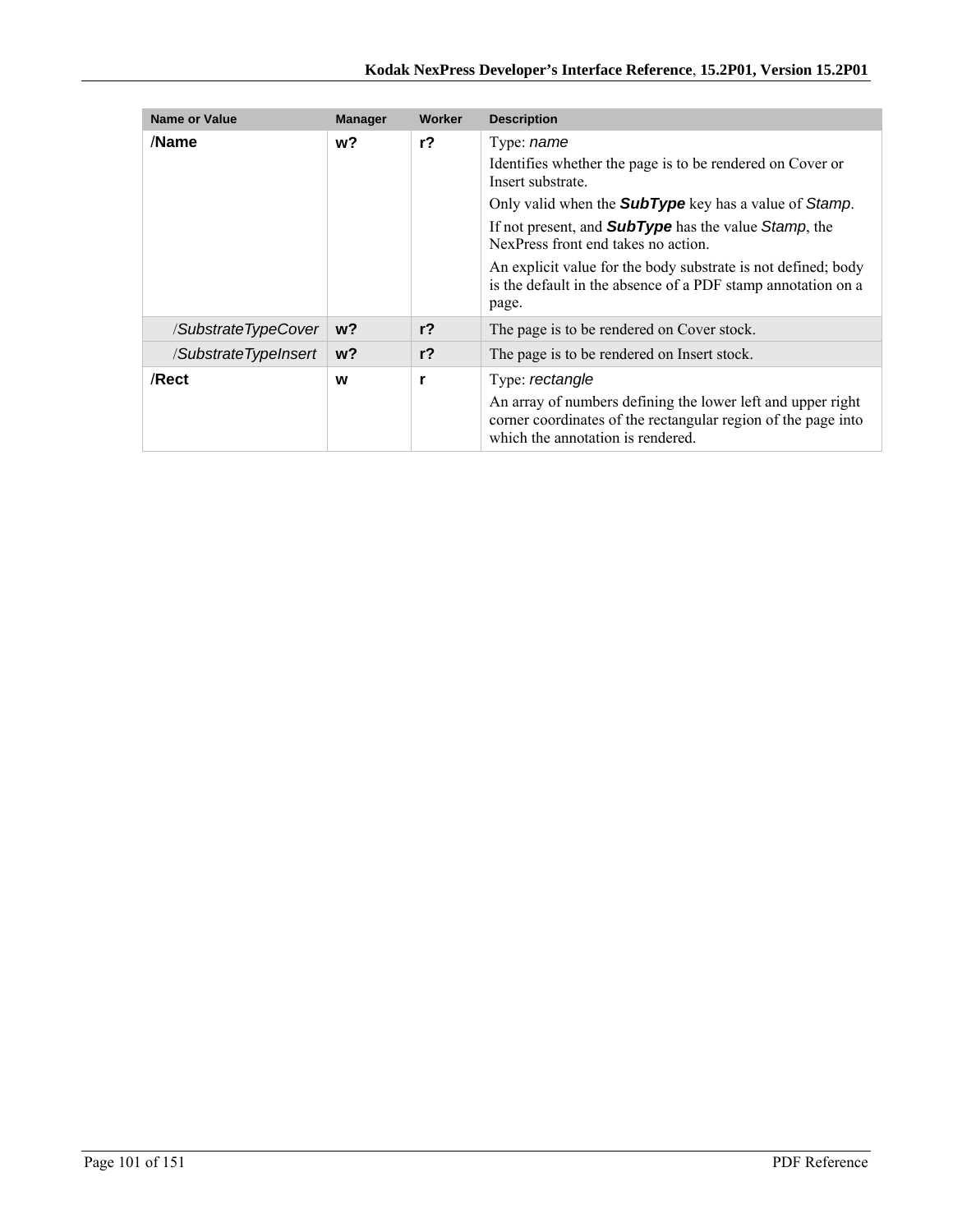# **8 PPML/VDX Reference**

The NexPress front end and NexPress workflow tools, such as the Imposition Viewer, support interpreting and processing of PPML/VDX-based data as defined by this document and supporting documents. Refer to [PPML/VDX] and [PPML/VDX-AN] for detailed information on the PPML syntax. Refer to [KNDIG] for detailed information on job submission methods for jobs containing PPML/VDX.

## **8.1 PPML/VDX Background**

PPML/VDX, formally known as ANSI CGATS.20:2002 or ANSI PPML/VDX, is based on the PODi Personalized Print Markup Language (PPML) standard. PPML specifies the use of PDF-based data in conjunction with PPML data as a complete data definition for specifying page content in variable data printing (VDP) applications. The PPML/VDX standard was developed by the Committee for Graphic Arts Technologies Standards (CGATS) and is accredited by the American National Standards Institute (ANSI).

A NexPress legacy format, NexPress Portable Digital Master (PDM), is an earlier draft standard that became the ANSI CGATS.20-2002 standard in July of 2002. Although PDM is suitable for VDP applications, the use of PPML/VDX is recommended due to the workflow advantages its features enable. PDM has been deprecated; support may be removed in future releases of the NexPress front end. An ANSI PPML/VDX document should use PPML/VDX:2002 as the value for the GTS PPMLVDXVersion key in its Info dictionary.

### **8.1.1 PPML/VDX conformance levels**

PPML/VDX specifies two conformance levels known as PPML/VDX-Strict and PPML/VDX-Relaxed.

- **PPML/VDX-Strict** requires all PDF files to conform to either the PDF/X-1a or PDF/X-3 standards, and requires the PPML data to be embedded within the PPML/VDX layout file. It is also requires that all **Binding** references in the **ContentBindingTable** specify MD5 checksums and unique IDs for all referenced PPML/VDX-Content files. The purpose of this conformance level is to allow the specifier of the PPML/VDX job to maximize control over the integrity of the PPML/VDX instance. This relieves the receiver of the exchanged data from most liability issues related to the correctness of the exchanged data. The receiver is guaranteed that all color data is identified and that the completeness of the files set can be verified.
- **PPML/VDX-Relaxed** relaxes many of the restrictions of PPML/VDX-Strict. For example, the PPML data may be specified in a separate XML data file, and the MD5 Checksum and unique ID in **Binding** references in the **ContentBindingTable** are optional. The use of PDF is not limited to PDF/X-1a and PDF/X-3; any PDF data can be used. The purpose of this conformance level is to enable the use of PPML/VDX data in trusted exchange scenarios, as well as within environments with more controlled and integrated authoring and print production workflows. The degree of integrity verification support depends upon the liability requirements of the VDP application, and how tightly integrated the workflow.

### **8.1.2 PPML/VDX exchange modes**

The two conformance levels of PPML/VDX accommodate multiple exchange modes, including Single file PPML/VDX and Multiple-file PPML/VDX transfer.

- A **Single-file PPML/VDX** instance consists of the PPML/VDX-Layout file with the PPML data embedded. This is the most compact and portable form of a PPML/VDX instance; no external PDF file references need to be resolved to obtain dependent PPML/VDX-Content files or PPML data. The PDF pages used as page content referenced by **EXTERNAL\_DATA\_ARRAY** elements in the PPML data are completely contained within the PPML/VDX-Layout file itself. In accordance with the PPML/VDX Standard [PPML/VDX], the **ContentBindingTable** element must only contain a **Self** sub-element whose *Src* attribute value must exactly match that of the *Src* attribute of all PPML **EXTERNAL\_DATA\_ARRAY** elements.
- **A Multiple-file PPML/VDX** instance consists of a single PPML/VDX-Layout file and one or more additional PPML/VDX-Content files. The **ContentBindingTable** element of the PPML/VDX-Layout file contains a **Binding** sub-element for each unique PPML/VDX-Content file that is referenced by **EXTERNAL\_DATA\_ARRAY** elements in the PPML data. Within each **Binding** element, a *Src* attribute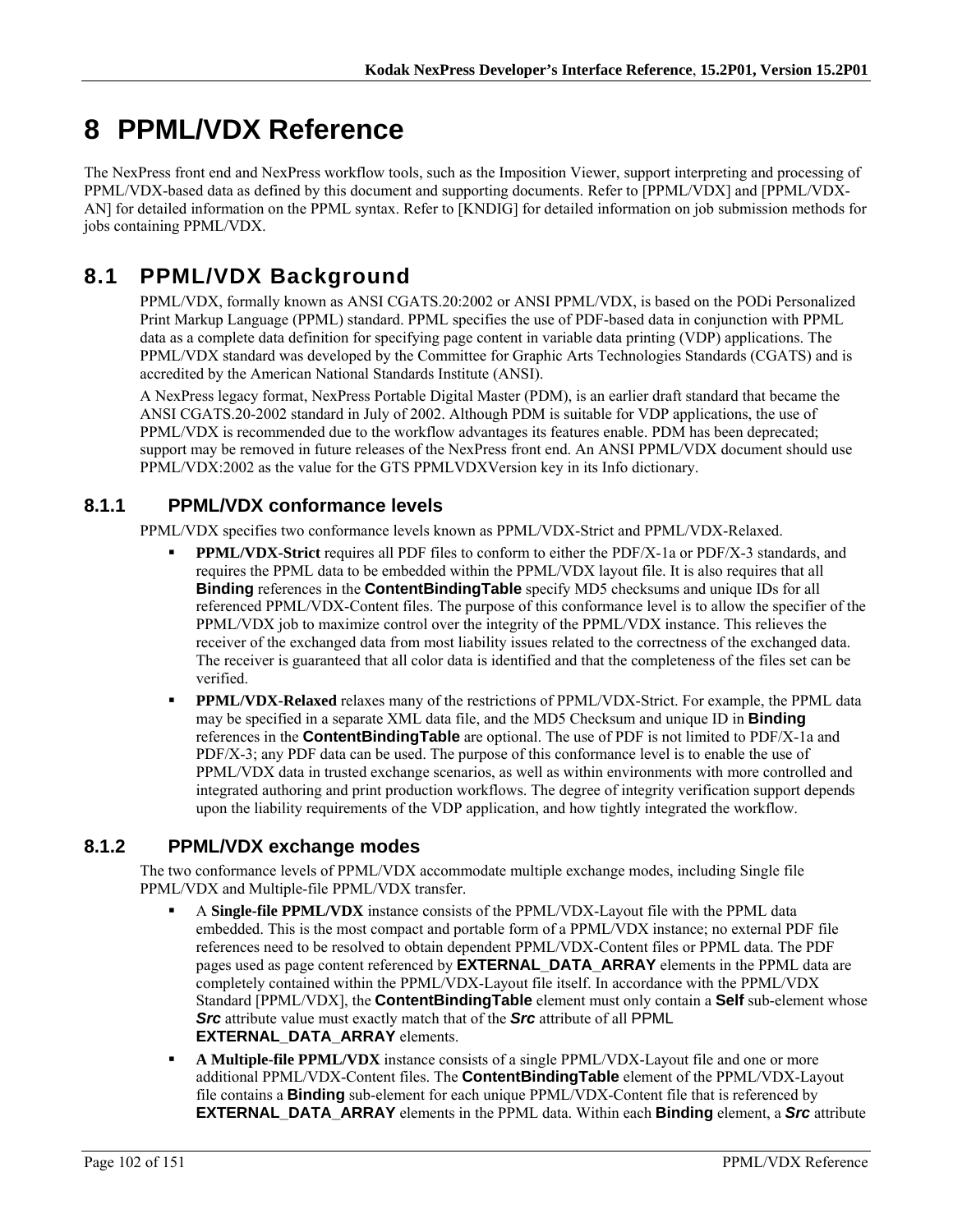contains a URL referencing a PPML/VDX-Content file. **The URL reference of the** *Src* **attribute must be resolveable in the receiving environment.** Specifically, the controller (such as the NexPress front-end) receiving the PPML/VDX-Layout file must have access to any referenced PPML/VDX content files. The *Src* value should not be black or have value of "SELF". Alternatively, *LocalSrc* can be used in **PPML/VDX-Relaxed** to define an alternate URL reference for *Src*.

#### **8.1.3 PPML/VDX Data Structure**

The ability to late-stage target a PPML/VDX job in a production workflow places additional requirements on the structure of the PPML/VDX data. These requirements include the need to guarantee page independence and efficiency of access to each PPML page definition and its associated PDL content data in order for it to be efficiently manipulated and reordered in preparation for print production. This is important because the order in which pages are utilized on a sequence of imposed sheets (printer spreads) is usually different from the reader order in which the PPML data specifies them.

VDP languages that combine layout information with actual content data cannot guarantee efficient parsing and manipulation as required by an imposition process. This is why embedding graphical content data within the PPML data is prohibited by the PPML/VDX standard. For similar reasons, PDF is used to specify graphical content data.

The PPML data of a PPML/VDX Instance defines a reader order set of Recipient Instances. A Recipient Instance can be thought of as the definition of one or more print products or components of print products to be manufactured. Each print product is customized for a single recipient, with no implied job ticket information

The term Recipient Instance, as it is used in this document, corresponds to the terms *record*, or *live* that are commonly used in VDP jargon today. A Recipient Instance therefore corresponds to the original recipient database record(s) used to drive the VDP composition engine in the creation of variable content pages described by the PPML/VDX data.

A PPML/VDX instance generated by a database-driven composition process can itself be thought of as a database of final form content pages. This PPML/VDX "database" of content pages is readily searchable and Recipient Instances and their structure components and pages can be efficiently located and selected. The PPML/VDX-Layout file must be structured in a way that allows different mediums, or print substrates, to be used in print product definitions. The semantic model is hierarchical for an individual Recipient Instance represented by the PPML data. The root of the hierarchy contains an ordered list of Recipient Instances; each Recipient Instance contains one or more sets of ordered pages in which each set of pages comprises the content of a structure component as shown in the diagram below:



A structure component must have the same page layout and medium (substrate) type. For example, if the front cover and body pages have the same layout but different media, at least two structure components are required: one for the front cover, and another for the body.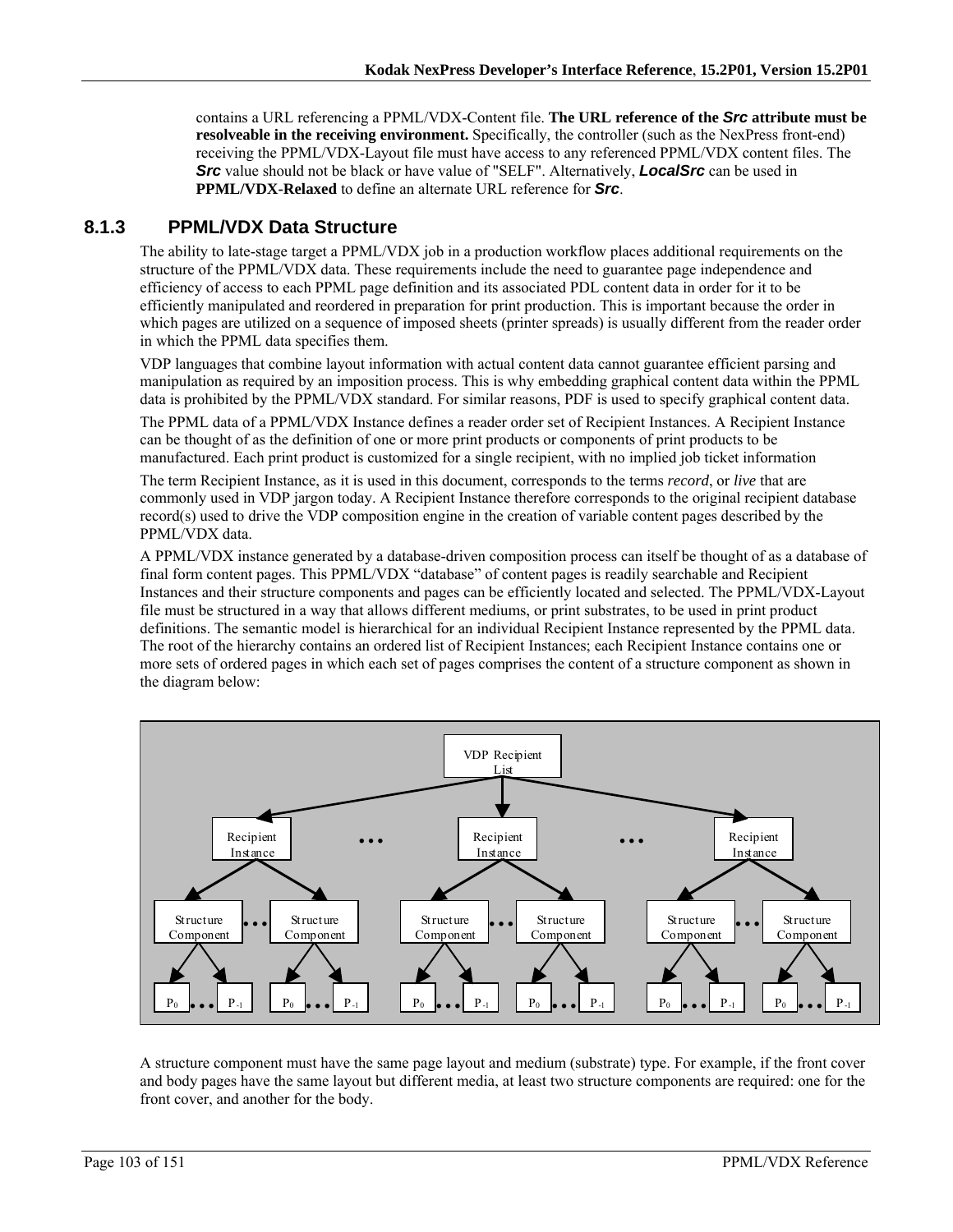To convey the mapping of content pages for a PPML/VDX instance to finished page surfaces, the structure of the PPML data is organized according to this same structure. For example, if a book had front cover, body and back cover components, separate structure components must be specified within each recipient instance. Replacing "Recipient Instance" with "Job" and "Structure Component" with "Document", the resulting PPML hierarchy is represented in the following diagram:



## **8.2 Use of PDF cropping and trimming boxes in PPML/VDX**

This section describes the rendering of PDF content pages in PPML/VDX by the NexPress. It explains how the PDF page boxes are interpreted and applied when rendered in the context of additional clipping boxes that may be present. The PDF content is referenced as compound elements in the PPML data.

- The value of the **/Page** dictionary's */MediaBox* key specifies the maximum rectangular extent of content that may contain visible marks if a */CropBox* key is not present. Content marks outside this region are clipped.
- In PPML/VDX, the content within the common rectangular region defined by the **/CropBox** and */MediaBox* rectangles may be further manipulated and clipped by PPML **TRANSFORM** and **CLIP\_RECT** elements.
- Regardless of the size and location of the */CropBox*, the lower left corner of the */MediaBox* is referenced by the PPML **OBJECT** element's *Position* attribute.
- The NexPress front end will ignore */CropBox*, */BleedBox*, */TrimBox*, and */ArtBox* if present in a PDF */Page* dictionary.
- The rectangle defined by the PPML/VDX PAGE\_DESIGN **/TrimBox** specifies the rectangular extent of the finished page and its content.
- To prevent the rendering of content marks defined outside of the **/TrimBox** rectangle without having to edit the PDF data, the application generating PPML/VDX should specify an appropriate PPML **CLIP\_RECT** that prevents such marks from being imaged. This **CLIP\_RECT** should be derived from the PDF page's */TrimBox*.
- The PPML CLIP\_RECT should be extended to include the bleed area when bleed content marks are defined outside the PDF **/Page** dictionary's **/TrimBox** rectangle, and the object occurs on the PPML page defined by the *PageDesign/@BleedBox* attribute with bleed on one or more edges. The CLIP\_RECT should be derived from the /BleedBox rather than the /TrimBox on those edges.
- If not specified, the */TrimBox* defaults to the */CropBox*. If */CropBox* is not specified, it defaults to */MediaBox*.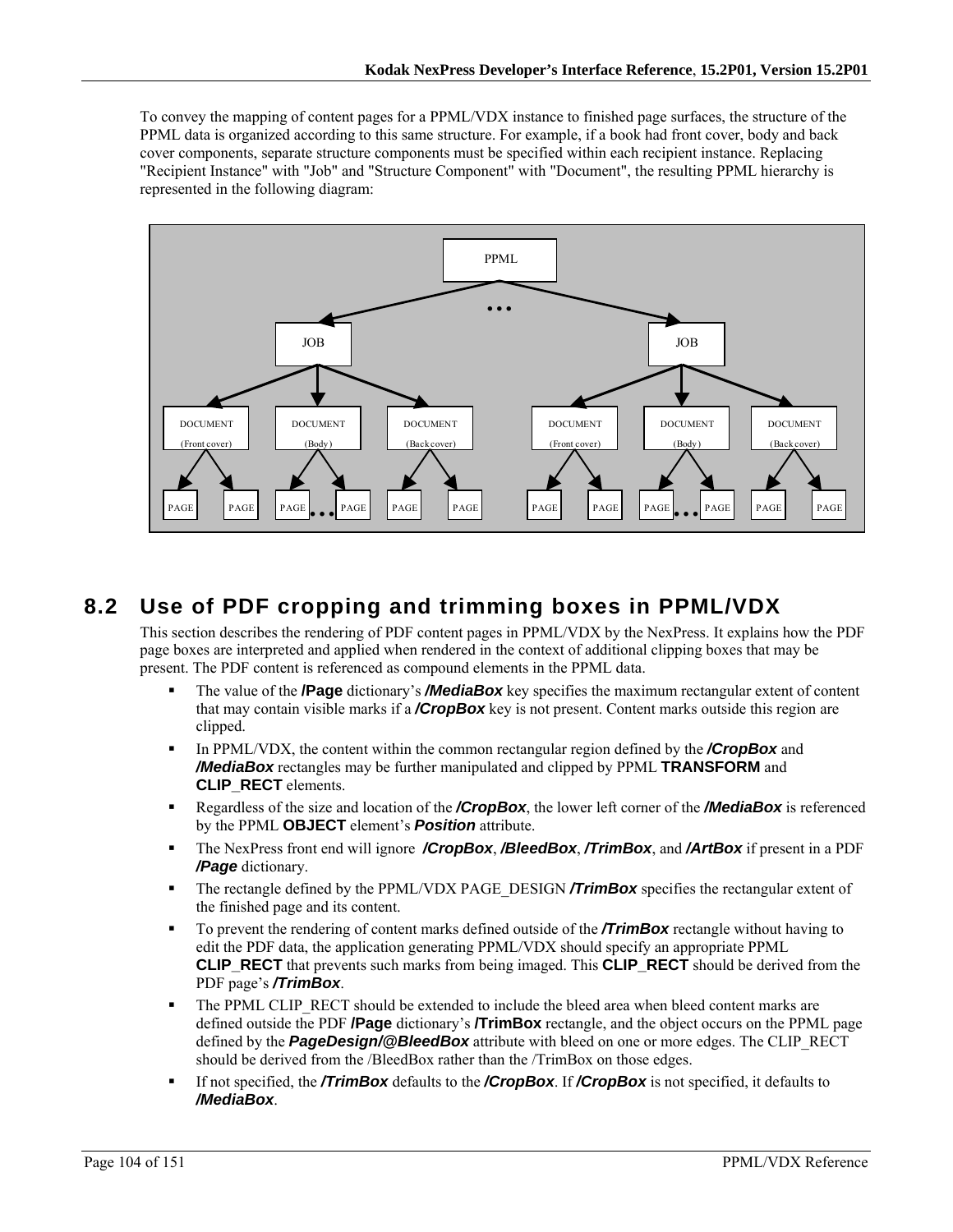The PPML/VDX standard requires that the */TrimBox* attribute within PPML **PAGE\_DESIGN** specify the rectangular dimensions of PPML pages. Note that this PPML *TrimBox* attribute is different from the PDF */Page* dictionary's */TrimBox*.

## **8.3 Specifying PPML/VDX**

The following describes the adherence of PPML/VDX for the NexPress front end and NexPress workflow tools:

- Only PPML elements **PPML**, **PAGE\_DESIGN**, **JOB**, **DOCUMENT** and **PAGE** are supported. Other PPML elements SHOULD NOT be used with a PPML/VDX job, and are ignored by NexPress products.
- Both PPML/VDX-Strict and PPML/VDX-Relaxed conformance levels are supported with the exception that only PDF content is consumed for PPML/VDX and not PDF/X as defined by [PPML/VDX]. Consequently, the NexPress front end does not interpret output rendering intents.
- **Single-file PPML/VDX data is supported.**
- Multiple-file PPML/VDX data is supported with the following exceptions:
	- o Externalization of the PPML data from the PPML/VDX-Layout file through the use of the **PPMLRef** element is not supported.
	- o The *MD5\_Checksum* and *UniqueID* attributes of each **Binding** element are ignored.
	- o Only the URL schemes *file:, ftp:,* and *http:* for the value of the *Src* attribute of **Binding** elements are supported for access to PPML/VDX-Content files.
		- **Example:** For a PPML/VDX-Content file accessable in the receiver's environment: file:///Acme/VDPJobs/assets/promo/ppmlvdxContent/version1.3/logo.pdf

**Example:** For a PPML/VDX-Content file in a different, or remote environment: "http://www.acme.com/VDPJobs/assets/promo/ppmlvdxContent/version1.3/logo.pdf".

- o All allowable URL schemes MUST be resolvable in the receiver's environment when needed.
- *Binding/@LocalSrc* is supported for entries in the **ContentBindingTable**. When supplied, *LocalSrc* will be resolved instead of *Binding/@Src*.
- In the case of a multiple-file PPML/VDX instance, the PPML/VDX-Layout file's **ContentBindingTable** element is examined, and all referenced PPML/VDX-Content files identified in the **Binding** element entries are resolved and fetched. Processing of the PPML/VDX job will be aborted if any PPML/VDX-Content file reference cannot be resolved.

#### **8.3.1 PPML element**

The **PPML** element is the top level of the PPML data and encompasses all other PPML data.

The **PPML** element MUST contain one **JOB** element for each Recipient Instance.

#### **8.3.2 PAGE\_DESIGN element**

A **PAGE\_DESIGN** element MUST be specified within the **PPML** element, ahead of any **JOB** sub-elements. **PAGE\_DESIGN** values are inherited by lower level elements of the PPML hierarchy and do not need to be respecified at lower levels unless the inherited values are overridden. To reduce redundant information and minimize the size of the PPML data, **PAGE\_DESIGN** elements SHOULD NOT be restated within the scope of a **PAGE\_DESIGN** with the same values.

#### **8.3.3 JOB element**

The **JOB** element is the container of all of the print product components and their pages particular to the finished print product specified for a single recipient.

- **JOB** elements MUST contain at least one **DOCUMENT** element.
- If multiple **DOCUMENT** elements occur in a **JOB** element and all specify pages that belong to the same bound print product, those **DOCUMENT** elements MUST be specified in reader order.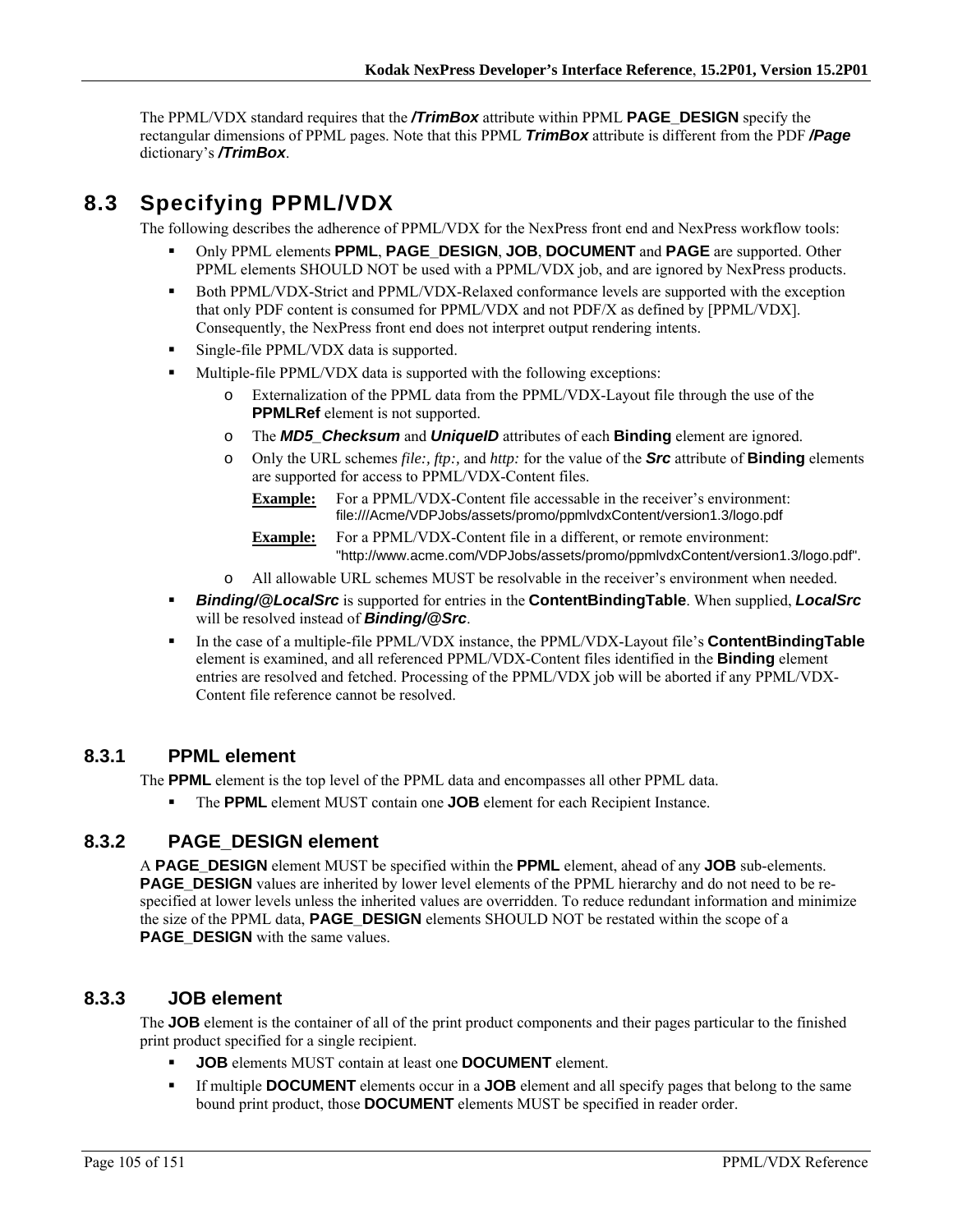- NOTE: This requirement allows simple PPML/VDX reader viewers to display the ordered sequence of related pages without processing job ticket information to obtain the reader order of the **DOCUMENT** element components.
- EXAMPLE: If a **JOB** element contains three **DOCUMENT** sub-elements in the definition of a single finished print product, one **DOCUMENT** sub-element each for Front Cover, Body, and Back Cover components respectively, the order of those **DOCUMENT** elements within the **JOB** element must match that reader order. Refer to the complete example below.
- The *Label* attribute for the **JOB** element MUST be present with a string value that is unique relative to the value of the *Label* attributes for all other **JOB** elements of the containing **PPML** element.
	- NOTE: The *Label* attribute of the **JOB** element is used by various processes in the production workflow to uniquely identify it for selection. Among other uses, named identification of Recipient Instances facilitates selective reprint of spoiled sheets. Its value may also match the primary key of the recipient database for accessing recipient record information. Such information as the recipient's gender, name and address can then be associated with the content pages.
- The value of the **JOB**/@*Label* attribute MUST be an *NMTOKEN* and thus not contain white space characters.

#### **8.3.4 DOCUMENT element**

The **DOCUMENT** element is used to specify a reader ordered list of content pages specified as **PAGE** elements belonging to a single structure component.

- The **DOCUMENT** element MUST contain a reader order list of one or more **PAGE** sub-elements as required by [PPML].
- The orientation of each page MUST be consistent with the aspect ratio of its dimensions as specified by the **DOCUMENT** element. The page orientation must match that of the finished print product.
- The trim and bleed boxes specified by **PAGE\_DESIGN**/@*TrimBox* and **PAGE\_DESIGN**/@*BleedBox* MUST be homogeneous for all pages defined by the **DOCUMENT** element.
- The pages specified by a **DOCUMENT** element MUST have common product intent semantics.
	- NOTE: Even though the value of the **DOCUMENT**/@*Label* attribute may be descriptive and convey the meaning of the component, its use as the component's identifier requires that it be unique within the containing **DOCUMENT** element. Additional component characteristics including media selection are specified in the JDF Product Intent data or in the accompanying JDF Job Ticket. The value of **DOCUMENT**/@*Label* attribute must match that of a *RunTags* partition key in JDF media resources.
- The **DOCUMENT** element's *Label* attribute is an NMTOKEN and MUST be present. As such it cannot contain white space characters
- The value of the *Label* attribute of the **DOCUMENT** element, also referred to as the component name, MUST be unique among component names of all other **DOCUMENT** elements in the same containing **JOB** element.
- **The** *Label* attributes occurring in different **JOB** elements SHOULD have the same value for any **DOCUMENT** elements with equivalent product intent and print product component semantics.
	- EXAMPLE: If all recipients receive a wire comb bound book where the body components of all books require the same substrate (**MediaIntent**), page layout (**LayoutIntent**), and binding style (**BindingIntent**), all body components are homogeneous. In this case, the value of the **DOCUMENT** element **Label** attributes for each Recipient Instance should be the same (e.g. **DOCUMENT**/@*Label*="*Body*").

#### **8.3.5 PAGE element**

The following list specifies the technical requirements for the use of the **PAGE** element:

Binding style and media usage for all pages MUST be explicitly specified.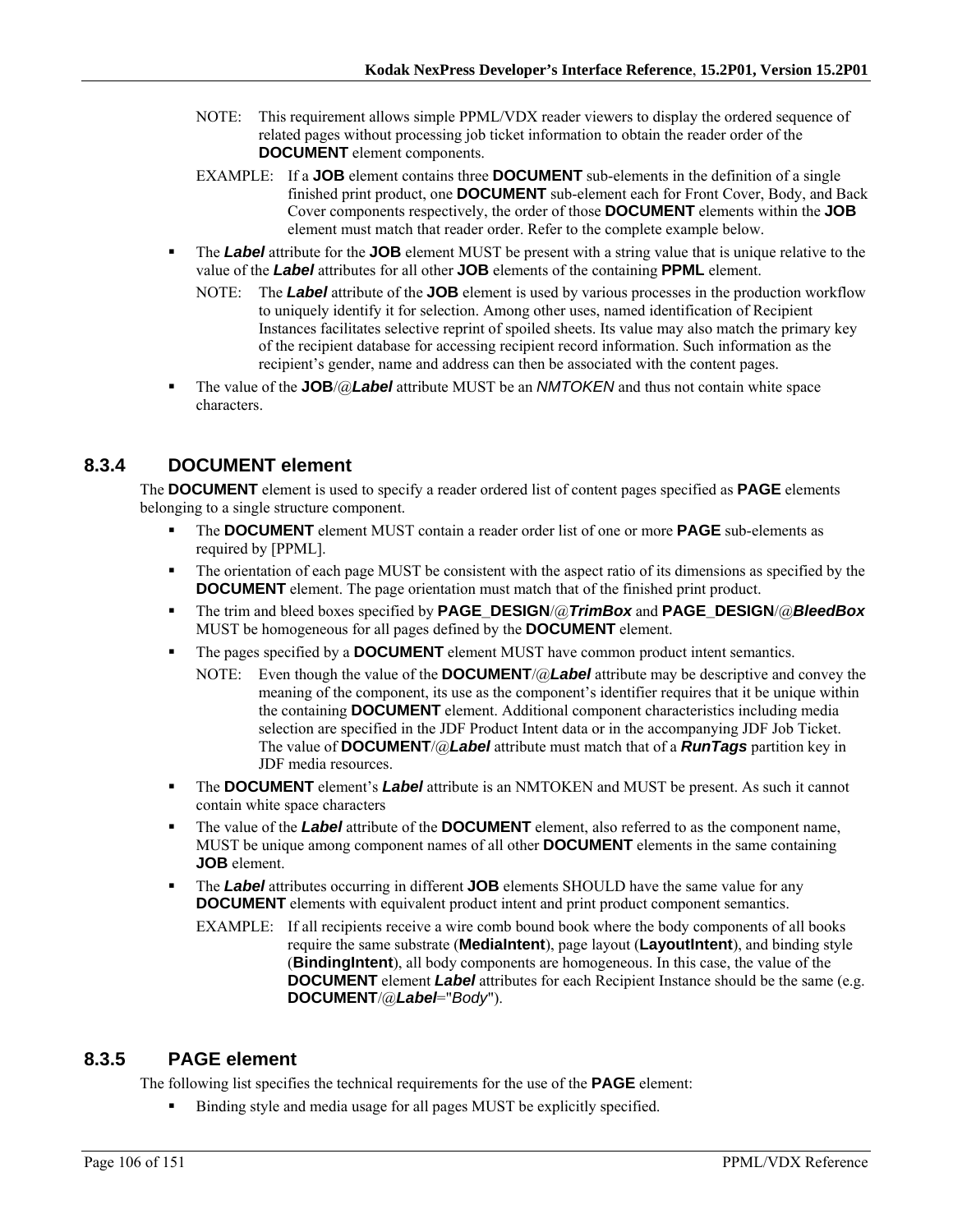NOTE: The PPML/VDX standard allows the use of JDF product intent in the definition of finished pages in which blank pages are implied based on media usage in the context of a binding style. The NexPress implementation of PPML/VDX requires that blank pages be included as **<PAGE/>** elements so that that the exact number of pages is specified for binding style and media usage. When specifying blank pages, care should be taken to not lay down a blank page the size of the TrimBox, as this could result in significantly greater memory usage than required.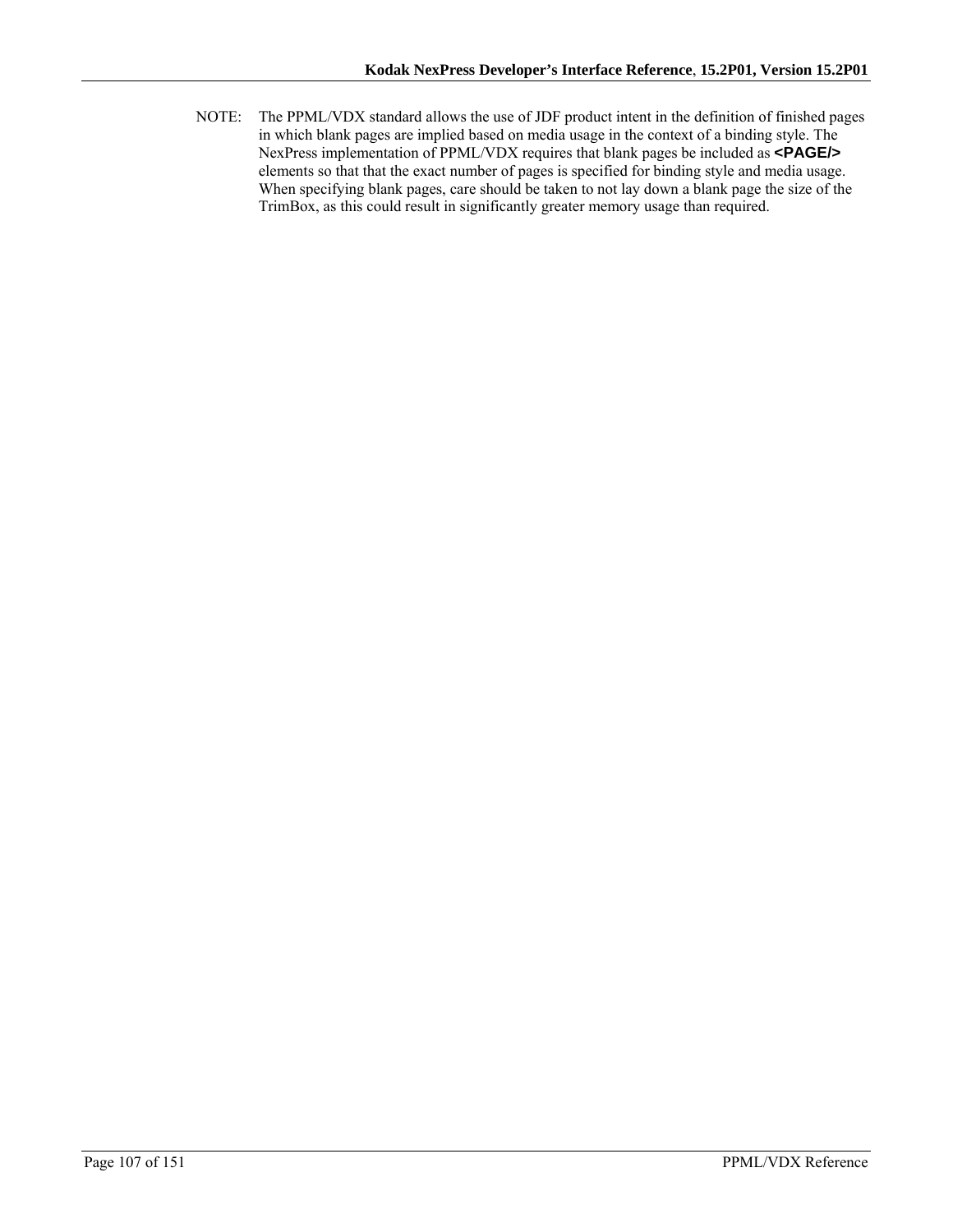# **9 Device Capabilities File Reference**

This chapter identifies NexPress support for its Device Capabilities File as referenced in the [KNDIG]. The NexPress maintains a single file to describe system capabilities. This file, DevCaps.xml, is written to \\\CDFExchg\DevCaps.xml on the DFE Server. It is also available as http://<SERVERNAME>/cdfeUisAccess/DevCaps.xml. Usage of this Device Capabilities File is provided in [KNDIG] and not here.

## **9.1 Understanding the Device Capabilities File**

The Device Capabilities File is written in XML; the legal elements and their structure are defined by a Document Type Definition (DTD). When reading the DTD, it is helpful to understand a few basic rules of syntax. Refer to Section 9.3 for the complete NexPress DevCaps.xml DTD.

- The DTD defines the structure of an XML file. Each element may contain other elements, and be characterized by one or more attributes. The Device Capabilities File often uses attributes to specify the units of an element, and to define an enumeration list of possible values. Attributes are identified as #IMPLIED or #REQUIRED indicating whether the attribute may be omitted from the element definition in the XML file.
- The relationship between elements is defined using a regular expression grammar. Each element is specified as a sequence of elements in which '\*' denotes "zero or more", '+' denotes "one or more", '?' denotes "zero or one", and the absence of a modifier denotes "precisely one". Root elements must be defined in the DTD before any sub-elements that reference them. Each element eventually resolves to either #PCDATA, #CDATA, or EMPTY representing parsed or non-parsed character data (text), or an empty element, respectively. When an element is defined as EMPTY, its value is described by the containing attribute.
- In the DTD, an element is defined as <!ELEMENT ElementName (ElementSequence)>. "ElementName" specifies a new element name. "ElementSequence" is a list of other elements comprising this new ElementName; it can also be #PCDATA, #CDATA, or EMPTY as appropriate.
- In the DTD, an attribute corresponds to a defined ElementName; each element can have any number of possible attributes. The attribute is defined as <!ATTLIST ElementName AttributeName (AttributeDefinition) RequiredTag>. "ElementName" specifies the element corresponding to this attribute. "AttributeName" is the identifying text string. In the Device Capabilities File, "AttributeDefinition" is usually an enumeration of one or more text strings, but can also be defined as CDATA if the attribute could contain a generic string. "RequiredTag" indicates whether the attribute is optional.
- The DTD indicates the possible content of the XML file it describes. The presence of #IMPLIED attribute tags, and "\*" or "?" on element sequence definitions, permits variability in the actual content and form of the Device Capabilities File. In practice much less variance is observed in the content of the Device Capabilities File than the DTD allows.

## **9.2 Device Capabilities Elements**

*The NexPress front end generates a DevCaps.xml that contains only the keys, values and sub-elements identified below.* 

## **9.2.1 BayID**

**BayID** defines the physical supply bay on the NexPress digital production color press identified by the containing **SubstrateSupply**. The association of a physical supply location to **BayID** is controlled by the print engine. The assigned value is provided as an attribute.

**BayID** occurs as a sub-element of **SubstrateSupply**.

| <b>Writer</b><br>Attribute Name or value<br><b>Description</b> |
|----------------------------------------------------------------|
|----------------------------------------------------------------|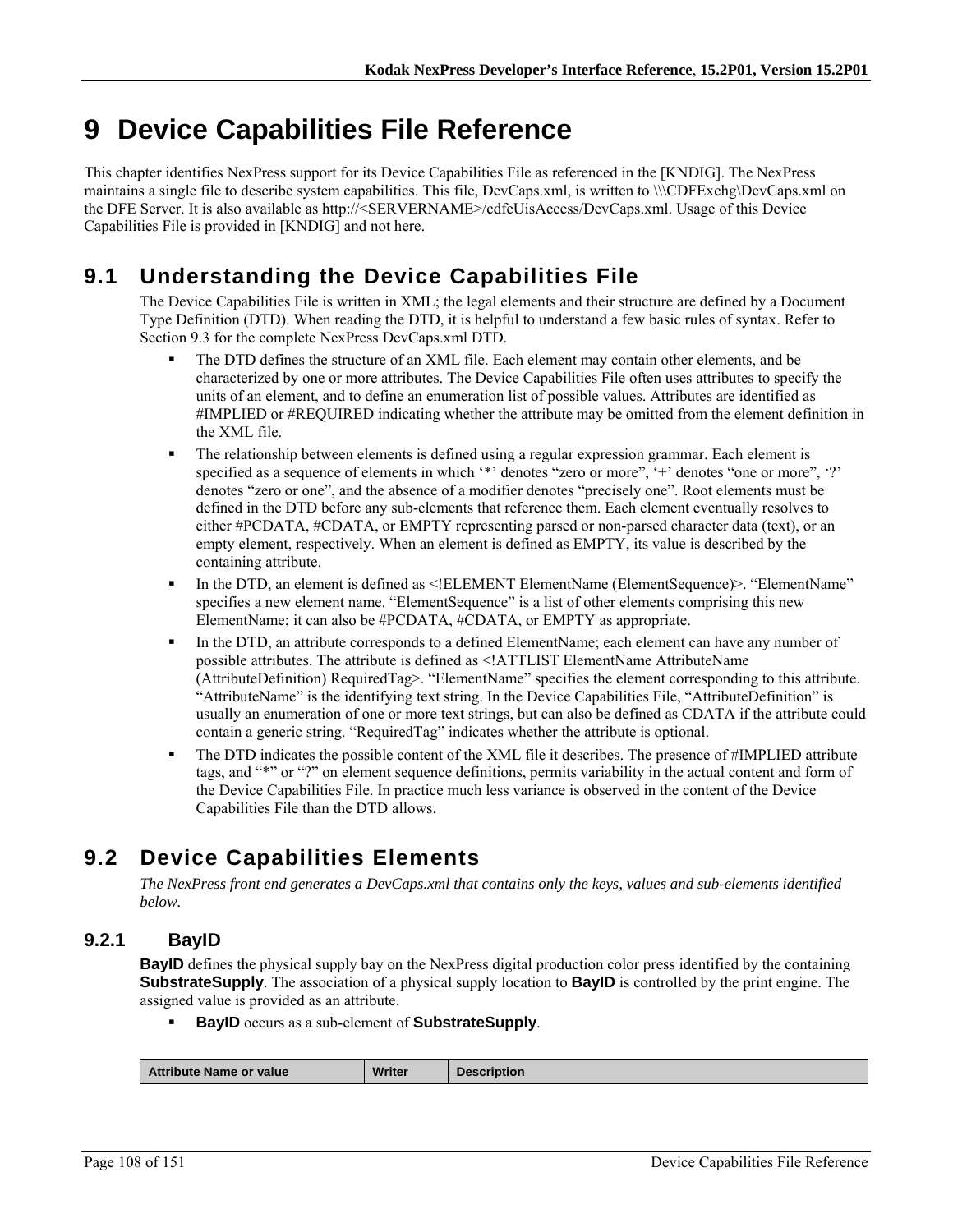| <b>Attribute Name or value</b> | <b>Writer</b>  | <b>Description</b>                                                                                                                 |
|--------------------------------|----------------|------------------------------------------------------------------------------------------------------------------------------------|
| <b>Enum</b>                    | W              | Type: Enumeration                                                                                                                  |
|                                |                | Defines the physical supply bay on the NexPress digital<br>production color press identified by the containing<br>SubstrateSupply. |
| bayA                           | W <sup>2</sup> |                                                                                                                                    |
| bayB                           | W <sup>2</sup> |                                                                                                                                    |
| bayC                           | W <sup>2</sup> |                                                                                                                                    |
| bayD                           | w?             |                                                                                                                                    |
| bayE                           | W <sup>2</sup> |                                                                                                                                    |
| bayF                           | W <sup>2</sup> |                                                                                                                                    |
| bayG                           | W <sup>2</sup> |                                                                                                                                    |
| bayH                           | W <sup>2</sup> |                                                                                                                                    |
| ClassicMain                    | W <sup>2</sup> | Main Supply of a Classic NexPress 2100                                                                                             |
| ClassicUpper                   | w?             | Upper Supply of a Classic NexPress 2100                                                                                            |
| ClassicLower                   | W <sup>2</sup> | Lower Supply of a Classic NexPress 2100                                                                                            |
| <b>InserterUpper</b>           | W <sup>2</sup> |                                                                                                                                    |
| <i><b>InserterLower</b></i>    | W <sup>2</sup> |                                                                                                                                    |
| Unknown                        | W <sup>2</sup> |                                                                                                                                    |

<!ELEMENT BayID EMPTY>

<!ATTLIST BayID Enum (bayA|bayB|bayC|bayD|bayE|bayF|bayG|bayH|ClassicMain|ClassicUpper|ClassicLower| InserterUpper|InserterLower|Unknown) #REQUIRED>

# **9.2.2 BoundedMediumData**

**BoundedMediumData** defines the characteristics of a substrate medium and their permitted value ranges.

- **BoundedMediumData** may occur as a sub-element of **SystemMedium**, **MinMediumData**, and **MaxMediumData**.
- **BoundedMediumData** may contain sub-elements **Length**, **Width**, **MediumWeight**, **Transparency**, **Thickness**, and **Creep**.

DTD Representation:

<!ELEMENT BoundedMediumData (Length?, Width?, SubstrateSizeName?, MediumWeight?, Transparency?, Thickness?, Creep?)>

# **9.2.3 Capacity**

**Capacity** defines the sheet capacity of the substrate tray identified by the containing **SubstrateSupply**. Capacity is specified as an integer quantity of sheets. The basis weight of the substrate used in defining capacity is print engine dependent, and not specified by this interface.

**Capacity** occurs as a sub-element of **SubstrateSupply**.

DTD Representation:

<!ELEMENT Capacity (#PCDATA)>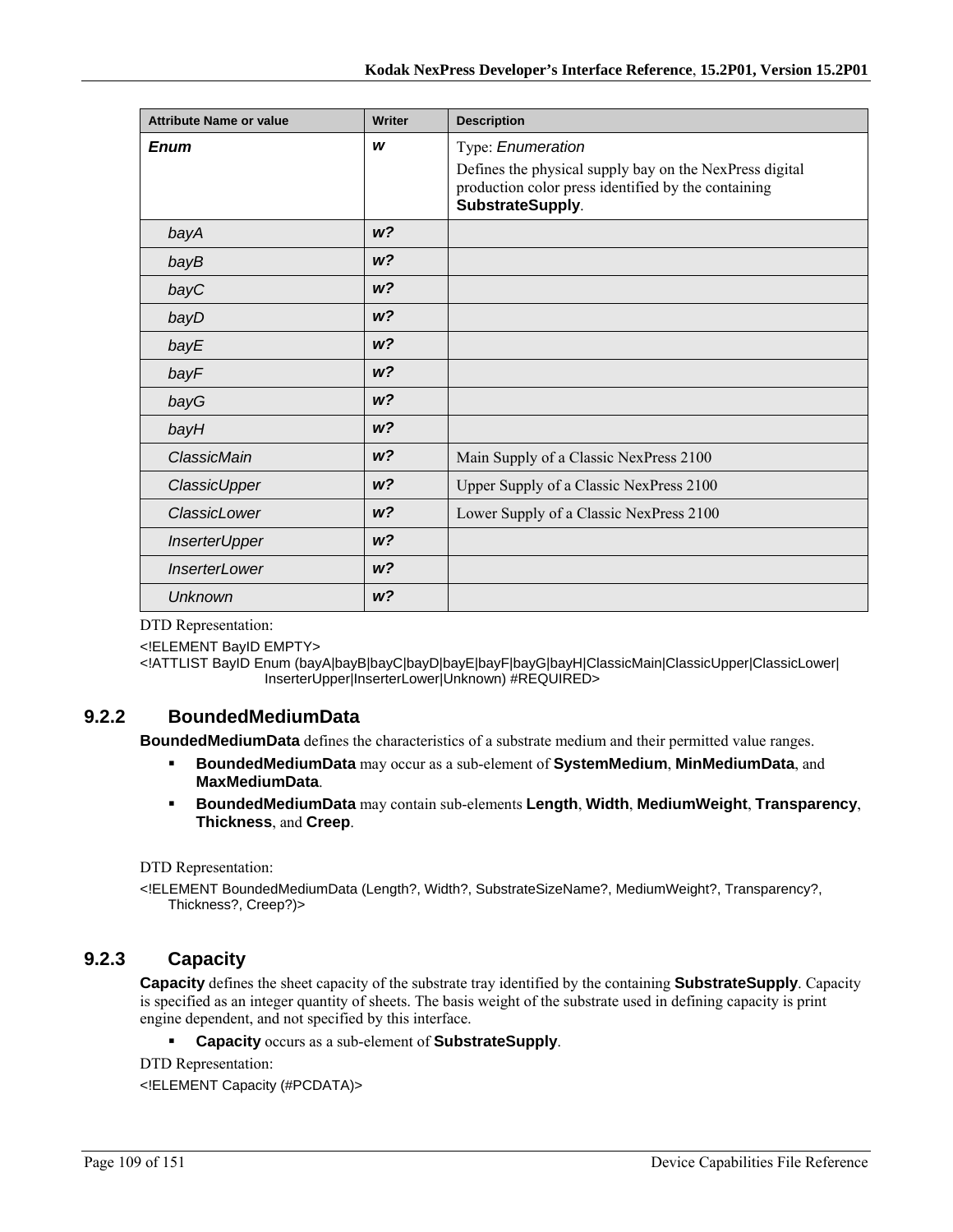# **9.2.4 CertifiedMedium**

**CertifiedMedium** defines the certification status of the containing **PrinterMedium**. The values defining characteristics of a certified medium have been validated by NexPress; the medium has been certified for use in the NexPress digital production color press.

**CertifiedMedium** may occur as a sub-element of the **PrinterMedium** element.

NOTE: When **CertifiedMedium** is defined for a **PrinterMedium**, the medium is certified. In practice the Device Capabilities File does not specify an attribute value for *Present*, so the default value of *True* applies.

| <b>Attribute Name or value</b> | <b>Writer</b>  | <b>Description</b>                                                                            |
|--------------------------------|----------------|-----------------------------------------------------------------------------------------------|
| <b>Present = True</b>          | w?             | Type: Boolean                                                                                 |
|                                |                | Defines the certification status of the containing<br><b>PrinterMedium.</b>                   |
| True                           | w?             | Medium is certified for use on the NexPress digital production<br>color press. Default Value. |
| False                          | W <sup>2</sup> | Medium is not certified for use on the NexPress digital<br>production color press.            |

DTD Representation:

<!ELEMENT CertifiedMedium EMPTY>

<!ATTLIST CertifiedMedium

Present (True | False) #IMPLIED>

# **9.2.5 CMYKGraphicICCProfile**

**CMYKGraphicICCProfile** defines the name of an input ICC profile suitable for use with four component PDF graphics and text data that are specified using the **DeviceCMYK** color space. This name should correspond to an entry in **ICCProfileList**. Its value is a character string.

**CMYKGraphicICCProfile** occurs as a sub-element of **SystemDefaults**.

DTD Representation:

<!ELEMENT CMYKGraphicICCProfile (#PCDATA)>

# **9.2.6 CMYKImageICCProfile**

**CMYKImageICCProfile** element defines the name of an input ICC profile suitable for use with four component PDF image data that are specified using the **DeviceCMYK** color space. This name should correspond to an entry in **ICCProfileList**. Its value is a character string.

**CMYKImageICCProfile** occurs as a sub-element of **SystemDefaults**.

DTD Representation:

<!ELEMENT CMYKImageICCProfile (#PCDATA)>

# **9.2.7 Collate**

**Collate** defines the supported job collate options. Available collate options and their values are defined as attributes.

**Collate** may occur as a sub-element of **Collation**.

| <b>Attribute Name or value</b> | <b>Writer</b> | <b>Description</b>                         |
|--------------------------------|---------------|--------------------------------------------|
| <i>Enable</i> = <i>True</i>    | w?            | Type: Boolean                              |
|                                |               | Defines the supported job collate options. |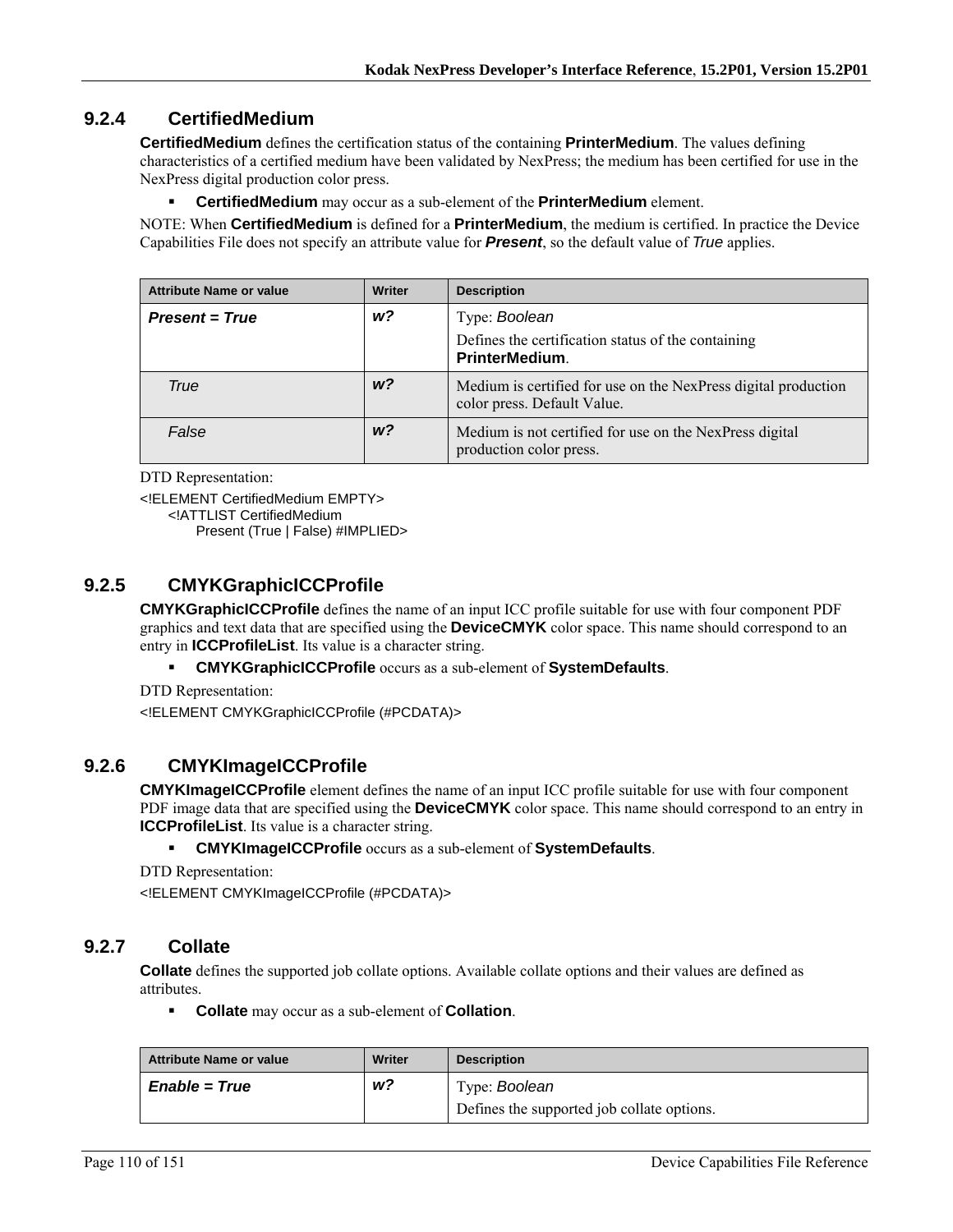| <b>Attribute Name or value</b> | Writer         | <b>Description</b>                                         |
|--------------------------------|----------------|------------------------------------------------------------|
| True                           | W <sup>2</sup> | Printing system supports enabling collation. Default Value |
| False                          | W <sup>2</sup> | Printing system supports disabling collation.              |

<!ELEMENT Collate EMPTY>

<!ATTLIST Collate

Enable (True | False) #IMPLIED>

# **9.2.8 Collation**

**Collation** defines a list of collate options that are available to a print job. When collation is enabled, a document remains a single set during printing; the number of sets produced is the requested count. When collation is disabled, the requested count is applied to each page and printed as a set; the number of sets produced is the number of pages in the document.

- **Collation** may occur as a sub-element of **FinishingOptions**.
- **Collation** may contain the sub-element **Collate**.

DTD Representation:

<!ELEMENT Collation (Collate\*)>

# **9.2.9 ColorSpace**

**ColorSpace** defines a color space. A color space is characterized by an ICC profile. Its value is supplied as an attribute.

**ColorSpace** may occur as a sub-element of **ICCProfile** and **ColorSpaceList**.

| <b>Attribute Name or value</b> | <b>Writer</b>  | <b>Description</b>                                                                |
|--------------------------------|----------------|-----------------------------------------------------------------------------------|
| $Enum = Gray$                  | w?             | Type: Enumeration                                                                 |
|                                |                | The name of an input or output color-space as characterized by<br>an ICC profile. |
| Gray                           | W <sup>2</sup> | Default Value                                                                     |
| <b>CMYK</b>                    | W <sup>2</sup> |                                                                                   |
| <b>RGB</b>                     | W <sup>2</sup> |                                                                                   |
| LAB                            | W <sup>2</sup> |                                                                                   |
| <b>XYZ</b>                     | W <sup>2</sup> |                                                                                   |
| LUV                            | W <sup>2</sup> |                                                                                   |
| <b>YXY</b>                     | W <sup>2</sup> |                                                                                   |
| 3CLR                           | W <sup>2</sup> |                                                                                   |
| 4CLR                           | W <sup>2</sup> |                                                                                   |
| 5CLR                           | W <sup>2</sup> |                                                                                   |
| <b>Present</b>                 | !w             | Type: Boolean                                                                     |
|                                |                | Not supported                                                                     |

DTD Representation:

<!ELEMENT ColorSpace EMPTY>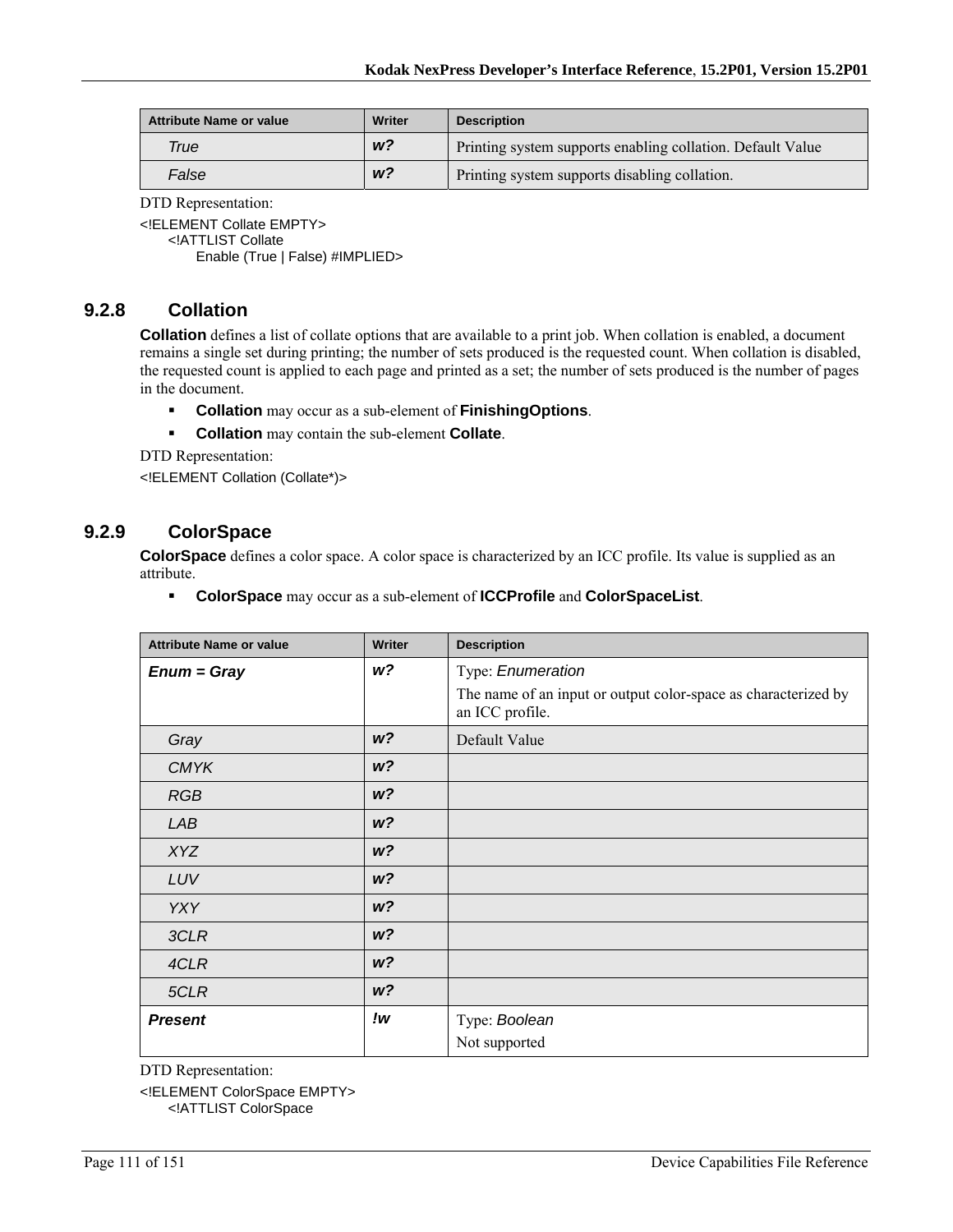Enum (Gray | CMYK | RGB | LAB | XYZ | LUV | YXY | 3CLR | 4CLR | 5CLR) #IMPLIED Present (True | False) #IMPLIED>

## **9.2.10 ColorList**

**ColorList** enumerates the set of substrate color types supported by the substrate catalog.

- **ColorList** may occur as a sub-element of **MediumConstraints**.
- **ColorList** may contain sub-elements of **ColorType**.

DTD Representation: <!ELEMENT ColorSpaceList (ColorSpace\*)>

# **9.2.11 ColorSpaceList (Obsolete)**

**ColorSpaceList** defines the set of color spaces used by the printer.

NOTE: Use of **ColorSpaceList** is obsolete. It is included in the Device Capabilities File, but the contents of **ColorSpaceList** do not convey meaningful device capability information.

- **ColorSpaceList** may occur as a sub-element of **Printer**.
- **ColorSpaceList** may contain the sub-element **ColorSpace**.

DTD Representation:

<!ELEMENT ColorSpaceList (ColorSpace\*)>

# **9.2.12 ColorType**

**ColorType** defines the substrate color.

**ColorType** may occur as a sub-element of **ColorList** and **SystemMedium**.

| <b>Attribute Name or value</b> | <b>Writer</b>  | <b>Description</b>      |
|--------------------------------|----------------|-------------------------|
| $Enum = White$                 | w?             | Type: Enumeration       |
|                                |                | Color of the substrate. |
| <b>Unknown</b>                 | W <sup>2</sup> |                         |
| <b>WhiteNeutral</b>            | W <sup>2</sup> |                         |
| <b>GrayNeutral</b>             | W <sup>2</sup> |                         |
| Yellowish                      | W <sup>2</sup> |                         |
| <b>Blueish</b>                 | W <sup>2</sup> |                         |
| Reddish                        | W <sup>2</sup> |                         |
| Greenish                       | W <sup>2</sup> |                         |
| White                          | W <sup>2</sup> | Default Value           |
| Blue                           | W <sup>2</sup> |                         |
| Cream                          | W <sup>2</sup> |                         |
| <b>BrightYellow</b>            | W <sup>2</sup> |                         |
| Gray                           | W <sup>2</sup> |                         |
| Green                          | W <sup>2</sup> |                         |
| <b>Ivory</b>                   | W <sup>2</sup> |                         |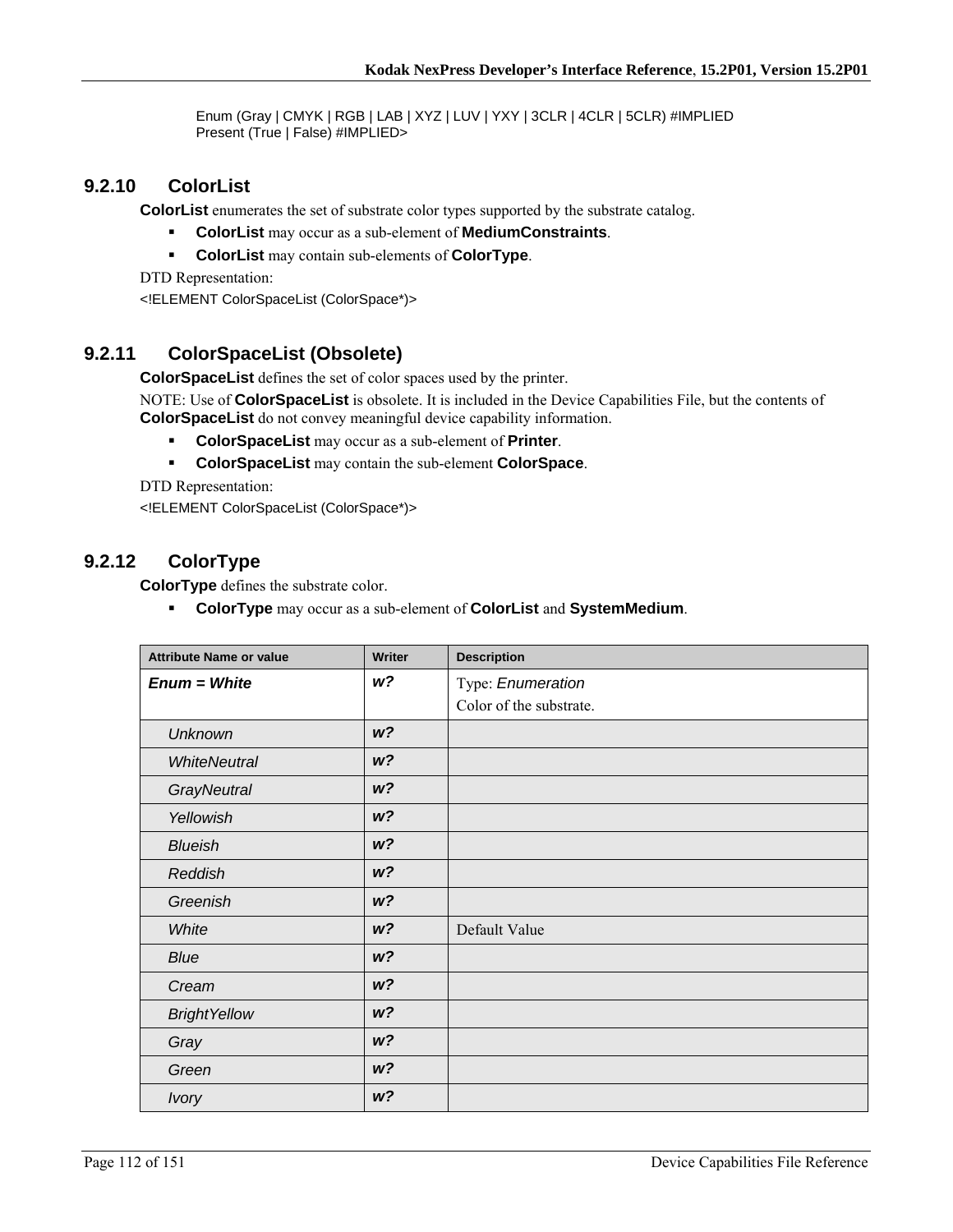| Orange         | W <sub>2</sub> |                                       |
|----------------|----------------|---------------------------------------|
| Pink           | W <sup>2</sup> |                                       |
| Red            | W <sup>2</sup> |                                       |
| Yellow         | W <sup>2</sup> |                                       |
| Transparency   | W <sup>2</sup> |                                       |
| Other          | W <sup>2</sup> |                                       |
| <b>Present</b> | !w             | Type: <b>Boolean</b><br>Not supported |
|                |                |                                       |

<!ELEMENT ColorType EMPTY>

<!ATTLIST ColorType

Enum (Unknown | WhiteNeutral | GrayNeutral | Yellowish | Blueish | Reddish | Greenish | White | Blue | Cream | BrightYellow | Gray | Green | Ivory | Orange | Pink | Red | Yellow | Transparency | Other) #IMPLIED Present (True | False) #IMPLIED>

## **9.2.13 Comment**

**Comment** contains a human-readable comment. **Comment** is usually free-form descriptive text that provides a more detailed explanation of the containing element. Its value is an ASCII string.

**Comment** may occur as a sub-element of **Printer**, **SystemMedium**, **Font**, and **ImpositionTemplate**.

DTD Representation:

<!ELEMENT Comment (#PCDATA)>

# **9.2.14 CoreFont**

**CoreFont** defines whether the font is a member of the standard set of Adobe® core fonts.

**CoreFont** may occur as a sub-element of **Font**.

NOTE: Defining the **CoreFont** element is sufficient to designate a core font. In practice the Device Capabilities File does not specify an attribute value for *Present*, so the default value of *True* applies.

| <b>Attribute Name or value</b> | <b>Writer</b>  | <b>Description</b>                                                                              |
|--------------------------------|----------------|-------------------------------------------------------------------------------------------------|
| <b>Present = True</b>          | w?             | Type: CDATA<br>Defines whether the font is a member of the standard set of<br>Adobe core fonts. |
| True                           | w <sub>2</sub> | Font is a core font. Default Value.                                                             |
| False                          | w?             | Font is not a core font.                                                                        |

DTD Representation:

<!ELEMENT CoreFont EMPTY> <!ATTLIST CoreFont Present (True | False) #IMPLIED>

## **9.2.15 CoverList**

**CoverList** defines a list of cover mode media mapping options that are available to a print job.

**CoverList** may occur as a sub-element of **FinishingOptions**.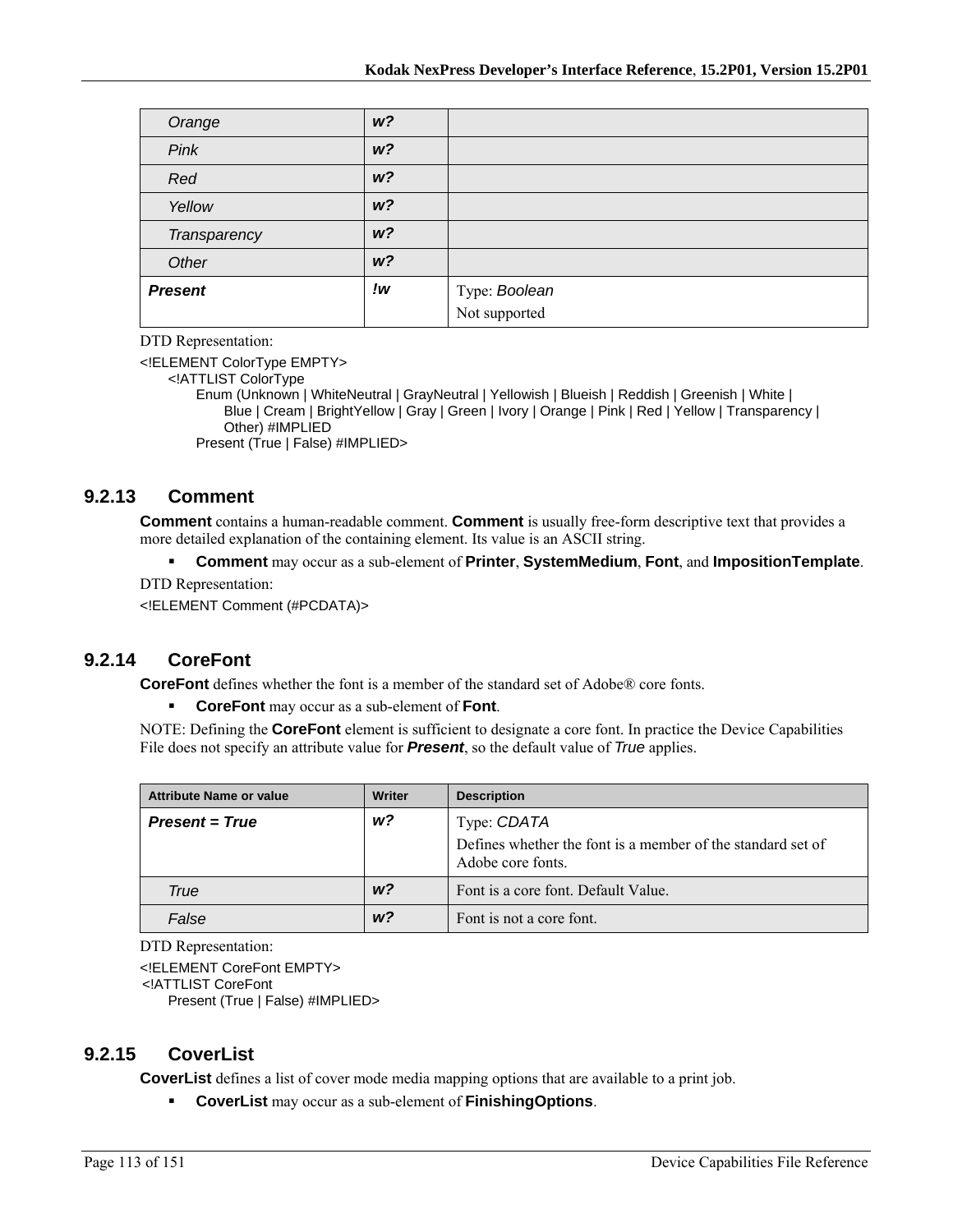**CoverList** may contain the sub-element **CoverType**.

DTD Representation:

<!ELEMENT CoverList (CoverType\*)>

# **9.2.16 CoverType**

**CoverType** defines a type of cover that can be produced in the printed document. Available types of covers are defined as attributes.

**CoverType** may occur as a sub-element of **CoverList**.

| <b>Attribute Name or value</b> | <b>Writer</b>  | <b>Description</b>                                                     |
|--------------------------------|----------------|------------------------------------------------------------------------|
| $Enum = None$                  | w?             | Type: Enumeration                                                      |
|                                |                | Defines type of cover that can be produced in the printed<br>document. |
| <b>None</b>                    | W <sup>2</sup> | The print product has no cover. Default Value.                         |
| Front                          | W <sup>2</sup> | The print product only has a front cover.                              |
| Back                           | W <sup>2</sup> | The print product only has a back cover.                               |
| <b>Both</b>                    | W <sup>2</sup> | The print product has both a front and a back cover.                   |
| <b>Present</b>                 | !w             | Type: Boolean                                                          |
|                                |                | Not supported.                                                         |

DTD Representation:

<!ELEMENT CoverType EMPTY>

<!ATTLIST CoverType

Enum (None | Front | Back | Both) #IMPLIED Present (True | False) #IMPLIED>

# **9.2.17 Creep**

**Creep** defines the creep value of a substrate as it pertains to perceived image movement during gather/fold finishing. **Creep** can be in units of millimeters or inches; units are provided as an attribute.

**Creep** may occur as a sub-element of **BoundedMediumData**.

| Attribute Name or value | <b>Writer</b>  | <b>Description</b>                 |
|-------------------------|----------------|------------------------------------|
| $Unit = UM$             | w?             | Type: <i>Enumeration</i>           |
|                         |                | Unit of measure for <b>Creep</b> . |
| UМ                      | W <sup>2</sup> | Micrometers. Default Value         |
| IN                      | W <sup>2</sup> | Inches.                            |

DTD Representation:

<!ELEMENT Creep (#PCDATA)> <!ATTLIST Creep Unit (UM|IN) #IMPLIED>

# **9.2.18 CurrentColorMode (Obsolete)**

**CurrentColorMode** defines the current color policy of the printing system. Its value is provided as an attribute.

**CurrentColorMode** may occur as a sub-element of **FifthColor**.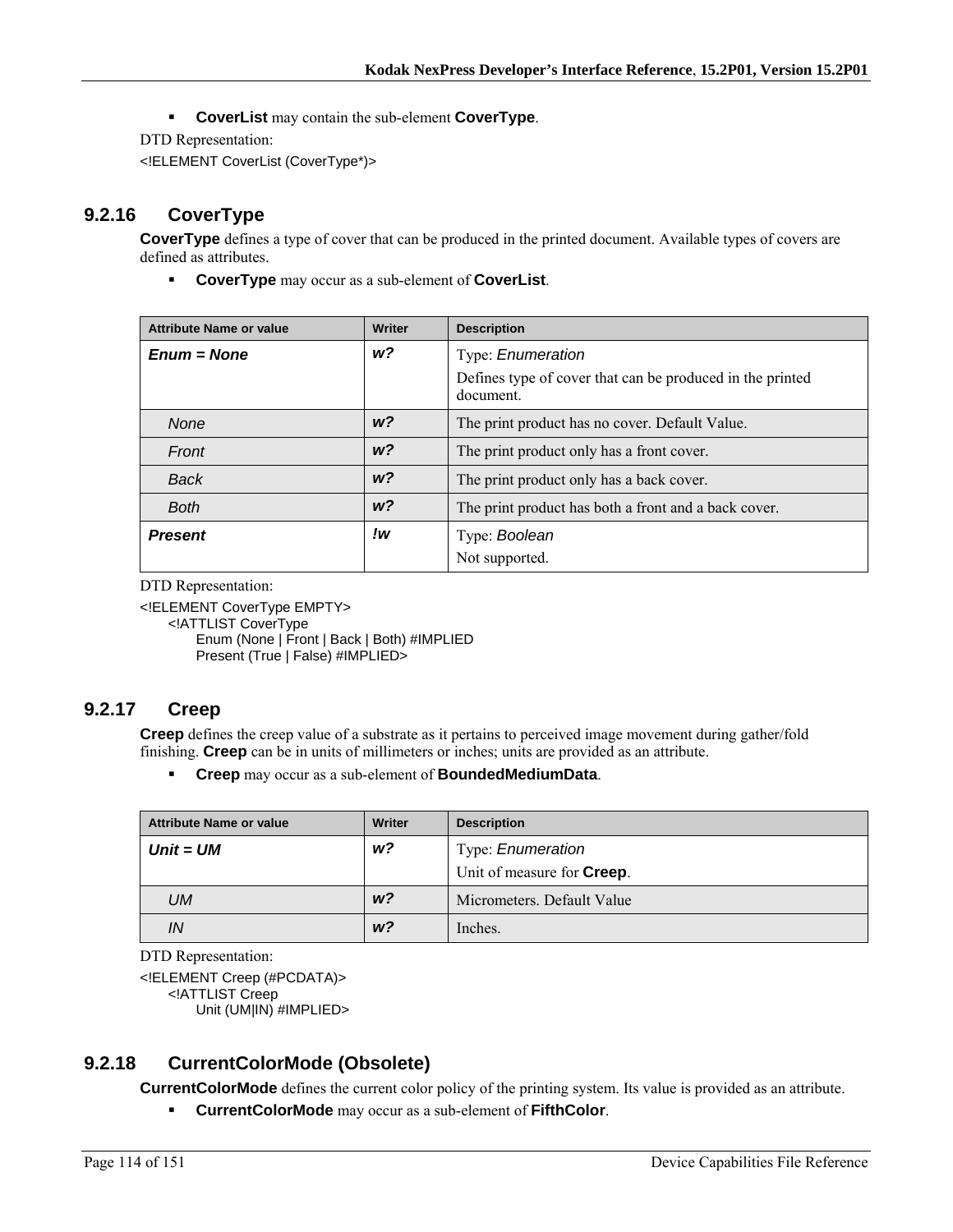NOTE: **CurrentColorMode** is obsolete. Historically it was used to report the color policy in use by the printer because changing from four to five color printing required a significant changeover interval. The press now operates in an *Auto* color mode using four or five dry-ink printing stations as appropriate.

| <b>Attribute Name or value</b> | <b>Writer</b>  | <b>Description</b>                                                                |
|--------------------------------|----------------|-----------------------------------------------------------------------------------|
| $Enum = Auto$                  | $w$ ?          | Type: Enumeration                                                                 |
|                                |                | Defines the current color policy of the printing system.                          |
| Auto                           | w <sub>2</sub> | The current color mode is set to automatic. Default Value.                        |
| <b>Black</b>                   | W <sup>2</sup> | The current color mode of operation is black printing only.                       |
| <b>CMYK</b>                    | w <sub>2</sub> | The current color mode of operation is 4-color CMYK.                              |
| 5CLR                           | W <sup>2</sup> | The current color mode 5 color printing $-$ CMYK and a fifth<br>process colorant. |
| Unknown                        | w <sub>2</sub> | The current color mode is undefined.                                              |

DTD Representation:

<!ELEMENT CurrentColorMode EMPTY>

<!ATTLIST CurrentColorMode

Enum (Auto | Black | CMYK | 5CLR | Unknown) #IMPLIED>

## **9.2.19 CurrentLoadedFifthColor**

**CurrentLoadedFifthColor** identifies the fifth dry-ink printing station installed and loaded in the printing system. The color must be a member of the **InstalledFifthColorList** for it to be loaded.

- **CurrentLoadedFifthColor** may occur as a sub-element of **FifthColor**.
- **CurrentLoadedFifthColor** may contain the sub-element **FifthColorName**.

DTD Representation:

<!ELEMENT CurrentLoadedFifthColor (FifthColorName, SupportedEngineSpeedList)>

## **9.2.20 DefaultDestination**

When **DefaultDestination** is defined for a **Delivery**, the **DeliveryLocation** is the device default.

**DefaultDestination** may occur as a sub-element of **Delivery**.

## **9.2.21 Delivery**

**Delivery** defines a set of print output destinations available to the printing system and their capabilities. Each **Delivery** element has a unique identifier, ID, provided as an attribute.

- **Delivery** may occur as a sub-element of **SubstrateDeliveryList**.
- **Delivery** contains the sub-elements **DeliveryType**, **OffsetCapable**, **StapleCapable**, **OperatorSelectable**, **OutputDelivery**, **MinSize**, **MaxSize, SupportedEngineSpeedList, DefaultDestination**.

| <b>Attribute Name or value</b> | Writer | <b>Description</b>                                                                                                                                                                         |
|--------------------------------|--------|--------------------------------------------------------------------------------------------------------------------------------------------------------------------------------------------|
| ID                             | w      | Type: CDATA                                                                                                                                                                                |
|                                |        | Unique identifier for delivery element. The format of ID is not<br>defined by this interface. Hex string values (such as $0x11$ and<br>$0x41$ ) are typical, but may change in the future. |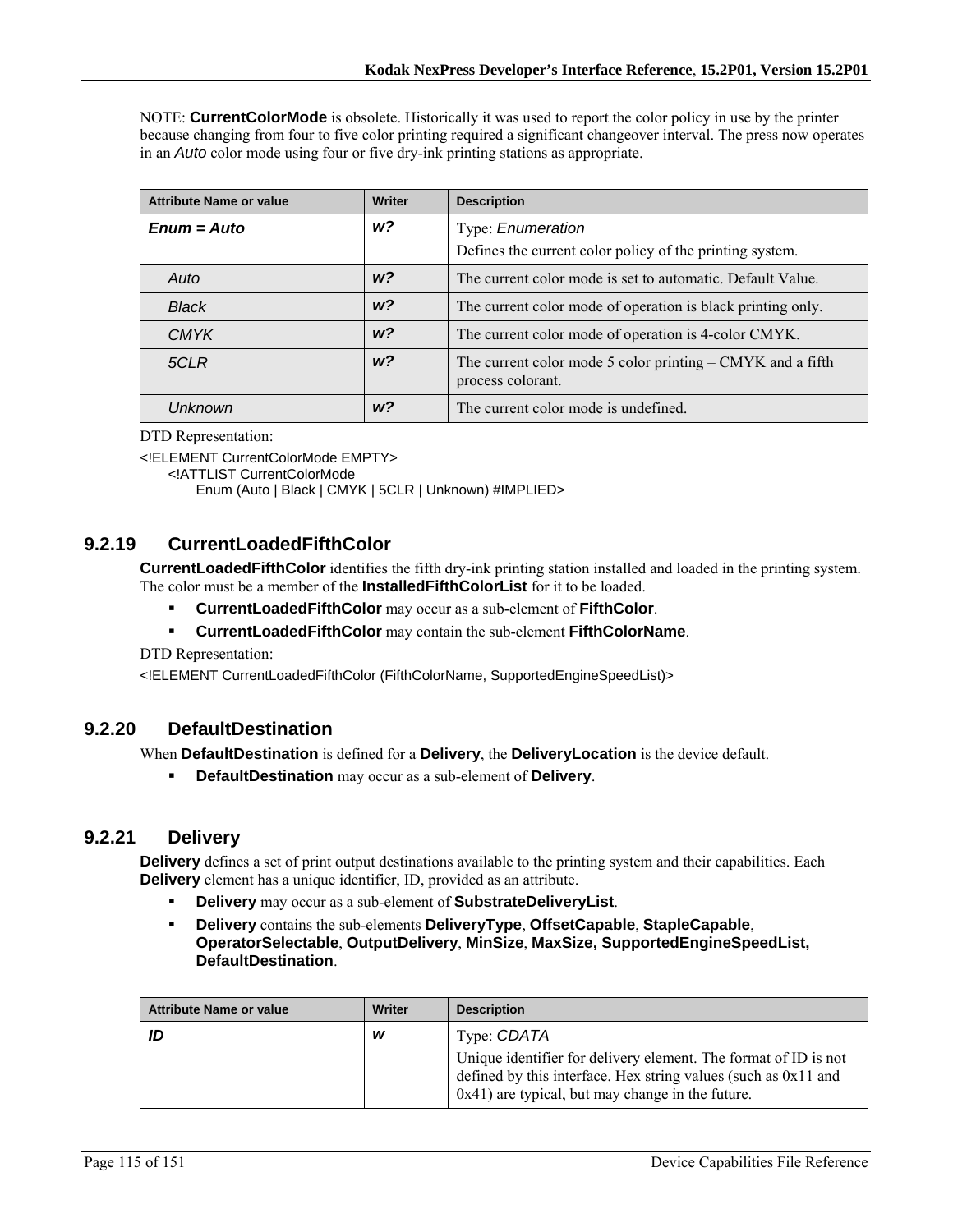<!ELEMENT Delivery (DeliveryType, OffsetCapable, StapleCapable, OperatorSelectable, OutputDelivery, MinSize, MaxSize, SupportedEngineSpeedList, DefaultDestination)> <!ATTLIST Delivery ID CDATA #REQUIRED>

## **9.2.22 DeliveryLocation**

**DeliveryLocation** defines an enumeration of all output destinations across the NexPress product line.

**Delivery** may occur as a sub-element of **SubstrateDeliveryList**.

DTD Representation:

<!ELEMENT DeliveryLocation EMPTY>

<!ATTLIST DeliveryLocation Enum (Main | Main2 | Proof | Proof2 | InlineFinisher | FinisherUpper | FinisherLower | FinisherSaddle | Hidden | Unknown) #REQUIRED>

# **9.2.23 DeliveryType**

**DeliveryType** defines a substrate output location. The location can be a tray or bin on the printer or output accessory.

- **DeliveryType** may occur as a sub-element of **Delivery**.
- **DeliveryType** contains the sub-element **DeliveryTypeDetails**.

| <b>Attribute Name or value</b> | <b>Writer</b>  | <b>Description</b>                         |
|--------------------------------|----------------|--------------------------------------------|
| <b>Enum</b>                    | W              | Type: Enumeration                          |
|                                |                | Defines a substrate output location.       |
| stacker                        | W <sup>2</sup> | High capacity output stacker.              |
| proof                          | W <sup>2</sup> | Proof output tray.                         |
| waste                          | W <sup>2</sup> | Output tray for discarding spoiled sheets. |
| finisher                       | W <sup>2</sup> | Finisher device.                           |
| unknown                        | W <sup>2</sup> | Unknown device.                            |

DTD Representation:

<!ELEMENT DeliveryType (DeliveryTypeDetails)>

<!ATTLIST DeliveryType

Enum (stacker | proof | waste | finisher | unknown) #REQUIRED>

# **9.2.24 DeliveryTypeDetails**

**DeliveryTypeDetails** provides more specific information about the **DeliveryType** location; such information is useful for differentiating between multiple locations on the output device. The value of **DeliveryTypeDetails** is provided as an attribute.

- **DeliveryTypeDetails** may occur as a sub-element of **DeliveryType**.
- **DeliveryTypeDetails** contains the sub-element **SupportedEngineSpeedList.**

| <b>Attribute Name or value</b> | <b>Writer</b>  | <b>Description</b>                                  |
|--------------------------------|----------------|-----------------------------------------------------|
| <b>Enum</b>                    | W              | Type: <i>Enumeration</i>                            |
|                                |                | Provides detailed <b>DeliveryType</b> capabilities. |
| Deposit                        | W <sup>2</sup> | Has no special capability.                          |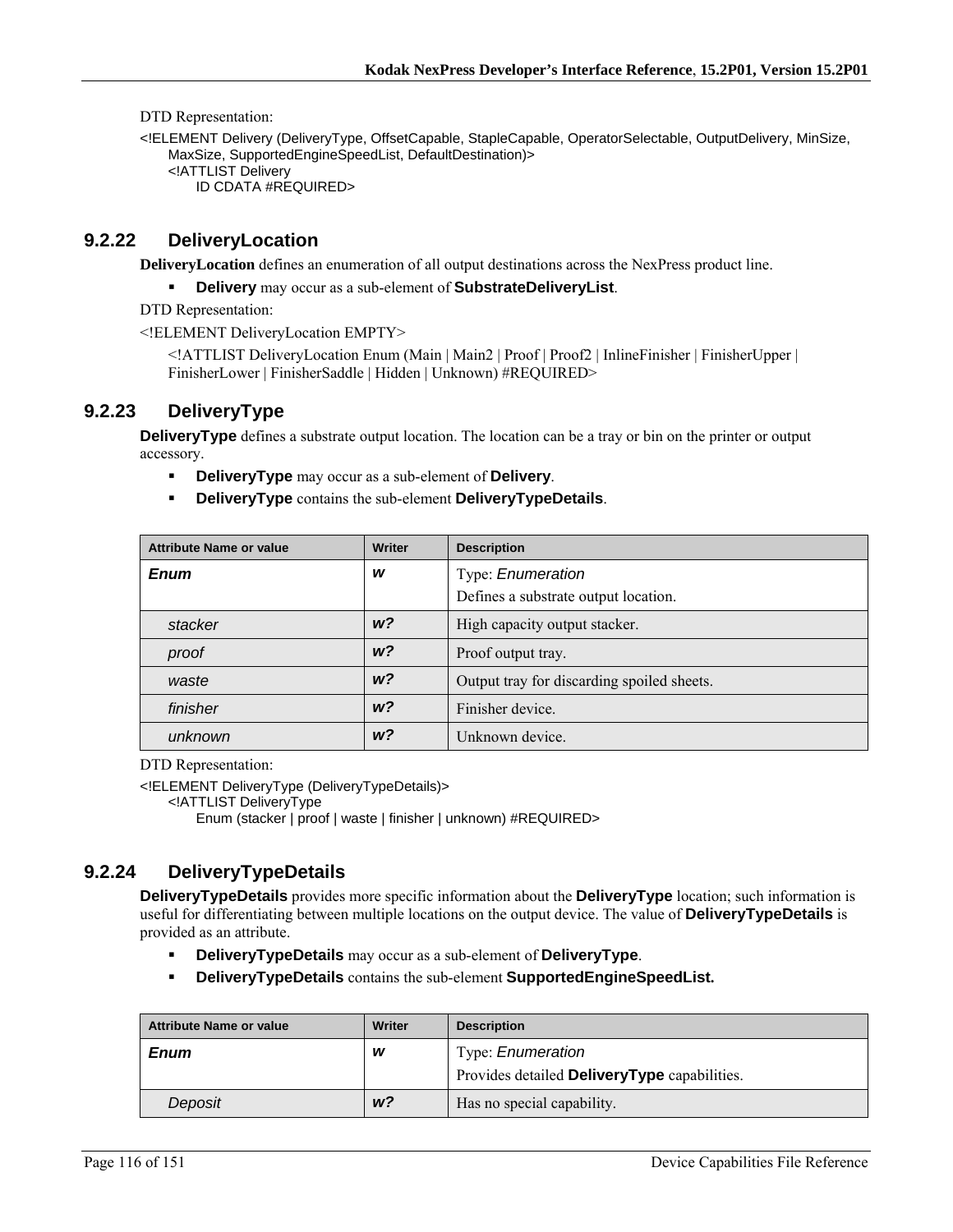| <b>Attribute Name or value</b> | <b>Writer</b>  | <b>Description</b>                                                                                              |
|--------------------------------|----------------|-----------------------------------------------------------------------------------------------------------------|
| Rotary                         | W <sup>2</sup> | Has rotary capability.                                                                                          |
| <b>High Volume Tray</b>        | w?             | Proof output tray has high capacity (in terms of quantity of<br>sheets it can hold).                            |
| LowCapacityProofWaste          | W <sup>2</sup> | Proof and waste output trays have low capacity (in terms of<br>quantity of sheets it can hold).                 |
| LowCapacityProof               | W <sup>2</sup> | Proof output tray has low capacity (in terms of quantity of<br>sheets it can hold).                             |
| Vertical                       | W <sup>2</sup> | Has vertical stacking capability.                                                                               |
| Dfa                            | W <sup>2</sup> | Inline finisher that uses the DFA interface.                                                                    |
| <b>HighCapacity</b>            | W <sup>2</sup> | High Capacity Stacker (NexPress M700 only)                                                                      |
| ProofWaste                     | w?             | Proof Tray (NexPress M700 only)                                                                                 |
| Saddle                         | W <sup>2</sup> |                                                                                                                 |
| Invalid                        | w?             |                                                                                                                 |
| Unknown                        | w?             |                                                                                                                 |
| <b>Position</b>                | W              | Type: CDATA                                                                                                     |
|                                |                | A numerical assignment designated by the print engine. Position<br>assignment is not defined by this interface. |

<!ELEMENT DeliveryTypeDetails (SupportedEngineSpeedList?)>

<!ATTLIST DeliveryTypeDetails

Enum (Deposit | Rotary | HighVolumeTray | LowCapacityProofWaste | LowCapacityProof | Vertical | Dfa | HighCapacity | ProofWaste | Saddle | Invalid | Unknown) #REQUIRED Position CDATA #REQUIRED>

# **9.2.25 DeviceID**

**DeviceID** identifies the NexPress front end from which the Device Capabilities File was obtained. It is the name of the NexPress front end on a computer network domain. Its value is an ASCII string.

- **DeviceID** may occur as a sub-element of **ManufacturingCapabilities**.
- DTD Representation:

<!ELEMENT DeviceID (#PCDATA)>

# **9.2.26 DiscreteSize**

**DiscreteSize** describes the size constraint (Width, Height) of a medium element.

**DiscreteSize** occurs as a sub-element of **SupportedSizeList**.

DTD Representation:

<!ELEMENT DiscreteSize (Width, Height)>

<!ATTLIST DiscreteSize Unit (MM) #IMPLIED>

## **9.2.27 DoorNumber**

**DoorNumber** defines the door number assigned to the containing **SubstrateSupply**. Assignment of a value to **DoorNumber** is print engine-dependent and not specified by this interface; the value is an integer.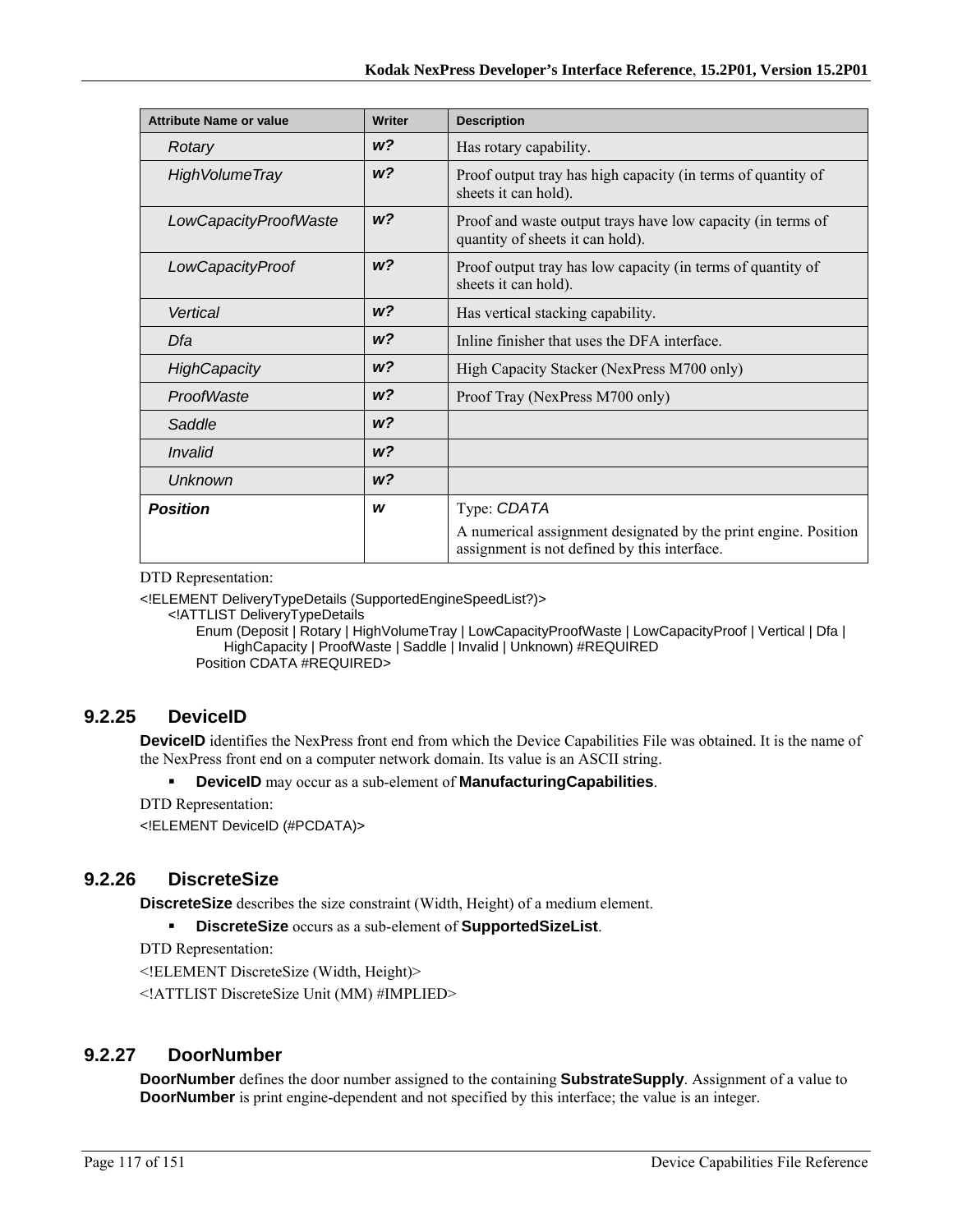**DoorNumber** occurs as a sub-element of **SubstrateSupply**.

DTD Representation:

<!ELEMENT DoorNumber (#PCDATA)>

## **9.2.28 EngineSpeed**

**EngineSpeed** identifies the speed in A4 pages/minute which the NexPress can run.

 **EngineSpeed** may occur as a sub-element of **SupportedEngineSpeedList, MaxLicensedEngineSpeed**.

| <b>Attribute Name or value</b> | <b>Writer</b>  | <b>Description</b>                       |
|--------------------------------|----------------|------------------------------------------|
| <b>Enum</b>                    | W              | Type: Enumeration                        |
|                                |                | Engine printing speed in A4 pages/minute |
| 70                             | W <sup>2</sup> |                                          |
| 83                             | W <sup>2</sup> |                                          |
| 100                            | W <sup>2</sup> |                                          |
| 120                            | W <sup>2</sup> |                                          |
| <b>Unknown</b>                 | W <sup>2</sup> |                                          |

DTD Representation:

<!ELEMENT EngineSpeed EMPTY> <!ATTLIST EngineSpeed Enum (70 | 83 | 100 | 120 | Unknown) #REQUIRED>

# **9.2.29 ExternalControllerType**

**ExternalControllerType** defines the type of DFE attached to the printing station.

**ExternalControllerType** may occur as a sub-element of **Printer**.

| <b>Attribute Name or value</b> | <b>Writer</b>  | <b>Description</b>                                            |
|--------------------------------|----------------|---------------------------------------------------------------|
| $Enum = None$                  | W              | Type: Enumeration<br>Defines type of the external controller. |
| <b>NONE</b>                    | w?             | Default Value.                                                |
| <b>FIERY</b>                   | W <sup>2</sup> |                                                               |
| <b>BRISQUE</b>                 | w?             |                                                               |
| CREO PODS                      | w?             |                                                               |

DTD Representation:

<!ELEMENT ExternalControllerType EMPTY>

<!ATTLIST ExternalControllerType

Enum (NONE | FIERY | BRISQUE | CREO\_PODS) #REQUIRED>

## **9.2.30 FeedEdge**

**FeedEdge** identifies the leading edge of the substrate as it travels through the paper path.

**FeedEdge** may occur as a sub-element of **PrinterMedium**.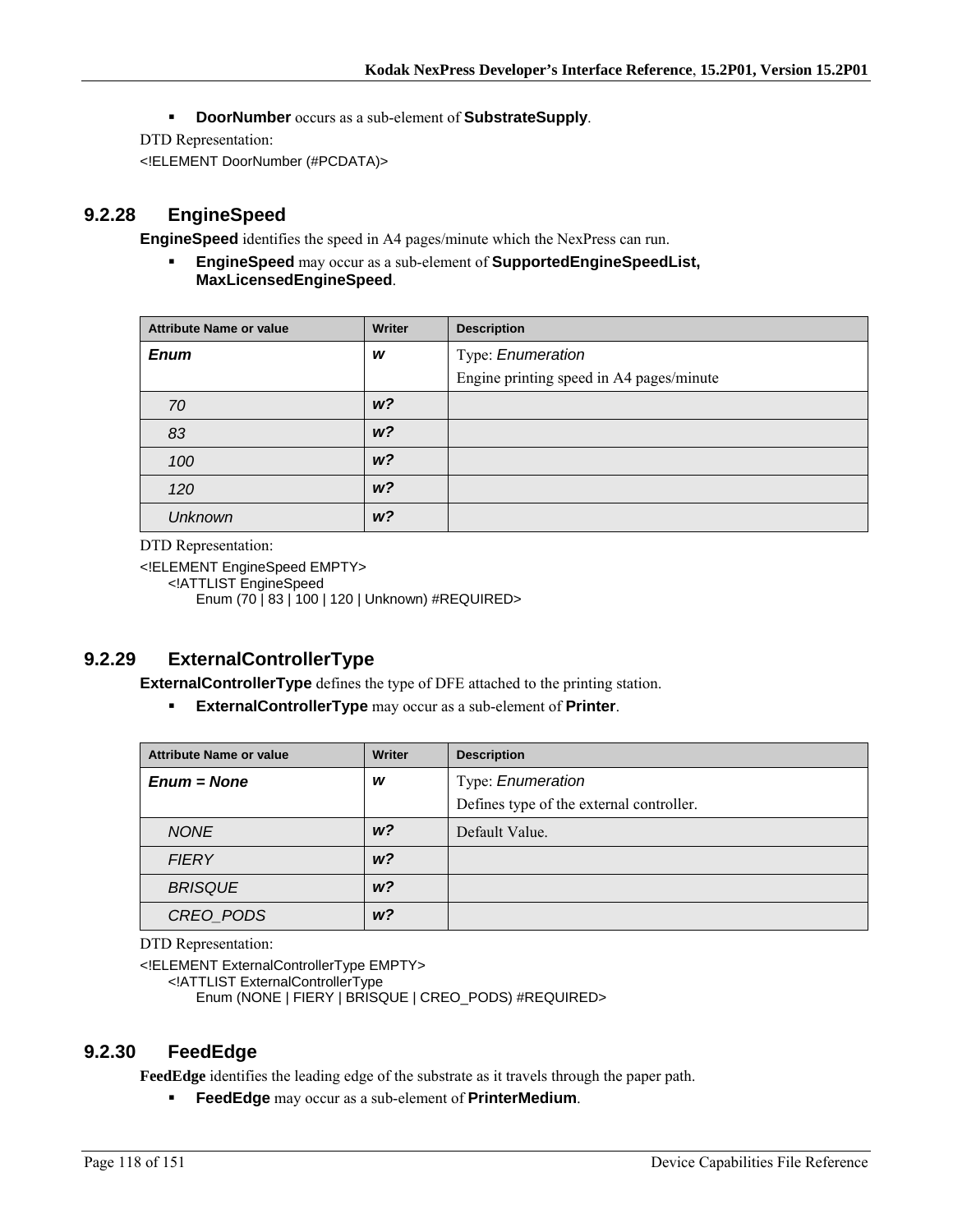<!ELEMENT FeedEdge EMPTY>

<!ATTLIST FeedEdge Enum (ShortEdge|LongEdge) #IMPLIED>

## **9.2.31 FeederType**

**FeederType** identifies the type of substrate supply.

**FeederType** may occur as a sub-element of **SubstrateSupply**.

| <b>Attribute Name or value</b> | <b>Writer</b>  | <b>Description</b>       |
|--------------------------------|----------------|--------------------------|
| <b>Enum</b>                    | w?             | Type: Enumeration        |
|                                |                | No Default               |
| 1K Drawer                      | W <sup>2</sup> | 1000 sheet supply drawer |
| 4.5K_Drawer                    | W <sup>2</sup> | 4500 sheet supply drawer |
| RollFeed                       | W <sup>2</sup> | Roll Feeder              |
| <b>Unknown</b>                 | w?             |                          |

DTD Representation:

<!ELEMENT FeederType EMPTY>

<!ATTLIST FeederType

Enum (1K\_Drawer | 4.5K\_Drawer | RollFeed | Unknown) #IMPLIED

## **9.2.32 FifthColor**

**FifthColor** defines the printing system's support for fifth color dry-ink printing stations. Support for a fifth dry-ink printing station is reported as an attribute.

- **FifthColor** may occur as a sub-element of Printer.
- **FifthColor** may contain sub-elements **InstalledFifthColorList**, **CurrentColorMode**, and **CurrentLoadedFifthColor**.

| <b>Attribute Name or value</b> | <b>Writer</b>  | <b>Description</b>                                                            |
|--------------------------------|----------------|-------------------------------------------------------------------------------|
| Supported = True               | w?             | Type: Boolean                                                                 |
|                                |                | Defines support for a fifth dry-ink printing station.                         |
| True                           | W <sup>2</sup> | Printing system supports a fifth, dry-ink printing station. Default<br>Value. |
| False                          | w?             | Printing system does not support a fifth, dry-ink printing station.           |

DTD Representation:

<!ELEMENT FifthColor (InstalledFifthColorList\*, CurrentColorMode?, CurrentLoadedFifthColor?)> <!ATTLIST FifthColor

Supported (True | False) #IMPLIED>

## **9.2.33 FifthColorName**

**FifthColorName** defines the name of a fifth dry-ink printing station. The name is an attribute.

 **FifthColorName** may occur as a sub-element of **InstalledFifthColorList** and **CurrentLoadedFifthColor**.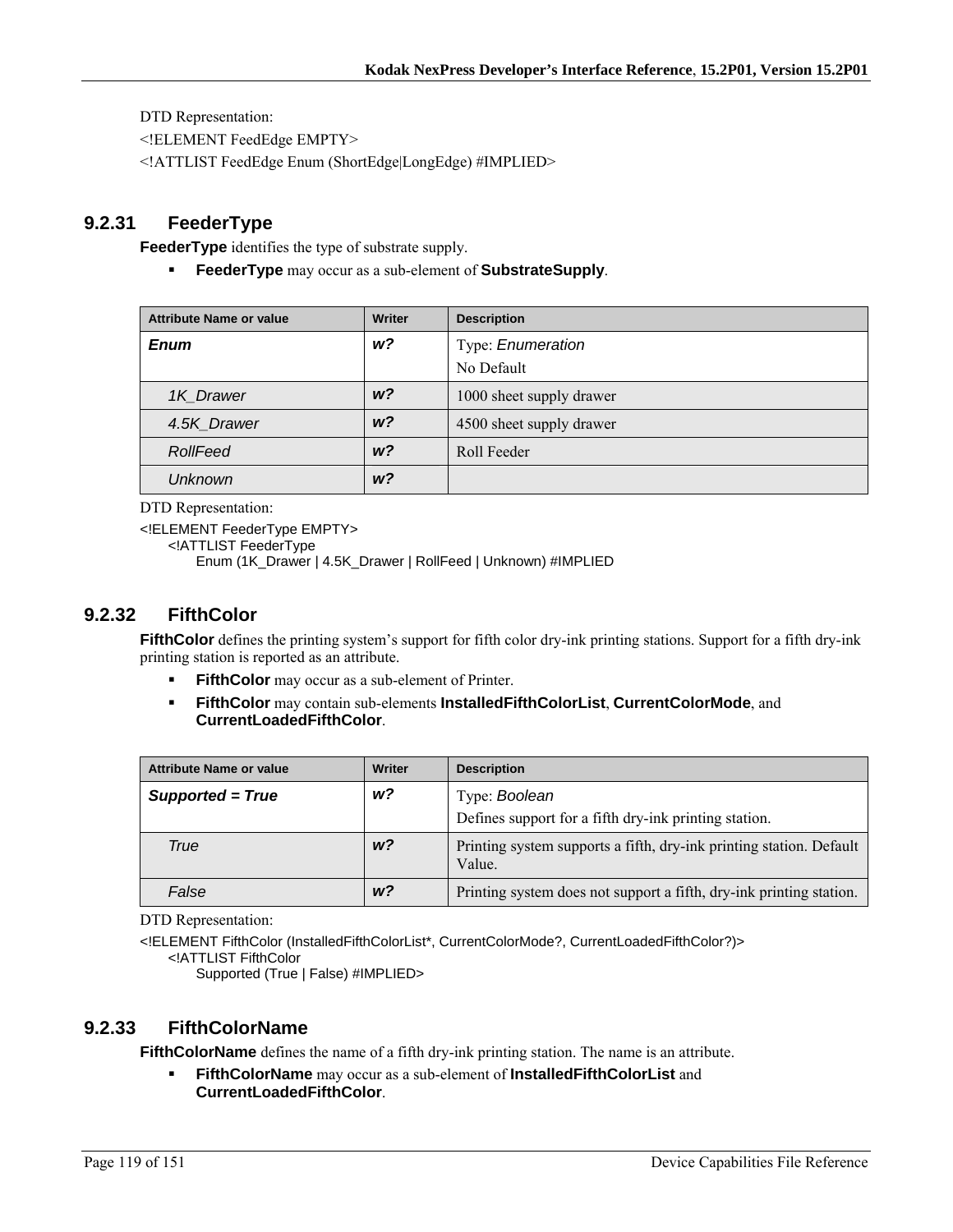**FifthColorName** may contain sub-element **SecuredColorant**.

| <b>Attribute Name or value</b> | Writer | <b>Description</b>                                                                                                        |
|--------------------------------|--------|---------------------------------------------------------------------------------------------------------------------------|
| <b>Enum</b>                    | w?     | Type: <i>Enumeration</i><br>Defines name of a fifth dry-ink printing station. Enumeration<br>values are system-dependent. |

DTD Representation:

<!ELEMENT FifthColorName (SecuredColorant?)> <!ATTLIST FifthColorName Enum (#PCDATA) #IMPLIED>

## **9.2.34 FinishingOptions**

**FinishingOptions** defines supported finishing available on the printing system. Finishing options pertain to the handling of printed output.

- **FinishingOptions** may occur as a sub-element of **ManufacturingCapabilities**.
- **FinishingOptions** may contain sub-elements **CoverList**, **InsertList**, **Collation**, **Jogging**, **SubstrateDeliveryList**, and **PageOrderList**.

DTD Representation:

<!ELEMENT FinishingOptions (CoverList?, InsertList?, Collation?, Jogging?, SubstrateDeliveryList?, PageOrderList?)>

## **9.2.35 Font**

**Font** defines the characteristics of a font installed on the printing system.

- **Font** may occur as a sub-element of **FontList**.
- **Font** contains sub-element **Name**. It may also contain sub-elements **Comment**, **FontType**, and **CoreFont**.

DTD Representation:

<!ELEMENT Font (Name, Comment?, FontType?, CoreFont?)>

## **9.2.36 FontDefaults**

**FontDefaults** defines default values for all font characteristics in the containing **FontList**. The default is only used if the defaulted element is not explicitly defined in **Font**.

- **FontDefaults** may occur as a sub-element of **FontList**.
- **FontDefaults** contains sub-element **Font**.

NOTE: **FontDefaults** does not define a default value for **Name**. Each **Font** element within **FontList** must have a unique name.

DTD Representation:

<!ELEMENT FontDefaults (Font)>

## **9.2.37 FontList**

**FontList** defines the list of installed fonts. These fonts are available to any submitted JDF ticket or Virtual Printer Hot Folder. Each listed font defines only those elements for which the value differs from that in **FontDefaults**.

- **FontList** may only occur as a sub-element of **ManufacturingCapabilities**.
- **FontList** may contain sub-elements **FontDefaults** and **Font**.

DTD Representation: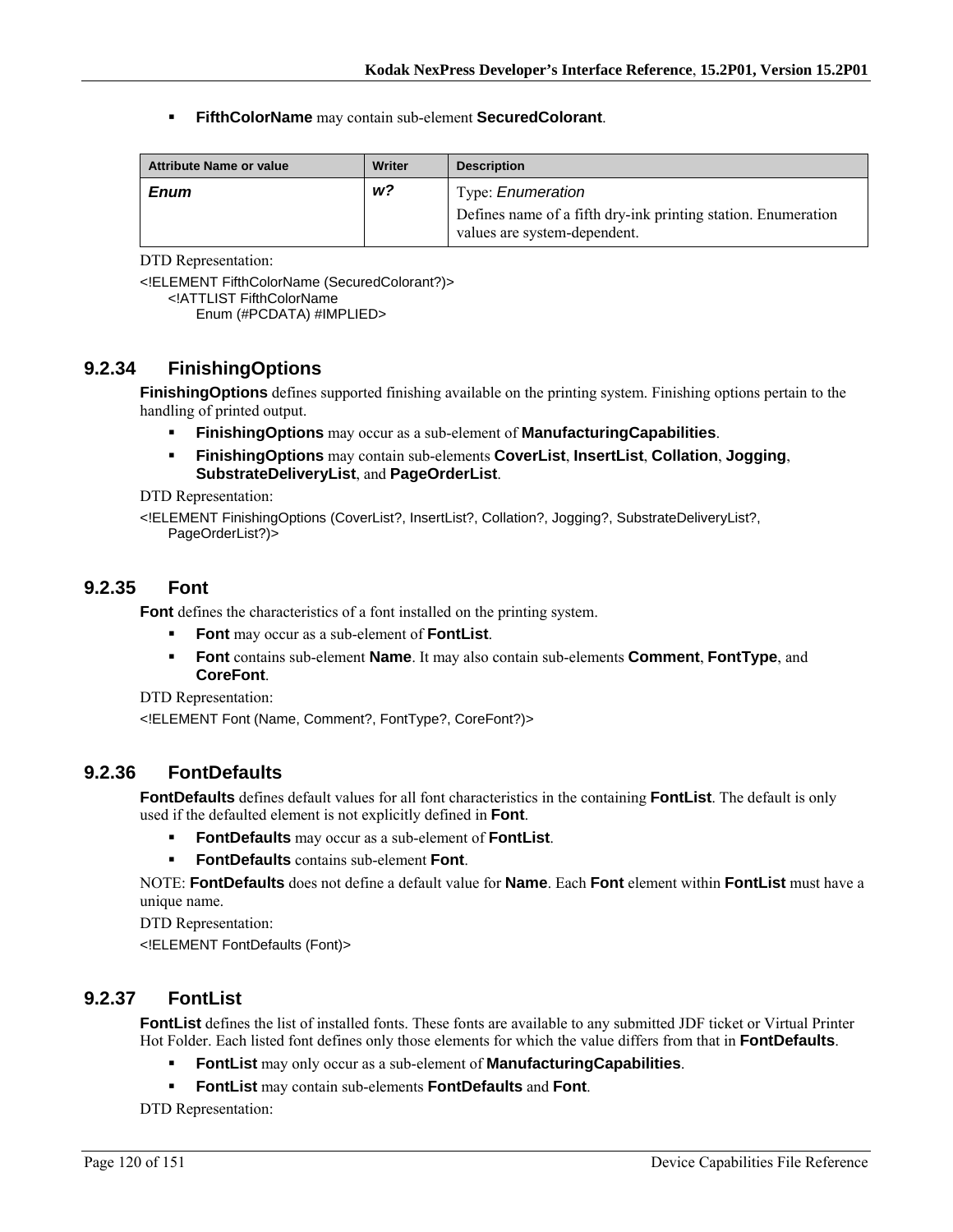<!ELEMENT FontList (FontDefaults?, Font\*)>

# **9.2.38 FontType**

**FontType** defines the data format of a font. Its value is supplied as an attribute.

**FontType** may occur as a sub-element of **Font**.

| <b>Attribute Name or value</b> | <b>Writer</b>  | <b>Description</b>                 |
|--------------------------------|----------------|------------------------------------|
| $Enum = PostScriptType1$       | w?             | Type: Enumeration                  |
|                                |                | Defines the data format of a font. |
| PostScriptType1                | W <sup>2</sup> | Default Value.                     |
| PostScriptType1MM              | W <sup>2</sup> |                                    |
| PostScriptType3                | W <sup>2</sup> |                                    |
| PostScriptType42               | W <sup>2</sup> |                                    |
| PostScriptTTF                  | W <sup>2</sup> |                                    |
| PostScriptType0CID             | W <sup>2</sup> |                                    |
| <b>Present</b>                 | !w             | Type: Boolean                      |
|                                |                | Not supported.                     |

DTD Representation:

<!ELEMENT FontType EMPTY>

<!ATTLIST FontType

Enum (PostScriptType1 | PostScriptType1MM | PostScriptType3 | PostScriptType42 | PostScriptTTF | PostScriptType0CID) #IMPLIED Present (True | False) #IMPLIED>

# **9.2.39 GlossUnitCompatible**

**GlossUnitCompatible** indicates containing **PrinterMedium** is compatible with the external glosser.

**GlossUnitCompatible** may occur as a sub-element of **PrinterMedium**.

DTD Representation:

<!ELEMENT GlossUnitCompatible EMPTY>

## **9.2.40 HasGlosserSettings**

**HasGlosserSettings** indicates glosser settings are defined for containing **PrinterMedium**.

**HasGlosserSettings** may occur as a sub-element of **PrinterMedium**.

DTD Representation:

<!ELEMENT HasGlosserSettings EMPTY>

# **9.2.41 Height**

**Height** defines the height/length component of a rectangular dimension. **Height** can be in units of millimeters or inches.

**Height** may occur as a sub-element of **MinSize** and **MaxSize**.

|  | <b>Attribute Name or value</b> | <b>Writer</b> | escription |
|--|--------------------------------|---------------|------------|
|--|--------------------------------|---------------|------------|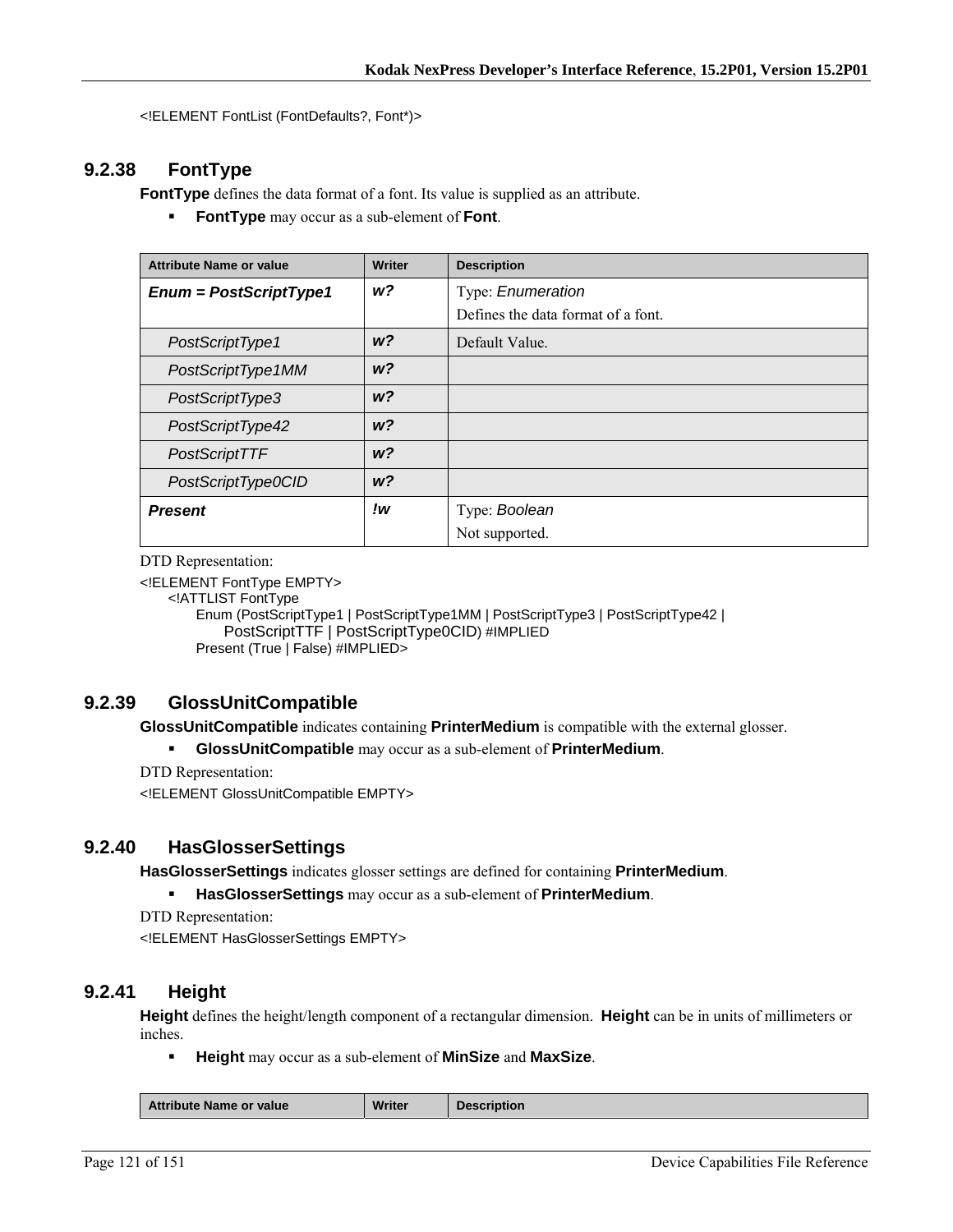| <b>Attribute Name or value</b> | Writer         | <b>Description</b>                 |
|--------------------------------|----------------|------------------------------------|
| $Unit = MM$                    | w?             | Type: <i>Enumeration</i>           |
|                                |                | Unit of measure for <b>Width</b> . |
| <b>MM</b>                      | W <sup>2</sup> | Millimeters. Default Value         |
| IN                             | W <sup>2</sup> | Inches.                            |

<!ELEMENT Height (#PCDATA)>

## **9.2.42 I2PPlatform**

**I2PPlatform** reports the I2P platform type used within the printing system.

**I2PPlatform** may occur as a sub-element of **Printer**.

| <b>Attribute Name or value</b> | <b>Writer</b>  | <b>Description</b>             |
|--------------------------------|----------------|--------------------------------|
| <b>Enum</b>                    | w              | Type: Enumeration              |
|                                |                | Printing system platform type. |
| 12P                            | w <sup>2</sup> | First generation I2P.          |
| I2P2                           | W <sup>2</sup> | Second generation I2P.         |
| <b>Unknown</b>                 | W <sup>2</sup> | Unknown.                       |

DTD Representation:

<!ELEMENT I2PPlatform EMPTY>

<!ATTLIST I2PPlatform

Enum (I2P | I2P2 | Unknown) #REQUIRED>

# **9.2.43 ICCProfile**

**ICCProfile** defines the name and color space definition of an ICC profile. An attribute identifies those profiles mapped to a substrate.

- **ICCProfile** may occur as a sub-element of **ICCProfileList**.
- **ICCProfile** contains sub-element **Name**. It may also contain sub-element **ColorSpace**.

| <b>Attribute Name or value</b> | Writer         | <b>Description</b>                                                                                                                                     |
|--------------------------------|----------------|--------------------------------------------------------------------------------------------------------------------------------------------------------|
| SubstratelCCProfile = True     | w <sub>2</sub> | Type: Boolean                                                                                                                                          |
|                                |                | Indicates whether or not the ICC profile is an output ICC profile<br>characterizing a supported medium from a substrate entry of the<br>Media Catalog. |
| True                           | w?             | The ICC profile is and output ICC profile and is referenced from<br>a Media Catalog entry. Default Value.                                              |
| False                          | w?             | The ICC profile is not an output pro-file and is not referenced<br>from a Media Catalog entry.                                                         |

DTD Representation:

<!ELEMENT ICCProfile (Name, ColorSpace?)>

<!ATTLIST ICCProfile

SubstrateICCProfile (True | False) #IMPLIED>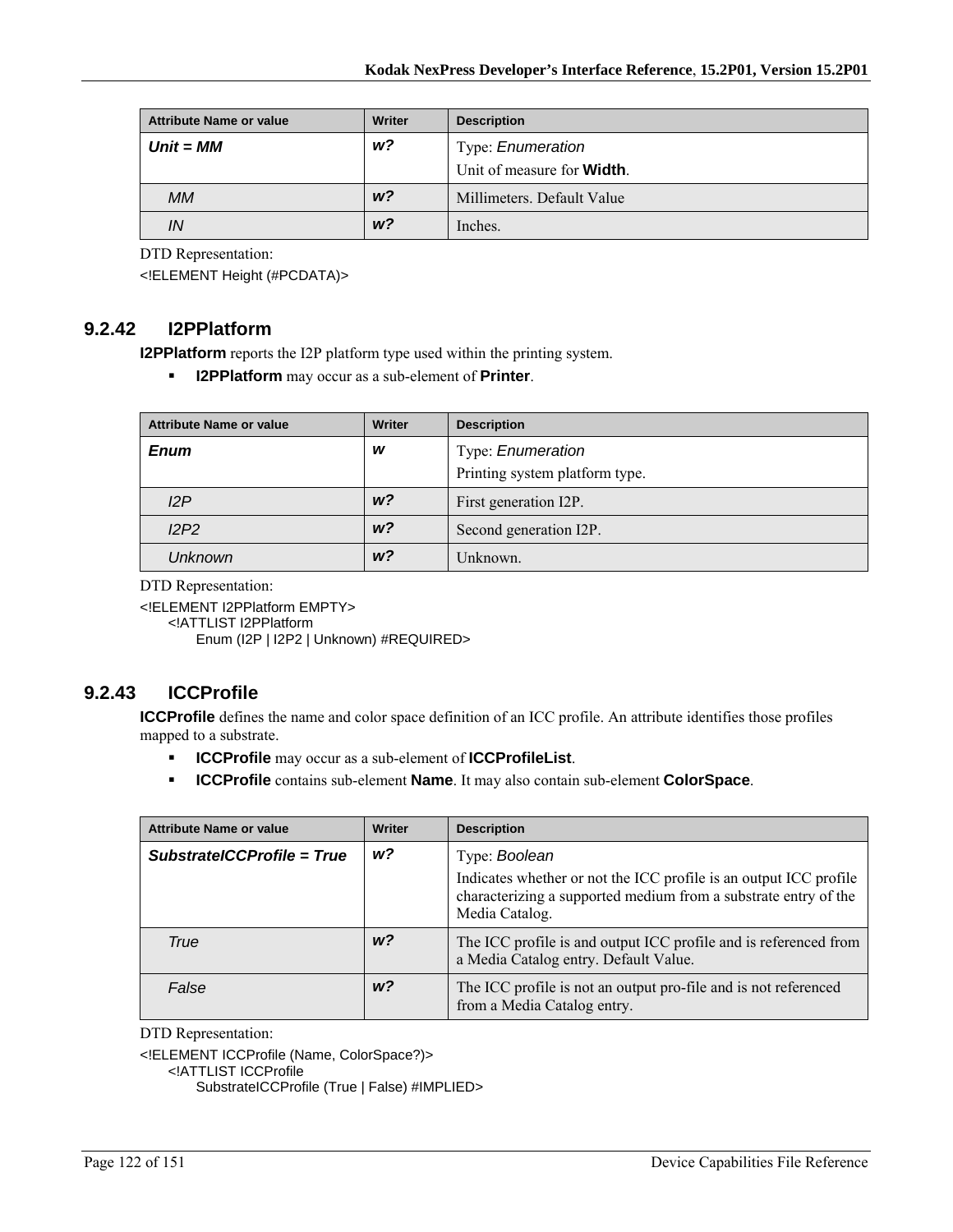# **9.2.44 ICCProfileDefaults**

**ICCProfileDefaults** defines default values for all ICC profile characteristics in the containing **ICCProfileList**. The default is only used if the defaulted element is not explicitly defined in **ICCProfile**.

- **ICCProfileDefaults** may occur as a sub-element of **ICCProfileList**.
- **ICCProfileDefaults** contains the sub-element **ICCProfile**.

NOTE: **ICCProfileDefaults** does not define a default value for **Name**. Each **ICCProfile** element within **ICCProfileList** must have a unique name.

DTD Representation: <!ELEMENT ICCProfileDefaults (ICCProfile)>

# **9.2.45 ICCProfileList**

**ICCProfileList** defines ICC profile resources available on the printing system. All ICC profiles in this list are available to any Virtual Printer Hot Folder. Each listed **ICCProfile** defines only those elements for which the value differs from that in **ICCProfileDefaults**.

- **ICCProfileList** may occur as a sub-element of **ManufacturingCapabilities**.
- **ICCProfileList** contains the sub-element **ICCProfileDefaults**. It may also contain the sub-element **ICCProfile**.

DTD Representation:

<!ELEMENT ICCProfileList (ICCProfileDefaults, ICCProfile\*)>

## **9.2.46 ImpositionTemplate**

**ImpositionTemplate** defines properties of an imposition template.

- **ImpositionTemplate** occurs as a sub-element of **ImpositionTemplateDefaults**. It may also occur as a sub-element of **ImpositionTemplateList**.
- **ImpositionTemplate** contains the sub-element **Name**. It may also contain sub-elements **Comment**, **PagesPerSheet**, **SheetsPerSignature**, and **LayoutMode**.

NOTE: **Name** identifies the imposition template resource stored on the NexPress front end. This name was provided during template installation. The NexPress front end's installation includes a set of predefined imposition templates that are stored as system resources.

DTD Representation:

<!ELEMENT ImpositionTemplate (Name, Comment?, PagesPerSheet?, SheetsPerSignature?, LayoutMode?)>

# **9.2.47 ImpositionTemplateDefaults**

**ImpositionTemplateDefaults** defines default values for all imposition template characteristics in the containing ImpositionTemplateList. The default is only used if the defaulted element is not explicitly defined in ImpositionTemplate.

- **ImpositionTemplateDefaults** may occur as a sub-element of **ImpositionTemplateList**.
- **ImpositionTemplateDefaults** contains the sub-element **ImpositionTemplate**.

NOTE: **ImpositionTemplateDefaults** does not define a default value for **Name**. Each **ImpositionTemplate** element within **ImpositionTemplateList** must have a unique name.

DTD Representation:

<!ELEMENT ImpositionTemplateDefaults (ImpositionTemplate)>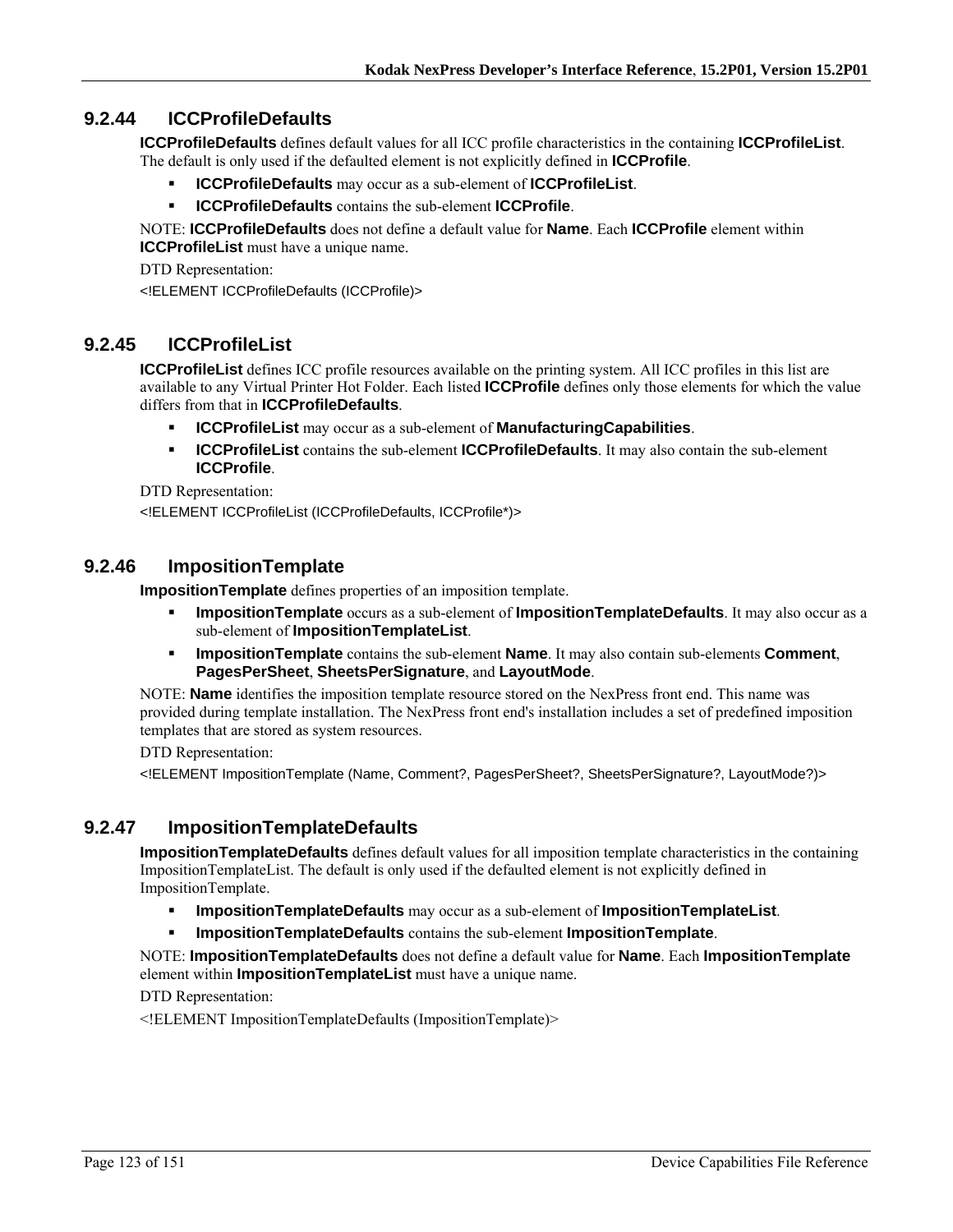## **9.2.48 ImpositionTemplateList**

**ImpositionTemplateList** defines the imposition template resources available on the printing system. All imposition templates in this list are available to any submitted JDF ticket or Virtual Printer Hot Folder. Imposition templates are used to place multiple images from the document onto one printed substrate. Each listed **ImpositionTemplate** defines only those elements for which the value differs from that in **ImpositionTemplateDefaults**.

- **ImpositionTemplateList** may occur as a sub-element of **ManufacturingCapabilities**.
- **ImpositionTemplateList** may contain sub-elements **ImpositionTemplateDefaults** and **ImpositionTemplate**.

DTD Representation:

<!ELEMENT ImpositionTemplateList (ImpositionTemplateDefaults?,

ImpositionTemplate\*)>

### **9.2.49 InsertCapable**

**InsertCapable** signifies whether or not an Inserter device is supported by the press.

DTD Representation:

<!ELEMENT InsertCapable EMPTY>

<!ATTLIST InsertCapable Enum (True|False) #REQUIRED>

## **9.2.50 InsertList**

**InsertList** defines a list of insert options that are available to a print job.

- **InsertList** may occur as a sub-element of **FinishingOptions**.
- **InsertList** may contain the sub-element **Inserts**.

DTD Representation:

<!ELEMENT InsertList (Inserts\*)>

## **9.2.51 Inserts**

**Inserts** defines the supported insert. Available insert options and their values are defined as attributes.

**Inserts** may occur as a sub-element of **InsertList**.

| <b>Attribute Name or value</b> | Writer         | <b>Description</b>                                        |
|--------------------------------|----------------|-----------------------------------------------------------|
| <b>Present = True</b>          | w?             | Type: Boolean                                             |
|                                |                | Defines the supported insert options.                     |
| True                           | W <sup>2</sup> | Printing system supports enabling inserts. Default Value. |
| False                          | W <sup>2</sup> | Printing system supports disabling inserts.               |

DTD Representation:

<!ELEMENT Inserts EMPTY> <ATTLIST Inserts

Present (True | False) #IMPLIED>

# **9.2.52 InstalledFifthColorList**

**InstalledFifthColorList** defines the list of supported colors for the fifth dry-ink printing station. This list contains those colors that have been set-up for use on the printer. A color must be installed before it can be loaded and used.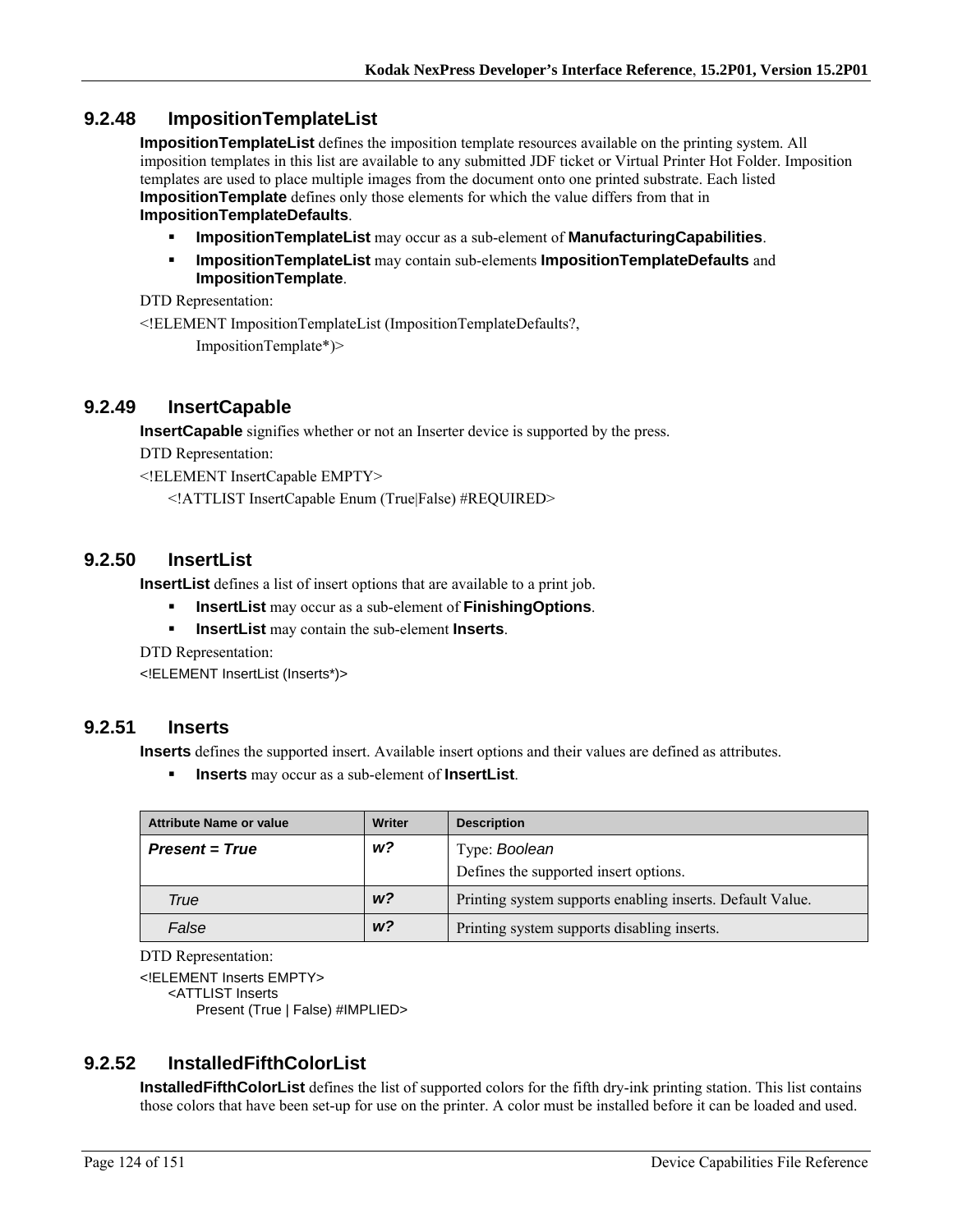#### **InstalledFifthColorList** may occur as a sub-element of **FifthColor**.

DTD Representation:

<!ELEMENT InstalledFifthColorList (FifthColorName\*)>

## **9.2.53 JobTicketTemplate**

**JobTicketTemplate** defines the name of the default job ticket. On the NexPress front end, job ticket templates are stored as PJTF files in \\\CDFE\_DATA\Resources\jobticket-templates\<value>. <value> is a string.

**JobTicketTemplate** occurs as a sub-element of **SystemDefaults**.

DTD Representation:

<!ELEMENT JobTicketTemplate (#PCDATA)>

# **9.2.54 Jog**

**Jog** identifies the supported jog-offset options. Available jog options and their values are defined as attributes.

**Jog** may occur as a sub-element of **Jogging**.

| Attribute Name or value | <b>Writer</b>  | <b>Description</b>                                       |
|-------------------------|----------------|----------------------------------------------------------|
| $Enable = True$         | w?             | Type: Boolean                                            |
|                         |                | Defines the supported jog offset options.                |
| True                    | W <sup>2</sup> | Printing system supports enabling jogging. Default Value |
| False                   | W <sup>2</sup> | Printing system supports disabling jogging.              |

DTD Representation:

<!ELEMENT Jog EMPTY> <!ATTLIST Jog Enable (True | False) #IMPLIED>

## **9.2.55 Jogging**

**Jogging** defines a list of jog options available to a print job. When jogging is enabled and the job is sent to an output that supports offset stacking, each set of print job output will be jog-offset from the preceding set. Refer to **Collation** for details about set collation.

**Jogging** may occur as a sub-element of **FinishingOptions**.

**Jogging** may contain the sub-element **Jog**.

DTD Representation:

<!ELEMENT Jogging (Jog\*)>

## **9.2.56 LayoutMode**

LayoutMode defines whether page content is to be printed on one or both sides of a sheet for the containing **ImpositionTemplate**. Its value is supplied as an attribute.

**LayoutMode** may occur as a sub-element of **ImpositionTemplate**.

| <b>Attribute Name or value</b> | Writer | <b>Description</b>                                                                                                               |
|--------------------------------|--------|----------------------------------------------------------------------------------------------------------------------------------|
| $Enum = Simplex$               | w?     | Type: <i>Enumeration</i>                                                                                                         |
|                                |        | Defines whether page content is to be printed on one or both<br>sides of a sheet for the containing <b>Imposition Template</b> . |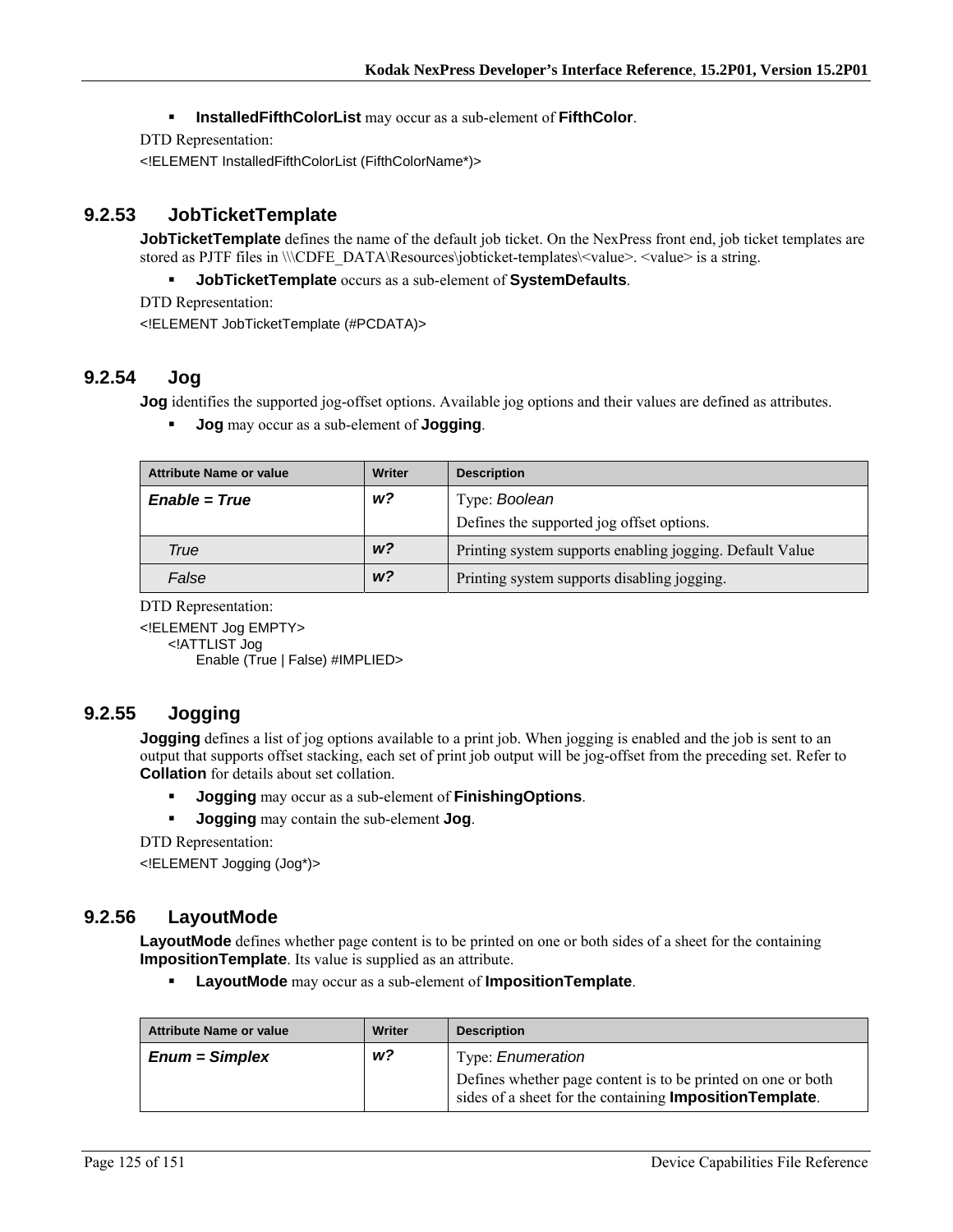| <b>Attribute Name or value</b> | <b>Writer</b>  | <b>Description</b>                    |
|--------------------------------|----------------|---------------------------------------|
| Simplex                        | W <sup>2</sup> | Single sided printing. Default Value. |
| <b>Duplex</b>                  | W <sup>2</sup> | Two sided printing.                   |
| <b>Present</b>                 | w!             | Type: Boolean                         |
|                                |                | Not supported.                        |

<!ELEMENT LayoutMode EMPTY> <!ATTLIST LayoutMode Enum (Simplex | Duplex) #IMPLIED Present (True | False) #IMPLIED>

## **9.2.57 Length**

**Length** defines the length/height component of a rectangular dimension. **Length** can be in units of millimeters or inches; units are provided as an attribute.

**Length** may occur as a sub-element of **BoundedMediumData**.

| <b>Attribute Name or value</b> | Writer         | <b>Description</b>                  |
|--------------------------------|----------------|-------------------------------------|
| $Unit = MM$                    | w?             | Type: Enumeration                   |
|                                |                | Unit of measure for <b>Length</b> . |
| <b>MM</b>                      | W <sup>2</sup> | Millimeters. Default Value          |
| IN                             | W <sup>2</sup> | Inches.                             |

DTD Representation:

<!ELEMENT Length (#PCDATA)> <!ATTLIST Length Unit (MM|IN) #IMPLIED>

# **9.2.58 ManufacturingCapabilities**

**ManufacturingCapabilities** is the outermost element of the XML hierarchy in the Device Capabilities File. It contains all other elements. There is only one occurrence of **ManufacturingCapabilities**.

 **ManufacturingCapabilities** may contain sub-elements **DeviceID**, **PrinterList**, **MediumList**, **SubstrateSupplyList**, **FontList**, **ImpositionTemplateList**, **ICCProfileList**, **ResourceCheckProfileList**, **ScreeningSystems**, **SpotColorTableList**, **WorkFlow**, **SystemDefaults**, and **FinishingOptions**.

DTD Representation:

<!ELEMENT ManufacturingCapabilities (DeviceID?, PrinterList?, MediumList?, SubstrateSupplyList?, FontList?, ImpositionTemplateList?, ICCProfileList?, ResourceCheckProfileList?, ScreeningSystems? SpotColorTableList?, Workflow?, SystemDefaults?, FinishingOptions?)\*>

## **9.2.59 MaxLicensedEngineSpeed**

**MaxLicensedEngineSpeed** defines the maximum speed for which the press is licensed. If this speed is lower than the maximum value found in **EngineSpeeds** the higher speeds will not be used.

**MaxLicensedEngineSpeed** may occur as a sub-element of **Printer**.

DTD Representation:

<!ELEMENT MaxLicensedEngineSpeed (EngineSpeed)>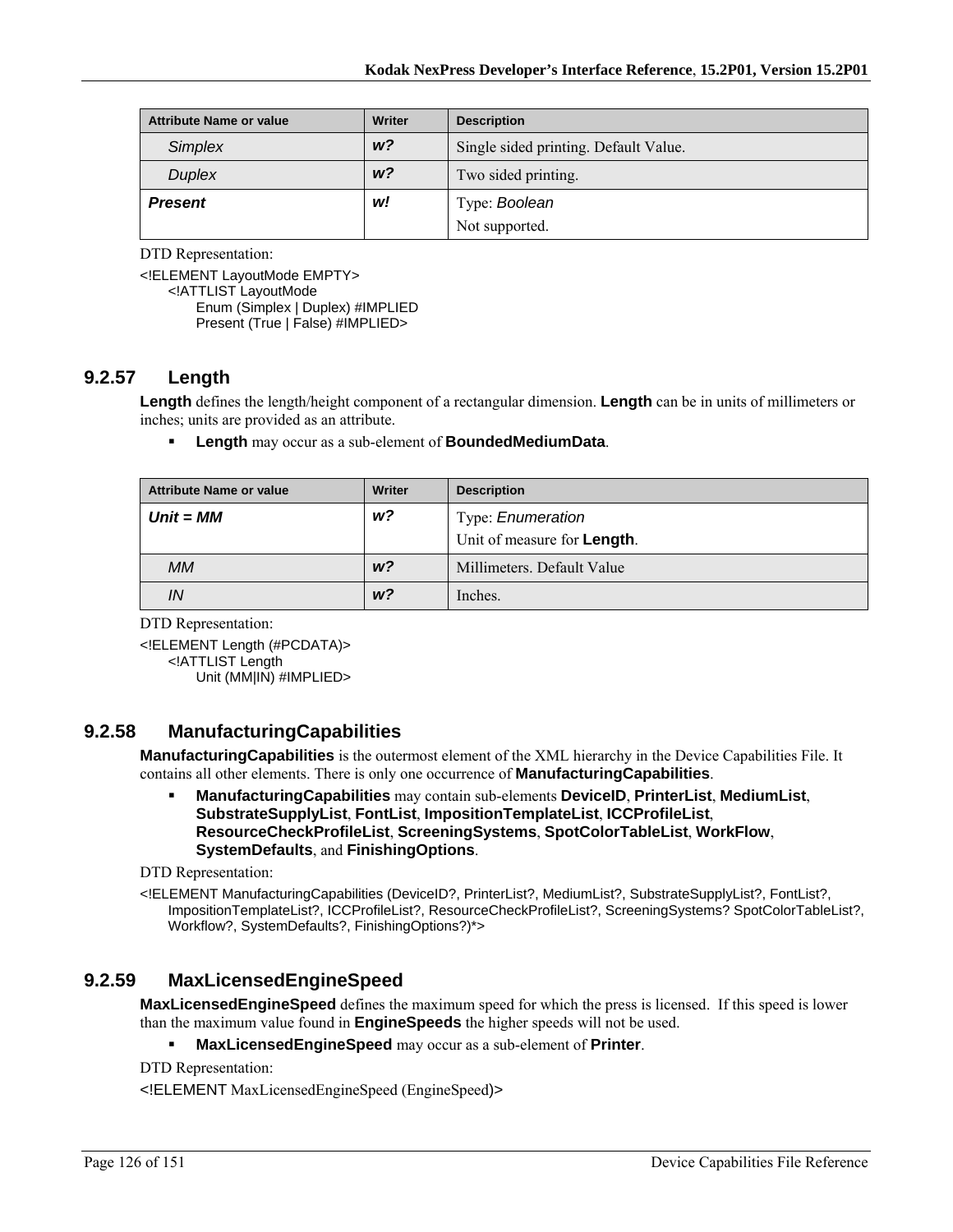# **9.2.60 MaxMediumData**

**MaxMediumData** defines the maximum range values for a medium supported by the printer.

- **MaxMediumData** may occur as a sub-element of **MediumConstraints**.
- **MaxMediumData** contains sub-element **BoundedMediumData**.

DTD Representation:

<!ELEMENT MaxMediumData (BoundedMediumData)>

## **9.2.61 MaxSize**

**MaxSize** defines the maximum supported rectangular dimensions (width and height) for a sheet of substrate. **MaxSize** is used to characterize both supply and output locations.

- **MaxSize** occurs as a sub-element of **SubstrateSupply** and **Delivery**.
- **MaxSize** contains the sub-elements **Width** and **Height**.

DTD Representation:

<!ELEMENT MaxSize (Width, Height)> <!ATTLIST MaxSize Unit (MM) #IMPLIED>

## **9.2.62 Medium**

**Medium** defines the characteristics of a substrate known to the printing system.

- **Medium** may occur as a sub-element of **MediumList**.
- **Medium** contains sub-element **Name**. It may also contain sub-elements **SystemMedium**, **PrinterMediumDefaults**, and **PrinterMedium**.

DTD Representation:

<!ELEMENT Medium (Name, SystemMedium?, PrinterMediumDefaults?, PrinterMedium\*)>

## **9.2.63 MediumConstraints**

**MediumConstraints** defines the range of medium sizes, substrate types and surface types supported by the printer.

- **MediumConstraints** may occur as a sub-element of Printer.
- **MediumConstraints** may contain sub-elements **MinMediumData**, **MaxMediumData**, **SubstrateList**, **SurfaceList**, **ColorList, SupportedSizeList**.

DTD Representation:

<!ELEMENT MediumConstraints (MinMediumData?, MaxMediumData?, SubstrateList?, SurfaceList?, ColorList?, SupportedSizeList?)>

# **9.2.64 MediumList**

**MediumList** defines all printable substrates, or mediums, known to the printing system. Each listed **Medium** defines only those elements for which the value differs from that in **SystemMediumDefaults**.

- **MediumList** may occur as a sub-element of **ManufacturingCapabilities**.
- **MediumList** may contain sub-elements **SystemMediumDefaults** and **Medium**.

NOTE: The contents of **MediumList** are available to all Virtual Printer Hot Folders defined for the printing system. DTD Representation:

<!ELEMENT MediumList (SystemMediumDefaults?, Medium\*)>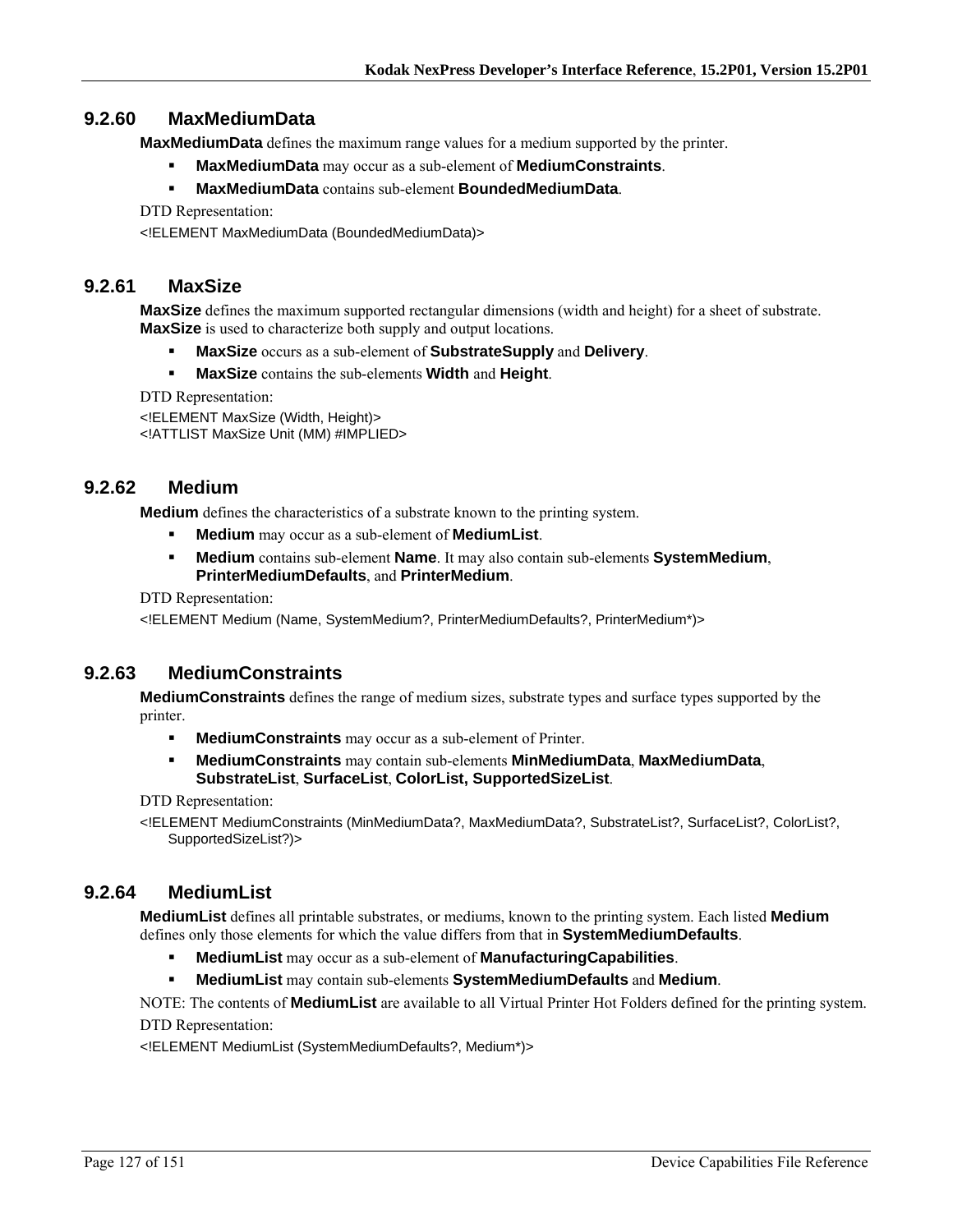## **9.2.65 MediumWeight**

**MediumWeight** defines the basis weight of a print substrate. Weight can be in units of grams per square meter, or pounds; units are provided as an attribute.

**MediumWeight** may occur as a sub-element of **BoundedMediumData**.

| <b>Attribute Name or value</b> | Writer         | <b>Description</b>                        |
|--------------------------------|----------------|-------------------------------------------|
| $Unit = GSM$                   | w?             | Type: Enumeration                         |
|                                |                | Unit of measure for <b>MediumWeight</b> . |
| <b>GSM</b>                     | W <sup>2</sup> | Grams per square meter. Default Value     |
| LВ                             | W <sup>2</sup> | Pound.                                    |

DTD Representation:

<!ELEMENT MediumWeight (#PCDATA)> <!ATTLIST MediumWeight

Unit (GSM|LB) #IMPLIED>

## **9.2.66 MinMediumData**

**MinMediumData** defines the minimum range values for a medium supported by the printer.

- **MinMediumData** may occur as a sub-element of **MediumConstraints**.
- **MinMediumData** contains sub-element **BoundedMediumData**.

DTD Representation:

<!ELEMENT MinMediumData (BoundedMediumData)>

## **9.2.67 MinSize**

**MinSize** defines the minimum supported rectangular dimensions (width and height) for a sheet of substrate. **MinSize** is used to characterize both supply and output locations.

- **MinSize** occurs as a sub-element of **SubstrateSupply** and **Delivery**.
- **MinSize** contains the sub-elements **Width** and **Height**.

DTD Representation:

<!ELEMENT MinSize (Width, Height)> <!ATTLIST MinSize Unit (MM) #IMPLIED>

### **9.2.68 Name**

**Name** identifies a resource known to the printing system. Its value is an ASCII string.

 **Name** occurs as a sub-element of **Medium**, **Font**, **ImpositionTemplate**, **ICCProfile**, **ResourceCheckProfile**, and **SpotColorTable**.

DTD Representation:

<!ELEMENT Name (#PCDATA)>

## **9.2.69 OffsetCapable**

**OffsetCapable** defines whether the output location of the containing **Delivery** element supports offset stacking. Its value is provided as an attribute.

**OffsetCapable** may occur as a sub-element of **Delivery**.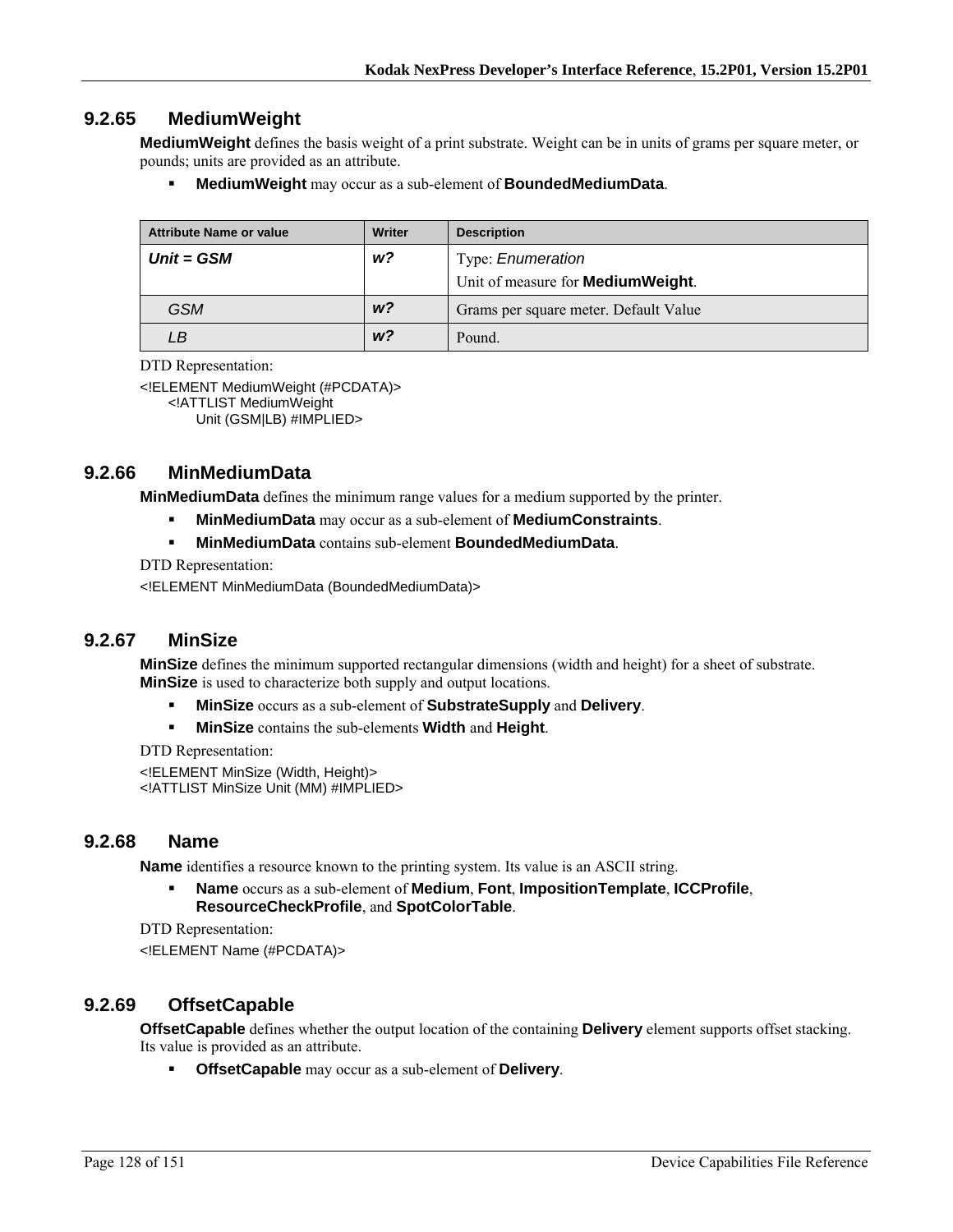| <b>Attribute Name or value</b> | Writer         | <b>Description</b>                               |
|--------------------------------|----------------|--------------------------------------------------|
| <b>Enum</b>                    | w              | Type: Boolean                                    |
|                                |                | Indicates support for stacker offset capability. |
| <b>True</b>                    | w <sup>2</sup> | Has offset stacking capability.                  |
| False                          | w <sup>2</sup> | Has no offset stacking capability.               |

<!ELEMENT OffsetCapable EMPTY>

<!ATTLIST OffsetCapable

Enum (True | False) #REQUIRED>

# **9.2.70 OperatorSelectable**

**OperatorSelectable** specifies whether the output location of the containing **Delivery** element is operatorselectable at the NexPress Client. Its value is provided as an attribute.

**OperatorSelectable** may occur as a sub-element of **Delivery**.

| <b>Attribute Name or value</b> | <b>Writer</b>  | <b>Description</b>                                                                                     |
|--------------------------------|----------------|--------------------------------------------------------------------------------------------------------|
| <b>Enum</b>                    | W              | Type: Boolean                                                                                          |
|                                |                | Indicates support for operator selection of an output delivery<br>capability from the NexPress Client. |
| True                           | W <sup>2</sup> | Has support for operator selection of an output delivery<br>capability.                                |
| False                          | W <sup>2</sup> | Has no support for operator selection of an output delivery<br>capability.                             |

DTD Representation:

<!ELEMENT OperatorSelectable EMPTY>

<!ATTLIST OperatorSelectable

Enum (True | False) #REQUIRED>

# **9.2.71 OutputDelivery**

**OutputDelivery** specifies the sheet orientation characteristics of the containing **Delivery** location. **OutputDelivery** is a characteristic of device construction and paper path design.

**OutputDelivery** occurs as a sub-element of **Delivery**.

| <b>Attribute Name or value</b> | Writer         | <b>Description</b>                                                                |
|--------------------------------|----------------|-----------------------------------------------------------------------------------|
| <b>Enum</b>                    | w              | Type: Enumeration<br>Indicates orientation of printed surface in the output tray. |
| <b>SheetFlip</b>               | W <sup>2</sup> | Printed sheets are flipped as they are placed into the output<br>location.        |
| NoSheetFlip                    | W <sup>2</sup> | Printed sheets are not flipped as they are placed into the output<br>location.    |

DTD Representation:

<!ELEMENT OutputDelivery EMPTY>

<!ATTLIST OutputDelivery

Enum (SheetFlip | NoSheetFlip) #REQUIRED>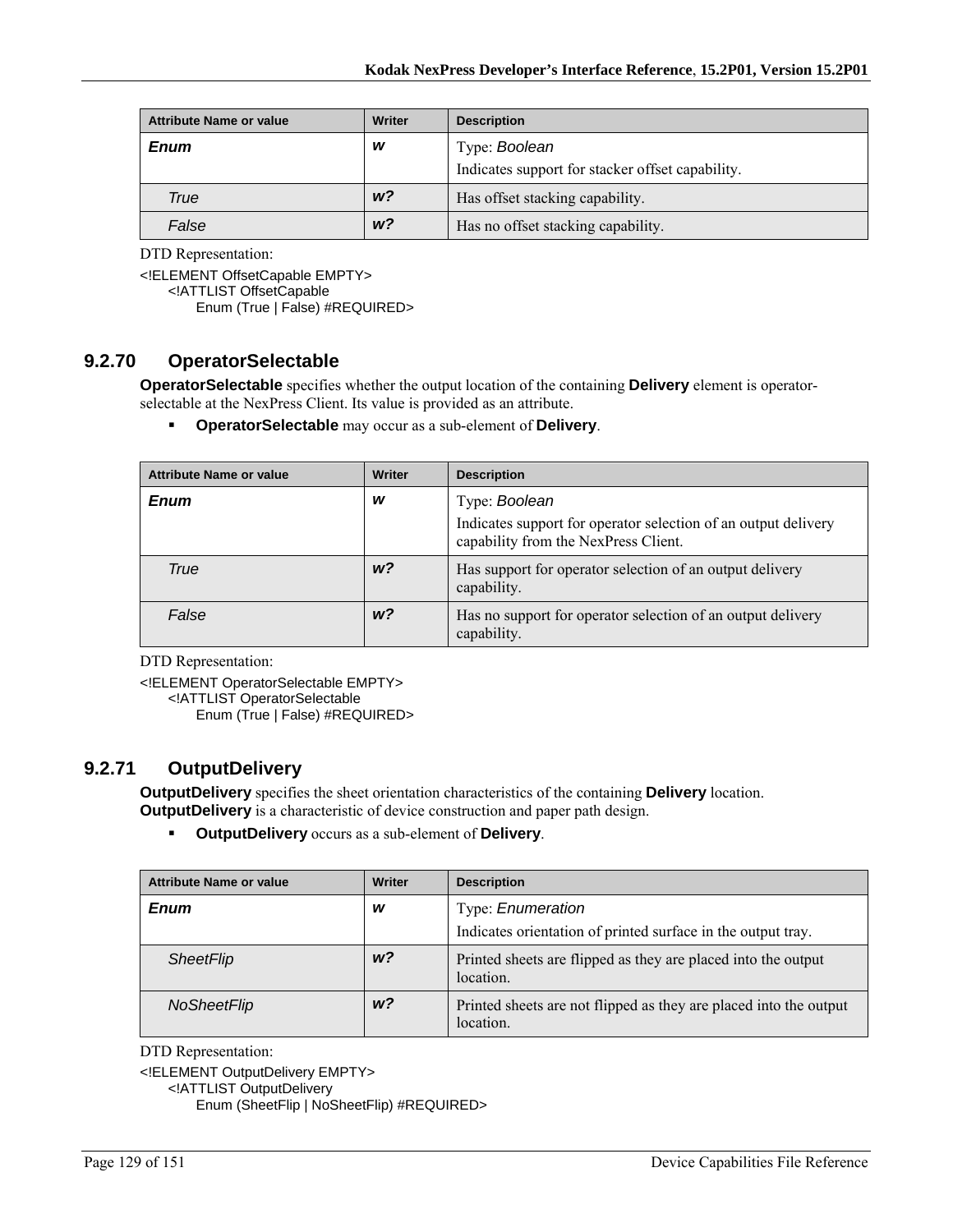# **9.2.72 PageOrder**

**PageOrder** identifies the supported page order and orientation options. Available page ordering options and values are defined as attributes.

**PageOrder** may occur as a sub-element of **PageOrderList**.

| <b>Attribute Name or value</b> | <b>Writer</b>  | <b>Description</b>                                   |
|--------------------------------|----------------|------------------------------------------------------|
| Enum                           | w              | Type: Enumeration                                    |
|                                |                | Defines the supported <b>PageOrder</b> options.      |
| FaceUp                         | W <sup>2</sup> | Sheets can be output face-up and in forward order.   |
| FaceDown                       | W <sup>2</sup> | Sheets can be output facedown and in forward order.  |
| FaceUpReverseOrder             | W <sup>2</sup> | Sheets can be output face up and in reverse order.   |
| FaceDownReverseOrder           | W <sup>2</sup> | Sheets can be output face down and in reverse order. |

DTD Representation:

<!ELEMENT PageOrder EMPTY>

<!ATTLIST PageOrder

Enum (FaceUp | FaceDown | FaceUpReverseOrder | FaceDownReverseOrder) #REQUIRED>

# **9.2.73 PageOrderList**

**PageOrderList** defines the combinations of face-up or facedown, and forward or reverse sheet ordering that are available to a print job.

- **PageOrderList** may occur as a sub-element of **FinishingOptions**.
- **PageOrderList** may contain the sub-element **PageOrder**.

DTD Representation:

<!ELEMENT PageOrderList (PageOrder\*)>

## **9.2.74 PagesPerSheet**

**PagesPerSheet** defines the number of PDL pages consumed by a single application of the containing **ImpositionTemplate**. Its value is an integer.

**PagesPerSheet** may occur as a sub-element of **ImpositionTemplate**.

NOTE: As an example, if the imposition template is defined as a two-sided, two-up imposition; **PagesPerSheet** would be 4 because it requires two placed objects, or pages, per side.

DTD Representation:

<!ELEMENT PagesPerSheet (#PCDATA)>

# **9.2.75 PixelRectangle**

**PixelRectangle** contains the dimensions of a rectangular imaged area and its offset from the substrate edges. It is used when defining a printing medium or substrate tray. Sub-elements of **PixelRectangle** are specified in units of pixels.

- **PixelRectangle** occurs as a sub-element of **PrinterMedium**.
- **PixelRectangle** may contain sub-elements **PixelsPerUnit**, **RectLengthOffset**, **RectLengthCount**, **RectWidthOffset**, and **RectWidthCount**.

DTD Representation: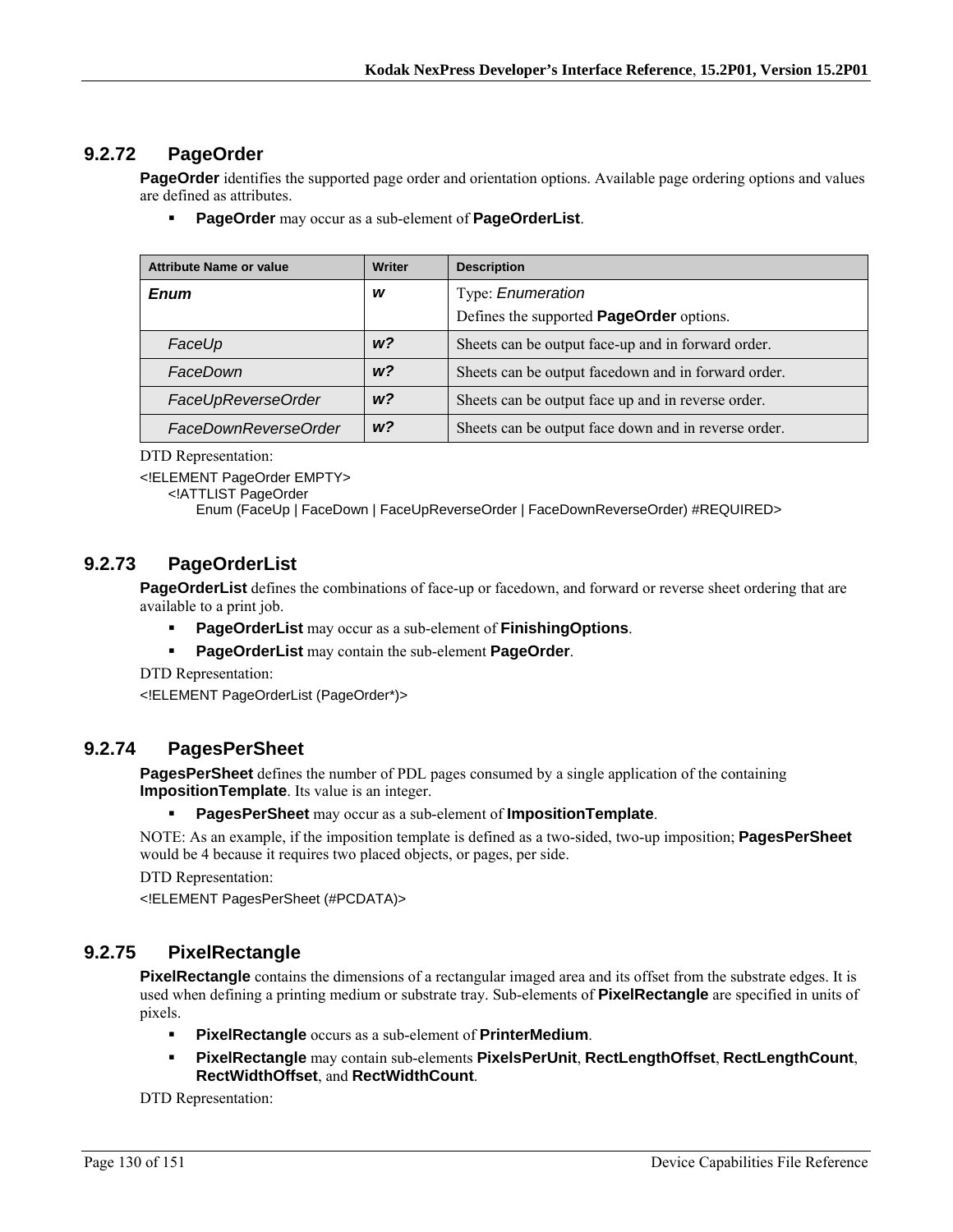<!ELEMENT PixelRectangle (PixelsPerUnit?, RectLengthOffset?, RectLengthCount?, RectWidthOffset?, RectWidthCount?)>

# **9.2.76 PixelsPerUnit**

**PixelsPerUnit** defines the vertical and horizontal resolution of the printing system as it pertains to the other elements of this **PixelRectangle**. **PixelsPerUnit** can be in units of pixels per inch, or pixels per centimeter; units are provided as an attribute. To convert other elements of **PixelRectangle** to inches or centimeters as appropriate, divide the corresponding element by the value of **PixelsPerUnit**.

**PixelsPerUnit** may occur as a sub-element of **PixelRectangle**.

| <b>Attribute Name or value</b> | Writer         | <b>Description</b>                        |
|--------------------------------|----------------|-------------------------------------------|
| $Unit = CM$                    | w?             | Type: <i>Enumeration</i>                  |
|                                |                | Unit of measure for <b>PixelPerUnit</b> . |
| CМ                             | W <sup>2</sup> | Pixels per centimeter. Default Value      |
| IN                             | W <sup>2</sup> | Pixels per inch.                          |

```
DTD Representation:
```
<!ELEMENT PixelsPerUnit (#PCDATA)> <!ATTLIST PixelsPerUnit Unit(CM | IN) #IMPLIED>

## **9.2.77 PrecollatedSetSize**

**PrecollatedSetSize** defines the set size when a **PrinterMedium** is collated

**PrecollatedSetSize** may occur as a sub-element of **PrinterMedium**.

## **9.2.78 Printer**

**Printer** defines a Virtual Printer and Virtual Printer Hot Folder configured on the NexPress front end.

- **Printer** may occur as a sub-element of **PrinterList** and **PrinterDefaults**.
- **Printer** contains sub-element **PrinterName**. It may also contain sub-elements **Comment**, **PrinterType**, **PrinterPlatform, PrinterSerialNumber**, **I2PPlatform***,* **PrinterVersion**, **PrinterSpeed**, **ExternalControllerType**, **ColorSpaceList**, **FifthColor**, **MediumConstraints, SupportedEngineSpeedList** and **MaxLicensedEngineSpeed.**

DTD Representation:

<!ELEMENT Printer (PrinterName, Comment?, PrinterType?, PrinterPlatform?, PrinterSerialNumber? I2PPlatform?, PrinterVersion?, PrinterSpeed?, ExternalControllerType?, ColorSpaceList?, FifthColor?, MediumConstraints?, SupportedEngineSpeedList?, MaxLicensedEngineSpeed?)>

# **9.2.79 PrinterDefaults**

**PrinterDefaults** defines capabilities common to all Virtual Printers and their Virtual Printer Hot Folders in the containing **PrinterList**.

- **PrinterDefaults** may occur as a sub-element of **PrinterList**.
- **PrinterDefaults** contains sub-element **Printer**.

NOTE: **PrinterDefaults** is different from other patterns of **ItemList** (**ItemDefaults**, **Item**\*) found in the Device Capabilities File. Each Virtual Printer shares all common elements of **Printer**, as defined in **PrinterDefaults**,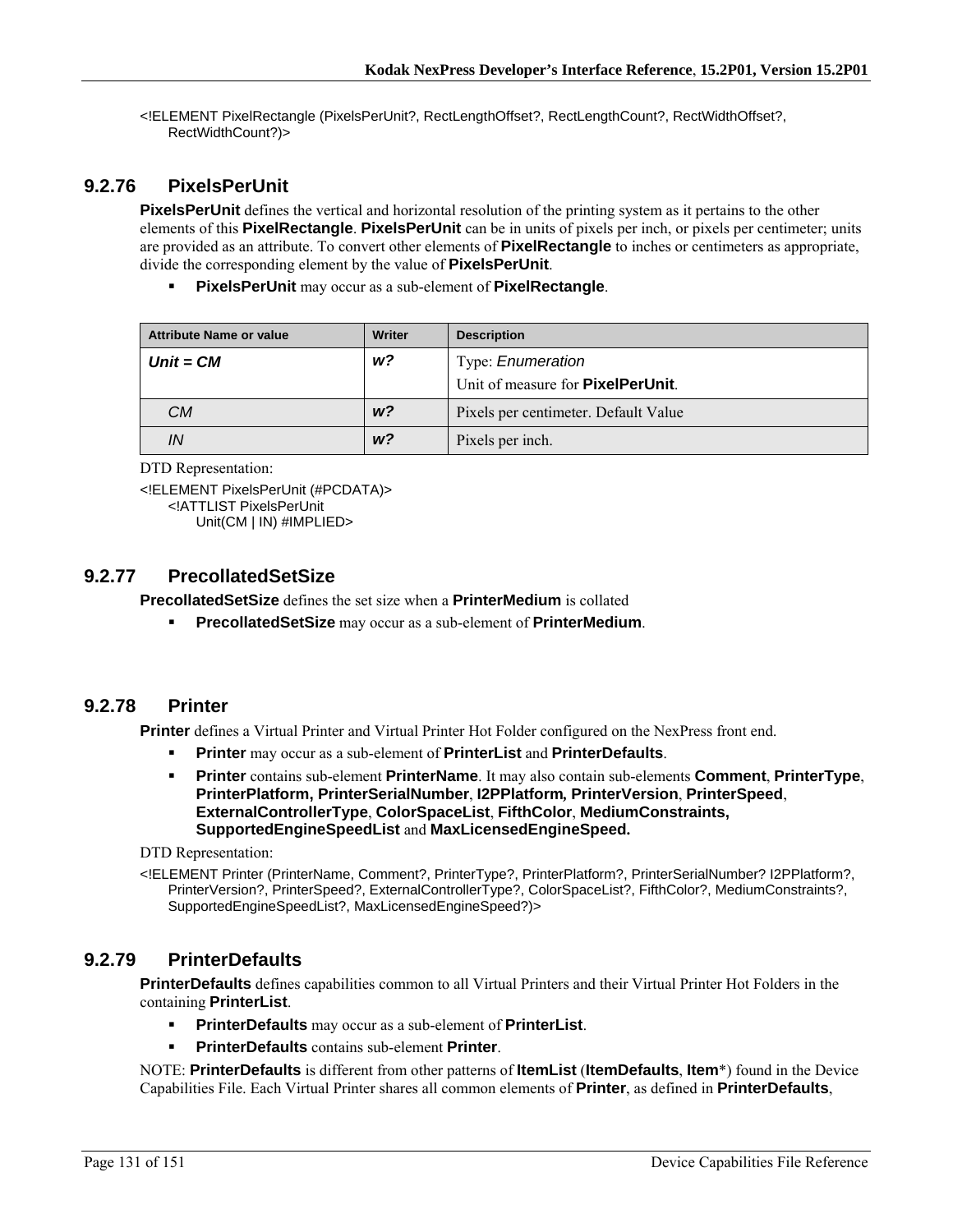except **PrinterName** and **Comment**. None of the remaining elements are redefined; each **Printer** shares this same configuration.

NOTE: **PrinterName** will be empty within **PrinterDefaults**. Each Virtual Printer must have a unique name; a default value for **PrinterName** is not applicable.

DTD Representation:

<!ELEMENT PrinterDefaults(Printer)>

# **9.2.80 PrinterList**

**PrinterList** defines the printer configuration and a list of available Virtual Printers and their Virtual Printer Hot Folders.

- **PrinterList** may occur as a sub-element of **ManufacturingCapabilities**.
- **PrinterList** may contain sub-elements **PrinterDefaults** and **Printer**.

NOTE: All Virtual Printers identified in **PrinterList** have identical capabilities in terms of the resources available to them.

DTD Representation:

<!ELEMENT PrinterList (PrinterDefaults?, Printer\*)>

## **9.2.81 PrinterMedium**

**PrinterMedium** defines substrate-specific imaging characteristics. For historical reasons it is distinct from **PrinterMediumDefaults**, but in practice **PrinterMedium** exists only as a sub-element of **PrinterMediumDefaults**.

- **PrinterMedium** may occur as a sub-element of **PrinterMediumDefaults** and **Medium**.
- **PrinterMedium** may contain sub-elements **CertifiedMedium, GlossUnitCompatible**, **PixelRectangle, HasGlosserSettings, PrecollatedSetSize, FeedEdge** and **SupportedEngineSpeedList.**

DTD Representation:

<!ELEMENT PrinterMedium (CertifiedMedium?, GlossUnitCompatible?, PixelRectangle?, HasGlosserSettings?, PrecollatedSetSize?, FeedEdge?, SupportedEngineSpeedList?)>

## **9.2.82 PrinterMediumDefaults**

**PrinterMediumDefaults** defines substrate-specific imaging characteristics. For historical reasons it is distinct from **PrinterMedium**, but in practice **PrinterMedium** exists only as a sub-element of **PrinterMediumDefaults**.

- **PrinterMediumDefaults** may occur as a sub-element of **Medium**.
- **PrinterMediumDefaults** contains sub-element **PrinterMedium**.

DTD Representation:

<!ELEMENT PrinterMediumDefaults (PrinterMedium)>

## **9.2.83 PrinterName**

**PrinterName** provides the name of a Virtual Printer and its Virtual Printer Hot Folder. Its value is an ASCII string.

**PrinterName** occurs as a sub-element of **Printer** and **PrinterMedium**.

DTD Representation:

<!ELEMENT PrinterName (#PCDATA)>

## **9.2.84 PrinterPlatform**

**PrinterPlatform** identifies the NexPress product model or model series.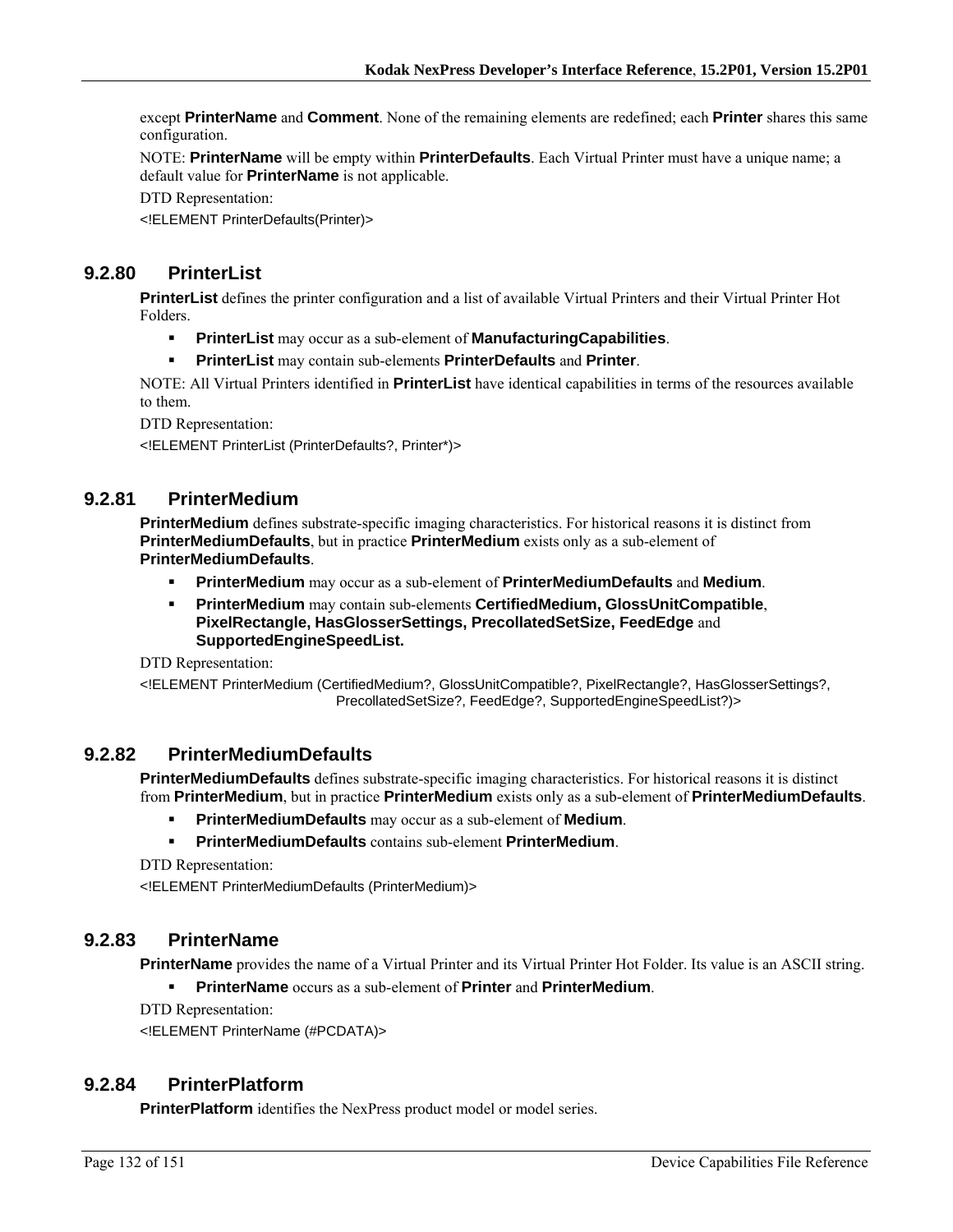**PrinterPlatform** may occur as a sub-element of **Printer**.

| <b>Attribute Name or value</b> | <b>Writer</b> | <b>Description</b>                          |
|--------------------------------|---------------|---------------------------------------------|
| Enum                           | W             | Type: Enumeration                           |
|                                |               | Printing system platform type.              |
| <b>NexPress Classic</b>        | w?            | NexPress Classic 2100                       |
| <b>NexPress NPP</b>            | w?            | NexPress NPP Series with New Paper Platform |
| NexPress M700                  | w?            | NexPress M700                               |
| Unknown                        | w?            |                                             |

DTD Representation:

<!ELEMENT PrinterPlatform EMPTY>

<!ATTLIST PrinterPlatform

Enum (NexPress\_Classic | NexPress\_NPP | NexPress\_M700 | Unknown) #REQUIRED>

## **9.2.85 PrinterSerialNumber**

**PrinterSerialNumber** reports the serial number from the engine to which the DFE is connected.

**PrinterSerialNumber** may occur as a sub-element of **Printer**.

DTD Representation:

<!ELEMENT PrinterType (#PCDATA)>

## **9.2.86 PrinterSpeed**

**PrinterSpeed** reports the printing system productivity. Productivity is reported as the number of A4-simplex pages printed per minute; units are provided as an attribute.

**PrinterSpeed** may occur as a sub-element of **Printer**.

| <b>Attribute Name or value</b> | Writer | <b>Description</b>                                                    |
|--------------------------------|--------|-----------------------------------------------------------------------|
| $Unit = PPM$                   | w?     | Type: <i>Enumeration</i><br>Unit of measure for <b>PrinterSpeed</b> . |
| <b>PPM</b>                     | W      | A4 Equivalent Pages Per Minute. Default Value.                        |

DTD Representation:

<!ELEMENT PrinterSpeed (#PCDATA)> <!ATTLIST PrinterSpeed Unit (PPM) #IMPLIED>

# **9.2.87 PrinterType**

**PrinterType** contains an ASCII string supplied by the print engine to identify model or platform. The format and content of this string are not specified by this interface.

**PrinterType** may occur as a sub-element of **Printer**.

DTD Representation: <!ELEMENT PrinterType (#PCDATA)>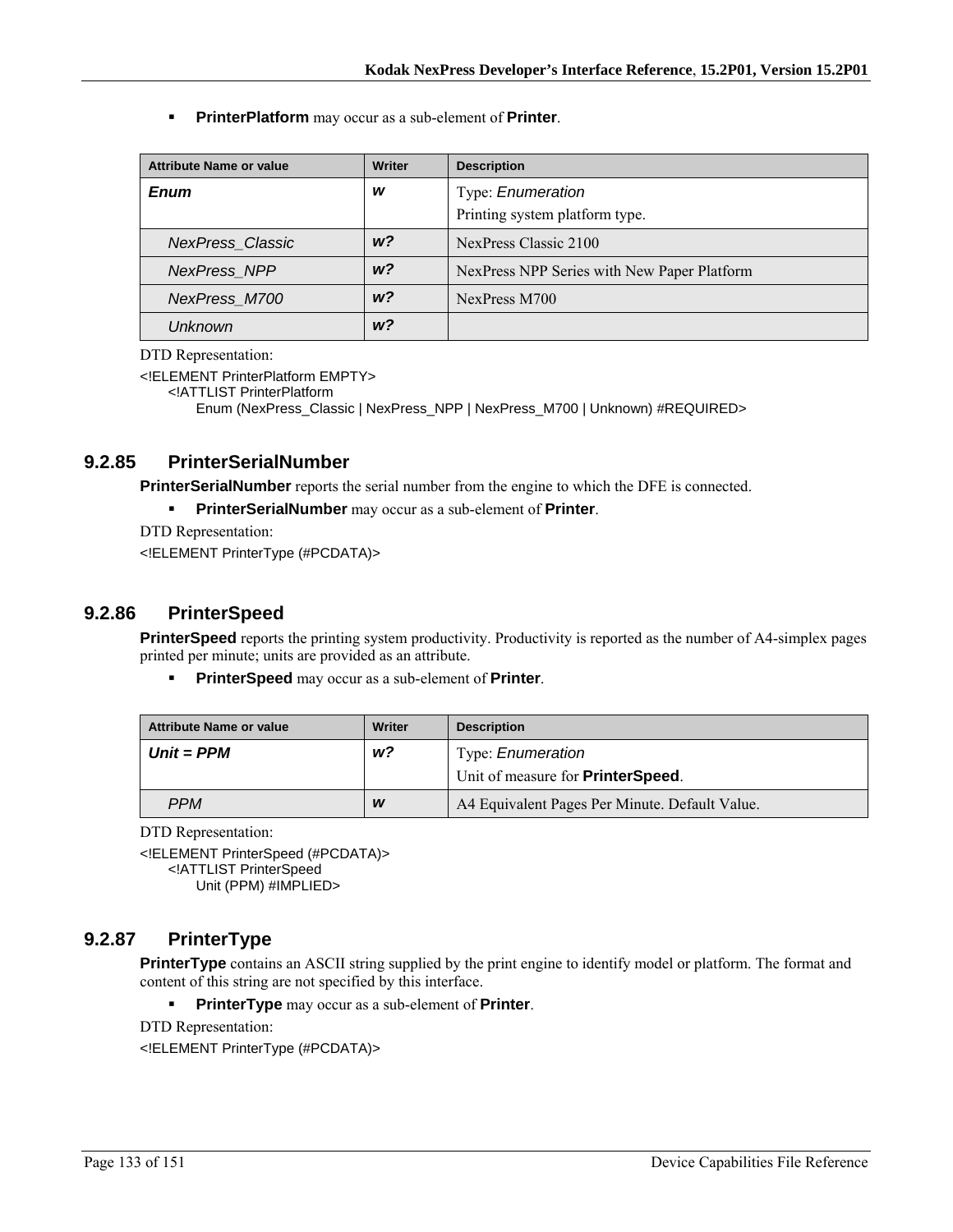# **9.2.88 PrinterVersion**

**PrinterVersion** contains firmware version and machine configuration information. Firmware version is supplied as an ASCII string. The format and content of this string are not specified by this interface. Machine configuration information is provided as an attribute.

#### **PrinterVersion** may occur as a sub-element of **Printer**.

NOTE: The format and content of **PrinterVersion** is controlled by the print engine firmware. The content reported in a simulation environment differs from that reported by an actual print engine.

| <b>Attribute Name or value</b> | Writer | <b>Description</b>                                                                                                                                               |
|--------------------------------|--------|------------------------------------------------------------------------------------------------------------------------------------------------------------------|
| <b>MachineConfiguration</b>    | W      | Type: CDATA                                                                                                                                                      |
|                                |        | A bit-encoded description of selected machine configuration<br>information from the printer. The format of this description is<br>not defined by this interface. |

DTD Representation:

<!ELEMENT PrinterVersion (#PCDATA)>

<!ATTLIST PrinterVersion

MachineConfiguration CDATA #REQUIRED>

## **9.2.89 PunchPattern**

**PunchPattern** describes the punching pattern of an attached finisher if punching is supported by the finishing device.

DTD Representation:

<!ELEMENT PunchPattern EMPTY>

 $\leq$  ATTLIST PunchPattern Enum (None | 2\_Hole | 2\_AND\_3\_Hole | 4\_Hole France | 4\_Hole\_Sweden | Unknown) #REQUIRED>

# **9.2.90 RectLengthCount**

**RectLengthCount** specifies the length for a rectangular imageable area defining the containing **PixelRectangle**. The edge of the cut sheet media corresponding to **RectLengthCount** depends upon the size of the media. As a rule, length corresponds to the dimension of the media that is along the in-track direction (not the lead edge) as it is fed through the printer. Since the smaller media sizes of A4 and Letter are fed through the NexPress digital production color press with long edge as the lead edge, the short edge corresponds to the value of **RectLengthCount**. For larger size cut sheet media, including A3, Tabloid, and A3+, the short edge is the lead edge as it is fed through the print engine, so the long edge of these larger media corresponds to the value of **RectLengthCount**. **RectLengthCount** is specified in units of pixels as defined by **PixelsPerUnit**.

**RectLengthCount** may occur as a sub-element of **PixelRectangle**.

DTD Representation: <!ELEMENT RectLengthCount (#PCDATA)>

## **9.2.91 RectLengthOffset**

**RectLengthOffset** specifies the length-dimension offset for the rectangular imageable area of the enclosing **PixelRectangle**. This offset is in the same dimension as **RectLengthCount**; refer to the description of **RectLengthCount** for a description of which edge of the physical media corresponds to the length dimension. **RectLengthOffset** is specified in units of pixels as defined by **PixelsPerUnit.**

**RecLengthOffset** may occur as a sub-element of **PixelRectangle**.

```
DTD Representation:
```
<!ELEMENT RectLengthOffset (#PCDATA)>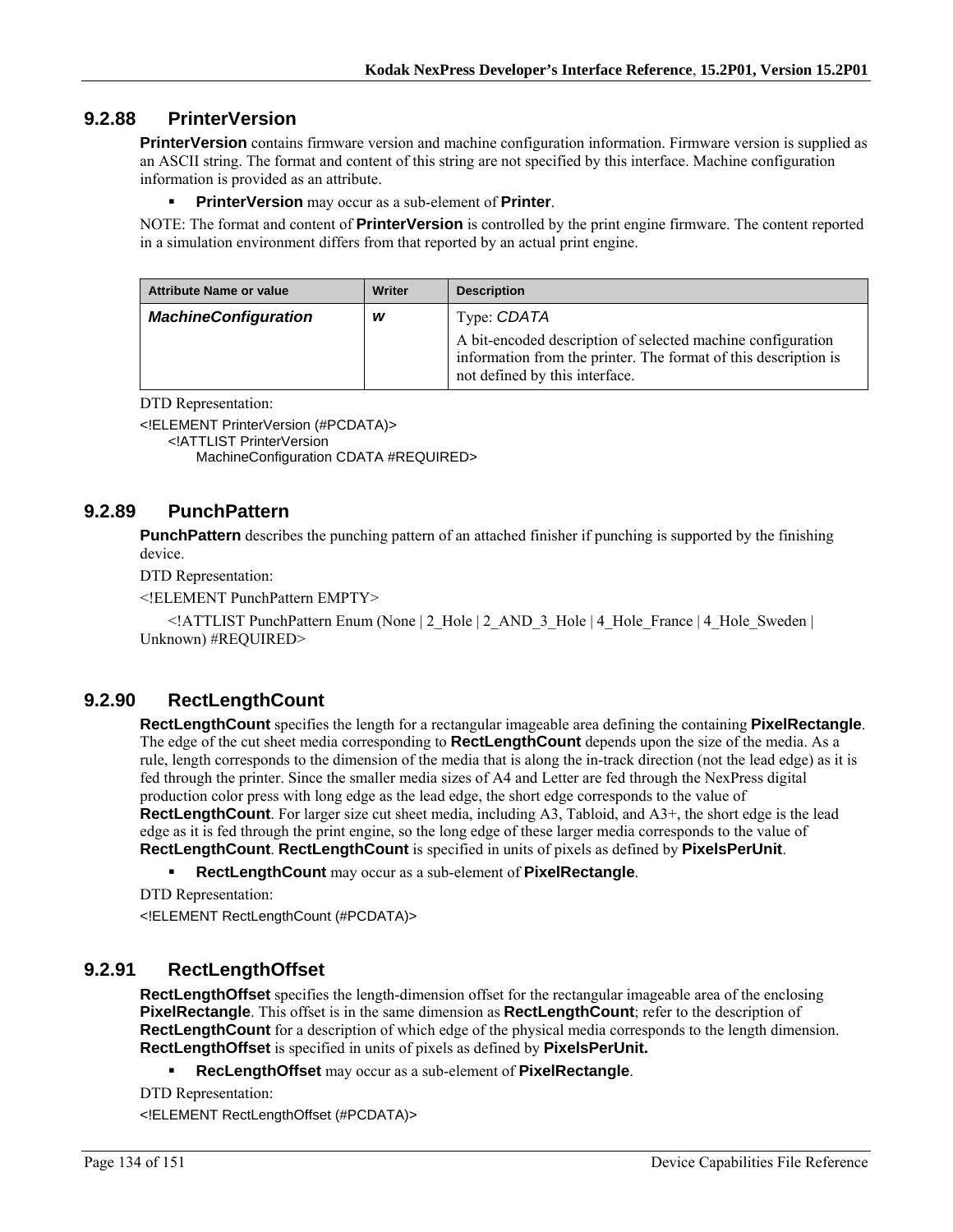# **9.2.92 RectWidthCount**

**RectWidthCount** specifies the width for a rectangular imageable area defining the containing **PixelRectangle**. The edge of the cut sheet media corresponding to **RectWidthCount** depends upon the size of the media. As a rule, width corresponds to the dimension of the media that is the lead edge as it is fed through the printer. Since the smaller media sizes of A4 and Letter are fed through the NexPress digital production color press with long edge as the lead edge, the long edge corresponds to the value of **RectWidthCount**. For larger size cut sheet media, including A3, Tabloid, and A3+, the short edge is the lead edge as it is fed through the print engine, so the short edge of these larger media corresponds to the value of **RectWidthCount**. **RectWidthCount** is specified in units of pixels as defined by **PixelsPerUnit**.

- **RectWidthCount** may occur as a sub-element of **PixelRectangle**.
- DTD Representation:

<!ELEMENT RectWidthCount (#PCDATA)>

## **9.2.93 RectWidthOffset**

**RectWidthOffset** specifies the width-dimension offset for the rectangular imageable area of the enclosing **PixelRectangle**. This offset is in the same dimension as **RectWidthCount**; refer to the description of **RectWidthCount** for a description of which edge of the physical media corresponds to the width dimension. **PixelsPerUnit** defines the resolution of **RectWidthOffset** in units of pixels.

**RectWidthOffset** may occur as a sub-element of **PixelRectangle**.

DTD Representation:

<!ELEMENT RectWidthOffset (#PCDATA)>

# **9.2.94 ResourceCheckProfile**

**ResourceCheckProfile** identifies the name of an available resource check profile.

- **ResourceCheckProfile** may occur as a sub-element of **ResourceCheckProfileList**.
- **ResourceCheckProfile** contains the sub-element **Name**.

NOTE: Names of resource check profiles are not specified by this interface. Typical names include "*Medium*", "*Severe*", and "*Tolerant*".

DTD Representation:

<!ELEMENT ResourceCheckProfile (Name)>

# **9.2.95 ResourceCheckProfileList**

**ResourceCheckProfileList** defines a list of severity options that control resource check. The job-specified profile determines which resouce checks are performed during job submission. The resource check profile of a Virtual Printer and its Virtual Printer Hot Folder can be set to one of the values lised in

**ResourceCheckProfileList**. JDF jobs always use the resource check profile of the default Job Ticket, which is not configurable.

- **ResourceCheckProfileList** occurs as a sub-element of **ManufacturingCapabilities**.
- **ResourceCheckProfileList** may contain sub-element **ResourceCheckProfile**.

DTD Representation:

<!ELEMENT ResourceCheckProfileList (ResourceCheckProfile\*)>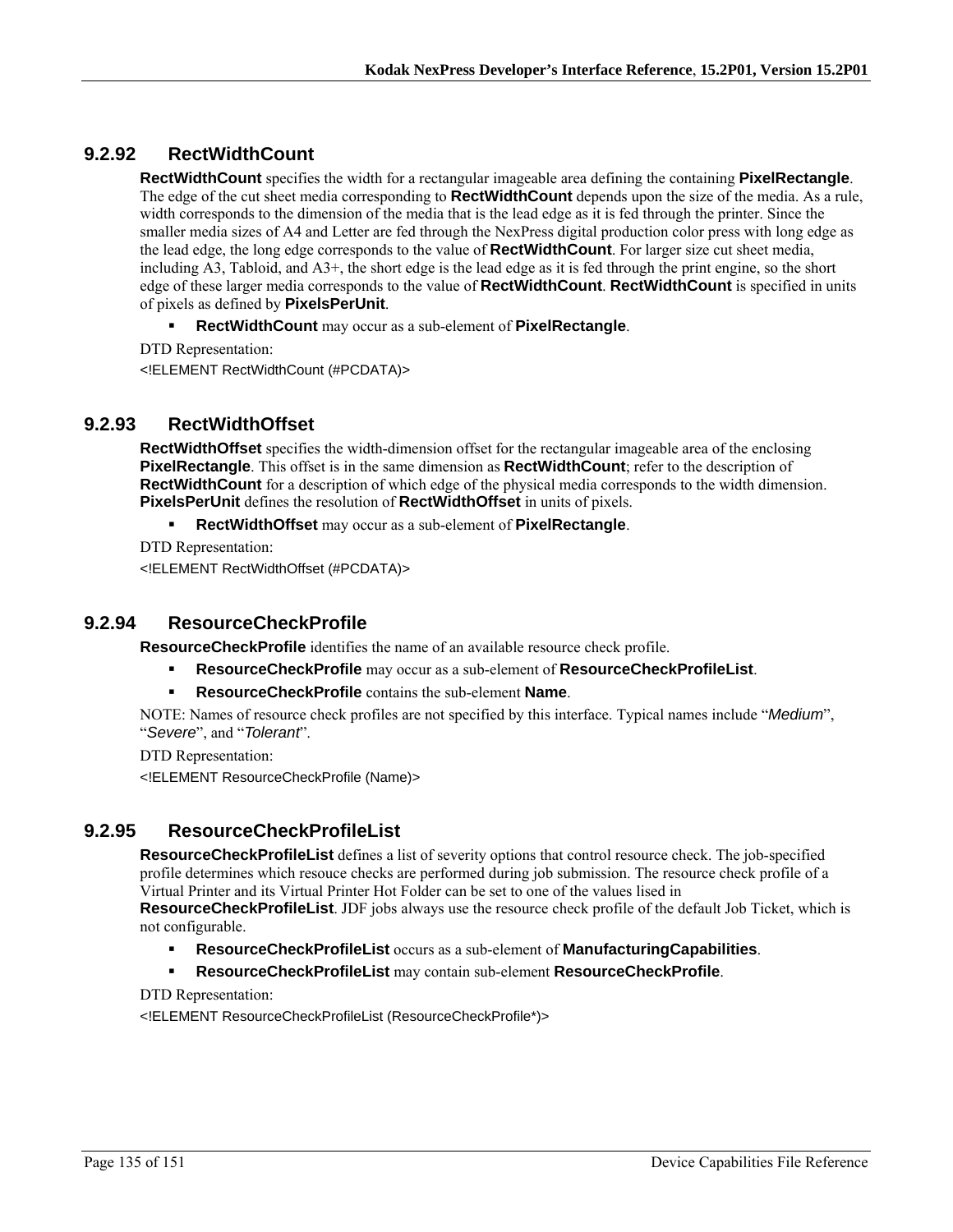# **9.2.96 RGBGraphicICCProfile**

**RGBGraphicICCProfile** defines the name of an input ICC profile suitable for use with three component PDF graphics and text data that are specified using the *DeviceRGB* color space. This name should correspond to an entry in **ICCProfileList**. Its value is a character string.

### **RGBGraphicICCProfile** occurs as a sub-element of **SystemDefaults**.

```
DTD Representation:
```
<!ELEMENT RGBGraphicICCProfile (#PCDATA)>

# **9.2.97 RGBImageICCProfile**

**RGBImageICCProfile** defines the name of an input ICC profile suitable for use with three component PDF image data that are specified using the *DeviceRGB* color space. This name should correspond to an entry in **ICCProfileList**. Its value is a character string.

### **RGBImageICCProfile** occurs as a sub-element of **SystemDefaults**.

DTD Representation:

<!ELEMENT RGBImageICCProfile (#PCDATA)>

## **9.2.98 ScreeningSystems**

**ScreeningSystems** defines half-tone screen types supported by the printing system. Each screen type is selectable from a job ticket.

- **ScreeningSystems** may occur as a sub-type of **ManufacturingCapabilities**.
- **ScreeningSystems** may contain the sub-type **ScreenType**.

DTD Representation:

<!ELEMENT ScreeningSystems (ScreenType\*)>

## **9.2.99 ScreenType**

**ScreenType** defines a half-tone screen type. Its identity and type are supplied as attributes.

**ScreenType** may occur as a sub-element of **ScreeningSystems**.

| <b>Attribute Name or value</b> | <b>Writer</b>  | <b>Description</b>               |
|--------------------------------|----------------|----------------------------------|
| ScreenType = Classic           | w?             | Type: Enumeration                |
|                                |                | Defines a half-tone screen type. |
| Classic                        | W <sup>2</sup> | Default Value.                   |
| Optimum                        | W <sup>2</sup> |                                  |
| Line                           | W <sub>2</sub> |                                  |
| Supra                          | W <sup>2</sup> |                                  |
| Staccato DX                    | W <sup>2</sup> |                                  |
| ClassicHD                      | W <sup>2</sup> |                                  |
| None                           | W <sup>2</sup> |                                  |
| Other                          | W <sub>2</sub> |                                  |

DTD Representation:

<!ELEMENT ScreenType EMPTY> <!ATTLIST ScreenType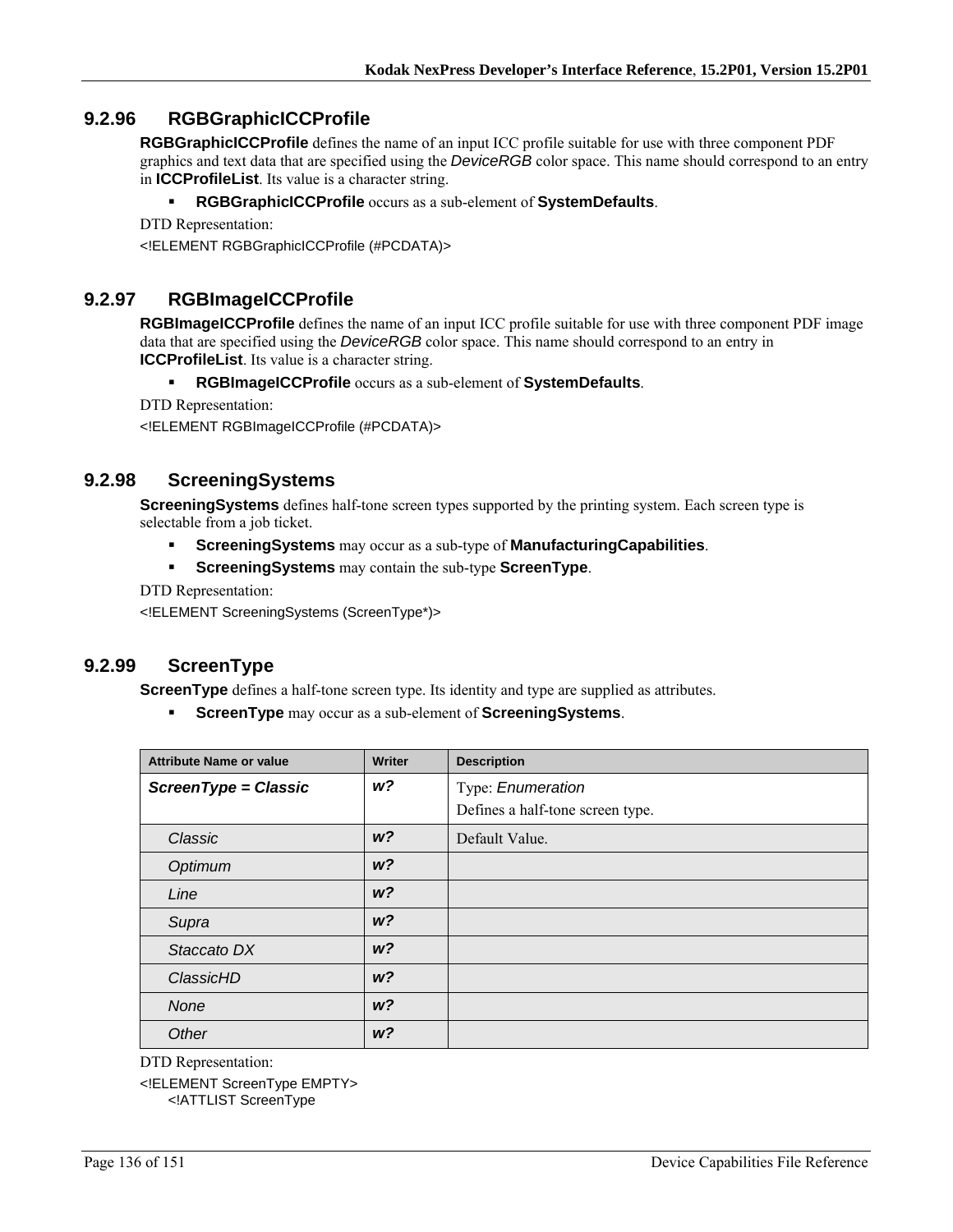Enum (Classic | Optimum | Line | Supra | Stochastic | None | Other) #IMPLIED>

### **9.2.100 SecuredColorant**

**SecuredColorant** identifies colorants that support secure printing. When **SecuredColorant** is defined for a **FifthColorName** in the **InstalledFifthColorList**, the colorant is available for use with secured printing modes. **SecuredColorant** is not repeated for **CurrentLoadedFifthColor** even if the loaded colorant is a secured colorant.

**SecuredColorant** may occur as a sub-element of **FifthColorName**.

DTD Representation:

<!ELEMENT SecuredColorant EMPTY>

<!ELEMENT FifthColorName (SecuredColorant?)>

<!ATTLIST FifthColorName Enum (#PCDATA) #IMPLIED>

<!ELEMENT InstalledFifthColorList (FifthColorName\*)>

### **9.2.101 SheetsPerSignature**

**SheetsPerSignature** defines the number of sheets generated by a single application of the containing **ImpositionTemplate**. Its value is an integer.

#### **SheetsPerSignature** may occur as a sub-element of **ImpositionTemplate**.

DTD Representation:

<!ELEMENT SheetsPerSignature (#PCDATA)>

### **9.2.102 SpotColorTable**

**SpotColorTable** defines a spot color to CMYK process color translation table.

- **SpotColorTable** may occur as a sub-element of **SpotColorTableList**.
- **SpotColorTable** contains the sub-element **Name**.

DTD Representation:

<!ELEMENT SpotColorTable (Name)>

## **9.2.103 SpotColorTableList**

**SpotColorTableList** defines the list of named spot color to CMYK process color translation tables available on the printing system.

- **SpotColorTableList** may occur as a sub-element of **ManufacturingCapabilities**.
- **SpotColorTableList** may contain the sub-element **SpotColorTable**.

```
DTD Representation:
```
<!ELEMENT SpotColorTableList (SpotColorTable\*)>

## **9.2.104 StapleCapable**

**StapleCapable** specifies whether the output location of the containing **Delivery** element supports stapling. Its value is provided as an attribute.

**StapleCapable** may occur as a sub-element of **Delivery**.

| <b>Att</b><br>: Name or value<br>ribute | Writer | <b>Description</b> |
|-----------------------------------------|--------|--------------------|
|                                         |        |                    |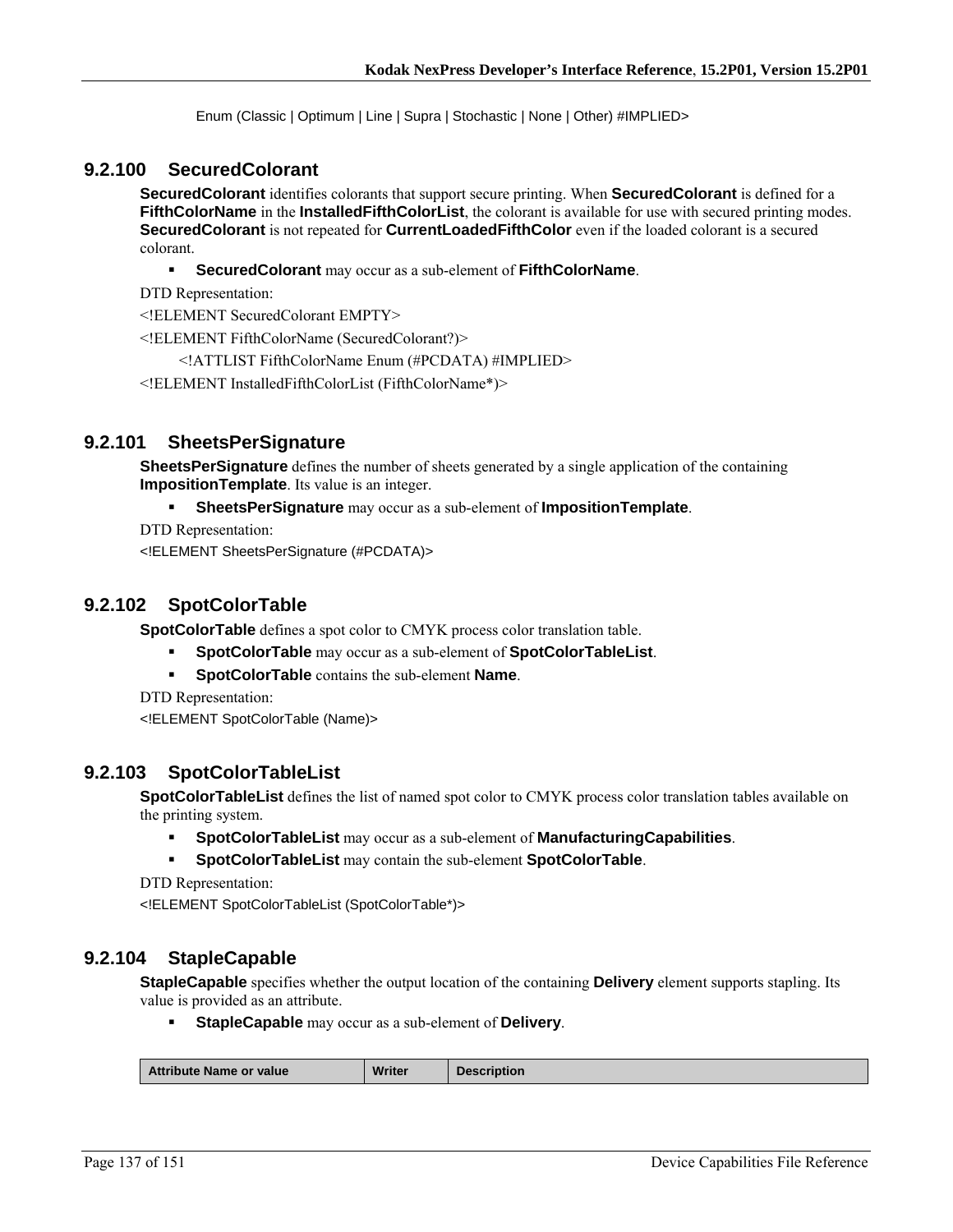| <b>Attribute Name or value</b> | Writer         | <b>Description</b>                         |
|--------------------------------|----------------|--------------------------------------------|
| <b>Enum</b>                    | w              | Type: Boolean                              |
|                                |                | Indicates support for stapling capability. |
| True                           | w?             | Has stapling capability.                   |
| False                          | W <sup>2</sup> | Has no stapling capability.                |

<!ELEMENT StapleCapable EMPTY> <!ATTLIST StapleCapable Enum (True | False) #REQUIRED>

## **9.2.105 StopPoint**

**StopPoint** defines the conditions under which the printing system stops execution of a job and requires operator intervention. Its value is supplied as an attribute.

**StopPoint** occurs as a sub-element of **StopPointList**.

| <b>Attribute Name or value</b> | <b>Writer</b>  | <b>Description</b>                                                                                                                                                                      |
|--------------------------------|----------------|-----------------------------------------------------------------------------------------------------------------------------------------------------------------------------------------|
| Enum                           | w              | Type: <i>Enumeration</i>                                                                                                                                                                |
|                                |                | Job execution policy option. Indicates condition for which<br>execution of a job is stopped and requires operator intervention.<br><b>StopPoint</b> may be specified in the job ticket. |
| <b>StopAfterSubmission</b>     | W <sup>2</sup> | Stop execution of the job immediately after job ticket<br>submission.                                                                                                                   |
| <b>StopWhenPDFAvailable</b>    | W <sup>2</sup> | Stop execution of the job immediately after all PDF files<br>referenced by the submitted job ticket have been made<br>available.                                                        |
| <b>StopAfterResourceCheck</b>  | W <sup>2</sup> | Stop execution of the job immediately after the resource checker<br>has verified resource files required by the job ticket.                                                             |
| <b>StopAfterRIP</b>            | w?             | Stop execution of the job immediately after the job has been<br>ripped.                                                                                                                 |

DTD Representation:

<!ELEMENT StopPoint EMPTY>

<!ATTLIST StopPoint

Enum (StopAfterSubmission | StopWhenPDFAvailable | StopAfterResourceCheck | StopAfterRIP) #REQUIRED>

# **9.2.106 StopPointList**

**StopPointList** defines a list of job execution policy options supported by the printing system. These policies control the conditions under which execution of a job is stopped.

- **StopPointList** occurs as a sub-element of **Workflow**.
- **StopPointList** may contain the sub-element **StopPoint**.

DTD Representation:

<!ELEMENT StopPointList (StopPoint\*)>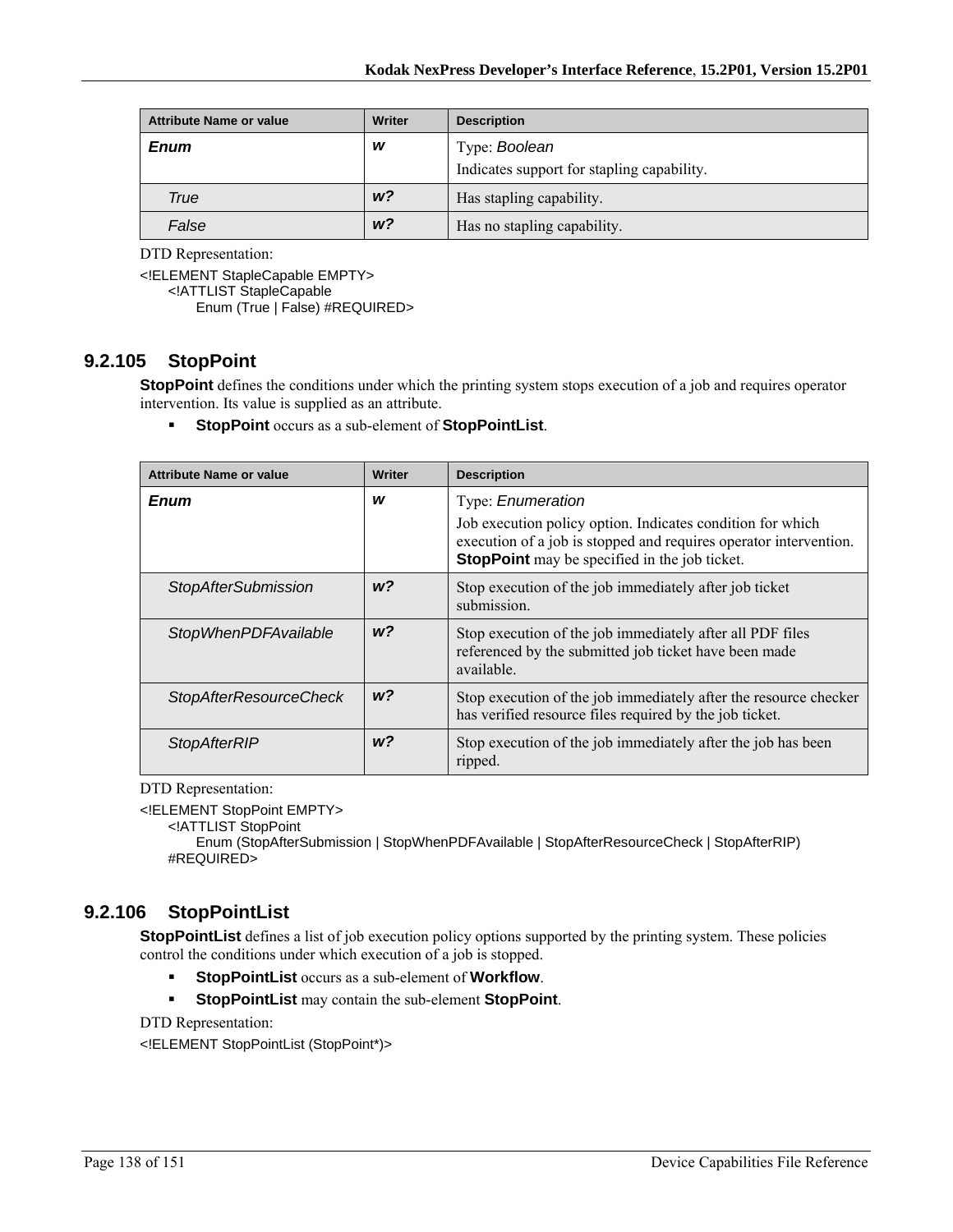# **9.2.107 SubstrateDeliveryList**

**SubstrateDeliveryList** defines a list of delivery options for printed output.

- **SubstrateDeliveryList** may occur as a sub-element of **FinishingOptions**.
- **SubstrateDeliveryList** may contain the sub-element **Delivery**.

DTD Representation:

<!ELEMENT SubstrateDeliveryList (Delivery\*)>

## **9.2.108 SubstrateList**

**SubstrateList** defines the set of **SubstrateType** used by the printer when characterizing a medium. This is different from **MediumList** that identifies the complete list of media available and qualified for use in the printer.

- **SubstrateList** may occur as a sub-element of a **MediumConstraints**.
- **SubstrateList** may contain sub-element **SubstrateType**.

DTD Representation:

<!ELEMENT SubstrateList (SubstrateType\*)>

# **9.2.109 SubstrateSizeName**

**SubstrateSizeName** identifies a name associated with a substrate's size. Values of **SubstrateSizeName** are not specified by this interface.

- **SubstrateSizeName** may occur as a sub-element of **BoundedMediumData**.
- DTD Representation:

<!ELEMENT SubstrateSizeName (#PCDATA)>

# **9.2.110 SubstrateSupply**

**SubstrateSupply** defines the characteristics of an input substrate supply in the printing system. The ID identifying the **SubstrateSupply** is provided as an attribute.

- **SubstrateSupply** may occur as a sub-element of **SubstrateSupplyList**.
- **SubstrateSupply** contains sub-elements **MinSize**, **MaxSize**, **Capacity**, **BayID**, **DoorNumber**, **FeederType, SupportedEngineSpeedList**.

| <b>Attribute Name or value</b> | Writer | <b>Description</b>                                                                                   |
|--------------------------------|--------|------------------------------------------------------------------------------------------------------|
|                                | W      | Type: CDATA                                                                                          |
|                                |        | The unique identifier of the supply tray as known by the<br>NexPress digital production color press. |

DTD Representation:

<!ELEMENT SubstrateSupply (MinSize, MaxSize, Capacity, BayID, DoorNumber, FeederType?, SupportedEngineSpeedList?)>

<!ATTLIST SubstrateSupply

ID CDATA #REQUIRED>

# **9.2.111 SubstrateSupplyList**

**SubstrateSupplyList** defines the substrate supply trays installed on the printing system. The identity and capabilities of each supply are provided.

- **SubstrateSupplyList** may occur as a sub-element of **ManufacturingCapabilities**.
- **SubstrateSupplyList** may contain the sub-element **SubstrateSupply**.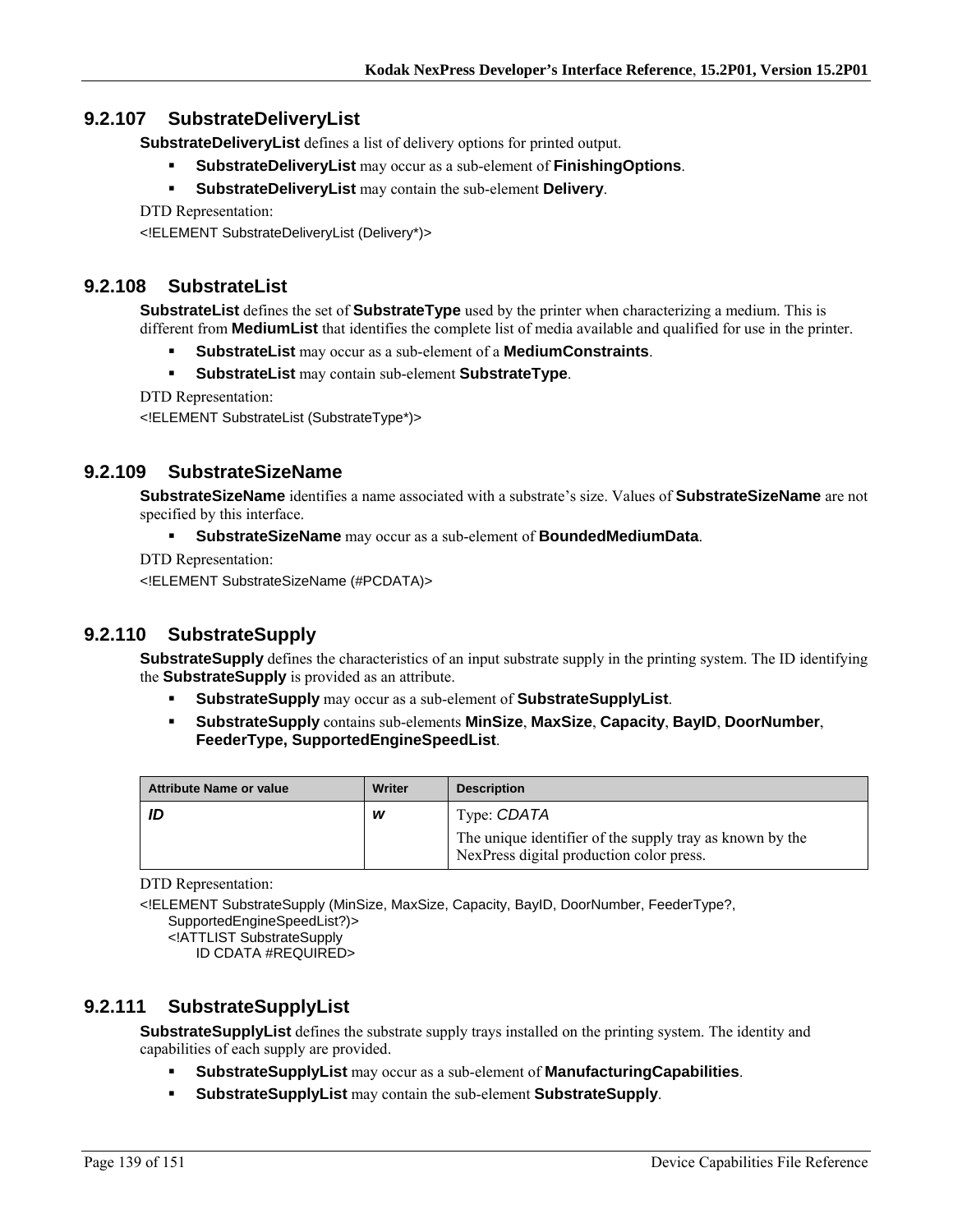<!ELEMENT SubstrateSupplyList (SubstrateSupply\*)>

# **9.2.112 SubstrateType**

**SubstrateType** defines basic characteristics of a substrate. The value of **SubstrateType** is supplied as an attribute.

**SubstrateType** may occur as a sub-element of **SubstrateList** and **SystemMedium**.

| <b>Attribute Name or value</b> | Writer         | <b>Description</b>               |
|--------------------------------|----------------|----------------------------------|
| $Enum = Paper$                 | W <sup>2</sup> | Type: Enumeration                |
|                                |                | Defines the type of a substrate. |
| Paper                          | W <sup>2</sup> | Default Value                    |
| Foil                           | W <sup>2</sup> |                                  |
| Transparency                   | W <sup>2</sup> |                                  |
| <b>OpaqueFoil</b>              | W <sup>2</sup> |                                  |
| Self-AdhesivePaper             | W <sup>2</sup> |                                  |
| <b>TranslucentFoil</b>         | W <sup>2</sup> |                                  |
| <b>SyntheticPaper</b>          | W <sup>2</sup> |                                  |
| <b>TranslucentPaper</b>        | W <sup>2</sup> |                                  |
| Plain                          | W <sup>2</sup> |                                  |
| <b>SingleCoated</b>            | W <sup>2</sup> |                                  |
| <b>DoubleCoated</b>            | W <sub>2</sub> |                                  |
| Recycled                       | W <sup>2</sup> |                                  |
| <b>Texture</b>                 | W <sup>2</sup> |                                  |
| Film                           | W <sup>2</sup> |                                  |
| Label                          | W <sup>2</sup> |                                  |
| Vellium                        | W <sub>2</sub> |                                  |
| <b>Bond</b>                    | W <sup>2</sup> |                                  |
| Other                          | W <sup>2</sup> |                                  |
| <b>Present</b>                 | !w             | Type: Boolean                    |
|                                |                | Not supported.                   |

DTD Representation:

<!ELEMENT SubstrateType EMPTY>

<!ATTLIST SubstrateType

Enum (Paper | Foil | Transparency | OpaqueFoil | Self-AdhesivePaper | TranslucentFoil | SyntheticPaper | TranslucentPaper | Plain | SingleCoated | DoubleCoated | Recycled | Texture | Film | Label | Vellium | Bond | Other) #IMPLIED Present (True | False) #IMPLIED>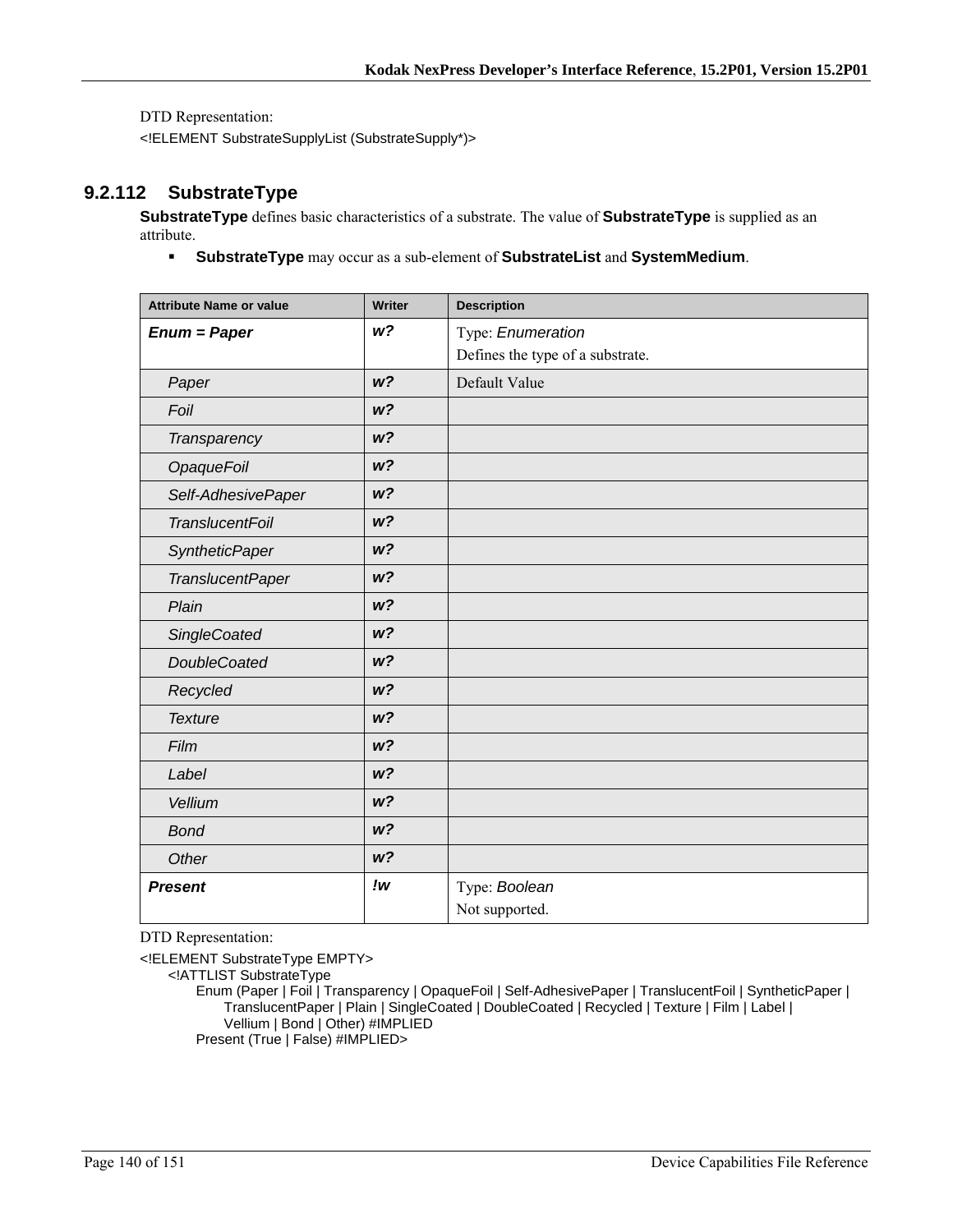# **9.2.113 SupportedEngineSpeedList**

**SupportedEngineSpeedList** defines the set of **EngineSpeed** for which the **PrinterMedium** is supported. If a job selects a substrate not supported at the configured engine speed the job will not be permitted to print.

- **SupportedEngineSpeedList** may occur as a sub-element of **Printer, PrinterMedium, CurrentlyLoadedFifthColor, SubstrateSupply, DeliveryTypeDetails, Delivery**.
- **SupportedEngineSpeedList** may contain zero or more **EngineSpeed** enumerations.

DTD Representation:

<!ELEMENT SubstrateEngineSpeedList (EngineSpeed\*)>

## **9.2.114 SurfaceList**

**SurfaceList** defines the set of **SurfaceType** used by the printer when characterizing a medium. This is different from **MediumList** that identifies the complete list of media available and qualified for use in the printer.

- **SurfaceList** may occur as a sub-element of a **MediumConstraints**.
- **SurfaceList** may contain sub-element **SurfaceType**.

DTD Representation:

<!ELEMENT SurfaceList (SurfaceType\*)>

# **9.2.115 SurfaceType**

**SurfaceType** defines the surface characteristics of a print medium. The value of **SurfaceType** is supplied as an attribute.

**SurfaceType** may occur as a sub-element of **SurfaceList** and **SystemMedium**.

| <b>Attribute Name or value</b> | <b>Writer</b>  | <b>Description</b>               |
|--------------------------------|----------------|----------------------------------|
| <b>Enum = Uncoated</b>         | w?             | Type: Enumeration                |
|                                |                | Defines the type of a substrate. |
| <b>Uncoated</b>                | W <sup>2</sup> | Default Value                    |
| Parchment                      | W <sup>2</sup> |                                  |
| CastCoated                     | W <sup>2</sup> |                                  |
| <b>SingleSideCastCoated</b>    | W <sup>2</sup> |                                  |
| TransparentWatermarked         | W <sup>2</sup> |                                  |
| LatexImpregnated               | W <sup>2</sup> |                                  |
| Carbonless                     | W <sup>2</sup> |                                  |
| <b>LabelStock</b>              | W <sup>2</sup> |                                  |
| <b>Transfer</b>                | W <sup>2</sup> |                                  |
| <b>Tinted</b>                  | W <sup>2</sup> |                                  |
| Embossed                       | W <sup>2</sup> |                                  |
| <b>SatinCoated</b>             | W <sup>2</sup> |                                  |
| <b>MatteCoated</b>             | W <sup>2</sup> |                                  |
| GlossyCoated                   | W <sup>2</sup> |                                  |
| <b>Textured</b>                | W <sup>2</sup> |                                  |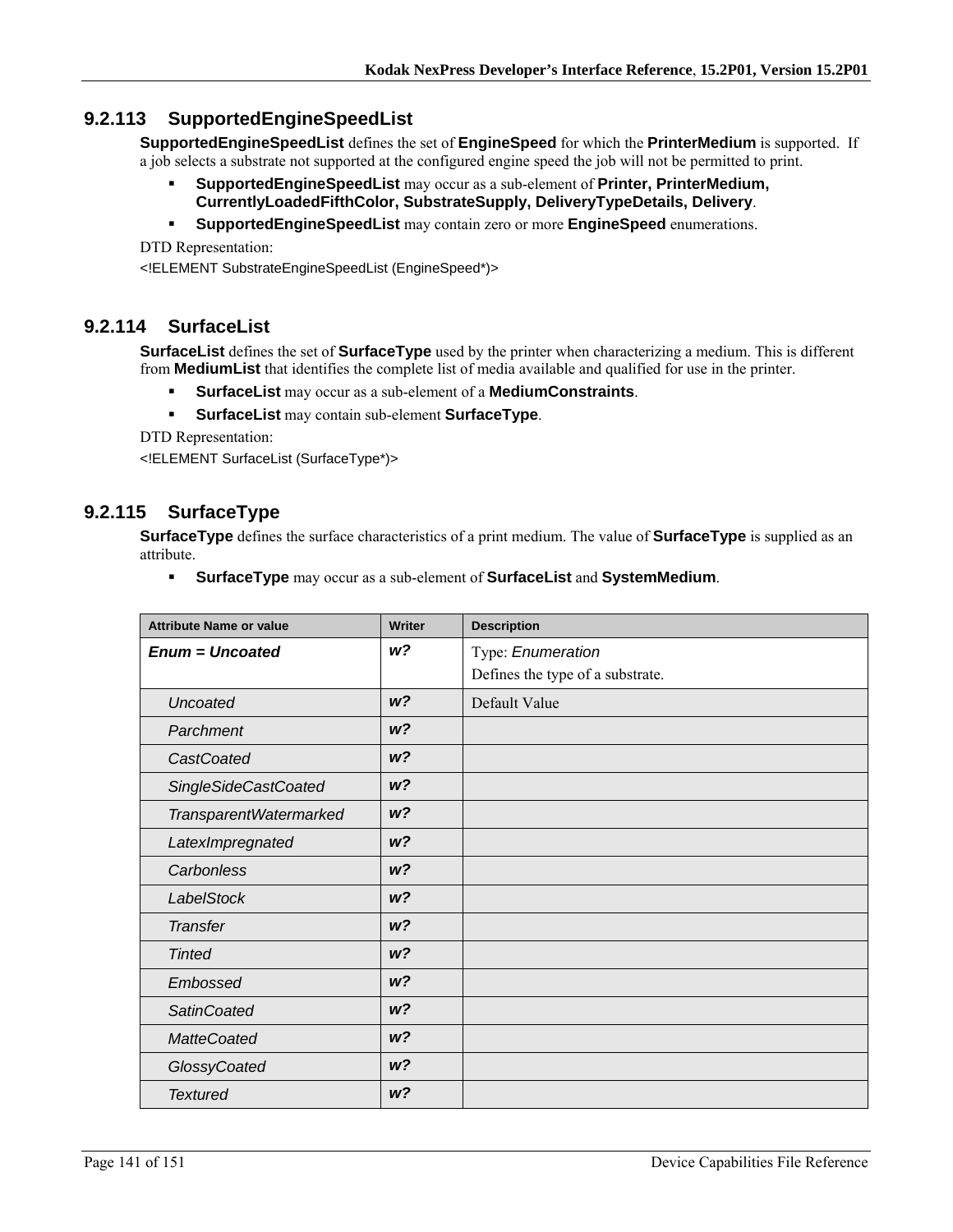| <b>Attribute Name or value</b> | Writer         | <b>Description</b> |
|--------------------------------|----------------|--------------------|
| FeltMarked                     | W <sup>2</sup> |                    |
| Colored                        | W <sup>2</sup> |                    |
| Normal                         | W <sup>2</sup> |                    |
| <b>Tabbed</b>                  | W <sup>2</sup> |                    |
| Punched                        | W <sup>2</sup> |                    |
| Other                          | W <sup>2</sup> |                    |
| <b>Present</b>                 | !w             | Type: Boolean      |
|                                |                | Not supported.     |

<!ELEMENT SurfaceType EMPTY>

<!ATTLIST SurfaceType

Enum (Uncoated | Parchment | CastCoated | SingleSideCastCoated | TransparentWatermarked | LatexImpregnated | Carbonless | LabelStock | Transfer | Tinted | Embossed | SatinCoated | MatteCoated | GlossyCoated | Textured | FeltMarked | Colored | Normal | Tabbed | Punched | Other) #IMPLIED

Present (True | False) #IMPLIED>

## **9.2.116 SystemDefaults**

**SystemDefaults** defines default settings for options not explicitly controlled or specified in a job ticket. When a job-specific value is not supplied, default settings determine system behavior.

- **SystemDefaults** may occur as a sub-element of ManufacturingCapabilities.
- **SystemDefaults** contains sub-elements **CMYKGraphicICCProfile**, **CMYKImageICCProfile**, **RGBGraphicICCProfile**, **and RGBImageICCProfile**. It may contain the sub-element **JobTicketTemplate**.

DTD Representation:

<!ELEMENT SystemDefaults (CMYKGraphicICCProfile, CMYKImageICCProfile, RGBGraphicICCProfile, RGBImageICCProfile, JobTicketTemplate?)>

# **9.2.117 SystemMedium**

**SystemMedium** defines the physical characteristics of a print media.

- **SystemMedium** may occur as a sub-element of **Medium**.
- **SystemMedium** may contain sub-elements **Comment**, **ColorName**, **BoundedMediumData**, **SubstrateType**, **SurfaceType**, and **ColorType**.

DTD Representation:

<!ELEMENT SystemMedium (Comment?,ColorName?,BoundedMediumData?,SubstrateType?,SurfaceType?, ColorType?)>

## **9.2.118 SystemMediumDefaults**

**SystemMediumDefaults** defines default values for elements within **SystemMedium**..

- **SystemMediumDefaults** occurs as a sub-element of **MediumList**.
- **SystemMediumDefaults** contains sub-element **SystemMedium**.

NOTE: In general the "*Unit*" attribute of elements within **SystemMedium** is the same as the default, and will only be defined within **SystemMediumDefaults**.

DTD Representation: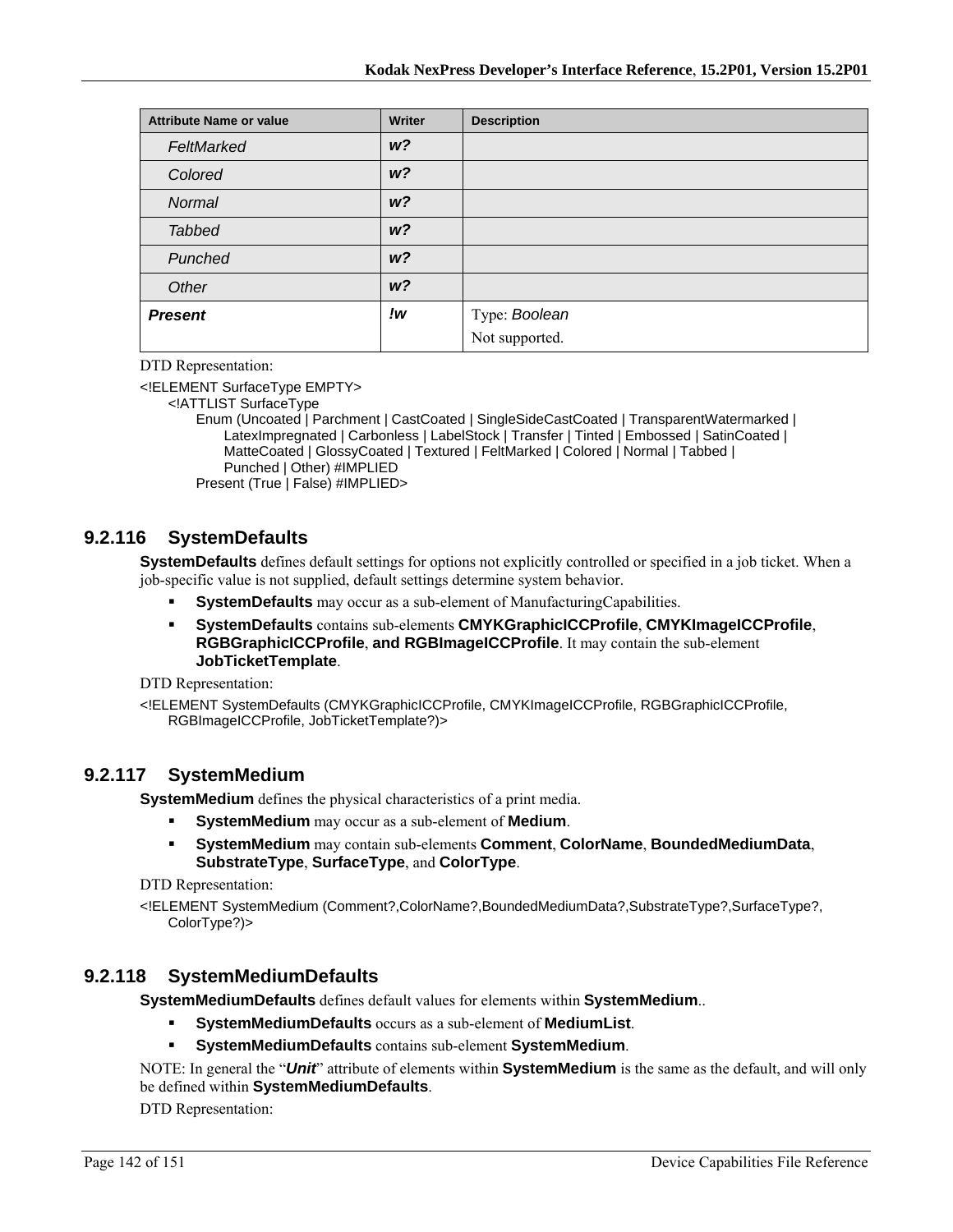<!ELEMENT SystemMediumDefaults (SystemMedium)>

# **9.2.119 Thickness**

**Thickness** defines the thickness of a print substrate. It is reported in micrometers; units are provided as an attribute.

**Thickness** may occur as a sub-element of **BoundedMediumData**.

| <b>Attribute Name or value</b> | <b>Writer</b> | <b>Description</b>                                                 |
|--------------------------------|---------------|--------------------------------------------------------------------|
| Unit = UM                      | w?            | Type: <i>Enumeration</i><br>Unit of measure for <b>Thickness</b> . |
| UМ                             | W             | Micrometers. Default Value                                         |

DTD Representation:

<!ELEMENT Thickness (#PCDATA)> <!ATTLIST Thickness Unit (UM) #IMPLIED>

## **9.2.120 Transparency**

**Transparency** defines the opacity of a print substrate. It is expressed as a percentage of transmittance; units are provided as an attribute. Value may range from 0 to 100; 0 is opaque and 100 is transparent. Values between 0 and 100 indicate the substrate is semitransparent.

**Transparency** may occur as a sub-element of **BoundedMediumData**.

| <b>Attribute Name or value</b> | Writer | <b>Description</b>                        |
|--------------------------------|--------|-------------------------------------------|
| $Unit = PCT$                   | w?     | Type: <i>Enumeration</i>                  |
|                                |        | Unit of measure for <b>Transparency</b> . |
| <b>PCT</b>                     | W      | Percent opacity. Default Value            |

DTD Representation:

<!ELEMENT Transparency (#PCDATA)> <!ATTLIST Transparency Unit (PCT) #IMPLIED>

# **9.2.121 Trap**

**Trap** defines a control option for the raster trapping engine. Its value is supplied as an attribute.

**Trap** may occur as a sub-element of **Trapping**.

| <b>Attribute Name or value</b> | Writer         | <b>Description</b>                                       |
|--------------------------------|----------------|----------------------------------------------------------|
| <b>Enable</b>                  | W              | Type: Boolean                                            |
|                                |                | Defines a control option for the raster trapping engine. |
| True                           | W <sup>2</sup> | The job ticket can enable the raster-trapping engine.    |
| False                          | w <sub>2</sub> | The job ticket can disable the raster-trapping engine.   |

DTD Representation:

<!ELEMENT Trap EMPTY> <!ATTLIST Trap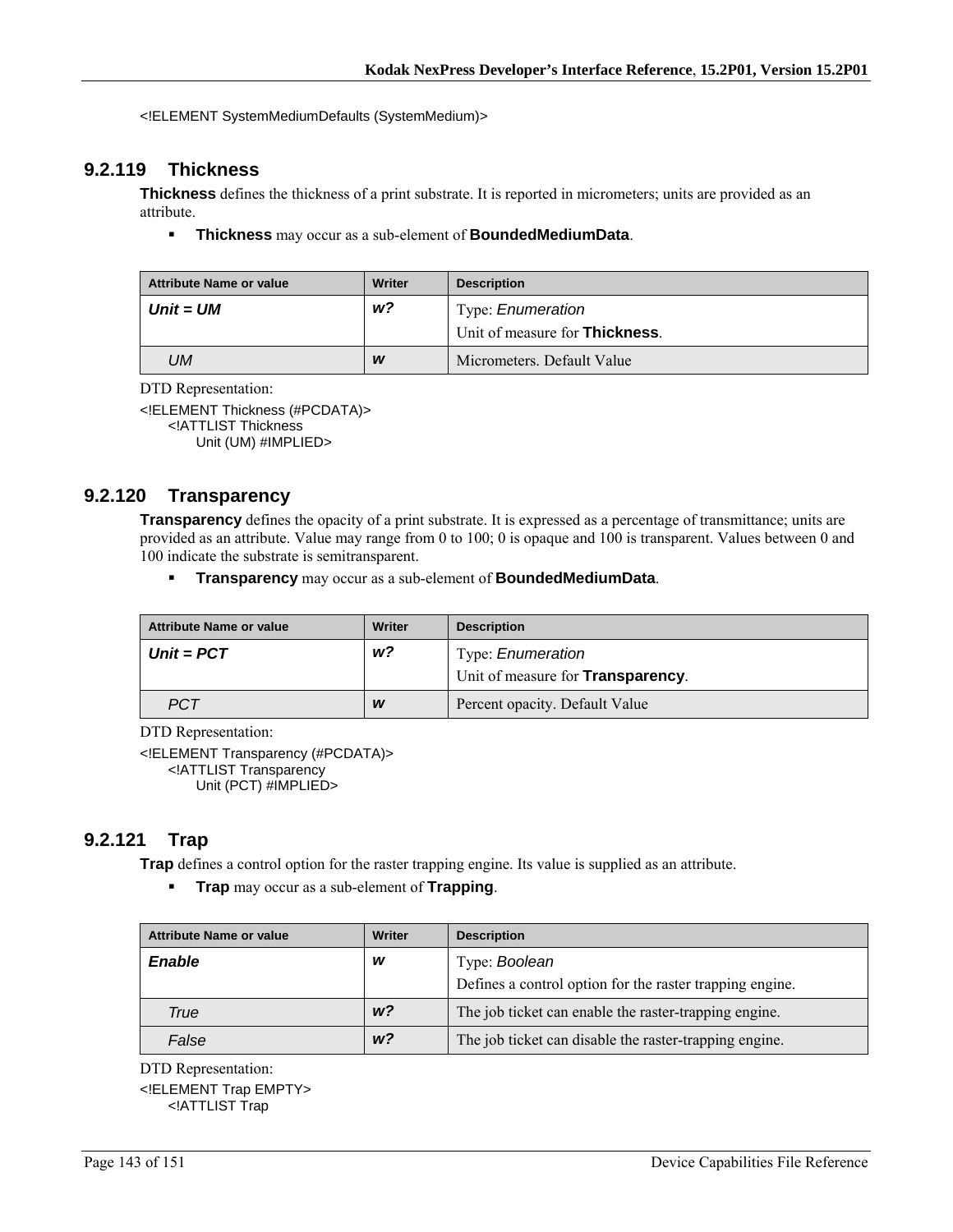Enable (True | False) #REQUIRED>

# **9.2.122 Trapping**

**Trapping** defines a list of trapping control options supported by the raster-trapping engine of the printing system. Trapping results in an altered image to accommodate registration variability in the print engine.

- **Trapping** occurs as a sub-element of **Workflow**.
- **Trapping** may contain the sub-element **Trap**.

DTD Representation:

<!ELEMENT Trapping (Trap\*)>

## **9.2.123 Width**

**Width** defines the width component of a rectangular dimension. **Width** can be in units of millimeters or inches.

**Width** may occur as a sub-element of **BoundedMediumData**, **MinSize**, and **MaxSize**.

| <b>Attribute Name or value</b> | Writer         | <b>Description</b>                 |
|--------------------------------|----------------|------------------------------------|
| $Unit = MM$                    | w?             | Type: <i>Enumeration</i>           |
|                                |                | Unit of measure for <b>Width</b> . |
| МM                             | W <sup>2</sup> | Millimeters. Default Value         |
| IN                             | W <sup>2</sup> | Inches.                            |

DTD Representation:

<!ELEMENT Width (#PCDATA)>

## **9.2.124 Workflow**

**Workflow** defines some of the printing system supported workflow options that can be controlled by the job ticket. These job execution policies and processes include control of the conditions under which job execution is stopped, and availability of raster-based trapping control.

#### **Workflow** may occur as a sub-element of **ManufacturingCapabilities**.

#### **Workflow** contains sub-elements **StopPointList** and **Trapping**.

DTD Representation:

<!ELEMENT Workflow (StopPointList, Trapping)>

# **9.3 Device Capabilities File DTD**

<?xml version="1.0" encoding="UTF-8"?>

<!-- \*\*\*\*\*\*\*\*\*\*\*\*\*\*\*\*\*\*\*\*\*\*\*\*\*\*\*\*\*\*\*\*\*\*\*\*\*\*\*\*\*\*\*\*\*\*\*\*\*\*\*\*\*\*\*\*\*\*\*\*\*\*\*\*\*\*\*\*\*\*\*\*\*\*\*

\* This is the DTD for the Device Manufacturing Capabilities XML data

- \* structure.
- \* \* Values used to specify units of measure:
	- \* UM: Micrometer
	- \* MM: Millimeter
	- \* CM: Centimeter
	- \* IN: Inch
	- \* PCT: Percent
	- \* GSM: Grams per square meter
	- \* LB: Pound
	- \* KB: Kilobyte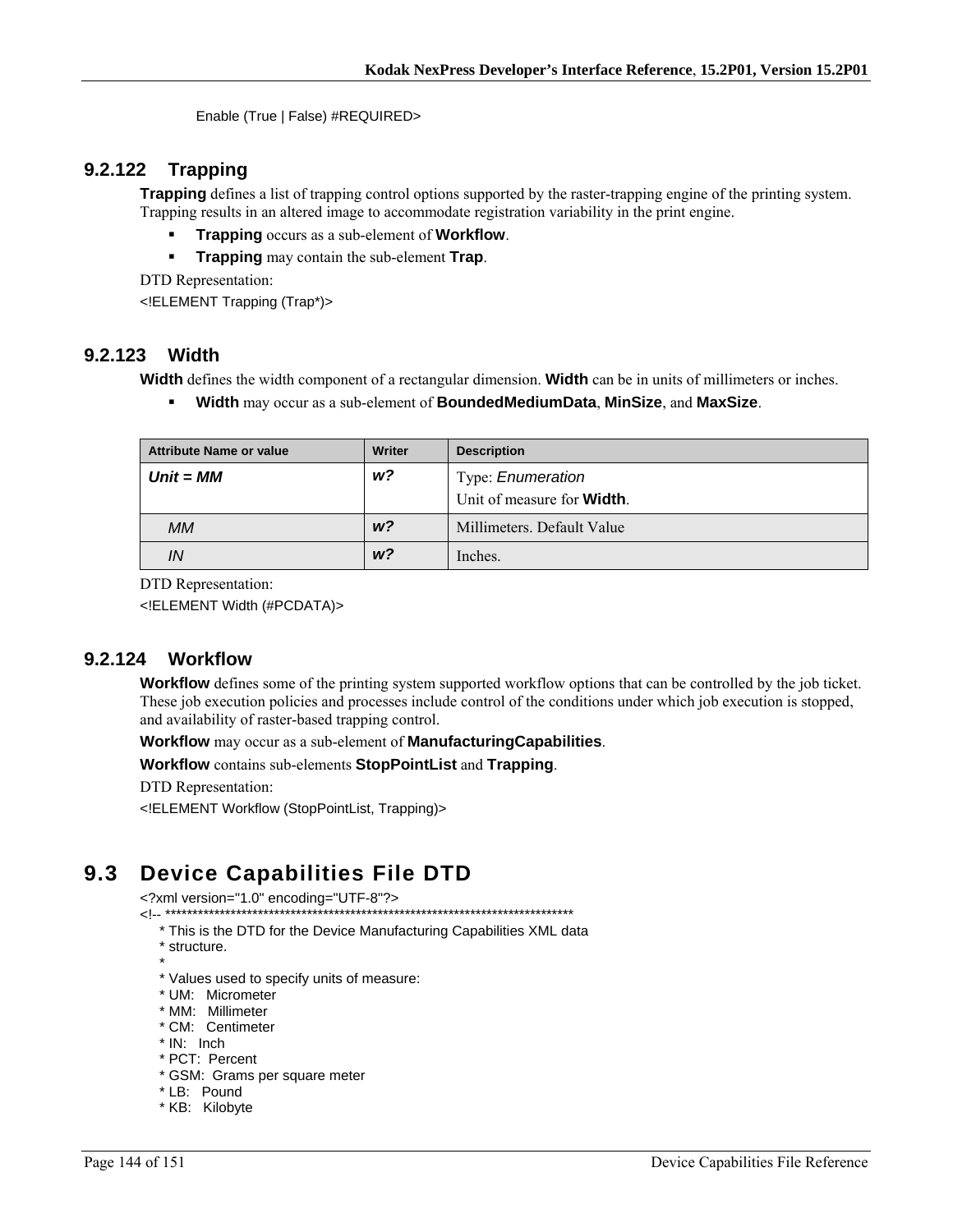| * PPM: Pages per minute                                                                                      |
|--------------------------------------------------------------------------------------------------------------|
| * NUM: Number                                                                                                |
|                                                                                                              |
|                                                                                                              |
|                                                                                                              |
| ELEMENT DeviceID (#PCDATA)<br>ELEMENT Name (#PCDATA)                                                         |
| ELEMENT PrinterName (#PCDATA)                                                                                |
| ELEMENT Comment (#PCDATA)                                                                                    |
| ELEMENT SubstrateSizeName (#PCDATA)<br>ELEMENT Length (#PCDATA)                                              |
| ATTLIST Length Unit (MM IN) #IMPLIED                                                                         |
| ELEMENT Width (#PCDATA)                                                                                      |
| ATTLIST Width Unit (MM IN) #IMPLIED                                                                          |
| ELEMENT Transparency (#PCDATA)<br>ATTLIST Transparency Unit (PCT) #IMPLIED                                   |
| ELEMENT Thickness (#PCDATA)                                                                                  |
| ATTLIST Thickness Unit (UM) #IMPLIED                                                                         |
| ELEMENT ColorSpace EMPTY                                                                                     |
| ATTLIST ColorSpace Enum (Gray CMYK RGB LAB XYZ <br LUV YXY 3CLR 4CLR 5CLR) #IMPLIED                          |
| Present (True False) #IMPLIED>                                                                               |
|                                                                                                              |
| * Define the remaining elements to specify a medium's physical<br>* characteristics.                         |
|                                                                                                              |
| ELEMENT MediumWeight (#PCDATA)                                                                               |
| ATTLIST Medium Weight Unit (GSM LB) #IMPLIED                                                                 |
| ELEMENT Creep (#PCDATA)<br>ATTLIST Creep Unit (UM IN) #IMPLIED                                               |
| ELEMENT Substrate Type EMPTY                                                                                 |
| ATTLIST SubstrateType Enum (Paper Foil Transparency OpaqueFoil </td                                          |
| Self-AdhesivePaper TranslucentFoil <br>SyntheticPaper TranslucentPaper                                       |
| Plain SingleCoated DoubleCoated                                                                              |
| Recycled Texture Film Label Vellium                                                                          |
| Bond Other) #IMPLIED                                                                                         |
| Present (True False) #IMPLIED><br>ELEMENT SurfaceType EMPTY                                                  |
| ATTLIST Surface Type Enum (Uncoated Parchment CastCoated </td                                                |
| SingleSideCastCoated TransparentWatermarked                                                                  |
| LatexImpregnated Carbonless LabelStock                                                                       |
| Transfer Tinted Embossed SatinCoated <br>MatteCoated GlossyCoated Textured                                   |
| FeltMarked Colored Normal Tabbed Punched                                                                     |
| Other) #IMPLIED                                                                                              |
| Present (True False) #IMPLIED><br>ELEMENT ColorType EMPTY                                                    |
| ATTLIST ColorType Enum (Unknown WhiteNeutral GrayNeutral </td                                                |
| Yellowish Blueish Reddish Greenish White                                                                     |
| Blue Cream BrightYellow Gray Green                                                                           |
| Ivory Orange Pink Red Yellow Transparency <br>Other) #IMPLIED                                                |
|                                                                                                              |
|                                                                                                              |
|                                                                                                              |
| ELEMENT BoundedMediumData<br (Length?, Width?, SubstrateSizeName?, MediumWeight?, Transparency?, Thickness?, |
| Creep?                                                                                                       |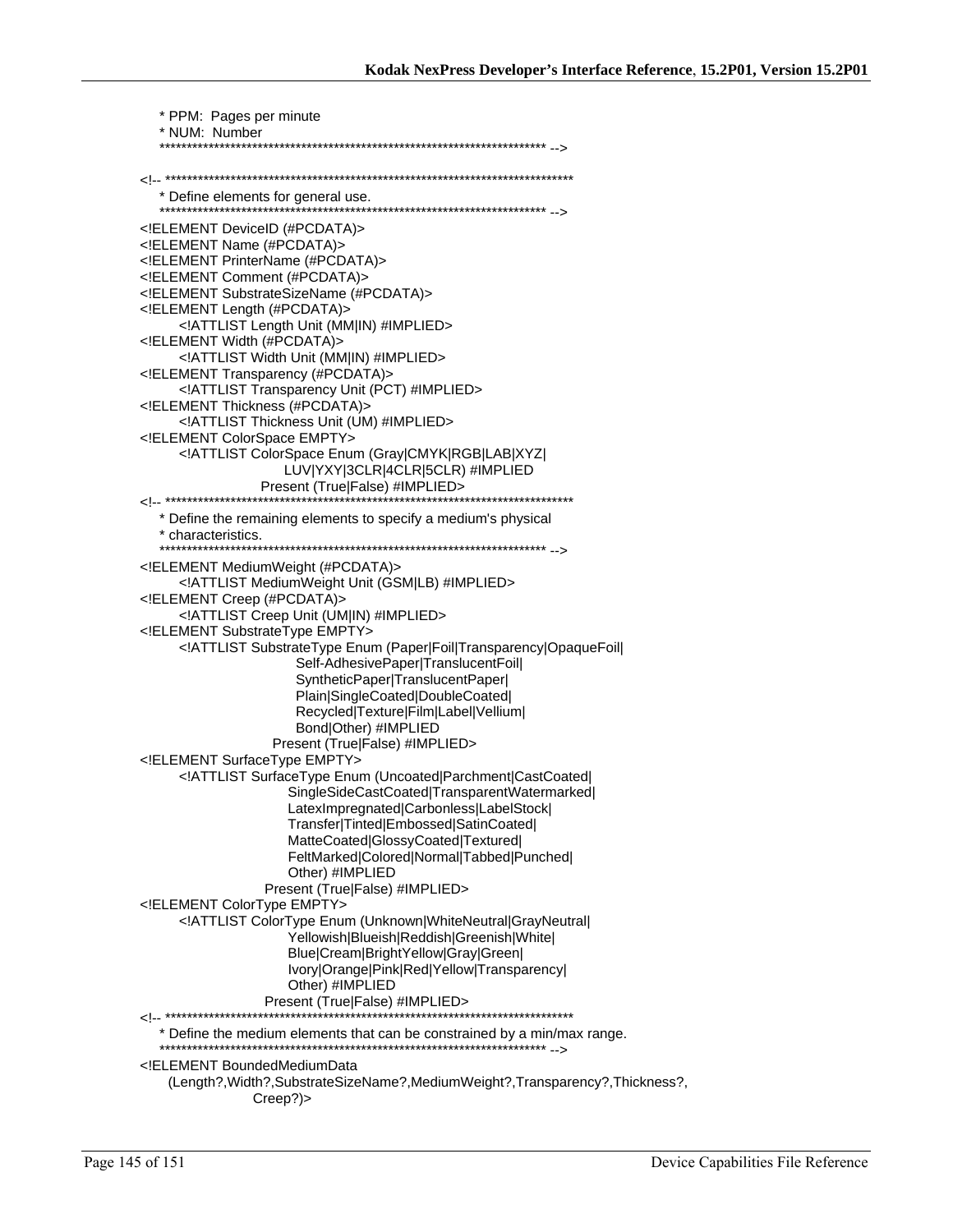| ELEMENT MinMediumData (BoundedMediumData)<br>ELEMENT MaxMediumData (BoundedMediumData)                                                                                                                                                                                                                                                                                                                                                                                                                                                                                                                                    |
|---------------------------------------------------------------------------------------------------------------------------------------------------------------------------------------------------------------------------------------------------------------------------------------------------------------------------------------------------------------------------------------------------------------------------------------------------------------------------------------------------------------------------------------------------------------------------------------------------------------------------|
| * Define the medium elements that can be constrained by a list of valid<br>* values.                                                                                                                                                                                                                                                                                                                                                                                                                                                                                                                                      |
| ELEMENT SubstrateList (SubstrateType*)<br>ELEMENT SurfaceList (SurfaceType*)<br>ELEMENT ColorList (ColorType*)                                                                                                                                                                                                                                                                                                                                                                                                                                                                                                            |
| * Define element MediumConstraints as an aggregate of elements that                                                                                                                                                                                                                                                                                                                                                                                                                                                                                                                                                       |
| ELEMENT MediumConstraints (MinMediumData?, MaxMediumData?,<br SubstrateList?,SurfaceList?,ColorList?)>                                                                                                                                                                                                                                                                                                                                                                                                                                                                                                                    |
| * Define the remaining elements that make up the Printer Element.                                                                                                                                                                                                                                                                                                                                                                                                                                                                                                                                                         |
| ELEMENT PrinterType (#PCDATA)<br>ELEMENT PrinterPlatform EMPTY<br>ATTLIST PrinterPlatform Enum (NexPress_Classic NexPress_NPP NexPress_M700 Unknown)<br #REQUIRED>                                                                                                                                                                                                                                                                                                                                                                                                                                                        |
| ELEMENT I2PPlatform EMPTY<br>ATTLIST I2PPlatform Enum (I2P I2P2 Unknown) #REQUIRED<br>ELEMENT PrinterVersion (#PCDATA)<br>ATTLIST Printer Version Machine Configuration CDATA #REQUIRED                                                                                                                                                                                                                                                                                                                                                                                                                                   |
| * Legacy support for element PrinterSpeed is supported. Engines capable of<br>* multiple speeds are characterized by SupportedEngineSpeedList and<br>* MaxLicensedEngineSpeed. PrinterSpeed is derived from MaxLicensedEngineSpeed.                                                                                                                                                                                                                                                                                                                                                                                       |
| ELEMENT PrinterSpeed (#PCDATA)<br>ATTLIST PrinterSpeed Unit (PPM) #IMPLIED<br>ELEMENT EngineSpeed EMPTY<br>ATTLIST EngineSpeed Enum (70 83 100 120 150 Auto Unknown Other) #REQUIRED<br>ELEMENT SupportedEngineSpeedList (EngineSpeed*)<br>ELEMENT MaxLicensedEngineSpeed (EngineSpeed)<br>ELEMENT ColorSpaceList (ColorSpace*)                                                                                                                                                                                                                                                                                           |
| * When SecuredColorant is defined for a FifthColorName in the<br>* InstalledFifthColorList, the colorant is available for use with Secured<br>* printing modes. It is not repeated in CurrentLoadedFifthColor even if<br>* the loaded colorant is a Secured colorant.                                                                                                                                                                                                                                                                                                                                                     |
| ELEMENT SecuredColorant EMPTY                                                                                                                                                                                                                                                                                                                                                                                                                                                                                                                                                                                             |
| ELEMENT FifthColorName (SecuredColorant?)<br>ATTLIST Fifth ColorName Enum (#PCDATA) #IMPLIED<br>ELEMENT InstalledFifthColorList (FifthColorName*)<br>ELEMENT Current ColorMode EMPTY<br>ATTLIST CurrentColorMode Enum (Auto Black CMYK 5CLR Unknown) #IMPLIED<br>ELEMENT CurrentLoadedFifthColor (FifthColorName, SupportedEngineSpeedList?)<br>ELEMENT FifthColor (InstalledFifthColorList*,CurrentColorMode?,CurrentLoadedFifthColor?)<br>ATTLIST Fifth Color Supported (True False) #IMPLIED<br>ELEMENT External Controller Type EMPTY<br>ATTLIST ExternalControllerType Enum (NONE FIERY BRISQUE CREO_PODS) #REQUIRED |
|                                                                                                                                                                                                                                                                                                                                                                                                                                                                                                                                                                                                                           |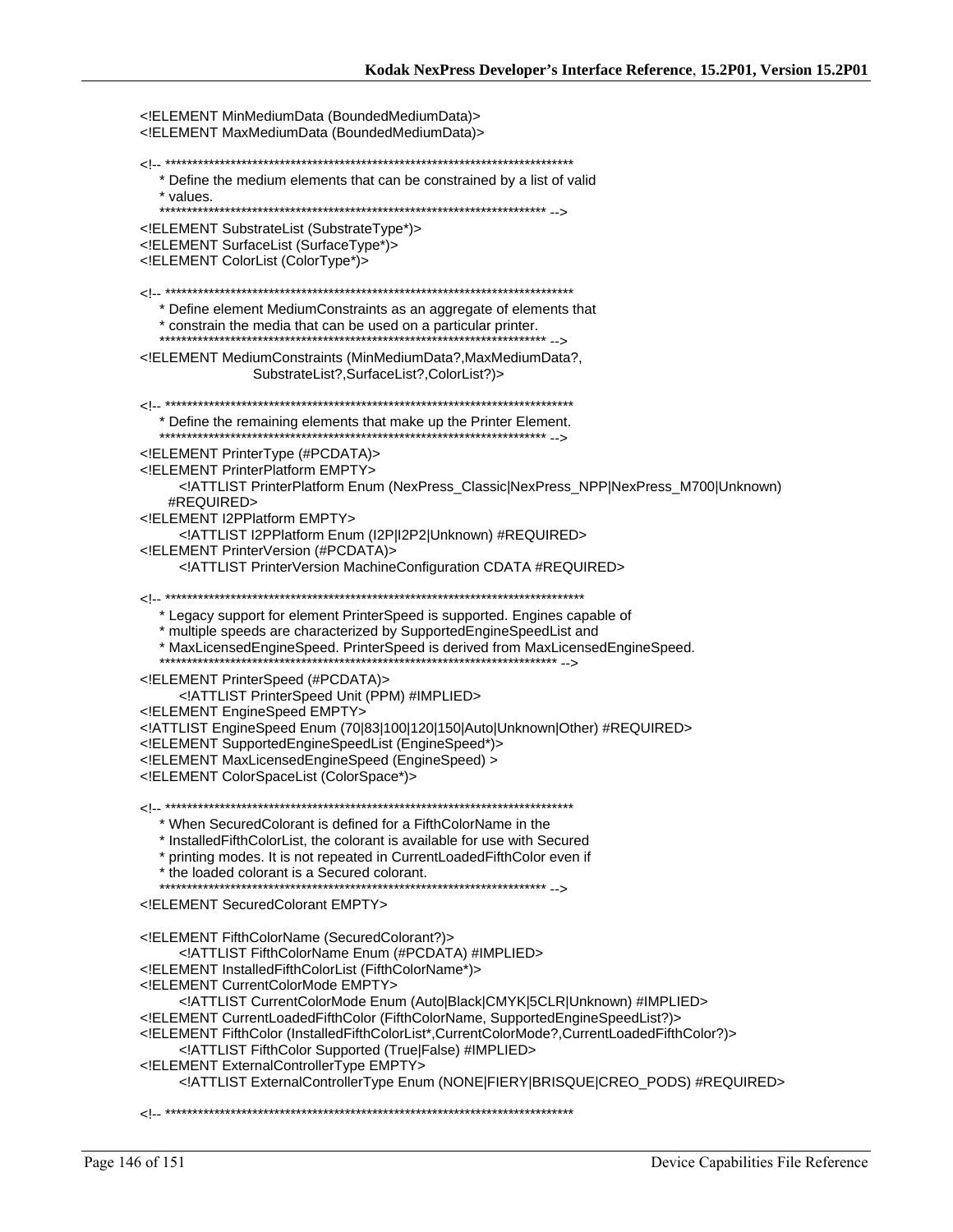\* Define the Printer element as an aggregate element, and the PrinterList \* element as a list of Printer elements. Allow a printer list to \* specify default printer settings. <!ELEMENT Printer (PrinterName,Comment?,PrinterType?, PrinterPlatform?, I2PPlatform?, PrinterVersion?, PrinterSpeed?, ExternalControllerType?, ColorSpaceList?, FifthColor?, MediumConstraints?, SupportedEngineSpeedList?, MaxLicensedEngineSpeed?)> <!ELEMENT PrinterDefaults (Printer)> <! ELEMENT PrinterList (PrinterDefaults?, Printer\*)> \* Define an aggregate element that specifies a medium's physical \* characteristics. <!ELEMENT SystemMedium (Comment?,ColorName?,BoundedMediumData?,SubstrateType?, SurfaceType?,ColorType?)> \* Define the elements that make up a pixel rectangle. ,...<br>\*\*\*\*\*\*\*\*\*\*\*\*\*\*\* --> <! ELEMENT Pixels PerUnit (#PCDATA)> <! ATTLIST Pixels PerUnit Unit (CM|IN) #IMPLIED> <!ELEMENT RectLengthOffset (#PCDATA)> <!ELEMENT RectLengthCount (#PCDATA)> <! ELEMENT RectWidthOffset (#PCDATA)> <! ELEMENT RectWidthCount (#PCDATA)> <!ELEMENT PixelRectangle (PixelsPerUnit?, RectLengthOffset?, RectLengthCount?, RectWidthOffset?,RectWidthCount?)> \* Define the remaining elements that specify printer-dependent \* characteristics of a medium for a particular printer. --------<br>\*\*\*\*\*\*\*\*\*\*\*\*\*\*\*\*\*\*\*\*\* --> <! ELEMENT CertifiedMedium EMPTY> <!ATTLIST CertifiedMedium Present (True|False) #IMPLIED> \* When HasGlosserSettings is defined for a PrinterMedium, \* glosser settings are defined for this substrate/medium. <! ELEMENT Has Glosser Settings EMPTY> \* When GlossUnitCompatible is defined for a PrinterMedium, \* the medium is compatible with the external glosser. <! ELEMENT GlossUnitCompatible EMPTY> \* Define an aggregate element that specifies printable characteristics \* of a medium. <!ELEMENT PrinterMedium (CertifiedMedium?, GlossUnitCompatible?, PixelRectangle?, HasGlosserSettings?, PrecollatedSetSize?, FeedEdge?, SupportedEngineSpeedList?)> \* Define the Medium element as an aggregate element, and the MediumList \* element as a list of Medium elements. Allow a Medium element to specify \* default PrinterMedium elements. Allow a MediumList element to specify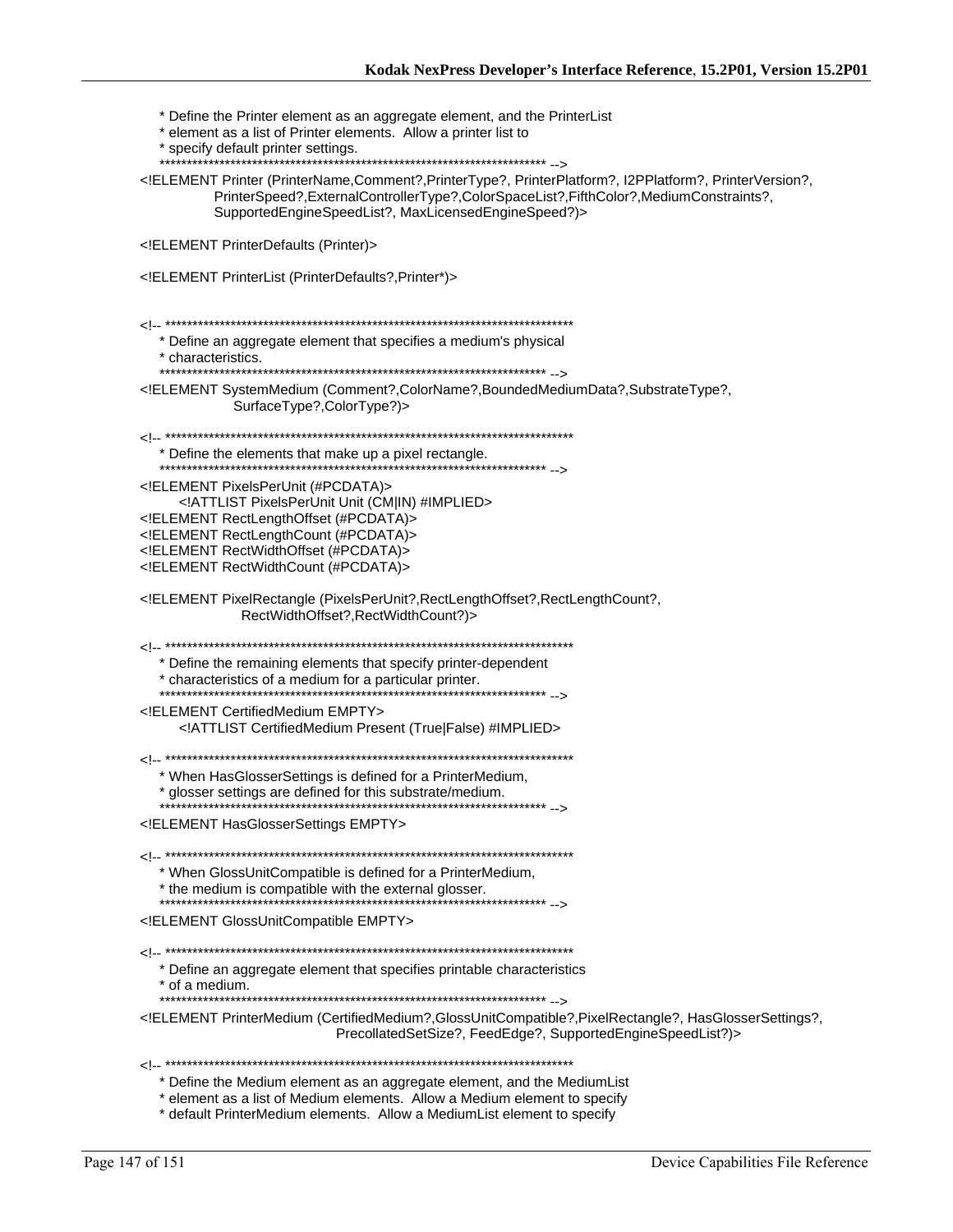\* default SystemMedium elements. <!ELEMENT PrinterMediumDefaults (PrinterMedium)> <!ELEMENT Medium (Name, SystemMedium?, PrinterMediumDefaults?, PrinterMedium\*)> <!ELEMENT SystemMediumDefaults (SystemMedium)> <!ELEMENT MediumList (SystemMediumDefaults?, Medium\*)> \* Define the SubstrateSupply element as an aggregate element, and the \* SubstrateSupplyList element as a list of SubstrateSupply elements. <!ELEMENT Height (#PCDATA)> <! ATTLIST Width Unit (MM|IN) #IMPLIED> <! ELEMENT MinSize (Width, Height)> <! ELEMENT MaxSize (Width, Height)> <! ELEMENT Capacity (#PCDATA)> <! ELEMENT BayID EMPTY> <!ATTLIST BayID Enum (bayA|bayB|bayC|bayD|bayE|bayF|bayG|bayH|ClassicMain|ClassicUpper|ClassicLower| Unknown) #REQUIRED> <! ELEMENT FeederType EMPTY> <!ATTLIST FeederType Enum (1K\_Drawer|4.5KDrawer|RollFeed|Unknown) #IMPLIED> <! ELEMENT DoorNumber (#PCDATA)> ./!ELEMENT SubstrateSupply (SupportedSizeList?, MinSize,MaxSize,Capacity,BayID,DoorNumber,FeederType SupportedEngineSpeedList?)> <!ATTLIST SubstrateSupply ID CDATA #REQUIRED> <!ELEMENT SubstrateSupplyList (SubstrateSupply\*)> \* Define the remaining elements that make up a Font Element. <! ELEMENT FontType EMPTY> <! ATTLIST FontType Enum (PostScriptType1|PostScriptType1MM| PostScriptType3|PostScriptType42| PostScriptTTF|PostScriptType0CID) #IMPLIED Present (True|False) #IMPLIED> <! ELEMENT CoreFont EMPTY> <! ATTLIST CoreFont Present (True|False) #IMPLIED> \* Define the Font element as an aggregate element, and the FontList \* element as a list of Font elements. Allow a font list to specify \* default font settings. <!ELEMENT Font (Name, Comment?, FontType?, CoreFont?)> <!ELEMENT FontDefaults (Font)> <! ELEMENT FontList (FontDefaults?, Font\*)> \* Define the remaining elements that make up the Imposition Template \* Element. <!ELEMENT PagesPerSheet (#PCDATA)> <! ELEMENT Sheets PerSignature (#PCDATA)> <! ELEMENT LayoutMode EMPTY> <! ATTLIST LayoutMode Enum (Simplex|Duplex) #IMPLIED Present (True|False) #IMPLIED> Define the ImpositionTemplate element as an aggregate element,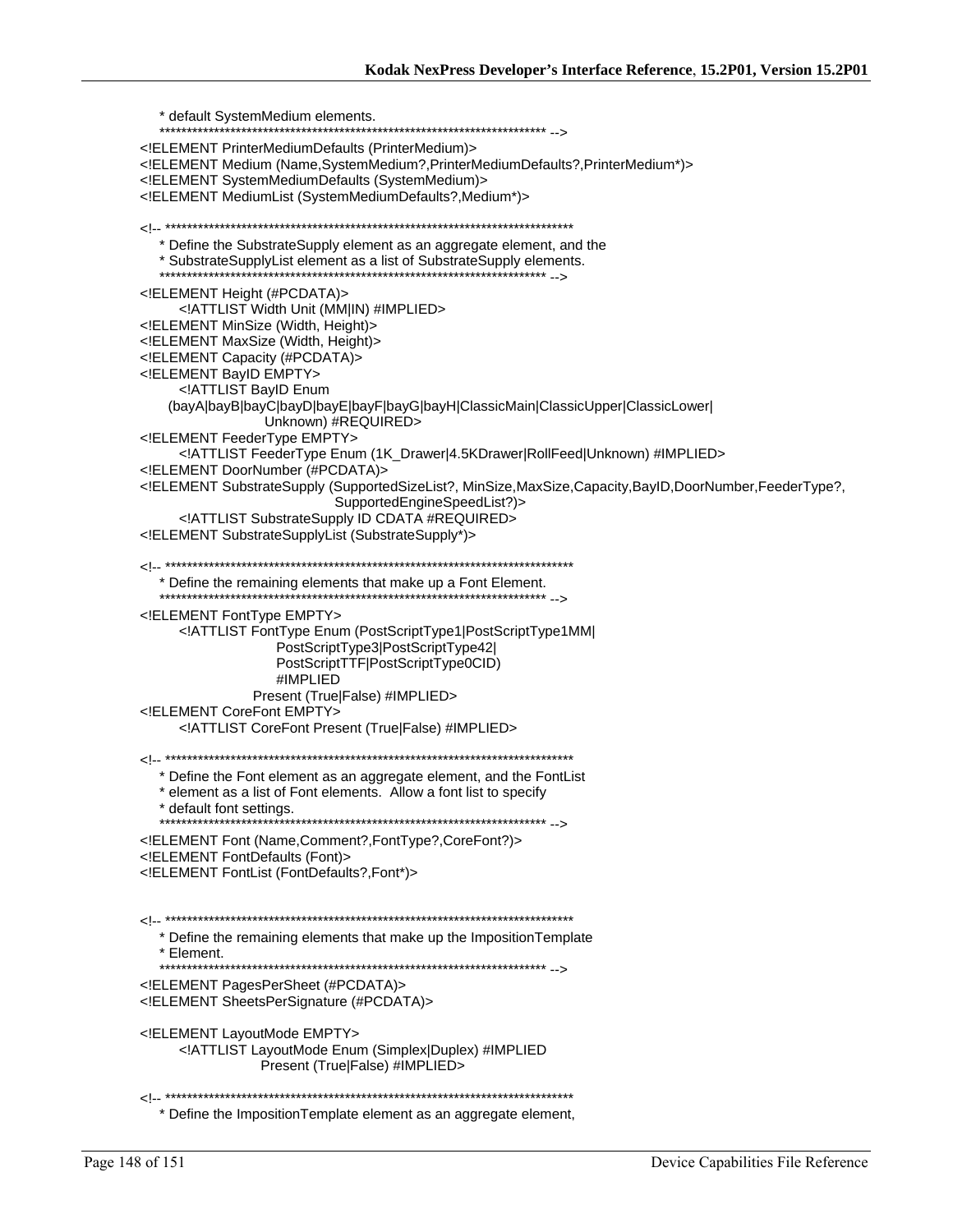\* and the Imposition TemplateList element as a list of Imposition Template \* elements. Allow an imposition template list to specify default \* imposition template settings. <!ELEMENT ImpositionTemplate (Name,Comment?,PagesPerSheet?,SheetsPerSignature?, LayoutMode?)> <!ELEMENT ImpositionTemplateDefaults (ImpositionTemplate)> <!ELEMENT ImpositionTemplateList (ImpositionTemplateDefaults?, ImpositionTemplate\*)> \* Define the ICCProfile element as an aggregate element, \* and the ICCProfileList element as a list of ICCProfile \* elements. <!ELEMENT ICCProfile (Name,ColorSpace?)> <!ATTLIST ICCProfile SubstrateICCProfile (True|False) #IMPLIED> <!ELEMENT ICCProfileDefaults (ICCProfile)> <!ELEMENT ICCProfileList (ICCProfileDefaults, ICCProfile\*)> \* Define the ResourceCheckProfileList element as an aggregate element. <! ELEMENT Resource Check Profile (Name)> <! ELEMENT ResourceCheckProfileList (ResourceCheckProfile\*)> \* Define the ScreeningSystems element as an aggregate element. <! ELEMENT ScreenType EMPTY> <!ATTLIST ScreenType Enum (Classic|Optimum|Line| Supra|Stochastic|None|Other) #IMPLIED> <!ELEMENT ScreeningSystems (ScreenType\*)> \* Define the SpotColorTableList element as an aggregate element. <! ELEMENT SpotColorTable (Name)> <!ELEMENT SpotColorTableList (SpotColorTable\*)> \* Define the Workflow element as an aggregate element. <! ELEMENT StopPoint EMPTY> <!ATTLIST StopPoint Enum (StopAfterSubmission|StopWhenPDFAvailable) StopAfterResourceCheck|StopAfterRIP) #REQUIRED> <! ELEMENT StopPointList (StopPoint\*)> <! ELEMENT Trap EMPTY> <!ATTLIST Trap Enable (True|False) #REQUIRED> <!ELEMENT Trapping (Trap\*)> <!ELEMENT Workflow (StopPointList, Trapping)> \* Define the SystemDefaults element and its sub-elements. <!ELEMENT CMYKGraphicICCProfile (#PCDATA)> <!ELEMENT CMYKImageICCProfile (#PCDATA)> <! ELEMENT RGBGraphicICCProfile (#PCDATA)> <!ELEMENT RGBImageICCProfile (#PCDATA)> <!ELEMENT JobTicketTemplate (#PCDATA)> <!ELEMENT SystemDefaults (CMYKGraphicICCProfile,CMYKImageICCProfile,

RGBGraphicICCProfile,RGBImageICCProfile,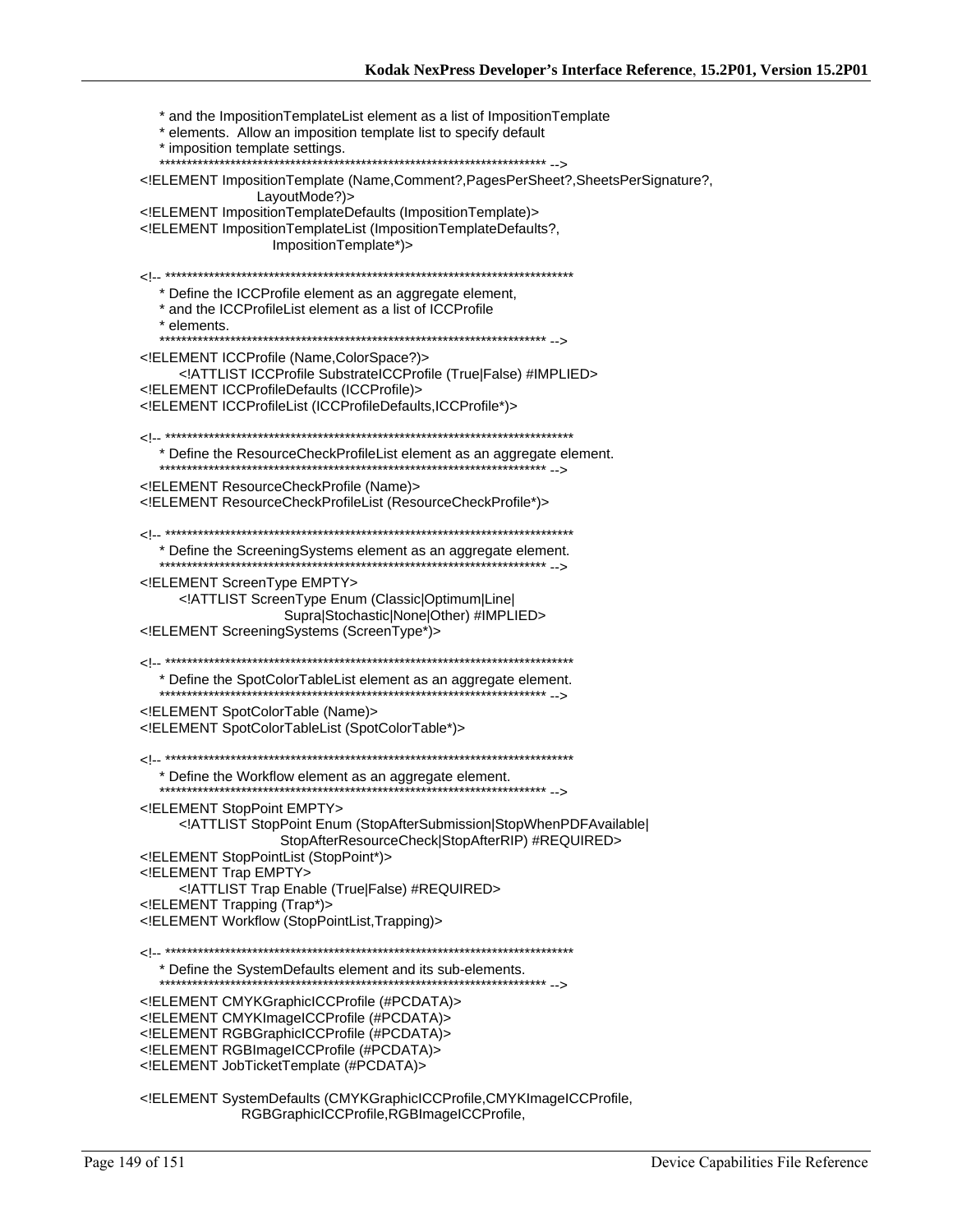JobTicketTemplate?)>

\* Define the elements that make up the FinishingOptions Element. 

<! ELEMENT CoverType EMPTY> <!ATTLIST CoverType Enum (None|Front|Back|Both) #IMPLIED Present (True|False) #IMPLIED>

<!ELEMENT CoverList (CoverType\*)>

<! ELEMENT Inserts EMPTY> <! ATTLIST Inserts Present (True|False) #IMPLIED>

<! ELEMENT InsertList (Inserts\*)>

<! ELEMENT Collate EMPTY> <! ATTLIST Collate Enable (True|False) #IMPLIED>

<! ELEMENT Collation (Collate\*)>

<!ELEMENT Jog EMPTY> <!ATTLIST Jog Enable (True|False) #IMPLIED>

<!ELEMENT Jogging (Jog\*)>

<!ELEMENT DeliveryTypeDetails SupportedEngineSpeedList?> <!ATTLIST DeliveryTypeDetails Enum (Deposit|Rotary|HighVolumeTray| LowCapacityProofWaste|LowCapacityProof| Vertical|Dfa|HighCapacity|ProofWaste| Invalid|Unknown) #REQUIRED Position CDATA #REQUIRED>

<!ELEMENT DeliveryType (DeliveryTypeDetails)> <!ATTLIST DeliveryType Enum (stacker|proof|waste|finisher|unknown) #REQUIRED>

<!ELEMENT OffsetCapable EMPTY> <! ATTLIST Offset Capable Enum (True | False) #REQUIRED>

<! ELEMENT StapleCapable EMPTY> <! ATTLIST Staple Capable Enum (True|False) #REQUIRED>

<! ELEMENT OperatorSelectable EMPTY> <!ATTLIST OperatorSelectable Enum (True|False) #REQUIRED>

<! ELEMENT Output Delivery EMPTY> <!ATTLIST OutputDelivery Enum (SheetFlip|NoSheetFlip) #REQUIRED>

<!ELEMENT Delivery (DeliveryType, DeliveryLocation, OffsetCapable,StapleCapable, InsertCapable, OperatorSelectable, OutputDelivery, SupportedSizeList?, MinSize, MaxSize, DefaultDestination?, PunchPattern?, SupportedEngineSpeedList?)> <! ATTLIST Delivery ID CDATA #REQUIRED>

<! ELEMENT Substrate Delivery List (Delivery\*)>

<! ELEMENT PageOrder EMPTY> <!ATTLIST PageOrder Enum (FaceUp|FaceDown| FaceUpReverseOrder|FaceDownReverseOrder) #REQUIRED>

<!ELEMENT PageOrderList (PageOrder\*)>

\* Define the FinishingOptions element as an aggregate element.